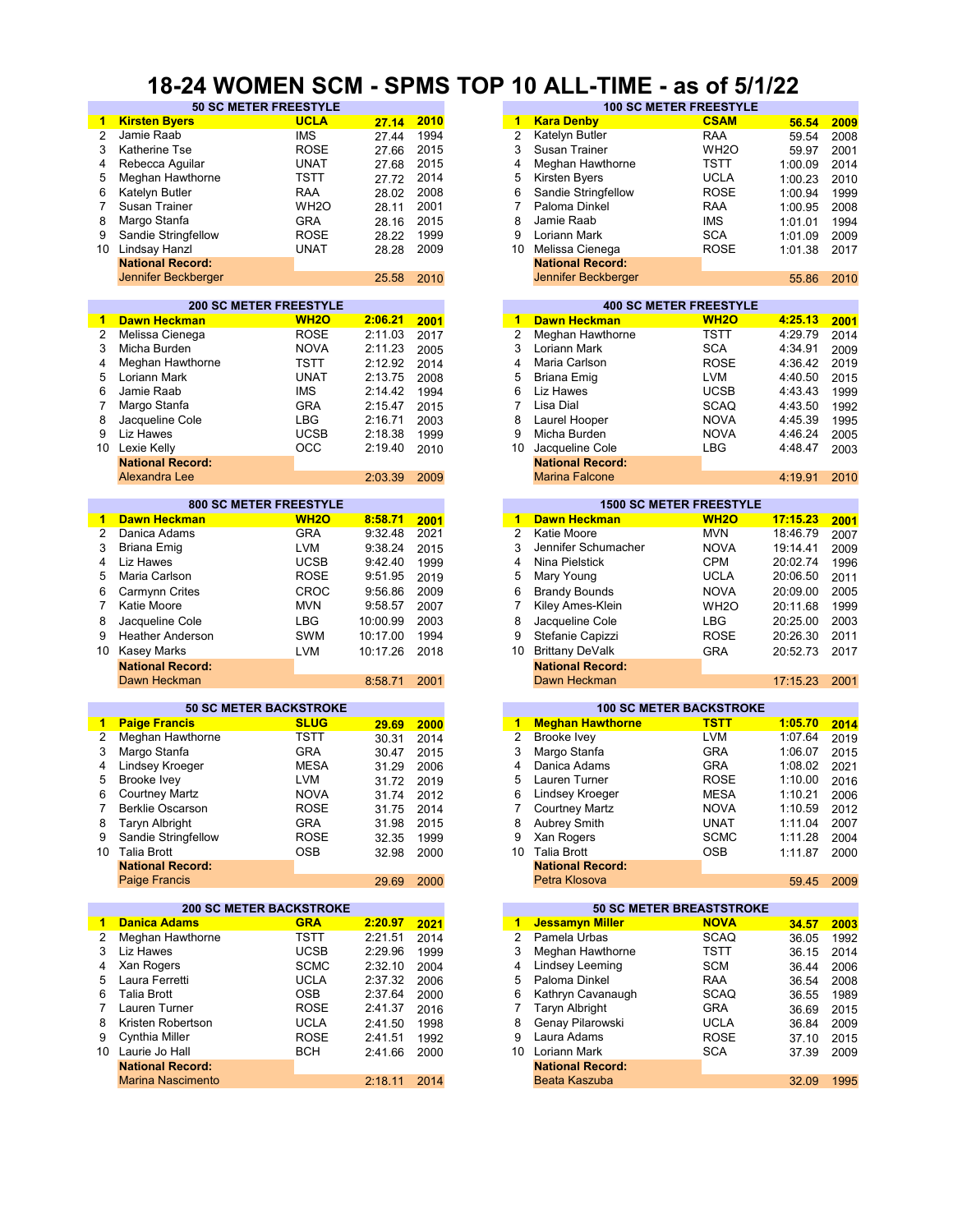|                 | <b>100 SC METER BREASTSTROKE</b> |                               |         |      |                |                          | <b>200 SC METER BREASTSTROKE</b>      |         |      |
|-----------------|----------------------------------|-------------------------------|---------|------|----------------|--------------------------|---------------------------------------|---------|------|
| $\mathbf{1}$    | <b>Maria Carlson</b>             | <b>ROSE</b>                   | 1:13.54 | 2019 | 1              | <b>Jessamyn Miller</b>   | <b>NOVA</b>                           | 2:41.10 | 2003 |
| 2               | Jessamy Miller                   | <b>NOVA</b>                   | 1:15.74 | 2003 | $\overline{2}$ | Katie Moore              | <b>MVN</b>                            | 2:49.46 | 2006 |
| 3               | Paloma Dinkel                    | <b>RAA</b>                    | 1:16.95 | 2008 | 3              | Lindsey Kroeger          | <b>LVM</b>                            | 2:50.27 | 2006 |
| 4               | Grace Moon                       | <b>CPM</b>                    | 1:19.02 | 1995 | 4              | Shelly Olivadoti         | <b>CLVM</b>                           | 2:54.29 | 2001 |
| 5               | <b>Briana Emig</b>               | <b>LVM</b>                    | 1:19.25 | 2015 | 5              | Grace Moon               | <b>CPM</b>                            | 2:55.08 | 1995 |
| 6               | <b>Taryn Albright</b>            | <b>GRA</b>                    | 1:19.58 | 2015 | 6              | Amanda Nickoloff         | <b>DUST</b>                           | 2:55.29 | 1993 |
| $\overline{7}$  | Lindsey Leeming                  | <b>LVM</b>                    | 1:19.94 | 2006 | 7              | Caitlin Hecker           | <b>GRA</b>                            | 2:57.67 | 2017 |
| 8               |                                  | <b>SBM</b>                    |         | 2016 | 8              |                          |                                       |         | 2011 |
|                 | Mariah Reading                   |                               | 1:20.30 |      |                | Stefanie Capizzi         | <b>ROSE</b>                           | 2:58.48 |      |
| 9               | Katie Moore                      | <b>MVN</b>                    | 1:21.08 | 2006 | 9              | Jill Keenan              | <b>BCH</b>                            | 2:59.59 | 1993 |
|                 | 10 Katie Benson                  | <b>ROSE</b>                   | 1:21.58 | 2018 |                | 10 Alanah Bird           | <b>TSTT</b>                           | 3:02.50 | 2013 |
|                 | <b>National Record:</b>          |                               |         |      |                | <b>National Record:</b>  |                                       |         |      |
|                 | Beata Kaszuba                    |                               | 1:08.89 | 1995 |                | <b>Micah Lawrence</b>    |                                       | 2:32.80 | 2014 |
|                 |                                  | <b>50 SC METER BUTTERFLY</b>  |         |      |                |                          | <b>100 SC METER BUTTERFLY</b>         |         |      |
| $\mathbf{1}$    | <b>Jamie Raab</b>                | <b>IMS</b>                    | 28.84   | 1994 | 1              | <b>Dawn Heckman</b>      | <b>WH2O</b>                           | 1:05.01 | 2001 |
| $\overline{2}$  | Kirsten Byers                    | <b>UCLA</b>                   | 28.91   | 2010 | $\overline{2}$ | <b>Kirsten Byers</b>     | <b>UCLA</b>                           | 1:05.05 | 2010 |
| 3               | Meghan Hawthorne                 | <b>TSTT</b>                   | 28.96   | 2014 | 3              | Jamie Raab               | <b>IMS</b>                            | 1:05.38 | 1994 |
| 4               | Margo Stanfa                     | <b>GRA</b>                    | 29.69   | 2015 | 4              | Sarajane Turek           | <b>MVN</b>                            | 1:07.42 | 1990 |
| 5               | Mariah Reading                   | <b>SBM</b>                    | 29.72   | 2016 | 5              | Margo Stanfa             | <b>GRA</b>                            | 1:07.52 | 2015 |
| 6               | <b>Taryn Albright</b>            | <b>GRA</b>                    | 29.86   | 2015 | 6              | Caitlin Hecker           | <b>GRA</b>                            | 1:07.94 | 2017 |
| $\overline{7}$  | Maria Carlson                    |                               |         | 2019 | $\overline{7}$ | <b>Taryn Albright</b>    | <b>GRA</b>                            |         |      |
|                 |                                  | <b>ROSE</b>                   | 29.94   |      |                |                          |                                       | 1:07.98 | 2015 |
| 8               | Sandie Stringfellow              | <b>ROSE</b>                   | 30.43   | 1999 | 8              | <b>Lindsey Kroeger</b>   | <b>MESA</b>                           | 1:08.42 | 2006 |
| $9*$            | <b>Courtney Martz</b>            | <b>NOVA</b>                   | 30.47   | 2012 | 9              | Jessamyn Miller          | <b>NOVA</b>                           | 1:08.64 | 2003 |
| $9*$            | Sarajane Turek                   | <b>MVN</b>                    | 30.47   | 1990 |                | 10 Shekinah Hoffman      | <b>LVM</b>                            | 1:08.84 | 2017 |
|                 | <b>National Record:</b>          |                               |         |      |                | <b>National Record:</b>  |                                       |         |      |
|                 | <b>Meg Gill</b>                  |                               | 28.37   | 2009 |                | <b>Katherine Mills</b>   |                                       | 1:01.22 | 2011 |
|                 |                                  | <b>200 SC METER BUTTERFLY</b> |         |      |                |                          | 100 SC METER INDIVIDUAL MEDLEY        |         |      |
| 1               | <b>Kara Denby</b>                | <b>CSAM</b>                   | 2:23.50 | 2009 | $\overline{1}$ | <b>Kara Denby</b>        | <b>CSAM</b>                           | 1:01.74 | 2009 |
| $\overline{2}$  | Dawn Heckman                     | WH <sub>2</sub> O             | 2:23.78 | 2001 | $\overline{2}$ | Meghan Hawthorne         | <b>TSTT</b>                           | 1:06.53 | 2014 |
| 3               | Katie Moore                      | <b>MVN</b>                    | 2:34.91 | 2006 | 3              | <b>Kirsten Byers</b>     | <b>UCLA</b>                           | 1:08.34 | 2010 |
| 4               | Laurel Hooper                    | <b>NOVA</b>                   | 2:35.00 | 1995 | 4              | <b>Taryn Albright</b>    | <b>GRA</b>                            | 1:09.95 | 2015 |
| 5               | Micha Burden                     | <b>NOVA</b>                   | 2:35.94 | 2005 | 5              | Caitlin Hecker           | <b>GRA</b>                            | 1:10.37 | 2017 |
| 6               | Marisela Pasos                   | <b>SWM</b>                    | 2:40.33 | 2005 | 6              | Lindsey Kroeger          | <b>MESA</b>                           | 1:10.41 | 2006 |
| $\overline{7}$  | Jacqueline Cole                  | <b>LBG</b>                    | 2:43.55 | 2003 | $\overline{7}$ | Susan Trainer            | WH <sub>2</sub> O                     | 1:11.05 | 2001 |
| 8               | Mary Young                       | <b>UCLA</b>                   | 2:43.70 | 2011 | 8              | Mariah Reading           | <b>SBM</b>                            | 1:11.16 | 2016 |
| 9               | <b>Kimberly Coombs</b>           | <b>FMT</b>                    | 2:46.28 | 2017 | 9              | <b>Brooke Ivev</b>       | <b>LVM</b>                            | 1:11.20 | 2019 |
| 10 <sup>1</sup> | Morgan Borchardt                 | WH <sub>2</sub> O             | 3:12.12 | 2011 |                | 10 Berklie Oscarson      | <b>ROSE</b>                           | 1:11.30 | 2014 |
|                 | <b>National Record:</b>          |                               |         |      |                | <b>National Record:</b>  |                                       |         |      |
|                 | Alexandra Young                  |                               | 2:19.83 | 2011 |                | <b>Kara Denby</b>        |                                       | 1:01.74 | 2009 |
|                 |                                  |                               |         |      |                |                          |                                       |         |      |
|                 | 200 SC METER INDIVIDUAL MEDLEY   |                               |         |      |                |                          | <b>400 SC METER INDIVIDUAL MEDLEY</b> |         |      |
| 1               | <b>Kara Denby</b>                | <b>CSAM</b>                   | 2:19.73 | 2009 | 1              | <b>Dawn Heckman</b>      | <b>WH2O</b>                           | 4:58.55 | 2001 |
| $\overline{2}$  | Meghan Hawthorne                 | <b>TSTT</b>                   | 2:21.93 | 2014 | $\overline{2}$ | Kara Denby               | <b>CSAM</b>                           | 4:59.89 | 2009 |
| 3               | Dawn Heckman                     | WH <sub>2</sub> O             | 2:25.87 | 2001 | 3              | Lisa Dial                | <b>SCAQ</b>                           | 5:21.53 | 1992 |
| 4               | Caitlin Hecker                   | <b>GRA</b>                    | 2:30.46 | 2017 | 4              | Katie Moore              | <b>MVN</b>                            | 5:21.68 | 2006 |
| 5               | Maria Kolmakova                  | <b>UCLA</b>                   | 2:33.48 | 2009 | 5              | <b>Briana Emig</b>       | <b>SCM</b>                            | 5:25.71 | 2015 |
| 6               | Lisa Dial                        | <b>SCAQ</b>                   | 2:34.20 | 1992 | 6              | Cynthia Miller           | <b>ROSE</b>                           | 5:33.64 | 1992 |
| 7               | Lindsey Kroeger                  | <b>MESA</b>                   | 2:34.68 | 2006 | $\overline{7}$ | <b>Heather Anderson</b>  | <b>SWM</b>                            | 5:38.14 | 1994 |
| 8               | Katie Moore                      | <b>MVN</b>                    | 2:34.77 | 2006 | 8              | <b>Kasey Marks</b>       | <b>LVM</b>                            | 5:38.48 | 2018 |
| 9               | Laurel Hooper                    | <b>NOVA</b>                   | 2:36.34 | 1995 | 9              | <b>Gwendolyn Mathias</b> | <b>GRA</b>                            | 5:39.95 | 2016 |
| 10              | Mary Bergen                      | <b>ROSE</b>                   | 2:36.54 | 1992 | 10             | Sarajane Turek           | <b>MVN</b>                            | 5:42.81 | 1990 |
|                 | <b>National Record:</b>          |                               |         |      |                | <b>National Record:</b>  |                                       |         |      |
|                 | <b>Destiny Nelson</b>            |                               | 2:17.43 | 2020 |                | <b>Katherine Mills</b>   |                                       | 4:50.84 | 2011 |
|                 |                                  |                               |         |      |                |                          |                                       |         |      |

| <b>Maria Carlson</b>    | <b>ROSE</b> | 1:13.54 | 2019                             |
|-------------------------|-------------|---------|----------------------------------|
| 2 Jessamy Miller        | <b>NOVA</b> | 1:15.74 | 2003                             |
| 3 Paloma Dinkel         | <b>RAA</b>  | 1:16.95 | 2008                             |
| 4 Grace Moon            | <b>CPM</b>  | 1:19.02 | 1995                             |
| 5 Briana Emig           | LVM         | 1:19.25 | 2015                             |
| 6 Taryn Albright        | <b>GRA</b>  | 1:19.58 | 2015                             |
| Lindsey Leeming<br>7    | <b>LVM</b>  | 1:19.94 | 2006                             |
| 8 Mariah Reading        | <b>SBM</b>  | 1:20.30 | 2016                             |
| 9 Katie Moore           | <b>MVN</b>  | 1:21.08 | 2006                             |
| Katie Benson<br>0       | <b>ROSE</b> | 1:21.58 | 2018                             |
| <b>National Record:</b> |             |         |                                  |
| Beata Kaszuba           |             | 1:08.89 | 1995                             |
|                         |             |         | <b>100 SC METER BREASTSTROKE</b> |

|       |      |    |                         | <b>100 SC METER BUTTERFLY</b> |         |
|-------|------|----|-------------------------|-------------------------------|---------|
| 28.84 | 1994 | 1  | <b>Dawn Heckman</b>     | <b>WH20</b>                   | 1:05.01 |
| 28.91 | 2010 | 2  | Kirsten Byers           | <b>UCLA</b>                   | 1:05.05 |
| 28.96 | 2014 | 3  | Jamie Raab              | IMS.                          | 1:05.38 |
| 29.69 | 2015 | 4  | Sarajane Turek          | <b>MVN</b>                    | 1:07.42 |
| 29.72 | 2016 | 5  | Margo Stanfa            | <b>GRA</b>                    | 1:07.52 |
| 29.86 | 2015 | 6  | Caitlin Hecker          | <b>GRA</b>                    | 1:07.94 |
| 29.94 | 2019 |    | <b>Taryn Albright</b>   | <b>GRA</b>                    | 1:07.98 |
| 30.43 | 1999 | 8  | Lindsey Kroeger         | <b>MESA</b>                   | 1:08.42 |
| 30.47 | 2012 | 9  | Jessamyn Miller         | <b>NOVA</b>                   | 1:08.64 |
| 30.47 | 1990 | 10 | Shekinah Hoffman        | LVM                           | 1:08.84 |
|       |      |    | <b>National Record:</b> |                               |         |
| 28.37 | 2009 |    | <b>Katherine Mills</b>  |                               | 1:01.22 |

|                   |                               |      | <b>100 SC METER INDIVIDUAL MEDLEY</b> |                                       |                   |         |      |  |
|-------------------|-------------------------------|------|---------------------------------------|---------------------------------------|-------------------|---------|------|--|
| <b>CSAM</b>       | 2:23.50                       | 2009 |                                       | <b>Kara Denby</b>                     | <b>CSAM</b>       | 1:01.74 | 2009 |  |
| WH <sub>2</sub> O | 2:23.78                       | 2001 |                                       | Meghan Hawthorne                      | <b>TSTT</b>       | 1:06.53 | 2014 |  |
| MVN               | 2:34.91                       | 2006 |                                       | <b>Kirsten Byers</b>                  | <b>UCLA</b>       | 1:08.34 | 2010 |  |
| <b>NOVA</b>       | 2:35.00                       | 1995 |                                       | Taryn Albright                        | <b>GRA</b>        | 1:09.95 | 2015 |  |
| <b>NOVA</b>       | 2:35.94                       | 2005 |                                       | Caitlin Hecker                        | <b>GRA</b>        | 1:10.37 | 2017 |  |
| SWM               | 2:40.33                       | 2005 |                                       | Lindsey Kroeger                       | <b>MESA</b>       | 1:10.41 | 2006 |  |
| LBG               | 2:43.55                       | 2003 |                                       | Susan Trainer                         | WH <sub>2</sub> O | 1:11.05 | 2001 |  |
| <b>UCLA</b>       | 2:43.70                       | 2011 |                                       | Mariah Reading                        | <b>SBM</b>        | 1:11.16 | 2016 |  |
| <b>FMT</b>        | 2:46.28                       | 2017 |                                       | Brooke Ivey                           | <b>LVM</b>        | 1:11.20 | 2019 |  |
| WH <sub>2</sub> O | 3:12.12                       | 2011 |                                       | <b>Berklie Oscarson</b>               | <b>ROSE</b>       | 1:11.30 | 2014 |  |
|                   |                               |      |                                       | <b>National Record:</b>               |                   |         |      |  |
|                   | 2:19.83                       | 2011 |                                       | Kara Denby                            |                   | 1:01.74 | 2009 |  |
|                   | <b>200 SC METER BUTTERFLY</b> |      |                                       | 2<br>3<br>4<br>5<br>6<br>8<br>9<br>10 |                   |         |      |  |

|         |      |    | <b>400 SC METER INDIVIDUAL MEDLEY</b> |             |         |      |  |  |  |  |
|---------|------|----|---------------------------------------|-------------|---------|------|--|--|--|--|
| 2:19.73 | 2009 | 1  | <b>Dawn Heckman</b>                   | <b>WH2O</b> | 4:58.55 | 2001 |  |  |  |  |
| 2:21.93 | 2014 | 2  | Kara Denby                            | <b>CSAM</b> | 4:59.89 | 2009 |  |  |  |  |
| 2:25.87 | 2001 | 3  | Lisa Dial                             | <b>SCAQ</b> | 5:21.53 | 1992 |  |  |  |  |
| 2:30.46 | 2017 | 4  | Katie Moore                           | <b>MVN</b>  | 5:21.68 | 2006 |  |  |  |  |
| 2:33.48 | 2009 | 5  | Briana Emig                           | <b>SCM</b>  | 5:25.71 | 2015 |  |  |  |  |
| 2:34.20 | 1992 | 6  | Cynthia Miller                        | <b>ROSE</b> | 5:33.64 | 1992 |  |  |  |  |
| 2:34.68 | 2006 |    | <b>Heather Anderson</b>               | SWM         | 5:38.14 | 1994 |  |  |  |  |
| 2:34.77 | 2006 | 8  | Kasey Marks                           | <b>LVM</b>  | 5:38.48 | 2018 |  |  |  |  |
| 2:36.34 | 1995 | 9  | Gwendolyn Mathias                     | <b>GRA</b>  | 5:39.95 | 2016 |  |  |  |  |
| 2:36.54 | 1992 | 10 | Sarajane Turek                        | <b>MVN</b>  | 5:42.81 | 1990 |  |  |  |  |
|         |      |    | <b>National Record:</b>               |             |         |      |  |  |  |  |
| 2:17.43 | 2020 |    | <b>Katherine Mills</b>                |             | 4:50.84 | 2011 |  |  |  |  |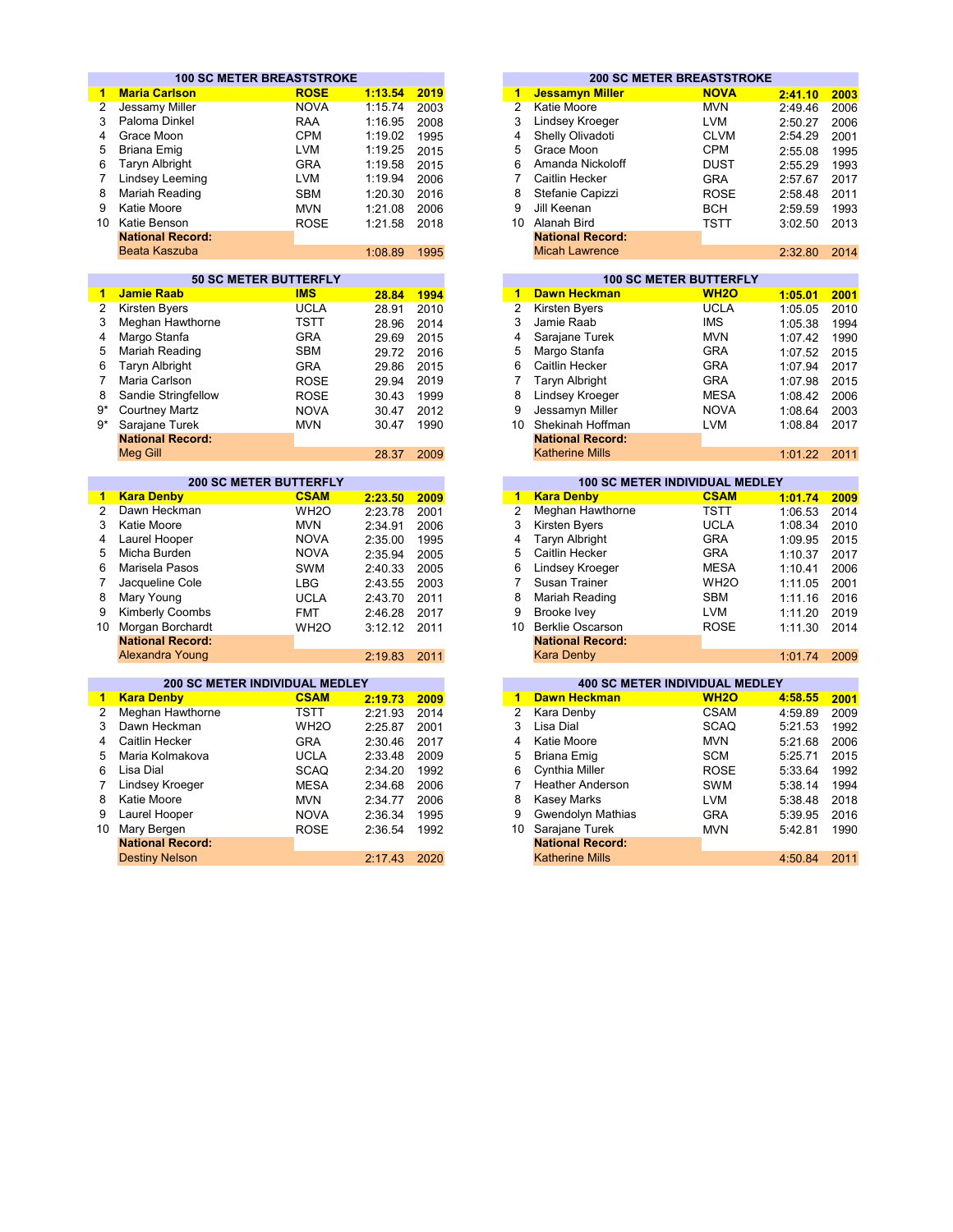#### **18-24 MEN SCM - SPMS TOP 10 ALL-TIME - as of 5/1/22**

| $\mathbf{1}$         | <b>Tony Cox</b>                | <b>TSTT</b>       | 22.78    | 2014 | $\blacktriangleleft$    | <b>Matthew McGinnis</b>         | <b>SCAQ</b>       | 48.91    | 2009 |
|----------------------|--------------------------------|-------------------|----------|------|-------------------------|---------------------------------|-------------------|----------|------|
| 2                    | Nicholas Korth                 | <b>GRA</b>        | 23.12    | 2015 | 2                       | Ryan Hanni                      | <b>SBM</b>        | 50.76    | 2015 |
|                      |                                |                   |          |      |                         |                                 |                   |          |      |
| 3                    | Ryan Hanni                     | <b>SBM</b>        | 23.13    | 2015 | 3                       | Panagiotis Bolanos              | <b>VLVM</b>       | 51.85    | 2019 |
| 4                    | <b>Grady Ottomeyer</b>         | <b>UNAT</b>       | 23.24    | 2019 | 4                       | Alexander Aceino                | <b>GRA</b>        | 52.07    | 2015 |
| 5                    | Alexander Aceino               | <b>GRA</b>        | 23.27    | 2015 | 5                       | <b>Grady Ottomeyer</b>          | <b>UNAT</b>       | 52.12    | 2019 |
| 6                    | Ralph Porrazzo                 | <b>ROSE</b>       | 23.55    | 2016 | 6                       | <b>Tony Cox</b>                 | <b>TSTT</b>       | 52.15    | 2014 |
| 7                    | Jermain Britton                | <b>OJAI</b>       | 23.62    | 2005 | 7                       | Kevin Mendoza                   | <b>SBM</b>        | 52.40    | 2019 |
| 8                    | Scott Wester                   | <b>UNAT</b>       | 23.88    | 1998 | 8                       | Jeff Hart                       | <b>SOBA</b>       | 52.70    | 2009 |
|                      |                                |                   |          |      | 9                       |                                 |                   |          |      |
| 9                    | Gary Mullen                    | <b>SCAQ</b>       | 24.01    | 2009 |                         | Mohammadreza Esmaeilian         | <b>ROSE</b>       | 52.82    | 2015 |
| 10                   | <b>Chrstopher Smith</b>        | WH <sub>2</sub> O | 24.09    | 2008 | 10                      | Nikita Bondarenko               | WH <sub>2</sub> O | 52.88    | 2019 |
|                      | <b>National Record:</b>        |                   |          |      |                         | <b>National Record:</b>         |                   |          |      |
|                      | <b>Nick Brunelli</b>           |                   | 21.38    | 2005 |                         | <b>Nick Brunelli</b>            |                   | 48.00    | 2005 |
|                      |                                |                   |          |      |                         |                                 |                   |          |      |
|                      | <b>200 SC METER FREESTYLE</b>  |                   |          |      |                         | <b>400 SC METER FREESTYLE</b>   |                   |          |      |
| $\blacktriangleleft$ | <b>Louis Vayo</b>              | <b>CSAM</b>       | 1:52.66  | 2009 |                         | 1 Tyler Harris                  | <b>ROSE</b>       | 3:57.70  | 2011 |
| $\overline{2}$       | Ralph Porrazzo                 | <b>ROSE</b>       | 1:54.33  | 2016 | $\overline{2}$          | Alec Alders                     | <b>ROSE</b>       | 4:11.65  | 2011 |
| 3                    | Alexander Aceino               | <b>GRA</b>        | 1:54.92  | 2015 | 3                       | <b>Tyler Fidler</b>             | <b>MVN</b>        | 4:19.28  | 2017 |
| 4                    | Mohammadreza Esmaeilian        | <b>ROSE</b>       | 1:56.12  | 2015 | 4                       | Alexander Aceino                | <b>GRA</b>        | 4:19.43  | 2015 |
| 5                    | <b>Brett MacLennan</b>         | <b>MESA</b>       | 1:57.39  | 2008 | 5                       | Eric Anderson                   | <b>LVM</b>        | 4:21.67  | 2017 |
|                      |                                |                   |          |      |                         |                                 |                   |          |      |
| 6                    | Alec Alders                    | <b>ROSE</b>       | 1:59.74  | 2011 | 6                       | Jeff Hart                       | <b>SOBA</b>       | 4:25.09  | 2010 |
| 7                    | <b>Tyler Fidler</b>            | <b>MVN</b>        | 2:00.28  | 2017 | 7                       | Mohammadreza Esmaeilian         | <b>ROSE</b>       | 4:25.52  | 2015 |
| 8                    | Eric Anderson                  | LVM               | 2:00.68  | 2017 | 8                       | John Heilbron                   | <b>RAM</b>        | 4:26.38  | 1990 |
| 9                    | Mario Marshall                 | <b>SWM</b>        | 2:01.26  | 2006 | 9                       | Keith Dickson                   | <b>GRA</b>        | 4:26.76  | 2017 |
| 10                   | Kyle Lindsay                   | <b>GRA</b>        | 2:01.87  | 2017 | 10                      | Doug Wagner                     | <b>SEAL</b>       | 4:27.48  | 1990 |
|                      | <b>National Record:</b>        |                   |          |      |                         | <b>National Record:</b>         |                   |          |      |
|                      | <b>Nick Brunelli</b>           |                   | 1:47.32  | 2005 |                         | <b>Dion Dreesens</b>            |                   | 3:55.20  | 2014 |
|                      |                                |                   |          |      |                         |                                 |                   |          |      |
|                      | <b>800 SC METER FREESTYLE</b>  |                   |          |      |                         | <b>1500 SC METER FREESTYLE</b>  |                   |          |      |
| 1                    | <b>Alec Alders</b>             | <b>ROSE</b>       | 8:49.74  | 2011 |                         | 1 Louis Vayo                    | <b>FMT</b>        | 16:47.49 | 2009 |
| 2                    | <b>Tyler Fidler</b>            | <b>MVN</b>        | 8:55.32  | 2017 | $\overline{2}$          | Alec Alders                     | <b>ROSE</b>       | 16:51.19 | 2011 |
| 3                    | Jacob Jezek                    | <b>LVM</b>        | 9:15.09  | 2012 | 3                       | <b>Quinn Birtles</b>            | <b>NOVA</b>       | 17:43.88 | 2021 |
| 4                    | Mohammadreza Esmaeilian        | <b>ROSE</b>       | 9:24.06  | 2015 | $\overline{4}$          | Max Biessmann                   | <b>NOVA</b>       | 17:57.10 | 2008 |
|                      |                                |                   |          |      |                         |                                 |                   |          |      |
| 5                    | Jonathan Pierce                | <b>LAPS</b>       | 9:35.44  | 2017 | 5                       | Jacob Jezek                     | LVM               | 18:04.36 | 2012 |
| 6                    | <b>Chrstian Rauch</b>          | <b>ROSE</b>       | 9:38.36  | 2015 | 6                       | Eugene Atanasio                 | <b>SWM</b>        | 18:19.89 | 1994 |
| $\overline{7}$       | Alexander Shakibnia            | <b>UCLA</b>       | 9:59.25  | 2007 | $\overline{7}$          | Jonathan Pierce                 | <b>LAPS</b>       | 18:21.38 | 2017 |
| 8                    | Misael Acosta-Gomez            | <b>GRA</b>        | 9:59.99  | 2016 | 8                       | Brendan Halffman                | <b>NOVA</b>       | 18:36.77 | 1993 |
| 9                    | Ben Harmon                     | EQX               | 10:03.67 | 2019 | 9                       | Christian Rauch                 | <b>ROSE</b>       | 18:41.54 | 2015 |
|                      |                                |                   |          |      |                         |                                 |                   |          |      |
| 10                   | Christopher Rodman             | <b>UCLA</b>       | 10:08.62 | 2010 | 10                      | Worth Glenn                     | <b>NOVA</b>       | 19:06.91 | 2008 |
|                      | <b>National Record:</b>        |                   |          |      |                         | <b>National Record:</b>         |                   |          |      |
|                      | <b>Eric Nilsson</b>            |                   | 8:16.50  | 2011 |                         | <b>Andrew Gyenis</b>            |                   | 16:04.59 | 2015 |
|                      | <b>50 SC METER BACKSTROKE</b>  |                   |          |      |                         | <b>100 SC METER BACKSTROKE</b>  |                   |          |      |
| $\mathbf{1}$         | <b>Panagiotis Bolanos</b>      | <b>VLVM</b>       | 25.39    | 2019 |                         | 1 Ralph Porrazzo                | <b>ROSE</b>       | 57.02    | 2016 |
| 2                    | Ralph Porrazzo                 | <b>ROSE</b>       |          |      | $\overline{2}$          | Osiris Briseno                  | <b>SCAQ</b>       |          |      |
|                      |                                |                   | 26.88    | 2016 |                         |                                 |                   | 58.98    | 1998 |
| 3                    | James Rogers                   | <b>TSTT</b>       | 27.78    | 2013 | 3                       | <b>Chris Peckover</b>           | WH <sub>2</sub> O | 1:00.36  | 2006 |
| 4                    | Osiris Briseno                 | <b>SCAQ</b>       | 28.01    | 1998 | 4                       | Nikita Bondarenko               | WH <sub>2</sub> O | 1:00.77  | 2019 |
| 5                    | <b>Chris Peckover</b>          | WH <sub>2</sub> O | 28.04    | 2006 | 5                       | Alexander Aceino                | <b>GRA</b>        | 1:01.17  | 2015 |
| 6                    | Cory Nguyen                    | <b>RIPT</b>       | 28.41    | 2019 | 6                       | <b>Richard Drewelow</b>         | <b>SCAQ</b>       | 1:01.48  | 1992 |
| 7                    | Alex Lambert                   | GRA               | 29.09    | 2016 | 7                       | Kyle Berg                       | <b>CVMM</b>       | 1:01.93  | 2014 |
| 8                    | Thomas Richner                 | <b>UCLA</b>       | 29.30    | 1999 | 8                       | <b>Matthew Thunell</b>          | WH <sub>2</sub> O | 1:01.95  | 2008 |
| 9                    | David Jiminez                  | <b>ROSE</b>       | 29.51    | 2015 | 9                       | Max Bley-Male                   | WH <sub>2</sub> O | 1:02.00  | 2018 |
| 10                   | Marc Blumberg                  | <b>FMT</b>        |          |      |                         | 10 Brett MacLennan              | <b>MESA</b>       |          |      |
|                      | <b>National Record:</b>        |                   | 29.53    | 2016 |                         | <b>National Record:</b>         |                   | 1:02.05  | 2008 |
|                      | Josh Hafkin                    |                   |          |      |                         | <b>Eugene Godsoe</b>            |                   |          |      |
|                      |                                |                   | 25.38    | 2012 |                         |                                 |                   | 51.91    | 2011 |
|                      | <b>200 SC METER BACKSTROKE</b> |                   |          |      |                         | <b>50 SC METER BREASTSTROKE</b> |                   |          |      |
| $\mathbf{1}$         | <b>Panagiotis Bolanos</b>      | <b>VLVM</b>       | 1:54.74  | 2019 |                         | 1 Nicholas Korth                | <b>GRA</b>        | 28.58    | 2015 |
| 2                    | Louis Vayo                     | <b>CSAM</b>       | 2:01.17  | 2009 | $\overline{\mathbf{c}}$ | <b>Tim Hornyak</b>              | WH <sub>2</sub> O | 30.17    | 2018 |
| 3                    | Osiris Briseno                 | <b>SCAQ</b>       | 2:12.33  | 1998 | 3                       | Steven Bergen                   | <b>SLUG</b>       | 30.65    | 1998 |
| 4                    | <b>Matthew Thunell</b>         | WH <sub>2</sub> O | 2:15.11  | 2008 | 4                       | Ealing Jahn                     | <b>SCAQ</b>       | 30.78    | 1997 |
|                      |                                |                   |          |      |                         |                                 |                   |          |      |
| 5                    | Cory Nguyen                    | <b>RIPT</b>       | 2:16.54  | 2019 | 5                       | George Gamboa                   | <b>SCAQ</b>       | 30.90    | 2004 |
| 6                    | Colin Chih                     | WH <sub>2</sub> O | 2:17.45  | 2003 | 6                       | <b>Brett MacLennan</b>          | <b>MESA</b>       | 31.86    | 2008 |
| 7                    | Ralph Porrazzo                 | <b>ROSE</b>       | 2:19.36  | 2016 | 7                       | <b>Christopher Smith</b>        | WH <sub>2</sub> O | 31.91    | 2007 |
| 8                    | Jacob Jezek                    | LVM               | 2:19.86  | 2012 | 8                       | Michael Larsson                 | <b>SCLA</b>       | 31.92    | 2007 |
| 9                    | <b>ALec Alders</b>             | <b>ROSE</b>       | 2:20.31  | 2012 | 9                       | James Rogers                    | <b>TSTT</b>       | 32.06    | 2013 |
| 10                   | John Heilbron                  | GEM               | 2:21.36  | 1990 |                         | 10 Paul Cutler                  | <b>SCAQ</b>       | 32.33    | 1988 |
|                      | <b>National Record:</b>        |                   |          |      |                         | <b>National Record:</b>         |                   |          |      |
|                      | <b>Panagiotis Bolanos</b>      |                   | 1:54.74  | 2019 |                         | <b>Gregor Plevelj</b>           |                   | 27.83    | 2009 |
|                      |                                |                   |          |      |                         |                                 |                   |          |      |
|                      |                                |                   |          |      |                         |                                 |                   |          |      |

|      |                              |       | .    |    |                         |                               |       |      |
|------|------------------------------|-------|------|----|-------------------------|-------------------------------|-------|------|
|      | <b>50 SC METER FREESTYLE</b> |       |      |    |                         | <b>100 SC METER FREESTYLE</b> |       |      |
|      | <b>TSTT</b>                  | 22.78 | 2014 |    | <b>Matthew McGinnis</b> | <b>SCAQ</b>                   | 48.91 | 2009 |
|      | <b>GRA</b>                   | 23.12 | 2015 |    | Ryan Hanni              | <b>SBM</b>                    | 50.76 | 2015 |
|      | <b>SBM</b>                   | 23.13 | 2015 | 3  | Panagiotis Bolanos      | <b>VLVM</b>                   | 51.85 | 2019 |
| ver  | UNAT                         | 23.24 | 2019 | 4  | Alexander Aceino        | <b>GRA</b>                    | 52.07 | 2015 |
| eino | <b>GRA</b>                   | 23.27 | 2015 | 5  | <b>Grady Ottomeyer</b>  | <b>UNAT</b>                   | 52.12 | 2019 |
| O    | <b>ROSE</b>                  | 23.55 | 2016 | 6  | Tony Cox                | TSTT                          | 52.15 | 2014 |
|      | <b>OJAI</b>                  | 23.62 | 2005 |    | Kevin Mendoza           | <b>SBM</b>                    | 52.40 | 2019 |
|      | <b>UNAT</b>                  | 23.88 | 1998 | 8  | Jeff Hart               | <b>SOBA</b>                   | 52.70 | 2009 |
|      | <b>SCAQ</b>                  | 24.01 | 2009 | 9  | Mohammadreza Esmaeilian | <b>ROSE</b>                   | 52.82 | 2015 |
| nith | WH <sub>2</sub> O            | 24.09 | 2008 | 10 | Nikita Bondarenko       | WH <sub>2</sub> O             | 52.88 | 2019 |
| :bıc |                              |       |      |    | <b>National Record:</b> |                               |       |      |
|      |                              | 21.38 | 2005 |    | <b>Nick Brunelli</b>    |                               | 48.00 | 2005 |
|      |                              |       |      |    |                         |                               |       |      |

|         |      |    | <b>400 SC METER FREESTYLE</b> |             |         |
|---------|------|----|-------------------------------|-------------|---------|
| 1:52.66 | 2009 | 1  | <b>Tyler Harris</b>           | <b>ROSE</b> | 3:57.70 |
| 1:54.33 | 2016 | 2  | Alec Alders                   | <b>ROSE</b> | 4:11.65 |
| 1:54.92 | 2015 | 3  | <b>Tyler Fidler</b>           | <b>MVN</b>  | 4:19.28 |
| 1:56.12 | 2015 | 4  | Alexander Aceino              | <b>GRA</b>  | 4:19.43 |
| 1:57.39 | 2008 | 5  | Eric Anderson                 | LVM         | 4:21.67 |
| 1:59.74 | 2011 | 6  | Jeff Hart                     | <b>SOBA</b> | 4:25.09 |
| 2:00.28 | 2017 | 7  | Mohammadreza Esmaeilian       | <b>ROSE</b> | 4:25.52 |
| 2:00.68 | 2017 | 8  | John Heilbron                 | <b>RAM</b>  | 4:26.38 |
| 2:01.26 | 2006 | 9  | Keith Dickson                 | <b>GRA</b>  | 4:26.76 |
| 2:01.87 | 2017 | 10 | Doug Wagner                   | <b>SEAL</b> | 4:27.48 |
|         |      |    | <b>National Record:</b>       |             |         |
| 1:47.32 | 2005 |    | <b>Dion Dreesens</b>          |             | 3:55.20 |
|         |      |    |                               |             |         |

|         |      |    |                         | <b>1500 SC METER FREESTYLE</b> |          |
|---------|------|----|-------------------------|--------------------------------|----------|
| 8:49.74 | 2011 | 1. | <b>Louis Vayo</b>       | <b>FMT</b>                     | 16:47.49 |
| 8:55.32 | 2017 | 2  | Alec Alders             | <b>ROSE</b>                    | 16:51.19 |
| 9:15.09 | 2012 | 3  | <b>Quinn Birtles</b>    | <b>NOVA</b>                    | 17:43.88 |
| 9:24.06 | 2015 | 4  | Max Biessmann           | <b>NOVA</b>                    | 17:57.10 |
| 9:35.44 | 2017 | 5  | Jacob Jezek             | <b>LVM</b>                     | 18:04.36 |
| 9:38.36 | 2015 | 6  | Eugene Atanasio         | SWM                            | 18:19.89 |
| 9:59.25 | 2007 |    | Jonathan Pierce         | <b>LAPS</b>                    | 18:21.38 |
| 9:59.99 | 2016 | 8  | Brendan Halffman        | <b>NOVA</b>                    | 18:36.77 |
| 0:03.67 | 2019 | 9  | <b>Christian Rauch</b>  | <b>ROSE</b>                    | 18:41.54 |
| 0:08.62 | 2010 | 10 | Worth Glenn             | <b>NOVA</b>                    | 19:06.91 |
|         |      |    | <b>National Record:</b> |                                |          |
| 8:16.50 | 2011 |    | <b>Andrew Gyenis</b>    |                                | 16:04.59 |
|         |      |    |                         |                                |          |

|       |      |    |                         | <b>100 SC METER BACKSTROKE</b> |         |      |
|-------|------|----|-------------------------|--------------------------------|---------|------|
| 25.39 | 2019 | 1  | <b>Ralph Porrazzo</b>   | <b>ROSE</b>                    | 57.02   | 2016 |
| 26.88 | 2016 | 2  | Osiris Briseno          | <b>SCAQ</b>                    | 58.98   | 1998 |
| 27.78 | 2013 | 3  | <b>Chris Peckover</b>   | WH <sub>2</sub> O              | 1:00.36 | 2006 |
| 28.01 | 1998 | 4  | Nikita Bondarenko       | WH <sub>2</sub> O              | 1:00.77 | 2019 |
| 28.04 | 2006 | 5  | Alexander Aceino        | <b>GRA</b>                     | 1:01.17 | 2015 |
| 28.41 | 2019 | 6  | <b>Richard Drewelow</b> | <b>SCAQ</b>                    | 1:01.48 | 1992 |
| 29.09 | 2016 | 7  | Kyle Berg               | <b>CVMM</b>                    | 1:01.93 | 2014 |
| 29.30 | 1999 | 8  | <b>Matthew Thunell</b>  | WH <sub>2</sub> O              | 1:01.95 | 2008 |
| 29.51 | 2015 | 9  | Max Bley-Male           | WH <sub>2</sub> O              | 1:02.00 | 2018 |
| 29.53 | 2016 | 10 | <b>Brett MacLennan</b>  | <b>MESA</b>                    | 1:02.05 | 2008 |
|       |      |    | <b>National Record:</b> |                                |         |      |
| 25.38 | 2012 |    | Eugene Godsoe           |                                | 51.91   | 2011 |

|         |      |    |                          | <b>50 SC METER BREASTSTROKE</b> |       |      |
|---------|------|----|--------------------------|---------------------------------|-------|------|
| 1:54.74 | 2019 | 1  | <b>Nicholas Korth</b>    | <b>GRA</b>                      | 28.58 | 2015 |
| 2:01.17 | 2009 | 2  | Tim Hornyak              | WH <sub>2</sub> O               | 30.17 | 2018 |
| 2:12.33 | 1998 | 3  | Steven Bergen            | <b>SLUG</b>                     | 30.65 | 1998 |
| 2:15.11 | 2008 | 4  | Ealing Jahn              | <b>SCAQ</b>                     | 30.78 | 1997 |
| 2:16.54 | 2019 | 5  | George Gamboa            | <b>SCAQ</b>                     | 30.90 | 2004 |
| 2:17.45 | 2003 | 6  | <b>Brett MacLennan</b>   | <b>MESA</b>                     | 31.86 | 2008 |
| 2:19.36 | 2016 |    | <b>Christopher Smith</b> | WH <sub>2</sub> O               | 31.91 | 2007 |
| 2:19.86 | 2012 | 8  | Michael Larsson          | <b>SCLA</b>                     | 31.92 | 2007 |
| 2:20.31 | 2012 | 9  | James Rogers             | <b>TSTT</b>                     | 32.06 | 2013 |
| 2:21.36 | 1990 | 10 | <b>Paul Cutler</b>       | <b>SCAQ</b>                     | 32.33 | 1988 |
|         |      |    | <b>National Record:</b>  |                                 |       |      |
| 1:54.74 | 2019 |    | <b>Gregor Pleveli</b>    |                                 | 27.83 | 2009 |
|         |      |    |                          |                                 |       |      |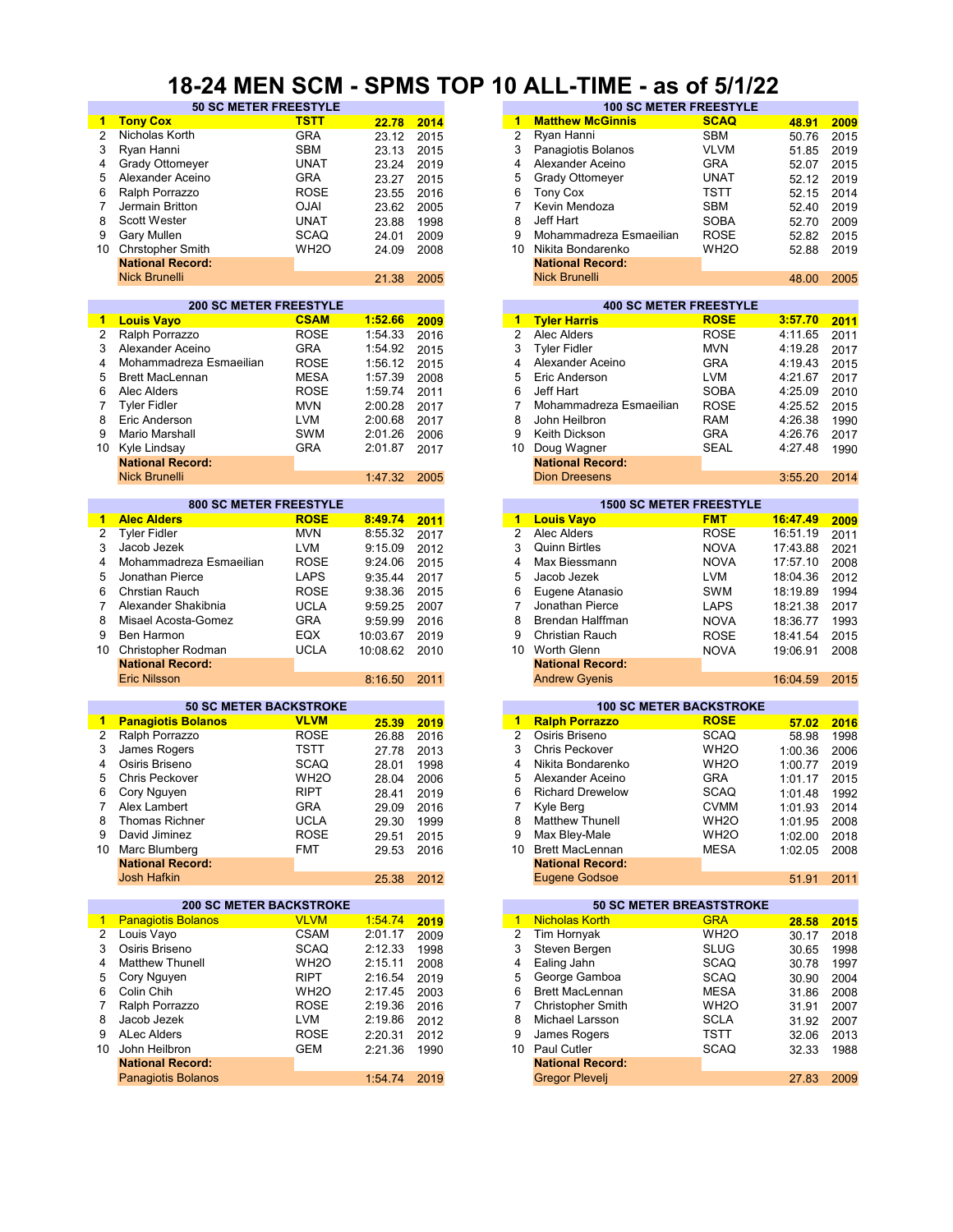|                 | <b>100 SC METER BREASTSTROKE</b>      |                   |         |      |                      |                                            | <b>200 SC METER BREASTSTROKE</b>      |         |                                                                                      |
|-----------------|---------------------------------------|-------------------|---------|------|----------------------|--------------------------------------------|---------------------------------------|---------|--------------------------------------------------------------------------------------|
| $\mathbf{1}$    | <b>Nicholas Korth</b>                 | <b>MESA</b>       | 1:00.89 | 2015 | $\mathbf{1}$         | <b>Tyler Harris</b>                        | <b>ROSE</b>                           | 2:15.74 | 2011                                                                                 |
| $\overline{2}$  | <b>Tyler Harris</b>                   | <b>SCAQ</b>       | 1:03.73 | 2011 | $\overline{c}$       | Steven Bergen                              | <b>SLUG</b>                           | 2:28.21 | 1997                                                                                 |
| 3               | <b>Brett MacLennan</b>                | <b>NOVA</b>       | 1:06.61 | 2008 | 3                    | Fernando Catabian                          | <b>SCAQ</b>                           | 2:36.19 | 1998                                                                                 |
| 4               | George Gamboa                         | <b>SCAQ</b>       | 1:06.76 | 2004 | 4                    | Alexander Hall                             | WH <sub>2</sub> O                     | 2:38.66 | 1994                                                                                 |
| $5*$            | Andrew Seo                            | <b>NOVA</b>       | 1:08.25 | 2011 | 5                    | Alex Lasbroas                              | WH <sub>2</sub> O                     | 2:39.65 | 1994                                                                                 |
| $5*$            | Louis Vayo                            | <b>CSAM</b>       | 1:08.25 | 2009 | 6                    | Aram Nalbandyan                            | <b>SWM</b>                            | 2:40.99 | 1994                                                                                 |
| $\overline{7}$  | Steven Bergen                         | <b>SLUG</b>       | 1:08.53 | 1998 | 7                    | Eugene Atanasio                            | <b>SWM</b>                            | 2:41.00 | 1993                                                                                 |
| 8               | Alexander Havton                      | <b>GRA</b>        | 1:08.89 | 2017 | 8                    | James Tsai                                 | <b>SWM</b>                            | 2:42.59 | 1996                                                                                 |
| 9               | <b>Christopher Smith</b>              | WH <sub>2</sub> O | 1:09.65 | 2006 | 9                    | Anthony Kung                               | <b>TROJ</b>                           | 2:47.86 | 1990                                                                                 |
| 10 <sup>°</sup> | <b>Peter McClafferty</b>              | <b>WHSC</b>       | 1:09.79 | 1987 | 10                   | <b>Brady Peterson</b>                      | <b>OSB</b>                            | 2:48.18 | 2000                                                                                 |
|                 | <b>National Record:</b>               |                   |         |      |                      | <b>National Record:</b>                    |                                       |         |                                                                                      |
|                 | <b>Thibaut Capitaine</b>              |                   | 59.96   | 2017 |                      | <b>Thibaut Capitaine</b>                   |                                       | 2:12.70 | 2017                                                                                 |
|                 |                                       |                   |         |      |                      |                                            |                                       |         |                                                                                      |
|                 | <b>50 SC METER BUTTERFLY</b>          |                   |         |      |                      |                                            | <b>100 SC METER BUTTERFLY</b>         |         |                                                                                      |
| $\mathbf{1}$    | <b>Tony Cox</b>                       | <b>TSTT</b>       | 24.33   | 2014 | $\overline{1}$       | <b>Alex Lasbroas</b>                       | <b>GRA</b>                            | 54.86   | 2015                                                                                 |
| $2^*$           | Alexander Aceino                      | <b>GRA</b>        | 24.57   | 2015 | $\overline{2}$       | <b>Mario Marshall</b>                      | <b>SWM</b>                            | 56.52   | 2006                                                                                 |
| $2^*$           | Kevin Mendoza                         | <b>SBM</b>        | 24.57   | 2019 | 3                    | Ralph Porrazzo                             | <b>ROSE</b>                           | 57.35   | 2016                                                                                 |
| 4               | Jermain Britton                       | <b>OSB</b>        | 25.45   | 2000 | 4                    | <b>Scott Wester</b>                        | <b>UNAT</b>                           | 57.88   | 1998                                                                                 |
| 5               | Nikita Bondarenko                     | WH <sub>2</sub> O | 26.07   | 2018 | 5                    | <b>Matthew Thunell</b>                     | WH <sub>2</sub> O                     | 58.37   | 2008                                                                                 |
| 6               | Gary Mullen                           | <b>SCAQ</b>       | 26.15   | 2009 | 6                    | Alexander Havton                           | <b>GRA</b>                            | 58.38   | 2017                                                                                 |
| $\overline{7}$  | Ralph Porrazzo                        | <b>ROSE</b>       | 26.26   | 2016 | $\overline{7}$       | Adam Yen                                   | <b>UCLA</b>                           | 58.51   | 2008                                                                                 |
| 8               | <b>Matthew Thunell</b>                | WH <sub>2</sub> O | 26.28   | 2008 | 8                    | Evan Spencer                               | <b>NOVA</b>                           | 58.70   | 2010                                                                                 |
| 9               | Cito Vasconcellos                     | <b>TROJ</b>       | 26.61   | 1998 | 9                    | Jermain Britton                            | <b>OSB</b>                            | 59.10   | 2000                                                                                 |
| 10 <sup>1</sup> | Evan Spencer                          | <b>NOVA</b>       | 26.66   | 2010 |                      | 10 Osiris Briseno                          | <b>SCAQ</b>                           | 59.31   | 1998                                                                                 |
|                 | <b>National Record:</b>               |                   |         |      |                      | <b>National Record:</b>                    |                                       |         |                                                                                      |
|                 | <b>Runar Borgen</b>                   |                   | 23.96   | 2016 |                      | <b>Eugene Godsoe</b>                       |                                       | 52.25   | 2011                                                                                 |
|                 |                                       |                   |         |      |                      |                                            |                                       |         |                                                                                      |
|                 |                                       |                   |         |      |                      |                                            |                                       |         |                                                                                      |
|                 | <b>200 SC METER BUTTERFLY</b>         |                   |         |      |                      |                                            | <b>100 SC METER INDIVIDUAL MEDLEY</b> |         |                                                                                      |
| 1               | <b>Kevin Mendoza</b>                  | <b>SBM</b>        | 1:59.67 | 2019 | $\blacktriangleleft$ | <b>Louis Vayo</b>                          | <b>CSAM</b>                           | 56.92   |                                                                                      |
| $\overline{2}$  | Alexander Aceino                      | <b>GEM</b>        | 2:09.69 | 2015 | $\overline{2}$       | Alexander Aceino                           | <b>GRA</b>                            | 58.56   |                                                                                      |
| 3               | <b>Quinn Birtles</b>                  | <b>NOVA</b>       | 2:10.87 | 2021 | 3                    | Chris Peckover                             | WH <sub>2</sub> O                     | 1:00.27 |                                                                                      |
| 4               | Keith Ryan                            | UCI               | 2:11.34 | 2008 | 4                    | James Rogers                               | <b>TSTT</b>                           | 1:00.94 |                                                                                      |
| 5               | Doug Wagner                           | <b>SEAL</b>       | 2:16.70 | 1990 | 5                    | George Gamboa                              | <b>SCAQ</b>                           | 1:01.56 |                                                                                      |
| 6               | Evan Spencer                          | <b>NOVA</b>       | 2:19.16 | 2010 | $6*$                 | Osiris Briseno                             | <b>SCAQ</b>                           | 1:01.66 |                                                                                      |
| $\overline{7}$  | <b>Ethan Yotter</b>                   | UCI               | 2:21.55 | 2001 | $6*$                 | Tim Hornyak                                | WH <sub>2</sub> O                     | 1:01.66 |                                                                                      |
| 8               | Christian Rauch                       | <b>ROSE</b>       | 2:21.98 | 2015 | 8                    | Christopher Smith                          | WH <sub>2</sub> O                     | 1:01.91 |                                                                                      |
| 9               | Andrew Lum                            | <b>ROSE</b>       | 2:22.88 | 2017 | 9                    | Cory Nguyen                                | <b>RIPT</b>                           | 1:02.00 |                                                                                      |
| 10              | Misael Acosta-Gomez                   |                   |         |      | $10-10$              | Ralph Porrazzo                             | <b>ROSE</b>                           |         |                                                                                      |
|                 | <b>National Record:</b>               | <b>GRA</b>        | 2:25.99 | 2016 |                      | <b>National Record:</b>                    |                                       | 1:02.07 |                                                                                      |
|                 | Kevin Mendoza                         |                   | 1:59.67 | 2019 |                      | <b>Eugene Godsoe</b>                       |                                       | 55.71   |                                                                                      |
|                 |                                       |                   |         |      |                      |                                            |                                       |         | 2009<br>2015<br>2006<br>2013<br>2004<br>1997<br>2018<br>2008<br>2019<br>2016<br>2011 |
|                 | <b>200 SC METER INDIVIDUAL MEDLEY</b> |                   |         |      |                      |                                            | <b>400 SC METER INDIVIDUAL MEDLEY</b> |         |                                                                                      |
| $\mathbf{1}$    | <b>Tyler Harris</b>                   | <b>ROSE</b>       | 2:04.00 | 2011 | $\blacktriangleleft$ | <b>Richard Drewelow</b>                    | <b>SCAQ</b>                           | 4:42.48 | 1992                                                                                 |
| 2               | Louis Vayo                            | <b>CSAM</b>       | 2:05.42 | 2009 | $\overline{2}$       | Keith Ryan                                 | <b>NOVA</b>                           | 4:42.97 | 2003                                                                                 |
| 3               | Osiris Briseno                        | <b>SCAQ</b>       | 2:10.99 | 1998 | 3                    | Alexander Aceino                           | <b>GRA</b>                            | 4:53.59 | 2015                                                                                 |
| 4               | <b>Brett MacLennan</b>                | <b>MESA</b>       | 2:12.89 | 2008 | 4                    | Alexander Havton                           | <b>GRA</b>                            | 4:54.06 | 2017                                                                                 |
| 5               | <b>Chris Peckover</b>                 | WH <sub>2</sub> O | 2:14.80 | 2006 | 5                    | Colin Chih                                 | WH <sub>2</sub> O                     | 4:59.02 |                                                                                      |
| 6               | Doug Wagner                           | <b>SEAL</b>       | 2:14.95 | 1990 | 6                    | Benjamin Hensel                            | <b>LVM</b>                            | 5:04.33 |                                                                                      |
| 7               | Alexander Havton                      | <b>GRA</b>        | 2:16.46 | 2017 | $\overline{7}$       | <b>Ethan Yotter</b>                        | UCI                                   | 5:07.42 |                                                                                      |
| 8               | Benjamin Hensel                       | <b>LVM</b>        | 2:17.59 | 2012 | 8                    | Alexander Hall                             | WH <sub>2</sub> O                     | 5:09.05 | 2003<br>2012<br>2001<br>1994                                                         |
| 9               |                                       |                   |         | 2019 | 9                    | Sean Fisher                                |                                       |         |                                                                                      |
|                 | Cory Nguyen                           | <b>RIPT</b>       | 2:17.69 |      |                      |                                            | <b>ROSE</b>                           | 5:10.07 | 2018                                                                                 |
| 10              | Kyle Berg<br><b>National Record:</b>  | <b>CVMM</b>       | 2:18.28 | 2014 | 10                   | Eugene Atanasio<br><b>National Record:</b> | <b>SWM</b>                            | 5:11.98 | 1994                                                                                 |

|       |      |    |                          | <b>200 SC METER BREASTSTROKE</b> |         |  |
|-------|------|----|--------------------------|----------------------------------|---------|--|
| 00.89 | 2015 | 1  | <b>Tyler Harris</b>      | <b>ROSE</b>                      | 2:15.74 |  |
| 03.73 | 2011 | 2  | Steven Bergen            | <b>SLUG</b>                      | 2:28.21 |  |
| 06.61 | 2008 | 3  | Fernando Catabian        | <b>SCAQ</b>                      | 2:36.19 |  |
| 06.76 | 2004 | 4  | Alexander Hall           | WH <sub>2</sub> O                | 2:38.66 |  |
| 08.25 | 2011 | 5  | Alex Lasbroas            | WH <sub>2</sub> O                | 2:39.65 |  |
| 08.25 | 2009 | 6  | Aram Nalbandyan          | <b>SWM</b>                       | 2:40.99 |  |
| 08.53 | 1998 | 7  | Eugene Atanasio          | <b>SWM</b>                       | 2:41.00 |  |
| 08.89 | 2017 | 8  | James Tsai               | <b>SWM</b>                       | 2:42.59 |  |
| 09.65 | 2006 | 9  | Anthony Kung             | <b>TROJ</b>                      | 2:47.86 |  |
| 09.79 | 1987 | 10 | <b>Brady Peterson</b>    | <b>OSB</b>                       | 2:48.18 |  |
|       |      |    | <b>National Record:</b>  |                                  |         |  |
| 59.96 | 2017 |    | <b>Thibaut Capitaine</b> |                                  | 2:12.70 |  |
|       |      |    |                          |                                  |         |  |

|       |      |    |                         | <b>100 SC METER BUTTERFLY</b> |       |  |
|-------|------|----|-------------------------|-------------------------------|-------|--|
| 24.33 | 2014 | 1. | <b>Alex Lasbroas</b>    | <b>GRA</b>                    | 54.86 |  |
| 24.57 | 2015 | 2  | Mario Marshall          | <b>SWM</b>                    | 56.52 |  |
| 24.57 | 2019 | 3  | Ralph Porrazzo          | <b>ROSE</b>                   | 57.35 |  |
| 25.45 | 2000 | 4  | <b>Scott Wester</b>     | <b>UNAT</b>                   | 57.88 |  |
| 26.07 | 2018 | 5  | <b>Matthew Thunell</b>  | WH <sub>2</sub> O             | 58.37 |  |
| 26.15 | 2009 | 6  | Alexander Havton        | <b>GRA</b>                    | 58.38 |  |
| 26.26 | 2016 |    | Adam Yen                | <b>UCLA</b>                   | 58.51 |  |
| 26.28 | 2008 | 8  | Evan Spencer            | <b>NOVA</b>                   | 58.70 |  |
| 26.61 | 1998 | 9  | Jermain Britton         | <b>OSB</b>                    | 59.10 |  |
| 26.66 | 2010 | 10 | Osiris Briseno          | <b>SCAQ</b>                   | 59.31 |  |
|       |      |    | <b>National Record:</b> |                               |       |  |
| 23.96 | 2016 |    | Eugene Godsoe           |                               | 52.25 |  |

|         | <b>200 SC METER BUTTERFLY</b> |         |      |      | <b>100 SC METER INDIVIDUAL MEDLEY</b> |                          |                   |         |      |  |  |
|---------|-------------------------------|---------|------|------|---------------------------------------|--------------------------|-------------------|---------|------|--|--|
| za      | <b>SBM</b>                    | 1:59.67 | 2019 |      |                                       | <b>Louis Vayo</b>        | <b>CSAM</b>       | 56.92   | 2009 |  |  |
| eino    | <b>GEM</b>                    | 2:09.69 | 2015 |      |                                       | Alexander Aceino         | <b>GRA</b>        | 58.56   | 2015 |  |  |
|         | <b>NOVA</b>                   | 2:10.87 | 2021 | 3    |                                       | <b>Chris Peckover</b>    | WH <sub>2</sub> O | 1:00.27 | 2006 |  |  |
|         | UCI                           | 2:11.34 | 2008 | 4    |                                       | James Rogers             | <b>TSTT</b>       | 1:00.94 | 2013 |  |  |
|         | <b>SEAL</b>                   | 2:16.70 | 1990 | 5    |                                       | George Gamboa            | <b>SCAQ</b>       | 1:01.56 | 2004 |  |  |
|         | <b>NOVA</b>                   | 2:19.16 | 2010 | 6*   |                                       | Osiris Briseno           | <b>SCAQ</b>       | 1:01.66 | 1997 |  |  |
|         | UCI                           | 2:21.55 | 2001 | $6*$ |                                       | Tim Hornyak              | WH <sub>2</sub> O | 1:01.66 | 2018 |  |  |
| ch      | <b>ROSE</b>                   | 2:21.98 | 2015 | 8    |                                       | <b>Christopher Smith</b> | WH <sub>2</sub> O | 1:01.91 | 2008 |  |  |
|         | <b>ROSE</b>                   | 2:22.88 | 2017 | 9    |                                       | Cory Nguyen              | <b>RIPT</b>       | 1:02.00 | 2019 |  |  |
| a-Gomez | <b>GRA</b>                    | 2:25.99 | 2016 | 10   |                                       | Ralph Porrazzo           | <b>ROSE</b>       | 1:02.07 | 2016 |  |  |
| ord:    |                               |         |      |      |                                       | <b>National Record:</b>  |                   |         |      |  |  |
| za      |                               | 1:59.67 | 2019 |      |                                       | Eugene Godsoe            |                   | 55.71   | 2011 |  |  |

|         |      |    |                         | <b>400 SC METER INDIVIDUAL MEDLEY</b> |         |      |
|---------|------|----|-------------------------|---------------------------------------|---------|------|
| 2:04.00 | 2011 | 1  | <b>Richard Drewelow</b> | <b>SCAQ</b>                           | 4:42.48 |      |
| 2:05.42 | 2009 | 2  | Keith Ryan              | <b>NOVA</b>                           | 4:42.97 |      |
| 2:10.99 | 1998 | 3  | Alexander Aceino        | <b>GRA</b>                            | 4:53.59 |      |
| 2:12.89 | 2008 | 4  | Alexander Havton        | <b>GRA</b>                            | 4:54.06 |      |
| 2:14.80 | 2006 | 5  | Colin Chih              | WH <sub>2</sub> O                     | 4:59.02 | 2003 |
| 2:14.95 | 1990 | 6  | Benjamin Hensel         | <b>LVM</b>                            | 5:04.33 |      |
| 2:16.46 | 2017 |    | Ethan Yotter            | UCI                                   | 5:07.42 | 2001 |
| 2:17.59 | 2012 | 8  | Alexander Hall          | WH <sub>2</sub> O                     | 5:09.05 |      |
| 2:17.69 | 2019 | 9  | Sean Fisher             | <b>ROSE</b>                           | 5:10.07 | 2018 |
| 2:18.28 | 2014 | 10 | Eugene Atanasio         | <b>SWM</b>                            | 5:11.98 |      |
|         |      |    | <b>National Record:</b> |                                       |         |      |
| 2:00.32 | 2005 |    | <b>Sergey Mariniuk</b>  |                                       | 4:28.54 |      |
|         |      |    |                         |                                       |         |      |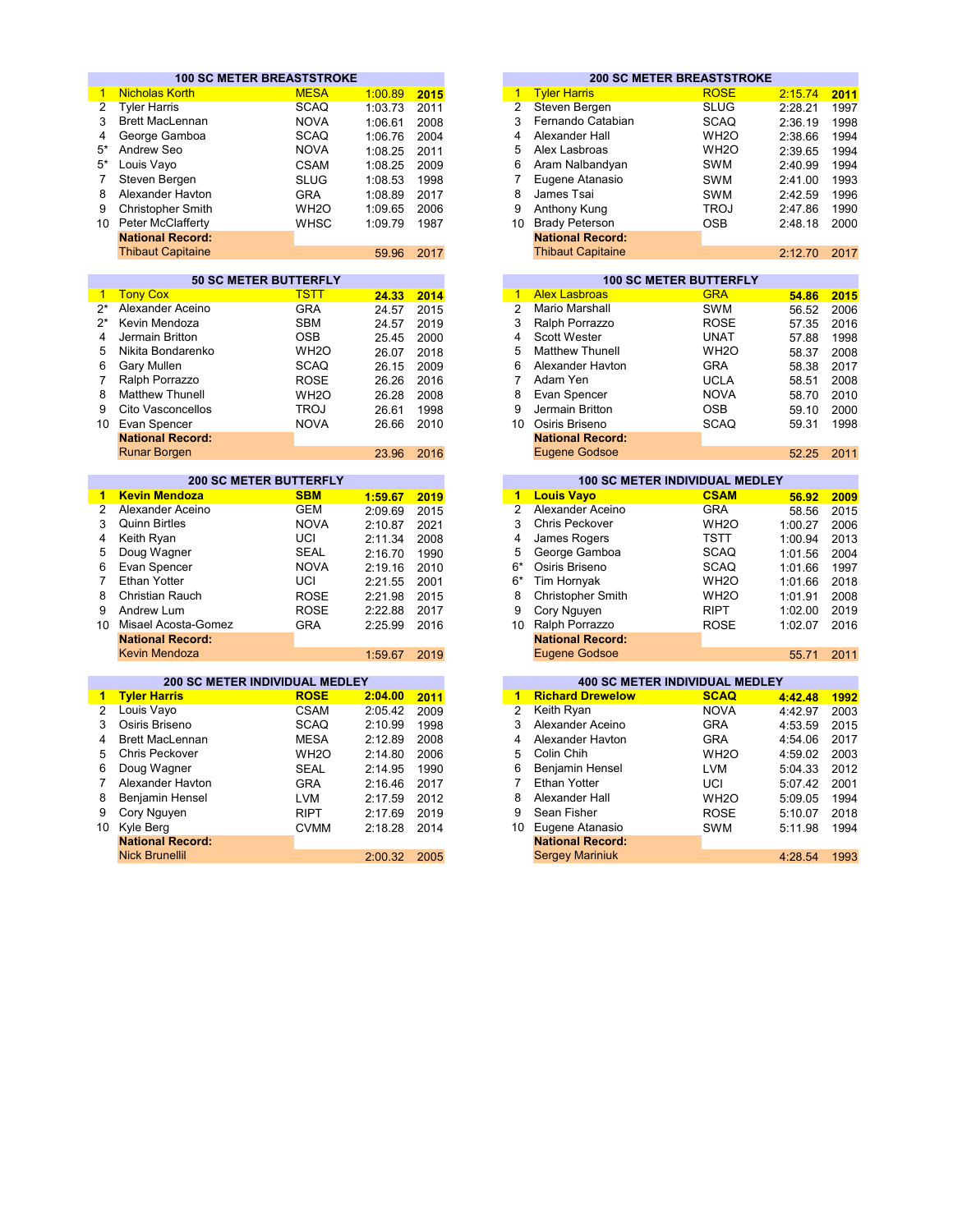#### **25-29 WOMEN SCM - SPMS TOP 10 ALL-TIME - as of 5/1/22**

| -1               | <b>Liliana Ibanez Lopez</b>    | <b>GRA</b>        | 25.52      | 2017        | $\blacktriangleleft$ | <b>Liliana Ibanez Lopez</b>     | <b>GRA</b>        | 55.06    | 2017 |
|------------------|--------------------------------|-------------------|------------|-------------|----------------------|---------------------------------|-------------------|----------|------|
| 2                | Michelle Duraj                 | <b>ROSE</b>       | 26.94      | 2018        | 2                    | Michelle Duraj                  | <b>ROSE</b>       | 59.20    | 2018 |
| 3                | Rebekah Olsen                  | <b>MVN</b>        | 27.03      | 2009        | 3                    | Rebekah Olsen                   | <b>MVN</b>        | 59.38    | 2009 |
| 4                | <b>Christy Rogers</b>          | <b>ROSE</b>       | 27.14      | 2017        | 4                    | Megan Melgaard                  | UNAT              | 1:00.49  | 2006 |
|                  |                                |                   |            |             |                      |                                 |                   |          |      |
| 5                | Lauren Frendreis               | <b>ROSE</b>       | 27.34      | 2018        | 5                    | Lauren Frendreis                | <b>ROSE</b>       | 1:00.78  | 2015 |
| 6                | <b>Tracey Mirande</b>          | <b>PSP</b>        | 27.47      | 1995        | 6                    | <b>MK Harris</b>                | <b>LVM</b>        | 1:01.30  | 2017 |
| 7                | <b>Kelsey Muller</b>           | <b>MVN</b>        | 27.52      | 2008        | $7^*$                | Erin McIntyre                   | <b>MESA</b>       | 1:01.97  | 2006 |
| 8                | <b>MK Harris</b>               | <b>LVM</b>        | 27.55      | 2017        | $7^*$                | <b>Tracey McFarlane</b>         | <b>PSP</b>        | 1:01.97  | 1991 |
|                  |                                |                   |            |             |                      |                                 |                   |          |      |
| $9*$             | Kimberlee Frith                | <b>MVN</b>        | 27.76      | 2009        | 9                    | Kathy Chung                     | <b>ROSE</b>       | 1:02.14  | 2010 |
| 9*               | Megan Jex                      | GRA               | 27.76      | 2017        | 10                   | Vanessa Richey                  | <b>PSP</b>        | 1:02.27  | 1991 |
|                  | <b>National Record:</b>        |                   |            |             |                      | <b>National Record:</b>         |                   |          |      |
|                  | Liliana Ibanez Lopez           |                   | 25.52      | 2017        |                      | Liliana Ibanez Lopez            |                   | 55.06    | 2017 |
|                  |                                |                   |            |             |                      |                                 |                   |          |      |
|                  |                                |                   |            |             |                      |                                 |                   |          |      |
|                  | <b>200 SC METER FREESTYLE</b>  |                   |            |             |                      | <b>400 SC METER FREESTYLE</b>   |                   |          |      |
| 1                | <b>Liliana Ibanez Lopez</b>    | <b>GRA</b>        | 1:59.39    | 2017        | $\overline{1}$       | <b>Diane Graner</b>             | <b>SCAQ</b>       | 4:26.18  | 1989 |
| $\overline{2}$   | Heidi Hannenian                | <b>SLUG</b>       | 2:06.20    | 1997        | $\overline{2}$       | <b>Bonnie Durdy-Evans</b>       | <b>WSM</b>        | 4:29.31  | 1988 |
| 3                | Diane Graner                   | <b>SCAQ</b>       | 2:06.47    |             | 3                    | Laurel Hill                     | <b>GWSC</b>       | 4:39.87  |      |
|                  |                                |                   |            | 1989        |                      |                                 |                   |          | 1996 |
| 4                | Rebekah Olsen                  | <b>MVN</b>        | 2:08.57    | 2009        | 4                    | Jane Cairns                     | <b>OSB</b>        | 4:40.79  | 1998 |
| 5                | Bonnie Durdy-Evans             | WSM               | 2:10.76    | 1988        | 5                    | <b>Tracey McFarlane</b>         | <b>PSP</b>        | 4:42.45  | 1991 |
| 6                | Megan Melgaard                 | <b>UNAT</b>       | 2:11.34    | 2006        | 6                    | Lizz Grainger                   | <b>GRA</b>        | 4:47.63  | 2016 |
| 7                | Kelsey Muller                  | <b>MVN</b>        | 1:11.80    |             | 7                    | Shannon Colavito                | LVM               | 4:48.34  |      |
|                  |                                |                   |            | 2008        |                      |                                 |                   |          | 2013 |
| 8                | Jane Cairns                    | OSB               | 2:11.99    | 1997        | 8                    | Fiona Petersen                  | <b>NOVA</b>       | 4:48.77  | 2001 |
| 9                | Laurel Hill                    | <b>GWSC</b>       | 2:12.89    | 1995        | 9                    | Meredith Tichy                  | <b>NOVA</b>       | 4:49.39  | 2013 |
|                  | 10 Erin McIntyre               | <b>MESA</b>       | 2:13.00    | 2006        | 10                   | Joanne Reirson                  | <b>SCAQ</b>       | 4:50.85  | 1998 |
|                  | <b>National Record:</b>        |                   |            |             |                      | <b>National Record:</b>         |                   |          |      |
|                  |                                |                   |            |             |                      |                                 |                   |          |      |
|                  | Liliana Ibanez Lopez           |                   | 1:59.39    | 2017        |                      | Sheila Taormina                 |                   | 4:24.18  | 1996 |
|                  |                                |                   |            |             |                      |                                 |                   |          |      |
|                  | <b>800 SC METER FREESTYLE</b>  |                   |            |             |                      | <b>1500 SC METER FREESTYLE</b>  |                   |          |      |
| -1               | <b>Diane Graner</b>            | <b>SCAQ</b>       | 9:18.99    | 1990        | $\blacktriangleleft$ | <b>Diane Graner</b>             | <b>SCAQ</b>       | 17:36.04 | 1990 |
| $\boldsymbol{2}$ | Bonnie Durdy-Evans             | <b>WSM</b>        | 9:21.42    | 1988        | $\overline{2}$       | Bonnie Durdy-Evans              | WSM               | 17:42.32 | 1988 |
|                  |                                |                   |            |             |                      |                                 |                   |          |      |
| 3                | Susan Suomo                    | SCAQ              | 9:49.49    | 2000        | 3                    | Judith Katterman                | <b>SCAQ</b>       | 19:09.45 | 1986 |
| 4                | Fiona Petersen                 | <b>NOVA</b>       | 9:56.11    | 2001        | 4                    | Fiona Petersen                  | <b>NOVA</b>       | 19:12.08 | 2002 |
| 5                | Rebekah Olsen                  | <b>MVN</b>        | 9:59.92    | 2009        | 5                    | Keely MacDonald                 | WH <sub>2</sub> O | 19:15.39 | 2017 |
| 6                | Lizz Grainger                  | <b>GRA</b>        | 9:59.94    | 2016        | 6                    | Kathleen Barris                 | <b>NOVA</b>       | 19:17.98 | 2005 |
|                  |                                |                   |            |             |                      |                                 |                   |          |      |
| 7                | Heidi Klaus                    | <b>NOVA</b>       | 10:02.98   | 2009        | 7                    | Charley Young                   | <b>UCLA</b>       | 19:29.31 | 2012 |
| 8                | Keely MacDonald                | WH <sub>2</sub> O | 10:04.09   | 2017        | 8                    | Amy Danzler                     | WH <sub>2</sub> O | 20:07.62 | 1994 |
| 9                | Shannon Colavito               | <b>LVM</b>        | 10:05.66   | 2012        | 9                    | Amanda Wetzler                  | <b>ROSE</b>       | 20:12.06 | 2011 |
| 10               | Jamie Grolle                   | <b>LVM</b>        |            |             | 10                   |                                 | <b>LBG</b>        |          |      |
|                  |                                |                   | 10:12.13   | 2011        |                      | Jacqueline Cole                 |                   | 20:20.78 | 2008 |
|                  | <b>National Record:</b>        |                   |            |             |                      | <b>National Record:</b>         |                   |          |      |
|                  | Sheila Taormina                |                   | 8:51.18    | 1996        |                      | Sheila Taormina                 |                   | 16:36.07 | 1996 |
|                  |                                |                   |            |             |                      |                                 |                   |          |      |
|                  | <b>50 SC METER BACKSTROKE</b>  |                   |            |             |                      | <b>100 SC METER BACKSTROKE</b>  |                   |          |      |
| -1               | <b>Diane Graner</b>            | <b>SCAQ</b>       | 30.63      | <b>1989</b> | 1                    | <b>Diane Graner</b>             | <b>SCAQ</b>       | 1:04.66  | 1989 |
| 2                | Margo Aceino                   | <b>GRA</b>        |            |             | 2                    | Megan Jex                       | <b>GRA</b>        |          | 2017 |
|                  |                                |                   | 30.85      | 2017        |                      |                                 |                   | 1:05.11  |      |
| 3                | Megan Jex                      | <b>GRA</b>        | 31.27      | 2017        | 3                    | Margo Aceino                    | <b>GRA</b>        | 1:05.83  | 2017 |
| 4                | Rebekah Olsen                  | <b>MVN</b>        | 31.93      | 2009        | 4                    | Dannica Brennan                 | LVM               | 1:06.04  | 2016 |
| 5                | <b>Christy Rogers</b>          | <b>ROSE</b>       | 32.65      | 2017        | 5                    | Megan Melgaard                  | <b>UNAT</b>       | 1:07.70  | 2006 |
| 6                | Kendall Neely                  | SBM               |            | 2015        | 6                    | Lindsey Kroeger                 | <b>MESA</b>       |          | 2008 |
|                  |                                |                   | 32.82      |             |                      |                                 |                   | 1:08.57  |      |
| 7.               | Jamie Akenberger               | <b>LVM</b>        |            |             | 7                    |                                 |                   |          | 2017 |
| 8                |                                |                   | 32.86 2017 |             |                      | Jamie Akenberger                | LVM               | 1:09.07  |      |
| 9                | Jessica Goldacre               | <b>NOVA</b>       | 33.10      | 2010        | 8                    | Andrea DeVuono                  | WH2O              | 1:10.05  | 1991 |
|                  |                                |                   |            |             |                      |                                 |                   |          |      |
|                  | Lauren Turner                  | <b>ROSE</b>       | 33.40      | 2018        | 9                    | Jane Cairns                     | <b>OSB</b>        | 1:10.53  | 1999 |
|                  | 10 Stephanie Ah-Quah           | ROSE              | 33.41      | 2019        | 10                   | Machiko Watanabe                | LAPS              | 1:10.57  | 2005 |
|                  | <b>National Record:</b>        |                   |            |             |                      | <b>National Record:</b>         |                   |          |      |
|                  | Marina Spadoni                 |                   | 28.40      | 2018        |                      | Marina Spadoni                  |                   | 1:01.76  | 2018 |
|                  |                                |                   |            |             |                      |                                 |                   |          |      |
|                  | <b>200 SC METER BACKSTROKE</b> |                   |            |             |                      | <b>50 SC METER BREASTSTROKE</b> |                   |          |      |
|                  | <b>Diane Graner</b>            | <b>SCAQ</b>       |            |             |                      |                                 | <b>PSP</b>        |          |      |
| $\mathbf{1}$     |                                |                   | 2:20.66    | 1989        |                      | 1 Tracey Mirande                |                   | 32.20    | 1995 |
| $\overline{2}$   | Jane Cairns                    | OSB               | 2:32.02    | 1998        | $\overline{2}$       | Wenke Hansen                    | OSB               | 33.86    | 1998 |
| 3                | Kathleen Barris                | NOVA              | 2:32.99    | 2005        | 3                    | Michelle Duraj                  | <b>ROSE</b>       | 34.43    | 2018 |
| 4                | Bonnie Durdy-Evans             | WSM               | 2:33.09    | 1988        | 4                    | <b>Christy Rogers</b>           | ROSE              | 35.34    | 2017 |
| 5                | Jamie Akenberger               | LVM               | 2:33.14    | 2017        | 5                    | <b>Brooke Martin</b>            | <b>MVN</b>        | 35.88    | 2005 |
|                  |                                |                   |            |             |                      |                                 |                   |          |      |
| 6                | Andrea DeVuono                 | WH <sub>2</sub> O | 2:36.68    | 1991        | 6                    | Laurel Hill                     | GWSC              | 35.91    | 1995 |
| 7                | Deborah Hefter                 | SWM               | 2:36.84    | 2011        | 7                    | Megan Jex                       | <b>GRA</b>        | 35.94    | 2018 |
| 8                | Keely MacDonald                | WH <sub>2</sub> O | 2:38.05    | 2017        | 8                    | Lisa Chang                      | <b>SCAQ</b>       | 36.02    | 1995 |
| 9                | Teri Ellis                     | VEN               |            | 1996        | 9                    | Olivia Alva                     | GRA               | 36.14    | 2019 |
|                  |                                |                   | 2:39.19    |             |                      |                                 |                   |          |      |
| 10               | <b>Tracy Palmero</b>           | NOVA              | 2:39.65    | 2001        |                      | 10* Amy Simpson                 | <b>MVN</b>        | 36.35    | 2005 |
|                  | <b>National Record:</b>        |                   |            |             |                      | 10* Brigette Winkler            | <b>CMAC</b>       | 36.35    | 2021 |
|                  | Lia Oberstar                   |                   | 2:14.77    | 2001        |                      | <b>National Record:</b>         |                   |          |      |
|                  |                                |                   |            |             |                      | <b>Megan Jendrick</b>           |                   | 31.87    | 2010 |

|          | <b>50 SC METER FREESTYLE</b> |       |      | <b>100 SC METER FREESTYLE</b> |                             |             |         |      |
|----------|------------------------------|-------|------|-------------------------------|-----------------------------|-------------|---------|------|
| z Lopezi | <b>GRA</b>                   | 25.52 | 2017 | 1.                            | <b>Liliana Ibanez Lopez</b> | <b>GRA</b>  | 55.06   | 2017 |
|          | <b>ROSE</b>                  | 26.94 | 2018 |                               | Michelle Duraj              | <b>ROSE</b> | 59.20   | 2018 |
| 'n       | <b>MVN</b>                   | 27.03 | 2009 |                               | Rebekah Olsen               | <b>MVN</b>  | 59.38   | 2009 |
|          | <b>ROSE</b>                  | 27.14 | 2017 | 4                             | Megan Melgaard              | <b>UNAT</b> | 1:00.49 | 2006 |
| eis      | <b>ROSE</b>                  | 27.34 | 2018 | 5                             | Lauren Frendreis            | <b>ROSE</b> | 1:00.78 | 2015 |
| le       | <b>PSP</b>                   | 27.47 | 1995 | 6                             | <b>MK Harris</b>            | <b>LVM</b>  | 1:01.30 | 2017 |
|          | <b>MVN</b>                   | 27.52 | 2008 | 7*                            | Erin McIntyre               | <b>MESA</b> | 1:01.97 | 2006 |
|          | <b>LVM</b>                   | 27.55 | 2017 |                               | <b>Tracey McFarlane</b>     | <b>PSP</b>  | 1:01.97 | 1991 |
|          | <b>MVN</b>                   | 27.76 | 2009 | 9                             | Kathy Chung                 | <b>ROSE</b> | 1:02.14 | 2010 |
|          | <b>GRA</b>                   | 27.76 | 2017 | 10                            | Vanessa Richey              | <b>PSP</b>  | 1:02.27 | 1991 |
| :brc     |                              |       |      |                               | <b>National Record:</b>     |             |         |      |
| Lopez    |                              | 25.52 | 2017 |                               | Liliana Ibanez Lopez        |             | 55.06   | 2017 |
|          |                              |       |      |                               |                             |             |         |      |

|         |      |    |                         | <b>400 SC METER FREESTYLE</b> |         |      |
|---------|------|----|-------------------------|-------------------------------|---------|------|
| 1:59.39 | 2017 | 1  | <b>Diane Graner</b>     | <b>SCAQ</b>                   | 4:26.18 | 1989 |
| 2:06.20 | 1997 | 2  | Bonnie Durdy-Evans      | <b>WSM</b>                    | 4:29.31 | 1988 |
| 2:06.47 | 1989 | 3  | Laurel Hill             | <b>GWSC</b>                   | 4:39.87 | 1996 |
| 2:08.57 | 2009 | 4  | Jane Cairns             | <b>OSB</b>                    | 4:40.79 | 1998 |
| 2:10.76 | 1988 | 5  | <b>Tracey McFarlane</b> | <b>PSP</b>                    | 4:42.45 | 1991 |
| 2:11.34 | 2006 | 6  | Lizz Grainger           | <b>GRA</b>                    | 4:47.63 | 2016 |
| 1:11.80 | 2008 |    | Shannon Colavito        | <b>LVM</b>                    | 4:48.34 | 2013 |
| 2:11.99 | 1997 | 8  | Fiona Petersen          | <b>NOVA</b>                   | 4:48.77 | 2001 |
| 2:12.89 | 1995 | 9  | Meredith Tichy          | <b>NOVA</b>                   | 4:49.39 | 2013 |
| 2:13.00 | 2006 | 10 | Joanne Reirson          | <b>SCAQ</b>                   | 4:50.85 | 1998 |
|         |      |    | <b>National Record:</b> |                               |         |      |
| 1:59.39 | 2017 |    | Sheila Taormina         |                               | 4:24.18 | 1996 |
|         |      |    |                         |                               |         |      |

|         |      |                | <b>1500 SC METER FREESTYLE</b> |                   |          |      |  |  |  |  |
|---------|------|----------------|--------------------------------|-------------------|----------|------|--|--|--|--|
| 9:18.99 | 1990 | 1              | <b>Diane Graner</b>            | <b>SCAQ</b>       | 17:36.04 | 1990 |  |  |  |  |
| 9:21.42 | 1988 | $\overline{2}$ | Bonnie Durdy-Evans             | <b>WSM</b>        | 17:42.32 | 1988 |  |  |  |  |
| 9:49.49 | 2000 | 3              | Judith Katterman               | <b>SCAQ</b>       | 19:09.45 | 1986 |  |  |  |  |
| 9:56.11 | 2001 | 4              | Fiona Petersen                 | <b>NOVA</b>       | 19:12.08 | 2002 |  |  |  |  |
| 9:59.92 | 2009 | 5              | Keely MacDonald                | WH <sub>2</sub> O | 19:15.39 | 2017 |  |  |  |  |
| 9:59.94 | 2016 | 6              | Kathleen Barris                | <b>NOVA</b>       | 19:17.98 | 2005 |  |  |  |  |
| 0:02.98 | 2009 | 7              | Charley Young                  | <b>UCLA</b>       | 19:29.31 | 2012 |  |  |  |  |
| 0:04.09 | 2017 | 8              | Amy Danzler                    | WH <sub>2</sub> O | 20:07.62 | 1994 |  |  |  |  |
| 0:05.66 | 2012 | 9              | Amanda Wetzler                 | <b>ROSE</b>       | 20:12.06 | 2011 |  |  |  |  |
| 0:12.13 | 2011 | 10             | Jacqueline Cole                | <b>LBG</b>        | 20:20.78 | 2008 |  |  |  |  |
|         |      |                | <b>National Record:</b>        |                   |          |      |  |  |  |  |
| 8:51.18 | 1996 |                | Sheila Taormina                |                   | 16:36.07 | 1996 |  |  |  |  |
|         |      |                |                                |                   |          |      |  |  |  |  |

|       |      |    |                         | <b>100 SC METER BACKSTROKE</b> |         |      |
|-------|------|----|-------------------------|--------------------------------|---------|------|
| 30.63 | 1989 | 1  | <b>Diane Graner</b>     | <b>SCAQ</b>                    | 1:04.66 | 1989 |
| 30.85 | 2017 | 2  | Megan Jex               | <b>GRA</b>                     | 1:05.11 | 2017 |
| 31.27 | 2017 | 3  | Margo Aceino            | <b>GRA</b>                     | 1:05.83 | 2017 |
| 31.93 | 2009 | 4  | Dannica Brennan         | <b>LVM</b>                     | 1:06.04 | 2016 |
| 32.65 | 2017 | 5  | Megan Melgaard          | <b>UNAT</b>                    | 1:07.70 | 2006 |
| 32.82 | 2015 | 6  | Lindsey Kroeger         | <b>MESA</b>                    | 1:08.57 | 2008 |
| 32.86 | 2017 |    | Jamie Akenberger        | <b>LVM</b>                     | 1:09.07 | 2017 |
| 33.10 | 2010 | 8  | Andrea DeVuono          | WH <sub>2</sub> O              | 1:10.05 | 1991 |
| 33.40 | 2018 | 9  | Jane Cairns             | <b>OSB</b>                     | 1:10.53 | 1999 |
| 33.41 | 2019 | 10 | Machiko Watanabe        | <b>LAPS</b>                    | 1:10.57 | 2005 |
|       |      |    | <b>National Record:</b> |                                |         |      |
| 28.40 | 2018 |    | Marina Spadoni          |                                | 1:01.76 | 2018 |
|       |      |    |                         |                                |         |      |

| <b>Diane Graner</b>     | <b>SCAQ</b>       | 2:20.66                        | 1989 |
|-------------------------|-------------------|--------------------------------|------|
| Jane Cairns             | <b>OSB</b>        | 2:32.02                        | 1998 |
| Kathleen Barris         | <b>NOVA</b>       | 2:32.99                        | 2005 |
| Bonnie Durdy-Evans      | <b>WSM</b>        | 2:33.09                        | 1988 |
| 5 Jamie Akenberger      | <b>LVM</b>        | 2:33.14                        | 2017 |
| 6 Andrea DeVuono        | WH <sub>2</sub> O | 2:36.68                        | 1991 |
| Deborah Hefter          | SWM               | 2:36.84                        | 2011 |
| 8 Keely MacDonald       | WH <sub>2</sub> O | 2:38.05                        | 2017 |
| 9 Teri Ellis            | <b>VEN</b>        | 2:39.19                        | 1996 |
| Tracy Palmero<br>0      | <b>NOVA</b>       | 2:39.65                        | 2001 |
| <b>National Record:</b> |                   |                                |      |
| Lia Oberstar            |                   | 2:14.77                        | 2001 |
|                         |                   |                                |      |
|                         |                   | <b>200 SC METER BACKSTROKE</b> |      |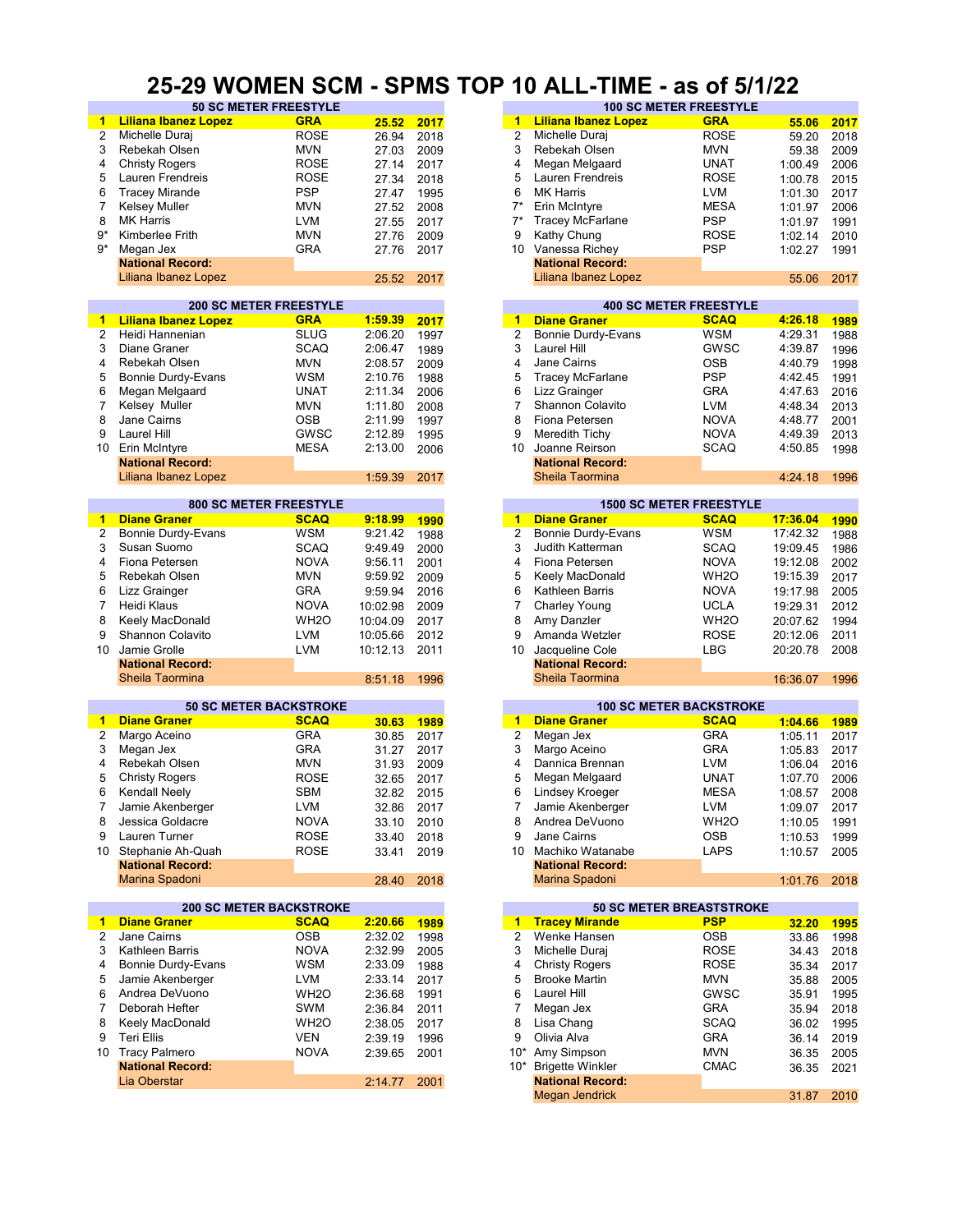|                      | <b>100 SC METER BREASTSTROKE</b>      |                               |         |      |                      |                          | <b>200 SC METER BREASTSTROKE</b>      |         |                              |
|----------------------|---------------------------------------|-------------------------------|---------|------|----------------------|--------------------------|---------------------------------------|---------|------------------------------|
| $\mathbf{1}$         | <b>Wenke Hansen</b>                   | <b>OSB</b>                    | 1:13.30 | 1998 | 1                    | <b>Wenke Hansen</b>      | <b>OSB</b>                            | 2:39.62 | 1998                         |
| $\overline{2}$       | <b>Tracey McFarlane</b>               | <b>PSP</b>                    | 1:14.82 | 1991 | $\overline{2}$       | Michelle Durai           | <b>ROSE</b>                           | 2:41.58 | 2018                         |
| 3                    | Michelle Duraj                        | <b>ROSE</b>                   | 1:14.92 | 2018 | 3                    | Carolyn Bentley          | <b>BCH</b>                            | 2:47.06 | 1997                         |
| 4                    | Spindrift Beck                        | <b>SCAQ</b>                   | 1:17.75 | 2017 | $\overline{4}$       | Sarah Schneider          | <b>HSNM</b>                           | 2:48.41 | 2002                         |
| 5                    | Carolyn Bentley                       | <b>BCH</b>                    | 1:17.94 | 1997 | 5                    | Laurel Hill              | <b>GWSC</b>                           | 2:50.47 | 1995                         |
| 6                    | <b>Christy Rogers</b>                 | <b>ROSE</b>                   | 1:18.62 | 2017 | 6                    | Lisa Chang               | <b>SCAQ</b>                           | 2:51.99 | 1995                         |
| $\overline{7}$       | Laurel Hill                           | GWSC                          |         | 1996 | $\overline{7}$       | Jill Keenan              |                                       |         | 1995                         |
| 8                    |                                       |                               | 1:19.03 |      | 8                    | Shirley Kim              | BCH                                   | 2:53.13 |                              |
| 9                    | Merritt Johnson                       | <b>SOBA</b>                   | 1:20.13 | 2006 |                      |                          | <b>SCAQ</b>                           | 2:53.13 | 1997                         |
|                      | Lauren Frendreis                      | <b>ROSE</b>                   | 1:20.25 | 2015 | 9                    | Joanne Reierson          | <b>SCAQ</b>                           | 2:53.45 | 2000                         |
| 10                   | Sarah Robertson                       | <b>UCLA</b>                   | 1:20.72 | 2018 |                      | 10 Stefanie Capizzi      | <b>ROSE</b>                           | 2:55.80 | 2012                         |
|                      | <b>National Record:</b>               |                               |         |      |                      | <b>National Record:</b>  |                                       |         |                              |
|                      | <b>Megan Jendrick</b>                 |                               | 1:10.04 | 2012 |                      | Megan Jendrick           |                                       | 2:29.80 | 2012                         |
|                      |                                       | <b>50 SC METER BUTTERFLY</b>  |         |      |                      |                          | <b>100 SC METER BUTTERFLY</b>         |         |                              |
| 1.                   | <b>Liliana Ibanez</b>                 | <b>GRA</b>                    | 27.24   | 2017 | 1                    | <b>Julia Voitovitsch</b> | <b>UCLA</b>                           | 1:05.04 | 2005                         |
| $\overline{2}$       | Dannica Brennan                       | <b>LVM</b>                    | 29.24   | 2016 | $\overline{2}$       | Lauren Frendreis         | <b>ROSE</b>                           | 1:05.36 | 2016                         |
| 3                    | Julia Voitovitsch                     | <b>UCLA</b>                   | 29.34   | 2005 | 3                    | Dannica Brennan          | <b>LVM</b>                            | 1:05.37 | 2016                         |
| 4                    | Lauren Frendreis                      | <b>ROSE</b>                   | 29.43   | 2016 | $\overline{4}$       | Rebekah Olsen            | <b>MVN</b>                            | 1:05.39 | 2009                         |
| 5                    | Michelle Duraj                        | <b>ROSE</b>                   | 29.50   | 2017 | 5                    | Diane Graner             | <b>SCAQ</b>                           | 1:06.31 | 1989                         |
| 6                    | Margo Aceino                          | <b>GRA</b>                    | 29.51   | 2017 | 6                    | Shirley Kim              | <b>SCAQ</b>                           | 1:06.36 | 1997                         |
| $\overline{7}$       | Rebekah Olsen                         |                               |         |      | $\overline{7}$       | Heidi Hannenian          | <b>SLUG</b>                           |         | 1997                         |
|                      |                                       | <b>MVN</b>                    | 29.53   | 2009 | 8                    |                          |                                       | 1:06.45 |                              |
| 8                    | Wenke Hansen                          | <b>OSB</b>                    | 29.53   | 1998 |                      | Vanessa Richey           | <b>PSP</b>                            | 1:06.57 | 1991                         |
| 9                    | Shirley Kim                           | <b>SCAQ</b>                   | 29.60   | 1997 | 9                    | Margo Aceino             | <b>GRA</b>                            | 1:07.67 | 2017                         |
|                      | 10 Megan Jex                          | <b>GRA</b>                    | 29.69   | 2017 |                      | 10 Wenke Hansen          | <b>OSB</b>                            | 1:07.86 | 1998                         |
|                      | <b>National Record:</b>               |                               |         |      |                      | <b>National Record:</b>  |                                       |         |                              |
|                      | <b>Claire Donahue</b>                 |                               | 58.11   | 2015 |                      | <b>Claire Donahue</b>    |                                       | 58.11   | 2015                         |
|                      |                                       | <b>200 SC METER BUTTERFLY</b> |         |      |                      |                          | <b>100 SC METER INDIVIDUAL MEDLEY</b> |         |                              |
| $\mathbf{1}$         | <b>Ann Yearwood</b>                   | <b>SCAQ</b>                   | 2:29.02 | 2009 | $\blacktriangleleft$ | <b>Wenke Hansen</b>      | <b>OSB</b>                            | 1:05.67 | 1998                         |
| $\overline{2}$       | Nancy Mitchell                        | <b>GOLW</b>                   | 2:29.84 | 1987 | $\overline{2}$       | Megan Jex                | <b>GRA</b>                            | 1:06.85 | 2017                         |
| 3                    | Lexie Kelly                           | <b>NOVA</b>                   | 2:32.15 | 2011 | 3                    | Michelle Duraj           | <b>ROSE</b>                           | 1:07.87 | 2018                         |
| 4                    | Jane Cairns                           | <b>OSB</b>                    | 2:33.41 | 1998 | $\overline{4}$       | Dannica Brennan          | <b>LVM</b>                            | 1:07.89 | 2016                         |
| 5                    | Julia Voitovitsch                     | <b>UCLA</b>                   | 2:34.87 | 2004 | 5                    | <b>Christy Rogers</b>    | <b>ROSE</b>                           | 1:08.78 | 2017                         |
| 6                    | <b>Charley Young</b>                  | <b>UCLA</b>                   | 2:36.95 | 2012 | 6                    | Diane Graner-Gallas      | <b>SCAQ</b>                           | 1:08.89 | 1992                         |
| $\overline{7}$       | Jamie Raab                            | <b>IMS</b>                    | 2:37.10 | 1996 | $\overline{7}$       | Vanessa Richey           | <b>PSP</b>                            | 1:08.98 | 1991                         |
| 8                    | Stephani Munatones                    | <b>SCAQ</b>                   | 2:38.30 | 1993 | 8                    | Julia Voitovitsch        | <b>UCLA</b>                           | 1:09.32 | 2005                         |
| 9                    | Cynthia Griffith                      | <b>SCAQ</b>                   | 2:38.40 | 1989 | 9                    | <b>Tracey McFarlane</b>  | <b>PSP</b>                            | 1:09.54 | 1991                         |
| 10                   | Anna Togias                           | <b>NOVA</b>                   | 2:40.90 | 2014 | 10 <sup>°</sup>      | Erin McIntyre            | <b>MESA</b>                           | 1:09.68 | 2006                         |
|                      | <b>National Record:</b>               |                               |         |      |                      | <b>National Record:</b>  |                                       |         |                              |
|                      | <b>Claire Donahue</b>                 |                               | 2:17.83 | 2015 |                      | <b>Megan Jendrick</b>    |                                       | 1:03.41 | 2011                         |
|                      |                                       |                               |         |      |                      |                          |                                       |         |                              |
|                      | <b>200 SC METER INDIVIDUAL MEDLEY</b> |                               |         |      |                      |                          | <b>400 SC METER INDIVIDUAL MEDLEY</b> |         |                              |
| $\blacktriangleleft$ | <b>Wenke Hansen</b>                   | <b>OSB</b>                    | 2:21.79 | 1998 | $\overline{1}$       | <b>Wenke Hansen</b>      | <b>OSB</b>                            | 5:02.54 | 1998                         |
| $\overline{2}$       | Diane Graner                          | <b>SCAQ</b>                   | 2:24.07 | 1989 | $\overline{2}$       | Bonnie Durdy-Evans       | <b>WSM</b>                            | 5:14.28 | 1988                         |
| 3                    | Lindsey Kroeger                       | <b>MESA</b>                   | 2:29.34 | 2008 | 3                    | Shirley Kim              | <b>SCAQ</b>                           | 5:26.02 | 1997                         |
| 4                    | <b>Tracey McFarlane</b>               | <b>PSP</b>                    | 2:29.47 | 1991 | 4                    | <b>Kelsey Muller</b>     | <b>MVN</b>                            | 5:27.17 | 2008                         |
| 5                    | Erin McIntyre                         | <b>MESA</b>                   | 2:29.80 | 2006 | 5                    | Andrea DeVuono           | WH <sub>2</sub> O                     | 5:28.86 | 1991                         |
|                      | Jane Cairns                           | <b>OSB</b>                    | 2:30.06 | 1997 | 6                    | Jill Keenan              | <b>BCH</b>                            | 5:29.67 | 1995                         |
| 6                    |                                       |                               |         |      | $\overline{7}$       | Joanne Reierson          | <b>SCAQ</b>                           | 5:31.09 | 2000                         |
| $\overline{7}$       | Laurel Hill                           | GWSC                          | 2:30.75 | 1995 |                      |                          |                                       |         |                              |
| 8                    | <b>Kelsey Muller</b>                  | <b>MVN</b>                    | 2:30.90 | 2008 | 8                    | <b>Lauren Frendreis</b>  | <b>ROSE</b>                           | 5:34.73 |                              |
| 9                    | Bonnie Durdy-Evans                    | <b>WSM</b>                    | 2:31.39 | 1988 | 9                    | Carmen Brun              | <b>NOVA</b>                           | 5:37.76 |                              |
|                      | 10 Vanessa Richey                     | <b>PSP</b>                    |         | 1991 |                      | 10 Cynthia Griffith      |                                       |         |                              |
|                      | <b>National Record:</b>               |                               | 2:32.02 |      |                      | <b>National Record:</b>  | <b>SCAQ</b>                           | 5:37.93 |                              |
|                      | <b>Wenke Hansen</b>                   |                               | 2:21.79 | 1998 |                      | <b>Wenke Hansen</b>      |                                       | 5:02.54 | 2018<br>1995<br>1989<br>1998 |

|          |                         | <b>100 SC METER BREASTSTROKE</b> |         |      |
|----------|-------------------------|----------------------------------|---------|------|
|          | <b>Wenke Hansen</b>     | <b>OSB</b>                       | 1:13.30 | 1998 |
| 2        | <b>Tracey McFarlane</b> | <b>PSP</b>                       | 1:14.82 | 1991 |
| 3.       | Michelle Durai          | <b>ROSE</b>                      | 1:14.92 | 2018 |
|          | 4 Spindrift Beck        | <b>SCAQ</b>                      | 1:17.75 | 2017 |
|          | 5 Carolyn Bentley       | <b>BCH</b>                       | 1:17.94 | 1997 |
|          | 6 Christy Rogers        | <b>ROSE</b>                      | 1:18.62 | 2017 |
|          | Laurel Hill             | GWSC                             | 1:19.03 | 1996 |
|          | 8 Merritt Johnson       | <b>SOBA</b>                      | 1:20.13 | 2006 |
| 9        | Lauren Frendreis        | <b>ROSE</b>                      | 1:20.25 | 2015 |
| $\Omega$ | Sarah Robertson         | <b>UCLA</b>                      | 1:20.72 | 2018 |
|          | <b>National Record:</b> |                                  |         |      |
|          | Megan Jendrick          |                                  | 1:10.04 | 2012 |

|       |      |    | <b>100 SC METER BUTTERFLY</b> |             |         |      |  |  |  |  |
|-------|------|----|-------------------------------|-------------|---------|------|--|--|--|--|
| 27.24 | 2017 | 1  | <b>Julia Voitovitsch</b>      | <b>UCLA</b> | 1:05.04 |      |  |  |  |  |
| 29.24 | 2016 | 2  | Lauren Frendreis              | <b>ROSE</b> | 1:05.36 | 2016 |  |  |  |  |
| 29.34 | 2005 | 3  | Dannica Brennan               | <b>LVM</b>  | 1:05.37 | 2016 |  |  |  |  |
| 29.43 | 2016 | 4  | Rebekah Olsen                 | <b>MVN</b>  | 1:05.39 |      |  |  |  |  |
| 29.50 | 2017 | 5  | Diane Graner                  | SCAQ        | 1:06.31 |      |  |  |  |  |
| 29.51 | 2017 | 6  | Shirley Kim                   | <b>SCAQ</b> | 1:06.36 |      |  |  |  |  |
| 29.53 | 2009 |    | Heidi Hannenian               | <b>SLUG</b> | 1:06.45 |      |  |  |  |  |
| 29.53 | 1998 | 8  | Vanessa Richey                | <b>PSP</b>  | 1:06.57 |      |  |  |  |  |
| 29.60 | 1997 | 9  | Margo Aceino                  | <b>GRA</b>  | 1:07.67 | 2017 |  |  |  |  |
| 29.69 | 2017 | 10 | Wenke Hansen                  | <b>OSB</b>  | 1:07.86 |      |  |  |  |  |
|       |      |    | <b>National Record:</b>       |             |         |      |  |  |  |  |
| 58.11 | 2015 |    | <b>Claire Donahue</b>         |             | 58.11   | 2015 |  |  |  |  |

| <b>200 SC METER BUTTERFLY</b> |             |         |      |    | <b>100 SC METER INDIVIDUAL MEDLEY</b> |             |         |      |
|-------------------------------|-------------|---------|------|----|---------------------------------------|-------------|---------|------|
| bc                            | <b>SCAQ</b> | 2:29.02 | 2009 |    | <b>Wenke Hansen</b>                   | <b>OSB</b>  | 1:05.67 | 1998 |
| łL.                           | <b>GOLW</b> | 2:29.84 | 1987 | 2  | Megan Jex                             | <b>GRA</b>  | 1:06.85 | 2017 |
|                               | <b>NOVA</b> | 2:32.15 | 2011 | 3  | Michelle Duraj                        | <b>ROSE</b> | 1:07.87 | 2018 |
|                               | <b>OSB</b>  | 2:33.41 | 1998 | 4  | Dannica Brennan                       | <b>LVM</b>  | 1:07.89 | 2016 |
| :ch                           | <b>UCLA</b> | 2:34.87 | 2004 | 5  | <b>Christy Rogers</b>                 | <b>ROSE</b> | 1:08.78 | 2017 |
| g                             | <b>UCLA</b> | 2:36.95 | 2012 | 6  | Diane Graner-Gallas                   | <b>SCAQ</b> | 1:08.89 | 1992 |
|                               | <b>IMS</b>  | 2:37.10 | 1996 |    | Vanessa Richey                        | <b>PSP</b>  | 1:08.98 | 1991 |
| natones                       | <b>SCAQ</b> | 2:38.30 | 1993 | 8  | Julia Voitovitsch                     | <b>UCLA</b> | 1:09.32 | 2005 |
| :h                            | <b>SCAQ</b> | 2:38.40 | 1989 | 9  | <b>Tracey McFarlane</b>               | <b>PSP</b>  | 1:09.54 | 1991 |
|                               | <b>NOVA</b> | 2:40.90 | 2014 | 10 | Erin McIntyre                         | <b>MESA</b> | 1:09.68 | 2006 |
| ord:                          |             |         |      |    | <b>National Record:</b>               |             |         |      |
| ue                            |             | 2:17.83 | 2015 |    | Megan Jendrick                        |             | 1:03.41 | 2011 |

|    | <b>400 SC METER INDIVIDUAL MEDLEY</b> |                   |         |      |
|----|---------------------------------------|-------------------|---------|------|
| 1  | <b>Wenke Hansen</b>                   | <b>OSB</b>        | 5:02.54 | 1998 |
| 2  | Bonnie Durdy-Evans                    | <b>WSM</b>        | 5:14.28 | 1988 |
| 3  | Shirley Kim                           | <b>SCAQ</b>       | 5:26.02 | 1997 |
| 4  | <b>Kelsey Muller</b>                  | <b>MVN</b>        | 5:27.17 | 2008 |
| 5  | Andrea DeVuono                        | WH <sub>2</sub> O | 5:28.86 | 1991 |
| 6  | Jill Keenan                           | <b>BCH</b>        | 5:29.67 | 1995 |
| 7  | Joanne Reierson                       | <b>SCAO</b>       | 5:31.09 | 2000 |
| 8  | Lauren Frendreis                      | <b>ROSE</b>       | 5:34.73 | 2018 |
| 9  | Carmen Brun                           | <b>NOVA</b>       | 5:37.76 | 1995 |
| 10 | Cynthia Griffith                      | <b>SCAO</b>       | 5:37.93 | 1989 |
|    | <b>National Record:</b>               |                   |         |      |
|    | <b>Wenke Hansen</b>                   |                   | 5:02.54 | 1998 |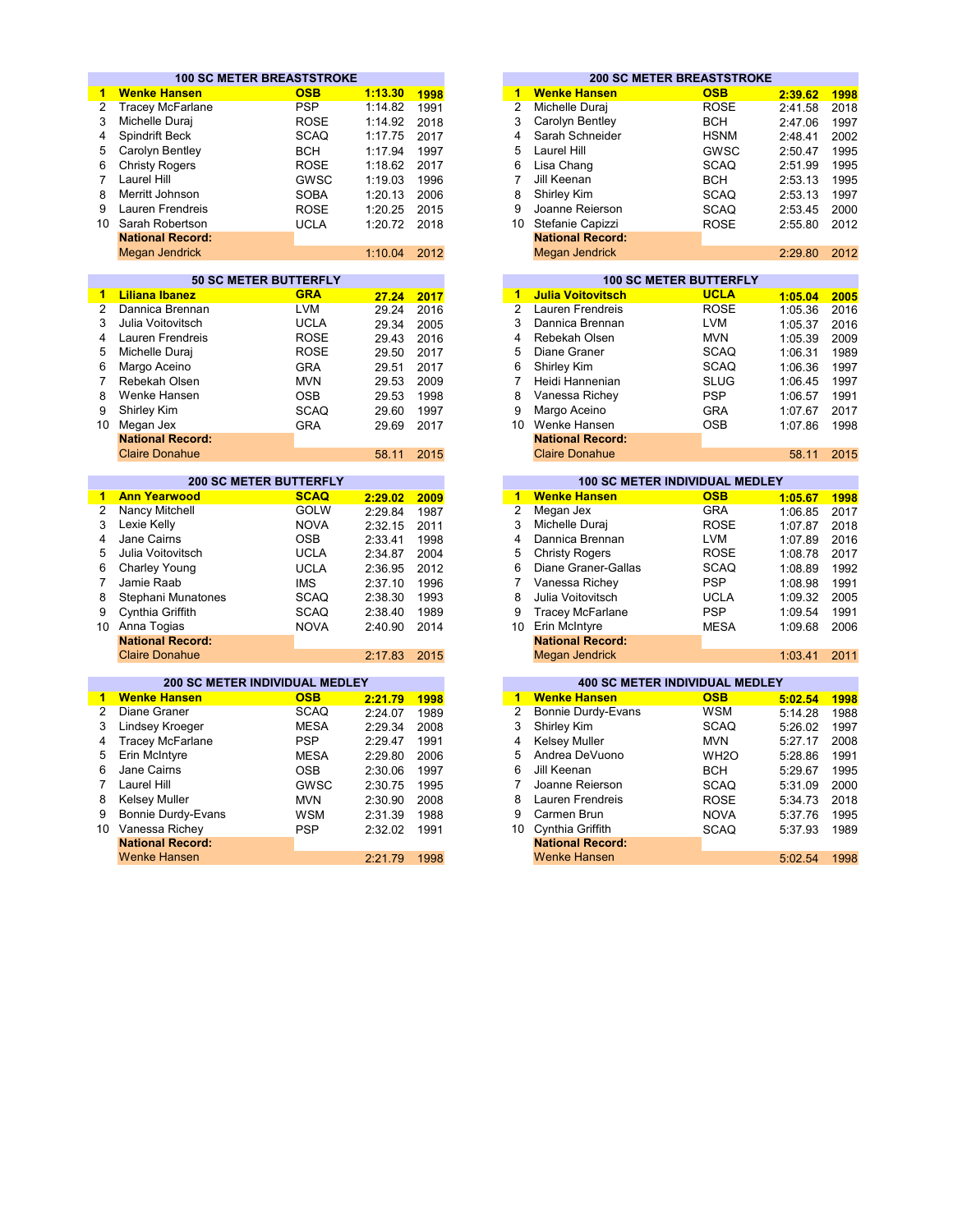#### **25-29 MEN SCM - SPMS TOP 10 ALL-TIME - as of 5/1/22**

|                |                         | <b>50 SC METER FREESTYLE</b>   |         |      |                      |                          | <b>100 SC METER FREESTYLE</b>   |          |      |
|----------------|-------------------------|--------------------------------|---------|------|----------------------|--------------------------|---------------------------------|----------|------|
| 1              | <b>Luke Pechmann</b>    | <b>GRA</b>                     | 22.47   | 2016 | 1                    | <b>Nikita Lobintsev</b>  | <b>GRA</b>                      | 48.19    | 2017 |
| 2              | <b>Tony Cox</b>         | <b>GRA</b>                     | 22.49   | 2016 | $\overline{2}$       | Dan Wegner               | <b>SCAQ</b>                     | 50.55    | 2000 |
| 3              | Wyat Ubellacker         | <b>ROSE</b>                    | 22.89   | 2017 | 3                    | <b>Ellis Miller</b>      | <b>GRA</b>                      | 51.34    | 2016 |
| 4              | Dimitri Colupaev        | <b>GRA</b>                     | 22.98   | 2015 | 4                    | Mari Marshall            | <b>SCMC</b>                     | 51.76    | 2011 |
| 5              | Mario Marshall          | <b>UNAT</b>                    | 23.22   | 2007 | 5                    | Nickolas Popov           | <b>GRA</b>                      | 51.89    | 2015 |
| 6              |                         | <b>GRA</b>                     |         |      | 6                    |                          | <b>GRA</b>                      |          |      |
|                | Nickolas Popov          |                                | 23.28   | 2015 |                      | <b>Tony Cox</b>          |                                 | 52.42    | 2018 |
| $\overline{7}$ | Oswaldo Quevedo         | <b>UNAT</b>                    | 23.60   | 2005 | 7                    | Ralph Porrazzo           | <b>ROSE</b>                     | 52.50    | 2017 |
| 8              | Ralph Porrazzo          | <b>ROSE</b>                    | 23.61   | 2018 | 8                    | Evan Kraus               | <b>NOVA</b>                     | 52.80    | 2012 |
| 9              | Dan Wegner              | <b>SCAQ</b>                    | 23.62   | 2000 | 9                    | Bert Bergen              | <b>UNAT</b>                     | 53.28    | 1995 |
| $10*$          | Alexander Aceino        | <b>GRA</b>                     | 23.73   | 2017 | $10*$                | Jan Tichy                | <b>NOVA</b>                     | 53.35    | 2011 |
|                | 10* Patrick Jacobson    | <b>SOBA</b>                    | 23.73   | 2009 | $10*$                | Jeff Hart                | <b>SOBA</b>                     | 53.35    | 2011 |
|                | <b>National Record:</b> |                                |         |      |                      | <b>National Record:</b>  |                                 |          |      |
|                | <b>Ryan Held</b>        |                                | 21.28   | 2021 |                      | <b>Cesar Cielo</b>       |                                 | 47.43    | 2014 |
|                |                         |                                |         |      |                      |                          |                                 |          |      |
|                |                         | <b>200 SC METER FREESTYLE</b>  |         |      |                      |                          | <b>400 SC METER FREESTYLE</b>   |          |      |
| 1              | <b>Dan Wegner</b>       | <b>SCAQ</b>                    | 1:51.92 | 2000 | 1                    | <b>Alex Kostich</b>      | <b>SCAQ</b>                     | 3:58.23  | 1997 |
| 2              | Joseph Doyle            | <b>RIPT</b>                    | 1:53.77 | 2014 | $\overline{2}$       | Dan Wegner               | <b>SCAQ</b>                     | 4:02.17  | 2000 |
| 3              | Ralph Porrazzo          | <b>ROSE</b>                    | 1:55.18 | 2018 | 3                    | Evan Kraus               | <b>NOVA</b>                     | 4:11.17  | 2012 |
| 4              | Evan Kraus              | <b>NOVA</b>                    | 1:56.16 | 2012 | 4                    | <b>Brian Olver</b>       | WH <sub>2</sub> O               | 4:12.11  | 2006 |
| 5              | Luke Pechmann           | <b>GRA</b>                     | 1:56.73 | 2017 | 5                    | <b>Casey Powers</b>      | <b>GRA</b>                      | 4:12.78  | 2018 |
| 6              | Antoine Kunsch          | WH <sub>20</sub>               | 1:58.35 | 2017 | 6                    | Juan Carlo Piccio        | <b>MVN</b>                      | 4:12.81  | 2008 |
| 7              | Bert Bergen             | <b>UNAT</b>                    | 1:58.58 | 1995 | $\overline{7}$       | John Pearson             | ROSE                            | 4:15.52  | 1994 |
| 8              | <b>Brian Olver</b>      | WH <sub>2</sub> O              | 1:58.67 | 2006 | 8                    | <b>Bram Tester</b>       | WH <sub>2</sub> O               | 4:17.11  |      |
| 9              | Jeff Hart               | <b>SOBA</b>                    | 1:58.83 |      | 9                    | James Taschek            | <b>HSNM</b>                     | 4:18.18  |      |
|                |                         |                                |         | 2011 |                      |                          |                                 |          | 2014 |
| 10             | Adil Assouab            | <b>NOVA</b>                    | 1:59.39 | 2021 | 10                   | <b>Christopher Ramos</b> | <b>CVMM</b>                     | 4:20.59  |      |
|                | <b>National Record:</b> |                                |         |      |                      | <b>National Record:</b>  |                                 |          | 2018 |
|                | <b>Darian Townsend</b>  |                                | 1:44.90 | 2013 |                      | <b>Drew Modrov</b>       |                                 | 3:53.83  |      |
|                |                         | <b>800 SC METER FREESTYLE</b>  |         |      |                      |                          | <b>1500 SC METER FREESTYLE</b>  |          |      |
| 1              | <b>Alex Kostich</b>     | <b>SCAQ</b>                    | 8:14.75 | 1997 | $\blacktriangleleft$ | <b>Alex Kostich</b>      | <b>SCAQ</b>                     | 15:41.81 | 1997 |
| 2              | <b>Casey Powers</b>     | <b>GRA</b>                     | 8:43.02 | 2018 | $\overline{2}$       | <b>Brian Wadley</b>      | WH <sub>2</sub> O               | 16:40.10 | 2008 |
| 3              | Juan Carlo Piccio       | <b>UNAT</b>                    | 8:48.69 | 2008 | 3                    | <b>Bram Tester</b>       | WH <sub>2</sub> O               | 17:02.33 | 1994 |
| 4              | <b>Michael Collins</b>  | <b>NOVA</b>                    | 8:50.94 | 1995 | 4                    | <b>Casey Powers</b>      | <b>GRA</b>                      | 17:18.30 | 2018 |
|                |                         |                                |         |      |                      |                          |                                 |          | 1995 |
| 5              | <b>Brian Wadley</b>     | WH <sub>2</sub> O              | 8:52.39 | 2008 | 5                    | <b>Michael Collins</b>   | <b>NOVA</b>                     | 17:19.90 |      |
| 6              | <b>Bram Tester</b>      | WH <sub>20</sub>               | 9:00.95 | 1994 | 6                    | Gerry Rodrigues          | <b>SCAQ</b>                     | 17:24.73 | 1990 |
| $\overline{7}$ | Aaron Goldschmidt       | <b>SBSC</b>                    | 9:03.00 | 1989 | $\overline{7}$       | <b>Randall Eickhoff</b>  | <b>UCLA</b>                     | 17:28.57 | 1994 |
| 8              | Gerry Rodrigues         | <b>SCAQ</b>                    | 9:06.22 | 1989 | 8                    | Jonathan Pierce          | <b>GRA</b>                      | 17:31.72 | 2021 |
| 9              | Randall Eickhoff        | <b>UCLA</b>                    | 9:10.06 | 1994 | 9                    | Sam Stryker              | WH <sub>2</sub> O               | 17:43.06 | 2019 |
| 10             | Sam Stryker             | WH <sub>20</sub>               | 9:12.04 | 2018 | 10 <sup>1</sup>      | <b>Clayton Hurst</b>     | <b>LVM</b>                      | 18:04.57 | 2011 |
|                | <b>National Record:</b> |                                |         |      |                      | <b>National Record:</b>  |                                 |          |      |
|                | <b>Alex Kostich</b>     |                                | 8:14.75 | 1997 |                      | <b>Alex Kostich</b>      |                                 | 15:41.81 | 1997 |
|                |                         |                                |         |      |                      |                          |                                 |          |      |
|                |                         | <b>50 SC METER BACKSTROKE</b>  |         |      |                      |                          | <b>100 SC METER BACKSTROKE</b>  |          |      |
| 1              | <b>Tony Cox</b>         | <b>GEM</b>                     | 24.63   | 2018 | $\blacksquare$       | <b>Tony Cox</b>          | <b>GRA</b>                      | 52.99    | 2016 |
| 2              | Luke Pechmann           | <b>GEM</b>                     | 25.57   | 2016 | $\overline{2}$       | Luke Pechmann            | <b>GRA</b>                      | 55.94    | 2017 |
| 3              | Michael Kanner          | <b>SAM</b>                     | 26.00   | 1995 | 3                    | Ralph Porrazzo           | <b>ROSE</b>                     | 56.35    | 2018 |
| 4              | Ralph Porrazzo          | <b>ROSE</b>                    | 26.40   | 2018 | 4                    | Adil Assouab             | <b>ROSE</b>                     | 56.89    |      |
| 5*             | Derek Robinson          | <b>PHSH</b>                    | 26.70   | 1997 | 5                    | Joshua Hanson            | <b>NOVA</b>                     | 56.99    | 2021 |
| 5*             | Adil Assouab            | <b>ROSE</b>                    | 26.70   | 2019 | 6                    | Michael Kanner           | <b>SAMS</b>                     | 57.11    | 1995 |
| 7              | Ben Erickson            | <b>LVM</b>                     | 26.91   | 2009 | 7                    | Joseph Doyle             | <b>RIPT</b>                     | 57.95    | 2014 |
| 8              | Alex Verdegem           | <b>GRA</b>                     |         |      | 8                    | Scott Reed               | OSB                             |          |      |
|                |                         |                                | 27.54   | 2017 |                      |                          |                                 | 58.99    |      |
| 9              | Devin Brady             | <b>UCLA</b>                    | 27.59   | 2011 | 9                    | Marc Rinzler             | <b>PHSH</b>                     | 59.09    | 1998 |
| 10             | George Ramsay           | WH <sub>2</sub> O              | 27.60   | 2018 | 10                   | Cory Nguyen              | <b>CMAC</b>                     | 1:00.02  | 2021 |
|                | <b>National Record:</b> |                                |         |      |                      | <b>National Record:</b>  |                                 |          |      |
|                | <b>Ryan Held</b>        |                                | 23.70   | 2021 |                      | <b>Tony Cox</b>          |                                 | 52.99    | 2016 |
|                |                         | <b>200 SC METER BACKSTROKE</b> |         |      |                      |                          | <b>50 SC METER BREASTSTROKE</b> |          |      |
| 1              | <b>Adil Assouab</b>     | <b>ROSE</b>                    | 2:02.89 | 2019 |                      | 1 Brandon Meier          | <b>LVM</b>                      | 28.63    | 2017 |
| 2              | Ralph Porrazzo          | <b>ROSE</b>                    | 2:04.33 | 2018 | $\overline{2}$       | <b>Trevor Hoyt</b>       | <b>GRA</b>                      | 28.66    |      |
| 3              | <b>Marcel Rinzler</b>   | <b>PHSH</b>                    | 2:07.26 | 2000 | 3                    | Luke Pechmann            | <b>GRA</b>                      | 29.18    |      |
|                |                         |                                |         |      |                      |                          |                                 |          |      |
| 4              | <b>Brian Olver</b>      | WH <sub>2</sub> O              | 2:09.98 | 2006 | 4                    | <b>Richard Hunter</b>    | <b>MVN</b>                      | 29.18    |      |
| 5              | Scott Reed              | <b>OSB</b>                     | 2:10.05 | 1999 | 5                    | Eric Carlson             | ROSE                            | 29.59    |      |
| 6              | Cory Nguyen             | <b>CMAC</b>                    | 2:10.66 | 2021 | 6                    | Dave Huston              | <b>SLUG</b>                     | 29.77    |      |
| 7              | George Ramsay           | WH <sub>20</sub>               | 2:12.96 | 2018 | $\overline{7}$       | Audy Oktavian            | LBG                             | 29.81    |      |
| 8              | Ben Erickson            | LVM                            | 2:13.68 | 2007 | 8                    | Alexander Aceino         | <b>GRA</b>                      | 30.19    |      |
|                |                         |                                |         |      | 9                    |                          |                                 |          |      |
|                |                         |                                |         |      |                      |                          |                                 |          |      |
| 9              | Ryan Wynn               | <b>CLVM</b>                    | 2:14.91 | 2004 |                      | Mert Zeydanli            | <b>UNAT</b>                     | 30.24    |      |
| 10             | Jarvis Marlow           | <b>HSNM</b>                    | 2:15.86 | 2001 |                      | 10 Peter McClafferty     | SCAQ                            | 30.44    | 2014 |
|                | <b>National Record:</b> |                                |         |      |                      | <b>National Record:</b>  |                                 |          |      |
|                | Jan Konarzewski         |                                | 2:01.34 | 2016 |                      | Eetu Karvonen            |                                 | 27.31    |      |

| 22.47          | 2016        | 1                       | <b>Nikita Lobintsev</b>                       | <b>GRA</b>                     | 48.19      | 2017 |
|----------------|-------------|-------------------------|-----------------------------------------------|--------------------------------|------------|------|
| 22.49          | 2016        | $\overline{c}$          | Dan Wegner                                    | <b>SCAQ</b>                    | 50.55      | 2000 |
| 22.89          | 2017        | 3                       | <b>Ellis Miller</b>                           | <b>GRA</b>                     | 51.34      | 2016 |
| 22.98          | 2015        | 4                       | Mari Marshall                                 | <b>SCMC</b>                    | 51.76      | 2011 |
| 23.22          | 2007        | 5                       | Nickolas Popov                                | <b>GRA</b>                     | 51.89      | 2015 |
| 23.28          | 2015        | 6                       | <b>Tony Cox</b>                               | <b>GRA</b>                     | 52.42      | 2018 |
| 23.60          | 2005        | $\overline{7}$          | Ralph Porrazzo                                | <b>ROSE</b>                    | 52.50      | 2017 |
| 23.61          | 2018        | 8                       | Evan Kraus                                    | <b>NOVA</b>                    | 52.80      | 2012 |
| 23.62          | 2000        | 9                       | Bert Bergen                                   | UNAT                           | 53.28      | 1995 |
| 23.73          | 2017        | $10^*$                  | Jan Tichy                                     | <b>NOVA</b>                    | 53.35      | 2011 |
| 23.73          | 2009        |                         | 10* Jeff Hart                                 | <b>SOBA</b>                    | 53.35      | 2011 |
|                |             |                         | <b>National Record:</b>                       |                                |            |      |
| 21.28          | 2021        |                         | <b>Cesar Cielo</b>                            |                                | 47.43      | 2014 |
|                |             |                         |                                               |                                |            |      |
|                |             |                         |                                               | <b>400 SC METER FREESTYLE</b>  |            |      |
| <u>1:51.92</u> | <b>2000</b> | 1                       | <b>Alex Kostich</b>                           | <b>SCAQ</b>                    | 3:58.23    | 1997 |
| 1:53.77        | 2014        | 2                       | Dan Wegner                                    | SCAQ                           | 4:02.17    | 2000 |
| 1:55.18        | 2018        | 3                       | Evan Kraus                                    | <b>NOVA</b>                    | 4:11.17    | 2012 |
| 1:56.16        | 2012        | 4                       | <b>Brian Olver</b>                            | WH <sub>2</sub> O              | 4:12.11    | 2006 |
| 1:56.73        | 2017        | 5                       | <b>Casey Powers</b>                           | <b>GRA</b>                     | 4:12.78    | 2018 |
| 1:58.35        | 2017        | 6                       | Juan Carlo Piccio                             | <b>MVN</b>                     | 4:12.81    | 2008 |
| 1:58.58        | 1995        | 7                       | John Pearson                                  | <b>ROSE</b>                    | 4:15.52    | 1994 |
| 1:58.67        | 2006        | 8                       | <b>Bram Tester</b>                            | WH <sub>2</sub> O              | 4:17.11    | 1994 |
| 1:58.83        | 2011        | 9                       | James Taschek                                 | <b>HSNM</b>                    | 4:18.18    | 1998 |
| 1:59.39        | 2021        | 10                      | <b>Christopher Ramos</b>                      | <b>CVMM</b>                    | 4:20.59    | 2014 |
|                |             |                         | <b>National Record:</b><br><b>Drew Modrov</b> |                                |            |      |
| 1:44.90        | 2013        |                         |                                               |                                | 3:53.83    | 2018 |
|                |             |                         |                                               | <b>1500 SC METER FREESTYLE</b> |            |      |
| 8:14.75        | 1997        | 1                       | <b>Alex Kostich</b>                           | <b>SCAQ</b>                    | 15:41.81   | 1997 |
| 8:43.02        | 2018        | 2                       | <b>Brian Wadley</b>                           | WH <sub>2</sub> O              | 16:40.10   | 2008 |
| 8:48.69        | 2008        | 3                       | <b>Bram Tester</b>                            | WH2O                           | 17:02.33   | 1994 |
| 8:50.94        | 1995        | 4                       | <b>Casey Powers</b>                           | <b>GRA</b>                     | 17:18.30   | 2018 |
| 8:52.39        | 2008        | 5                       | <b>Michael Collins</b>                        | <b>NOVA</b>                    | 17:19.90   | 1995 |
| 9:00.95        | 1994        | 6                       | Gerry Rodrigues                               | SCAQ                           | 17:24.73   | 1990 |
| 9:03.00        | 1989        | 7                       | Randall Eickhoff                              | <b>UCLA</b>                    | 17:28.57   | 1994 |
| 9:06.22        | 1989        | 8                       | Jonathan Pierce                               | <b>GRA</b>                     | 17:31.72   | 2021 |
| 9:10.06        | 1994        | 9                       | Sam Stryker                                   | WH <sub>2</sub> O              | 17:43.06   | 2019 |
| 9:12.04        | 2018        | 10                      | <b>Clayton Hurst</b>                          | <b>LVM</b>                     | 18:04.57   | 2011 |
|                |             |                         | <b>National Record:</b>                       |                                |            |      |
| 8:14.75        | 1997        |                         | <b>Alex Kostich</b>                           |                                | 15:41.81   | 1997 |
|                |             |                         |                                               |                                |            |      |
|                |             |                         |                                               | <b>100 SC METER BACKSTROKE</b> |            |      |
| 24.63          | 2018        | $\mathbf{1}$            | <b>Tony Cox</b>                               | <b>GRA</b>                     | 52.99      | 2016 |
| 25.57          | 2016        | $\overline{\mathbf{c}}$ | Luke Pechmann                                 | <b>GRA</b>                     | 55.94      | 2017 |
| 26.00          | 1995        | 3                       | Ralph Porrazzo                                | <b>ROSE</b>                    | 56.35      | 2018 |
| 26.40          | 2018        | 4                       | Adil Assouab                                  | <b>ROSE</b>                    | 56.89      | 2019 |
| 26.70          | 1997        | 5                       | Joshua Hanson                                 | <b>NOVA</b>                    | 56.99      | 2021 |
| 26.70          | 2019        | 6                       | Michael Kanner                                | SAMS                           | 57.11 1995 |      |
| 26.91          | 2009        | 7                       | Joseph Doyle                                  | <b>RIPT</b>                    | 57.95      | 2014 |
| 27.54          | 2017        | 8                       | Scott Reed                                    | OSB                            | 58.99      | 1999 |
| 27.59          | 2011        | 9                       | Marc Rinzler                                  | <b>PHSH</b>                    | 59.09      | 1998 |
| 27.60          | 2018        | 10                      | Cory Nguyen                                   | <b>CMAC</b>                    | 1:00.02    | 2021 |
|                |             |                         | <b>National Record:</b>                       |                                |            |      |
| 23.70          | 2021        |                         | <b>Tony Cox</b>                               |                                | 52.99      | 2016 |
|                |             |                         |                                               | 50 SC METER BREASTSTROKE       |            |      |
| 2:02.89        | 2019        | $\mathbf{1}$            | <b>Brandon Meier</b>                          | <b>LVM</b>                     | 28.63      | 2017 |
| 2:04.33        | 2018        | 2                       | <b>Trevor Hoyt</b>                            | <b>GRA</b>                     | 28.66      | 2019 |
| 2:07.26        | 2000        | 3                       | Luke Pechmann                                 | GRA                            | 29.18      | 2016 |
| 2:09.98        | 2006        | 4                       | <b>Richard Hunter</b>                         | <b>MVN</b>                     | 29.18      | 2012 |
| 2:10.05        | 1999        | 5                       | Eric Carlson                                  | ROSE                           | 29.59      | 2011 |
| 2:10.66        | 2021        | 6                       | Dave Huston                                   | <b>SLUG</b>                    | 29.77      | 1997 |
| 2:12.96        | 2018        | 7                       | Audy Oktavian                                 | LBG                            | 29.81      | 2003 |
| 2:13.68        | 2007        | 8                       | Alexander Aceino                              | GRA                            | 30.19      | 2017 |
| 2:14.91        | 2004        | 9                       | Mert Zeydanli                                 | UNAT                           | 30.24      | 2014 |
| 2:15.86        | 2001        |                         | 10 Peter McClafferty                          | <b>SCAQ</b>                    | 30.44      | 1989 |
|                |             |                         | <b>National Record:</b>                       |                                |            |      |
| 2:01.34        | 2016        |                         | Eetu Karvonen                                 |                                | 27.31      | 2013 |
|                |             |                         |                                               |                                |            |      |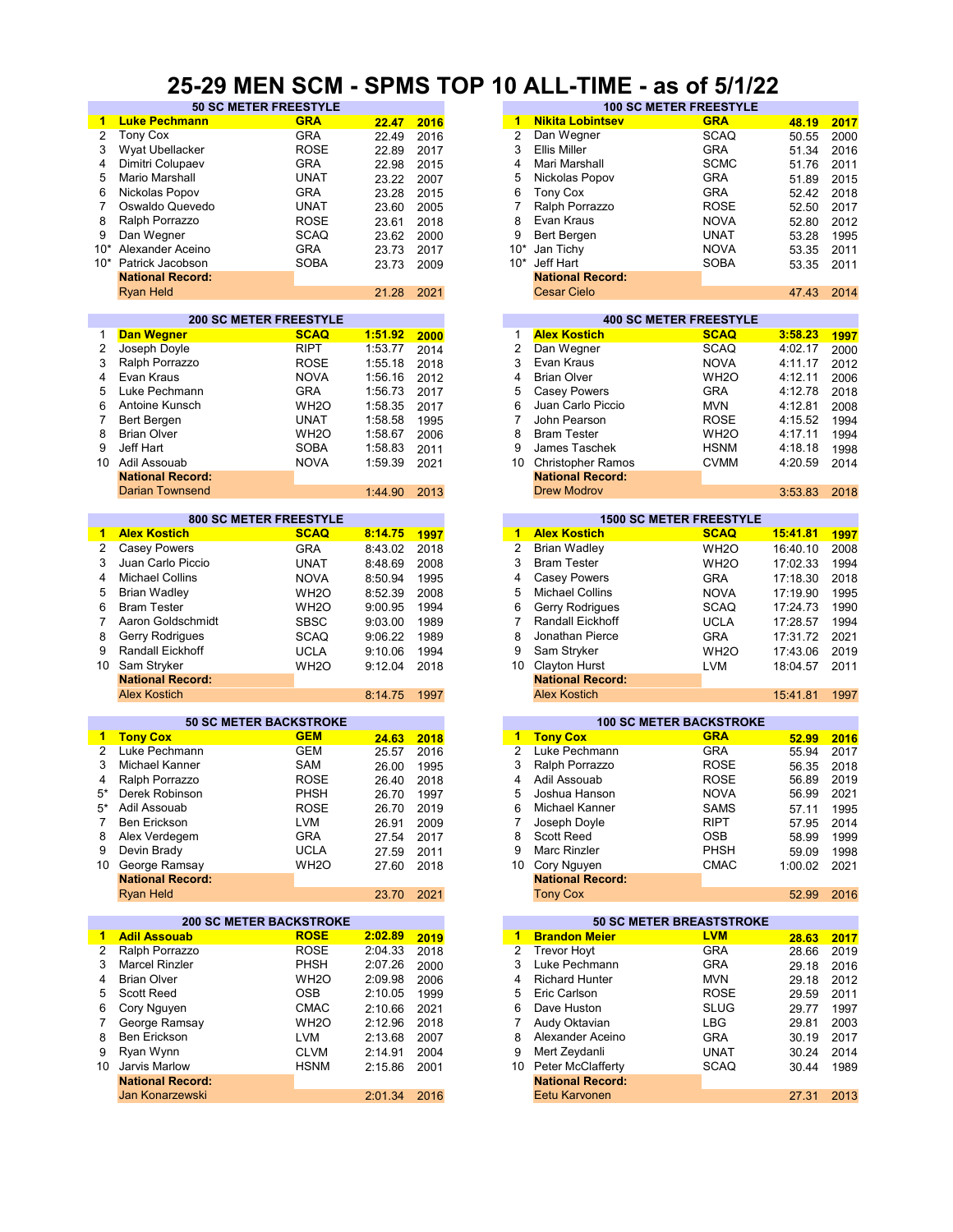|                 | <b>100 SC METER BREASTSTROKE</b>      |                   |          |      |                         |                                      | <b>200 SC METER BREASTSTROKE</b>                                                                               |         |      |
|-----------------|---------------------------------------|-------------------|----------|------|-------------------------|--------------------------------------|----------------------------------------------------------------------------------------------------------------|---------|------|
| 1               | <b>Brandon Meier</b>                  | <b>LVM</b>        | 1:00.65  | 2017 | 1                       | <b>Brandon Meier</b>                 | <b>LVM</b>                                                                                                     | 2:14.50 | 2017 |
| $\overline{2}$  | Nicholas Korth                        | <b>GRA</b>        | 1:01.65  | 2016 | 2                       | Audy Oktavian                        | <b>LBG</b>                                                                                                     | 2:20.30 | 2003 |
| 3               | Dimitri Colupaev                      | <b>GRA</b>        | 1:02.64  | 2015 | 3                       | <b>Peter McClafferty</b>             | <b>SCAQ</b>                                                                                                    | 2:24.68 | 1989 |
| 4               | Eric Carlson                          | <b>ROSE</b>       | 1:03.89  | 2011 | $\overline{\mathbf{4}}$ | <b>Matthew Schmidt</b>               | WH <sub>2</sub> O                                                                                              | 2:31.57 | 2007 |
| 5               | Audy Oktavian                         | <b>LBG</b>        | 1:04.09  | 2003 | 5                       | <b>Brian Olver</b>                   | WH <sub>2</sub> O                                                                                              | 2:31.69 | 2006 |
| 6               | Luke Pechmann                         | <b>GRA</b>        | 1:04.73  | 2016 | 6                       | Stephen Worrell                      | WH <sub>2</sub> O                                                                                              | 2:32.27 | 2006 |
| $\overline{7}$  | Dave Huston                           | <b>SLUG</b>       | 1:04.86  | 1997 | 7                       | Mert Zeydanli                        | <b>UNAT</b>                                                                                                    | 2:32.39 | 2014 |
| 8               | Mert Zaydanli                         | <b>UNAT</b>       | 1:05.19  | 2014 | 8                       | Danny Banks                          | <b>ROSE</b>                                                                                                    | 2:35.36 | 1988 |
| 9               | Peter McClafferty                     | <b>SCAQ</b>       | 1:05.36  | 1989 | 9                       | <b>Robert Fuentes</b>                | WH <sub>2</sub> O                                                                                              | 2:35.40 | 1991 |
| 10              | Joshua Hanson                         |                   |          |      | 10                      | Greg Holland                         |                                                                                                                |         |      |
|                 | <b>National Record:</b>               | <b>NOVA</b>       | 1:06.200 | 2021 |                         | <b>National Record:</b>              | <b>WSM</b>                                                                                                     | 2:35.61 | 1988 |
|                 | Eetu Karvonen                         |                   |          |      |                         | <b>Josh Prenot</b>                   |                                                                                                                |         | 2018 |
|                 |                                       |                   | 59.21    | 2013 |                         |                                      |                                                                                                                | 2:07.55 |      |
|                 | <b>50 SC METER BUTTERFLY</b>          |                   |          |      |                         |                                      | <b>100 SC METER BUTTERFLY</b>                                                                                  |         |      |
| $\mathbf{1}$    | <b>Tony Cox</b>                       | <b>GRA</b>        | 23.88    | 2016 | 1                       | <b>Tony Cox</b>                      | <b>GRA</b>                                                                                                     | 52.56   | 2016 |
| $\overline{2}$  | Luke Pechmann                         | <b>GRA</b>        | 24.61    | 2016 | $\overline{2}$          | Alexander Aceino                     | <b>GRA</b>                                                                                                     | 54.80   | 2017 |
| 3               | Wyat Ubellacker                       | <b>ROSE</b>       | 24.65    | 2017 | 3                       | Mario Marshall                       | <b>UNAT</b>                                                                                                    | 54.94   | 2007 |
| 4               | Alexander Aceino                      | <b>GRA</b>        | 24.70    | 2017 | $\overline{\mathbf{4}}$ | Joseph Doyle                         | <b>RIPT</b>                                                                                                    | 55.16   | 2014 |
| 5               | Nikita Lobintsev                      | <b>GRA</b>        | 24.74    | 2017 | 5                       | Jan Tichy                            | <b>UNAT</b>                                                                                                    | 55.87   | 2007 |
| 6               | Nicholas Korth                        | <b>GRA</b>        | 24.96    | 2016 | 6                       | <b>Trevor Hoyt</b>                   | <b>GRA</b>                                                                                                     | 56.79   | 2019 |
| $\overline{7}$  | Oswaldo Quevedo                       | <b>UNAT</b>       | 24.98    | 2005 | $\overline{7}$          | <b>Marcel Rinzler</b>                | <b>PHSH</b>                                                                                                    | 56.88   | 2000 |
| 8               | <b>Ellis Miller</b>                   | <b>GRA</b>        | 25.06    | 2016 | 8                       | <b>Byron Davis</b>                   | <b>UCLA</b>                                                                                                    | 57.35   | 1997 |
| 9               | Joseph Doyle                          | <b>RIPT</b>       | 25.06    | 2014 | 9                       | Teemu Kettunen                       | <b>NOVA</b>                                                                                                    | 57.46   | 2007 |
| $10*$           | <b>Byron Davis</b>                    | <b>UCLA</b>       | 25.28    | 1997 | 10                      | <b>Frank Wattles</b>                 | <b>SLUG</b>                                                                                                    | 57.53   | 1997 |
| $10*$           | Jay Tichy                             | <b>NOVA</b>       | 25.28    | 2011 |                         | <b>National Record:</b>              |                                                                                                                |         |      |
|                 | <b>National Record:</b>               |                   |          |      |                         | <b>Darian Townsend</b>               |                                                                                                                | 52.45   | 2013 |
|                 | <b>Runar Borgen</b>                   |                   | 23.53    | 2018 |                         |                                      |                                                                                                                |         |      |
|                 |                                       |                   |          |      |                         |                                      |                                                                                                                |         |      |
|                 | <b>200 SC METER BUTTERFLY</b>         | <b>PHSH</b>       |          |      |                         |                                      | <b>100 SC METER INDIVIDUAL MEDLEY</b><br><b>GRA</b>                                                            |         |      |
| 1               | <b>Marcel Rinzler</b>                 |                   | 2:08.57  | 2000 | 1                       | <b>Luke Pechmann</b><br>Marc Rinzler | and the state of the state of the state of the state of the state of the state of the state of the state of th | 55.51   | 2016 |
| $\overline{2}$  | Juan Carlo Piccio                     | <b>MVN</b>        | 2:08.96  | 2008 | $\overline{2}$          |                                      | PHSH                                                                                                           | 58.82   | 1998 |
| 3               | Doug Wagner                           | <b>SLUG</b>       | 2:09.02  | 1995 | 3                       | <b>Tony Cox</b>                      | <b>GRA</b>                                                                                                     | 59.07   | 2018 |
| 4               | <b>Casey Powers</b>                   | <b>GRA</b>        | 2:10.43  | 2019 | 4                       | Audy Oktavian                        | <b>LBG</b>                                                                                                     | 59.23   | 2003 |
| 5               | Scott Reed                            | <b>OSB</b>        | 2:10.56  | 1999 | 5                       | Peter McClafferty                    | <b>SCAQ</b>                                                                                                    | 59.30   | 1989 |
| 6               | Keith Ryan                            | <b>OCC</b>        | 2:10.97  | 2009 | 6                       | Doug Wagner                          | <b>SLUG</b>                                                                                                    | 59.47   | 1995 |
| $\overline{7}$  | Gareth Cocks                          | <b>LVM</b>        | 2:13.03  | 2018 | $\overline{7}$          | Joshua Hanson                        | <b>NOVA</b>                                                                                                    | 59.54   | 2021 |
| 8               | Cito Vasconcellos                     | <b>TROJ</b>       | 2:13.10  | 1999 | 8                       | Alexander Aceino                     | <b>GRA</b>                                                                                                     | 59.72   | 2017 |
| 9               | <b>Brian Olver</b>                    | WH <sub>2</sub> O | 2:15.19  | 2006 | 9                       | <b>Todd Dreitzler</b>                | <b>LVM</b>                                                                                                     | 59.81   | 1998 |
| 10              | Alexander Aceino                      | <b>GRA</b>        | 2:15.21  | 2017 | 10                      | <b>Trevor Hoyt</b>                   | <b>GRA</b>                                                                                                     | 59.89   | 2019 |
|                 | <b>National Record:</b>               |                   |          |      |                         | <b>National Record:</b>              |                                                                                                                |         |      |
|                 | <b>Drew Modrov</b>                    |                   | 2:02.97  | 2017 |                         | <b>Ryan Held</b>                     |                                                                                                                | 52.78   | 2021 |
|                 | <b>200 SC METER INDIVIDUAL MEDLEY</b> |                   |          |      |                         |                                      | <b>400 SC METER INDIVIDUAL MEDLEY</b>                                                                          |         |      |
| $\mathbf{1}$    | <b>Brandon Meier</b>                  | <b>LVM</b>        | 2:04.14  | 2017 | $\overline{1}$          | <b>Alex Kostich</b>                  | <b>SCAQ</b>                                                                                                    | 4:26.97 | 1997 |
| 2               | Marc Rinzler                          | <b>PHSH</b>       | 2:07.47  | 1998 | $\overline{2}$          | <b>Marcel Rinzler</b>                | PHSH                                                                                                           | 4:30.99 | 2000 |
| 3               | Audy Oktavian                         | <b>LBG</b>        | 2:08.16  | 2003 | 3                       | Juan Carlo Piccio                    | <b>MVN</b>                                                                                                     | 4:34.27 | 2008 |
| 4               | Doug Wagner                           | <b>SLUG</b>       | 2:10.76  | 1995 | 4                       | Doug Wagner                          | <b>SLUG</b>                                                                                                    | 4:39.28 | 1995 |
| 5               | <b>Brian Olver</b>                    | WH <sub>2</sub> O | 2:11.26  | 2006 | 5                       | <b>Brian Olver</b>                   | WH <sub>2</sub> O                                                                                              | 4:42.04 | 2006 |
| 6               |                                       | <b>OCC</b>        |          | 2009 | 6                       | <b>Casey Powers</b>                  |                                                                                                                |         | 2019 |
| $\overline{7}$  | Keith Ryan                            |                   | 2:12.08  |      | $\overline{7}$          | <b>Scott Reed</b>                    | <b>GRA</b>                                                                                                     | 4:44.23 |      |
|                 | Juan Carlo Piccio                     | <b>MVN</b>        | 2:13.46  | 2008 |                         |                                      | <b>OSB</b>                                                                                                     | 4:50.42 | 1999 |
| 8               | <b>Peter McClafferty</b>              | <b>SCAQ</b>       | 2:13.49  | 1989 | 8                       | <b>Bert Bergen</b>                   | <b>UNAT</b>                                                                                                    | 4:51.56 | 1995 |
| 9               | Scott Reed                            | <b>OSB</b>        | 2:13.55  | 1999 | 9                       | <b>Michael Collins</b>               | <b>NOVA</b>                                                                                                    | 4:51.75 | 1995 |
| 10 <sup>1</sup> | Patrick Jacobson                      | <b>SOBA</b>       | 2:15.41  | 2009 | 10 <sup>1</sup>         | John Pearson                         | <b>ROSE</b>                                                                                                    | 4:54.08 | 1994 |
|                 | <b>National Record:</b>               |                   |          |      |                         | <b>National Record:</b>              |                                                                                                                |         |      |
|                 | <b>Adam Ritter</b>                    |                   | 1:59.79  | 2013 |                         | John Keppeler                        |                                                                                                                | 4:26.79 | 1995 |

| 2017 | 1  |                         | <b>200 SC METER BREASTSTROKE</b> |         |
|------|----|-------------------------|----------------------------------|---------|
|      |    |                         |                                  |         |
|      |    | <b>Brandon Meier</b>    | <b>LVM</b>                       | 2:14.50 |
| 2016 | 2  | Audy Oktavian           | LBG.                             | 2:20.30 |
| 2015 | 3  | Peter McClafferty       | <b>SCAQ</b>                      | 2:24.68 |
| 2011 | 4  | <b>Matthew Schmidt</b>  | WH <sub>2</sub> O                | 2:31.57 |
| 2003 | 5  | <b>Brian Olver</b>      | WH <sub>2</sub> O                | 2:31.69 |
| 2016 | 6  | Stephen Worrell         | WH <sub>2</sub> O                | 2:32.27 |
| 1997 | 7  | Mert Zeydanli           | <b>UNAT</b>                      | 2:32.39 |
| 2014 | 8  | Danny Banks             | <b>ROSE</b>                      | 2:35.36 |
| 1989 | 9  | <b>Robert Fuentes</b>   | WH <sub>2</sub> O                | 2:35.40 |
| 2021 | 10 | Greg Holland            | WSM                              | 2:35.61 |
|      |    | <b>National Record:</b> |                                  |         |
| 2013 |    | <b>Josh Prenot</b>      |                                  | 2:07.55 |
|      |    |                         |                                  |         |

|    | <b>100 SC METER BUTTERFLY</b> |             |       |      |
|----|-------------------------------|-------------|-------|------|
| 1  | <b>Tony Cox</b>               | <b>GRA</b>  | 52.56 | 2016 |
| 2  | Alexander Aceino              | <b>GRA</b>  | 54.80 | 2017 |
| 3  | Mario Marshall                | <b>UNAT</b> | 54.94 | 2007 |
| 4  | Joseph Doyle                  | <b>RIPT</b> | 55.16 | 2014 |
| 5  | Jan Tichy                     | <b>UNAT</b> | 55.87 | 2007 |
| 6  | <b>Trevor Hoyt</b>            | GRA         | 56.79 | 2019 |
| 7  | <b>Marcel Rinzler</b>         | <b>PHSH</b> | 56.88 | 2000 |
| 8  | <b>Byron Davis</b>            | <b>UCLA</b> | 57.35 | 1997 |
| 9  | Teemu Kettunen                | <b>NOVA</b> | 57.46 | 2007 |
| 10 | <b>Frank Wattles</b>          | SLUG        | 57.53 | 1997 |
|    | <b>National Record:</b>       |             |       |      |
|    | Darian Townsend               |             | 52.45 | 2013 |

|       | <b>200 SC METER BUTTERFLY</b> |         |      |    |                         | <b>100 SC METER INDIVIDUAL MEDLEY</b> |         |      |
|-------|-------------------------------|---------|------|----|-------------------------|---------------------------------------|---------|------|
| er    | <b>PHSH</b>                   | 2:08.57 | 2000 | 1  | <b>Luke Pechmann</b>    | <b>GRA</b>                            | 55.51   | 2016 |
| ccio  | <b>MVN</b>                    | 2:08.96 | 2008 | 2  | <b>Marc Rinzler</b>     | <b>PHSH</b>                           | 58.82   | 1998 |
|       | <b>SLUG</b>                   | 2:09.02 | 1995 | 3  | <b>Tony Cox</b>         | <b>GRA</b>                            | 59.07   | 2018 |
| s     | <b>GRA</b>                    | 2:10.43 | 2019 | 4  | Audy Oktavian           | <b>LBG</b>                            | 59.23   | 2003 |
|       | <b>OSB</b>                    | 2:10.56 | 1999 | 5  | Peter McClafferty       | <b>SCAQ</b>                           | 59.30   | 1989 |
|       | <b>OCC</b>                    | 2:10.97 | 2009 | 6  | Doug Wagner             | <b>SLUG</b>                           | 59.47   | 1995 |
|       | <b>LVM</b>                    | 2:13.03 | 2018 |    | Joshua Hanson           | <b>NOVA</b>                           | 59.54   | 2021 |
| ellos | <b>TROJ</b>                   | 2:13.10 | 1999 | 8  | Alexander Aceino        | <b>GRA</b>                            | 59.72   | 2017 |
|       | WH <sub>2</sub> O             | 2:15.19 | 2006 | 9  | <b>Todd Dreitzler</b>   | <b>LVM</b>                            | 59.81   | 1998 |
| eino  | <b>GRA</b>                    | 2:15.21 | 2017 | 10 | <b>Trevor Hoyt</b>      | <b>GRA</b>                            | 59.89   | 2019 |
| ord:  |                               |         |      |    | <b>National Record:</b> |                                       |         |      |
|       |                               | 2:02.97 | 2017 |    | <b>Ryan Held</b>        |                                       | 52.78   | 2021 |
|       |                               |         |      |    |                         |                                       |         |      |
|       | SC METER INDIVIDUAL MEDLEY    |         |      |    |                         | <b>400 SC METER INDIVIDUAL MEDLEY</b> |         |      |
| er    | <b>LVM</b>                    | 2:04.14 | 2017 | 1  | <b>Alex Kostich</b>     | <b>SCAQ</b>                           | 4:26.97 | 1997 |
|       | PHSH                          | 2:07.47 | 1998 | 2  | <b>Marcel Rinzler</b>   | <b>PHSH</b>                           | 4:30.99 | 2000 |

| 2:04.14 | 2017 |    | <b>AIRX NOSTICH</b>     | SCAQ              | 4:26.97 | 1997 |
|---------|------|----|-------------------------|-------------------|---------|------|
| 2:07.47 | 1998 | 2  | <b>Marcel Rinzler</b>   | <b>PHSH</b>       | 4:30.99 | 2000 |
| 2:08.16 | 2003 | 3  | Juan Carlo Piccio       | <b>MVN</b>        | 4:34.27 | 2008 |
| 2:10.76 | 1995 | 4  | Doug Wagner             | <b>SLUG</b>       | 4:39.28 | 1995 |
| 2:11.26 | 2006 | 5  | <b>Brian Olver</b>      | WH <sub>2</sub> O | 4:42.04 | 2006 |
| 2:12.08 | 2009 | 6  | Casey Powers            | <b>GRA</b>        | 4:44.23 | 2019 |
| 2:13.46 | 2008 |    | Scott Reed              | <b>OSB</b>        | 4:50.42 | 1999 |
| 2:13.49 | 1989 | 8  | <b>Bert Bergen</b>      | <b>UNAT</b>       | 4:51.56 | 1995 |
| 2:13.55 | 1999 | 9  | <b>Michael Collins</b>  | <b>NOVA</b>       | 4:51.75 | 1995 |
| 2:15.41 | 2009 | 10 | John Pearson            | <b>ROSE</b>       | 4:54.08 | 1994 |
|         |      |    | <b>National Record:</b> |                   |         |      |
| 1:59.79 | 2013 |    | John Keppeler           |                   | 4:26.79 | 1995 |
|         |      |    |                         |                   |         |      |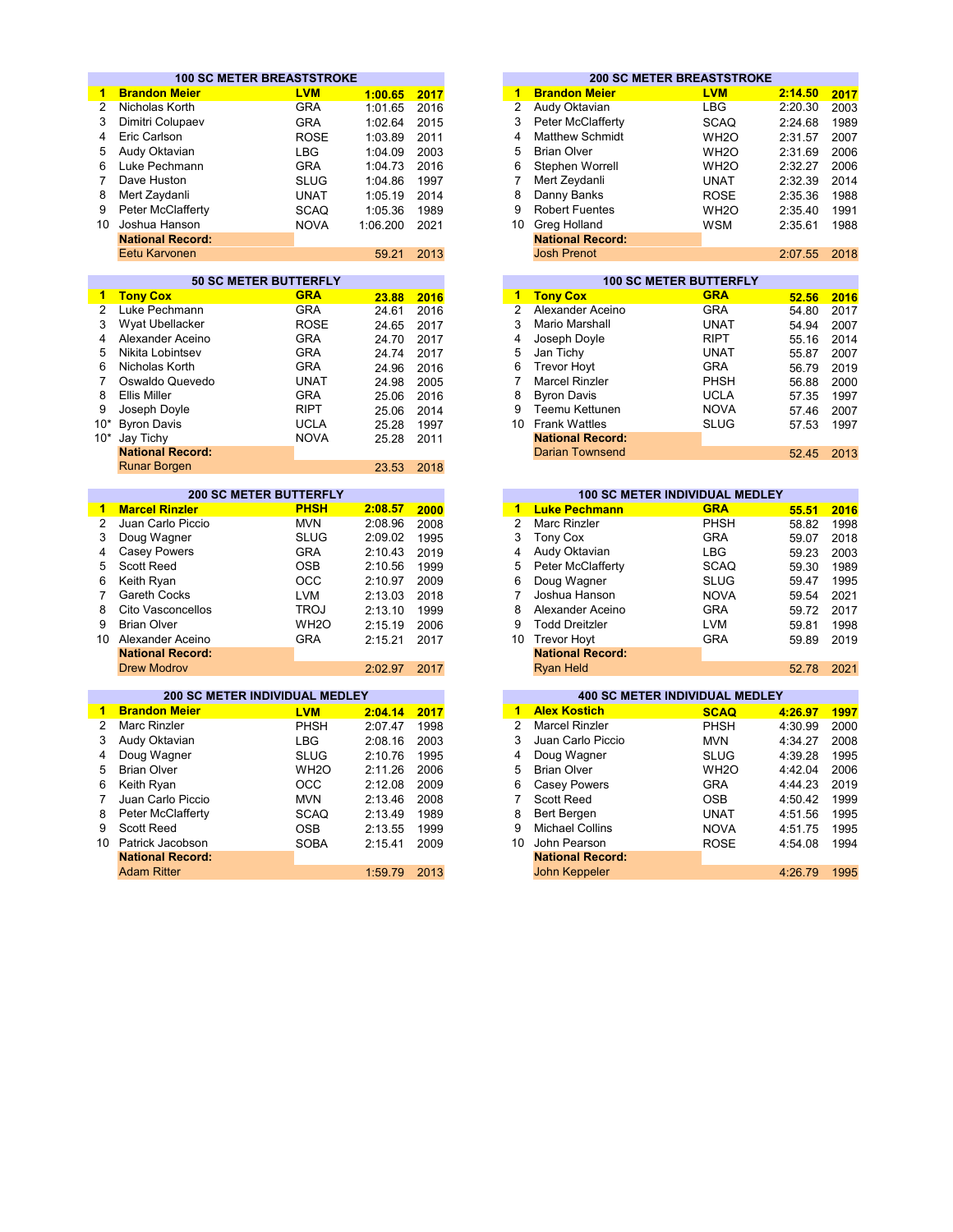#### **30-34 WOMEN SCM - SPMS TOP 10 ALL-TIME - as of 5/1/22**

| $\blacktriangleleft$ | <b>Peggy Gross</b>             | <b>SAM</b>        | 26.79      | 2000 | 1                    | <b>Diane Graner Gallas</b>      | <b>SLUG</b>       | 59.14    | 1997 |
|----------------------|--------------------------------|-------------------|------------|------|----------------------|---------------------------------|-------------------|----------|------|
| $\overline{c}$       | Lauren Frendreis               | <b>ROSE</b>       | 27.16      | 2019 | $\overline{2}$       | Rebekah Olsen                   | <b>MVN</b>        | 1:01.19  | 2010 |
|                      |                                |                   |            |      |                      |                                 |                   |          |      |
| 3                    | Elizabeth Vucinich             | WH <sub>2</sub> O | 28.01      | 2011 | 3                    | Erin Garriepy                   | LBG               | 1:01.63  | 2012 |
| 4                    | <b>Brooke Bennett</b>          | <b>ROSE</b>       | 28.16      | 2018 | 4                    | Kim Schneider                   | SBM               | 1:02.40  | 2002 |
| 5                    | Joanne Reierson                | <b>SCAQ</b>       | 28.51      | 2003 | 5                    | Abica Dubay                     | <b>GRA</b>        | 1:02.80  | 2015 |
| 6                    | Abica Dubay                    | <b>GRA</b>        | 28.78      | 2016 | 6                    | Elizabeth Vucinich              | WH <sub>2</sub> O | 1:02.92  | 2010 |
|                      |                                |                   |            |      |                      |                                 |                   |          |      |
| 7                    | Rebekah Olsen                  | <b>MVN</b>        | 28.79      | 2010 | 7                    | Anna Togias                     | <b>NOVA</b>       | 1:03.25  | 2015 |
| 8                    | Tina Jamieson                  | <b>SWM</b>        | 28.95      | 2000 | 8                    | Jessica James                   | $T-26$            | 1:03.43  | 2018 |
| 9                    | Kathy Chung                    | <b>ROSE</b>       | 28.98      | 2011 | 9                    | Kathy Chung                     | <b>ROSE</b>       | 1:03.56  | 2014 |
|                      |                                |                   |            |      |                      |                                 |                   |          |      |
| 10                   | Jessica James                  | <b>TSTT</b>       | 29.02      | 2017 |                      | 10 Laurie Dodd                  | <b>UCLA</b>       | 1:04.10  | 2006 |
|                      | <b>National Record:</b>        |                   |            |      |                      | <b>National Record:</b>         |                   |          |      |
|                      | <b>Erika Erndl</b>             |                   | 25.69      | 2012 |                      | Erika Erndl                     |                   | 54.75    | 2012 |
|                      |                                |                   |            |      |                      |                                 |                   |          |      |
|                      | <b>200 SC METER FREESTYLE</b>  |                   |            |      |                      | <b>400 SC METER FREESTYLE</b>   |                   |          |      |
|                      |                                |                   |            |      |                      |                                 |                   |          |      |
| 1                    | <b>Diane Graner Gallas</b>     | <b>SLUG</b>       | 2:09.05    | 1997 | $\blacktriangleleft$ | <b>Dawn Heckman</b>             | <b>ROSE</b>       | 4:17.82  | 2011 |
| $\overline{2}$       | Laurie Dodd                    | <b>UCLA</b>       | 2:12.19    | 2006 | $\overline{2}$       | Cynthia Lewis                   | <b>MVN</b>        | 4:35.00  | 2008 |
| 3                    | Joanne Reierson                | <b>SCAQ</b>       | 2:12.71    | 2003 | 3                    | Laurie Dodd                     | <b>UCLA</b>       | 4:36.07  | 2006 |
|                      | Heidi Cough                    |                   |            |      |                      | Joanne Reierson                 |                   |          |      |
| 4                    |                                | <b>NOVA</b>       | 2:14.82    | 2012 | 4                    |                                 | <b>SCAQ</b>       | 4:36.45  | 2003 |
| 5                    | Rebekah Olsen                  | <b>MVN</b>        | 2:15.35    | 2010 | 5                    | Jane Cairns                     | <b>OSB</b>        | 4:42.80  | 2000 |
| 6                    | Jane Cairns                    | <b>OSB</b>        | 2:15.51    | 2000 | 6                    | Heidi Cough                     | <b>NOVA</b>       | 4:44.33  | 2012 |
| $\overline{7}$       | Kim Schneider                  | <b>SBM</b>        | 2:16.32    | 2002 | $\overline{7}$       | Rebekah Olsen                   | <b>MVN</b>        | 4:49.45  | 2010 |
|                      |                                |                   |            |      |                      |                                 |                   |          |      |
| 8                    | Lauren Frendreis               | <b>ROSE</b>       | 2:16.91    | 2019 | 8                    | Jamie Grolle                    | <b>LVM</b>        | 4:53.24  | 2013 |
| 9                    | Peggy Gross                    | SAM               | 2:18.19    | 2000 | 9                    | Jennifer Ross                   | <b>HSNM</b>       | 4:53.91  | 2002 |
| 10                   | Fiona Petersen                 | <b>NOVA</b>       | 2:19.06    | 2003 | 10                   | Andrea DeVuono                  | WH <sub>2</sub> O | 4:54.15  | 1993 |
|                      | <b>National Record:</b>        |                   |            |      |                      | <b>National Record:</b>         |                   |          |      |
|                      |                                |                   |            |      |                      |                                 |                   |          |      |
|                      | Karlyn Pipes-Neilsen           |                   | 2:04.64    | 1996 |                      | Dawn Heckman                    |                   | 4:17.82  | 2011 |
|                      |                                |                   |            |      |                      |                                 |                   |          |      |
|                      | <b>800 SC METER FREESTYLE</b>  |                   |            |      |                      | <b>1500 SC METER FREESTYLE</b>  |                   |          |      |
| $\mathbf{1}$         | <b>Dawn Heckman</b>            | <b>ROSE</b>       | 8:38.58    | 2011 |                      | 1 Dawn Heckman                  | <b>ROSE</b>       | 16:26.93 | 2011 |
| $\overline{2}$       | Cynthia Lewis                  | <b>MVN</b>        | 9:22.25    | 2008 | $\overline{2}$       | Cynthia Lewis                   | <b>MVN</b>        | 17:48.12 | 2009 |
|                      |                                |                   |            |      |                      |                                 |                   |          |      |
| 3                    | Joanne Reierson                | <b>SCAQ</b>       | 9:22.65    | 2003 | 3                    | Laurie Dodd                     | <b>UCLA</b>       | 18:08.53 | 2006 |
| 4                    | Laurie Dodd                    | <b>UCLA</b>       | 9:28.24    | 2006 | 4                    | <b>Bonnie Durdy</b>             | <b>WSM</b>        | 18:24.43 | 1989 |
| 5                    | Kim Schneider                  | <b>SBM</b>        | 9:38.99    | 2002 | 5                    | Lauren Morford                  | <b>FMT</b>        | 18:59.19 | 2018 |
| 6                    |                                | <b>NOVA</b>       |            | 2012 | 6                    |                                 | <b>SCAQ</b>       |          | 1994 |
|                      | Heidi Cough                    |                   | 9:50.02    |      |                      | Stephani Munatones              |                   | 19:04.56 |      |
| 7                    | Rossela Pescatori              | <b>UCLA</b>       | 10:07.55   | 2003 | 7                    | Diana Philippi                  | <b>CLVM</b>       | 19:09.04 | 2002 |
| 8                    | Margaret Reilly                | <b>MVN</b>        | 10:17.45   | 2003 | 8                    | Fiona Petersen                  | <b>NOVA</b>       | 19:19.20 | 2003 |
| 9                    | Fiona Petersen                 | <b>NOVA</b>       | 10:17.68   | 2003 | 9                    | Lee Anne Ghimenti               | <b>VCM</b>        | 19:29.61 | 2004 |
|                      |                                |                   |            |      |                      |                                 |                   |          |      |
| 10                   | Anna Togias                    | <b>NOVA</b>       | 10:23.10   | 2016 | 10                   | Margaret Reilly                 | <b>MVN</b>        | 19:54.30 | 2003 |
|                      | <b>National Record:</b>        |                   |            |      |                      | <b>National Record:</b>         |                   |          |      |
|                      | Dawn Heckman                   |                   | 8:38.58    | 2011 |                      | Dawn Heckman                    |                   | 16:26.93 | 2011 |
|                      |                                |                   |            |      |                      |                                 |                   |          |      |
|                      | <b>50 SC METER BACKSTROKE</b>  |                   |            |      |                      | <b>100 SC METER BACKSTROKE</b>  |                   |          |      |
|                      |                                |                   |            |      |                      |                                 |                   |          |      |
| 1                    | <b>Diane Graner Gallas</b>     | <b>SLUG</b>       | 30.14      | 1996 | 1                    | <b>Diane Graner Gallas</b>      | <b>SLUG</b>       | 1:04.16  | 1996 |
| 2                    | Andrea DeVuono                 | WH <sub>2</sub> O | 31.76      | 1994 | 2                    | Andrea DeVuono                  | WH <sub>2</sub> O | 1:06.69  | 1994 |
| 3                    | Karen Younkins                 | <b>ROSE</b>       | 32.52      | 2019 | 3                    | Jane Cairns                     | <b>OSB</b>        | 1:10.12  | 2000 |
| 4                    | Elizabeth Vucinich             | WH <sub>2</sub> O |            |      | 4                    | Elizabeth Vucinich              | WH <sub>2</sub> O |          |      |
|                      |                                |                   | 32.63      | 2010 |                      |                                 |                   | 1:10.22  | 2011 |
| 5                    | Jane Cairns                    | <b>OSB</b>        | 33.10      | 2001 | 5                    | <b>Karen Younkins</b>           | <b>ROSE</b>       | 1:10.70  | 2019 |
| 6                    | Midi Hansen                    | WH <sub>2</sub> O | 33.47      | 1996 | 6                    | Kate Hibbard                    | <b>GRA</b>        | 1:11.65  | 2018 |
| 7                    | Kate Hibbard                   | <b>GRA</b>        | 33.71      | 2018 | 7                    | Dena Florczyk                   | SCAQ              | 1:11.95  | 2011 |
| 8                    | Marie Aubuchon                 | <b>PSP</b>        | 34.02 2015 |      | 8                    | Midi Hansen                     | WH <sub>2</sub> O | 1:12.36  | 1996 |
|                      |                                |                   |            |      |                      |                                 |                   |          |      |
| 9                    | Dena Florczyk                  | <b>SCAQ</b>       | 34.15      | 2011 | 9                    | Michelle Dokter                 | <b>ELME</b>       | 1:12.64  | 1994 |
|                      | 10 Brooke Bennett              | <b>ROSE</b>       | 34.25      | 2018 |                      | 10 Abica Dubay                  | GRA               | 1:13.40  | 2015 |
|                      | <b>National Record:</b>        |                   |            |      |                      | <b>National Record:</b>         |                   |          |      |
|                      | Noriko Inada                   |                   | 27.61      | 2009 |                      | Noriko Inada                    |                   | 59.53    | 2009 |
|                      |                                |                   |            |      |                      |                                 |                   |          |      |
|                      |                                |                   |            |      |                      |                                 |                   |          |      |
|                      | <b>200 SC METER BACKSTROKE</b> |                   |            |      |                      | <b>50 SC METER BREASTSTROKE</b> |                   |          |      |
| $\blacksquare$       | <b>Diane Graner Gallas</b>     | <b>SLUG</b>       | 2:19.60    | 1996 |                      | 1 Wenke Hansen                  | <b>OSB</b>        | 32.82    | 2000 |
| 2                    | Andrea DeVuono                 | WH <sub>2</sub> O | 2:29.67    | 1995 | 2                    | Karen Melick                    | <b>SCAQ</b>       | 36.99    | 1991 |
| 3                    | Jane Cairns                    | <b>OSB</b>        | 2:30.36    | 2001 | 3                    | Mary Rasmuson                   | <b>HSNM</b>       | 37.18    | 2003 |
| 4                    | Elizabeth Vucinich             | WH <sub>2</sub> O |            |      | 4                    | Anna Togias                     | <b>NOVA</b>       |          |      |
|                      |                                |                   | 2:35.02    | 2011 |                      |                                 |                   | 37.70    | 2015 |
| 5                    | Karen Younkins                 | <b>ROSE</b>       | 2:35.95    | 2019 | 5                    | Stefanie Capizzi                | <b>ROSE</b>       | 37.72    | 2018 |
| 6                    | Nancy Mitchell                 | GWSC              | 2:37.70    | 1991 | 6                    | <b>Brooke Bennett</b>           | <b>ROSE</b>       | 37.77    | 2018 |
| 7                    | <b>Christen Foster</b>         | <b>NOVA</b>       | 2:39.33    | 2007 | 7                    | Joanne Reierson                 | <b>SCAQ</b>       | 38.11    | 2003 |
|                      | Bonnie Durdy                   | WSM               |            |      | 8                    | Karen Herlehy                   |                   |          |      |
| 8                    |                                |                   | 2:40.56    | 1988 |                      |                                 | GWSC              | 38.33    | 1992 |
| 9                    |                                | GRA               | 2:42.62    | 2016 | 9                    | Marisa Lemorande                | <b>UCLA</b>       | 38.46    | 2008 |
|                      | Abica Dubay                    |                   |            |      | 10                   |                                 |                   |          |      |
|                      | 10 Laurie Dodd                 | <b>UCLA</b>       | 2:45.32    | 2005 |                      | Marie Aubuchon                  | <b>PSP</b>        | 38.47    | 2015 |
|                      |                                |                   |            |      |                      |                                 |                   |          |      |
|                      | <b>National Record:</b>        |                   |            |      |                      | <b>National Record:</b>         |                   |          |      |
|                      | Lia-Genevieve Oberstar-Brown   |                   | 2:12.47    | 2008 |                      | <b>Hannah Caldas</b>            |                   | 32.17    | 2011 |

| <b>50 SC METER FREESTYLE</b> |                   |       |      |    |                            | <b>100 SC METER FREESTYLE</b> |         |      |
|------------------------------|-------------------|-------|------|----|----------------------------|-------------------------------|---------|------|
|                              | <b>SAM</b>        | 26.79 | 2000 | 1  | <b>Diane Graner Gallas</b> | <b>SLUG</b>                   | 59.14   | 1997 |
| eis                          | <b>ROSE</b>       | 27.16 | 2019 |    | Rebekah Olsen              | <b>MVN</b>                    | 1:01.19 | 2010 |
| nich                         | WH <sub>2</sub> O | 28.01 | 2011 | 3  | Erin Garriepy              | <b>LBG</b>                    | 1:01.63 | 2012 |
| tt                           | <b>ROSE</b>       | 28.16 | 2018 | 4  | Kim Schneider              | <b>SBM</b>                    | 1:02.40 | 2002 |
| on:                          | <b>SCAQ</b>       | 28.51 | 2003 | 5  | Abica Dubay                | <b>GRA</b>                    | 1:02.80 | 2015 |
|                              | <b>GRA</b>        | 28.78 | 2016 | 6  | Elizabeth Vucinich         | WH <sub>2</sub> O             | 1:02.92 | 2010 |
| 'n                           | <b>MVN</b>        | 28.79 | 2010 |    | Anna Togias                | <b>NOVA</b>                   | 1:03.25 | 2015 |
|                              | <b>SWM</b>        | 28.95 | 2000 | 8  | Jessica James              | $T-26$                        | 1:03.43 | 2018 |
|                              | <b>ROSE</b>       | 28.98 | 2011 | 9  | Kathy Chung                | <b>ROSE</b>                   | 1:03.56 | 2014 |
|                              | TSTT              | 29.02 | 2017 | 10 | Laurie Dodd                | <b>UCLA</b>                   | 1:04.10 | 2006 |
| :bıc                         |                   |       |      |    | <b>National Record:</b>    |                               |         |      |
|                              |                   | 25.69 | 2012 |    | Erika Erndl                |                               | 54.75   | 2012 |
|                              |                   |       |      |    |                            |                               |         |      |

|         |      |    |                         | <b>400 SC METER FREESTYLE</b> |  |
|---------|------|----|-------------------------|-------------------------------|--|
| 2:09.05 | 1997 | 1  | <b>Dawn Heckman</b>     | <b>ROSE</b>                   |  |
| 2:12.19 | 2006 | 2  | Cynthia Lewis           | <b>MVN</b>                    |  |
| 2:12.71 | 2003 | 3  | Laurie Dodd             | <b>UCLA</b>                   |  |
| 2:14.82 | 2012 | 4  | Joanne Reierson         | <b>SCAQ</b>                   |  |
| 2:15.35 | 2010 | 5  | Jane Cairns             | <b>OSB</b>                    |  |
| 2:15.51 | 2000 | 6  | Heidi Cough             | <b>NOVA</b>                   |  |
| 2:16.32 | 2002 |    | Rebekah Olsen           | <b>MVN</b>                    |  |
| 2:16.91 | 2019 | 8  | Jamie Grolle            | LVM                           |  |
| 2:18.19 | 2000 | 9  | Jennifer Ross           | <b>HSNM</b>                   |  |
| 2:19.06 | 2003 | 10 | Andrea DeVuono          | WH <sub>2</sub> O             |  |
|         |      |    | <b>National Record:</b> |                               |  |
| 2:04.64 | 1996 |    | Dawn Heckman            |                               |  |
|         |      |    |                         |                               |  |

|         |      |                      |                         | <b>1500 SC METER FREESTYLE</b> |  |
|---------|------|----------------------|-------------------------|--------------------------------|--|
| 8:38.58 | 2011 |                      | <b>Dawn Heckman</b>     | <b>ROSE</b>                    |  |
| 9:22.25 | 2008 | $\mathbf{2}^{\circ}$ | Cynthia Lewis           | <b>MVN</b>                     |  |
| 9:22.65 | 2003 | 3                    | Laurie Dodd             | <b>UCLA</b>                    |  |
| 9:28.24 | 2006 | 4                    | Bonnie Durdy            | <b>WSM</b>                     |  |
| 9:38.99 | 2002 | 5.                   | Lauren Morford          | <b>FMT</b>                     |  |
| 9:50.02 | 2012 | 6                    | Stephani Munatones      | <b>SCAQ</b>                    |  |
| 0:07.55 | 2003 |                      | Diana Philippi          | <b>CLVM</b>                    |  |
| 0:17.45 | 2003 | 8                    | Fiona Petersen          | <b>NOVA</b>                    |  |
| 0:17.68 | 2003 | 9                    | Lee Anne Ghimenti       | <b>VCM</b>                     |  |
| 0:23.10 | 2016 | 10                   | <b>Margaret Reilly</b>  | <b>MVN</b>                     |  |
|         |      |                      | <b>National Record:</b> |                                |  |
| 8:38.58 | 2011 |                      | Dawn Heckman            |                                |  |
|         |      |                      |                         |                                |  |

| 30.14 | 1996 |
|-------|------|
| 31.76 | 1994 |
| 32.52 | 2019 |
| 32.63 | 2010 |
| 33.10 | 2001 |
| 33.47 | 1996 |
| 33.71 | 2018 |
| 34.02 | 2015 |
| 34.15 | 2011 |
| 34.25 | 2018 |
|       |      |
| 27.61 | 2009 |
|       |      |

| <b>50 SC METER BREASTSTROKE</b><br><b>Wenke Hansen</b><br><b>OSB</b><br>1.<br>1996<br>Karen Melick<br><b>SCAQ</b><br>2<br>1995<br><b>HSNM</b><br>Mary Rasmuson<br>2001<br>3<br>Anna Togias<br><b>NOVA</b><br>2011<br>4<br>Stefanie Capizzi<br><b>ROSE</b><br>2019<br>5 |       |
|------------------------------------------------------------------------------------------------------------------------------------------------------------------------------------------------------------------------------------------------------------------------|-------|
| 2:19.60                                                                                                                                                                                                                                                                |       |
| 2:29.67                                                                                                                                                                                                                                                                | 32.82 |
| 2:30.36                                                                                                                                                                                                                                                                | 36.99 |
| 2:35.02                                                                                                                                                                                                                                                                | 37.18 |
| 2:35.95                                                                                                                                                                                                                                                                | 37.70 |
|                                                                                                                                                                                                                                                                        | 37.72 |
| <b>Brooke Bennett</b><br><b>ROSE</b><br>6<br>2:37.70<br>1991                                                                                                                                                                                                           | 37.77 |
| <b>SCAQ</b><br>Joanne Reierson<br>2:39.33<br>2007                                                                                                                                                                                                                      | 38.11 |
| Karen Herlehy<br>GWSC<br>2:40.56<br>8<br>1988                                                                                                                                                                                                                          | 38.33 |
| Marisa Lemorande<br><b>UCLA</b><br>9<br>2:42.62<br>2016                                                                                                                                                                                                                | 38.46 |
| Marie Aubuchon<br><b>PSP</b><br>2:45.32<br>10<br>2005                                                                                                                                                                                                                  | 38.47 |
| <b>National Record:</b>                                                                                                                                                                                                                                                |       |
| <b>Hannah Caldas</b><br>2:12.47<br>2008                                                                                                                                                                                                                                | 32.17 |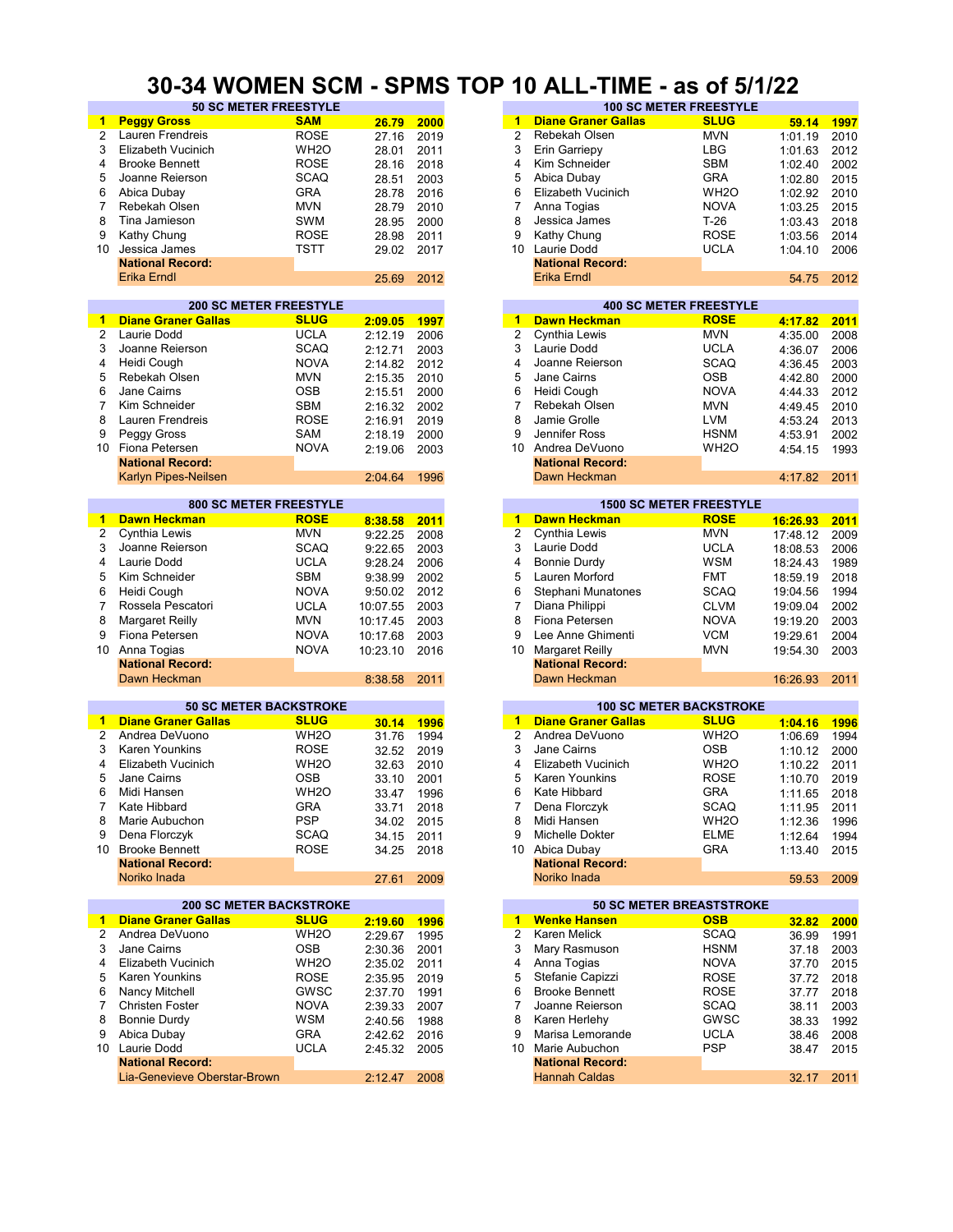|                 |                                                   | <b>100 SC METER BREASTSTROKE</b> |         |      |                      |                                               | <b>200 SC METER BREASTSTROKE</b>            |         |      |
|-----------------|---------------------------------------------------|----------------------------------|---------|------|----------------------|-----------------------------------------------|---------------------------------------------|---------|------|
| 1               | <b>Wenke Hansen</b>                               | <b>OSB</b>                       | 1:10.00 | 2000 | 1                    | <b>Wenke Hansen</b>                           | <b>OSB</b>                                  | 2:30.65 | 2000 |
| $\overline{c}$  | Cynthia Lewis                                     | <b>MVN</b>                       | 1:12.05 | 2009 | $\overline{2}$       | Cynthia Lewis                                 | <b>MVN</b>                                  | 2:37.84 | 2008 |
| 3               | Nancy Mitchell                                    | GWSC                             | 1:20.03 | 1991 | 3                    | Karen Melick                                  | <b>SCAQ</b>                                 | 2:50.96 | 1991 |
| 4               | Rossela Pescatori                                 | <b>UCLA</b>                      | 1:20.53 | 2003 | 4                    | Mary Rasmuson                                 | <b>HSNM</b>                                 | 2:54.03 | 2003 |
| 5               | Karen Melick                                      | <b>SCAQ</b>                      | 1:20.72 | 1991 | 5                    | Nancy Mitchell                                | <b>GWSC</b>                                 | 2:54.48 | 1992 |
| 6               | Carolyn Clark                                     | <b>UNAT</b>                      | 1:21.20 | 2000 | 6                    | Jennifer Ross                                 | <b>HSNM</b>                                 | 2:55.20 | 2002 |
| $\overline{7}$  | Stefanie Capizzi                                  |                                  |         |      | $\overline{7}$       | Stefanie Capizzi                              |                                             |         | 2018 |
|                 | Jennifer Ross                                     | <b>ROSE</b>                      | 1:21.33 | 2018 |                      |                                               | <b>ROSE</b>                                 | 2:55.62 |      |
| 8               |                                                   | <b>HSNM</b>                      | 1:21.46 | 2002 | 8                    | Carolyn Clark                                 | <b>UNAT</b>                                 | 2:56.33 | 2000 |
| 9               | Anna Togias                                       | <b>NOVA</b>                      | 1:21.56 | 2015 | 9                    | Jill Keenan-Boline                            | <b>ROSE</b>                                 | 3:01.60 | 2001 |
|                 | 10 Lauren Frendreis                               | <b>ROSE</b>                      | 1:21.63 | 2019 |                      | 10 Monica Fox                                 | UCI                                         | 3:02.24 | 2004 |
|                 | <b>National Record:</b>                           |                                  |         |      |                      | <b>National Record:</b>                       |                                             |         |      |
|                 | <b>Wenke Hansen</b>                               |                                  | 1:10.00 | 2000 |                      | <b>Wenke Hansen</b>                           |                                             | 2:30.65 | 2000 |
|                 |                                                   |                                  |         |      |                      |                                               |                                             |         |      |
| 1.              |                                                   | <b>50 SC METER BUTTERFLY</b>     |         |      | 1                    |                                               | <b>100 SC METER BUTTERFLY</b><br><b>OSB</b> |         |      |
| $\overline{2}$  | <b>Wenke Hansen</b><br><b>Diane Graner Gallas</b> | <b>OSB</b><br><b>SLUG</b>        | 28.34   | 2000 | $\overline{2}$       | <b>Wenke Hansen</b><br>Lauren Frendreis       | <b>ROSE</b>                                 | 1:02.70 | 2000 |
|                 |                                                   |                                  | 29.20   | 1996 |                      |                                               |                                             | 1:05.19 | 2019 |
| 3               | Peggy Gross                                       | SAM                              | 29.61   | 2000 | 3                    | Diane Graner Gallas                           | <b>SLUG</b>                                 | 1:05.35 | 1996 |
| 4               | Lauren Frendreis                                  | <b>ROSE</b>                      | 30.07   | 2019 | 4                    | Cynthia Lewis                                 | <b>MVN</b>                                  | 1:07.58 | 2008 |
| 5               | Cynthia Lewis                                     | <b>MVN</b>                       | 30.11   | 2008 | 5                    | Rebekah Olsen                                 | <b>MVN</b>                                  | 1:09.07 | 2010 |
| 6               | <b>Brooke Bennett</b>                             | <b>ROSE</b>                      | 30.37   | 2018 | 6                    | Heidi Cough                                   | <b>NOVA</b>                                 | 1:10.06 | 2012 |
| $\overline{7}$  | Elizabeth Vucinich                                | WH <sub>2</sub> O                | 30.43   | 2011 | $\overline{7}$       | Michelle Dokter                               | <b>ELSM</b>                                 | 1:10.18 | 1994 |
| 8               | Abica Dubay                                       | <b>GRA</b>                       | 30.81   | 2015 | 8                    | Nancy Mitchell                                | GWSC                                        | 1:10.25 | 1992 |
| 9               | Rebekah Olsen                                     | <b>MVN</b>                       | 30.82   | 2010 | 9                    | Stacey Gavigan                                | UCI                                         | 1:10.62 | 2000 |
| 10 <sup>1</sup> | Tina Jamieson                                     | <b>SWM</b>                       | 31.22   | 2000 |                      | 10 Anna Togias                                | <b>NOVA</b>                                 | 1:10.70 | 2015 |
|                 | <b>National Record:</b>                           |                                  |         |      |                      | <b>National Record:</b>                       |                                             |         |      |
|                 | Noriko Inada                                      |                                  | 27.89   | 2011 |                      | <b>Erika Erndl</b>                            |                                             | 1:00.34 | 2012 |
|                 |                                                   | <b>200 SC METER BUTTERFLY</b>    |         |      |                      |                                               | 100 SC METER INDIVIDUAL MEDLEY              |         |      |
| $\mathbf{1}$    | <b>Nancy Mitchell</b>                             | <b>GWSC</b>                      | 2:26.98 | 1991 | $\blacktriangleleft$ | <b>Wenke Hansen</b>                           | <b>OSB</b>                                  | 1:04.96 | 1999 |
| $\overline{c}$  | Stacey Gavigan                                    | UCI                              | 2:33.23 | 2001 | $\overline{2}$       | Cynthia Lewis                                 | <b>MVN</b>                                  | 1:07.06 | 2009 |
| 3               | Laurie Dodd                                       | <b>UCLA</b>                      | 2:33.62 | 2006 | 3                    | Andrea DeVuono                                | WH <sub>2</sub> O                           | 1:10.29 | 1994 |
| 4               | Stephani Munatones                                | <b>SCAQ</b>                      | 2:34.03 | 1997 | 4                    | Erin Garriepy                                 | <b>LBG</b>                                  | 1:11.13 | 2012 |
| 5               | Heidi Cough                                       | <b>NOVA</b>                      | 2:34.24 | 2012 | 5                    | Nancy Mitchell                                | <b>GWSC</b>                                 | 1:12.41 | 1991 |
| 6               | Jane Cairns                                       | <b>OSB</b>                       | 2:38.19 | 2001 | 6                    | Michelle Dokter                               | <b>ELSM</b>                                 | 1:13.11 | 1994 |
| 7               | Mami Sugden                                       | <b>NOVA</b>                      | 2:44.59 | 2007 | $\overline{7}$       | Midi Hansen                                   | WH <sub>2</sub> O                           | 1:13.13 | 1996 |
| 8               | Erica Wilhelmsen                                  | <b>VCM</b>                       |         |      | 8                    |                                               | <b>GRA</b>                                  |         |      |
| 9               | Alison McGookin                                   | <b>NOVA</b>                      | 2:45.02 | 2008 | 9                    | Abica Dubay<br>Elizabeth Vucinich             | WH <sub>2</sub> O                           | 1:13.18 | 2015 |
|                 |                                                   |                                  | 2:47.58 | 2006 |                      |                                               |                                             | 1:13.40 | 2011 |
| 10 <sup>1</sup> | Debra Riker                                       | <b>SCAQ</b>                      | 2:50.23 | 1992 |                      | 10 Marie Aubuchon                             | <b>PSP</b>                                  | 1:13.55 | 2015 |
|                 | <b>National Record:</b><br><b>Katrina Radke</b>   |                                  | 2:19.34 | 2003 |                      | <b>National Record:</b><br><b>Erika Erndl</b> |                                             | 1:02.52 | 2012 |
|                 |                                                   |                                  |         |      |                      |                                               |                                             |         |      |
|                 | <b>200 SC METER INDIVIDUAL MEDLEY</b>             |                                  |         |      |                      |                                               | <b>400 SC METER INDIVIDUAL MEDLEY</b>       |         |      |
| 1.              | <b>Wenke Hansen</b>                               | <b>OSB</b>                       | 2:18.89 | 2000 | $\blacktriangleleft$ | <b>Cynthia Lewis</b>                          | <b>MVN</b>                                  | 5:07.17 | 2009 |
| $\overline{2}$  | Cynthia Lewis                                     | <b>MVN</b>                       | 2:22.66 | 2009 | $\overline{2}$       | Andrea DeVuono                                | WH <sub>2</sub> O                           | 5:18.79 | 1993 |
| 3               | Andrea DeVuono                                    | WH <sub>2</sub> O                | 2:29.35 | 1994 | 3                    | <b>Bonnie Durdy</b>                           | <b>WSM</b>                                  | 5:21.01 | 1989 |
| 4               | Laurie Dodd                                       | <b>UCLA</b>                      | 2:34.73 | 2006 | 4                    | Anna Togias                                   | <b>NOVA</b>                                 | 5:21.19 | 2015 |
| 5               | Jennifer Ross                                     | <b>HSNM</b>                      | 2:35.39 | 2002 | 5                    | Nancy Mitchell                                | GWSC                                        | 5:25.45 | 1992 |
| 6               | Nancy Mitchell                                    | GWSC                             | 2:35.46 | 1992 | 6                    | Jane Cairns                                   | <b>OSB</b>                                  | 5:28.75 | 2001 |
|                 |                                                   |                                  |         |      |                      | Laurie Dodd                                   |                                             |         |      |
| 7               | Joanne Reierson                                   | <b>SCAQ</b>                      | 2:36.49 | 2003 | $\overline{7}$       |                                               | <b>UCLA</b>                                 | 5:29.64 | 2006 |
| 8               | <b>Bonnie Durdy</b>                               | <b>WSM</b>                       | 2:37.50 | 1989 | 8                    | Heidi Cough                                   | <b>NOVA</b>                                 | 5:30.26 | 2012 |
| 9               | Rossela Pescatori                                 | <b>UCLA</b>                      | 2:37.51 | 2003 | 9                    | Stephani Munatones                            | <b>SCAQ</b>                                 | 5:33.90 | 1994 |
| 10              | <b>Stacey Gavigan</b>                             | UCI                              | 2:38.19 | 2001 |                      | 10 Lauren Frendreis                           | <b>ROSE</b>                                 | 5:36.58 | 2019 |
|                 | <b>National Record:</b>                           |                                  |         |      |                      | <b>National Record:</b>                       |                                             |         |      |
|                 | Karlyn Pipes-Neilsen                              |                                  | 2:18.79 | 1996 |                      | <b>Chelsea Nauta</b>                          |                                             | 4:51.23 | 2019 |

|         |      |    |                         | <b>200 SC METER BREASTSTROKE</b> |         |      |
|---------|------|----|-------------------------|----------------------------------|---------|------|
| 1:10.00 | 2000 | 1  | <b>Wenke Hansen</b>     | <b>OSB</b>                       | 2:30.65 | 2000 |
| 1:12.05 | 2009 | 2  | Cynthia Lewis           | <b>MVN</b>                       | 2:37.84 | 2008 |
| 1:20.03 | 1991 | 3  | Karen Melick            | <b>SCAQ</b>                      | 2:50.96 | 1991 |
| 1:20.53 | 2003 | 4  | Mary Rasmuson           | <b>HSNM</b>                      | 2:54.03 | 2003 |
| 1:20.72 | 1991 | 5  | Nancy Mitchell          | <b>GWSC</b>                      | 2:54.48 | 1992 |
| 1:21.20 | 2000 | 6  | Jennifer Ross           | <b>HSNM</b>                      | 2:55.20 | 2002 |
| 1:21.33 | 2018 |    | Stefanie Capizzi        | <b>ROSE</b>                      | 2:55.62 | 2018 |
| 1:21.46 | 2002 | 8  | Carolyn Clark           | <b>UNAT</b>                      | 2:56.33 | 2000 |
| 1:21.56 | 2015 | 9  | Jill Keenan-Boline      | <b>ROSE</b>                      | 3:01.60 | 2001 |
| 1:21.63 | 2019 | 10 | Monica Fox              | UCI                              | 3:02.24 | 2004 |
|         |      |    | <b>National Record:</b> |                                  |         |      |
| 1:10.00 | 2000 |    | <b>Wenke Hansen</b>     |                                  | 2:30.65 | 2000 |
|         |      |    |                         |                                  |         |      |

|       |      |    | <b>100 SC METER BUTTERFLY</b> |             |         |      |  |  |  |  |
|-------|------|----|-------------------------------|-------------|---------|------|--|--|--|--|
| 28.34 | 2000 | 1  | <b>Wenke Hansen</b>           | <b>OSB</b>  | 1:02.70 | 2000 |  |  |  |  |
| 29.20 | 1996 | 2  | Lauren Frendreis              | <b>ROSE</b> | 1:05.19 | 2019 |  |  |  |  |
| 29.61 | 2000 | 3  | Diane Graner Gallas           | <b>SLUG</b> | 1:05.35 | 1996 |  |  |  |  |
| 30.07 | 2019 | 4  | Cynthia Lewis                 | <b>MVN</b>  | 1:07.58 | 2008 |  |  |  |  |
| 30.11 | 2008 | 5  | Rebekah Olsen                 | <b>MVN</b>  | 1:09.07 | 2010 |  |  |  |  |
| 30.37 | 2018 | 6  | Heidi Cough                   | <b>NOVA</b> | 1:10.06 | 2012 |  |  |  |  |
| 30.43 | 2011 |    | Michelle Dokter               | <b>ELSM</b> | 1:10.18 | 1994 |  |  |  |  |
| 30.81 | 2015 | 8  | Nancy Mitchell                | <b>GWSC</b> | 1:10.25 | 1992 |  |  |  |  |
| 30.82 | 2010 | 9  | <b>Stacey Gavigan</b>         | UCI         | 1:10.62 | 2000 |  |  |  |  |
| 31.22 | 2000 | 10 | Anna Togias                   | <b>NOVA</b> | 1:10.70 | 2015 |  |  |  |  |
|       |      |    | <b>National Record:</b>       |             |         |      |  |  |  |  |
| 27.89 | 2011 |    | Erika Erndl                   |             | 1:00.34 | 2012 |  |  |  |  |

| <b>200 SC METER BUTTERFLY</b> |             |         |      |    | <b>100 SC METER INDIVIDUAL MEDLEY</b> |                   |         |      |
|-------------------------------|-------------|---------|------|----|---------------------------------------|-------------------|---------|------|
| ell                           | <b>GWSC</b> | 2:26.98 | 1991 |    | <b>Wenke Hansen</b>                   | <b>OSB</b>        | 1:04.96 | 1999 |
| an                            | UCI         | 2:33.23 | 2001 | 2  | Cynthia Lewis                         | <b>MVN</b>        | 1:07.06 | 2009 |
|                               | <b>UCLA</b> | 2:33.62 | 2006 | 3  | Andrea DeVuono                        | WH <sub>2</sub> O | 1:10.29 | 1994 |
| natones                       | <b>SCAQ</b> | 2:34.03 | 1997 | 4  | Erin Garriepy                         | <b>LBG</b>        | 1:11.13 | 2012 |
|                               | <b>NOVA</b> | 2:34.24 | 2012 | 5  | Nancy Mitchell                        | <b>GWSC</b>       | 1:12.41 | 1991 |
|                               | <b>OSB</b>  | 2:38.19 | 2001 | 6  | Michelle Dokter                       | <b>ELSM</b>       | 1:13.11 | 1994 |
|                               | <b>NOVA</b> | 2:44.59 | 2007 |    | Midi Hansen                           | WH <sub>2</sub> O | 1:13.13 | 1996 |
| ısen                          | <b>VCM</b>  | 2:45.02 | 2008 | 8  | Abica Dubay                           | <b>GRA</b>        | 1:13.18 | 2015 |
| גin                           | <b>NOVA</b> | 2:47.58 | 2006 | 9  | Elizabeth Vucinich                    | WH <sub>2</sub> O | 1:13.40 | 2011 |
|                               | <b>SCAQ</b> | 2:50.23 | 1992 | 10 | Marie Aubuchon                        | <b>PSP</b>        | 1:13.55 | 2015 |
| ord:                          |             |         |      |    | <b>National Record:</b>               |                   |         |      |
|                               |             | 2:19.34 | 2003 |    | Erika Erndl                           |                   | 1:02.52 | 2012 |

|         |      |    |                         | <b>400 SC METER INDIVIDUAL MEDLEY</b> |         |  |
|---------|------|----|-------------------------|---------------------------------------|---------|--|
| 2:18.89 | 2000 | 1  | <b>Cynthia Lewis</b>    | <b>MVN</b>                            | 5:07.17 |  |
| 2:22.66 | 2009 | 2  | Andrea DeVuono          | WH <sub>2</sub> O                     | 5:18.79 |  |
| 2:29.35 | 1994 | 3  | Bonnie Durdy            | <b>WSM</b>                            | 5:21.01 |  |
| 2:34.73 | 2006 | 4  | Anna Togias             | <b>NOVA</b>                           | 5:21.19 |  |
| 2:35.39 | 2002 | 5  | Nancy Mitchell          | <b>GWSC</b>                           | 5:25.45 |  |
| 2:35.46 | 1992 | 6  | Jane Cairns             | <b>OSB</b>                            | 5:28.75 |  |
| 2:36.49 | 2003 |    | Laurie Dodd             | <b>UCLA</b>                           | 5:29.64 |  |
| 2:37.50 | 1989 | 8  | Heidi Cough             | <b>NOVA</b>                           | 5:30.26 |  |
| 2:37.51 | 2003 | 9  | Stephani Munatones      | <b>SCAQ</b>                           | 5:33.90 |  |
| 2:38.19 | 2001 | 10 | Lauren Frendreis        | <b>ROSE</b>                           | 5:36.58 |  |
|         |      |    | <b>National Record:</b> |                                       |         |  |
| 2:18.79 | 1996 |    | Chelsea Nauta           |                                       | 4:51.23 |  |
|         |      |    |                         |                                       |         |  |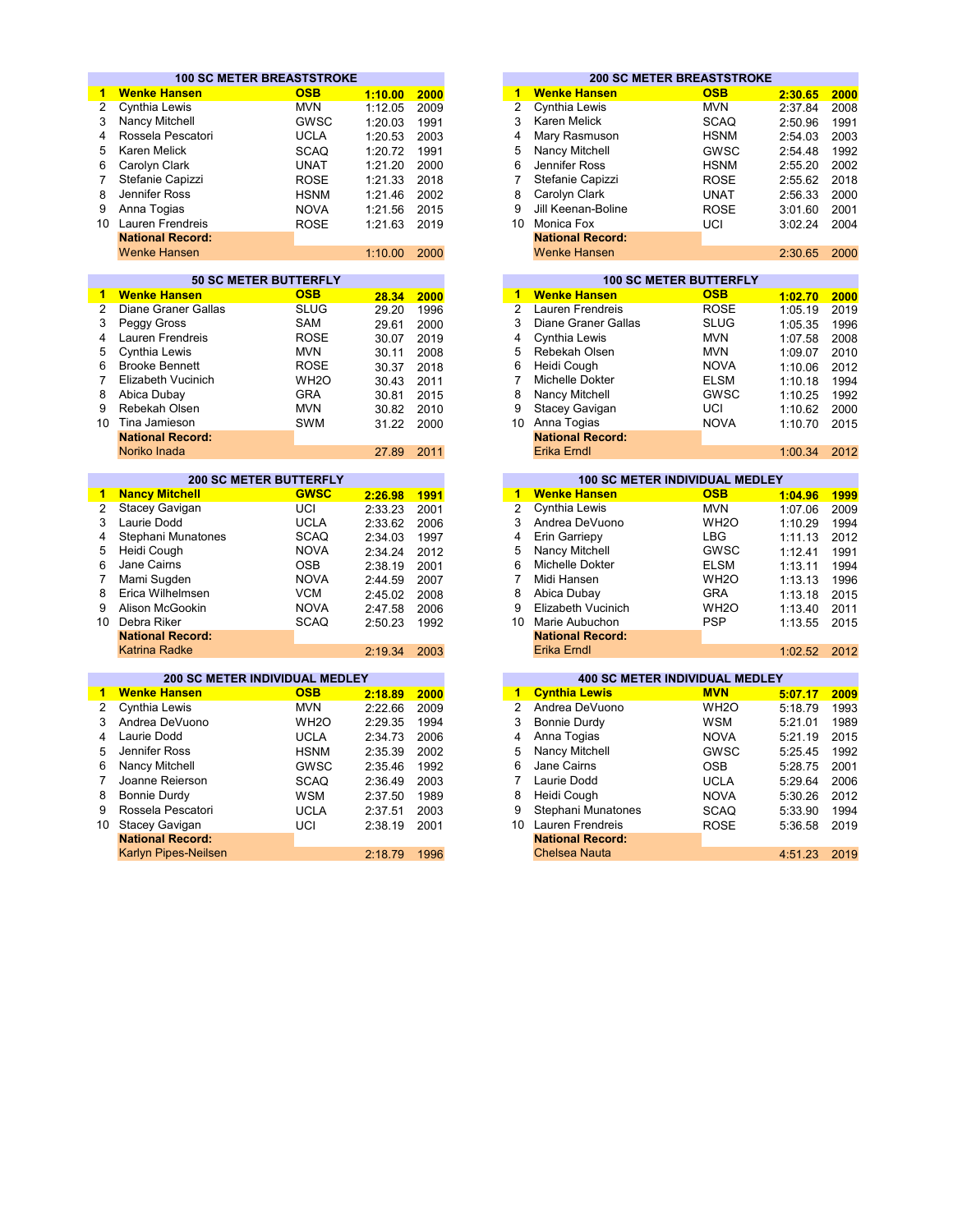#### **30-34 MEN SCM - SPMS TOP 10 ALL-TIME - as of 5/1/22**

| 1              | <b>Simon Burnett</b>           | <b>ROSE</b>       |            | 2014 | $\blacktriangleleft$    | <b>Tamas Kerekjarto</b> | <b>FMT</b>                     |          | 2009 |
|----------------|--------------------------------|-------------------|------------|------|-------------------------|-------------------------|--------------------------------|----------|------|
|                |                                |                   | 22.56      |      |                         |                         |                                | 49.30    |      |
| 2              | Mario Marshall                 | <b>GRA</b>        | 23.08      | 2015 | $\overline{c}$          | Simon Burnett           | <b>ROSE</b>                    | 49.37    | 2016 |
| 3              | Oswaldo Quevedo                | <b>NOVA</b>       | 23.32      | 2007 | 3                       | Oswaldo Quevedo         | <b>NOVA</b>                    | 51.37    | 2007 |
| 4              | Tamas Kerekjarto               | <b>FMT</b>        | 23.34      | 2011 | 4                       | Mario Marshall          | GRA                            | 51.94    | 2016 |
| 5              | Jon Olsen                      | <b>CSUN</b>       |            | 2001 | 5                       | Dan Wegner              | <b>SCAQ</b>                    |          | 2001 |
|                |                                |                   | 23.40      |      |                         |                         |                                | 52.02    |      |
| 6              | Felipe Delgado                 | <b>NOVA</b>       | 23.72      | 2006 | 6                       | Bernie Zeruhn           | <b>NOVA</b>                    | 52.23    | 2005 |
| 7              | Ivan Serrano                   | <b>GRA</b>        | 23.74      | 2015 | 7                       | Bert Bergen             | <b>UNAT</b>                    | 52.56    | 2000 |
| 8              | Dan Wegner                     | <b>SCAQ</b>       | 23.79      | 2001 | 8                       | Antoine Kunsch          | WH <sub>2</sub> O              | 52.99    | 2018 |
|                |                                |                   |            |      |                         |                         |                                |          |      |
| 9              | <b>Bert Bergen</b>             | <b>UNAT</b>       | 23.98      | 2000 | 9                       | <b>Billy Gaines</b>     | <b>LVM</b>                     | 53.18    | 2012 |
| 10             | Erik Hochstein                 | <b>SCAQ</b>       | 24.03      | 2002 | 10                      | <b>Robert Dmytrow</b>   | <b>NOVA</b>                    | 53.43    | 2013 |
|                | <b>National Record:</b>        |                   |            |      |                         | <b>National Record:</b> |                                |          |      |
|                | <b>Darian Townsend</b>         |                   | 21.91      | 2016 |                         | <b>Darian Townsend</b>  |                                | 48.08    | 2014 |
|                |                                |                   |            |      |                         |                         |                                |          |      |
|                |                                |                   |            |      |                         |                         |                                |          |      |
|                | <b>200 SC METER FREESTYLE</b>  |                   |            |      |                         |                         | <b>400 SC METER FREESTYLE</b>  |          |      |
| 1              | <b>Tamas Kerekjarto</b>        | <b>FMT</b>        | 1:49.58    | 2009 |                         | 1 Tamas Kerekjarto      | <b>FMT</b>                     | 3:57.47  | 2009 |
| $\overline{2}$ | SImon Burnett                  | <b>ROSE</b>       | 1:50.83    | 2017 | 2                       | Alex Kostich            | SCAQ                           | 3:58.40  | 2000 |
|                |                                |                   |            |      |                         |                         |                                |          |      |
| 3              | Bernie Zehuhn                  | <b>NOVA</b>       | 1:53.69    | 2005 | 3                       | David Schlesinger       | SCAQ                           | 4:04.86  | 2009 |
| 4              | Dan Wegner                     | <b>SCAQ</b>       | 1:54.18    | 2001 | 4                       | Bernie Zeruhn           | <b>NOVA</b>                    | 4:07.95  | 2005 |
| 5              | <b>Billy Gaines</b>            | <b>LVM</b>        | 1:55.33    | 2013 | 5                       | Dan Wegner              | SCAQ                           | 4:08.13  | 2001 |
| 6              | Mike Shaffer                   | <b>VCM</b>        |            | 1995 | 6                       | <b>Billy Gaines</b>     | LVM                            |          | 2013 |
|                |                                |                   | 1:55.72    |      |                         |                         |                                | 4:08.60  |      |
| 7              | David Schlesinger              | <b>SCAQ</b>       | 1:55.89    | 2009 | $\overline{7}$          | <b>Christopher Hall</b> | SCAQ                           | 4:09.69  | 2000 |
| 8              | Bert Bergen                    | <b>UNAT</b>       | 1:56.61    | 2000 | 8                       | <b>Gerry Rodrigues</b>  | <b>UCLA</b>                    | 4:10.11  | 1994 |
| 9              | <b>Brian Olver</b>             | WH <sub>20</sub>  | 1:17.06    | 2007 | 9                       | <b>Brian Kremer</b>     | WH <sub>2</sub> O              | 4:12.73  | 2009 |
| 10             | Bernie Zehuhn                  |                   |            |      | 10                      | Randy Eickhoff          |                                |          |      |
|                |                                | <b>NOVA</b>       | 1:57.29    | 2004 |                         |                         | UCLA                           | 4:13.80  | 1995 |
|                | <b>National Record:</b>        |                   |            |      |                         | <b>National Record:</b> |                                |          |      |
|                | <b>Darian Townsend</b>         |                   | 1:46.12    | 2014 |                         | <b>Drew Modrov</b>      |                                | 3:53.95  | 2019 |
|                |                                |                   |            |      |                         |                         |                                |          |      |
|                | <b>800 SC METER FREESTYLE</b>  |                   |            |      |                         |                         | <b>1500 SC METER FREESTYLE</b> |          |      |
|                |                                |                   |            |      |                         |                         |                                |          |      |
| 1              | <b>Alex Kostich</b>            | <b>SCAQ</b>       | 8:17.06    | 2000 | 1                       | <b>Alex Kostich</b>     | <b>SCAQ</b>                    | 15:51.07 | 2000 |
| 2              | <b>Brian Wadley</b>            | WH <sub>20</sub>  | 8:42.47    | 2009 | $\overline{2}$          | Mike Shaffer            | <b>VCM</b>                     | 16:15.49 | 1995 |
| 3              | Mike Shaffer                   | <b>VCM</b>        | 8:43.34    | 1996 | 3                       | <b>Brian Wadley</b>     | WH <sub>2</sub> O              | 16:37.01 | 2009 |
| 4              | Randy Eickhoff                 | <b>UCLA</b>       | 8:56.28    | 1999 | 4                       | Randy Eickhoff          | <b>UCLA</b>                    |          | 1999 |
|                |                                |                   |            |      |                         |                         |                                | 16:58.31 |      |
| 5              | <b>Billy Gaines</b>            | <b>LVM</b>        | 8:57.86    | 2014 | 5                       | Gerry Rodrigues         | <b>UCLA</b>                    | 17:03.84 | 1995 |
| 6              | Gerry Rodrigues                | <b>UCLA</b>       | 9:01.94    | 1995 | 6                       | Paul Donohue            | SCAQ                           | 17:26.67 | 1992 |
| 7              | <b>Michael Collins</b>         | <b>NOVA</b>       | 9:09.95    | 1996 | $\overline{7}$          | <b>Michael Collins</b>  | <b>NOVA</b>                    | 17:46.56 | 1998 |
|                |                                |                   |            |      |                         |                         |                                |          |      |
| 8              | <b>Brian Kremer</b>            | <b>LBG</b>        | 9:16.72    | 2007 | 8                       | Jarvis Marlow           | <b>LVM</b>                     | 17:42.48 | 2009 |
| 9              | <b>Marc Willick</b>            | <b>SCAQ</b>       | 9:19.50    | 2000 | 9                       | <b>Brian Kremer</b>     | <b>LBG</b>                     | 18:02.57 | 2007 |
| 10             | Dagart Allison                 | <b>NOVA</b>       | 9:25.33    | 2012 | 10                      | Marc Eskes              | <b>UNAT</b>                    | 18:05.92 | 2008 |
|                | <b>National Record:</b>        |                   |            |      |                         | <b>National Record:</b> |                                |          |      |
|                |                                |                   |            |      |                         |                         |                                |          |      |
|                | <b>Drew Modrov</b>             |                   | 8:12.74    | 2021 |                         | <b>Chad LaTourette</b>  |                                | 15:30.92 | 2019 |
|                |                                |                   |            |      |                         |                         |                                |          |      |
|                | <b>50 SC METER BACKSTROKE</b>  |                   |            |      |                         |                         | <b>100 SC METER BACKSTROKE</b> |          |      |
| 1.             | Derya Buyukuncu                | <b>NOVA</b>       | 24.81      | 2009 | $\mathbf{1}$            | Derya Buyukuncu         | <b>NOVA</b>                    | 52.68    | 2009 |
|                | Simon Burnett                  | <b>ROSE</b>       |            |      | $\overline{2}$          |                         |                                |          |      |
| 2              |                                |                   | 25.41      | 2014 |                         | SImon Burnett           | ROSE                           | 54.65    | 2014 |
| 3              | Derek Robinson                 | <b>PHSH</b>       | 25.95      | 2000 | 3                       | Derek Robinson          | <b>PHSH</b>                    | 58.85    | 2002 |
| 4              | <b>Christopher Gibson</b>      | WH <sub>2</sub> O | 26.86      | 2017 | 4                       | Christopher Gibson      | WH <sub>2</sub> O              | 59.03    | 2017 |
| 5              | Niccolo Frosini                | WH <sub>2</sub> O | 27.11      | 2018 | 5                       | <b>Brian Olver</b>      | WH <sub>2</sub> O              | 59.18    | 2007 |
| 6              |                                |                   |            |      | 6                       |                         |                                |          |      |
|                | Jan Tichy                      | <b>NOVA</b>       | 27.26      | 2013 |                         | Jan Tichy               | <b>NOVA</b>                    | 59.49    | 2014 |
| 7              | Ivan Serrano                   | <b>GRA</b>        | 27.52 2015 |      | 7                       | Scott Reed              | <b>OSB</b>                     | 1:00.00  | 2001 |
| 8              | Niccolo Frosini                | WH <sub>2</sub> O | 27.56      | 2019 | 8                       | Marcel Rinzler          | PHSH                           | 1:00.28  | 2002 |
| 9              | Devin Brady                    | <b>UNAT</b>       | 28.18      | 2015 | 9                       | Erik Hochstein          | <b>SCAQ</b>                    | 1:00.32  | 2002 |
|                | 10 Mike Shaffer                | <b>VCM</b>        |            |      | 10                      | Bernie Zeruhn           | <b>NOVA</b>                    |          |      |
|                |                                |                   | 28.19      | 1995 |                         |                         |                                | 1:01.31  | 2005 |
|                | <b>National Record:</b>        |                   |            |      |                         | <b>National Record:</b> |                                |          |      |
|                | <b>Darian Townsend</b>         |                   | 24.75      | 2016 |                         | Derya Buyukuncu         |                                | 52.68    | 2009 |
|                |                                |                   |            |      |                         |                         |                                |          |      |
|                | <b>200 SC METER BACKSTROKE</b> |                   |            |      |                         |                         | 50 SC METER BREASTSTROKE       |          |      |
| 1.             | Derya Buyukuncu                | <b>NOVA</b>       |            |      | $\mathbf{1}$            | <b>Jeff Commings</b>    | <b>TYR</b>                     |          |      |
|                |                                |                   | 1:55.46    | 2009 |                         |                         |                                | 28.30    | 2006 |
| 2              | Simon Burnett                  | <b>ROSE</b>       | 2:03.51    | 2016 | $\overline{\mathbf{c}}$ | Ed Moses                | <b>ROSE</b>                    | 29.04    | 2010 |
| 3              | <b>Brian Olver</b>             | WH <sub>20</sub>  | 2:07.42    | 2009 | 3                       | <b>Steve West</b>       | <b>NOVA</b>                    | 29.52    | 2006 |
| 4              | Scott Reed                     | <b>SBM</b>        | 2:09.49    | 2003 | 4                       | Nikoa Delic             | WH <sub>2</sub> O              | 29.91    | 2017 |
|                |                                | PHSH              |            |      | 5                       |                         |                                |          |      |
| 5              | Marcel Rinzler                 |                   | 2:12.69    | 2002 |                         | <b>Todd Dreitzler</b>   | <b>LVM</b>                     | 30.16    | 2000 |
| 6              | Mike Frazer                    | SCAQ              | 2:15.79    | 1995 | 6                       | Aaron Syvertson         | <b>PSP</b>                     | 30.24    | 2014 |
| 7              | Erik Scollon                   | LBG               | 2:16.46    | 2005 | $\overline{7}$          | Bert Bergen             | UNAT                           | 30.38    | 2000 |
| 8              | Dave Kastigar                  | <b>VEN</b>        | 2:18.93    | 1998 | 8                       | Ivan Serrano            | GRA                            | 30.38    | 2015 |
| 9              | <b>Colin Dueweke</b>           | WH <sub>2</sub> O |            |      | 9                       | Peter McClafferty       | SCAQ                           |          |      |
|                |                                |                   | 2:19.86    | 2019 |                         |                         |                                | 30.39    | 1994 |
|                | 10 Eric Wagner                 | <b>BCH</b>        | 2:19.88    | 1997 | 10                      | <b>Matthew Schmidt</b>  | WH <sub>2</sub> O              | 30.56    | 2012 |
|                |                                |                   |            |      |                         |                         |                                |          |      |
|                | <b>National Record:</b>        |                   |            |      |                         | <b>National Record:</b> |                                |          |      |
|                |                                |                   |            |      |                         |                         |                                |          |      |
|                | Derya Buyukuncu                |                   | 1:55.46    | 2009 |                         | <b>Brandon Fischer</b>  |                                | 28.00    | 2021 |

|      | .                            |       |      |    |                         |                               |       |      |
|------|------------------------------|-------|------|----|-------------------------|-------------------------------|-------|------|
|      | <b>50 SC METER FREESTYLE</b> |       |      |    |                         | <b>100 SC METER FREESTYLE</b> |       |      |
|      | <b>ROSE</b>                  | 22.56 | 2014 | 1  | <b>Tamas Kerekjarto</b> | <b>FMT</b>                    | 49.30 | 2009 |
|      | GRA                          | 23.08 | 2015 |    | Simon Burnett           | <b>ROSE</b>                   | 49.37 | 2016 |
| /edo | <b>NOVA</b>                  | 23.32 | 2007 | 3  | Oswaldo Quevedo         | <b>NOVA</b>                   | 51.37 | 2007 |
| arto | <b>FMT</b>                   | 23.34 | 2011 | 4  | Mario Marshall          | <b>GRA</b>                    | 51.94 | 2016 |
|      | <b>CSUN</b>                  | 23.40 | 2001 | 5  | Dan Wegner              | <b>SCAQ</b>                   | 52.02 | 2001 |
|      | <b>NOVA</b>                  | 23.72 | 2006 | 6  | Bernie Zeruhn           | <b>NOVA</b>                   | 52.23 | 2005 |
|      | <b>GRA</b>                   | 23.74 | 2015 |    | Bert Bergen             | <b>UNAT</b>                   | 52.56 | 2000 |
|      | <b>SCAQ</b>                  | 23.79 | 2001 | 8  | Antoine Kunsch          | WH <sub>2</sub> O             | 52.99 | 2018 |
|      | UNAT                         | 23.98 | 2000 | 9  | <b>Billy Gaines</b>     | <b>LVM</b>                    | 53.18 | 2012 |
|      | <b>SCAQ</b>                  | 24.03 | 2002 | 10 | <b>Robert Dmytrow</b>   | <b>NOVA</b>                   | 53.43 | 2013 |
| :bıc |                              |       |      |    | <b>National Record:</b> |                               |       |      |
| end  |                              | 21.91 | 2016 |    | <b>Darian Townsend</b>  |                               | 48.08 | 2014 |
|      |                              |       |      |    |                         |                               |       |      |

|         |      |    | <b>400 SC METER FREESTYLE</b> |                   |         |  |  |  |  |  |
|---------|------|----|-------------------------------|-------------------|---------|--|--|--|--|--|
| 1:49.58 | 2009 | 1. | <b>Tamas Kerekjarto</b>       | <b>FMT</b>        | 3:57.47 |  |  |  |  |  |
| 1:50.83 | 2017 | 2  | Alex Kostich                  | <b>SCAQ</b>       | 3:58.40 |  |  |  |  |  |
| 1:53.69 | 2005 | 3  | David Schlesinger             | <b>SCAQ</b>       | 4:04.86 |  |  |  |  |  |
| 1:54.18 | 2001 | 4  | Bernie Zeruhn                 | <b>NOVA</b>       | 4:07.95 |  |  |  |  |  |
| 1:55.33 | 2013 | 5  | Dan Wegner                    | <b>SCAQ</b>       | 4:08.13 |  |  |  |  |  |
| 1:55.72 | 1995 | 6  | <b>Billy Gaines</b>           | <b>LVM</b>        | 4:08.60 |  |  |  |  |  |
| 1:55.89 | 2009 |    | Christopher Hall              | <b>SCAQ</b>       | 4:09.69 |  |  |  |  |  |
| 1:56.61 | 2000 | 8  | <b>Gerry Rodrigues</b>        | <b>UCLA</b>       | 4:10.11 |  |  |  |  |  |
| 1:17.06 | 2007 | 9  | <b>Brian Kremer</b>           | WH <sub>2</sub> O | 4:12.73 |  |  |  |  |  |
| 1:57.29 | 2004 | 10 | Randy Eickhoff                | <b>UCLA</b>       | 4:13.80 |  |  |  |  |  |
|         |      |    | <b>National Record:</b>       |                   |         |  |  |  |  |  |
| 1:46.12 | 2014 |    | <b>Drew Modrov</b>            |                   | 3:53.95 |  |  |  |  |  |
|         |      |    |                               |                   |         |  |  |  |  |  |

|         |      |    |                         | <b>1500 SC METER FREESTYLE</b> |  |
|---------|------|----|-------------------------|--------------------------------|--|
| 8:17.06 | 2000 | 1  | <b>Alex Kostich</b>     | <b>SCAQ</b>                    |  |
| 8:42.47 | 2009 | 2  | Mike Shaffer            | <b>VCM</b>                     |  |
| 8:43.34 | 1996 | 3  | <b>Brian Wadley</b>     | WH <sub>2</sub> O              |  |
| 8:56.28 | 1999 | 4  | Randy Eickhoff          | <b>UCLA</b>                    |  |
| 8:57.86 | 2014 | 5  | Gerry Rodrigues         | <b>UCLA</b>                    |  |
| 9:01.94 | 1995 | 6  | Paul Donohue            | <b>SCAQ</b>                    |  |
| 9:09.95 | 1996 | 7  | <b>Michael Collins</b>  | <b>NOVA</b>                    |  |
| 9:16.72 | 2007 | 8  | Jarvis Marlow           | <b>LVM</b>                     |  |
| 9:19.50 | 2000 | 9  | <b>Brian Kremer</b>     | LBG                            |  |
| 9:25.33 | 2012 | 10 | Marc Eskes              | <b>UNAT</b>                    |  |
|         |      |    | <b>National Record:</b> |                                |  |
| 8:12.74 | 2021 |    | <b>Chad LaTourette</b>  |                                |  |
|         |      |    |                         |                                |  |

|       |      |    |                         | <b>100 SC METER BACKSTROKE</b> |         |
|-------|------|----|-------------------------|--------------------------------|---------|
| 24.81 | 2009 | 1  | Derya Buyukuncu         | <b>NOVA</b>                    | 52.68   |
| 25.41 | 2014 | 2  | Simon Burnett           | <b>ROSE</b>                    | 54.65   |
| 25.95 | 2000 | 3  | Derek Robinson          | <b>PHSH</b>                    | 58.85   |
| 26.86 | 2017 | 4  | Christopher Gibson      | WH <sub>2</sub> O              | 59.03   |
| 27.11 | 2018 | 5  | <b>Brian Olver</b>      | WH <sub>2</sub> O              | 59.18   |
| 27.26 | 2013 | 6  | Jan Tichy               | <b>NOVA</b>                    | 59.49   |
| 27.52 | 2015 |    | <b>Scott Reed</b>       | <b>OSB</b>                     | 1:00.00 |
| 27.56 | 2019 | 8  | <b>Marcel Rinzler</b>   | <b>PHSH</b>                    | 1:00.28 |
| 28.18 | 2015 | 9  | Erik Hochstein          | <b>SCAQ</b>                    | 1:00.32 |
| 28.19 | 1995 | 10 | Bernie Zeruhn           | <b>NOVA</b>                    | 1:01.31 |
|       |      |    | <b>National Record:</b> |                                |         |
| 24.75 | 2016 |    | Derya Buyukuncu         |                                | 52.68   |
|       |      |    |                         |                                |         |

|         |      |               |                         | <b>50 SC METER BREASTSTROKE</b> |       |
|---------|------|---------------|-------------------------|---------------------------------|-------|
| 1:55.46 | 2009 | 1.            | <b>Jeff Commings</b>    | <b>TYR</b>                      | 28.30 |
| 2:03.51 | 2016 | $\mathcal{P}$ | Ed Moses                | <b>ROSE</b>                     | 29.04 |
| 2:07.42 | 2009 | 3             | Steve West              | <b>NOVA</b>                     | 29.52 |
| 2:09.49 | 2003 | 4             | Nikoa Delic             | WH <sub>2</sub> O               | 29.91 |
| 2:12.69 | 2002 | 5             | <b>Todd Dreitzler</b>   | <b>LVM</b>                      | 30.16 |
| 2:15.79 | 1995 | 6             | Aaron Syvertson         | <b>PSP</b>                      | 30.24 |
| 2:16.46 | 2005 |               | Bert Bergen             | <b>UNAT</b>                     | 30.38 |
| 2:18.93 | 1998 | 8             | Ivan Serrano            | <b>GRA</b>                      | 30.38 |
| 2:19.86 | 2019 | 9             | Peter McClafferty       | <b>SCAQ</b>                     | 30.39 |
| 2:19.88 | 1997 | 10            | <b>Matthew Schmidt</b>  | WH <sub>2</sub> O               | 30.56 |
|         |      |               | <b>National Record:</b> |                                 |       |
| 1:55.46 | 2009 |               | <b>Brandon Fischer</b>  |                                 | 28.00 |
|         |      |               |                         |                                 |       |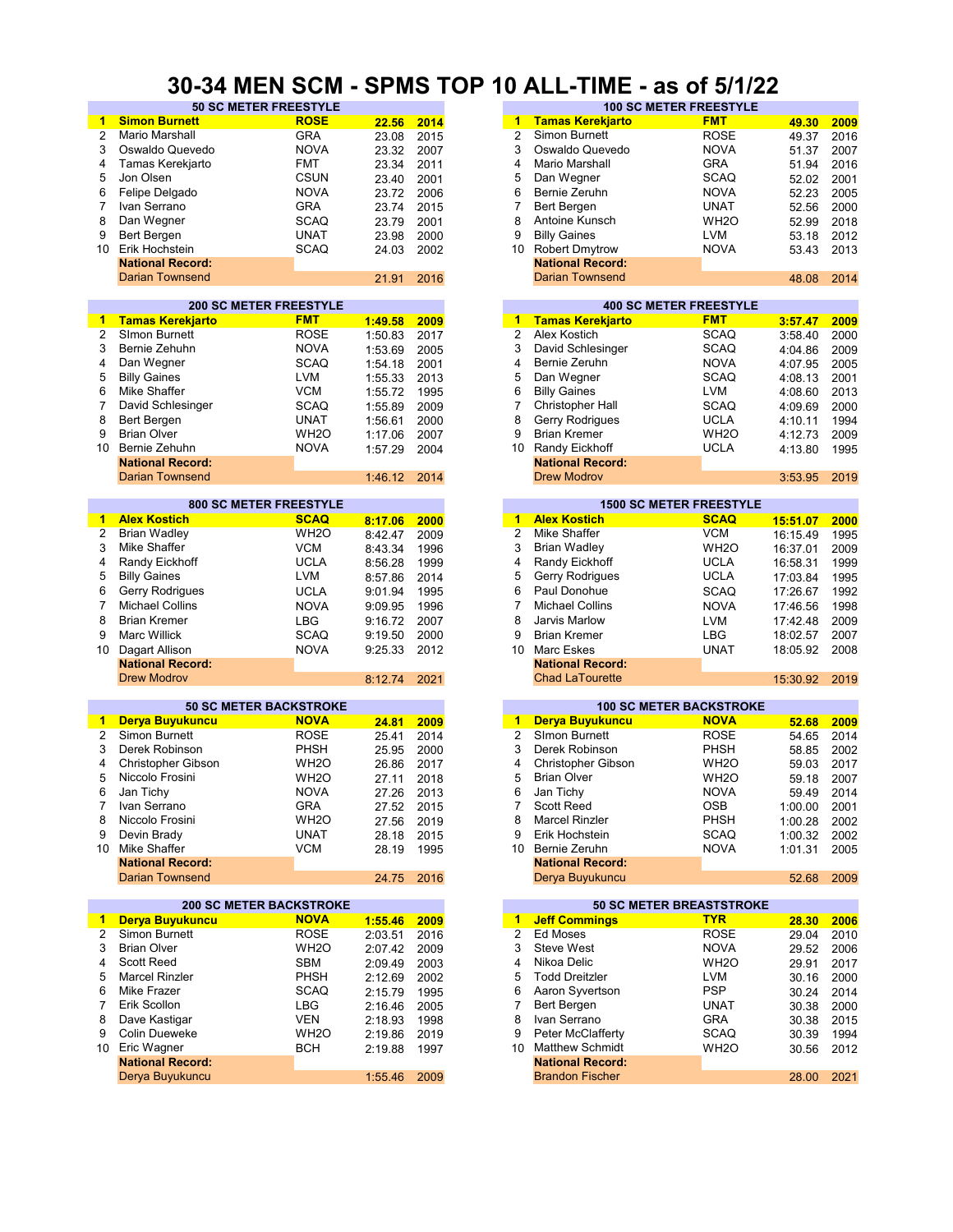|                |                                                                  | <b>100 SC METER BREASTSTROKE</b> |            |       |                         |                         | <b>200 SC METER BREASTSTROKE</b>                    |         |      |
|----------------|------------------------------------------------------------------|----------------------------------|------------|-------|-------------------------|-------------------------|-----------------------------------------------------|---------|------|
| 1              | <b>Ed Moses</b>                                                  | <b>ROSE</b>                      | 1:00.81    | 2011  | 1                       | <b>Mike Alexandrov</b>  | <b>GRA</b>                                          | 2:15.47 | 2018 |
| 2              | Jeff Commings                                                    | <b>TYR</b>                       | 1:01.62    | 2006  | $\overline{2}$          | Ed Moses                | <b>ROSE</b>                                         | 2:18.70 | 2010 |
| 3              | Mike Alexandrov                                                  | <b>GRA</b>                       | 1:01.63    | 2018  | 3                       | Peter McClafferty       | <b>SCAQ</b>                                         | 2:25.03 | 1994 |
| 4              | <b>Steve West</b>                                                | <b>NOVA</b>                      | 1:05.85    | 2006  | 4                       | <b>Brian Olver</b>      | WH <sub>2</sub> O                                   | 2:26.44 | 2009 |
| 5              | Peter McClafferty                                                | <b>SCAQ</b>                      | 1:05.96    | 1994  | 5                       | <b>Steve West</b>       | <b>NOVA</b>                                         | 2:26.95 | 2006 |
| 6              | Aaron Syvertson                                                  | <b>PSP</b>                       | 1:06.13    | 2014  | 6                       | Aaron Syvertson         | <b>PSP</b>                                          | 2:27.87 | 2014 |
| $\overline{7}$ | <b>Brian Olver</b>                                               | WH <sub>2</sub> O                | 1:07.20    | 2009  | 7                       | <b>Matthew Schmidt</b>  | WH <sub>2</sub> O                                   | 2:30.05 | 2012 |
| 8              | lan Neubauer                                                     | <b>ROSE</b>                      | 1:07.69    | 2010  | 8                       | <b>Robert Fuentes</b>   | WH <sub>2</sub> O                                   | 2:33.59 | 1994 |
| 9              | <b>Matthew Schmidt</b>                                           | WH <sub>2</sub> O                | 1:07.94    | 2012  | 9                       | <b>Brian Kelca</b>      | <b>SBAY</b>                                         | 2:34.33 | 1991 |
| 10             |                                                                  |                                  |            |       |                         | 10 Brian McAteer        |                                                     |         | 2016 |
|                | Christopher Hall                                                 | <b>SCAQ</b>                      | 1:10.13    | 2000  |                         | <b>National Record:</b> | <b>SCAQ</b>                                         | 2:35.16 |      |
|                | <b>National Record:</b><br><b>Ed Moses</b>                       |                                  |            |       |                         | <b>Brandon Fischer</b>  |                                                     |         |      |
|                |                                                                  |                                  | 1:00.81    | 2011  |                         |                         |                                                     | 2:12.92 | 2019 |
|                |                                                                  | <b>50 SC METER BUTTERFLY</b>     |            |       |                         |                         | <b>100 SC METER BUTTERFLY</b>                       |         |      |
| $\mathbf{1}$   | <b>Simon Burnett</b>                                             | <b>ROSE</b>                      | 24.43      | 2014  | $\overline{1}$          | <b>Simon Burnett</b>    | <b>ROSE</b>                                         | 53.65   | 2017 |
| $\overline{2}$ | <b>Brian Alderman</b>                                            | <b>OSB</b>                       | 24.64      | 1999  | $\overline{2}$          | Tamas Kerekjarto        | <b>FMT</b>                                          | 54.10   | 2009 |
| 3              | Oswaldo Quevedo                                                  | <b>NOVA</b>                      | 24.65      | 2007  | 3                       | Mario Marshall          | <b>GRA</b>                                          | 54.72   | 2015 |
| 4              | Mario Marshall                                                   | <b>GRA</b>                       | 24.67      | 2015  | 4                       | <b>Brian Alderman</b>   | <b>OSB</b>                                          | 54.85   | 1999 |
| 5              | Nikola Delic                                                     | WH <sub>2</sub> O                | 25.27      | 2018  | 5                       | Oswaldo Quevedo         | <b>NOVA</b>                                         | 55.78   | 2006 |
| 6              | Jan Tichy                                                        | <b>NOVA</b>                      | 25.53      | 2012  | 6                       | Peter Egan              | <b>SCAQ</b>                                         | 56.35   | 1995 |
| $\overline{7}$ | <b>Todd Dreitzler</b>                                            | <b>LVM</b>                       | 25.62      | 2000  | $\overline{7}$          | Jan Tichy               | <b>NOVA</b>                                         | 56.76   | 2012 |
| 8              | Bernie Zehuhn                                                    | <b>NOVA</b>                      | 25.74      | 2005  | 8                       | <b>Mike Shaffer</b>     | <b>VCM</b>                                          | 56.84   | 1995 |
| 9              | <b>Rob Newell</b>                                                | <b>ROSE</b>                      | 25.86      | 2021  | 9                       | Erik Hochstein          | <b>SCAQ</b>                                         | 57.53   | 2002 |
| 10             | <b>Robert Dmytrow</b>                                            | <b>NOVA</b>                      | 25.99      | 2013  |                         | 10 Bernie Zeruhn        | <b>NOVA</b>                                         | 57.73   | 2005 |
|                | <b>National Record:</b>                                          |                                  |            |       |                         | <b>National Record:</b> |                                                     |         |      |
|                | <b>Drew Modrov</b>                                               |                                  | 24.14      | 2019  |                         | <b>Darian Townsend</b>  |                                                     | 52.44   | 2016 |
|                |                                                                  |                                  |            |       |                         |                         |                                                     |         |      |
|                |                                                                  | <b>200 SC METER BUTTERFLY</b>    |            |       |                         |                         | <b>100 SC METER INDIVIDUAL MEDLEY</b>               |         |      |
| 1              | <b>Tamas Kerekjarto</b>                                          | <b>FMT</b>                       | 2:00.50    | 2009  | 1                       | <b>Simon Burnett</b>    | <b>ROSE</b>                                         | 55.10   | 2016 |
| $\overline{2}$ | Mike Shaffer                                                     | <b>VCM</b>                       | 2:04.59    | 1995  | $\overline{2}$          | Tamas Kerekjarto        | <b>FMT</b>                                          | 56.46   | 2009 |
| 3              | Erik Hochstein                                                   | <b>SCAQ</b>                      | 2:05.68    | 2002  | 3                       | Derya Buyukuncu         | <b>NOVA</b>                                         | 56.83   | 2008 |
| 4              | Peter Egan                                                       | <b>SCAQ</b>                      | 2:06.03    | 1995  | $\overline{\mathbf{4}}$ | Jeff Commings           | <b>TYR</b>                                          | 57.57   | 2006 |
| 5              | Bernie Zehuhn                                                    | <b>NOVA</b>                      | 2:09.09    | 2005  | 5                       | <b>Todd Dreitzler</b>   | <b>LVM</b>                                          | 58.69   | 2000 |
| 6              | Jan Tichy                                                        | <b>NOVA</b>                      | 2:09.55    | 2012  | 6                       | Ivan Serrano            | <b>GRA</b>                                          | 59.15   | 2015 |
| $\overline{7}$ | Randy Eickhoff                                                   | <b>UCLA</b>                      | 2:09.56    | 1995  | $\overline{7}$          | Mario Marshall          | <b>GRA</b>                                          | 59.37   | 2015 |
| 8              | <b>Billy Gaines</b>                                              | <b>LVM</b>                       | 2:11.44    | 2013  | 8                       | <b>Brian Alderman</b>   | <b>OSB</b>                                          | 1:00.06 | 1999 |
| 9              | Erik Scollon                                                     | <b>LBG</b>                       | 2:12.08    | 2005  | 9                       | Oswaldo Quevedo         | <b>NOVA</b>                                         | 1:00.12 | 2006 |
| 10             | Mark Magee                                                       | <b>CLVM</b>                      | 2:12.35    | 2001  |                         | 10 Brian Olver          | WH <sub>2</sub> O                                   | 1:00.17 | 2009 |
|                | <b>National Record:</b>                                          |                                  |            |       |                         | <b>National Record:</b> |                                                     |         |      |
|                | <b>Darian Townsend</b>                                           |                                  | 1:57.41    | 2016  |                         | <b>Darian Townsend</b>  |                                                     | 53.28   | 2016 |
|                |                                                                  |                                  |            |       |                         |                         |                                                     |         |      |
| $\mathbf{1}$   | <b>200 SC METER INDIVIDUAL MEDLEY</b><br><b>Tamas Kerekjarto</b> | <b>FMT</b>                       | 1:57.68    | 2009  | $\blacktriangleleft$    | <b>Tamas Kerekjarto</b> | <b>400 SC METER INDIVIDUAL MEDLEY</b><br><b>FMT</b> | 4:19.69 | 2009 |
| 2              | Simon Burnett                                                    | <b>ROSE</b>                      | 2:02.09    | 2017  | $\overline{2}$          | Alex Kostich            | <b>SCAQ</b>                                         | 4:29.07 | 2000 |
| 3              | Mike Alexandrov                                                  | <b>GRA</b>                       | 2:05.39    | 2018  | 3                       | Peter Egan              | <b>SCAQ</b>                                         | 4:43.84 | 1995 |
|                |                                                                  |                                  |            |       | $\overline{4}$          | Erik Scollon            |                                                     |         |      |
| 4              | Jeff Commings                                                    | <b>TYR</b>                       | 2:07.28    | 2006  |                         |                         | <b>LBG</b>                                          | 4:47.66 | 2005 |
| 5              | <b>Brian Olver</b>                                               | WH <sub>20</sub>                 | 2:08.33    | 2007  | 5                       | Mark Magee              | <b>CLVM</b>                                         | 4:49.36 | 2002 |
| 6              | <b>Billy Gaines</b>                                              | <b>LVM</b>                       | 2:12.02    | 2014  | 6                       | Gerry Rodrigues         | <b>UCLA</b>                                         | 4:54.05 | 1994 |
| 7              | Scott Reed                                                       | <b>SBM</b>                       | 2:12.98    | 2003  | 7                       | Chip Polito             | <b>MVN</b>                                          | 4:54.82 | 2006 |
| 8              | Mark Magee                                                       | <b>CLVM</b>                      | 2:13.61    | 2000  | 8                       | <b>Michael Collins</b>  | <b>NOVA</b>                                         | 4:57.97 | 1997 |
| 9              | Erik Scollon                                                     | <b>LBG</b>                       | 2:14.17    | 2003  | 9                       | Randy Eickhoff          | <b>UCLA</b>                                         | 4:58.54 | 1998 |
| 10             | David Schlesinger                                                | <b>SCAQ</b>                      | 2:14.26    | 2009  | 10                      | Don Skeoch              | WH <sub>2</sub> O                                   | 4:58.84 | 1996 |
|                | <b>National Record:</b>                                          |                                  |            |       |                         | <b>National Record:</b> |                                                     |         |      |
|                | Devian Territorial                                               |                                  | $1 - 0.00$ | 0.010 |                         | Doving Tournand         |                                                     | 10.00   |      |

|                         | <b>100 SC METER BREASTSTROKE</b> |         |      |
|-------------------------|----------------------------------|---------|------|
| <b>Ed Moses</b>         | <b>ROSE</b>                      | 1:00.81 | 2011 |
| Jeff Commings           | TYR                              | 1:01.62 | 2006 |
| Mike Alexandrov         | <b>GRA</b>                       | 1:01.63 | 2018 |
| 4 Steve West            | <b>NOVA</b>                      | 1:05.85 | 2006 |
| 5 Peter McClafferty     | <b>SCAQ</b>                      | 1:05.96 | 1994 |
| 6 Aaron Syvertson       | <b>PSP</b>                       | 1:06.13 | 2014 |
| Brian Olver             | WH <sub>2</sub> O                | 1:07.20 | 2009 |
| lan Neubauer            | <b>ROSE</b>                      | 1:07.69 | 2010 |
| Matthew Schmidt         | WH <sub>2</sub> O                | 1:07.94 | 2012 |
| 0 Christopher Hall      | <b>SCAQ</b>                      | 1:10.13 | 2000 |
| <b>National Record:</b> |                                  |         |      |
| <b>Ed Moses</b>         |                                  | 1:00.81 | 2011 |
|                         |                                  |         |      |

|       |      |    | <b>100 SC METER BUTTERFLY</b> |             |       |      |  |  |  |  |
|-------|------|----|-------------------------------|-------------|-------|------|--|--|--|--|
| 24.43 | 2014 | 1  | <b>Simon Burnett</b>          | <b>ROSE</b> | 53.65 | 2017 |  |  |  |  |
| 24.64 | 1999 | 2  | Tamas Kerekjarto              | <b>FMT</b>  | 54.10 | 2009 |  |  |  |  |
| 24.65 | 2007 | 3  | Mario Marshall                | <b>GRA</b>  | 54.72 | 2015 |  |  |  |  |
| 24.67 | 2015 | 4  | <b>Brian Alderman</b>         | <b>OSB</b>  | 54.85 | 1999 |  |  |  |  |
| 25.27 | 2018 | 5  | Oswaldo Quevedo               | <b>NOVA</b> | 55.78 | 2006 |  |  |  |  |
| 25.53 | 2012 | 6  | Peter Egan                    | <b>SCAQ</b> | 56.35 | 1995 |  |  |  |  |
| 25.62 | 2000 |    | Jan Tichy                     | <b>NOVA</b> | 56.76 | 2012 |  |  |  |  |
| 25.74 | 2005 | 8  | Mike Shaffer                  | <b>VCM</b>  | 56.84 | 1995 |  |  |  |  |
| 25.86 | 2021 | 9  | Erik Hochstein                | <b>SCAQ</b> | 57.53 | 2002 |  |  |  |  |
| 25.99 | 2013 | 10 | Bernie Zeruhn                 | <b>NOVA</b> | 57.73 | 2005 |  |  |  |  |
|       |      |    | <b>National Record:</b>       |             |       |      |  |  |  |  |
| 24.14 | 2019 |    | Darian Townsend               |             | 52.44 | 2016 |  |  |  |  |
|       |      |    |                               |             |       |      |  |  |  |  |

|                                     | <b>200 SC METER BUTTERFLY</b> |         |      |
|-------------------------------------|-------------------------------|---------|------|
| <mark>1    Tamas Kerekjarto </mark> | <b>FMT</b>                    | 2:00.50 | 2009 |
| Mike Shaffer<br>2                   | <b>VCM</b>                    | 2:04.59 | 1995 |
| 3 Erik Hochstein                    | <b>SCAQ</b>                   | 2:05.68 | 2002 |
| 4 Peter Egan                        | <b>SCAQ</b>                   | 2:06.03 | 1995 |
| 5 Bernie Zehuhn                     | <b>NOVA</b>                   | 2:09.09 | 2005 |
| 6 Jan Tichy                         | <b>NOVA</b>                   | 2:09.55 | 2012 |
| Randy Eickhoff                      | <b>UCLA</b>                   | 2:09.56 | 1995 |
| 8 Billy Gaines                      | LVM                           | 2:11.44 | 2013 |
| 9 Erik Scollon                      | LBG                           | 2:12.08 | 2005 |
| Mark Magee<br>10                    | <b>CLVM</b>                   | 2:12.35 | 2001 |
| <b>National Record:</b>             |                               |         |      |
| <b>Darian Townsend</b>              |                               | 1:57.41 | 2016 |

|    |                                 | <b>200 SC METER INDIVIDUAL MEDLEY</b> |         |      |
|----|---------------------------------|---------------------------------------|---------|------|
|    | <mark>1 Tamas Kerekjarto</mark> | <b>FMT</b>                            | 1:57.68 | 2009 |
| 2  | Simon Burnett                   | <b>ROSE</b>                           | 2:02.09 | 2017 |
| 3. | Mike Alexandrov                 | <b>GRA</b>                            | 2:05.39 | 2018 |
|    | 4 Jeff Commings                 | <b>TYR</b>                            | 2:07.28 | 2006 |
|    | 5 Brian Olver                   | WH <sub>2</sub> O                     | 2:08.33 | 2007 |
|    | 6 Billy Gaines                  | LVM                                   | 2:12.02 | 2014 |
|    | <b>Scott Reed</b>               | <b>SBM</b>                            | 2:12.98 | 2003 |
|    | 8 Mark Magee                    | <b>CLVM</b>                           | 2:13.61 | 2000 |
|    | 9 Erik Scollon                  | LBG                                   | 2:14.17 | 2003 |
|    | 0 David Schlesinger             | <b>SCAQ</b>                           | 2:14.26 | 2009 |
|    | <b>National Record:</b>         |                                       |         |      |
|    | <b>Darian Townsend</b>          |                                       | 1:56.96 | 2016 |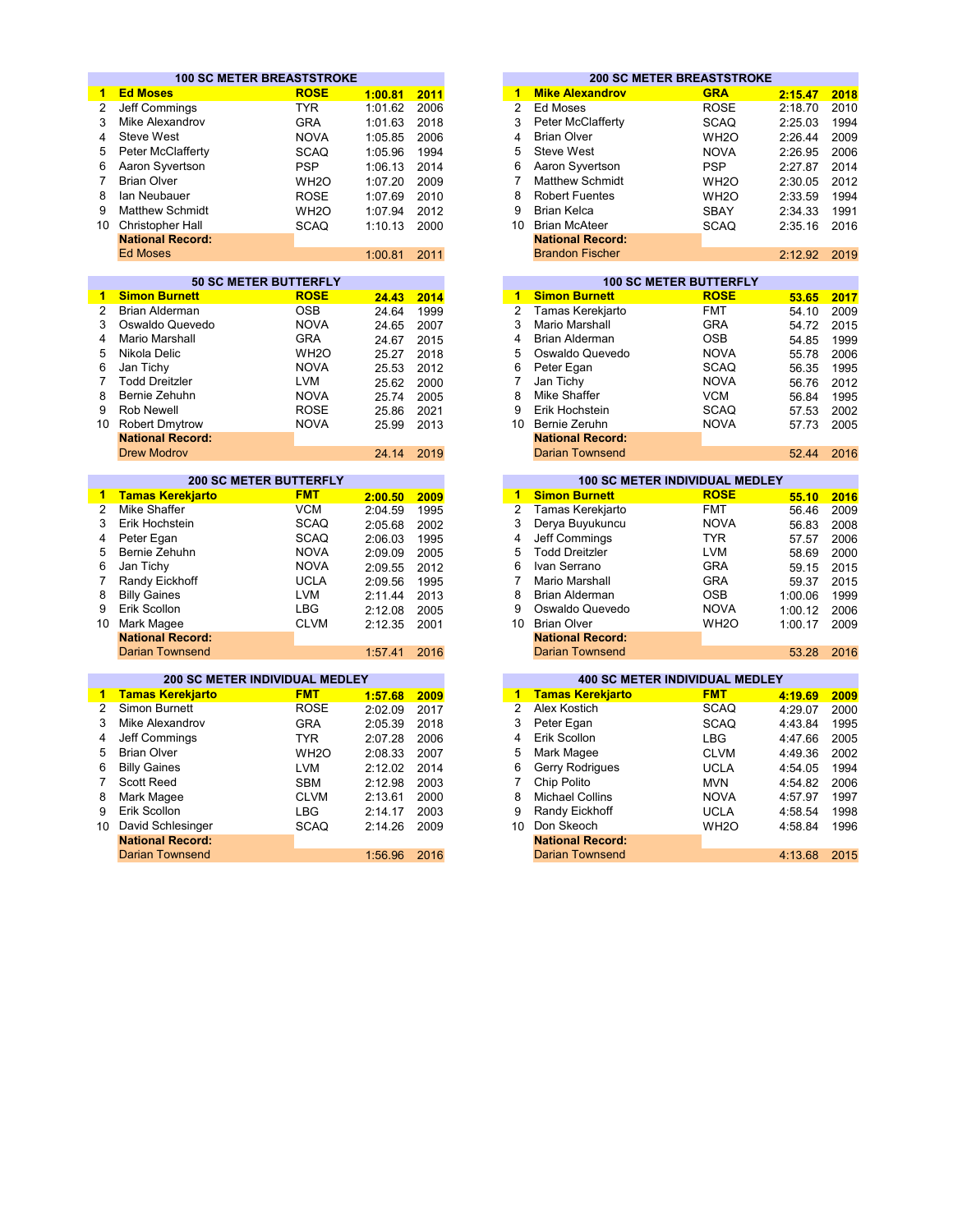#### **35-39 WOMEN SCM - SPMS TOP 10 ALL-TIME - as of 5/1/22**

| 1              | <b>Diane Graner Gallas</b> | <b>SLUG</b>                    | 27.61    | 2000 | 1                    | <b>Peggy Gross</b>         | <b>UCI</b>                      | 1:01.08  | 2003                                                         |
|----------------|----------------------------|--------------------------------|----------|------|----------------------|----------------------------|---------------------------------|----------|--------------------------------------------------------------|
| 2              | Peggy Gross                | UCI                            | 27.64    | 2003 | $\overline{2}$       | Melissa Giovanni           | <b>LVM</b>                      | 1:01.90  | 2015                                                         |
|                |                            |                                |          |      |                      |                            |                                 |          |                                                              |
| 3              | Megan Melgaard             | <b>GRA</b>                     | 27.89    | 2018 | 3                    | Mary Lee                   | <b>LVM</b>                      | 1:02.87  | 2018                                                         |
| 4              | Elizabeth Vucinich         | WH <sub>2</sub> O              | 28.29    | 2015 | 4                    | Jeni Buys                  | TYR                             | 1:03.04  | 2006                                                         |
| 5              | <b>Bonnie Adair</b>        | SCAQ                           | 28.69    | 1991 | 5                    | Kate Egan                  | OCC                             | 1:03.90  | 2009                                                         |
| 6              | Melissa Giovanni           | <b>LVM</b>                     | 28.79    | 2014 | 6                    | Laurie Dodd                | <b>UCLA</b>                     | 1:04.59  | 2007                                                         |
|                |                            |                                |          |      |                      |                            |                                 |          |                                                              |
| 7              | Kate Egan                  | $_{\rm OCC}$                   | 28.96    | 2009 | 7                    | Sarah Lassek               | WH <sub>2</sub> O               | 1:04.64  | 2008                                                         |
| 8              | Mary Lee                   | <b>LVM</b>                     | 29.00    | 2018 | 8                    | Veronica Hibben            | <b>LBSC</b>                     | 1:04.68  | 1993                                                         |
| 9              | Sarah Lassek               | WH <sub>20</sub>               | 29.04    | 2009 | 9                    | <b>Emily Odgers</b>        | <b>NOVA</b>                     | 1:05.87  | 2007                                                         |
|                |                            |                                |          |      |                      |                            |                                 |          |                                                              |
| 10             | Jeni Buys                  | <b>TYR</b>                     | 29.08    | 2006 |                      | 10 Angela Grillo           | UCLA                            | 1:06.38  | 2013                                                         |
|                | <b>National Record:</b>    |                                |          |      |                      | <b>National Record:</b>    |                                 |          |                                                              |
|                | <b>Dara Torres</b>         |                                | 25.10    | 2006 |                      | <b>Dara Torres</b>         |                                 | 54.95    | 2006                                                         |
|                |                            |                                |          |      |                      |                            |                                 |          |                                                              |
|                |                            | <b>200 SC METER FREESTYLE</b>  |          |      |                      |                            | <b>400 SC METER FREESTYLE</b>   |          |                                                              |
|                |                            |                                |          |      |                      |                            |                                 |          |                                                              |
| 1              | <b>Diane Graner Gallas</b> | <b>SLUG</b>                    | 2:06.96  | 1999 | 1                    | <b>Laurie Dodd</b>         | <b>UCLA</b>                     | 4:35.11  | 2007                                                         |
| 2              | Cynthia Lewis              | <b>NOVA</b>                    | 2:09.16  | 2012 | $\overline{2}$       | Sara Nelson                | <b>LVM</b>                      | 4:35.70  | 2008                                                         |
| 3              | Sara Nelson                | <b>LVM</b>                     | 2:12.14  | 2008 | 3                    | Melissa Giovanni           | <b>LVM</b>                      | 4:48.44  | 2015                                                         |
| 4              | Laurie Dodd                | <b>UCLA</b>                    | 2:12.40  | 2007 | 4                    | Jeni Buys                  | <b>TYR</b>                      |          | 2006                                                         |
|                |                            |                                |          |      |                      |                            |                                 | 4:52.40  |                                                              |
| 5              | Melissa Giovanni           | <b>LVM</b>                     | 2:15.30  | 2015 | 5                    | Karen Schultz              | SBM                             | 4:59.05  | 2016                                                         |
| 6              | Jeni Buys                  | <b>TYR</b>                     | 2:19.12  | 2006 | 6                    | Lee Anne Ghimenti          | <b>VCM</b>                      | 5:02.35  | 2007                                                         |
| 7              | Kimberly Leigh             | <b>VCM</b>                     | 2:19.70  | 2008 | $\overline{7}$       | <b>Margaret Reilly</b>     | <b>NOVA</b>                     | 5:03.75  | 2005                                                         |
| 8              |                            | UCI                            |          |      | 8                    |                            |                                 |          |                                                              |
|                | Peggy Gross                |                                | 2:21.55  | 2003 |                      | Cindy Schilling            | WSM                             | 5:05.66  | 1988                                                         |
| 9              | Loren Uscilowski           | <b>UCLA</b>                    | 2:21.71  | 2007 | 9                    | Kathy Chung                | ROSE                            | 5:07.65  | 2018                                                         |
| 10             | Karen Schultz              | <b>SBM</b>                     | 2:21.77  | 2016 | 10                   | Jennifer McLeod-Crady      | <b>MVN</b>                      | 5:10.94  | 2011                                                         |
|                | <b>National Record:</b>    |                                |          |      |                      | <b>National Record:</b>    |                                 |          |                                                              |
|                |                            |                                |          |      |                      |                            |                                 |          |                                                              |
|                | Karlyn Pipes-Neilsen       |                                | 2:03.56  | 1997 |                      | Karlyn Pipes-Neilsen       |                                 | 4:22.56  | 1999                                                         |
|                |                            |                                |          |      |                      |                            |                                 |          |                                                              |
|                |                            | <b>800 SC METER FREESTYLE</b>  |          |      |                      |                            | <b>1500 SC METER FREESTYLE</b>  |          |                                                              |
| 1              | <b>Laurie Dodd</b>         | <b>UCLA</b>                    | 9:20.34  | 2007 | 1                    | <b>Sara Nelson</b>         | <b>LVM</b>                      | 17:47.08 | 2008                                                         |
| $\overline{2}$ | Melissa Giovanni           | <b>LVM</b>                     | 9:53.77  | 2015 | $\overline{c}$       | Laurie Dodd                | <b>UCLA</b>                     | 18:08.93 | 2008                                                         |
|                |                            |                                |          |      |                      |                            |                                 |          |                                                              |
| 3              | Karen Schultz              | <b>SBM</b>                     | 10:07.07 | 2016 | 3                    | Cynthia Lewis              | <b>NOVA</b>                     | 18:12.28 | 2011                                                         |
| 4              | Loren Uscilowski           | <b>UCLA</b>                    | 10:16.43 | 2007 | 4                    | Karen Schultz              | <b>SBM</b>                      | 19:30.06 | 2016                                                         |
| 5              | Heidi Cough                | <b>NOVA</b>                    | 10:19.94 | 2018 | 5                    | Margaret Reilly            | NOVA                            | 19:31.91 | 2004                                                         |
| 6              | Diana Philippi             | <b>CLVM</b>                    | 10:20.24 | 2006 | 6                    | Sharon Blaha               | UCI                             | 19:33.87 | 1995                                                         |
|                |                            |                                |          |      |                      |                            |                                 |          |                                                              |
| 7              | Kathy Chung                | <b>ROSE</b>                    | 10:41.83 | 2019 | 7                    | Kathy Chung                | <b>ROSE</b>                     | 20:13.02 | 2019                                                         |
| 8              | Sharon Blaha               | UCI                            | 10:48.77 | 1997 | 8                    | Elizabeth Halouzka         | WH <sub>2</sub> O               | 20:18.14 | 1999                                                         |
| 9              | Carole Shigaki             | <b>SBAY</b>                    | 10:52.90 | 1992 | 9                    | Becky Lamph                | LVM                             | 20:51.85 | 2007                                                         |
|                |                            |                                |          |      |                      |                            |                                 |          |                                                              |
| 10             | Becky Lamph                | <b>LVM</b>                     | 10:53.35 | 2007 | 10                   | Heidi Boodt                | <b>LVM</b>                      | 21:13.69 | 2008                                                         |
|                | <b>National Record:</b>    |                                |          |      |                      | <b>National Record:</b>    |                                 |          |                                                              |
|                | <b>Heidi George</b>        |                                | 8:57.60  | 2015 |                      | <b>Heidi George</b>        |                                 | 16:52.94 | 2015                                                         |
|                |                            |                                |          |      |                      |                            |                                 |          |                                                              |
|                |                            | <b>50 SC METER BACKSTROKE</b>  |          |      |                      |                            | <b>100 SC METER BACKSTROKE</b>  |          |                                                              |
|                |                            | <b>GRA</b>                     |          |      |                      |                            | <b>SLUG</b>                     |          |                                                              |
| 1              | <b>Megan Melgaard</b>      |                                | 31.37    | 2018 | $\blacktriangleleft$ | <b>Diane Graner Gallas</b> |                                 | 1:05.94  | 1999                                                         |
| $\overline{c}$ | <b>Elizabeth Vucinich</b>  | WH <sub>20</sub>               | 31.54    | 2018 | $\overline{2}$       | Megan Melgaard             | <b>GRA</b>                      | 1:06.60  | 2018                                                         |
| 3              | <b>Brooke Green</b>        |                                |          |      | 3                    |                            |                                 |          |                                                              |
| 4              |                            | SBAY                           | 32.76    | 2018 |                      | Elizabeth Vucinich         | WH <sub>2</sub> O               | 1:08.20  |                                                              |
|                |                            |                                |          |      |                      |                            |                                 |          |                                                              |
| 5              | Andrea Hawcridge           | WH <sub>2</sub> O              | 33.40    | 1999 | 4                    | Andrea Hawcridge           | WH <sub>2</sub> O               | 1:11.97  |                                                              |
|                | Carole Shigaki             | WH <sub>2</sub> O              | 34.27    | 1994 | 5                    | Cynthia Lewis              | <b>NOVA</b>                     | 1:12.06  |                                                              |
| 6              | Kendra Wilson              | <b>ROSE</b>                    | 34.77    | 2019 | 6                    | Mary Lee                   | <b>LVM</b>                      | 1:13.69  |                                                              |
| 7              | Jenni Carlson              |                                |          |      | 7                    | <b>Brooke Green</b>        |                                 |          |                                                              |
|                |                            | <b>SCAQ</b>                    | 35.03    | 2009 |                      |                            | SBM                             | 1:13.88  |                                                              |
| 8              | Susan Hitch                | <b>LVM</b>                     | 35.25    | 2017 | 8                    | Carole Shigaki             | WH <sub>2</sub> O               | 1:14.93  |                                                              |
| 9              | Mary Hamilton              | <b>NOVA</b>                    | 35.47    | 1991 | 9                    | Megan Hedges               | <b>NOVA</b>                     | 1:15.95  |                                                              |
| 10             | Megan Hedges               | <b>NOVA</b>                    | 35.72    | 2009 | 10                   | <b>Bonnie Adair</b>        | SCAQ                            | 1:16.28  |                                                              |
|                | <b>National Record:</b>    |                                |          |      |                      | <b>National Record:</b>    |                                 |          | 2017<br>1999<br>2012<br>2018<br>2018<br>1993<br>2010<br>1991 |
|                |                            |                                |          |      |                      |                            |                                 |          |                                                              |
|                | Noriko Inada               |                                | 27.63    | 2016 |                      | Noriko Inada               |                                 | 1:00.43  | 2017                                                         |
|                |                            |                                |          |      |                      |                            |                                 |          |                                                              |
|                |                            | <b>200 SC METER BACKSTROKE</b> |          |      |                      |                            | <b>50 SC METER BREASTSTROKE</b> |          |                                                              |
| $\mathbf{1}$   | <b>Elizabeth Vucinich</b>  | <b>WH2O</b>                    | 2:31.12  | 2017 | $\mathbf{1}$         | <b>Cynthia Lewis</b>       | <b>NOVA</b>                     | 33.17    | 2012                                                         |
|                | Andrea Hawcridge           |                                |          |      | 2                    | Kendra Wilson              |                                 |          |                                                              |
| 2              |                            | WH <sub>2</sub> O              | 2:33.27  | 1997 |                      |                            | ROSE                            | 35.90    | 2019                                                         |
| 3              | Carole Shigaki             | SBAY                           | 2:44.17  | 1992 | 3                    | Anastasia Kurteeva         | WH <sub>2</sub> O               | 37.09    |                                                              |
| 4              | Susan Hitch                | LVM                            | 2:44.56  | 2017 | 4                    | Karen Melick               | <b>SCAQ</b>                     | 37.30    |                                                              |
| 5              | Cindy Schilling            | <b>WSM</b>                     | 2:53.81  | 1988 | 5                    | Carole Shigaki             | WH <sub>2</sub> O               | 38.18    |                                                              |
| 6              | Mo Chambers                |                                |          |      | 6                    |                            |                                 |          |                                                              |
|                |                            | OSB                            | 3:02.09  | 1994 |                      | Kimberly Leigh             | CSAM                            | 38.39    |                                                              |
| 7              | Katherine Horvath          | <b>MVN</b>                     | 3:02.16  | 2013 | 7                    | Jeni Buys                  | <b>TYR</b>                      | 38.90    |                                                              |
| 8              | Sharon Blaha               | UCI                            | 3:03.36  | 1997 | 8                    | Grace Moon                 | ROSE                            | 39.26    |                                                              |
| 9              | Janis Wikander             | <b>SVA</b>                     | 3:08.31  | 1988 | 9                    | Cynthia Snyder             | SOBA                            | 39.37    |                                                              |
| 10             | Jax Cole                   |                                |          |      |                      |                            |                                 |          |                                                              |
|                |                            | LBG                            | 3:08.44  | 2017 |                      | 10 Stephanie Kramer        | NOVA                            | 39.59    |                                                              |
|                | <b>National Record:</b>    |                                |          |      |                      | <b>National Record:</b>    |                                 |          | 2021<br>1994<br>1994<br>2008<br>2006<br>2006<br>2003<br>2012 |
|                | Karlyn Pipes-Neilsen       |                                | 2:14.10  | 1997 |                      | <b>Katie Glenn</b>         |                                 | 32.48    | 2015                                                         |

| <b>50 SC METER FREESTYLE</b> |                   |       |      | <b>100 SC METER FREESTYLE</b> |                         |                   |         |      |  |  |
|------------------------------|-------------------|-------|------|-------------------------------|-------------------------|-------------------|---------|------|--|--|
| <b>Gallas</b>                | <b>SLUG</b>       | 27.61 | 2000 | 1                             | <b>Peggy Gross</b>      | <b>UCI</b>        | 1:01.08 | 2003 |  |  |
|                              | UCI               | 27.64 | 2003 |                               | Melissa Giovanni        | <b>LVM</b>        | 1:01.90 | 2015 |  |  |
| ard                          | <b>GRA</b>        | 27.89 | 2018 | 3                             | Mary Lee                | <b>LVM</b>        | 1:02.87 | 2018 |  |  |
| nich                         | WH <sub>2</sub> O | 28.29 | 2015 | 4                             | Jeni Buys               | <b>TYR</b>        | 1:03.04 | 2006 |  |  |
|                              | <b>SCAQ</b>       | 28.69 | 1991 | 5                             | Kate Egan               | <b>OCC</b>        | 1:03.90 | 2009 |  |  |
| nni                          | <b>LVM</b>        | 28.79 | 2014 | 6                             | Laurie Dodd             | <b>UCLA</b>       | 1:04.59 | 2007 |  |  |
|                              | <b>OCC</b>        | 28.96 | 2009 |                               | Sarah Lassek            | WH <sub>2</sub> O | 1:04.64 | 2008 |  |  |
|                              | <b>LVM</b>        | 29.00 | 2018 | 8                             | Veronica Hibben         | <b>LBSC</b>       | 1:04.68 | 1993 |  |  |
|                              | WH <sub>2</sub> O | 29.04 | 2009 | 9                             | <b>Emily Odgers</b>     | <b>NOVA</b>       | 1:05.87 | 2007 |  |  |
|                              | <b>TYR</b>        | 29.08 | 2006 | 10                            | Angela Grillo           | <b>UCLA</b>       | 1:06.38 | 2013 |  |  |
| :bıc                         |                   |       |      |                               | <b>National Record:</b> |                   |         |      |  |  |
|                              |                   | 25.10 | 2006 |                               | Dara Torres             |                   | 54.95   | 2006 |  |  |
|                              |                   |       |      |                               |                         |                   |         |      |  |  |

|         |      |    |                             | <b>400 SC METER FREESTYLE</b> |         |      |
|---------|------|----|-----------------------------|-------------------------------|---------|------|
| 2:06.96 | 1999 | 1  | <b>Laurie Dodd</b>          | <b>UCLA</b>                   | 4:35.11 | 2007 |
| 2:09.16 | 2012 | 2  | Sara Nelson                 | <b>LVM</b>                    | 4:35.70 | 2008 |
| 2:12.14 | 2008 | 3  | Melissa Giovanni            | <b>LVM</b>                    | 4:48.44 | 2015 |
| 2:12.40 | 2007 | 4  | Jeni Buys                   | <b>TYR</b>                    | 4:52.40 | 2006 |
| 2:15.30 | 2015 | 5. | Karen Schultz               | <b>SBM</b>                    | 4:59.05 | 2016 |
| 2:19.12 | 2006 | 6  | Lee Anne Ghimenti           | <b>VCM</b>                    | 5:02.35 | 2007 |
| 2:19.70 | 2008 |    | Margaret Reilly             | <b>NOVA</b>                   | 5:03.75 | 2005 |
| 2:21.55 | 2003 | 8  | Cindy Schilling             | <b>WSM</b>                    | 5:05.66 | 1988 |
| 2:21.71 | 2007 | 9  | Kathy Chung                 | <b>ROSE</b>                   | 5:07.65 | 2018 |
| 2:21.77 | 2016 | 10 | Jennifer McLeod-Crady       | <b>MVN</b>                    | 5:10.94 | 2011 |
|         |      |    | <b>National Record:</b>     |                               |         |      |
| 2:03.56 | 1997 |    | <b>Karlyn Pipes-Neilsen</b> |                               | 4:22.56 | 1999 |

|         |      |    |                         | <b>1500 SC METER FREESTYLE</b> |  |
|---------|------|----|-------------------------|--------------------------------|--|
| 9:20.34 | 2007 |    | <b>Sara Nelson</b>      | <b>LVM</b>                     |  |
| 9:53.77 | 2015 | 2  | Laurie Dodd             | <b>UCLA</b>                    |  |
| 0:07.07 | 2016 | 3  | Cynthia Lewis           | <b>NOVA</b>                    |  |
| 0:16.43 | 2007 | 4  | Karen Schultz           | <b>SBM</b>                     |  |
| 0:19.94 | 2018 | 5  | <b>Margaret Reilly</b>  | <b>NOVA</b>                    |  |
| 0:20.24 | 2006 | 6  | Sharon Blaha            | UCI                            |  |
| 0:41.83 | 2019 | 7  | Kathy Chung             | <b>ROSE</b>                    |  |
| 0:48.77 | 1997 | 8  | Elizabeth Halouzka      | WH <sub>2</sub> O              |  |
| 0:52.90 | 1992 | 9  | Becky Lamph             | <b>LVM</b>                     |  |
| 0:53.35 | 2007 | 10 | Heidi Boodt             | <b>LVM</b>                     |  |
|         |      |    | <b>National Record:</b> |                                |  |
| 8:57.60 | 2015 |    | <b>Heidi George</b>     |                                |  |
|         |      |    |                         |                                |  |

|       |      |    |                            | <b>100 SC METER BACKSTROKE</b> |         |
|-------|------|----|----------------------------|--------------------------------|---------|
| 31.37 | 2018 | 1  | <b>Diane Graner Gallas</b> | <b>SLUG</b>                    | 1:05.94 |
| 31.54 | 2018 | 2  | Megan Melgaard             | <b>GRA</b>                     | 1:06.60 |
| 32.76 | 2018 | 3  | Elizabeth Vucinich         | WH <sub>2</sub> O              | 1:08.20 |
| 33.40 | 1999 | 4  | Andrea Hawcridge           | WH <sub>2</sub> O              | 1:11.97 |
| 34.27 | 1994 | 5  | Cynthia Lewis              | <b>NOVA</b>                    | 1:12.06 |
| 34.77 | 2019 | 6  | Mary Lee                   | <b>LVM</b>                     | 1:13.69 |
| 35.03 | 2009 |    | <b>Brooke Green</b>        | <b>SBM</b>                     | 1:13.88 |
| 35.25 | 2017 | 8  | Carole Shigaki             | WH <sub>2</sub> O              | 1:14.93 |
| 35.47 | 1991 | 9  | Megan Hedges               | <b>NOVA</b>                    | 1:15.95 |
| 35.72 | 2009 | 10 | Bonnie Adair               | <b>SCAQ</b>                    | 1:16.28 |
|       |      |    | <b>National Record:</b>    |                                |         |
| 27.63 | 2016 |    | Noriko Inada               |                                | 1:00.43 |
|       |      |    |                            |                                |         |

|         |      |               |                         | <b>50 SC METER BREASTSTROKE</b> |  |
|---------|------|---------------|-------------------------|---------------------------------|--|
| 2:31.12 | 2017 | 1             | <b>Cynthia Lewis</b>    | <b>NOVA</b>                     |  |
| 2:33.27 | 1997 | $\mathcal{P}$ | Kendra Wilson           | <b>ROSE</b>                     |  |
| 2:44.17 | 1992 | 3             | Anastasia Kurteeva      | WH <sub>2</sub> O               |  |
| 2:44.56 | 2017 | 4             | Karen Melick            | <b>SCAQ</b>                     |  |
| 2:53.81 | 1988 | 5             | Carole Shigaki          | WH <sub>2</sub> O               |  |
| 3:02.09 | 1994 | 6             | Kimberly Leigh          | <b>CSAM</b>                     |  |
| 3:02.16 | 2013 | 7             | Jeni Buys               | <b>TYR</b>                      |  |
| 3:03.36 | 1997 | 8             | Grace Moon              | <b>ROSE</b>                     |  |
| 3:08.31 | 1988 | 9             | Cynthia Snyder          | <b>SOBA</b>                     |  |
| 3:08.44 | 2017 | 10            | Stephanie Kramer        | <b>NOVA</b>                     |  |
|         |      |               | <b>National Record:</b> |                                 |  |
| 2:14.10 | 1997 |               | <b>Katie Glenn</b>      |                                 |  |
|         |      |               |                         |                                 |  |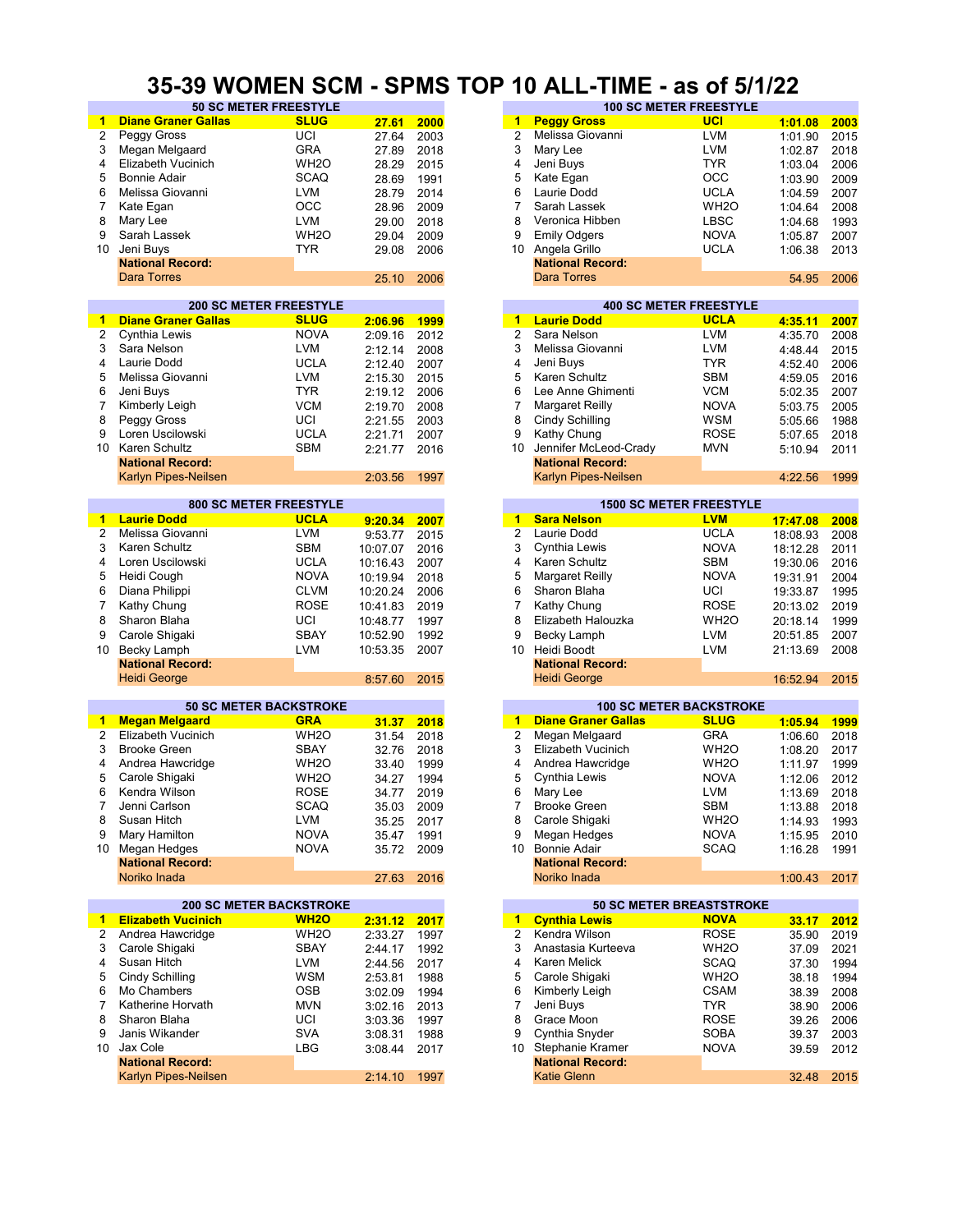|                | <b>100 SC METER BREASTSTROKE</b>      |                               |         |      |                      |                            | <b>200 SC METER BREASTSTROKE</b>      |         |             |
|----------------|---------------------------------------|-------------------------------|---------|------|----------------------|----------------------------|---------------------------------------|---------|-------------|
| $\mathbf{1}$   | <b>Cynthia Lewis</b>                  | <b>NOVA</b>                   | 1:10.64 | 2011 | 1                    | <b>Cynthia Lewis</b>       | <b>NOVA</b>                           | 2:36.50 | 2011        |
| $\overline{2}$ | Kendra Wilson                         | <b>ROSE</b>                   | 1:18.71 | 2019 | $\overline{2}$       | <b>Karen Melick</b>        | <b>SCAQ</b>                           | 2:51.15 | 1994        |
| 3              | Anastasia Kurteeva                    | WH <sub>2</sub> O             | 1:20.77 | 2021 | 3                    | Sara Nelson                | <b>LVM</b>                            | 2:51.17 | 2008        |
| 4              | <b>Karen Melick</b>                   | <b>SCAQ</b>                   | 1:21.76 | 1994 | 4                    | Kendra Wilson              | <b>ROSE</b>                           | 2:58.79 | 2019        |
| 5              | Sara Nelson                           | <b>LVM</b>                    | 1:22.43 | 2008 | 5                    | Anastasia Kurteeva         | WH <sub>2</sub> O                     | 3:00.15 | 2021        |
| 6              | Kimberly Leigh                        | <b>DSS</b>                    | 1:22.65 | 2007 | 6                    | Carole Shigaki             | WH <sub>2</sub> O                     | 3:01.91 | 1994        |
| $\overline{7}$ | Grace Moon                            | <b>ROSE</b>                   |         | 2006 | $\overline{7}$       | Kimberly Leigh             | <b>CSAM</b>                           |         | 2008        |
|                |                                       |                               | 1:24.19 |      | 8                    |                            |                                       | 3:02.88 |             |
| 8              | Carole Shigaki                        | WH <sub>2</sub> O             | 1:24.92 | 1993 |                      | Andrea DeVuono             | WH <sub>2</sub> O                     | 3:03.69 | 1997        |
| 9              | <b>Margaret Reilly</b>                | <b>NOVA</b>                   | 1:25.15 | 2005 | 9                    | Cynthia Snyder             | <b>SOBA</b>                           | 3:07.99 | 2003        |
| 10             | Cynthia Snyder                        | <b>SOBA</b>                   | 1:26.45 | 2003 |                      | 10 Dianna Tate             | <b>SCAQ</b>                           | 3:08.46 | 1997        |
|                | <b>National Record:</b>               |                               |         |      |                      | <b>National Record:</b>    |                                       |         |             |
|                | <b>Cynthia Lewis</b>                  |                               | 1:09.41 | 2014 |                      | <b>Cynthia Lewis</b>       |                                       | 2:33.73 | 2014        |
|                |                                       | <b>50 SC METER BUTTERFLY</b>  |         |      |                      |                            | <b>100 SC METER BUTTERFLY</b>         |         |             |
| 1              | <b>Elizabeth Vucinich</b>             | <b>WH2O</b>                   | 29.43   | 2017 | 1                    | <b>Diane Graner Gallas</b> | <b>SLUG</b>                           | 1:06.44 | 1999        |
| $\overline{2}$ | Diane Graner Gallas                   | <b>SLUG</b>                   | 29.54   | 1999 | $\overline{2}$       | Cynthia Lewis              | <b>MVN</b>                            | 1:07.10 | 2010        |
| 3              | Cynthia Lewis                         | <b>MVN</b>                    | 29.86   | 2010 | 3                    | <b>Elizabeth Vucinich</b>  | WH <sub>2</sub> O                     | 1:07.52 | 2018        |
| 4              | Peggy Gross                           | UCI                           | 30.71   | 2003 | 4                    | Laurie Dodd                | <b>UCLA</b>                           | 1:10.27 | 2007        |
| 5              | Kathy Chung                           | <b>ROSE</b>                   | 31.22   | 2019 | 5                    | Megan Hedges               | <b>NOVA</b>                           | 1:11.87 | 2010        |
| 6              | Megan Hedges                          | <b>NOVA</b>                   | 31.78   | 2010 | 6                    | Diana Philippi             | <b>CLVM</b>                           | 1:12.93 | 2006        |
| $\overline{7}$ | Cindy Schilling                       | <b>WSM</b>                    |         | 1988 | 7                    | Mary Hamilton              | <b>NOVA</b>                           |         | 1992        |
|                |                                       |                               | 32.13   |      | 8                    |                            |                                       | 1:13.79 |             |
| 8<br>9         | Kendra Wilson                         | <b>ROSE</b>                   | 32.21   | 2019 |                      | <b>Margaret Miller</b>     | SLUG                                  | 1:14.46 | 1996        |
|                | Melissa Giovanni                      | <b>LVM</b>                    | 32.26   | 2014 | 9                    | Elizabeth Halouzka         | WH <sub>2</sub> O                     | 1:14.55 | 1999        |
|                | 10 Laurie Dodd                        | <b>UCLA</b>                   | 32.44   | 2007 |                      | 10 Carole Shigaki          | WH <sub>2</sub> O                     | 1:14.67 | 1994        |
|                | <b>National Record:</b>               |                               |         |      |                      | <b>National Record:</b>    |                                       |         |             |
|                | Noriko Inada                          |                               | 27.45   | 2015 |                      | Karlyn Pipes-Neilsen       |                                       | 1:03.29 | 1997        |
|                |                                       | <b>200 SC METER BUTTERFLY</b> |         |      |                      |                            | <b>100 SC METER INDIVIDUAL MEDLEY</b> |         |             |
| 1.             | <b>Cynthia Lewis</b>                  | <b>MVN</b>                    | 2:30.58 | 2010 | $\blacktriangleleft$ | <b>Cynthia Lewis</b>       | <b>NOVA</b>                           | 1:06.34 | <b>2012</b> |
| $\overline{2}$ | Laurie Dodd                           | <b>UCLA</b>                   | 2:32.91 | 2007 | $\overline{2}$       | <b>Elizabeth Vucinich</b>  | WH <sub>2</sub> O                     | 1:11.92 | 2017        |
| 3              | Peggy Gross                           | UCI                           | 2:38.00 | 2003 | 3                    | Kendra Wilson              | <b>ROSE</b>                           | 1:12.04 | 2019        |
| 4              | Karen Schultz                         | <b>SBAY</b>                   | 2:39.01 | 2016 | 4                    | Carole Shigaki             | WH <sub>2</sub> O                     | 1:13.90 | 1993        |
| 5              | Andrea DeVuono                        | WH <sub>2</sub> O             | 2:46.42 | 1997 | 5                    | <b>Margaret Reilly</b>     | <b>NOVA</b>                           | 1:15.63 | 2004        |
| 6              | Cindy Schilling                       | <b>WSM</b>                    | 2:47.76 | 1988 | 6                    | Grace Moon                 | <b>ROSE</b>                           | 1:15.77 | 2006        |
| $\overline{7}$ | Kristin Gardner                       | <b>TSTT</b>                   | 2:57.44 | 2017 | 7                    | Loren Uscilowski           | UCI                                   | 1:16.00 | 2007        |
| 8              | Megan Andrus                          | <b>LVM</b>                    | 2:57.70 | 2016 | 8                    | Mary Hamilton              | <b>NOVA</b>                           | 1:16.32 | 1991        |
| 9              | Michele Bailey                        | <b>OSB</b>                    | 3:08.06 | 1999 | 9                    | Veronica Hibben            | <b>GOLW</b>                           | 1:17.92 | 1992        |
| 10             | Megan Johnston                        | <b>LVM</b>                    | 3:13.35 | 2019 |                      | 10 Karen Schultz           | <b>SBM</b>                            | 1:18.43 | 2015        |
|                | <b>National Record:</b>               |                               |         |      |                      | <b>National Record:</b>    |                                       |         |             |
|                | <b>Karlyn Pipes-Neilsen</b>           |                               | 2:18.41 | 1997 |                      | <b>Sheri Hart</b>          |                                       | 1:04.61 | 2009        |
|                | <b>200 SC METER INDIVIDUAL MEDLEY</b> |                               |         |      |                      |                            | <b>400 SC METER INDIVIDUAL MEDLEY</b> |         |             |
| 1.             | <b>Cynthia Lewis</b>                  | <b>NOVA</b>                   | 2:23.01 | 2012 | 1                    | <b>Cynthia Lewis</b>       | <b>NOVA</b>                           | 5:08.03 | 2011        |
| $\overline{2}$ | Sara Nelson                           | <b>LVM</b>                    | 2:27.85 | 2008 | $\overline{2}$       | Sara Nelson                | <b>LVM</b>                            | 5:12.55 | 2008        |
| 3              | Laurie Dodd                           | <b>UCLA</b>                   | 2:36.35 | 2007 | 3                    | Laurie Dodd                | <b>UCLA</b>                           | 5:24.69 | 2007        |
| 4              | Andrea Hawcridge                      | WH <sub>2</sub> O             | 2:38.48 | 1999 | 4                    | Andrea Hawcridge           | WH <sub>2</sub> O                     | 5:32.26 | 1999        |
| 5              |                                       |                               |         |      | 5                    |                            |                                       |         |             |
|                | Carole Shigaki                        | WH <sub>2</sub> O             | 2:42.31 | 1993 |                      | Elizabeth Halouzka         | WH <sub>2</sub> O                     | 5:43.33 | 1999        |
| 6              | Melissa Giovanni                      | <b>LVM</b>                    | 2:42.46 | 2015 | 6                    | Karen Schultz              | <b>SBM</b>                            | 5:46.59 | 2016        |
| $\overline{7}$ | Elizabeth Halouzka                    | WH <sub>2</sub> O             | 2:42.70 | 1999 | $\overline{7}$       | Lee Anne Ghimenti          | <b>VCM</b>                            | 5:57.12 | 2007        |
| 8              | Susan Hitch                           | <b>LVM</b>                    | 2:46.97 | 2017 | 8                    | Susan Hitch                | <b>LVM</b>                            | 5:57.75 | 2017        |
| 9              | Kimberly Leigh                        | <b>DSSM</b>                   | 2:47.19 | 2007 | 9                    | Kristin Gardner            | <b>TSTT</b>                           | 6:08.00 | 2017        |
| 10             | Megan Hedges                          | <b>NOVA</b>                   | 2:47.29 | 2010 | 10                   | Mo Chambers                | <b>OSB</b>                            | 6:08.87 | 1993        |
|                | <b>National Record:</b>               |                               |         |      |                      | <b>National Record:</b>    |                                       |         |             |
|                | Karlyn Pipes-Neilsen                  |                               | 2:19.08 | 2000 |                      | Karlyn Pipes-Neilsen       |                                       | 4:52.85 | 1997        |

|         |      |    |                         | <b>200 SC METER BREASTSTROKE</b> |         |
|---------|------|----|-------------------------|----------------------------------|---------|
| 1:10.64 | 2011 | 1  | <b>Cynthia Lewis</b>    | <b>NOVA</b>                      | 2:36.50 |
| 1:18.71 | 2019 | 2  | Karen Melick            | <b>SCAQ</b>                      | 2:51.15 |
| 1:20.77 | 2021 | 3  | Sara Nelson             | LVM                              | 2:51.17 |
| 1:21.76 | 1994 | 4  | Kendra Wilson           | <b>ROSE</b>                      | 2:58.79 |
| 1:22.43 | 2008 | 5  | Anastasia Kurteeva      | WH <sub>2</sub> O                | 3:00.15 |
| 1:22.65 | 2007 | 6  | Carole Shigaki          | WH <sub>2</sub> O                | 3:01.91 |
| 1:24.19 | 2006 |    | Kimberly Leigh          | <b>CSAM</b>                      | 3:02.88 |
| 1:24.92 | 1993 | 8  | Andrea DeVuono          | WH <sub>2</sub> O                | 3:03.69 |
| 1:25.15 | 2005 | 9  | Cynthia Snyder          | <b>SOBA</b>                      | 3:07.99 |
| 1:26.45 | 2003 | 10 | Dianna Tate             | <b>SCAQ</b>                      | 3:08.46 |
|         |      |    | <b>National Record:</b> |                                  |         |
| 1:09.41 | 2014 |    | <b>Cynthia Lewis</b>    |                                  | 2:33.73 |

|       |      |    |                             | <b>100 SC METER BUTTERFLY</b> |         |      |
|-------|------|----|-----------------------------|-------------------------------|---------|------|
| 29.43 | 2017 | 1  | <b>Diane Graner Gallas</b>  | <b>SLUG</b>                   | 1:06.44 | 1999 |
| 29.54 | 1999 | 2  | Cynthia Lewis               | <b>MVN</b>                    | 1:07.10 | 2010 |
| 29.86 | 2010 | 3  | Elizabeth Vucinich          | WH <sub>2</sub> O             | 1:07.52 | 2018 |
| 30.71 | 2003 | 4  | Laurie Dodd                 | <b>UCLA</b>                   | 1:10.27 | 2007 |
| 31.22 | 2019 | 5  | Megan Hedges                | <b>NOVA</b>                   | 1:11.87 | 2010 |
| 31.78 | 2010 | 6  | Diana Philippi              | <b>CLVM</b>                   | 1:12.93 | 2006 |
| 32.13 | 1988 | 7  | Mary Hamilton               | <b>NOVA</b>                   | 1:13.79 | 1992 |
| 32.21 | 2019 | 8  | <b>Margaret Miller</b>      | <b>SLUG</b>                   | 1:14.46 | 1996 |
| 32.26 | 2014 | 9  | Elizabeth Halouzka          | WH <sub>2</sub> O             | 1:14.55 | 1999 |
| 32.44 | 2007 | 10 | Carole Shigaki              | WH <sub>2</sub> O             | 1:14.67 | 1994 |
|       |      |    | <b>National Record:</b>     |                               |         |      |
| 27.45 | 2015 |    | <b>Karlyn Pipes-Neilsen</b> |                               | 1:03.29 | 1997 |

|                | <b>200 SC METER BUTTERFLY</b> |         |      |    | <b>100 SC METER INDIVIDUAL MEDLEY</b> |                   |         |      |  |  |
|----------------|-------------------------------|---------|------|----|---------------------------------------|-------------------|---------|------|--|--|
| is             | <b>MVN</b>                    | 2:30.58 | 2010 |    | <b>Cynthia Lewis</b>                  | <b>NOVA</b>       | 1:06.34 | 2012 |  |  |
|                | <b>UCLA</b>                   | 2:32.91 | 2007 | 2  | Elizabeth Vucinich                    | WH <sub>2</sub> O | 1:11.92 | 2017 |  |  |
|                | UCI                           | 2:38.00 | 2003 | 3  | Kendra Wilson                         | ROSE              | 1:12.04 | 2019 |  |  |
|                | <b>SBAY</b>                   | 2:39.01 | 2016 | 4  | Carole Shigaki                        | WH <sub>2</sub> O | 1:13.90 | 1993 |  |  |
| ono            | WH <sub>2</sub> O             | 2:46.42 | 1997 | 5  | <b>Margaret Reilly</b>                | <b>NOVA</b>       | 1:15.63 | 2004 |  |  |
| g              | <b>WSM</b>                    | 2:47.76 | 1988 | 6  | Grace Moon                            | <b>ROSE</b>       | 1:15.77 | 2006 |  |  |
| эr             | TSTT                          | 2:57.44 | 2017 |    | Loren Uscilowski                      | UCI               | 1:16.00 | 2007 |  |  |
| s              | LVM                           | 2:57.70 | 2016 | 8  | Mary Hamilton                         | <b>NOVA</b>       | 1:16.32 | 1991 |  |  |
| ٧              | <b>OSB</b>                    | 3:08.06 | 1999 | 9  | Veronica Hibben                       | GOLW              | 1:17.92 | 1992 |  |  |
| ton            | <b>LVM</b>                    | 3:13.35 | 2019 | 10 | Karen Schultz                         | <b>SBM</b>        | 1:18.43 | 2015 |  |  |
| ord:           |                               |         |      |    | <b>National Record:</b>               |                   |         |      |  |  |
| <b>Neilsen</b> |                               | 2:18.41 | 1997 |    | <b>Sheri Hart</b>                     |                   | 1:04.61 | 2009 |  |  |

|         |      |    |                         | <b>400 SC METER INDIVIDUAL MEDLEY</b> |         |
|---------|------|----|-------------------------|---------------------------------------|---------|
| 2:23.01 | 2012 | 1  | <b>Cynthia Lewis</b>    | <b>NOVA</b>                           | 5:08.03 |
| 2:27.85 | 2008 | 2  | Sara Nelson             | LVM                                   | 5:12.55 |
| 2:36.35 | 2007 | 3  | Laurie Dodd             | <b>UCLA</b>                           | 5:24.69 |
| 2:38.48 | 1999 | 4  | Andrea Hawcridge        | WH <sub>2</sub> O                     | 5:32.26 |
| 2:42.31 | 1993 | 5  | Elizabeth Halouzka      | WH <sub>2</sub> O                     | 5:43.33 |
| 2:42.46 | 2015 | 6  | Karen Schultz           | <b>SBM</b>                            | 5:46.59 |
| 2:42.70 | 1999 |    | Lee Anne Ghimenti       | <b>VCM</b>                            | 5:57.12 |
| 2:46.97 | 2017 | 8  | Susan Hitch             | LVM                                   | 5:57.75 |
| 2:47.19 | 2007 | 9  | Kristin Gardner         | <b>TSTT</b>                           | 6:08.00 |
| 2:47.29 | 2010 | 10 | Mo Chambers             | <b>OSB</b>                            | 6:08.87 |
|         |      |    | <b>National Record:</b> |                                       |         |
| 2:19.08 | 2000 |    | Karlyn Pipes-Neilsen    |                                       | 4:52.85 |
|         |      |    |                         |                                       |         |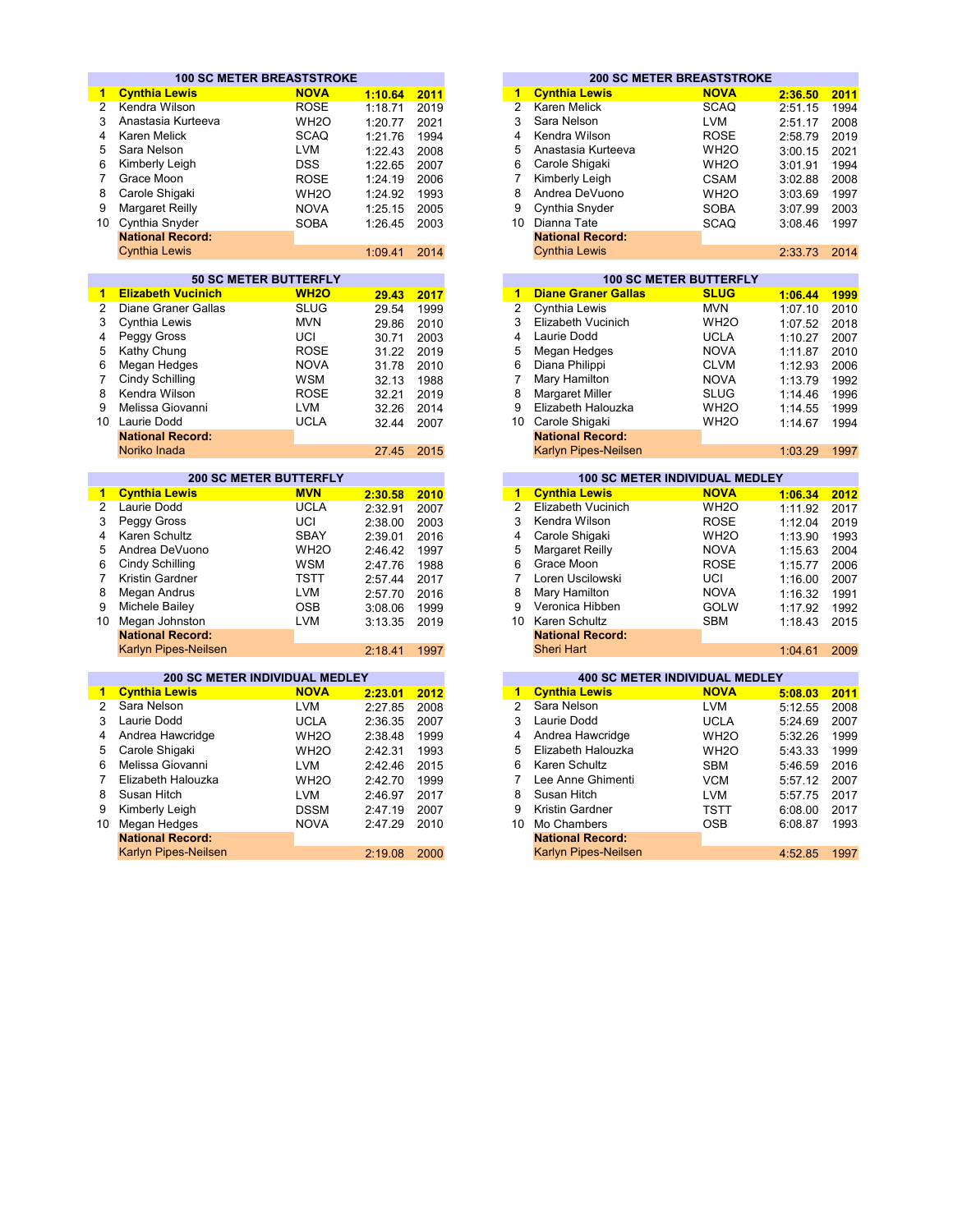#### **35-39 MEN SCM - SPMS TOP 10 ALL-TIME - as of 5/1/22**

| $\mathbf{1}$   | <b>Felipe Delgado</b>          | <b>NOVA</b>       |         |      | 1                       | <b>Glenn Counts</b>             | <b>LVM</b>        |          |      |
|----------------|--------------------------------|-------------------|---------|------|-------------------------|---------------------------------|-------------------|----------|------|
|                |                                |                   | 22.73   | 2009 |                         |                                 |                   | 50.85    | 2012 |
| $\overline{2}$ | Glenn Counts                   | <b>LVM</b>        | 22.97   | 2012 | 2                       | Mario Marshall                  | <b>GRA</b>        | 50.91    | 2019 |
| 3              | Mario Marshall                 | <b>GRA</b>        | 23.54   | 2019 | 3                       | Felipe Delgado                  | <b>NOVA</b>       | 51.76    | 2009 |
| 4              | Dan Wegner                     | <b>TYR</b>        | 23.75   | 2006 | 4                       | Erik Hochstein                  | <b>SCAQ</b>       | 51.98    | 2003 |
| 5              | <b>Bruce Stahl</b>             | <b>VEN</b>        | 23.80   | 1994 | 5                       | Scott VonSchoff                 | <b>LVM</b>        | 52.25    | 2014 |
|                |                                |                   |         |      |                         |                                 |                   |          |      |
| 6              | Erik Hochstein                 | <b>SCAQ</b>       | 24.17   | 2003 | 6                       | Mike Shaffer                    | <b>VCM</b>        | 53.36    | 2000 |
| 7              | Scott VonSchoff                | LVM               | 24.18   | 2014 | 7                       | Dan Wegner                      | TYR               | 53.37    | 2006 |
| 8              | Keith Dennison                 | LVM               | 24.29   | 2009 | 8                       | <b>Christ Counts</b>            | <b>LVM</b>        | 53.42    | 2013 |
| 9*             | Christopher Beach              | <b>SCAQ</b>       | 24.35   | 2008 | 9                       | <b>Bruce Stahl</b>              | <b>VEN</b>        | 53.52    | 1994 |
| 9*             | <b>William Moore</b>           |                   |         |      | 10                      | <b>Billy Gaines</b>             |                   |          |      |
|                |                                | <b>MVN</b>        | 24.49   | 2011 |                         |                                 | <b>LVM</b>        | 53.89    | 2016 |
|                | <b>National Record:</b>        |                   |         |      |                         | <b>National Record:</b>         |                   |          |      |
|                | <b>Roland Schoeman</b>         |                   | 21.81   | 2018 |                         | <b>Roland Schoeman</b>          |                   | 47.70    | 2018 |
|                |                                |                   |         |      |                         |                                 |                   |          |      |
|                | <b>200 SC METER FREESTYLE</b>  |                   |         |      |                         | <b>400 SC METER FREESTYLE</b>   |                   |          |      |
| 1              | <b>Erik Hochstein</b>          | <b>SCAQ</b>       | 1:51.31 | 2003 | 1                       | <b>Erik Hochstein</b>           | <b>SCAQ</b>       | 3:57.77  | 2003 |
| 2              | Mike Shaffer                   | <b>VCM</b>        |         |      | $\overline{\mathbf{c}}$ | Mike Shaffer                    | <b>VCM</b>        |          |      |
|                |                                |                   | 1:54.51 | 2000 |                         |                                 |                   | 4:02.52  | 2000 |
| 3              | Derek Guffey                   | <b>MVN</b>        | 1:55.62 | 2009 | 3                       | Randy Eickhoff                  | <b>UCLA</b>       | 4:08.81  | 2000 |
| 4              | Dan Wegner                     | <b>TYR</b>        | 1:57.43 | 2006 | 4                       | Dan Wegner                      | <b>TYR</b>        | 4:09.73  | 2006 |
| 5              | <b>Billy Gaines</b>            | LVM               | 1:58.06 | 2016 | 5                       | Mark Magee                      | <b>CLVM</b>       | 4:13.69  | 2004 |
| 6              | Mark Magee                     | <b>CLVM</b>       | 1:58.72 | 2004 | 6                       | Ryan Cox                        | <b>MVN</b>        | 4:17.19  | 2012 |
| $\overline{7}$ | Randy Eickhoff                 | <b>SBM</b>        |         |      | 7                       | Gerry Rodrigues                 | <b>UCLA</b>       |          |      |
|                |                                |                   | 2:00.28 | 2000 |                         |                                 |                   | 4:17.67  | 2000 |
| 8              | Mario Marshall                 | <b>GRA</b>        | 2:00.65 | 2017 | 8                       | <b>Ben Pecht</b>                | <b>VCM</b>        | 4:19.62  | 2013 |
| 9              | Kevin Headley                  | <b>SBM</b>        | 2:00.94 | 2004 | 9                       | <b>Michael Collins</b>          | <b>NOVA</b>       | 4:19.82  | 2002 |
| 10             | <b>Dickie Fernandez</b>        | <b>NOVA</b>       | 2:01.45 | 2007 | 10                      | Gary Quinn                      | WH <sub>2</sub> O | 4:20.59  | 1996 |
|                | <b>National Record:</b>        |                   |         |      |                         | <b>National Record:</b>         |                   |          |      |
|                | <b>Erik Hochstein</b>          |                   | 1:51.31 | 2003 |                         | Erik Hochstein                  |                   | 3:57.77  | 2003 |
|                |                                |                   |         |      |                         |                                 |                   |          |      |
|                |                                |                   |         |      |                         |                                 |                   |          |      |
|                | <b>800 SC METER FREESTYLE</b>  |                   |         |      |                         | <b>1500 SC METER FREESTYLE</b>  |                   |          |      |
| 1              | <b>Erik Hochstein</b>          | <b>SCAQ</b>       | 8:23.06 | 2003 | $\mathbf{1}$            | <b>Mike Shaffer</b>             | <b>VCM</b>        | 16:03.47 | 2000 |
| 2              | Mike Shaffer                   | <b>VCM</b>        | 8:26.43 | 2000 | $\overline{c}$          | Erik Hochstein                  | <b>SCAQ</b>       | 16:12.88 | 2003 |
| 3              | Randy Eickhoff                 | <b>UCLA</b>       | 8:40.84 | 2000 | 3                       | Ryan Cox                        | <b>MVN</b>        | 16:41.98 | 2011 |
| 4              | Ryan Cox                       | <b>MVN</b>        | 8:48.02 | 2011 | 4                       | Randy Eickhoff                  | <b>UCLA</b>       | 16:42.96 | 2000 |
|                |                                |                   |         |      |                         | Tim Hedrick                     |                   |          |      |
| 5              | Gerry Rodrigues                | <b>UCLA</b>       | 8:59.01 | 1997 | 5                       |                                 | <b>VCM</b>        | 17:09.06 | 2001 |
| 6              | <b>Tim Hedrick</b>             | <b>VCM</b>        | 9:00.33 | 2001 | 6                       | Gary Quinn                      | WH <sub>2</sub> O | 17:26.35 | 1995 |
| 7              | Gary Quinn                     | WH <sub>2</sub> O | 9:02.64 | 1994 | 7                       | <b>Buzz Harper</b>              | UNAT              | 17:36.64 | 1997 |
| 8              | <b>Michael Collins</b>         | <b>NOVA</b>       | 9:13.51 | 2001 | 8                       | Gerry Rodrigues                 | <b>UCLA</b>       | 17:36.93 | 1998 |
| 9              | Jeff Strnad                    | <b>SCAQ</b>       | 9:18.65 | 1989 | 9                       | Scott Tobin                     | WH <sub>2</sub> O | 17:39.38 | 2003 |
|                |                                |                   |         |      |                         |                                 |                   |          |      |
| 10             | <b>Tim Hedrick</b>             | <b>VCM</b>        | 9:20.32 | 2000 | 10                      | <b>Brian Wadley</b>             | WH <sub>2</sub> O | 17:41.04 | 2017 |
|                | <b>National Record:</b>        |                   |         |      |                         | <b>National Record:</b>         |                   |          |      |
|                | <b>Alex Kostich</b>            |                   | 8:16.19 | 2009 |                         | <b>Alex Kostich</b>             |                   | 15:56.57 | 2009 |
|                |                                |                   |         |      |                         |                                 |                   |          |      |
|                | <b>50 SC METER BACKSTROKE</b>  |                   |         |      |                         | <b>100 SC METER BACKSTROKE</b>  |                   |          |      |
| 1              | <b>Christopher Gibson</b>      | <b>WH2O</b>       | 26.37   | 2019 | 1                       | <b>Derek Guffey</b>             | <b>MVN</b>        | 57.14    | 2009 |
| 2              | <b>Chris Counts</b>            | LVM               | 27.07   | 2013 | 2                       | Christopher Gibson              | WH <sub>2</sub> O | 58.76    | 2019 |
|                |                                |                   |         |      | 3                       |                                 |                   |          |      |
| 3              | Derek Robinson                 | <b>PHSH</b>       | 27.14   | 2004 |                         | <b>Chris Counts</b>             | <b>LVM</b>        | 58.86    | 2013 |
| 4              | Joao Henkel                    | <b>UCLA</b>       | 28.13   | 2009 | 4                       | <b>Marcel Rinzler</b>           | <b>NOVA</b>       | 59.47    | 2006 |
| 5              | James Ballard                  | WH <sub>2</sub> O | 28.18   | 1994 | 5                       | James Ballard                   | WH <sub>2</sub> O | 1:00.27  | 1994 |
| 6              | Mike Shaffer                   | <b>VCM</b>        | 28.22   | 2001 | 6                       | Derek Robinson                  | PHSH              | 1:00.43  | 2004 |
| 7              | Dan Wegner                     | <b>SCAQ</b>       | 28.44   | 2009 | 7                       | Mike Shaffer                    | <b>VCM</b>        | 1:00.69  | 2000 |
| 8              | Mike Frazer                    | <b>SCAQ</b>       |         |      | 8                       | Mike Frazer                     | <b>SCAQ</b>       | 1:00.84  | 1997 |
|                |                                |                   | 28.46   | 1997 |                         |                                 |                   |          |      |
| 9              | David Sumner                   | <b>MVN</b>        | 29.09   | 2009 | 9*                      | Ben Pecht                       | <b>VCM</b>        | 1:01.66  | 2013 |
|                | 10 Scott Reed                  | <b>SBM</b>        | 29.23   | 2006 | $9*$                    | Scott VonSchoff                 | LVM               | 1:01.66  | 2014 |
|                | <b>National Record:</b>        |                   |         |      |                         | <b>National Record:</b>         |                   |          |      |
|                | <b>Darian Townsend</b>         |                   | 25.57   | 2019 |                         | <b>Darian Townsend</b>          |                   | 54.66    | 2019 |
|                |                                |                   |         |      |                         |                                 |                   |          |      |
|                | <b>200 SC METER BACKSTROKE</b> |                   |         |      |                         | <b>50 SC METER BREASTSTROKE</b> |                   |          |      |
| $\mathbf{1}$   | <b>Derek Guffey</b>            | <b>MVN</b>        | 2:03.20 | 2009 |                         | 1 Steve West                    | <b>NOVA</b>       | 28.30    | 2009 |
| 2              | <b>Marcel Rinzler</b>          | <b>NOVA</b>       | 2:08.54 | 2006 | 2                       | <b>Glenn Counts</b>             | LVM               | 29.32    | 2012 |
| 3              | Mike Frazer                    | <b>SCAQ</b>       |         |      | 3                       | Keith Dennison                  | LVM               |          |      |
|                |                                |                   | 2:11.28 | 1997 |                         |                                 |                   | 30.54    | 2009 |
| 4              | Mike Shaffer                   | <b>VCM</b>        | 2:11.77 | 2000 | 4                       | Christopher Beach               | <b>SCAQ</b>       | 31.15    | 2008 |
| 5              | Christopher Gibson             | WH <sub>2</sub> O | 2:11.84 | 2019 | 5                       | Wayne Jackson                   | WH <sub>2</sub> O | 31.43    | 1994 |
| 6              | Scott Reed                     | <b>SBM</b>        | 2:12.66 | 2006 | 6                       | <b>Chad Durieux</b>             | ROSE              | 31.67    | 2015 |
| 7              | Ben Pecht                      | <b>VCM</b>        | 2:13.59 | 2013 | 7                       | <b>Matthew Schmidt</b>          | WH <sub>2</sub> O | 31.87    | 2017 |
| 8              | Gary Quinn                     | WH <sub>2</sub> O | 2:17.43 | 1996 | 8                       | Steven Bergen                   | CTM               | 31.94    | 2011 |
|                |                                |                   |         |      |                         |                                 |                   |          |      |
| 9              | <b>Brian Kremers</b>           | LBG               | 2:18.90 | 2008 | 9                       | Alan Smallwood                  | OSB               | 31.99    | 1997 |
|                | 10 Kurt Murdoch                | LBG               | 2:19.21 | 2005 |                         | 10 Jim Dietrich                 | <b>NOVA</b>       | 32.23    | 2009 |
|                | <b>National Record:</b>        |                   |         |      |                         | <b>National Record:</b>         |                   |          |      |
|                | Ron Karnaugh                   |                   | 2:00.34 | 2002 |                         | <b>Roland Schoeman</b>          |                   | 26.66    | 2018 |
|                |                                |                   |         |      |                         |                                 |                   |          |      |

|      | UV IIIEII VVIII              | UI IIIU IUI |      |    | IV ALL-TIINL            | uv vi                         |       |      |
|------|------------------------------|-------------|------|----|-------------------------|-------------------------------|-------|------|
|      | <b>50 SC METER FREESTYLE</b> |             |      |    |                         | <b>100 SC METER FREESTYLE</b> |       |      |
| Ιo   | <b>NOVA</b>                  | 22.73       | 2009 |    | <b>Glenn Counts</b>     | <b>LVM</b>                    | 50.85 | 2012 |
|      | <b>LVM</b>                   | 22.97       | 2012 |    | Mario Marshall          | <b>GRA</b>                    | 50.91 | 2019 |
|      | <b>GRA</b>                   | 23.54       | 2019 | 3  | Felipe Delgado          | <b>NOVA</b>                   | 51.76 | 2009 |
|      | <b>TYR</b>                   | 23.75       | 2006 | 4  | Erik Hochstein          | <b>SCAQ</b>                   | 51.98 | 2003 |
|      | <b>VEN</b>                   | 23.80       | 1994 | 5  | Scott VonSchoff         | <b>LVM</b>                    | 52.25 | 2014 |
|      | <b>SCAQ</b>                  | 24.17       | 2003 | 6  | Mike Shaffer            | <b>VCM</b>                    | 53.36 | 2000 |
| off  | <b>LVM</b>                   | 24.18       | 2014 |    | Dan Wegner              | <b>TYR</b>                    | 53.37 | 2006 |
| n.   | <b>LVM</b>                   | 24.29       | 2009 | 8  | <b>Christ Counts</b>    | <b>LVM</b>                    | 53.42 | 2013 |
| each | <b>SCAQ</b>                  | 24.35       | 2008 | 9  | <b>Bruce Stahl</b>      | <b>VEN</b>                    | 53.52 | 1994 |
|      | <b>MVN</b>                   | 24.49       | 2011 | 10 | <b>Billy Gaines</b>     | <b>LVM</b>                    | 53.89 | 2016 |
| :bıc |                              |             |      |    | <b>National Record:</b> |                               |       |      |
| man  |                              | 21.81       | 2018 |    | <b>Roland Schoeman</b>  |                               | 47.70 | 2018 |
|      |                              |             |      |    |                         |                               |       |      |

|         |      |    |                         | <b>400 SC METER FREESTYLE</b> |         |      |
|---------|------|----|-------------------------|-------------------------------|---------|------|
| 1:51.31 | 2003 | 1  | <b>Erik Hochstein</b>   | <b>SCAQ</b>                   | 3:57.77 | 2003 |
| 1:54.51 | 2000 | 2  | Mike Shaffer            | <b>VCM</b>                    | 4:02.52 | 2000 |
| 1:55.62 | 2009 | 3  | Randy Eickhoff          | <b>UCLA</b>                   | 4:08.81 | 2000 |
| 1:57.43 | 2006 | 4  | Dan Wegner              | <b>TYR</b>                    | 4:09.73 | 2006 |
| 1:58.06 | 2016 | 5  | Mark Magee              | <b>CLVM</b>                   | 4:13.69 | 2004 |
| 1:58.72 | 2004 | 6  | Ryan Cox                | <b>MVN</b>                    | 4:17.19 | 2012 |
| 2:00.28 | 2000 | 7  | <b>Gerry Rodrigues</b>  | <b>UCLA</b>                   | 4:17.67 | 2000 |
| 2:00.65 | 2017 | 8  | Ben Pecht               | <b>VCM</b>                    | 4:19.62 | 2013 |
| 2:00.94 | 2004 | 9  | <b>Michael Collins</b>  | <b>NOVA</b>                   | 4:19.82 | 2002 |
| 2:01.45 | 2007 | 10 | Gary Quinn              | WH <sub>2</sub> O             | 4:20.59 | 1996 |
|         |      |    | <b>National Record:</b> |                               |         |      |
| 1:51.31 | 2003 |    | <b>Erik Hochstein</b>   |                               | 3:57.77 | 2003 |

|         |      |    |                         | <b>1500 SC METER FREESTYLE</b> |          |
|---------|------|----|-------------------------|--------------------------------|----------|
| 8:23.06 | 2003 | 1  | <b>Mike Shaffer</b>     | <b>VCM</b>                     | 16:03.47 |
| 8:26.43 | 2000 | 2  | Erik Hochstein          | SCAQ                           | 16:12.88 |
| 8:40.84 | 2000 | 3  | Ryan Cox                | <b>MVN</b>                     | 16:41.98 |
| 8:48.02 | 2011 | 4  | Randy Eickhoff          | <b>UCLA</b>                    | 16:42.96 |
| 8:59.01 | 1997 | 5  | <b>Tim Hedrick</b>      | <b>VCM</b>                     | 17:09.06 |
| 9:00.33 | 2001 | 6  | Gary Quinn              | WH <sub>2</sub> O              | 17:26.35 |
| 9:02.64 | 1994 |    | <b>Buzz Harper</b>      | <b>UNAT</b>                    | 17:36.64 |
| 9:13.51 | 2001 | 8  | <b>Gerry Rodrigues</b>  | <b>UCLA</b>                    | 17:36.93 |
| 9:18.65 | 1989 | 9  | Scott Tobin             | WH <sub>2</sub> O              | 17:39.38 |
| 9:20.32 | 2000 | 10 | <b>Brian Wadley</b>     | WH <sub>2</sub> O              | 17:41.04 |
|         |      |    | <b>National Record:</b> |                                |          |
| 8:16.19 | 2009 |    | <b>Alex Kostich</b>     |                                | 15:56.57 |
|         |      |    |                         |                                |          |

| 26.37 | 2019 |
|-------|------|
| 27.07 | 2013 |
| 27.14 | 2004 |
| 28.13 | 2009 |
| 28.18 | 1994 |
| 28.22 | 2001 |
| 28.44 | 2009 |
| 28.46 | 1997 |
| 29.09 | 2009 |
| 29.23 | 2006 |
|       |      |
| 25.57 | 2019 |

|         |      |               |                         | <b>50 SC METER BREASTSTROKE</b> |       |
|---------|------|---------------|-------------------------|---------------------------------|-------|
| 2:03.20 | 2009 | 1             | <b>Steve West</b>       | <b>NOVA</b>                     | 28.30 |
| 2:08.54 | 2006 | $\mathcal{P}$ | <b>Glenn Counts</b>     | <b>LVM</b>                      | 29.32 |
| 2:11.28 | 1997 | 3             | Keith Dennison          | <b>LVM</b>                      | 30.54 |
| 2:11.77 | 2000 | 4             | Christopher Beach       | <b>SCAQ</b>                     | 31.15 |
| 2:11.84 | 2019 | 5             | Wayne Jackson           | WH <sub>2</sub> O               | 31.43 |
| 2:12.66 | 2006 | 6             | <b>Chad Durieux</b>     | <b>ROSE</b>                     | 31.67 |
| 2:13.59 | 2013 |               | <b>Matthew Schmidt</b>  | WH <sub>2</sub> O               | 31.87 |
| 2:17.43 | 1996 | 8             | Steven Bergen           | <b>CTM</b>                      | 31.94 |
| 2:18.90 | 2008 | 9             | Alan Smallwood          | <b>OSB</b>                      | 31.99 |
| 2:19.21 | 2005 | 10            | Jim Dietrich            | <b>NOVA</b>                     | 32.23 |
|         |      |               | <b>National Record:</b> |                                 |       |
| 2:00.34 | 2002 |               | <b>Roland Schoeman</b>  |                                 | 26.66 |
|         |      |               |                         |                                 |       |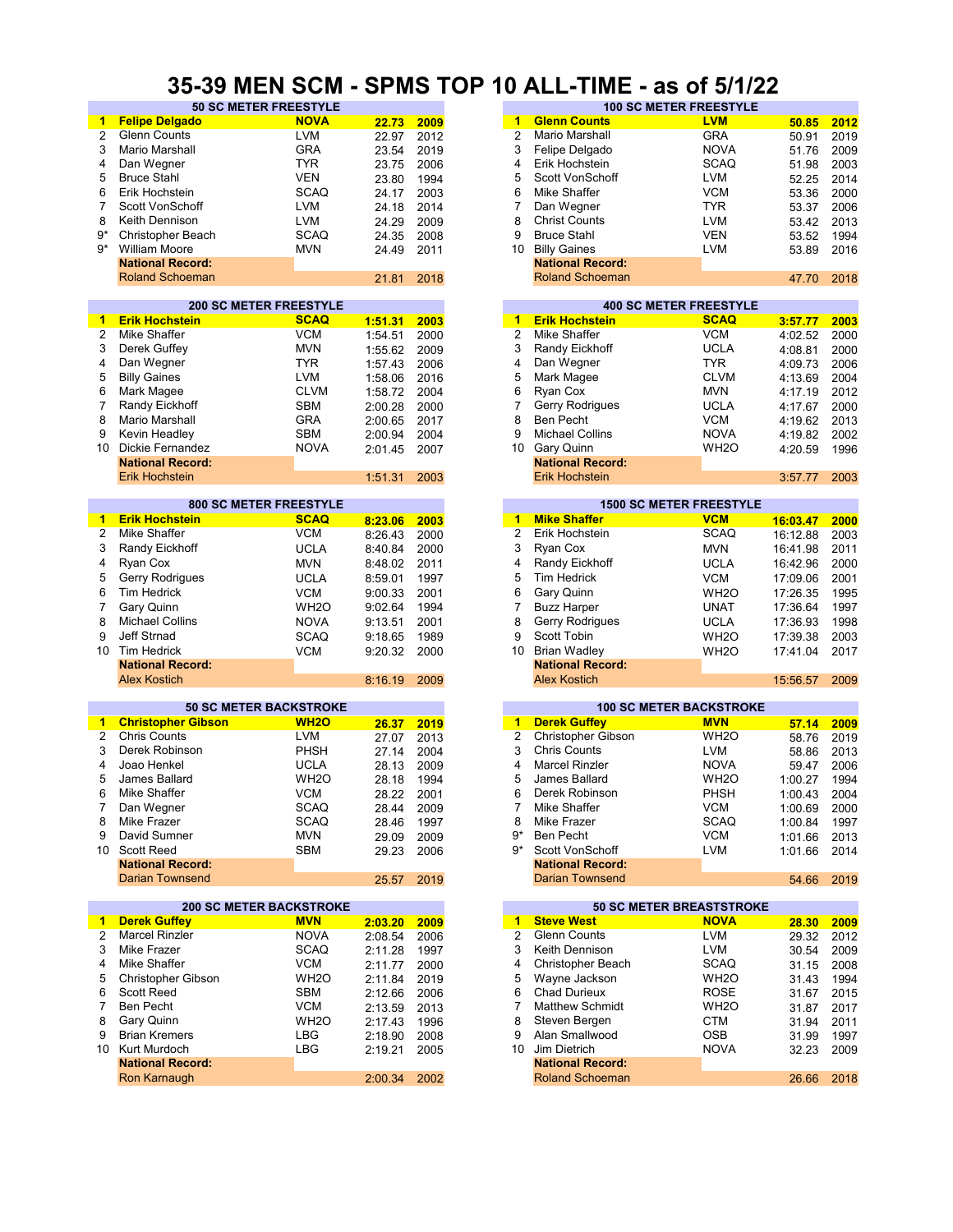|                |                                | <b>100 SC METER BREASTSTROKE</b> |                  |      |                         |                         | <b>200 SC METER BREASTSTROKE</b>      |                |              |
|----------------|--------------------------------|----------------------------------|------------------|------|-------------------------|-------------------------|---------------------------------------|----------------|--------------|
| 1              | <b>Steve West</b>              | <b>NOVA</b>                      | 1:01.63          | 2009 | 1                       | <b>Steve West</b>       | <b>NOVA</b>                           | 2:15.64        | 2011         |
| $\overline{2}$ | <b>Glenn Counts</b>            | <b>LVM</b>                       | 1:05.23          | 2014 | $\overline{2}$          | <b>Thomas Reudy</b>     | WH <sub>2</sub> O                     | 2:31.35        | 1994         |
| 3              | <b>Kevin Clements</b>          | <b>MVN</b>                       | 1:07.28          | 2019 | 3                       | <b>Kevin Clements</b>   | <b>MVN</b>                            | 2:31.37        | 2019         |
| 4              | Keith Dennison                 | <b>LVM</b>                       | 1:07.41          | 2009 | 4                       | Mark Magee              | <b>LVM</b>                            | 2:31.93        | 2006         |
| 5              | Wayne Jackson                  | WH <sub>2</sub> O                | 1:09.55          | 1994 | 5                       | <b>Tait Ecklund</b>     | <b>ROSE</b>                           | 2:36.41        | 2018         |
| 6              | <b>Chad Durieux</b>            | <b>ROSE</b>                      | 1:09.64          | 2014 | 6                       | Jeffrey Morris          | <b>SWLB</b>                           | 2:36.47        | 2019         |
| 7              | <b>Matthew Schmidt</b>         | WH <sub>2</sub> O                | 1:10.75          | 2017 | $\overline{7}$          | <b>Chad Durieux</b>     | <b>ROSE</b>                           | 2:37.91        | 2015         |
| 8              | Wayne Hwang                    | <b>NOVA</b>                      | 1:11.24          | 2014 | 8                       | <b>Matthew Schmidt</b>  | WH <sub>2</sub> O                     | 2:38.11        | 2017         |
| 9              | Christopher Beach              | <b>SCAQ</b>                      |                  | 2008 | 9                       | Scott Jackson           |                                       |                | 2012         |
|                |                                |                                  | 1:11.44          |      |                         |                         | <b>NOVA</b>                           | 2:39.98        |              |
| 10             | Rodrigo Corcho                 | <b>LBG</b>                       | 1:11.57          | 2016 | 10 <sup>1</sup>         | Wayne Jackson           | WH <sub>2</sub> O                     | 2:40.03        | 1994         |
|                | <b>National Record:</b>        |                                  |                  |      |                         | <b>National Record:</b> |                                       |                |              |
|                | <b>Adam Ritter</b>             |                                  | 1:00.21          | 2021 |                         | <b>Steve West</b>       |                                       | 2:15.64        | 2011         |
|                |                                | <b>50 SC METER BUTTERFLY</b>     |                  |      |                         |                         | <b>100 SC METER BUTTERFLY</b>         |                |              |
| $\mathbf{1}$   | <b>Mario Marshall</b>          | <b>GRA</b>                       | 24.63            | 2019 | 1                       | <b>Igor Marchenko</b>   | <b>NOVA</b>                           | 54.27          |              |
| $\overline{2}$ | Glenn Counts                   | <b>LVM</b>                       | 24.87            | 2012 | $\overline{2}$          | <b>Glenn Counts</b>     | <b>LVM</b>                            | 54.99          | 2011<br>2014 |
| 3              | Igor Marchenko                 | <b>NOVA</b>                      | 25.14            | 2011 | 3                       | <b>Mario Marshall</b>   | <b>GRA</b>                            | 55.84          | 2019         |
| 4              | Brian Alderman                 | <b>SBM</b>                       | 25.23            | 2005 | 4                       | <b>Mike Shaffer</b>     | <b>VCM</b>                            | 56.73          | 2000         |
| 5              | Felipe Delgado                 | <b>NOVA</b>                      |                  |      | 5                       | Keith Dennison          | <b>LVM</b>                            |                |              |
| 6              | Keith Dennison                 | <b>LVM</b>                       | 25.38            | 2009 | 6                       | <b>Marcel Rinzler</b>   | <b>NOVA</b>                           | 56.89          | 2009         |
|                |                                |                                  | 26.01            | 2009 | $\overline{7}$          |                         |                                       | 57.83          | 2006         |
| $\overline{7}$ | Roberto Delgado                | <b>NOVA</b>                      | 26.06            | 2011 |                         | <b>Billy Gaines</b>     | <b>LVM</b>                            | 59.28          | 2016         |
| 8              | <b>Chris Counts</b>            | <b>LVM</b>                       | 26.09            | 2013 | 8                       | Derek Robinson          | <b>PHSH</b>                           | 59.44          | 2004         |
| $9*$           | Christopher Gibson             | WH <sub>2</sub> O                | 26.18            | 2018 | 9                       | Randy Eickhoff          | <b>UCLA</b>                           | 59.47          | 2000         |
| $9*$           | <b>Marcel Rinzler</b>          | <b>NOVA</b>                      | 26.18            | 2006 | 10                      | Mark Magee              | <b>CLVM</b>                           | 59.48          | 2003         |
|                | <b>National Record:</b>        |                                  |                  |      |                         | <b>National Record:</b> |                                       |                |              |
|                | <b>Roland Schoeman</b>         |                                  | 26.66            | 2018 |                         | Igor Marchenko          |                                       | 54.27          | 2011         |
|                |                                | <b>200 SC METER BUTTERFLY</b>    |                  |      |                         |                         | <b>100 SC METER INDIVIDUAL MEDLEY</b> |                |              |
| $\mathbf{1}$   | <b>Mike Shaffer</b>            | <b>VCM</b>                       | 2:05.84          | 2000 | 1                       | <b>Glenn Counts</b>     | <b>LVM</b>                            | 56.36          | 2012         |
| $\overline{c}$ | Erik Hochstein                 | <b>SCAQ</b>                      | 2:06.23          | 2003 | $\overline{2}$          | Derek Guffev            | <b>MVN</b>                            | 58.18          | 2009         |
| 3              | Mark Magee                     | <b>LVM</b>                       | 2:09.45          | 2006 | 3                       | <b>Marcel Rinzler</b>   | <b>NOVA</b>                           | 59.96          | 2006         |
| 4              | Randy Eickhoff                 | <b>UCLA</b>                      | 2:11.56          | 2000 | $\overline{4}$          | <b>Kevin Clements</b>   | <b>MVN</b>                            | 1:00.36        | 2019         |
| 5              | <b>Billy Gaines</b>            | <b>LVM</b>                       | 2:16.00          | 2016 | 5                       | <b>Steve West</b>       | <b>NOVA</b>                           | 1:01.23        | 2009         |
| 6              | Scott Begin                    | <b>UNAT</b>                      | 2:19.06          | 1996 | 6                       | Christopher Gibson      | WH <sub>2</sub> O                     | 1:01.31        | 2019         |
| $\overline{7}$ | <b>Brian Kelca</b>             | <b>SLUG</b>                      | 2:19.91          | 1997 | $\overline{7}$          | Clay Evans              | <b>SCAQ</b>                           | 1:02.00        | 1989         |
| 8              | <b>Brian Wadley</b>            | WH <sub>2</sub> O                | 2:22.27          | 2017 | 8                       | Mark Magee              | <b>MYST</b>                           | 1:02.37        | 2003         |
| 9              | Gerry Rodrigues                | <b>UCLA</b>                      | 2:22.92          | 1997 | 9                       | Derek Robinson          | <b>PHSH</b>                           | 1:02.55        | 2004         |
| 10             | <b>Michael Collins</b>         | <b>NOVA</b>                      | 2:23.72          | 2002 | 10                      | David Sumner            | <b>MVN</b>                            | 1:02.85        | 2009         |
|                | <b>National Record:</b>        |                                  |                  |      |                         | <b>National Record:</b> |                                       |                |              |
|                | <b>Brent Creager</b>           |                                  | 2:02.98          | 2014 |                         | <b>Darian Townsend</b>  |                                       | 54.91          | 2019         |
|                |                                |                                  |                  |      |                         |                         |                                       |                |              |
|                | 200 SC METER INDIVIDUAL MEDLEY |                                  |                  |      |                         |                         | <b>400 SC METER INDIVIDUAL MEDLEY</b> |                |              |
| $\mathbf{1}$   | <b>Derek Guffey</b>            | <b>MVN</b>                       | 2:04.89          | 2009 | $\mathbf{1}$            | <b>Derek Guffey</b>     | <b>MVN</b>                            | 4:30.81        | 2009         |
| $\overline{2}$ | <b>Marcel Rinzler</b>          | <b>NOVA</b>                      | 2:09.93          | 2007 | $\overline{2}$          | <b>Marcel Rinzler</b>   | <b>NOVA</b>                           | 4:37.47        | 2006         |
| 3              | Mark Magee                     | <b>CLVM</b>                      | 2:13.46          | 2003 | 3                       | Mark Magee              | <b>MYST</b>                           | 4:43.75        | 2003         |
| 4              | <b>Ben Pecht</b>               | <b>VCM</b>                       | 2:15.37          | 2013 | $\overline{\mathbf{4}}$ | Mike Shaffer            | <b>VCM</b>                            | 4:51.05        | 2004         |
| 5              | <b>Billy Gaines</b>            | <b>LVM</b>                       | 2:15.66          | 2016 | 5                       | Gary Quinn              | WH <sub>2</sub> O                     | 4:51.72        | 1996         |
| 6              | Clay Evans                     | <b>SCAQ</b>                      | 2:15.67          | 1989 | 6                       | Ryan Cox                | <b>MVN</b>                            | 4:52.87        | 2012         |
| 7              | Thomas Reudy                   | WH <sub>2</sub> O                | 2:17.27          | 1994 | $\overline{7}$          | Clay Evans              | <b>SCAQ</b>                           | 4:53.16        | 1989         |
| 8              | Keith Dennison                 | <b>CLVM</b>                      | 2:18.02          | 2005 | 8                       | Gerry Rodrigues         | <b>UCLA</b>                           | 4:57.06        | 1997         |
| 9              | <b>Chris Counts</b>            | <b>LVM</b>                       | 2:18.79          | 2012 | 9                       | Scott Tobin             | WH <sub>2</sub> O                     | 4:58.30        | 2003         |
| 10             | Dan Wegner                     | <b>TYR</b>                       | 2:19.93          | 2007 | 10                      | <b>Tim Hedrick</b>      | <b>VCM</b>                            | 4:58.52        | 2001         |
|                | <b>National Record:</b>        |                                  |                  |      |                         | <b>National Record:</b> |                                       |                |              |
|                | Darian Townsond                |                                  | $4.50.05$ $2040$ |      |                         | Darian Townsond         |                                       | 4.40, 70, 0040 |              |

|         |      |    |                         | <b>200 SC METER BREASTSTROKE</b> |         |      |
|---------|------|----|-------------------------|----------------------------------|---------|------|
| 1:01.63 | 2009 | 1  | <b>Steve West</b>       | <b>NOVA</b>                      | 2:15.64 | 2011 |
| 1:05.23 | 2014 | 2  | Thomas Reudy            | WH <sub>2</sub> O                | 2:31.35 | 1994 |
| 1:07.28 | 2019 | 3  | <b>Kevin Clements</b>   | <b>MVN</b>                       | 2:31.37 | 2019 |
| 1:07.41 | 2009 | 4  | Mark Magee              | <b>LVM</b>                       | 2:31.93 | 2006 |
| 1:09.55 | 1994 | 5  | <b>Tait Ecklund</b>     | <b>ROSE</b>                      | 2:36.41 | 2018 |
| 1:09.64 | 2014 | 6  | Jeffrey Morris          | <b>SWLB</b>                      | 2:36.47 | 2019 |
| 1:10.75 | 2017 |    | Chad Durieux            | <b>ROSE</b>                      | 2:37.91 | 2015 |
| 1:11.24 | 2014 | 8  | <b>Matthew Schmidt</b>  | WH <sub>2</sub> O                | 2:38.11 | 2017 |
| 1:11.44 | 2008 | 9  | Scott Jackson           | <b>NOVA</b>                      | 2:39.98 | 2012 |
| 1:11.57 | 2016 | 10 | Wayne Jackson           | WH <sub>2</sub> O                | 2:40.03 | 1994 |
|         |      |    | <b>National Record:</b> |                                  |         |      |
| 1:00.21 | 2021 |    | <b>Steve West</b>       |                                  | 2:15.64 | 2011 |
|         |      |    |                         |                                  |         |      |

|       |      |    |                         | <b>100 SC METER BUTTERFLY</b> |       |      |
|-------|------|----|-------------------------|-------------------------------|-------|------|
| 24.63 | 2019 | 1  | <b>Igor Marchenko</b>   | <b>NOVA</b>                   | 54.27 | 2011 |
| 24.87 | 2012 | 2  | <b>Glenn Counts</b>     | <b>LVM</b>                    | 54.99 | 2014 |
| 25.14 | 2011 | 3  | Mario Marshall          | <b>GRA</b>                    | 55.84 | 2019 |
| 25.23 | 2005 | 4  | Mike Shaffer            | <b>VCM</b>                    | 56.73 | 2000 |
| 25.38 | 2009 | 5  | Keith Dennison          | <b>LVM</b>                    | 56.89 | 2009 |
| 26.01 | 2009 | 6  | Marcel Rinzler          | <b>NOVA</b>                   | 57.83 | 2006 |
| 26.06 | 2011 |    | <b>Billy Gaines</b>     | <b>LVM</b>                    | 59.28 | 2016 |
| 26.09 | 2013 | 8  | Derek Robinson          | <b>PHSH</b>                   | 59.44 | 2004 |
| 26.18 | 2018 | 9  | Randy Eickhoff          | <b>UCLA</b>                   | 59.47 | 2000 |
| 26.18 | 2006 | 10 | Mark Magee              | <b>CLVM</b>                   | 59.48 | 2003 |
|       |      |    | <b>National Record:</b> |                               |       |      |
| 26.66 | 2018 |    | Igor Marchenko          |                               | 54.27 | 2011 |

| <b>200 SC METER BUTTERFLY</b> |                   |         |      |    | <b>100 SC METER INDIVIDUAL MEDLEY</b> |                   |         |      |
|-------------------------------|-------------------|---------|------|----|---------------------------------------|-------------------|---------|------|
|                               |                   |         |      |    |                                       |                   |         |      |
|                               | <b>VCM</b>        | 2:05.84 | 2000 | 1  | <b>Glenn Counts</b>                   | <b>LVM</b>        | 56.36   | 2012 |
|                               | <b>SCAQ</b>       | 2:06.23 | 2003 |    | Derek Guffey                          | <b>MVN</b>        | 58.18   | 2009 |
|                               | <b>LVM</b>        | 2:09.45 | 2006 | 3  | <b>Marcel Rinzler</b>                 | <b>NOVA</b>       | 59.96   | 2006 |
| лff                           | <b>UCLA</b>       | 2:11.56 | 2000 | 4  | <b>Kevin Clements</b>                 | <b>MVN</b>        | 1:00.36 | 2019 |
|                               | <b>LVM</b>        | 2:16.00 | 2016 | 5  | <b>Steve West</b>                     | <b>NOVA</b>       | 1:01.23 | 2009 |
|                               | <b>UNAT</b>       | 2:19.06 | 1996 | 6  | Christopher Gibson                    | WH <sub>2</sub> O | 1:01.31 | 2019 |
|                               | <b>SLUG</b>       | 2:19.91 | 1997 |    | Clay Evans                            | SCAQ              | 1:02.00 | 1989 |
|                               | WH <sub>2</sub> O | 2:22.27 | 2017 | 8  | Mark Magee                            | <b>MYST</b>       | 1:02.37 | 2003 |
| ıes                           | <b>UCLA</b>       | 2:22.92 | 1997 | 9  | Derek Robinson                        | <b>PHSH</b>       | 1:02.55 | 2004 |
| ١S                            | <b>NOVA</b>       | 2:23.72 | 2002 | 10 | David Sumner                          | <b>MVN</b>        | 1:02.85 | 2009 |
| ord:                          |                   |         |      |    | <b>National Record:</b>               |                   |         |      |
| r.                            |                   | 2:02.98 | 2014 |    | Darian Townsend                       |                   | 54.91   | 2019 |

|                         | <b>200 SC METER INDIVIDUAL MEDLEY</b> |         |      |
|-------------------------|---------------------------------------|---------|------|
| <b>Derek Guffey</b>     | <b>MVN</b>                            | 2:04.89 | 2009 |
| Marcel Rinzler          | <b>NOVA</b>                           | 2:09.93 | 2007 |
| Mark Magee              | <b>CLVM</b>                           | 2:13.46 | 2003 |
| Ben Pecht               | <b>VCM</b>                            | 2:15.37 | 2013 |
| <b>Billy Gaines</b>     | <b>LVM</b>                            | 2:15.66 | 2016 |
| Clay Evans              | <b>SCAQ</b>                           | 2:15.67 | 1989 |
| Thomas Reudy            | WH <sub>2</sub> O                     | 2:17.27 | 1994 |
| Keith Dennison          | <b>CLVM</b>                           | 2:18.02 | 2005 |
| Chris Counts            | <b>LVM</b>                            | 2:18.79 | 2012 |
| Dan Wegner              | <b>TYR</b>                            | 2:19.93 | 2007 |
| <b>National Record:</b> |                                       |         |      |
| Darian Townsend         |                                       | 1:59.85 | 2019 |
|                         |                                       |         |      |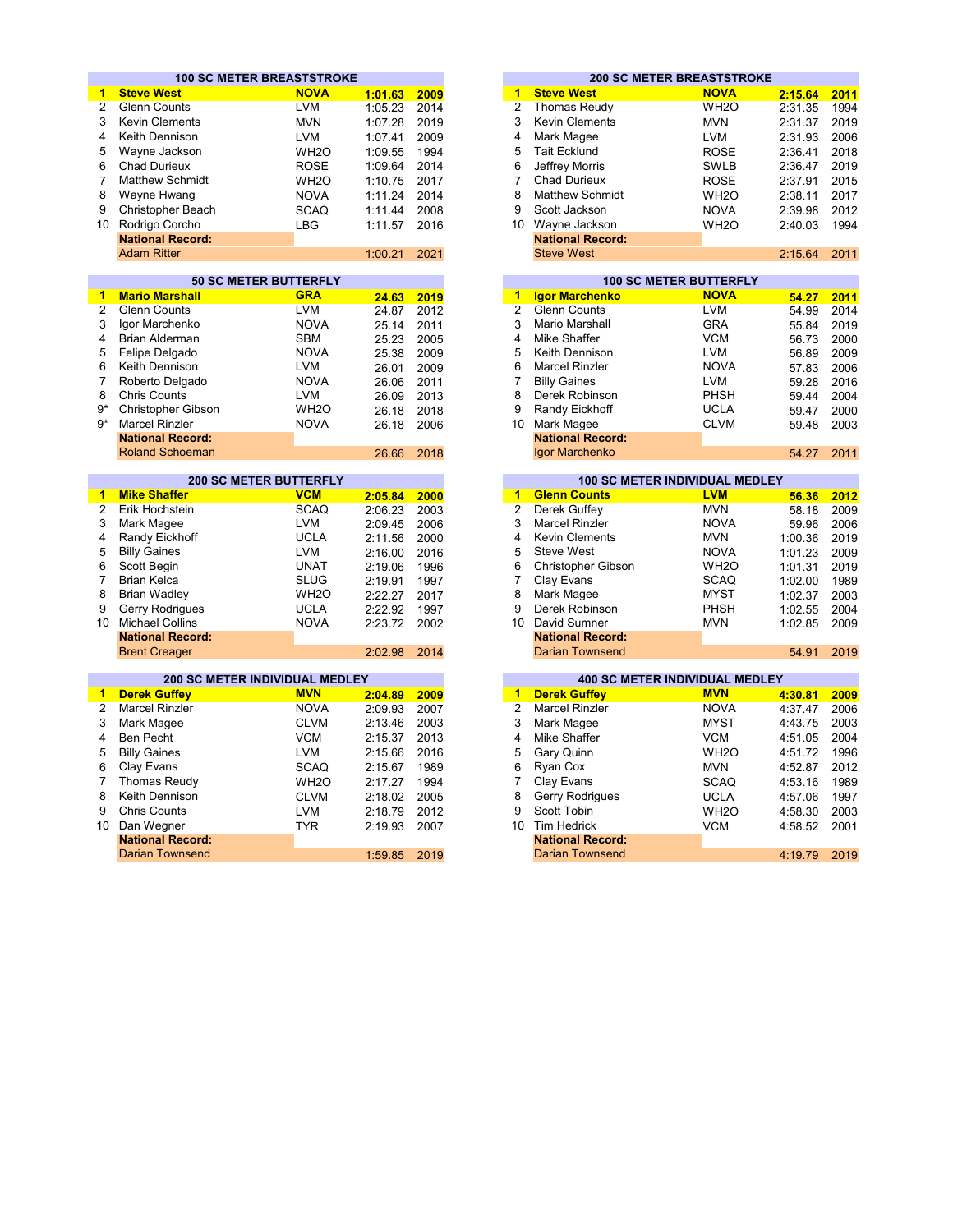#### **40-44 WOMEN SCM - SPMS TOP 10 ALL-TIME - as of 5/1/22**

| 1              | <b>Sarah Condor-Fisher</b>     | <b>MACS</b>       | 28.35      | 2015 | $\blacktriangleleft$    | <b>Wenke Seider</b>        | <b>OJAI</b>                     | 1:01.81  | 2011 |
|----------------|--------------------------------|-------------------|------------|------|-------------------------|----------------------------|---------------------------------|----------|------|
| $\overline{2}$ | Heidi Walker                   | <b>LAPS</b>       | 28.57      | 2017 | 2                       | Amy Collins                | <b>NOVA</b>                     | 1:02.26  | 2012 |
| 3              | Lisa Dorman                    | <b>NOVA</b>       | 28.61      | 2010 | 3                       | Sarah Condor-Fisher        | <b>MACS</b>                     | 1:02.53  | 2015 |
| 4              | <b>Traci Granger</b>           | <b>LAPS</b>       | 28.70      | 2000 | 4                       | <b>Bonnie Adair</b>        | <b>SCAQ</b>                     | 1:03.90  | 1992 |
|                |                                |                   |            |      |                         |                            |                                 |          |      |
| 5              | <b>Emily Odgers</b>            | <b>NOVA</b>       | 28.79      | 2008 | 5                       | Tami Engel                 | <b>MVN</b>                      | 1:04.14  | 2005 |
| 6              | <b>Heather Shannon</b>         | <b>UCLA</b>       | 28.95      | 2004 | 6                       | <b>Emily Odgers</b>        | <b>NOVA</b>                     | 1:04.60  | 2009 |
| 7              | Bonnie Adair                   | <b>SCAQ</b>       | 29.07      | 1992 | 7                       | <b>Traci Granger</b>       | <b>LAPS</b>                     | 1:04.89  | 2000 |
| 8              | Tami Engel                     | <b>MVN</b>        | 29.22      | 2004 | 8                       | Heidi Walker               | <b>MVN</b>                      | 1:05.37  | 2017 |
| 9              | <b>Brooke Green</b>            | <b>SBM</b>        | 29.66      | 2019 | 9                       | Carole Shigaki             | WH <sub>2</sub> O               | 1:05.41  | 1995 |
| 10             | Jennifer Batcheller            | <b>MVN</b>        | 30.09      | 2008 | 10                      | Becky Lamph                | <b>LVM</b>                      | 1:05.63  | 2011 |
|                | <b>National Record:</b>        |                   |            |      |                         | <b>National Record:</b>    |                                 |          |      |
|                | Erika Braun                    |                   | 26.02      | 2014 |                         | Erika Braun                |                                 | 57.08    | 2014 |
|                |                                |                   |            |      |                         |                            |                                 |          |      |
|                | <b>200 SC METER FREESTYLE</b>  |                   |            |      |                         |                            | <b>400 SC METER FREESTYLE</b>   |          |      |
| 1              | <b>Heidi Walker</b>            | <b>MVN</b>        | 2:17.44    | 2017 | $\mathbf{1}$            | <b>Amy Dantzler</b>        | <b>WH2O</b>                     | 4:46.92  | 2008 |
| 2              | Amy Dantzler                   | WH <sub>2</sub> O | 2:18.28    | 2007 | $\overline{c}$          | Amy Collins                | <b>NOVA</b>                     | 4:50.34  | 2012 |
| 3              | Kelly Richell                  | <b>MVN</b>        | 2:19.08    | 2009 | 3                       | Laurie Dodd                | <b>UCLA</b>                     | 4:52.13  | 2015 |
| 4              | Kari Adams                     | <b>LVM</b>        | 2:19.59    | 2010 | 4                       | Tami Engel                 | <b>MVN</b>                      | 4:56.56  | 2005 |
| 5              |                                | <b>CVMM</b>       |            |      | 5                       |                            | <b>CVMM</b>                     |          |      |
|                | Eve Maidenberg                 |                   | 2:20.21    | 2019 |                         | Eve Maidenberg             |                                 | 4:57.52  | 2019 |
| 6              | <b>Emily Odgers</b>            | <b>NOVA</b>       | 2:20.25    | 2008 | 6                       | Heidi Walker               | <b>MVN</b>                      | 4:58.43  | 2017 |
| 7              | Jenny Cook                     | <b>UCLA</b>       | 2:21.76    | 2001 | 7                       | Becky Lamph                | <b>LVM</b>                      | 5:01.73  | 2011 |
| 8              | Tami Engel                     | <b>MVN</b>        | 2:22.05    | 2005 | 8                       | Kari Adams                 | <b>LVM</b>                      | 5:01.77  | 2010 |
| 9              | Linda Finley                   | <b>UNAT</b>       | 2:25.03    | 2007 | 9                       | Barbara Goodwin            | <b>LAPS</b>                     | 5:05.44  | 2007 |
| 10             | Barbara Goodwin                | <b>LAPS</b>       | 2:25.76    | 2007 | 10                      | Karen Schultz              | <b>SBM</b>                      | 5:06.93  | 2019 |
|                | <b>National Record:</b>        |                   |            |      |                         | <b>National Record:</b>    |                                 |          |      |
|                | Karlyn Pipes-Neilsen           |                   | 2:05.26    | 2003 |                         | Karlyn Pipes-Neilsen       |                                 | 4:21.75  | 2003 |
|                |                                |                   |            |      |                         |                            |                                 |          |      |
|                | <b>800 SC METER FREESTYLE</b>  |                   |            |      |                         |                            | <b>1500 SC METER FREESTYLE</b>  |          |      |
| 1.             | <b>Amy Dantzler</b>            | <b>WH20</b>       | 9:39.97    | 2008 | $\mathbf{1}$            | <b>Amy Dantzler</b>        | <b>WH2O</b>                     | 18:24.38 | 2006 |
| 2              | Laurie Dodd                    | <b>UCLA</b>       | 9:47.37    | 2015 | $\overline{\mathbf{c}}$ | Katy Phifer                | <b>LVM</b>                      | 19:21.84 | 2013 |
| 3              | Becky Lamph                    | <b>LVM</b>        | 10:12.96   | 2011 | 3                       | Heidi Christensen          | <b>DSSM</b>                     | 19:34.61 | 2002 |
| 4              | Heidi Walker                   | <b>MVN</b>        | 10:18.05   | 2017 | 4                       | Becky Lamph                | <b>LVM</b>                      | 19:49.44 | 2011 |
|                |                                |                   |            |      | 5                       |                            |                                 |          |      |
| 5              | Heidi Christensen              | <b>DSSM</b>       | 10:24.03   | 1998 |                         | Karen Schultz              | <b>SBM</b>                      | 19:50.85 | 2019 |
| 6              | Kari Adams                     | <b>LVM</b>        | 10:25.07   | 2010 | 6                       | Kari Adams                 | <b>LVM</b>                      | 19:52.56 | 2009 |
| 7              | Eve Maidenberg                 | <b>CVMM</b>       | 10:27.03   | 2019 | $\overline{7}$          | Tami Engel                 | <b>MVN</b>                      | 19:53.58 | 2005 |
| 8              | Leslie Monroe                  | <b>CVMM</b>       | 10:28.33   | 2018 | 8                       | Leslie Monroe              | <b>CVMM</b>                     | 20:01.34 | 2015 |
| 9              | Jenny Cook                     | <b>UCLA</b>       | 10:29.10   | 2001 | 9                       | Heidi Walker               | <b>MVN</b>                      | 20:03.58 | 2017 |
| 10             | Karen Schultz                  | <b>SBM</b>        | 10:32.73   | 2019 | 10                      | <b>Sherry Kitrell</b>      | <b>PCA</b>                      | 20:39.13 | 1996 |
|                | <b>National Record:</b>        |                   |            |      |                         | <b>National Record:</b>    |                                 |          |      |
|                | <b>Heidi George</b>            |                   | 8:55.95    | 2017 |                         | <b>Heidi George</b>        |                                 | 16:50.92 | 2017 |
|                |                                |                   |            |      |                         |                            |                                 |          |      |
|                | <b>50 SC METER BACKSTROKE</b>  |                   |            |      |                         |                            | <b>100 SC METER BACKSTROKE</b>  |          |      |
| 1              | <b>Brooke Green</b>            | <b>SBM</b>        | 32.78      | 2019 | $\mathbf{1}$            | <b>Katy Phifer</b>         | <b>LVM</b>                      | 1:10.63  | 2013 |
| 2              | Carole Shigaki                 | WH <sub>2</sub> O | 34.40      | 1995 | 2                       | <b>Brooke Green</b>        | <b>SBM</b>                      | 1:12.20  | 2019 |
| 3              | Susan Hitch                    | <b>LVM</b>        | 34.61      | 2019 | 3                       | Susan Hitch                | LVM                             | 1:12.77  | 2019 |
| 4              | <b>Bonnie Adair</b>            | <b>SCAQ</b>       | 34.63      | 1992 | 4                       | Nancy Reno                 | <b>DUST</b>                     | 1:13.63  | 1995 |
| 5              | Stephanie Kramer               | <b>NOVA</b>       | 35.05      | 2016 | 5                       | Stephanie Kramer           | <b>NOVA</b>                     | 1:15.71  | 2016 |
| 6              | Tami Engel                     | <b>MVN</b>        | 35.30      | 2005 | 6                       | <b>Linday Finley</b>       | <b>UNAT</b>                     | 1:15.87  | 2008 |
| 7              | Jenni Carlson                  | <b>UCLA</b>       | 35.55 2014 |      |                         | Carole Shigaki             | WH <sub>2</sub> O               |          | 1998 |
|                | Elizabeth Olsheim              | <b>MVN</b>        |            |      |                         | Ana Fradkin                | <b>SCAQ</b>                     | 1:16.68  |      |
| 8*             |                                |                   | 36.63      | 2016 | 8                       |                            | <b>NOVA</b>                     | 1:17.86  | 2017 |
| 8*             |                                |                   |            |      | 9                       | <b>Emily Odgers</b>        |                                 |          | 2009 |
| 10*            | Lesley Hodges                  | <b>LVM</b>        | 36.97      | 2019 |                         |                            |                                 | 1:18.11  |      |
|                | Beata Konopka                  | <b>CVMM</b>       | 36.97      | 2013 |                         | 10 Leslie Monroe           | <b>CVMM</b>                     | 1:18.26  | 2016 |
|                | 10* Morri Spang                | WH <sub>2</sub> O | 36.97      | 1999 |                         | <b>National Record:</b>    |                                 |          |      |
|                | <b>National Record:</b>        |                   |            |      |                         | <b>Sheri Hart</b>          |                                 | 1:03.48  | 2011 |
|                | <b>Sheri Hart</b>              |                   | 30.02      | 2012 |                         |                            |                                 |          |      |
|                |                                |                   |            |      |                         |                            |                                 |          |      |
|                | <b>200 SC METER BACKSTROKE</b> |                   |            |      |                         |                            | <b>50 SC METER BREASTSTROKE</b> |          |      |
| 1              | <b>Katy Phifer</b>             | <b>LVM</b>        | 2:34.47    | 2013 | $\blacktriangleleft$    | <b>Susan Von Der Lippe</b> | <u>TYR</u>                      | 33.20    | 2006 |
| 2              | <b>Linda Finley</b>            | <b>UNAT</b>       | 2:40.79    | 2007 | $\overline{2}$          | Sarah Condor-Fisher        | <b>MACS</b>                     | 34.10    | 2014 |
| 3              | Stephanie Kramer               | <b>NOVA</b>       | 2:43.59    | 2016 | 3                       | Wenke Seider               | <b>IALO</b>                     | 35.85    | 2011 |
| 4              | Susan Hitch                    | <b>LVM</b>        | 2:44.38    | 2019 | 4                       | Julie Flores               | CSAM                            | 37.39    | 2009 |
| 5              | Carole Shigaki                 |                   |            |      | 5                       | Karen Melick               |                                 |          |      |
|                |                                | WH <sub>2</sub> O | 2:48.18    | 1995 |                         |                            | SCAQ                            | 37.65    | 2001 |
| 6              | Tami Engel                     | <b>MVN</b>        | 2:49.30    | 2004 | 6                       | Carole Shigaki             | WH <sub>2</sub> O               | 38.63    | 1995 |
| 7              | Cheryl Simmons                 | RO                | 2:54.19    | 2011 | 7                       | Lisa Dorman                | <b>NOVA</b>                     | 38.70    | 2010 |
| 8              | Lesley Hodges                  | LVM               | 2:55.77    | 2019 | 8                       | Lisa Augerson              | <b>MVN</b>                      | 38.85    | 2006 |
| 9              | Emmy Klassen                   | OSB               | 3:01.01    | 1998 | 9                       | Heather Shannon            | UCI                             | 38.97    | 2005 |
|                | 10 Barbara Lastelic            | <b>NOVA</b>       | 3:01.84    | 2009 |                         | 10 Cynthia Snyder          | SOBA                            | 39.39    | 2007 |
|                | <b>National Record:</b>        |                   |            |      |                         | <b>National Record:</b>    |                                 |          |      |
|                | <b>Jennifer Mihalik</b>        |                   | 2:17.29    | 2021 |                         | <b>Katie Glenn</b>         |                                 | 32.16    | 2018 |

|          | <b>50 SC METER FREESTYLE</b> |       |      |    | <b>100 SC METER FREESTYLE</b> |                   |         |      |  |  |
|----------|------------------------------|-------|------|----|-------------------------------|-------------------|---------|------|--|--|
| r-Fisher | <b>MACS</b>                  | 28.35 | 2015 | 1  | <b>Wenke Seider</b>           | <b>OJAI</b>       | 1:01.81 | 2011 |  |  |
|          | <b>LAPS</b>                  | 28.57 | 2017 | 2  | Amy Collins                   | <b>NOVA</b>       | 1:02.26 | 2012 |  |  |
|          | <b>NOVA</b>                  | 28.61 | 2010 | 3  | Sarah Condor-Fisher           | <b>MACS</b>       | 1:02.53 | 2015 |  |  |
|          | <b>LAPS</b>                  | 28.70 | 2000 | 4  | Bonnie Adair                  | <b>SCAQ</b>       | 1:03.90 | 1992 |  |  |
|          | <b>NOVA</b>                  | 28.79 | 2008 | 5. | Tami Engel                    | <b>MVN</b>        | 1:04.14 | 2005 |  |  |
| non      | <b>UCLA</b>                  | 28.95 | 2004 | 6  | <b>Emily Odgers</b>           | <b>NOVA</b>       | 1:04.60 | 2009 |  |  |
|          | <b>SCAQ</b>                  | 29.07 | 1992 |    | <b>Traci Granger</b>          | <b>LAPS</b>       | 1:04.89 | 2000 |  |  |
|          | <b>MVN</b>                   | 29.22 | 2004 | 8  | Heidi Walker                  | <b>MVN</b>        | 1:05.37 | 2017 |  |  |
|          | <b>SBM</b>                   | 29.66 | 2019 | 9  | Carole Shigaki                | WH <sub>2</sub> O | 1:05.41 | 1995 |  |  |
| ieller   | <b>MVN</b>                   | 30.09 | 2008 | 10 | Becky Lamph                   | LVM               | 1:05.63 | 2011 |  |  |
| :bıc     |                              |       |      |    | <b>National Record:</b>       |                   |         |      |  |  |
|          |                              | 26.02 | 2014 |    | Erika Braun                   |                   | 57.08   | 2014 |  |  |
|          |                              |       |      |    |                               |                   |         |      |  |  |

|         |      |    |                             | <b>400 SC METER FREESTYLE</b> |         |      |
|---------|------|----|-----------------------------|-------------------------------|---------|------|
| 2:17.44 | 2017 | 1. | <b>Amy Dantzler</b>         | <b>WH20</b>                   | 4:46.92 | 2008 |
| 2:18.28 | 2007 | 2  | Amy Collins                 | <b>NOVA</b>                   | 4:50.34 | 2012 |
| 2:19.08 | 2009 | 3  | Laurie Dodd                 | <b>UCLA</b>                   | 4:52.13 | 2015 |
| 2:19.59 | 2010 | 4  | Tami Engel                  | <b>MVN</b>                    | 4:56.56 | 2005 |
| 2:20.21 | 2019 | 5  | Eve Maidenberg              | <b>CVMM</b>                   | 4:57.52 | 2019 |
| 2:20.25 | 2008 | 6  | Heidi Walker                | <b>MVN</b>                    | 4:58.43 | 2017 |
| 2:21.76 | 2001 |    | Becky Lamph                 | <b>LVM</b>                    | 5:01.73 | 2011 |
| 2:22.05 | 2005 | 8  | Kari Adams                  | <b>LVM</b>                    | 5:01.77 | 2010 |
| 2:25.03 | 2007 | 9  | Barbara Goodwin             | <b>LAPS</b>                   | 5:05.44 | 2007 |
| 2:25.76 | 2007 | 10 | Karen Schultz               | <b>SBM</b>                    | 5:06.93 | 2019 |
|         |      |    | <b>National Record:</b>     |                               |         |      |
| 2:05.26 | 2003 |    | <b>Karlyn Pipes-Neilsen</b> |                               | 4:21.75 | 2003 |

|         |      |    |                         | <b>1500 SC METER FREESTYLE</b> |  |
|---------|------|----|-------------------------|--------------------------------|--|
| 9:39.97 | 2008 | 1  | <b>Amy Dantzler</b>     | <b>WH20</b>                    |  |
| 9:47.37 | 2015 | 2  | <b>Katy Phifer</b>      | <b>LVM</b>                     |  |
| 0:12.96 | 2011 | 3  | Heidi Christensen       | <b>DSSM</b>                    |  |
| 0:18.05 | 2017 | 4  | Becky Lamph             | <b>LVM</b>                     |  |
| 0:24.03 | 1998 | 5. | Karen Schultz           | <b>SBM</b>                     |  |
| 0:25.07 | 2010 | 6  | Kari Adams              | <b>LVM</b>                     |  |
| 0:27.03 | 2019 |    | Tami Engel              | <b>MVN</b>                     |  |
| 0:28.33 | 2018 | 8  | Leslie Monroe           | <b>CVMM</b>                    |  |
| 0:29.10 | 2001 | 9  | Heidi Walker            | <b>MVN</b>                     |  |
| 0:32.73 | 2019 |    | 10 Sherry Kitrell       | <b>PCA</b>                     |  |
|         |      |    | <b>National Record:</b> |                                |  |
| 8:55.95 | 2017 |    | <b>Heidi George</b>     |                                |  |
|         |      |    |                         |                                |  |

|    | <b>100 SC METER BACKSTROKE</b> |                   |         |      |  |  |  |  |  |  |  |  |  |
|----|--------------------------------|-------------------|---------|------|--|--|--|--|--|--|--|--|--|
| 1  | <b>Katy Phifer</b>             | <b>LVM</b>        | 1:10.63 | 2013 |  |  |  |  |  |  |  |  |  |
| 2  | <b>Brooke Green</b>            | <b>SBM</b>        | 1:12.20 | 2019 |  |  |  |  |  |  |  |  |  |
| 3  | Susan Hitch                    | LVM               | 1:12.77 | 2019 |  |  |  |  |  |  |  |  |  |
| 4  | Nancy Reno                     | <b>DUST</b>       | 1:13.63 | 1995 |  |  |  |  |  |  |  |  |  |
| 5  | Stephanie Kramer               | <b>NOVA</b>       | 1:15.71 | 2016 |  |  |  |  |  |  |  |  |  |
| 6  | <b>Linday Finley</b>           | <b>UNAT</b>       | 1:15.87 | 2008 |  |  |  |  |  |  |  |  |  |
| 7  | Carole Shigaki                 | WH <sub>2</sub> O | 1:16.68 | 1998 |  |  |  |  |  |  |  |  |  |
| 8  | Ana Fradkin                    | <b>SCAQ</b>       | 1:17.86 | 2017 |  |  |  |  |  |  |  |  |  |
| 9  | <b>Emily Odgers</b>            | <b>NOVA</b>       | 1:18.11 | 2009 |  |  |  |  |  |  |  |  |  |
| 10 | Leslie Monroe                  | <b>CVMM</b>       | 1:18.26 | 2016 |  |  |  |  |  |  |  |  |  |
|    | <b>National Record:</b>        |                   |         |      |  |  |  |  |  |  |  |  |  |
|    | Sheri Hart                     |                   | 1:03.48 | 2011 |  |  |  |  |  |  |  |  |  |

|         |      |   |                            | <b>50 SC METER BREASTSTROKE</b> |       |      |
|---------|------|---|----------------------------|---------------------------------|-------|------|
| 2:34.47 | 2013 | 1 | <b>Susan Von Der Lippe</b> | <b>TYR</b>                      | 33.20 | 2006 |
| 2:40.79 | 2007 | 2 | Sarah Condor-Fisher        | <b>MACS</b>                     | 34.10 | 2014 |
| 2:43.59 | 2016 | 3 | Wenke Seider               | <b>OJAI</b>                     | 35.85 | 2011 |
| 2:44.38 | 2019 | 4 | Julie Flores               | <b>CSAM</b>                     | 37.39 | 2009 |
| 2:48.18 | 1995 | 5 | Karen Melick               | <b>SCAQ</b>                     | 37.65 | 2001 |
| 2:49.30 | 2004 | 6 | Carole Shigaki             | WH <sub>2</sub> O               | 38.63 | 1995 |
| 2:54.19 | 2011 |   | Lisa Dorman                | <b>NOVA</b>                     | 38.70 | 2010 |
| 2:55.77 | 2019 | 8 | Lisa Augerson              | <b>MVN</b>                      | 38.85 | 2006 |
| 3:01.01 | 1998 | 9 | <b>Heather Shannon</b>     | UCI                             | 38.97 | 2005 |
| 3:01.84 | 2009 |   | 10 Cynthia Snyder          | <b>SOBA</b>                     | 39.39 | 2007 |
|         |      |   | <b>National Record:</b>    |                                 |       |      |
| 2:17.29 | 2021 |   | <b>Katie Glenn</b>         |                                 | 32.16 | 2018 |
|         |      |   |                            |                                 |       |      |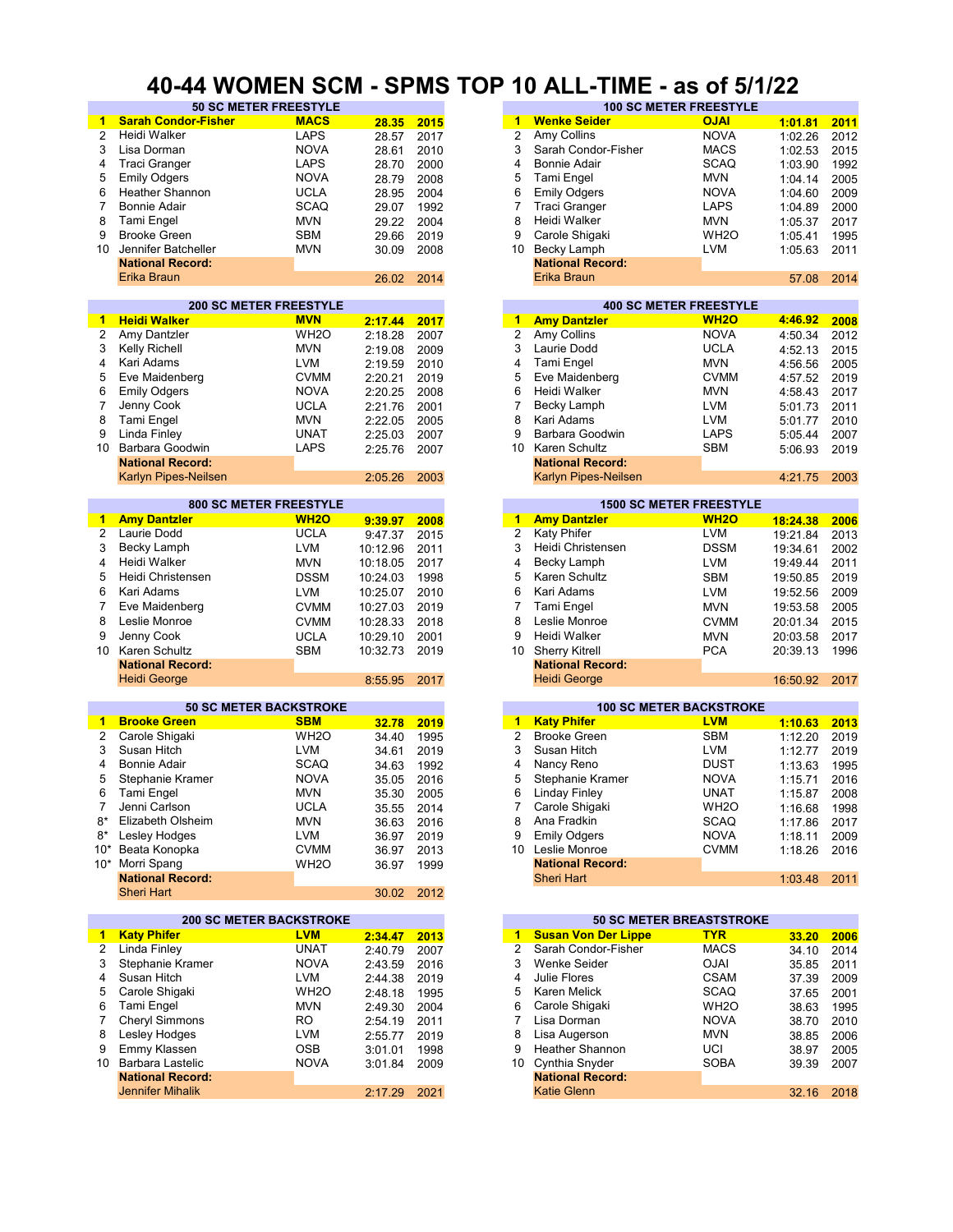|                 | <b>100 SC METER BREASTSTROKE</b>      |                                             |         |      |                                       | <b>200 SC METER BREASTSTROKE</b>      |                                              |         |
|-----------------|---------------------------------------|---------------------------------------------|---------|------|---------------------------------------|---------------------------------------|----------------------------------------------|---------|
| $\mathbf{1}$    | <b>Wenke Seider</b>                   | <b>OJAI</b>                                 | 1:14.33 | 2013 | 1                                     | <b>Wenke Seider</b>                   | <b>OJAI</b>                                  | 2:41.88 |
| $\overline{c}$  | Amy Collins                           | <b>NOVA</b>                                 | 1:16.95 | 2012 | $\overline{2}$<br>Amy Collins         |                                       | <b>NOVA</b>                                  | 2:47.45 |
| 3               | Sarah Condor-Fisher                   | <b>MACS</b>                                 | 1:18.79 | 2014 | 3<br>Karen Melick                     |                                       | <b>SCAQ</b>                                  | 2:57.72 |
| 4               | Julie Flores                          | <b>CSAM</b>                                 | 1:23.49 | 2009 | 4                                     | Sarah Condor-Fisher                   | <b>MACS</b>                                  | 2:57.78 |
| 5               | Karen Melick                          | <b>SCAQ</b>                                 | 1:24.16 | 2001 | 5                                     | Carole Shigaki                        | WH <sub>2</sub> O                            | 3:03.81 |
| 6               | Carole Shigaki                        | WH <sub>2</sub> O                           | 1:25.15 | 1995 | 6<br>Leslie Monroe                    |                                       | <b>CVMM</b>                                  | 3:04.25 |
| 7               |                                       |                                             |         |      | $\overline{7}$                        | Andra Jauzeme                         |                                              |         |
|                 | Jenny Cook                            | <b>UCLA</b>                                 | 1:25.38 | 2001 |                                       |                                       | <b>LVM</b>                                   | 3:05.07 |
| 8               | Sue Stohrer                           | <b>SOBA</b>                                 | 1:25.55 | 2004 | 8<br>Mary Jurey                       |                                       | <b>SCAQ</b>                                  | 3:05.80 |
| 9               | Mary Jurey                            | <b>SCAQ</b>                                 | 1:25.59 | 2009 | 9                                     | Cheryl Simmons                        | <b>ROSE</b>                                  | 3:06.78 |
| 10 <sup>1</sup> | Lisa Augerson                         | <b>MVN</b>                                  | 1:25.91 | 2006 | 10 Stephanie Kramer                   |                                       | <b>NOVA</b>                                  | 3:07.20 |
|                 | <b>National Record:</b>               |                                             |         |      |                                       | <b>National Record:</b>               |                                              |         |
|                 | <b>Cynthia Lewis</b>                  |                                             | 1:09.95 | 2015 |                                       | Susan Von Der Lippe                   |                                              | 2:32.37 |
|                 |                                       |                                             |         |      |                                       |                                       |                                              |         |
| $\blacksquare$  | <b>Wenke Seider</b>                   | <b>50 SC METER BUTTERFLY</b><br><b>OJAI</b> |         | 2013 | 1                                     | <b>Wenke Seider</b>                   | <b>100 SC METER BUTTERFLY</b><br><b>OJAI</b> | 1:04.98 |
| $\overline{2}$  | Sarah Condor-Fisher                   | <b>MACS</b>                                 | 29.15   |      | $\overline{2}$<br><b>Bonnie Adair</b> |                                       | <b>SCAQ</b>                                  |         |
|                 |                                       | <b>TYR</b>                                  | 30.56   | 2014 | 3                                     |                                       |                                              | 1:10.39 |
| 3               | Susan Von Der Lippe                   |                                             | 30.85   | 2006 | Jenny Cooki                           |                                       | UCI                                          | 1:11.45 |
| 4               | <b>Traci Granger</b>                  | <b>LAPS</b>                                 | 31.20   | 2000 | 4<br><b>Traci Granger</b>             |                                       | <b>LAPS</b>                                  | 1:12.32 |
| 5               | <b>Bonnie Adair</b>                   | <b>SCAQ</b>                                 | 32.09   | 1992 | 5<br>Tami Engel                       |                                       | <b>MVN</b>                                   | 1:12.60 |
| 6               | Lisa Dorman                           | <b>NOVA</b>                                 | 32.30   | 2010 | 6<br>Susan Hitch                      |                                       | <b>LVM</b>                                   | 1:13.00 |
| $\overline{7}$  | Kari Adams                            | <b>LVM</b>                                  | 32.42   | 2010 | $\overline{7}$                        | Sarah Condor-Fisher                   | <b>MACS</b>                                  | 1:13.34 |
| 8               | Carole Shigaki                        | WH <sub>2</sub> O                           | 32.48   | 1995 | 8<br>Kari Adams                       |                                       | <b>LVM</b>                                   | 1:13.60 |
| 9               | Tami Engel                            | <b>MVN</b>                                  | 32.80   | 2003 | 9                                     | Carole Shigaki                        | WH <sub>2</sub> O                            | 1:14.74 |
| 10              | Susan Hitch                           | <b>LVM</b>                                  | 32.86   | 2019 | 10 Lisa Augerson                      |                                       | <b>MVN</b>                                   | 1:14.84 |
|                 | <b>National Record:</b>               |                                             |         |      |                                       | <b>National Record:</b>               |                                              |         |
|                 | Erika Braun                           |                                             | 28.19   | 2013 |                                       | Susan Von Der Lippe                   |                                              | 1:01.70 |
|                 |                                       | <b>200 SC METER BUTTERFLY</b>               |         |      |                                       | 100 SC METER INDIVIDUAL MEDLEY        |                                              |         |
| $\mathbf{1}$    | <b>Susan Von Der Lippe</b>            | <b>TYR</b>                                  | 2:20.66 | 2006 | $\overline{1}$                        | <b>Susan Von Der Lippe</b>            | <b>TYR</b>                                   | 1:06.01 |
| $\overline{2}$  | Kari Adams                            | <b>LVM</b>                                  | 2:48.01 | 2010 | $\overline{2}$<br><b>Wenke Seider</b> |                                       | <b>OJAI</b>                                  | 1:08.04 |
| 3               | Tami Engel                            | <b>MVN</b>                                  | 2:50.06 | 2004 | 3<br>Amy Collins                      |                                       | <b>NOVA</b>                                  | 1:10.72 |
| 4               | Amy Dantzler                          | WH <sub>2</sub> O                           | 2:51.19 | 2007 | $\overline{\mathbf{4}}$               | Sarah Condor-Fisher                   | <b>MACS</b>                                  | 1:13.02 |
| 5               | Leslie Monroe                         | <b>CVMM</b>                                 | 2:55.01 | 2016 | 5<br><b>Bonnie Adair</b>              |                                       | <b>SCAQ</b>                                  | 1:13.09 |
| 6               | Deanna Koehler                        | <b>CVMM</b>                                 | 3:13.61 | 2013 | 6<br>Jenny Cooki                      |                                       | UCI                                          | 1:13.47 |
| $\overline{7}$  | <b>Christie Ciraulo</b>               | <b>UCLA</b>                                 | 3:14.19 | 1996 | 7                                     | Carole Shigaki                        | WH <sub>2</sub> O                            | 1:14.19 |
| 8               | <b>Heather Shannon</b>                | <b>UCLA</b>                                 | 3:16.87 | 2004 | 8<br><b>Linday Finley</b>             |                                       | <b>UNAT</b>                                  | 1:14.27 |
| 9               | <b>Sherry Kittrell</b>                | <b>PCA</b>                                  | 3:21.79 | 1994 | 9<br>Tami Engel                       |                                       | <b>MVN</b>                                   | 1:14.75 |
| 10              | Mary-Chris Kay                        | <b>UNAT</b>                                 | 3:29.09 | 1994 | 10 Lisa Dorman                        |                                       | <b>NOVA</b>                                  | 1:15.78 |
|                 | <b>National Record:</b>               |                                             |         |      |                                       | <b>National Record:</b>               |                                              |         |
|                 | Susan Von Der Lippe                   |                                             | 2:20.66 | 2006 |                                       | Lisa Blackburn                        |                                              | 1:04.19 |
|                 |                                       |                                             |         |      |                                       |                                       |                                              |         |
|                 | <b>200 SC METER INDIVIDUAL MEDLEY</b> |                                             |         |      |                                       | <b>400 SC METER INDIVIDUAL MEDLEY</b> |                                              |         |
| 1.              | <b>Susan Von Der Lippe</b>            | <b>TYR</b>                                  | 2:22.18 | 2006 | $\blacktriangleleft$                  | <b>Susan Von Der Lippe</b>            | <b>TYR</b>                                   | 5:03.49 |
| $\overline{2}$  | <b>Wenke Seider</b>                   | <b>OJAI</b>                                 | 2:24.22 | 2013 | $\overline{2}$<br>Amy Collins         |                                       | <b>NOVA</b>                                  | 5:28.29 |
| 3               | Amy Collins                           | <b>NOVA</b>                                 | 2:30.57 | 2012 | 3<br>Bonnie Adair                     |                                       | <b>SCAQ</b>                                  | 5:42.16 |
| 4               | <b>Bonnie Adair</b>                   | <b>SCAQ</b>                                 | 2:39.21 | 1992 | 4<br><b>Katy Phifer</b>               |                                       | <b>LVM</b>                                   | 5:44.34 |
| 5               | Carole Shigaki                        | WH <sub>2</sub> O                           | 2:43.43 | 1995 | 5<br>Susan Hitch                      |                                       | <b>LVM</b>                                   | 5:54.65 |
| 6               | <b>Emily Odgers</b>                   | <b>NOVA</b>                                 | 2:44.67 | 2009 | 6                                     | Stephanie Kramer                      | <b>NOVA</b>                                  | 5:55.16 |
| 7               | Stephanie Kramer                      | <b>NOVA</b>                                 | 2:44.96 | 2016 | $\overline{7}$<br>Traci Granger       |                                       | <b>LAPS</b>                                  | 5:59.54 |
| 8               | Katy Phifer                           | <b>LVM</b>                                  | 2:45.12 | 2013 | 8                                     | Andra Jauzeme                         | <b>LVM</b>                                   | 6:00.04 |
| 9               | Susan Hitch                           | <b>LVM</b>                                  | 2:45.27 | 2018 | 9                                     | Cheryl Simmons                        | <b>ROSE</b>                                  | 6:00.14 |
| 10              | Laurie Dodd                           | <b>UCLA</b>                                 | 2:45.97 | 2015 | 10 <sup>1</sup><br>Sue Stohrer        |                                       | <b>SOBA</b>                                  | 6:05.00 |
|                 | <b>National Record:</b>               |                                             |         |      |                                       | <b>National Record:</b>               |                                              |         |
|                 | <b>Susan Von Der Lippe</b>            |                                             | 2:19.21 | 2007 |                                       | Karlyn Pipes-Neilsen                  |                                              | 5:00.82 |
|                 |                                       |                                             |         |      |                                       |                                       |                                              |         |

| <b>200 SC METER BREASTSTROKE</b><br><b>OJAI</b><br><b>NOVA</b><br><b>SCAQ</b><br><b>MACS</b> | 2:41.88<br>2:47.45<br>2:57.72<br>2:57.78 |
|----------------------------------------------------------------------------------------------|------------------------------------------|
|                                                                                              |                                          |
|                                                                                              |                                          |
|                                                                                              |                                          |
|                                                                                              |                                          |
|                                                                                              |                                          |
| WH <sub>2</sub> O                                                                            | 3:03.81                                  |
| <b>CVMM</b>                                                                                  | 3:04.25                                  |
| <b>LVM</b>                                                                                   | 3:05.07                                  |
| <b>SCAQ</b>                                                                                  | 3:05.80                                  |
| <b>ROSE</b>                                                                                  | 3:06.78                                  |
| <b>NOVA</b>                                                                                  | 3:07.20                                  |
|                                                                                              |                                          |
|                                                                                              | 2:32.37                                  |
|                                                                                              |                                          |

|       |      |    |                         | <b>100 SC METER BUTTERFLY</b> |         |      |
|-------|------|----|-------------------------|-------------------------------|---------|------|
| 29.15 | 2013 | 1  | <b>Wenke Seider</b>     | <b>OJAI</b>                   | 1:04.98 | 2013 |
| 30.56 | 2014 | 2  | Bonnie Adair            | <b>SCAQ</b>                   | 1:10.39 | 1992 |
| 30.85 | 2006 | 3  | Jenny Cooki             | UCI                           | 1:11.45 | 2001 |
| 31.20 | 2000 | 4  | <b>Traci Granger</b>    | <b>LAPS</b>                   | 1:12.32 | 2000 |
| 32.09 | 1992 | 5  | Tami Engel              | <b>MVN</b>                    | 1:12.60 | 2004 |
| 32.30 | 2010 | 6  | Susan Hitch             | <b>LVM</b>                    | 1:13.00 | 2019 |
| 32.42 | 2010 |    | Sarah Condor-Fisher     | <b>MACS</b>                   | 1:13.34 | 2014 |
| 32.48 | 1995 | 8  | Kari Adams              | <b>LVM</b>                    | 1:13.60 | 2010 |
| 32.80 | 2003 | 9  | Carole Shigaki          | WH <sub>2</sub> O             | 1:14.74 | 1995 |
| 32.86 | 2019 | 10 | Lisa Augerson           | <b>MVN</b>                    | 1:14.84 | 2006 |
|       |      |    | <b>National Record:</b> |                               |         |      |
| 28.19 | 2013 |    | Susan Von Der Lippe     |                               | 1:01.70 | 2009 |

|          | <b>200 SC METER BUTTERFLY</b> |         |      | <b>100 SC METER INDIVIDUAL MEDLEY</b> |                            |                   |         |      |  |  |
|----------|-------------------------------|---------|------|---------------------------------------|----------------------------|-------------------|---------|------|--|--|
| er Lippe | <b>TYR</b>                    | 2:20.66 | 2006 |                                       | <b>Susan Von Der Lippe</b> | <b>TYR</b>        | 1:06.01 | 2006 |  |  |
|          | <b>LVM</b>                    | 2:48.01 | 2010 | 2                                     | Wenke Seider               | <b>OJAI</b>       | 1:08.04 | 2013 |  |  |
|          | <b>MVN</b>                    | 2:50.06 | 2004 | 3                                     | Amy Collins                | <b>NOVA</b>       | 1:10.72 | 2012 |  |  |
|          | WH <sub>2</sub> O             | 2:51.19 | 2007 | 4                                     | Sarah Condor-Fisher        | <b>MACS</b>       | 1:13.02 | 2015 |  |  |
|          | <b>CVMM</b>                   | 2:55.01 | 2016 | 5                                     | Bonnie Adair               | <b>SCAQ</b>       | 1:13.09 | 1992 |  |  |
| ıler     | <b>CVMM</b>                   | 3:13.61 | 2013 | 6                                     | Jenny Cooki                | UCI               | 1:13.47 | 2001 |  |  |
| lo       | <b>UCLA</b>                   | 3:14.19 | 1996 |                                       | Carole Shigaki             | WH <sub>2</sub> O | 1:14.19 | 1995 |  |  |
| ınon     | <b>UCLA</b>                   | 3:16.87 | 2004 | 8                                     | Linday Finley              | <b>UNAT</b>       | 1:14.27 | 2007 |  |  |
|          | <b>PCA</b>                    | 3:21.79 | 1994 | 9                                     | Tami Engel                 | <b>MVN</b>        | 1:14.75 | 2004 |  |  |
| ЭV       | <b>UNAT</b>                   | 3:29.09 | 1994 | 10                                    | Lisa Dorman                | <b>NOVA</b>       | 1:15.78 | 2010 |  |  |
| ord:     |                               |         |      |                                       | <b>National Record:</b>    |                   |         |      |  |  |
| er Lippe |                               | 2:20.66 | 2006 |                                       | Lisa Blackburn             |                   | 1:04.19 | 2015 |  |  |

|         |      |                | <b>400 SC METER INDIVIDUAL MEDLEY</b> |             |         |  |
|---------|------|----------------|---------------------------------------|-------------|---------|--|
| 2:22.18 | 2006 | 1              | <b>Susan Von Der Lippe</b>            | <b>TYR</b>  | 5:03.49 |  |
| 2:24.22 | 2013 | 2              | Amy Collins                           | <b>NOVA</b> | 5:28.29 |  |
| 2:30.57 | 2012 | 3              | Bonnie Adair                          | <b>SCAQ</b> | 5:42.16 |  |
| 2:39.21 | 1992 | 4              | <b>Katy Phifer</b>                    | <b>LVM</b>  | 5:44.34 |  |
| 2:43.43 | 1995 | 5              | Susan Hitch                           | <b>LVM</b>  | 5:54.65 |  |
| 2:44.67 | 2009 | 6              | Stephanie Kramer                      | <b>NOVA</b> | 5:55.16 |  |
| 2:44.96 | 2016 | $\overline{7}$ | Traci Granger                         | LAPS        | 5:59.54 |  |
| 2:45.12 | 2013 | 8              | Andra Jauzeme                         | <b>LVM</b>  | 6:00.04 |  |
| 2:45.27 | 2018 | 9              | <b>Cheryl Simmons</b>                 | <b>ROSE</b> | 6:00.14 |  |
| 2:45.97 | 2015 | 10             | Sue Stohrer                           | <b>SOBA</b> | 6:05.00 |  |
|         |      |                | <b>National Record:</b>               |             |         |  |
| 2:19.21 | 2007 |                | <b>Karlyn Pipes-Neilsen</b>           |             | 5:00.82 |  |
|         |      |                |                                       |             |         |  |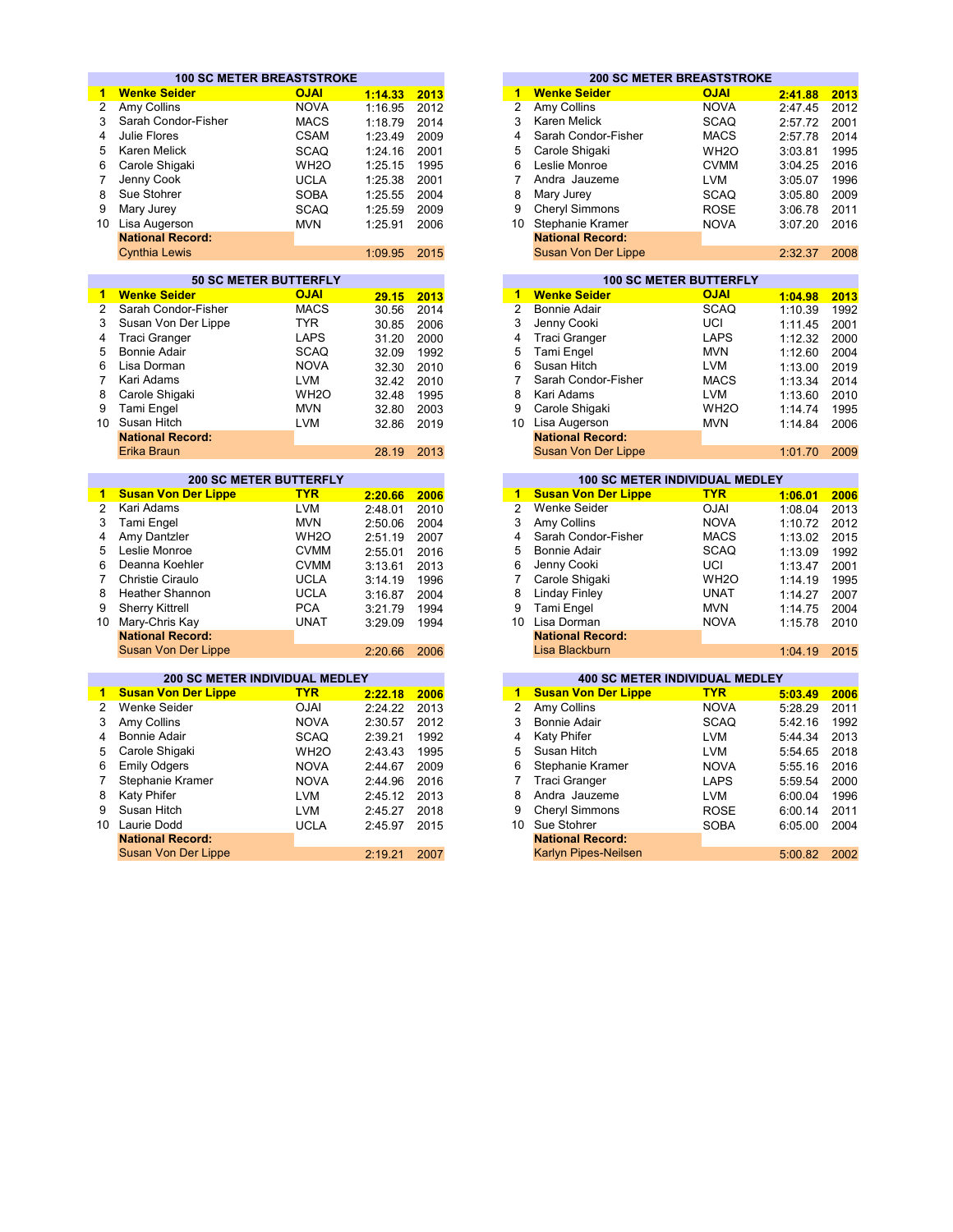## **40-44 MEN SCM - SPMS TOP 10 ALL-TIME - as of 5/1/22**

|                | <b>50 SC METER FREESTYLE</b>   |                   |         |      |                      |                         | <b>100 SC METER FREESTYLE</b>   |          |      |
|----------------|--------------------------------|-------------------|---------|------|----------------------|-------------------------|---------------------------------|----------|------|
| 1              | <b>Erik Hochstein</b>          | <b>SCAQ</b>       | 23.25   | 2008 | 1                    | <b>Erik Hochstein</b>   | <b>SCAQ</b>                     | 50.45    | 2009 |
| 2              | <b>Chuck Pnthier</b>           | <b>LAPS</b>       | 24.18   | 2005 | $\overline{2}$       | Jeffrey Mitchell        | <b>MVN</b>                      | 53.43    | 2009 |
| 3              | <b>Steve West</b>              | <b>NOVA</b>       | 24.45   | 2012 | 3                    | Dickie Fernandez        | <b>NOVA</b>                     | 54.45    | 2012 |
| 4              | Don Smith                      | <b>VCM</b>        | 24.55   | 2001 | 4                    | Don Smith               | <b>VCM</b>                      | 54.48    | 2001 |
| 5              | Jeffrey Mitchell               | <b>MVN</b>        | 24.63   | 2009 | 5                    | Dan Wegner              | <b>LVM</b>                      | 54.96    | 2013 |
| 6              | Dan Wegner                     | <b>LVM</b>        | 24.72   | 2013 | 6                    | <b>Michael Power</b>    | <b>SBM</b>                      | 55.45    | 2011 |
| $\overline{7}$ |                                |                   |         |      | 7                    | <b>Bill O'Brien</b>     |                                 |          |      |
|                | <b>Stanley Fujimoto</b>        | UNAT              | 24.74   | 2001 |                      |                         | WH <sub>2</sub> O               | 55.61    | 2003 |
| 8              | Paul Carter                    | <b>SCAQ</b>       | 24.90   | 2001 | 8                    | Gerry Rodrigues         | <b>UCLA</b>                     | 55.65    | 2004 |
| 9              | Michael Boosin                 | <b>SCAQ</b>       | 25.12   | 2009 | 9                    | <b>Boo Gallas</b>       | SCAQ                            | 56.18    | 1989 |
| 10             | <b>Michael Power</b>           | SBM               | 25.13   | 2011 | 10                   | David Sumner            | <b>MVN</b>                      | 56.35    | 2010 |
|                | <b>National Record:</b>        |                   |         |      |                      | <b>National Record:</b> |                                 |          |      |
|                | <b>Brian Jacobson</b>          |                   | 23.13   | 2013 |                      | <b>Michael Ross</b>     |                                 | 50.43    | 2008 |
|                |                                |                   |         |      |                      |                         |                                 |          |      |
|                | <b>200 SC METER FREESTYLE</b>  |                   |         |      |                      |                         | <b>400 SC METER FREESTYLE</b>   |          |      |
| 1              | <b>Erik Hochstein</b>          | <b>SCAQ</b>       | 1:51.95 | 2009 | $\mathbf{1}$         | <b>Erik Hochstein</b>   | <b>SCAQ</b>                     | 4:01.32  | 2009 |
| $\overline{2}$ | Mike Shaffer                   | <b>VCM</b>        | 1:56.49 | 2008 | $\overline{2}$       | Mike Shaffer            | <b>VCM</b>                      | 4:07.63  | 2008 |
| 3              | Dickie Fernandez               | <b>NOVA</b>       | 1:59.93 | 2012 | 3                    | Mark Magee              | <b>LVM</b>                      | 4:16.36  | 2009 |
| 4              | Dan Wegner                     | <b>LVM</b>        | 2:01.01 | 2015 | 4                    | Ryan Cox                | <b>MVN</b>                      | 4:16.91  | 2013 |
| 5              | <b>Bill O'Brien</b>            | WH <sub>2</sub> O | 2:01.47 | 2003 | 5                    | Gerry Rodrigues         | <b>UCLA</b>                     | 4:18.32  | 2006 |
| 6              | Jim McConica                   | <b>VCM</b>        | 2:01.81 | 1994 | 6                    | Jim McConica            | <b>VCM</b>                      | 4:18.70  | 1993 |
| 7              | Mark Magee                     | <b>LVM</b>        | 2:02.12 | 2008 | 7                    | Dan Wegner              | <b>LVM</b>                      |          | 2015 |
| 8              | Gerry Rodrigues                | <b>UCLA</b>       |         |      | 8                    | Carl Larsen             | WH <sub>2</sub> O               | 4:19.36  |      |
|                |                                |                   | 2:02.39 | 2006 |                      |                         |                                 | 4:20.61  | 2018 |
| 9              | Jose Desouza                   | <b>RO</b>         | 2:03.26 | 2014 | 9                    | <b>Ben Pecht</b>        | <b>VCM</b>                      | 4:21.61  | 2014 |
| 10             | Lincoln Djang                  | <b>MVN</b>        | 2:03.37 | 2003 | 10                   | Bernie Zeruhn           | <b>NOVA</b>                     | 4:21.96  | 2012 |
|                | <b>National Record:</b>        |                   |         |      |                      | <b>National Record:</b> |                                 |          |      |
|                | <b>Michael Ross</b>            |                   | 1:50.08 | 2008 |                      | <b>Erik Hochstein</b>   |                                 | 4:01.32  | 2009 |
|                |                                |                   |         |      |                      |                         |                                 |          |      |
|                | <b>800 SC METER FREESTYLE</b>  |                   |         |      |                      |                         | <b>1500 SC METER FREESTYLE</b>  |          |      |
| 1              | <b>Erik Hochstein</b>          | <b>SCAQ</b>       | 8:25.08 | 2009 | $\blacktriangleleft$ | <b>Mike Shaffer</b>     | <b>VCM</b>                      | 16:09.32 | 2009 |
| $\overline{2}$ | Mike Shaffer                   | <b>VCM</b>        | 8:31.86 | 2008 | $\overline{2}$       | Erik Hochstein          | <b>SCAQ</b>                     | 16:36.21 | 2009 |
| 3              | Mark Magee                     | <b>LVM</b>        | 8:48.84 | 2009 | 3                    | Ryan Cox                | <b>MVN</b>                      | 16:58.48 | 2013 |
| 4              | Jim McConica                   | <b>VCM</b>        | 8:52.23 | 1993 | 4                    | Gerry Rodrigues         | <b>UCLA</b>                     | 17:06.42 | 2006 |
| 5              | Gerry Rodrigues                | <b>UCLA</b>       | 8:54.60 | 2005 | 5                    | Tim Hedrick             | <b>VCM</b>                      | 17:23.08 | 2003 |
| 6              | Ryan Cox                       | <b>MVN</b>        | 8:57.77 | 2013 | 6                    | Lyle Nalli              | <b>SCAQ</b>                     | 17:34.20 | 2004 |
| 7              | Randy Eickhoff                 | <b>UCLA</b>       | 9:09.00 | 2005 | 7                    | Scott Tobin             | WH <sub>2</sub> O               | 17:44.13 | 2006 |
| 8              | <b>Tim Hedrick</b>             | <b>VCM</b>        | 9:09.53 | 2003 | 8                    | David Galluzzi          | <b>ROSE</b>                     | 17:44.82 | 2018 |
| 9              | Scott Tobin                    | WH <sub>20</sub>  | 9:10.10 | 2006 | 9                    | David Popko             | ROSE                            | 17:47.69 | 2019 |
| 10             | Lincoln Djang                  | <b>MVN</b>        | 9:12.18 | 2003 | 10                   | Jeffrey Crosson         | UCI                             | 18:04.41 | 2004 |
|                | <b>National Record:</b>        |                   |         |      |                      | <b>National Record:</b> |                                 |          |      |
|                | <b>Alex Kostich</b>            |                   | 8:21.78 | 2011 |                      | <b>Mike Shaffer</b>     |                                 | 16:09.32 | 2009 |
|                |                                |                   |         |      |                      |                         |                                 |          |      |
|                | <b>50 SC METER BACKSTROKE</b>  |                   |         |      |                      |                         | <b>100 SC METER BACKSTROKE</b>  |          |      |
| 1              | <b>Mike Shaffer</b>            | <b>VCM</b>        | 28.25   | 2009 | $\mathbf{1}$         | <b>Nick Fusedale</b>    | <b>ROSE</b>                     | 1:01.74  | 2015 |
| $\overline{2}$ | David Sumner                   | <b>MVN</b>        |         | 2012 | 2                    | <b>Ben Pecht</b>        | <b>VCM</b>                      |          | 2014 |
|                |                                |                   | 28.86   |      | 3                    |                         |                                 | 1:02.24  |      |
| 3              | Clay Evans                     | <b>SCAQ</b>       | 28.88   | 1994 |                      | <b>Marcel Rinzler</b>   | <b>NOVA</b>                     | 1:02.26  | 2011 |
| 4              | Kurt Murdoch                   | <b>LBG</b>        | 29.02   | 2008 | 4                    | Gary Quinn              | WH <sub>2</sub> O               | 1:02.31  | 1998 |
| 5              | James Ballard                  | WH <sub>20</sub>  | 29.52   | 2001 | 5                    | Kurt Murdoch            | LBG                             | 1:03.03  | 2007 |
| 6              | Gary Quinn                     | WH <sub>2</sub> O | 29.73   | 1999 | 6                    | Clay Evans              | <b>SCAQ</b>                     | 1:03.16  | 1995 |
| 7              | Dan Wegner                     | <b>LVM</b>        | 29.97   | 2015 | 7                    | Bernie Zeruhn           | <b>NOVA</b>                     | 1:03.35  | 2012 |
| 8              | Damon Tucker                   | UCI               | 30.01   | 2011 | 8                    | James Ballard           | WH <sub>2</sub> O               | 1:04.12  | 2001 |
| 9              | Frank Wasko                    | <b>NOVA</b>       | 30.18   | 2004 | 9                    | Dan Wegner              | <b>LVM</b>                      | 1:04.14  | 2015 |
| 10             | Chappie DeHaven                | <b>SCAQ</b>       | 30.22   | 2009 | 10                   | Jarvis Marlow           | <b>LVM</b>                      | 1:04.48  | 2018 |
|                | <b>National Record:</b>        |                   |         |      |                      | <b>National Record:</b> |                                 |          |      |
|                | <b>Michael Ross</b>            |                   | 25.53   | 2009 |                      | <b>Michael Ross</b>     |                                 | 54.85    | 2008 |
|                |                                |                   |         |      |                      |                         |                                 |          |      |
|                | <b>200 SC METER BACKSTROKE</b> |                   |         |      |                      |                         | <b>50 SC METER BREASTSTROKE</b> |          |      |
| 1              | <b>Marcel Rinzler</b>          | <b>NOVA</b>       | 2:12.91 | 2011 | $\mathbf{1}$         | <b>Steve West</b>       | <b>NOVA</b>                     | 28.52    | 2014 |
| 2              | <b>Ben Pecht</b>               | <b>VCM</b>        | 2:14.05 | 2014 | $\overline{2}$       | Val Bagri               | <b>RYL</b>                      | 29.07    | 2015 |
| 3              | Mike Shaffer                   | <b>VCM</b>        | 2:15.93 | 2005 | 3                    | Don Smith               | <b>VCM</b>                      | 30.31    | 2001 |
| 4              | Gary Quinn                     | WH <sub>2</sub> O | 2:16.96 | 1998 | 4                    | Paul Henne              | SCAQ                            | 31.33    | 1989 |
| 5              | Lincoln Djang                  | <b>MVN</b>        | 2:17.22 | 2003 | 5                    | <b>Matthew Schmidt</b>  | WH <sub>2</sub> O               | 32.02    | 2018 |
| 6              | James Ballard                  | WH <sub>2</sub> O | 2:18.60 | 2001 | 6                    | Tryggvi Helgason        | <b>SCMC</b>                     | 32.13    | 2007 |
| 7              | Mark Magee                     | <b>LVM</b>        | 2:20.03 | 2010 | 7                    | <b>Bradley Boodt</b>    | LVM                             | 32.30    | 2008 |
| 8              | Kurt Murdoch                   | <b>LBG</b>        | 2:20.37 | 2008 | 8                    | Ashley Anderson         | SOBA                            | 32.60    | 2015 |
| 9              | David Galluzzi                 | <b>ROSE</b>       |         | 2018 | 9                    | Jim Dietrich            | <b>NOVA</b>                     | 32.66    |      |
| 10             | <b>Brian Kremers</b>           | <b>LBG</b>        | 2:21.24 |      |                      | 10 Steven Bentley       | GWSC                            |          | 2011 |
|                |                                |                   | 2:21.29 | 2017 |                      | <b>National Record:</b> |                                 | 32.78    | 2007 |
|                | <b>National Record:</b>        |                   |         |      |                      |                         |                                 |          |      |
|                | <b>Michael Ross</b>            |                   | 2:03.84 | 2008 |                      | <b>Jeff Commings</b>    |                                 | 28.21    | 2018 |

|       |      |    |                         | 100 SC METER FREESTYLE |       |      |
|-------|------|----|-------------------------|------------------------|-------|------|
| 23.25 | 2008 | 1  | <b>Erik Hochstein</b>   | <b>SCAQ</b>            | 50.45 | 2009 |
| 24.18 | 2005 | 2  | Jeffrey Mitchell        | <b>MVN</b>             | 53.43 | 2009 |
| 24.45 | 2012 | 3  | Dickie Fernandez        | <b>NOVA</b>            | 54.45 | 2012 |
| 24.55 | 2001 | 4  | Don Smith               | <b>VCM</b>             | 54.48 | 2001 |
| 24.63 | 2009 | 5  | Dan Wegner              | <b>LVM</b>             | 54.96 | 2013 |
| 24.72 | 2013 | 6  | <b>Michael Power</b>    | <b>SBM</b>             | 55.45 | 2011 |
| 24.74 | 2001 |    | <b>Bill O'Brien</b>     | WH <sub>2</sub> O      | 55.61 | 2003 |
| 24.90 | 2001 | 8  | <b>Gerry Rodrigues</b>  | <b>UCLA</b>            | 55.65 | 2004 |
| 25.12 | 2009 | 9  | Boo Gallas              | <b>SCAQ</b>            | 56.18 | 1989 |
| 25.13 | 2011 | 10 | David Sumner            | <b>MVN</b>             | 56.35 | 2010 |
|       |      |    | <b>National Record:</b> |                        |       |      |
| 23.13 | 2013 |    | <b>Michael Ross</b>     |                        | 50.43 | 2008 |
|       |      |    |                         |                        |       |      |

|         |      |    |                         | <b>400 SC METER FREESTYLE</b> |         |
|---------|------|----|-------------------------|-------------------------------|---------|
| 1:51.95 | 2009 | 1  | <b>Erik Hochstein</b>   | <b>SCAQ</b>                   | 4:01.32 |
| 1:56.49 | 2008 | 2  | Mike Shaffer            | <b>VCM</b>                    | 4:07.63 |
| 1:59.93 | 2012 | 3  | Mark Magee              | <b>LVM</b>                    | 4:16.36 |
| 2:01.01 | 2015 | 4  | Ryan Cox                | <b>MVN</b>                    | 4:16.91 |
| 2:01.47 | 2003 | 5  | <b>Gerry Rodrigues</b>  | <b>UCLA</b>                   | 4:18.32 |
| 2:01.81 | 1994 | 6  | Jim McConica            | <b>VCM</b>                    | 4:18.70 |
| 2:02.12 | 2008 |    | Dan Wegner              | <b>LVM</b>                    | 4:19.36 |
| 2:02.39 | 2006 | 8  | Carl Larsen             | WH <sub>2</sub> O             | 4:20.61 |
| 2:03.26 | 2014 | 9  | <b>Ben Pecht</b>        | <b>VCM</b>                    | 4:21.61 |
| 2:03.37 | 2003 | 10 | Bernie Zeruhn           | <b>NOVA</b>                   | 4:21.96 |
|         |      |    | <b>National Record:</b> |                               |         |
| 1:50.08 | 2008 |    | <b>Erik Hochstein</b>   |                               | 4:01.32 |

| 8:25.08 | 2009 |
|---------|------|
| 8:31.86 | 2008 |
| 8:48.84 | 2009 |
| 8:52.23 | 1993 |
| 8:54.60 | 2005 |
| 8:57.77 | 2013 |
| 9:09.00 | 2005 |
| 9:09.53 | 2003 |
| 9:10.10 | 2006 |
| 9:12.18 | 2003 |
|         |      |
| 8:21.78 | 2011 |
|         |      |
|         |      |
| 28.25   | 2009 |
| 28.86   | 2012 |
| 28.88   | 1994 |
| 29.02   | 2008 |
| 29.52   | 2001 |
| 29.73   | 1999 |
| 29.97   | 2015 |
| 30.01   | 2011 |
| 30.18   | 2004 |
| 30.22   | 2009 |
|         |      |

|         |      |   |                         | <b>50 SC METER BREASTSTROKE</b> |       |
|---------|------|---|-------------------------|---------------------------------|-------|
| 2:12.91 | 2011 | 1 | <b>Steve West</b>       | <b>NOVA</b>                     | 28.52 |
| 2:14.05 | 2014 | 2 | Val Bagri               | <b>RYL</b>                      | 29.07 |
| 2:15.93 | 2005 | 3 | Don Smith               | <b>VCM</b>                      | 30.31 |
| 2:16.96 | 1998 | 4 | Paul Henne              | <b>SCAQ</b>                     | 31.33 |
| 2:17.22 | 2003 | 5 | <b>Matthew Schmidt</b>  | WH <sub>2</sub> O               | 32.02 |
| 2:18.60 | 2001 | 6 | Tryggvi Helgason        | <b>SCMC</b>                     | 32.13 |
| 2:20.03 | 2010 |   | <b>Bradley Boodt</b>    | <b>LVM</b>                      | 32.30 |
| 2:20.37 | 2008 | 8 | Ashley Anderson         | <b>SOBA</b>                     | 32.60 |
| 2:21.24 | 2018 | 9 | Jim Dietrich            | <b>NOVA</b>                     | 32.66 |
| 2:21.29 | 2017 |   | 10 Steven Bentley       | <b>GWSC</b>                     | 32.78 |
|         |      |   | <b>National Record:</b> |                                 |       |
| 2:03.84 | 2008 |   | <b>Jeff Commings</b>    |                                 | 28.21 |
|         |      |   |                         |                                 |       |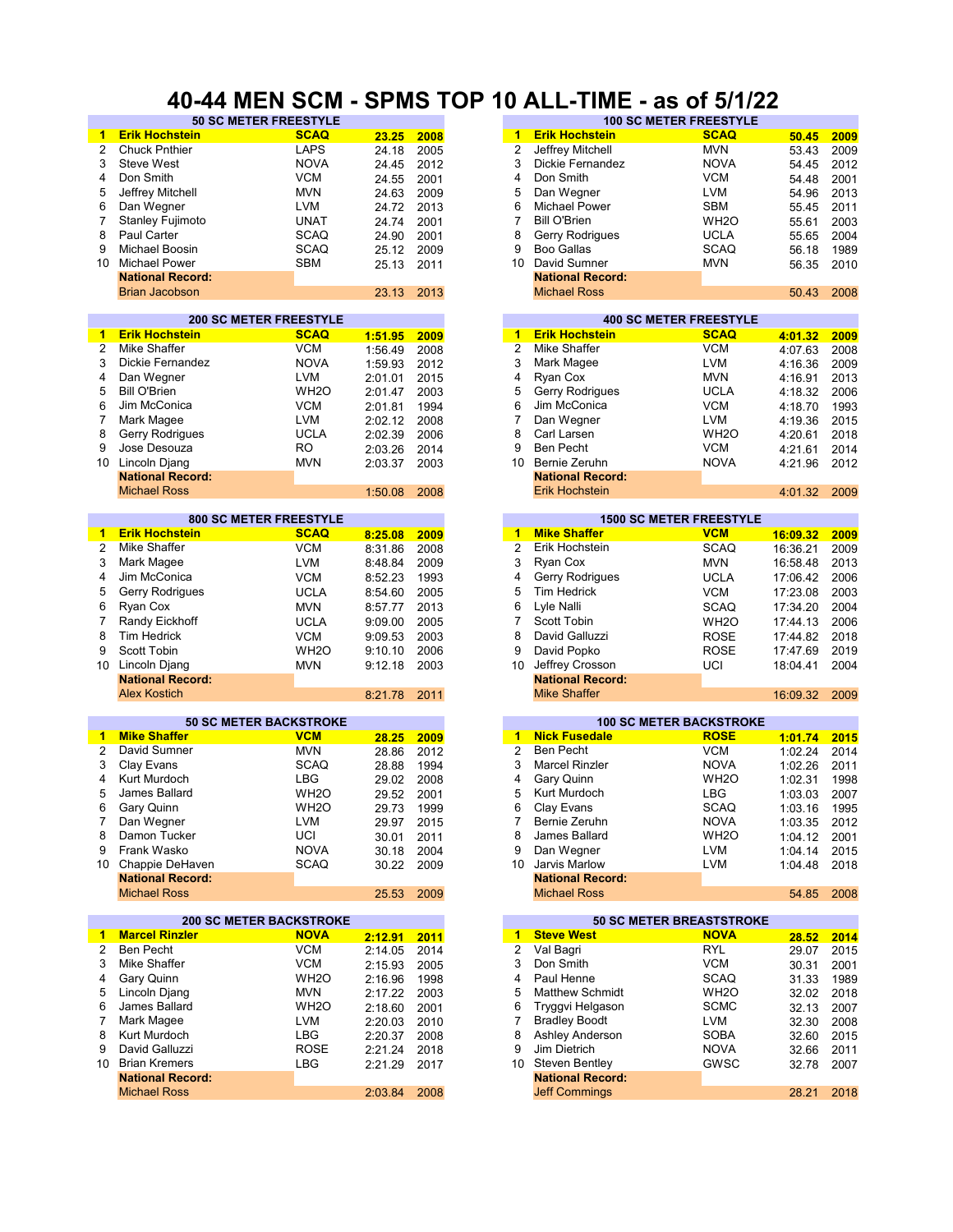|                 | <b>100 SC METER BREASTSTROKE</b> |                               |                  |       |                      |                                       | <b>200 SC METER BREASTSTROKE</b>      |               |      |
|-----------------|----------------------------------|-------------------------------|------------------|-------|----------------------|---------------------------------------|---------------------------------------|---------------|------|
| 1               | <b>Steve West</b>                | <b>NOVA</b>                   | 1:01.42          | 2014  | 1                    | <b>Steve West</b>                     | <b>NOVA</b>                           | 2:13.72       | 2014 |
| $\overline{2}$  | Val Bagri                        | <b>RYL</b>                    | 1:03.11          | 2015  | $\overline{2}$       | Val Bagri                             | <b>RYL</b>                            | 2:20.63       | 2015 |
| 3               | Don Smith                        | <b>VCM</b>                    | 1:08.56          | 2001  | 3                    | Mark Magee                            | <b>LVM</b>                            | 2:33.67       | 2008 |
| 4               | Steven Bentley                   | <b>GWSC</b>                   | 1:08.98          | 2007  | 4                    | Steven Bentley                        | <b>GWSC</b>                           | 2:33.90       | 2007 |
| 5               | <b>Terry Tongate</b>             | <b>NOVA</b>                   | 1:10.39          | 2002  | 5                    | Tom Reudy                             | WH <sub>2</sub> O                     | 2:34.37       | 1994 |
| 6               | Tryggvi Helgason                 | <b>SCMC</b>                   | 1:11.08          | 2007  | 6                    | Scott Tobin                           | WH <sub>2</sub> O                     | 2:36.39       | 2006 |
| 7               | Paul Henne                       | <b>SCAQ</b>                   | 1:11.22          | 1989  | 7                    | Ashley Anderson                       | <b>SOBA</b>                           | 2:37.32       | 2015 |
| 8               | Ashley Anderson                  | <b>SOBA</b>                   | 1:11.29          | 2015  | 8                    | Tryggvi Helgason                      | <b>SCMC</b>                           | 2:37.53       | 2007 |
| $9*$            | <b>Bradley Boodt</b>             |                               |                  | 2008  | 9                    | Scott Jackson                         |                                       |               | 2016 |
| $9*$            |                                  | <b>LVM</b>                    | 1:11.44          |       |                      | Steve Gunnell                         | <b>NOVA</b>                           | 2:39.42       |      |
|                 | <b>Chad Durieux</b>              | <b>ROSE</b>                   | 1:11.44          | 2019  | 10 <sup>1</sup>      |                                       | <b>MVN</b>                            | 2:40.04       | 2012 |
|                 | <b>National Record:</b>          |                               |                  |       |                      | <b>National Record:</b>               |                                       |               |      |
|                 | <b>Steve West</b>                |                               | 1:01.42          | 2014  |                      | <b>Steve West</b>                     |                                       | 2:13.72       | 2014 |
|                 |                                  | <b>50 SC METER BUTTERFLY</b>  |                  |       |                      |                                       | <b>100 SC METER BUTTERFLY</b>         |               |      |
| $\mathbf{1}$    | <b>Chuck Ponthier</b>            | <b>LAPS</b>                   | 25.90            | 2005  | $\mathbf{1}$         | <b>Erik Hochstein</b>                 | <b>SCAQ</b>                           | 56.73         | 2009 |
| $\overline{2}$  | Erik Hochstein                   | <b>SCAQ</b>                   | 26.21            | 2009  | $\overline{2}$       | Mike Shaffer                          | <b>VCM</b>                            | 57.16         | 2009 |
| 3               | <b>Paul Carter</b>               | <b>SCAQ</b>                   | 26.32            | 2001  | 3                    | <b>Paul Carter</b>                    | <b>SCAQ</b>                           | 57.77         | 2001 |
| 4               | Bernie Zeruhn                    | <b>NOVA</b>                   | 26.45            | 2012  | 4                    | James Belardi                         | <b>SCAQ</b>                           | 58.61         | 1997 |
| 5               | <b>Steve West</b>                | <b>NOVA</b>                   |                  |       | 5                    | Bernie Zeruhn                         | <b>NOVA</b>                           |               |      |
| 6               | Val Bagri                        | <b>RYL</b>                    | 26.61            | 2013  | 6                    | Val Bagri                             | <b>RYL</b>                            | 58.73         | 2012 |
|                 |                                  |                               | 26.78            | 2015  | $\overline{7}$       |                                       |                                       | 59.93         | 2015 |
| $\overline{7}$  | David Sumner                     | <b>MVN</b>                    | 26.96            | 2012  |                      | <b>Bill O'Brien</b>                   | WH <sub>2</sub> O                     | 59.98         | 2003 |
| 8               | Jeffrey Mitchell                 | <b>MVN</b>                    | 27.18            | 2009  | 8                    | Joshua Schwartz                       | <b>ROSE</b>                           | 1:00.12       | 2019 |
| 9               | Clay Evans                       | <b>SCAQ</b>                   | 27.19            | 1995  | 9                    | James Ballard                         | WH <sub>2</sub> O                     | 1:00.66       | 2001 |
| 10 <sup>1</sup> | Joshua Schwartz                  | <b>ROSE</b>                   | 27.29            | 2019  | 10 <sup>1</sup>      | Jeff Julian                           | <b>ROSE</b>                           | 1:00.99       | 2015 |
|                 | <b>National Record:</b>          |                               |                  |       |                      | <b>National Record:</b>               |                                       |               |      |
|                 | <b>Michael Ross</b>              |                               | 24.91            | 2008  |                      | <b>Michael Ross</b>                   |                                       | 55.82         | 2008 |
|                 |                                  | <b>200 SC METER BUTTERFLY</b> |                  |       |                      |                                       | 100 SC METER INDIVIDUAL MEDLEY        |               |      |
| 1               | <b>Mike Shaffer</b>              | <b>VCM</b>                    | 2:07.03          | 2008  | $\mathbf{1}$         | <b>Erik Hochstein</b>                 | <b>SCAQ</b>                           | 58.98         | 2008 |
| $\overline{2}$  | James Belardi                    | <b>SCAQ</b>                   | 2:08.46          | 1997  | $\overline{2}$       | <b>Steve West</b>                     | <b>NOVA</b>                           | 59.33         | 2013 |
| 3               | Mark Magee                       | <b>LVM</b>                    | 2:11.30          | 2009  | 3                    | Don Smith                             | <b>VCM</b>                            | 1:01.76       | 2001 |
| 4               | Joshua Schwartz                  | <b>ROSE</b>                   | 2:13.41          | 2019  | 4                    | David Sumner                          | <b>MVN</b>                            | 1:03.36       | 2012 |
| 5               | Bernie Zeruhn                    | <b>NOVA</b>                   | 2:14.47          | 2012  | 5                    | Jose Desouza                          | <b>ROSE</b>                           | 1:03.39       | 2014 |
| 6               | <b>Bill O'Brien</b>              | WH <sub>20</sub>              | 2:15.99          | 2003  | 6                    | <b>Marcel Rinzler</b>                 | <b>NOVA</b>                           | 1:03.40       | 2011 |
| $\overline{7}$  | <b>Boo Gallas</b>                | <b>SCAQ</b>                   | 2:16.15          | 1989  | $\overline{7}$       | Lincoln Djang                         | <b>MVN</b>                            | 1:03.69       | 2003 |
| 8               | Randy Eickhoff                   | <b>SCA</b>                    | 2:17.23          | 2008  | 8                    | Joshua Schwartz                       | <b>ROSE</b>                           | 1:03.73       | 2019 |
| 9               | Carl Larsen                      | WH <sub>2</sub> O             |                  |       | 9                    | Paul Carter                           | <b>SCAQ</b>                           |               |      |
| 10 <sup>1</sup> | Dan Sullivan                     | <b>NOVA</b>                   | 2:18.54          | 2018  | 10                   |                                       |                                       | 1:03.92       | 2001 |
|                 | <b>National Record:</b>          |                               | 2:21.40          | 2001  |                      | Clay Evans<br><b>National Record:</b> | <b>SCAQ</b>                           | 1:03.96       | 1995 |
|                 |                                  |                               |                  |       |                      |                                       |                                       |               |      |
|                 | <b>William Specht</b>            |                               | 2:02.97          | 1998  |                      | <b>Jeff Commings</b>                  |                                       | 57.19         | 2014 |
|                 | 200 SC METER INDIVIDUAL MEDLEY   |                               |                  |       |                      |                                       | <b>400 SC METER INDIVIDUAL MEDLEY</b> |               |      |
| $\mathbf{1}$    | <b>Erik Hochstein</b>            | <b>SCAQ</b>                   | 2:07.71          | 2008  | $\blacktriangleleft$ | <b>Erik Hochstein</b>                 | <b>SCAQ</b>                           | 4:35.15       | 2008 |
| $\overline{2}$  | <b>Steve West</b>                | <b>NOVA</b>                   | 2:11.63          | 2016  | $\overline{2}$       | <b>Mike Shaffer</b>                   | <b>VCM</b>                            | 4:44.87       | 2008 |
| 3               | Mark Magee                       | <b>LVM</b>                    | 2:12.86          | 2009  | 3                    | Mark Magee                            | <b>LVM</b>                            | 4:48.57       | 2011 |
| 4               | Marcel Rinzler                   | <b>NOVA</b>                   | 2:15.72          | 2011  | 4                    | Lincoln Djang                         | <b>MVN</b>                            | 4:49.57       | 2003 |
| 5               | <b>Ben Pecht</b>                 | <b>VCM</b>                    | 2:17.22          | 2014  | 5                    | <b>Marcel Rinzler</b>                 | <b>NOVA</b>                           | 4:49.62       | 2011 |
| 6               | Tom Reudy                        | WH <sub>2</sub> O             |                  | 1994  | 6                    | Scott Tobin                           |                                       |               | 2006 |
| $\overline{7}$  |                                  |                               | 2:18.35          |       | 7                    |                                       | WH <sub>2</sub> O                     | 4:55.61       |      |
|                 | Joshua Schwartz                  | <b>ROSE</b>                   | 2:19.27          | 2019  |                      | Clay Evans                            | <b>SCAQ</b>                           | 5:02.81       | 1994 |
| 8               | Clay Evans                       | <b>SCAQ</b>                   | 2:20.93          | 1994  | 8                    | Lyle Nalli                            | SAM                                   | 5:04.59       | 2000 |
| 9               | Jose Desouza                     | <b>ROSE</b>                   | 2:21.58          | 2012  | 9                    | <b>Tim Hedrick</b>                    | <b>VCM</b>                            | 5:05.32       | 2004 |
| 10              | Katsuya Takahashi                | <b>NOVA</b>                   | 2:21.69          | 2008  | 10                   | <b>Craig Sinel</b>                    | WH <sub>2</sub> O                     | 5:09.24       | 2017 |
|                 | <b>National Record:</b>          |                               |                  |       |                      | <b>National Record:</b>               |                                       |               |      |
|                 | <b>Doguo</b> Canton              |                               | $0.05 \text{ A}$ | 0.000 |                      | Erio Christopeon                      |                                       | 1.20000000014 |      |

|         |      |    |                         | <b>200 SC METER BREASTSTROKE</b> |         |  |
|---------|------|----|-------------------------|----------------------------------|---------|--|
| 1:01.42 | 2014 | 1  | <b>Steve West</b>       | <b>NOVA</b>                      | 2:13.72 |  |
| 1:03.11 | 2015 | 2  | Val Bagri               | <b>RYL</b>                       | 2:20.63 |  |
| 1:08.56 | 2001 | 3  | Mark Magee              | <b>LVM</b>                       | 2:33.67 |  |
| 1:08.98 | 2007 | 4  | Steven Bentley          | GWSC                             | 2:33.90 |  |
| 1:10.39 | 2002 | 5  | Tom Reudy               | WH <sub>2</sub> O                | 2:34.37 |  |
| 1:11.08 | 2007 | 6  | Scott Tobin             | WH <sub>2</sub> O                | 2:36.39 |  |
| 1:11.22 | 1989 |    | Ashley Anderson         | <b>SOBA</b>                      | 2:37.32 |  |
| 1:11.29 | 2015 | 8  | Tryggvi Helgason        | <b>SCMC</b>                      | 2:37.53 |  |
| 1:11.44 | 2008 | 9  | Scott Jackson           | <b>NOVA</b>                      | 2:39.42 |  |
| 1:11.44 | 2019 | 10 | Steve Gunnell           | <b>MVN</b>                       | 2:40.04 |  |
|         |      |    | <b>National Record:</b> |                                  |         |  |
|         | 2014 |    | <b>Steve West</b>       |                                  | 2:13.72 |  |
| 1:01.42 |      |    |                         |                                  |         |  |

|       |      |    |                         | <b>100 SC METER BUTTERFLY</b> |         |
|-------|------|----|-------------------------|-------------------------------|---------|
| 25.90 | 2005 | 1  | <b>Erik Hochstein</b>   | <b>SCAQ</b>                   | 56.73   |
| 26.21 | 2009 | 2  | Mike Shaffer            | <b>VCM</b>                    | 57.16   |
| 26.32 | 2001 | 3  | Paul Carter             | <b>SCAQ</b>                   | 57.77   |
| 26.45 | 2012 | 4  | James Belardi           | <b>SCAQ</b>                   | 58.61   |
| 26.61 | 2013 | 5  | Bernie Zeruhn           | <b>NOVA</b>                   | 58.73   |
| 26.78 | 2015 | 6  | Val Bagri               | <b>RYL</b>                    | 59.93   |
| 26.96 | 2012 |    | <b>Bill O'Brien</b>     | WH <sub>2</sub> O             | 59.98   |
| 27.18 | 2009 | 8  | Joshua Schwartz         | <b>ROSE</b>                   | 1:00.12 |
| 27.19 | 1995 | 9  | James Ballard           | WH <sub>2</sub> O             | 1:00.66 |
| 27.29 | 2019 | 10 | Jeff Julian             | <b>ROSE</b>                   | 1:00.99 |
|       |      |    | <b>National Record:</b> |                               |         |
| 24.91 | 2008 |    | <b>Michael Ross</b>     |                               | 55.82   |

| <b>VCM</b>        | 2:07.03                       | 2008 |    | <b>Erik Hochstein</b>   | <b>SCAQ</b> | 58.98   | 2008                                  |
|-------------------|-------------------------------|------|----|-------------------------|-------------|---------|---------------------------------------|
| <b>SCAQ</b>       | 2:08.46                       | 1997 | 2  | Steve West              | <b>NOVA</b> | 59.33   | 2013                                  |
| <b>LVM</b>        | 2:11.30                       | 2009 | 3  | Don Smith               | <b>VCM</b>  | 1:01.76 | 2001                                  |
| <b>ROSE</b>       | 2:13.41                       | 2019 | 4  | David Sumner            | <b>MVN</b>  | 1:03.36 | 2012                                  |
| <b>NOVA</b>       | 2:14.47                       | 2012 | 5  | Jose Desouza            | <b>ROSE</b> | 1:03.39 | 2014                                  |
| WH <sub>2</sub> O | 2:15.99                       | 2003 | 6  | <b>Marcel Rinzler</b>   | <b>NOVA</b> | 1:03.40 | 2011                                  |
| <b>SCAQ</b>       | 2:16.15                       | 1989 |    | Lincoln Djang           | <b>MVN</b>  | 1:03.69 | 2003                                  |
| <b>SCA</b>        | 2:17.23                       | 2008 | 8  | Joshua Schwartz         | <b>ROSE</b> | 1:03.73 | 2019                                  |
| WH <sub>2</sub> O | 2:18.54                       | 2018 | 9  | Paul Carter             | <b>SCAQ</b> | 1:03.92 | 2001                                  |
| <b>NOVA</b>       | 2:21.40                       | 2001 | 10 | Clay Evans              | <b>SCAQ</b> | 1:03.96 | 1995                                  |
|                   |                               |      |    | <b>National Record:</b> |             |         |                                       |
|                   | 2:02.97                       | 1998 |    | <b>Jeff Commings</b>    |             | 57.19   | 2014                                  |
|                   | <b>200 SC METER BUTTERFLY</b> |      |    |                         |             |         | <b>100 SC METER INDIVIDUAL MEDLEY</b> |

|                         | <b>200 SC METER INDIVIDUAL MEDLEY</b> |         |      |
|-------------------------|---------------------------------------|---------|------|
| <b>Erik Hochstein</b>   | <b>SCAQ</b>                           | 2:07.71 | 2008 |
| Steve West              | <b>NOVA</b>                           | 2:11.63 | 2016 |
| Mark Magee              | <b>LVM</b>                            | 2:12.86 | 2009 |
| Marcel Rinzler          | <b>NOVA</b>                           | 2:15.72 | 2011 |
| Ben Pecht               | <b>VCM</b>                            | 2:17.22 | 2014 |
| Tom Reudy               | WH <sub>2</sub> O                     | 2:18.35 | 1994 |
| Joshua Schwartz         | <b>ROSE</b>                           | 2:19.27 | 2019 |
| Clay Evans              | <b>SCAQ</b>                           | 2:20.93 | 1994 |
| Jose Desouza            | <b>ROSE</b>                           | 2:21.58 | 2012 |
| Katsuya Takahashi       | <b>NOVA</b>                           | 2:21.69 | 2008 |
| <b>National Record:</b> |                                       |         |      |
| <b>Roque Santos</b>     |                                       | 2:05.46 | 2009 |
|                         |                                       |         |      |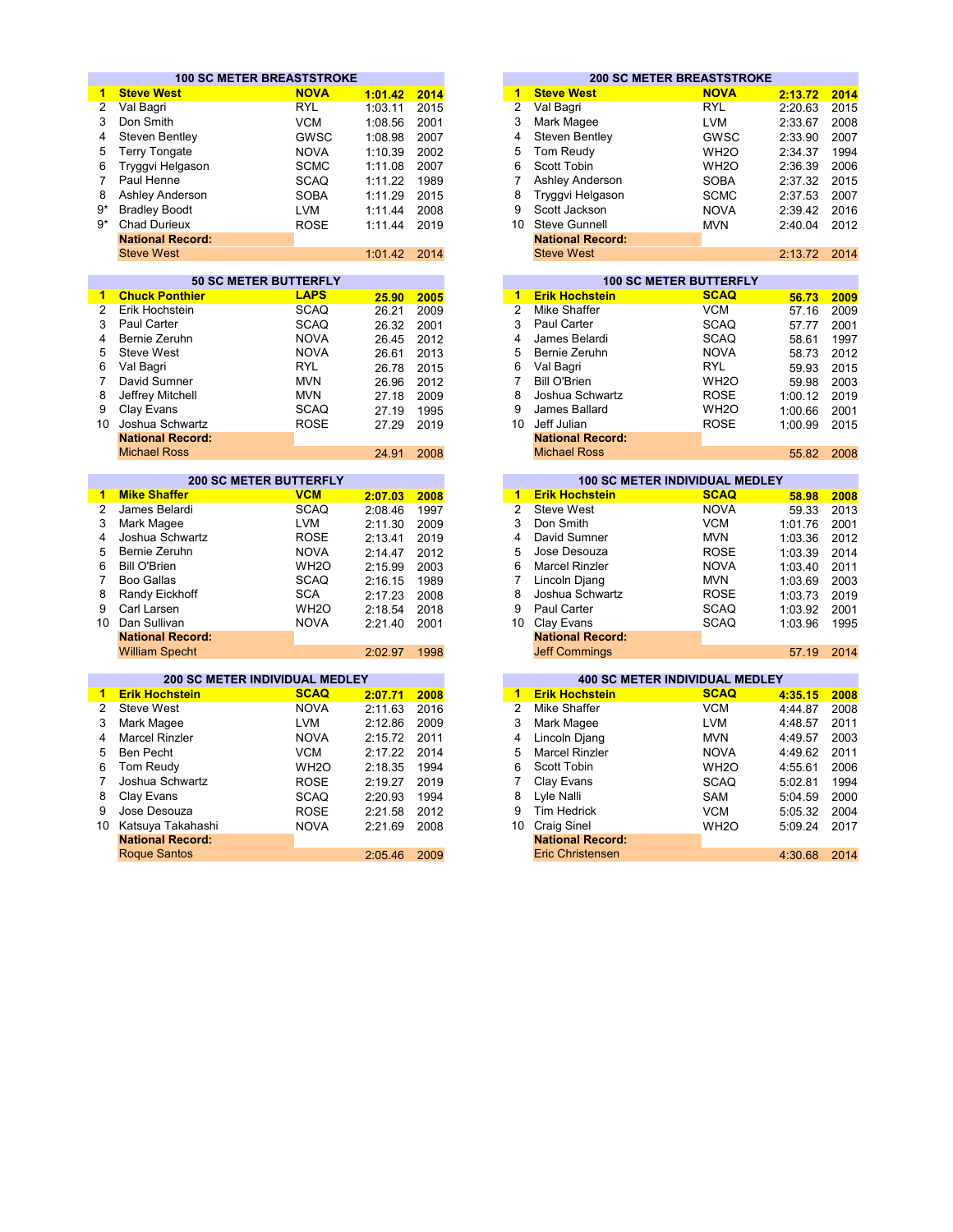#### **45-49 WOMEN SCM - SPMS TOP 10 ALL-TIME - as of 5/1/22**

| $\blacktriangleleft$    | <b>Trina Schaetz</b>     | <b>NOVA</b>                    | 28.40      | 2019 | $\blacktriangleleft$ | <b>Trina Schaetz</b>            | <b>NOVA</b>       | 1:01.99  | 2019 |
|-------------------------|--------------------------|--------------------------------|------------|------|----------------------|---------------------------------|-------------------|----------|------|
| $\overline{2}$          | Sarah Condor-Fisher      | <b>LAPS</b>                    | 28.77      | 2017 | $\overline{2}$       | Susanne Simpson                 | <b>NOVA</b>       | 1:03.32  | 2006 |
|                         |                          |                                |            |      |                      |                                 |                   |          |      |
| 3                       | Katie Osborne            | <b>NOVA</b>                    | 28.81      | 2009 | 3                    | Kari Adams                      | LVM               | 1:03.83  | 2011 |
| 4                       | <b>Traci Granger</b>     | LAPS                           | 28.86      | 2007 | 4                    | Sarah Condor-Fisher             | <b>MACS</b>       | 1:03.89  | 2017 |
| 5                       | <b>Becky Cleavenger</b>  | <b>CVMM</b>                    | 29.19      | 2011 | 5                    | <b>Traci Granger</b>            | <b>LAPS</b>       | 1:04.09  | 2004 |
|                         | <b>Heather Shannon</b>   | <b>UCLA</b>                    |            |      | 6                    |                                 | <b>NOVA</b>       |          |      |
| 6                       |                          |                                | 29.42      | 2009 |                      | Katie Osborne                   |                   | 1:04.68  | 2009 |
| $\overline{7}$          | Ahelee Sue Osborn        | <b>NOVA</b>                    | 29.68      | 2007 | 7                    | Jenny Cook                      | <b>UCLA</b>       | 1:05.09  | 2007 |
| 8                       | Ana Fradkin              | <b>SCAQ</b>                    | 29.74      | 2019 | $8*$                 | <b>Heather Shannon</b>          | <b>UCLA</b>       | 1:05.14  | 2006 |
| 9                       | Nancy Leichter           | <b>ROSE</b>                    | 29.88      | 2018 | $8*$                 | Ahelee Sue Osborn               | <b>NOVA</b>       | 1:05.89  | 2007 |
|                         |                          |                                |            |      |                      |                                 |                   |          |      |
| 10                      | Diana Todd               | <b>SCAQ</b>                    | 30.14      | 1989 | 10                   | Nancy Leichter                  | <b>ROSE</b>       | 1:05.89  | 2017 |
|                         | <b>National Record:</b>  |                                |            |      |                      | <b>National Record:</b>         |                   |          |      |
|                         | Erika Braun              |                                | 26.29      | 2018 |                      | Erika Braun                     |                   | 57.89    | 2018 |
|                         |                          |                                |            |      |                      |                                 |                   |          |      |
|                         |                          | <b>200 SC METER FREESTYLE</b>  |            |      |                      | <b>400 SC METER FREESTYLE</b>   |                   |          |      |
|                         |                          |                                |            |      |                      |                                 |                   |          |      |
| 1.                      | <b>Susanne Simpson</b>   | <b>NOVA</b>                    | 2:15.96    | 2008 |                      | 1 Susanne Simpson               | <b>NOVA</b>       | 4:44.77  | 2007 |
| 2                       | Amy Dantzler             | WH <sub>2</sub> O              | 2:16.57    | 2009 | 2                    | Amy Dantzler                    | WH <sub>2</sub> O | 4:45.09  | 2009 |
| 3                       | Kari Adams               | <b>LVM</b>                     | 2:19.58    | 2013 | 3                    | Laurie Dodd                     | <b>UCLA</b>       | 4:49.57  | 2017 |
| 4                       | Jenny Cook               | <b>UCLA</b>                    | 2:19.70    | 2005 | 4                    | Jenny Cook                      | <b>UCLA</b>       | 4:54.61  | 2005 |
|                         |                          |                                |            |      |                      |                                 |                   |          |      |
| 5                       | <b>Becky Cleavenger</b>  | <b>CVMM</b>                    | 2:22.50    | 2011 | 5                    | Kari Adams                      | LVM               | 4:55.98  | 2011 |
| 6                       | Ahelee Sue Osborn        | <b>NOVA</b>                    | 2:24.26    | 2007 | 6                    | Ahelee Sue Osborn               | <b>NOVA</b>       | 5:03.20  | 2007 |
| 7                       | Laurie Dodd              | <b>UCLA</b>                    | 2:24.33    | 2017 | $\overline{7}$       | <b>Becky Cleavenger</b>         | <b>CVMM</b>       | 5:07.52  | 2011 |
| 8                       | Joy Leutner              | MV                             | 2:26.51    | 2004 | 8                    | Rossella Pescatori              | SCAQ              | 5:08.24  | 2019 |
|                         |                          |                                |            |      |                      |                                 |                   |          |      |
| 9                       | Ana Fradkin              | SCAQ                           | 2:27.94    | 2019 | 9                    | Joy Leutner                     | MVN               | 5:08.81  | 2004 |
| 10                      | Jennifer Weiderman       | <b>CVMM</b>                    | 2:27.98    | 2015 | 10                   | Deanna Koehler                  | <b>CVMM</b>       | 5:09.51  | 2014 |
|                         | <b>National Record:</b>  |                                |            |      |                      | <b>National Record:</b>         |                   |          |      |
|                         | Karlyn Pipes-Neilsen     |                                | 2:05.94    | 2007 |                      | <b>Heidi George</b>             |                   | 4:24.86  | 2021 |
|                         |                          |                                |            |      |                      |                                 |                   |          |      |
|                         |                          |                                |            |      |                      |                                 |                   |          |      |
|                         |                          | 800 SC METER FREESTYLE         |            |      |                      | <b>1500 SC METER FREESTYLE</b>  |                   |          |      |
| 1                       | <b>Susanne Simpson</b>   | <b>NOVA</b>                    | 9:40.69    | 2008 | 1                    | <b>Susanne Simpson</b>          | <b>NOVA</b>       | 18:40.49 | 2008 |
| $\overline{\mathbf{c}}$ | Laurie Dodd              | <b>UCLA</b>                    | 9:41.57    | 2017 | $\overline{2}$       | Kari Adams                      | <b>LVM</b>        | 19:30.87 | 2011 |
| 3                       | Amy Dantzler             | WH <sub>20</sub>               | 9:44.72    | 2009 | 3                    | Joy Leutner                     | <b>MVN</b>        | 20:02.31 | 2004 |
| 4                       | Jenny Cook               | <b>UCLA</b>                    |            |      | 4                    | Deanna Koehler                  | <b>CVMM</b>       |          |      |
|                         |                          |                                | 10:12.00   | 2005 |                      |                                 |                   | 20:11.49 | 2015 |
| 5                       | Kari Adams               | <b>LVM</b>                     | 10:16.72   | 2011 | 5                    | Jennifer Weiderman              | <b>CVMM</b>       | 20:36.54 | 2015 |
| 6                       | Joy Leutner              | <b>MVN</b>                     | 10:35.91   | 2004 | 6                    | <b>Becky Cleavenger</b>         | <b>CVMM</b>       | 20:42.24 | 2011 |
| $\overline{7}$          | Deanna Koehler           | <b>CVMM</b>                    | 10:38.53   | 2015 | $\overline{7}$       | Niki Stokols                    | <b>DSSM</b>       | 20:46.33 | 2003 |
|                         |                          |                                |            |      |                      |                                 |                   |          |      |
| 8                       | Heidi Christensen        | <b>DSSM</b>                    | 10:39.25   | 2004 | 8                    | Lyn Lemaire                     | <b>SCAQ</b>       | 20:57.25 | 1997 |
| 9                       | Ahelee Sue Osborn        | <b>NOVA</b>                    | 10:39.94   | 2007 | 9                    | Christie Ciraulo                | <b>UCLA</b>       | 21:03.35 | 2001 |
| 10                      | Jennifer Weiderman       | <b>CVMM</b>                    | 10:49.90   | 2015 | 10                   | Susan Shore                     | WH <sub>2</sub> O | 21:10.64 | 2009 |
|                         |                          |                                |            |      |                      |                                 |                   |          |      |
|                         | <b>National Record:</b>  |                                |            |      |                      | <b>National Record:</b>         |                   |          |      |
|                         | <b>Heidi George</b>      |                                | 9:05.44    | 2021 |                      | <b>Heidi George</b>             |                   | 17:09.61 | 2021 |
|                         |                          |                                |            |      |                      |                                 |                   |          |      |
|                         |                          | <b>50 SC METER BACKSTROKE</b>  |            |      |                      | <b>100 SC METER BACKSTROKE</b>  |                   |          |      |
| 1                       | <b>Gretchen Caterson</b> | <b>SCA</b>                     |            | 2012 |                      | 1 Gretchen Caterson             | <b>SCA</b>        | 1:13.04  | 2012 |
| 2                       |                          |                                |            |      |                      |                                 |                   |          | 2019 |
|                         |                          |                                | 34.90      |      |                      |                                 |                   |          |      |
|                         | Elizabeth Olsheim        | <b>MVN</b>                     | 35.04      | 2019 | $\overline{2}$       | Ana Fradkin                     | <b>SCAQ</b>       | 1:15.75  |      |
| 3                       | Mimi Frank               | <b>SLUG</b>                    | 35.38      | 1995 | 3                    | Ahelee Sue Osborn               | <b>NOVA</b>       | 1:16.69  | 2007 |
| 4                       | Morri Kleine-Spang       | WH <sub>2</sub> O              | 35.53      | 2001 | 4                    | Jane McCall                     | <b>LAPS</b>       | 1:16.99  | 2004 |
|                         |                          |                                |            |      |                      |                                 |                   |          |      |
| 5                       | Ahelee Sue Osborn        | <b>NOVA</b>                    | 35.69      | 2007 | 5                    | Elizabeth Olsheim               | <b>MVN</b>        | 1:17.08  | 2019 |
| 6                       | Beata Konopka            | <b>CVMM</b>                    | 36.01      | 2017 | 6                    | Andrea Hawcridge                | WH <sub>2</sub> O | 1:17.93  | 2008 |
| 7                       | Andrea Hawcridge         | WH <sub>2</sub> O              | 36.08 2008 |      | 7                    | Paula James                     | <b>LVM</b>        | 1:18.89  | 2007 |
| 8                       | Jane McCall              | <b>LAPS</b>                    | 36.23      | 2004 | 8                    |                                 | LAPS              | 1:19.88  | 2009 |
|                         |                          |                                |            |      |                      | Susan Kingston                  |                   |          |      |
| 9                       | Sarah Condor-Fisher      | <b>MVN</b>                     | 36.41      | 2019 | 9                    | Cheryl Simmons                  | <b>ROSE</b>       | 1:19.98  | 2015 |
|                         | 10 Carole Shigaki        | WH <sub>2</sub> O              | 37.15      | 2000 | 10 Mimi Frank        |                                 | SLU               | 1:20.45  | 1995 |
|                         | <b>National Record:</b>  |                                |            |      |                      | <b>National Record:</b>         |                   |          |      |
|                         | Karlyn Pipes-Neilsen     |                                | 30.58      | 2007 |                      | <b>Karlyn Pipes-Neilsen</b>     |                   | 1:04.79  | 2009 |
|                         |                          |                                |            |      |                      |                                 |                   |          |      |
|                         |                          | <b>200 SC METER BACKSTROKE</b> |            |      |                      | <b>50 SC METER BREASTSTROKE</b> |                   |          |      |
| 1.                      | <b>Gretchen Caterson</b> | <b>SCA</b>                     |            |      | $\blacksquare$       | <b>Wenke Seider</b>             | <b>OJAI</b>       |          |      |
|                         |                          |                                | 2:39.37    | 2012 |                      |                                 |                   | 34.75    | 2014 |
| 2                       | Ahelee Sue Osborn        | <b>NOVA</b>                    | 2:41.08    | 2007 | 2                    | Sarah Condor-Fisher             | <b>MVN</b>        | 34.90    | 2019 |
| 3                       | Jane McCall              | LAPS                           | 2:50.16    | 2004 | 3                    | Trina Schaetz                   | <b>NOVA</b>       | 35.68    | 2019 |
| 4                       | Cheryl Simmons           | <b>ROSE</b>                    | 2:50.23    | 2012 | 4                    | Karen Melick                    | SCAQ              | 37.07    | 2004 |
| 5                       | Paula James              |                                |            |      | 5                    | <b>Heather Shannon</b>          |                   |          |      |
|                         |                          | LVM                            | 2:52.88    | 2007 |                      |                                 | <b>UCLA</b>       | 38.06    | 2006 |
| 6                       | Ana Fradkin              | <b>SCAQ</b>                    | 2:53.48    | 2018 | 6                    | <b>Cheryl Simmons</b>           | ROSE              | 38.78    | 2012 |
| 7                       | Andrea Hawcridge         | WH <sub>2</sub> O              | 2:54.05    | 2008 | 7                    | Jennifer Weiderman              | <b>CVMM</b>       | 38.86    | 2014 |
| 8                       | Joy Leutner              | <b>MVN</b>                     | 2:55.78    | 2004 | 8                    | Nancy Leichter                  | <b>ROSE</b>       | 39.33    | 2017 |
| 9                       | Susan Kingston           | <b>LAPS</b>                    |            |      | 9                    | Amy Dantzler                    | WH <sub>2</sub> O |          |      |
|                         |                          |                                | 2:56.96    | 2009 |                      |                                 |                   | 39.42    | 2009 |
|                         | 10 T Sorenson            | <b>MVN</b>                     | 2:57.27    | 2012 |                      | 10 Melissa Going                | <b>MVN</b>        | 39.60    | 2016 |
|                         | <b>National Record:</b>  |                                |            |      |                      | <b>National Record:</b>         |                   |          |      |
|                         | Karlyn Pipes-Neilsen     |                                | 2:18.95    | 2009 |                      | Susan Von Der Lippe             |                   | 33.82    | 2010 |

| <b>50 SC METER FREESTYLE</b> |             |       |      |    |                         | <b>100 SC METER FREESTYLE</b> |         |      |
|------------------------------|-------------|-------|------|----|-------------------------|-------------------------------|---------|------|
|                              | <b>NOVA</b> | 28.40 | 2019 | 1  | <b>Trina Schaetz</b>    | <b>NOVA</b>                   | 1:01.99 | 2019 |
| -Fisher                      | <b>LAPS</b> | 28.77 | 2017 |    | Susanne Simpson         | <b>NOVA</b>                   | 1:03.32 | 2006 |
|                              | <b>NOVA</b> | 28.81 | 2009 | 3  | Kari Adams              | <b>LVM</b>                    | 1:03.83 | 2011 |
|                              | LAPS        | 28.86 | 2007 | 4  | Sarah Condor-Fisher     | <b>MACS</b>                   | 1:03.89 | 2017 |
| nger                         | <b>CVMM</b> | 29.19 | 2011 | 5  | Traci Granger           | <b>LAPS</b>                   | 1:04.09 | 2004 |
| non                          | <b>UCLA</b> | 29.42 | 2009 | 6  | Katie Osborne           | <b>NOVA</b>                   | 1:04.68 | 2009 |
| sborn                        | <b>NOVA</b> | 29.68 | 2007 |    | Jenny Cook              | <b>UCLA</b>                   | 1:05.09 | 2007 |
|                              | <b>SCAQ</b> | 29.74 | 2019 | 8* | Heather Shannon         | <b>UCLA</b>                   | 1:05.14 | 2006 |
| r                            | <b>ROSE</b> | 29.88 | 2018 | 8* | Ahelee Sue Osborn       | <b>NOVA</b>                   | 1:05.89 | 2007 |
|                              | <b>SCAQ</b> | 30.14 | 1989 | 10 | Nancy Leichter          | <b>ROSE</b>                   | 1:05.89 | 2017 |
| :bic                         |             |       |      |    | <b>National Record:</b> |                               |         |      |
|                              |             | 26.29 | 2018 |    | Erika Braun             |                               | 57.89   | 2018 |
|                              |             |       |      |    |                         |                               |         |      |

|         |      |    |                         | <b>400 SC METER FREESTYLE</b> |  |
|---------|------|----|-------------------------|-------------------------------|--|
| 2:15.96 | 2008 | 1  | <b>Susanne Simpson</b>  | <b>NOVA</b>                   |  |
| 2:16.57 | 2009 | 2  | Amy Dantzler            | WH <sub>2</sub> O             |  |
| 2:19.58 | 2013 | 3  | Laurie Dodd             | <b>UCLA</b>                   |  |
| 2:19.70 | 2005 | 4  | Jenny Cook              | <b>UCLA</b>                   |  |
| 2:22.50 | 2011 | 5. | Kari Adams              | <b>LVM</b>                    |  |
| 2:24.26 | 2007 | 6  | Ahelee Sue Osborn       | <b>NOVA</b>                   |  |
| 2:24.33 | 2017 |    | <b>Becky Cleavenger</b> | <b>CVMM</b>                   |  |
| 2:26.51 | 2004 | 8  | Rossella Pescatori      | <b>SCAQ</b>                   |  |
| 2:27.94 | 2019 | 9  | Joy Leutner             | <b>MVN</b>                    |  |
| 2:27.98 | 2015 | 10 | Deanna Koehler          | <b>CVMM</b>                   |  |
|         |      |    | <b>National Record:</b> |                               |  |
| 2:05.94 | 2007 |    | <b>Heidi George</b>     |                               |  |
|         |      |    |                         |                               |  |

|         |      |    |                         | <b>1500 SC METER FREESTYLE</b> |          |
|---------|------|----|-------------------------|--------------------------------|----------|
| 9:40.69 | 2008 | 1  | <b>Susanne Simpson</b>  | <b>NOVA</b>                    | 18:40.49 |
| 9:41.57 | 2017 | 2  | Kari Adams              | <b>LVM</b>                     | 19:30.87 |
| 9:44.72 | 2009 | 3  | Joy Leutner             | <b>MVN</b>                     | 20:02.31 |
| 0:12.00 | 2005 | 4  | Deanna Koehler          | <b>CVMM</b>                    | 20:11.49 |
| 0:16.72 | 2011 | 5  | Jennifer Weiderman      | <b>CVMM</b>                    | 20:36.54 |
| 0:35.91 | 2004 | 6  | <b>Becky Cleavenger</b> | <b>CVMM</b>                    | 20:42.24 |
| 0:38.53 | 2015 | 7  | Niki Stokols            | <b>DSSM</b>                    | 20:46.33 |
| 0:39.25 | 2004 | 8  | Lyn Lemaire             | <b>SCAQ</b>                    | 20:57.25 |
| 0:39.94 | 2007 | 9  | Christie Ciraulo        | <b>UCLA</b>                    | 21:03.35 |
| 0:49.90 | 2015 | 10 | Susan Shore             | WH <sub>2</sub> O              | 21:10.64 |
|         |      |    | <b>National Record:</b> |                                |          |
| 9:05.44 | 2021 |    | <b>Heidi George</b>     |                                | 17:09.61 |
|         |      |    |                         |                                |          |

|       |      |    | <b>100 SC METER BACKSTROKE</b> |                   |         |  |  |  |  |  |
|-------|------|----|--------------------------------|-------------------|---------|--|--|--|--|--|
| 34.90 | 2012 | 1  | <b>Gretchen Caterson</b>       | <b>SCA</b>        | 1:13.04 |  |  |  |  |  |
| 35.04 | 2019 | 2  | Ana Fradkin                    | <b>SCAQ</b>       | 1:15.75 |  |  |  |  |  |
| 35.38 | 1995 | 3  | Ahelee Sue Osborn              | <b>NOVA</b>       | 1:16.69 |  |  |  |  |  |
| 35.53 | 2001 | 4  | Jane McCall                    | <b>LAPS</b>       | 1:16.99 |  |  |  |  |  |
| 35.69 | 2007 | 5  | Elizabeth Olsheim              | <b>MVN</b>        | 1:17.08 |  |  |  |  |  |
| 36.01 | 2017 | 6  | Andrea Hawcridge               | WH <sub>2</sub> O | 1:17.93 |  |  |  |  |  |
| 36.08 | 2008 |    | Paula James                    | <b>LVM</b>        | 1:18.89 |  |  |  |  |  |
| 36.23 | 2004 | 8  | Susan Kingston                 | <b>LAPS</b>       | 1:19.88 |  |  |  |  |  |
| 36.41 | 2019 | 9  | <b>Cheryl Simmons</b>          | <b>ROSE</b>       | 1:19.98 |  |  |  |  |  |
| 37.15 | 2000 | 10 | Mimi Frank                     | <b>SLU</b>        | 1:20.45 |  |  |  |  |  |
|       |      |    | <b>National Record:</b>        |                   |         |  |  |  |  |  |
| 30.58 | 2007 |    | <b>Karlyn Pipes-Neilsen</b>    |                   | 1:04.79 |  |  |  |  |  |
|       |      |    |                                |                   |         |  |  |  |  |  |

|         |      |               |                         | <b>50 SC METER BREASTSTROKE</b> |  |
|---------|------|---------------|-------------------------|---------------------------------|--|
| 2:39.37 | 2012 | 1.            | <b>Wenke Seider</b>     | <b>OJAI</b>                     |  |
| 2:41.08 | 2007 | $\mathcal{P}$ | Sarah Condor-Fisher     | <b>MVN</b>                      |  |
| 2:50.16 | 2004 | 3             | Trina Schaetz           | <b>NOVA</b>                     |  |
| 2:50.23 | 2012 | 4             | Karen Melick            | <b>SCAQ</b>                     |  |
| 2:52.88 | 2007 | 5             | <b>Heather Shannon</b>  | <b>UCLA</b>                     |  |
| 2:53.48 | 2018 | 6             | <b>Cheryl Simmons</b>   | <b>ROSE</b>                     |  |
| 2:54.05 | 2008 |               | Jennifer Weiderman      | <b>CVMM</b>                     |  |
| 2:55.78 | 2004 | 8             | Nancy Leichter          | <b>ROSE</b>                     |  |
| 2:56.96 | 2009 | 9             | Amy Dantzler            | WH <sub>2</sub> O               |  |
| 2:57.27 | 2012 | 10            | Melissa Going           | <b>MVN</b>                      |  |
|         |      |               | <b>National Record:</b> |                                 |  |
| 2:18.95 | 2009 |               | Susan Von Der Lippe     |                                 |  |
|         |      |               |                         |                                 |  |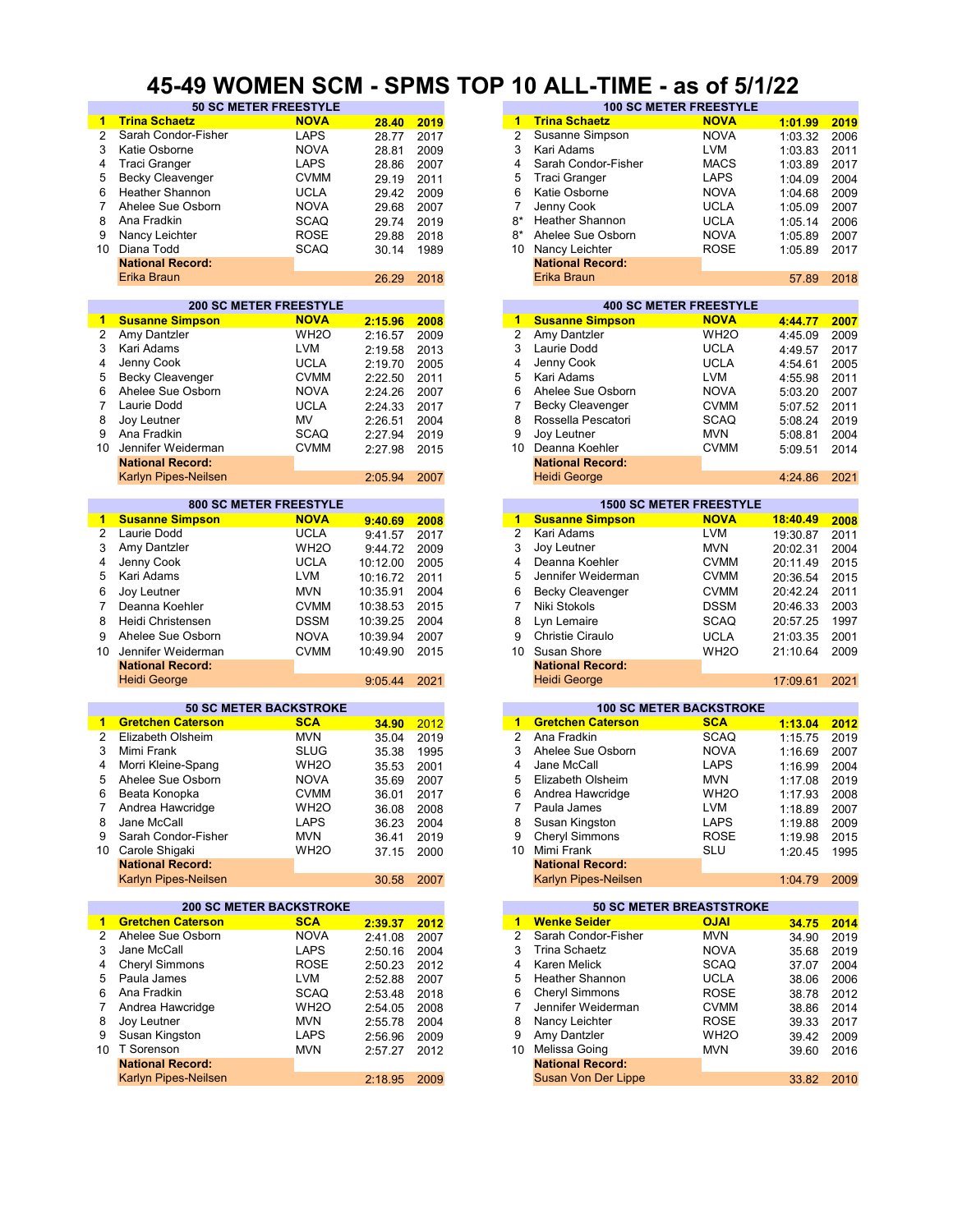|                                                            |                                                 | <b>100 SC METER BREASTSTROKE</b> |         |      |                         |                                                        | <b>200 SC METER BREASTSTROKE</b> |         |                                      |
|------------------------------------------------------------|-------------------------------------------------|----------------------------------|---------|------|-------------------------|--------------------------------------------------------|----------------------------------|---------|--------------------------------------|
| 1                                                          | <b>Gretchen Caterson</b>                        | <b>SCA</b>                       | 1:13.98 | 2014 | 1                       | <b>Karen Melick</b>                                    | <b>SCAQ</b>                      | 2:54.57 | 2003                                 |
| $\overline{2}$                                             | <b>Trina Schaetz</b>                            | <b>NOVA</b>                      | 1:19.12 | 2019 | $\overline{2}$          | Jenny Cook                                             | <b>UCLA</b>                      | 3:01.07 | 2007                                 |
| 3                                                          | Rossella Pescatori                              | <b>SCAQ</b>                      | 1:21.04 | 2016 | 3                       | Deena Esparza                                          | <b>SCA</b>                       | 3:02.25 | 2014                                 |
| 4                                                          | Sarah Condor-Fisher                             | <b>MACS</b>                      | 1:21.58 | 2019 | $\overline{4}$          | <b>Cheryl Simmons</b>                                  | <b>ROSE</b>                      | 3:02.82 | 2012                                 |
| 5                                                          | <b>Karen Melick</b>                             | <b>SCAQ</b>                      | 1:23.03 | 2003 | 5                       | Jennifer Weiderman                                     | <b>CVMM</b>                      | 3:04.58 | 2015                                 |
| 6                                                          | Cheryl Simmons                                  | <b>ROSE</b>                      | 1:23.90 | 2015 | 6                       | Sarah Condor-Fisher                                    | <b>MACS</b>                      | 3:06.75 | 2018                                 |
| 7                                                          | Deena Esparza                                   | <b>SCA</b>                       | 1:24.18 | 2014 | $\overline{7}$          | Ahelee Sue Osborn                                      | <b>NOVA</b>                      | 3:08.66 | 2007                                 |
| 8                                                          | Jennifer Weiderman                              | <b>CVMM</b>                      | 1:24.26 | 2015 | 8                       | Nancy Stanbury                                         | <b>OSB</b>                       | 3:12.84 | 1994                                 |
| 9                                                          | Jenny Cook                                      | <b>UCLA</b>                      | 1:25.04 | 2005 | 9                       | Deanna Koehler                                         | <b>CVMM</b>                      | 3:13.37 | 2015                                 |
| 10                                                         | Ahelee Sue Osborn                               | <b>NOVA</b>                      | 1:25.55 | 2007 |                         | 10 Heidi Khalil                                        | <b>ROSE</b>                      | 3:13.40 | 2019                                 |
|                                                            | <b>National Record:</b>                         |                                  |         |      |                         | <b>National Record:</b>                                |                                  |         |                                      |
|                                                            | Lisa Blackburn                                  |                                  | 1:12.93 | 2017 |                         | Susan Von Der Lippe                                    |                                  | 2:38.00 | 2010                                 |
|                                                            |                                                 |                                  |         |      |                         |                                                        |                                  |         |                                      |
|                                                            |                                                 | <b>50 SC METER BUTTERFLY</b>     |         |      |                         |                                                        | <b>100 SC METER BUTTERFLY</b>    |         |                                      |
| $\mathbf{1}$                                               | <b>Wenke Seider</b>                             | <b>OJAI</b>                      | 29.08   | 2014 | $\blacktriangleleft$    | <b>Wenke Seider</b>                                    | <b>OJAI</b>                      | 1:04.38 | 2014                                 |
| $\overline{2}$                                             | <b>Traci Granger</b>                            | <b>LAPS</b>                      | 30.24   | 2007 | $\overline{2}$          | <b>Traci Granger</b>                                   | <b>LAPS</b>                      | 1:09.27 | 2007                                 |
| 3                                                          | Arlette Godges                                  | <b>SCAQ</b>                      | 30.88   | 2009 | 3                       | Susanne Simpson                                        | <b>NOVA</b>                      | 1:09.75 | 2006                                 |
| 4                                                          | Katie Osborne                                   | <b>NOVA</b>                      | 31.68   | 2009 | 4                       | Arlette Godges                                         | <b>SCAQ</b>                      | 1:09.83 | 2009                                 |
| 5                                                          | Sarah Condor-Fisher                             | <b>MACS</b>                      | 31.82   | 2017 | 5                       | Jane McCall                                            | <b>LAPS</b>                      | 1:12.66 | 2004                                 |
| 6                                                          | Jane McCall                                     | <b>LAPS</b>                      | 31.89   | 2005 | 6                       | Kari Adams                                             | <b>LVM</b>                       | 1:13.04 | 2011                                 |
| $\overline{7}$                                             | Shirley Fladoos                                 | <b>SCAQ</b>                      | 32.22   | 2019 | $\overline{7}$          | Jenny Cook                                             | <b>UCLA</b>                      | 1:13.08 | 2007                                 |
| $8*$                                                       | Kari Adams                                      | <b>LVM</b>                       | 32.25   | 2011 | 8                       | Ana Fradkin                                            | <b>SCAQ</b>                      | 1:13.69 | 2019                                 |
| 8*                                                         | Ana Fradkin                                     | <b>SCAQ</b>                      | 32.25   | 2019 | 9                       | Katie Osborne                                          | <b>NOVA</b>                      | 1:16.83 | 2009                                 |
|                                                            | 10 Gretchen Caterson                            | <b>SCA</b>                       | 32.89   | 2012 |                         | 10 Deena Esparza                                       | <b>SCA</b>                       | 1:17.15 | 2014                                 |
|                                                            | <b>National Record:</b>                         |                                  |         |      |                         | <b>National Record:</b>                                |                                  |         |                                      |
|                                                            | Erika Braun                                     |                                  | 28.60   | 2017 |                         | <b>Susan Von Der Lippe</b>                             |                                  | 1:03.47 | 2010                                 |
|                                                            |                                                 | <b>200 SC METER BUTTERFLY</b>    |         |      |                         | <b>100 SC METER INDIVIDUAL MEDLEY</b>                  |                                  |         |                                      |
| $\mathbf{1}$                                               | <b>Susanne Simpson</b>                          | <b>NOVA</b>                      | 2:38.56 | 2008 | $\overline{1}$          | <b>Sarah Condor-Fisher</b>                             | <b>MVN</b>                       | 1:12.47 | 2019                                 |
| 2                                                          | <b>Traci Granger</b>                            | <b>LAPS</b>                      | 2:41.36 | 2007 | $\overline{2}$          | Ahelee Sue Osborn                                      | <b>NOVA</b>                      | 1:14.17 | 2007                                 |
| 3                                                          | Joy Leutner                                     | <b>MVN</b>                       | 2:54.04 | 2004 | 3                       | <b>Heather Shannon</b>                                 | <b>UCLA</b>                      | 1:15.32 | 2006                                 |
| 4                                                          | Deanna Koehler                                  | <b>CVMM</b>                      | 2:56.17 | 2014 | $\overline{\mathbf{4}}$ | Ana Fradkin                                            | <b>SCAQ</b>                      | 1:15.94 | 2019                                 |
| 5                                                          | Maureen McDonald                                | <b>SCAQ</b>                      | 3:03.98 | 2009 | 5                       | Jane McCall                                            | <b>LAPS</b>                      | 1:16.15 | 2004                                 |
| 6                                                          | <b>Christie Ciraulo</b>                         | <b>UCLA</b>                      | 3:04.06 | 1998 | 6                       | Jenny Cook                                             | <b>UCLA</b>                      | 1:16.48 | 2005                                 |
| $\overline{7}$                                             | Rossella Pescatori                              | <b>SCAQ</b>                      | 3:04.79 | 2018 | $\overline{7}$          | <b>Traci Granger</b>                                   | <b>LAPS</b>                      | 1:16.79 | 2004                                 |
| 8                                                          | Cheryl Simmons                                  | <b>ROSE</b>                      | 3:05.09 | 2016 | 8                       | Morri Kleine-Spang                                     | WH <sub>2</sub> O                | 1:17.05 | 2001                                 |
| 9                                                          | Lucy Johnson                                    | <b>BSSC</b>                      | 3:06.99 | 1992 | 9                       | <b>Cheryl Simmons</b>                                  | <b>ROSE</b>                      | 1:17.31 | 2012                                 |
|                                                            | 10 Colleen Yanco                                | <b>NOVA</b>                      | 3:08.01 | 2008 | 10                      | <b>Becky Cleavenger</b>                                | <b>CVMM</b>                      | 1:18.43 | 2011                                 |
|                                                            |                                                 |                                  |         |      |                         | <b>National Record:</b>                                |                                  |         |                                      |
|                                                            |                                                 |                                  |         |      |                         |                                                        |                                  |         |                                      |
|                                                            | <b>National Record:</b><br>Karlyn Pipes-Neilsen |                                  | 2:23.18 | 2009 |                         | Karlyn Pipes-Neilsen                                   |                                  | 1:05.75 |                                      |
|                                                            |                                                 |                                  |         |      |                         |                                                        |                                  |         | 2009                                 |
|                                                            | 200 SC METER INDIVIDUAL MEDLEY                  |                                  |         |      |                         | <b>400 SC METER INDIVIDUAL MEDLEY</b>                  |                                  |         |                                      |
|                                                            | <b>Wenke Seider</b>                             | <b>OJAI</b>                      | 2:24.33 | 2014 | $\blacktriangleleft$    | <b>Jenny Cook</b>                                      | <b>UCLA</b>                      | 5:45.52 |                                      |
|                                                            | Jenny Cook                                      | <b>UCLA</b>                      | 2:40.18 | 2005 | $\overline{2}$          | Ahelee Sue Osborn                                      | <b>NOVA</b>                      | 5:51.65 | 2007<br>2007                         |
|                                                            | Laurie Dodd                                     | <b>UCLA</b>                      | 2:43.24 | 2017 | 3                       | <b>Cheryl Simmons</b>                                  | <b>ROSE</b>                      | 5:52.13 | 2015                                 |
|                                                            | Jane McCall                                     | <b>LAPS</b>                      | 2:44.77 | 2004 | 4                       | <b>Traci Granger</b>                                   | <b>LAPS</b>                      | 5:54.42 | 2004                                 |
|                                                            | Cheryl Simmons                                  | <b>ROSE</b>                      | 2:45.12 | 2012 | 5                       | Jane McCall                                            | <b>LAPS</b>                      | 5:54.80 | 2005                                 |
|                                                            | Ahelee Sue Osborn                               | <b>NOVA</b>                      | 2:45.71 | 2007 | 6                       | Joy Leutner                                            | <b>MVN</b>                       | 6:00.22 |                                      |
|                                                            | <b>Traci Granger</b>                            | <b>LAPS</b>                      | 2:46.43 | 2007 | $\overline{7}$          | Deanna Koehler                                         | <b>CVMM</b>                      | 6:04.79 |                                      |
|                                                            | Deena Esparza                                   | <b>SCA</b>                       | 2:47.23 | 2014 | 8                       | Jennifer Weiderman                                     | <b>CVMM</b>                      | 6:12.40 |                                      |
|                                                            | Joy Leutner                                     | <b>MVN</b>                       | 2:52.69 | 2004 | 9                       | Paula James                                            | <b>LVM</b>                       | 6:15.54 |                                      |
| 3<br>4<br>5<br>6                                           | 10 Ana Fradkin                                  | <b>SCAQ</b>                      | 2:51.25 | 2019 |                         | 10 Colleen Yanco                                       | <b>NOVA</b>                      | 6:26.61 | 2004<br>2014<br>2015<br>2007<br>2008 |
| $\mathbf{1}$<br>$\overline{2}$<br>$\overline{7}$<br>8<br>9 | <b>National Record:</b><br>karlyn Pipes-Neilsen |                                  | 2:21.55 | 2009 |                         | <b>National Record:</b><br><b>Karlyn Pipes-Neilsen</b> |                                  | 5:05.04 | 2009                                 |

|         |      |    |                         | <b>200 SC METER BREASTSTROKE</b> |         |      |
|---------|------|----|-------------------------|----------------------------------|---------|------|
| 1:13.98 | 2014 | 1  | <b>Karen Melick</b>     | <b>SCAQ</b>                      | 2:54.57 |      |
| 1:19.12 | 2019 | 2  | Jenny Cook              | <b>UCLA</b>                      | 3:01.07 |      |
| 1:21.04 | 2016 | 3  | Deena Esparza           | <b>SCA</b>                       | 3:02.25 | 2014 |
| 1:21.58 | 2019 | 4  | <b>Cheryl Simmons</b>   | <b>ROSE</b>                      | 3:02.82 | 2012 |
| 1:23.03 | 2003 | 5  | Jennifer Weiderman      | <b>CVMM</b>                      | 3:04.58 | 2015 |
| 1:23.90 | 2015 | 6  | Sarah Condor-Fisher     | <b>MACS</b>                      | 3:06.75 | 2018 |
| 1:24.18 | 2014 |    | Ahelee Sue Osborn       | <b>NOVA</b>                      | 3:08.66 | 2007 |
| 1:24.26 | 2015 | 8  | Nancy Stanbury          | <b>OSB</b>                       | 3:12.84 | 1994 |
| 1:25.04 | 2005 | 9  | Deanna Koehler          | <b>CVMM</b>                      | 3:13.37 | 2015 |
| 1:25.55 | 2007 | 10 | Heidi Khalil            | <b>ROSE</b>                      | 3:13.40 | 2019 |
|         |      |    | <b>National Record:</b> |                                  |         |      |
| 1:12.93 | 2017 |    | Susan Von Der Lippe     |                                  | 2:38.00 | 2010 |
|         |      |    |                         |                                  |         |      |
|         |      |    |                         |                                  |         |      |

|       |      |    | <b>100 SC METER BUTTERFLY</b> |             |         |      |
|-------|------|----|-------------------------------|-------------|---------|------|
| 29.08 | 2014 | 1  | <b>Wenke Seider</b>           | <b>OJAI</b> | 1:04.38 | 2014 |
| 30.24 | 2007 | 2  | Traci Granger                 | <b>LAPS</b> | 1:09.27 | 2007 |
| 30.88 | 2009 | 3  | Susanne Simpson               | <b>NOVA</b> | 1:09.75 | 2006 |
| 31.68 | 2009 | 4  | <b>Arlette Godges</b>         | <b>SCAQ</b> | 1:09.83 | 2009 |
| 31.82 | 2017 | 5  | Jane McCall                   | <b>LAPS</b> | 1:12.66 | 2004 |
| 31.89 | 2005 | 6  | Kari Adams                    | <b>LVM</b>  | 1:13.04 | 2011 |
| 32.22 | 2019 | 7  | Jenny Cook                    | <b>UCLA</b> | 1:13.08 | 2007 |
| 32.25 | 2011 | 8  | Ana Fradkin                   | <b>SCAQ</b> | 1:13.69 | 2019 |
| 32.25 | 2019 | 9  | Katie Osborne                 | <b>NOVA</b> | 1:16.83 | 2009 |
| 32.89 | 2012 | 10 | Deena Esparza                 | <b>SCA</b>  | 1:17.15 | 2014 |
|       |      |    | <b>National Record:</b>       |             |         |      |
| 28.60 | 2017 |    | Susan Von Der Lippe           |             | 1:03.47 | 2010 |

|                | <b>200 SC METER BUTTERFLY</b> |         |      |    |                            | <b>100 SC METER INDIVIDUAL MEDLEY</b> |         |      |
|----------------|-------------------------------|---------|------|----|----------------------------|---------------------------------------|---------|------|
| าpson          | <b>NOVA</b>                   | 2:38.56 | 2008 |    | <b>Sarah Condor-Fisher</b> | <b>MVN</b>                            | 1:12.47 | 2019 |
|                | <b>LAPS</b>                   | 2:41.36 | 2007 |    | Ahelee Sue Osborn          | <b>NOVA</b>                           | 1:14.17 | 2007 |
|                | <b>MVN</b>                    | 2:54.04 | 2004 | 3  | Heather Shannon            | <b>UCLA</b>                           | 1:15.32 | 2006 |
| ıler           | <b>CVMM</b>                   | 2:56.17 | 2014 | 4  | Ana Fradkin                | <b>SCAQ</b>                           | 1:15.94 | 2019 |
| )onald         | <b>SCAQ</b>                   | 3:03.98 | 2009 | 5  | Jane McCall                | <b>LAPS</b>                           | 1:16.15 | 2004 |
| lo             | <b>UCLA</b>                   | 3:04.06 | 1998 | 6  | Jenny Cook                 | <b>UCLA</b>                           | 1:16.48 | 2005 |
| catori         | <b>SCAQ</b>                   | 3:04.79 | 2018 |    | Traci Granger              | <b>LAPS</b>                           | 1:16.79 | 2004 |
| ons            | <b>ROSE</b>                   | 3:05.09 | 2016 | 8  | Morri Kleine-Spang         | WH <sub>2</sub> O                     | 1:17.05 | 2001 |
|                | <b>BSSC</b>                   | 3:06.99 | 1992 | 9  | <b>Cheryl Simmons</b>      | <b>ROSE</b>                           | 1:17.31 | 2012 |
| o              | <b>NOVA</b>                   | 3:08.01 | 2008 | 10 | <b>Becky Cleavenger</b>    | <b>CVMM</b>                           | 1:18.43 | 2011 |
| ord:           |                               |         |      |    | <b>National Record:</b>    |                                       |         |      |
| <b>Neilsen</b> |                               | 2:23.18 | 2009 |    | Karlyn Pipes-Neilsen       |                                       | 1:05.75 | 2009 |
|                |                               |         |      |    |                            |                                       |         |      |

| <b>Jenny Cook</b>       | <b>UCLA</b> | 5:45.52 | 2007                                  |
|-------------------------|-------------|---------|---------------------------------------|
| Ahelee Sue Osborn       | <b>NOVA</b> | 5:51.65 | 2007                                  |
| <b>Cheryl Simmons</b>   | <b>ROSE</b> | 5:52.13 | 2015                                  |
| <b>Traci Granger</b>    | LAPS        | 5:54.42 | 2004                                  |
| Jane McCall             | LAPS        | 5:54.80 | 2005                                  |
| Joy Leutner             | <b>MVN</b>  | 6:00.22 | 2004                                  |
| Deanna Koehler          | <b>CVMM</b> | 6:04.79 | 2014                                  |
| Jennifer Weiderman      | <b>CVMM</b> | 6:12.40 | 2015                                  |
| Paula James             | <b>LVM</b>  | 6:15.54 | 2007                                  |
| Colleen Yanco           | <b>NOVA</b> | 6:26.61 | 2008                                  |
| <b>National Record:</b> |             |         |                                       |
| Karlyn Pipes-Neilsen    |             | 5:05.04 | 2009                                  |
|                         |             |         | <b>400 SC METER INDIVIDUAL MEDLEY</b> |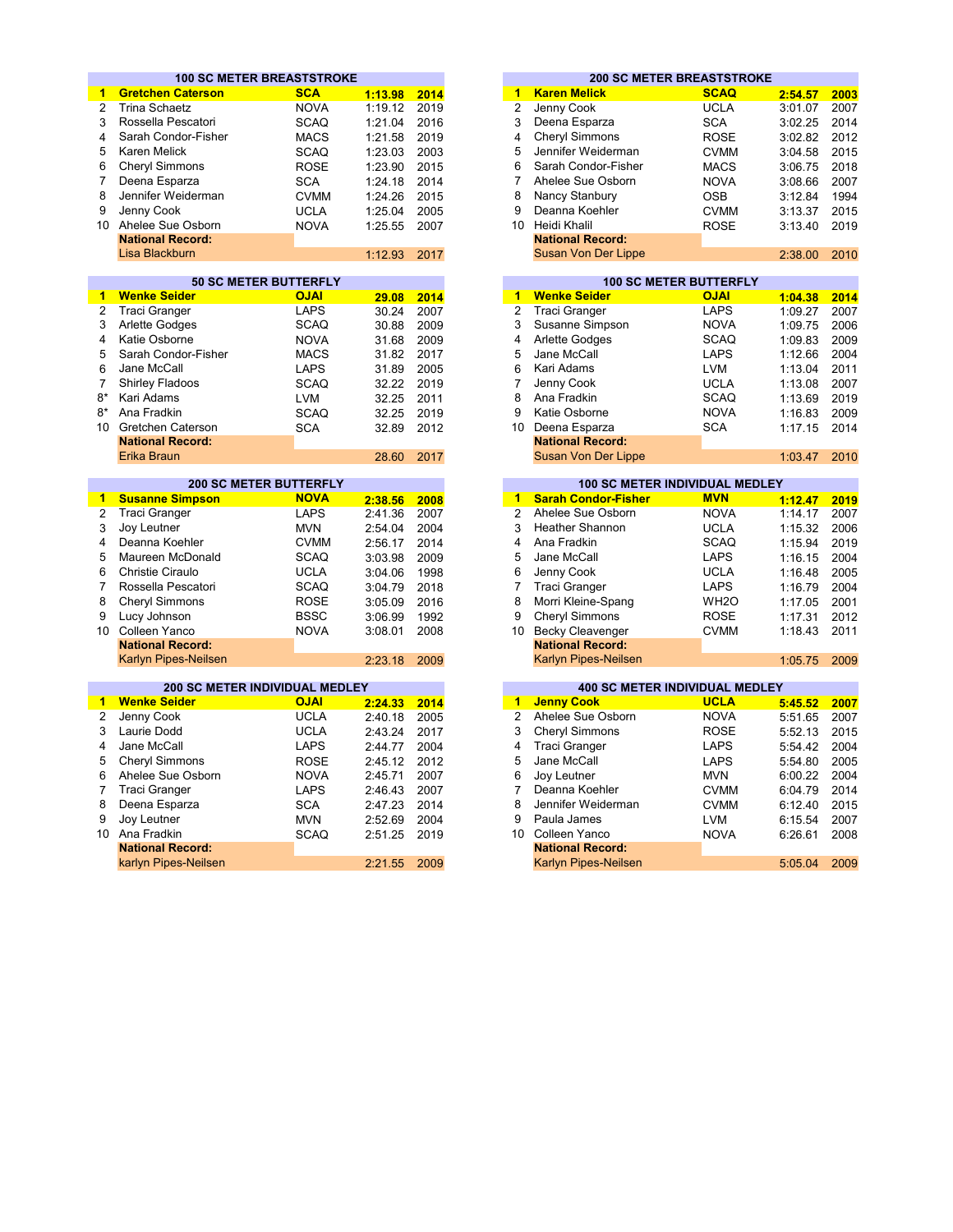#### **45-49 MEN SCM - SPMS TOP 10 ALL-TIME - as of 5/1/22**

| 1              | <b>Matthew Biondi</b>          | <b>CVMM</b>       | 23.65   | 2012 | 1              | <b>Dan Wegner</b>               | <b>LVM</b>        | 54.11    | 2017 |
|----------------|--------------------------------|-------------------|---------|------|----------------|---------------------------------|-------------------|----------|------|
| $\overline{2}$ | Paul Smith                     | <b>TYR</b>        | 24.83   | 2006 | $\overline{c}$ | <b>Matthew Biondi</b>           | <b>CVMM</b>       | 54.39    | 2013 |
| 3              | <b>Steve West</b>              | <b>NOVA</b>       | 24.89   | 2017 | 3              | Paul Smith                      | <b>TYR</b>        | 54.50    | 2006 |
| 4              |                                | <b>LVM</b>        |         |      | 4              | Jose DeSouza                    | <b>ROSE</b>       |          |      |
|                | Dan Wegner                     |                   | 24.90   | 2017 |                |                                 |                   | 56.08    | 2017 |
| 5              | Michael Power                  | <b>SBM</b>        | 25.08   | 2016 | 5              | <b>Michael Power</b>            | <b>SBM</b>        | 56.13    | 2016 |
| 6              | Dan Wegner                     | LVM               | 25.03   | 2019 | 6              | Nick Boshoff                    | LVM               | 56.48    | 2015 |
| $\overline{7}$ | Scott Adair                    | <b>SCAQ</b>       | 25.12   | 2009 | 7              | Peter O'Keeffe                  | <b>SCAQ</b>       | 56.68    | 1998 |
| 8              | Michael Boosin                 | <b>CVMM</b>       | 25.23   | 2014 | 8              | James McCloskey                 | <b>SCAQ</b>       | 56.75    | 2009 |
| 9              | Nick Boshoff                   | <b>CVMM</b>       | 25.62   | 2013 | 9*             | Michael Boosin                  | <b>SCAQ</b>       | 56.77    | 2012 |
| 10             | Chris Wall                     | <b>SCAQ</b>       | 25.68   | 2009 | g*             | Scott Adair                     | <b>SCAQ</b>       | 56.77    | 2009 |
|                | <b>National Record:</b>        |                   |         |      |                | <b>National Record:</b>         |                   |          |      |
|                | <b>Siphiwe Baleka</b>          |                   | 23.58   | 2016 |                | <b>Paul Smith</b>               |                   | 52.54    | 2007 |
|                |                                |                   |         |      |                |                                 |                   |          |      |
|                | <b>200 SC METER FREESTYLE</b>  |                   |         |      |                | <b>400 SC METER FREESTYLE</b>   |                   |          |      |
| 1.             | <b>Dan Wegner</b>              | <b>LVM</b>        | 1:58.87 | 2017 | 1              | <b>Jim McConica</b>             | <b>VCM</b>        | 4:14.73  | 1999 |
| $\overline{2}$ | Jim McConica                   | <b>VCM</b>        |         | 1999 | $\overline{2}$ | Mike Shaffer                    | <b>VCM</b>        | 4:14.96  | 2011 |
|                |                                |                   | 2:02.48 |      |                |                                 |                   |          |      |
| 3              | Gerry Rodrigues                | <b>UCLA</b>       | 2:03.87 | 2007 | 3              | Dan Wegner                      | LVM               | 4:15.35  | 2017 |
| 4              | David Galluzzi                 | <b>ROSE</b>       | 2:04.15 | 2019 | 4              | Randy Eickhoff                  | <b>SCA</b>        | 4:21.21  | 2013 |
| 5              | Doug Green                     | <b>DSSM</b>       | 2:06.09 | 2000 | 5              | Gerry Rodrigues                 | <b>UCLA</b>       | 4:21.97  | 2007 |
| 6              | <b>Buzz Harper</b>             | <b>LAPS</b>       | 2:06.95 | 2006 | 6              | <b>Brad Shenfield</b>           | <b>UCLA</b>       | 4:28.55  | 2019 |
| $\overline{7}$ | Fernando Gallud                | <b>NOVA</b>       | 2:07.26 | 2005 | 7              | Fernando Gallud                 | <b>NOVA</b>       | 4:29.48  | 2005 |
| 8              | James Riddle                   | <b>NOVA</b>       | 2:08.10 | 2009 | 8              | <b>Buzz Harper</b>              | <b>LAPS</b>       | 4:30.07  | 2007 |
| 9              | <b>Steve Gunnell</b>           | <b>MVN</b>        | 2:08.32 | 2017 | 9              | Jonathan Edge                   | <b>SCMC</b>       | 4:30.65  | 2014 |
| 10             | Nick Boshoff                   | <b>LVM</b>        | 2:08.61 | 2017 | 10             | Doug Green                      | <b>DSSM</b>       | 4:34.14  | 2000 |
|                | <b>National Record:</b>        |                   |         |      |                | <b>National Record:</b>         |                   |          |      |
|                |                                |                   |         |      |                |                                 |                   |          |      |
|                | <b>Paul Smith</b>              |                   | 1:56.00 | 2007 |                | <b>Keith Switzer</b>            |                   | 4:09.19  | 2009 |
|                | <b>800 SC METER FREESTYLE</b>  |                   |         |      |                |                                 |                   |          |      |
|                |                                |                   |         |      |                | <b>1500 SC METER FREESTYLE</b>  |                   |          |      |
| 1              | <b>Gerry Rodrigues</b>         | <b>UCLA</b>       | 8:52.40 | 2007 | 1              | <b>Jim McConica</b>             | <b>VCM</b>        | 16:51.21 | 1999 |
| 2              | Dan Wegner                     | <b>LVM</b>        | 8:56.37 | 2019 | $\overline{2}$ | Mike Shaffer                    | <b>VCM</b>        | 16:52.24 | 2010 |
| 3              | Mike Shaffer                   | <b>VCM</b>        | 8:58.61 | 2010 | 3              | Gerry Rodrigues                 | <b>UCLA</b>       | 16:54.69 | 2008 |
| 4              | Randy Eickhoff                 | <b>SCA</b>        | 9:08.47 | 2014 | 4              | Randy Eickhoff                  | <b>SCA</b>        | 17:15.68 | 2013 |
| 5              | <b>Brad Shenfeld</b>           | <b>UCLA</b>       | 9:13.07 | 2019 | 5              | Robbie Allen                    | <b>VCM</b>        | 17:46.61 | 2014 |
| 6              | Jim McConica                   | <b>VCM</b>        | 9:13.63 | 1998 | 6              | Chip McDaniel                   | <b>UCLA</b>       | 18:10.01 | 2018 |
| 7              | Robbie Allen                   | <b>VCM</b>        | 9:18.18 | 2014 | 7              | Jeffrey Crosson                 | <b>NOVA</b>       | 18:16.39 | 2007 |
| 8              |                                | <b>SCMC</b>       |         | 2014 | 8              | Jonathan Edge                   | <b>SCMC</b>       |          | 2014 |
|                | Jonathan Edge                  |                   | 9:19.14 |      |                |                                 |                   | 18:17.86 |      |
| 9              | <b>Brad Shenfeld</b>           | <b>UCLA</b>       | 9:22.26 | 2016 | 9              | <b>Michael Collins</b>          | <b>NOVA</b>       | 18:36.69 | 2012 |
| 10             | Fernando Gallud                | <b>NOVA</b>       | 9:24.06 | 2005 | 10             | Doug Koehler                    | <b>CVMM</b>       | 18:40.60 | 2014 |
|                | <b>National Record:</b>        |                   |         |      |                | <b>National Record:</b>         |                   |          |      |
|                | Ricardo Valdivia               |                   | 8:41.60 | 2013 |                | <b>Keith Switzer</b>            |                   | 16:37.25 | 2011 |
|                |                                |                   |         |      |                |                                 |                   |          |      |
|                | <b>50 SC METER BACKSTROKE</b>  |                   |         |      |                | <b>100 SC METER BACKSTROKE</b>  |                   |          |      |
| $\mathbf{1}$   | <b>Dan Wegner</b>              | <b>LVM</b>        | 28.62   | 2017 | 1              | <b>Matthew Nance</b>            | <b>SCAQ</b>       | 1:02.44  | 2011 |
| 2              | Mike Shaffer                   | <b>VCM</b>        | 28.79   | 2012 | 2              | Bryan Jennings                  | LVM               | 1:02.52  | 2012 |
| 3              | David Sumner                   | MV                | 29.22   | 2016 | 3              | Dan Wegner                      | LVM               | 1:02.85  | 2019 |
| 4              | <b>Bryan Jennings</b>          | <b>LVM</b>        | 29.31   | 2012 | 4              | Tom Reudy                       | WH <sub>2</sub> O | 1:04.68  | 1999 |
| 5              | Jamie Fowler                   | <b>PCA</b>        | 29.34   | 2008 | 5              | Peter O'Keeffe                  | <b>SCAQ</b>       | 1:04.72  | 1998 |
| 6              | James Ballard                  | WH <sub>2</sub> O | 29.42   | 2003 | 6              | David Galluzzi                  | <b>ROSE</b>       | 1:04.74  | 2019 |
|                |                                | <b>SCAQ</b>       |         |      |                |                                 | <b>SCAQ</b>       |          | 2012 |
|                | Peter O'Keeffe                 |                   | 29.58   | 1998 | 7              | Michael Boosin                  |                   | 1:04.93  |      |
| 8              | Michael Boosin                 | <b>SCAQ</b>       | 29.61   | 2012 | 8              | <b>Brian Kremers</b>            | LBG               | 1:05.30  | 2019 |
| 9              | David Galluzzi                 | <b>ROSE</b>       | 29.74   | 2019 | 9              | James Ballard                   | WH <sub>2</sub> O | 1:05.43  | 2005 |
|                | 10 Brian Kremers               | LBG               | 29.90   | 2019 |                | 10 Franik Wasko                 | <b>NOVA</b>       | 1:05.62  | 2005 |
|                | <b>National Record:</b>        |                   |         |      |                | <b>National Record:</b>         |                   |          |      |
|                | <b>Chris Stevenson</b>         |                   | 27.02   | 2009 |                | <b>Chris Stevenson</b>          |                   | 57.00    | 2009 |
|                |                                |                   |         |      |                |                                 |                   |          |      |
|                | <b>200 SC METER BACKSTROKE</b> |                   |         |      |                | <b>50 SC METER BREASTSTROKE</b> |                   |          |      |
| 1              | <b>Brian Kremers</b>           | <b>LBG</b>        | 2:15.83 | 2019 | $\blacksquare$ | <b>Steve West</b>               | <b>NOVA</b>       | 28.94    | 2018 |
| 2              | <b>Matthew Nance</b>           | <b>SCAQ</b>       | 2:16.04 | 2011 | 2              | Tryggvi Helgason                | <b>LVM</b>        | 31.74    | 2009 |
| 3              | James Ballard                  | WH <sub>2</sub> O | 2:16.48 | 2003 | 3              | Paul Henne                      | <b>SCAQ</b>       | 32.10    | 1992 |
| 4              | Peter O'Keeffe                 | <b>SCAQ</b>       | 2:19.12 | 1998 | 4              | John Templin                    | UCI               | 32.59    | 2000 |
| 5              | <b>Buzz Harper</b>             | LAPS              | 2:20.19 | 2006 | 5              | <b>Christopher Cooper</b>       | VCM               | 32.75    | 2009 |
| 6              | Jose DeSouza                   | <b>ROAD</b>       | 2:23.82 | 2017 | 6              | Nick Boshoff                    | <b>CVMM</b>       | 33.06    | 2013 |
| 7              | Dan Borton                     |                   |         |      | 7              | Gerard Von Hoffmann             | <b>NOVA</b>       |          |      |
|                |                                | <b>ROAD</b>       | 2:29.73 | 2017 |                |                                 |                   | 33.11    | 2005 |
| 8              | <b>Craig Sinel</b>             | WH <sub>2</sub> O | 2:29.75 | 2019 | 8              | Wayne McCauley                  | SLU               | 33.17    | 1994 |
| 9              | Doug Kajiwara                  | <b>SCAQ</b>       | 2:30.44 | 2006 | 9              | Ashley Anderson                 | <b>SOBA</b>       | 33.31    | 2016 |
| 10             | Kelly Karren                   | <b>CVMM</b>       | 2:30.55 | 2021 | 10             | David Sumner                    | <b>MVN</b>        | 33.32    | 2016 |
|                | <b>National Record:</b>        |                   |         |      |                | <b>National Record:</b>         |                   |          |      |
|                | <b>Chris Stevenson</b>         |                   | 2:05.54 | 2009 |                | <b>Jeff Commings</b>            |                   | 28.65    | 2019 |
|                |                                |                   |         |      |                |                                 |                   |          |      |

|      | דט ו טוויו וט - וזוטע וואו ט <del>ד</del> |       |      |      | 19 ALL-TIME - 43 VI 97 1744 |                               |       |      |
|------|-------------------------------------------|-------|------|------|-----------------------------|-------------------------------|-------|------|
|      | <b>50 SC METER FREESTYLE</b>              |       |      |      |                             | <b>100 SC METER FREESTYLE</b> |       |      |
| ıdi  | <b>CVMM</b>                               | 23.65 | 2012 | 1    | <b>Dan Wegner</b>           | <b>LVM</b>                    | 54.11 | 2017 |
|      | TYR.                                      | 24.83 | 2006 |      | <b>Matthew Biondi</b>       | <b>CVMM</b>                   | 54.39 | 2013 |
|      | <b>NOVA</b>                               | 24.89 | 2017 | 3    | Paul Smith                  | TYR.                          | 54.50 | 2006 |
|      | <b>LVM</b>                                | 24.90 | 2017 | 4    | Jose DeSouza                | <b>ROSE</b>                   | 56.08 | 2017 |
|      | <b>SBM</b>                                | 25.08 | 2016 | 5.   | <b>Michael Power</b>        | <b>SBM</b>                    | 56.13 | 2016 |
|      | <b>LVM</b>                                | 25.03 | 2019 | 6    | Nick Boshoff                | <b>LVM</b>                    | 56.48 | 2015 |
|      | <b>SCAQ</b>                               | 25.12 | 2009 |      | Peter O'Keeffe              | <b>SCAQ</b>                   | 56.68 | 1998 |
| n    | <b>CVMM</b>                               | 25.23 | 2014 | 8    | James McCloskey             | <b>SCAQ</b>                   | 56.75 | 2009 |
|      | <b>CVMM</b>                               | 25.62 | 2013 | 9*   | Michael Boosin              | <b>SCAQ</b>                   | 56.77 | 2012 |
|      | <b>SCAQ</b>                               | 25.68 | 2009 | $9*$ | Scott Adair                 | <b>SCAQ</b>                   | 56.77 | 2009 |
| :bıc |                                           |       |      |      | <b>National Record:</b>     |                               |       |      |
| a    |                                           | 23.58 | 2016 |      | <b>Paul Smith</b>           |                               | 52.54 | 2007 |
|      |                                           |       |      |      |                             |                               |       |      |

| <b>400 SC METER FREESTYLE</b><br><b>Jim McConica</b><br><b>VCM</b><br>1<br>2017<br><b>VCM</b><br>Mike Shaffer<br>2<br>1999<br><b>LVM</b><br>Dan Wegner<br>3<br>2007<br>Randy Eickhoff<br><b>SCA</b><br>2019<br>4<br><b>Gerry Rodrigues</b><br><b>UCLA</b><br>5<br>2000<br><b>Brad Shenfield</b><br><b>UCLA</b><br>6<br>2006<br>Fernando Gallud<br><b>NOVA</b><br>2005<br><b>LAPS</b><br><b>Buzz Harper</b><br>8<br>2009<br><b>SCMC</b><br>Jonathan Edge<br>9<br>2017<br>Doug Green<br><b>DSSM</b><br>10<br>2017<br><b>National Record:</b><br><b>Keith Switzer</b><br>2007 |         |  |  |         |
|----------------------------------------------------------------------------------------------------------------------------------------------------------------------------------------------------------------------------------------------------------------------------------------------------------------------------------------------------------------------------------------------------------------------------------------------------------------------------------------------------------------------------------------------------------------------------|---------|--|--|---------|
|                                                                                                                                                                                                                                                                                                                                                                                                                                                                                                                                                                            |         |  |  |         |
|                                                                                                                                                                                                                                                                                                                                                                                                                                                                                                                                                                            | 1:58.87 |  |  | 4:14.73 |
| 2:03.87<br>2:04.15                                                                                                                                                                                                                                                                                                                                                                                                                                                                                                                                                         | 2:02.48 |  |  | 4:14.96 |
|                                                                                                                                                                                                                                                                                                                                                                                                                                                                                                                                                                            |         |  |  | 4:15.35 |
|                                                                                                                                                                                                                                                                                                                                                                                                                                                                                                                                                                            |         |  |  | 4:21.21 |
| 2:06.95<br>2:07.26                                                                                                                                                                                                                                                                                                                                                                                                                                                                                                                                                         | 2:06.09 |  |  | 4:21.97 |
|                                                                                                                                                                                                                                                                                                                                                                                                                                                                                                                                                                            |         |  |  | 4:28.55 |
|                                                                                                                                                                                                                                                                                                                                                                                                                                                                                                                                                                            |         |  |  | 4:29.48 |
|                                                                                                                                                                                                                                                                                                                                                                                                                                                                                                                                                                            | 2:08.10 |  |  | 4:30.07 |
| 4:34.14                                                                                                                                                                                                                                                                                                                                                                                                                                                                                                                                                                    | 2:08.32 |  |  | 4:30.65 |
|                                                                                                                                                                                                                                                                                                                                                                                                                                                                                                                                                                            | 2:08.61 |  |  |         |
| 4:09.19                                                                                                                                                                                                                                                                                                                                                                                                                                                                                                                                                                    |         |  |  |         |
|                                                                                                                                                                                                                                                                                                                                                                                                                                                                                                                                                                            | 1:56.00 |  |  |         |

|         |      |    | <b>1500 SC METER FREESTYLE</b> |             |          |      |  |  |  |  |
|---------|------|----|--------------------------------|-------------|----------|------|--|--|--|--|
| 8:52.40 | 2007 | 1  | <b>Jim McConica</b>            | <b>VCM</b>  | 16:51.21 | 1999 |  |  |  |  |
| 8:56.37 | 2019 | 2  | Mike Shaffer                   | <b>VCM</b>  | 16:52.24 | 2010 |  |  |  |  |
| 8:58.61 | 2010 | 3  | Gerry Rodrigues                | <b>UCLA</b> | 16:54.69 | 2008 |  |  |  |  |
| 9:08.47 | 2014 | 4  | Randy Eickhoff                 | <b>SCA</b>  | 17:15.68 | 2013 |  |  |  |  |
| 9:13.07 | 2019 | 5  | Robbie Allen                   | <b>VCM</b>  | 17:46.61 | 2014 |  |  |  |  |
| 9:13.63 | 1998 | 6  | Chip McDaniel                  | <b>UCLA</b> | 18:10.01 | 2018 |  |  |  |  |
| 9:18.18 | 2014 | 7  | Jeffrey Crosson                | <b>NOVA</b> | 18:16.39 | 2007 |  |  |  |  |
| 9:19.14 | 2014 | 8  | Jonathan Edge                  | <b>SCMC</b> | 18:17.86 | 2014 |  |  |  |  |
| 9:22.26 | 2016 | 9  | <b>Michael Collins</b>         | <b>NOVA</b> | 18:36.69 | 2012 |  |  |  |  |
| 9:24.06 | 2005 | 10 | Doug Koehler                   | <b>CVMM</b> | 18:40.60 | 2014 |  |  |  |  |
|         |      |    | <b>National Record:</b>        |             |          |      |  |  |  |  |
| 8:41.60 | 2013 |    | <b>Keith Switzer</b>           |             | 16:37.25 | 2011 |  |  |  |  |
|         |      |    |                                |             |          |      |  |  |  |  |

|       |      |    |                         | <b>100 SC METER BACKSTROKE</b> |         |
|-------|------|----|-------------------------|--------------------------------|---------|
| 28.62 | 2017 | 1  | <b>Matthew Nance</b>    | <b>SCAQ</b>                    | 1:02.44 |
| 28.79 | 2012 | 2  | Bryan Jennings          | <b>LVM</b>                     | 1:02.52 |
| 29.22 | 2016 | 3  | Dan Wegner              | <b>LVM</b>                     | 1:02.85 |
| 29.31 | 2012 | 4  | Tom Reudy               | WH <sub>2</sub> O              | 1:04.68 |
| 29.34 | 2008 | 5  | Peter O'Keeffe          | <b>SCAQ</b>                    | 1:04.72 |
| 29.42 | 2003 | 6  | David Galluzzi          | <b>ROSE</b>                    | 1:04.74 |
| 29.58 | 1998 | 7  | Michael Boosin          | <b>SCAQ</b>                    | 1:04.93 |
| 29.61 | 2012 | 8  | <b>Brian Kremers</b>    | LBG                            | 1:05.30 |
| 29.74 | 2019 | 9  | James Ballard           | WH <sub>2</sub> O              | 1:05.43 |
| 29.90 | 2019 | 10 | Franik Wasko            | <b>NOVA</b>                    | 1:05.62 |
|       |      |    | <b>National Record:</b> |                                |         |
| 27.02 | 2009 |    | <b>Chris Stevenson</b>  |                                | 57.00   |
|       |      |    |                         |                                |         |

|         |      |    |                           | <b>50 SC METER BREASTSTROKE</b> |       |
|---------|------|----|---------------------------|---------------------------------|-------|
| 2:15.83 | 2019 | 1  | <b>Steve West</b>         | <b>NOVA</b>                     | 28.94 |
| 2:16.04 | 2011 | 2  | Tryggvi Helgason          | <b>LVM</b>                      | 31.74 |
| 2:16.48 | 2003 | 3  | Paul Henne                | <b>SCAQ</b>                     | 32.10 |
| 2:19.12 | 1998 | 4  | John Templin              | UCI                             | 32.59 |
| 2:20.19 | 2006 | 5  | <b>Christopher Cooper</b> | <b>VCM</b>                      | 32.75 |
| 2:23.82 | 2017 | 6  | Nick Boshoff              | <b>CVMM</b>                     | 33.06 |
| 2:29.73 | 2017 |    | Gerard Von Hoffmann       | <b>NOVA</b>                     | 33.11 |
| 2:29.75 | 2019 | 8  | Wayne McCauley            | <b>SLU</b>                      | 33.17 |
| 2:30.44 | 2006 | 9  | <b>Ashley Anderson</b>    | <b>SOBA</b>                     | 33.31 |
| 2:30.55 | 2021 | 10 | David Sumner              | <b>MVN</b>                      | 33.32 |
|         |      |    | <b>National Record:</b>   |                                 |       |
| 2:05.54 | 2009 |    | <b>Jeff Commings</b>      |                                 | 28.65 |
|         |      |    |                           |                                 |       |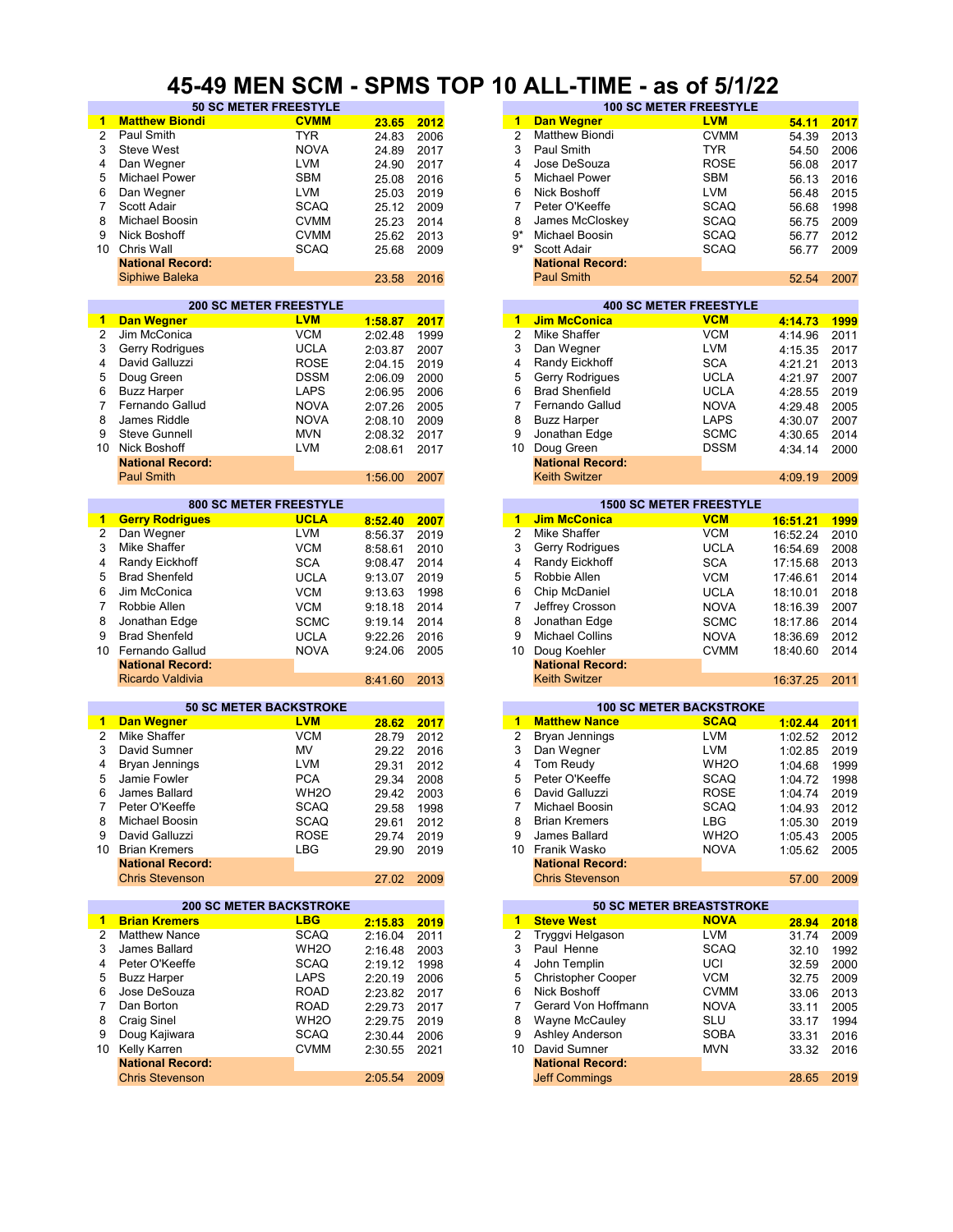|                 | <b>100 SC METER BREASTSTROKE</b>      |                               |         |      |                      |                         | <b>200 SC METER BREASTSTROKE</b>      |         |      |
|-----------------|---------------------------------------|-------------------------------|---------|------|----------------------|-------------------------|---------------------------------------|---------|------|
| 1               | <b>Steve West</b>                     | <b>NOVA</b>                   | 1:02.22 | 2018 | 1                    | <b>Steve West</b>       | <b>NOVA</b>                           | 2:15.45 | 2018 |
| $\overline{2}$  | Tryggvi Helgason                      | <b>LVM</b>                    | 1:09.67 | 2009 | $\overline{2}$       | Tom Reudy               | WH <sub>2</sub> O                     | 2:35.16 | 2003 |
| 3               | Tom Reudy                             | WH <sub>20</sub>              | 1:10.66 | 1999 | 3                    | Mark Magee              | <b>LVM</b>                            | 2:35.93 | 2014 |
| 4               | Paul Henne                            | <b>SCAQ</b>                   | 1:11.40 | 1991 | 4                    | Tryggvi Helgason        | <b>LVM</b>                            | 2:37.47 | 2009 |
| 5               | John Templin                          | UCI                           | 1:11.50 | 2000 | 5                    | Ashley Anderson         | <b>SOBA</b>                           | 2:37.72 | 2016 |
| 6               | Ashley Anderson                       | <b>SOBA</b>                   | 1:11.71 | 2016 | 6                    | Doug Koehler            | <b>CVMM</b>                           | 2:38.68 | 2014 |
| $\overline{7}$  |                                       |                               |         |      | $\overline{7}$       |                         |                                       |         |      |
|                 | Lincoln Djang                         | <b>MVN</b>                    | 1:12.34 | 2005 |                      | John Templin            | UCI                                   | 2:39.04 | 2000 |
| 8               | Nick Boshoff                          | <b>LVM</b>                    | 1:12.71 | 2015 | 8                    | Gerard Von Hoffmann     | <b>NOVA</b>                           | 2:40.24 | 2005 |
| 9               | Gerard Von Hoffmann                   | <b>NOVA</b>                   | 1:12.80 | 2005 | 9                    | Mauro Bodovsky          | WH <sub>2</sub> O                     | 2:41.99 | 2003 |
| 10 <sup>1</sup> | Doug Koehler                          | <b>CVMM</b>                   | 1:13.02 | 2014 |                      | 10 Nick Boshoff         | <b>LVM</b>                            | 2:42.96 | 2017 |
|                 | <b>National Record:</b>               |                               |         |      |                      | <b>National Record:</b> |                                       |         |      |
|                 | <b>Steve West</b>                     |                               | 1:02.22 | 2018 |                      | <b>Steve West</b>       |                                       | 2:15.45 | 2018 |
|                 |                                       |                               |         |      |                      |                         |                                       |         |      |
|                 |                                       | <b>50 SC METER BUTTERFLY</b>  |         |      |                      |                         | <b>100 SC METER BUTTERFLY</b>         |         |      |
| 1               | <b>Matthew Biondi</b>                 | <b>CVMM</b>                   | 25.80   | 2012 | $\overline{1}$       | <b>Paul Carter</b>      | <b>SCAQ</b>                           | 57.17   | 2003 |
| $\overline{2}$  | <b>Paul Carter</b>                    | <b>SCAQ</b>                   | 25.84   | 2003 | $\overline{2}$       | <b>Mike Shaffer</b>     | <b>VCM</b>                            | 58.76   | 2012 |
| 3               | Paul Smith                            | <b>TYR</b>                    | 26.20   | 2006 | 3                    | Paul Smith              | <b>TYR</b>                            | 59.14   | 2006 |
| 4               | David Sumner                          | <b>MVN</b>                    | 26.66   | 2015 | 4                    | James Ballard           | WH <sub>2</sub> O                     | 1:00.01 | 2003 |
| 5               | James Ballard                         | WH <sub>20</sub>              | 27.21   | 2003 | 5                    | Jose DeSouza            | <b>ROSE</b>                           | 1:00.64 | 2017 |
| 6               | Jamie Fowler                          | <b>PCA</b>                    | 27.25   | 2008 | 6                    | Tryggvi Helgason        | <b>LVM</b>                            | 1:00.67 | 2009 |
| 7               | Mike Shaffer                          | <b>VCM</b>                    | 27.43   | 2014 | 7                    | Stephen Segreto         | <b>LBG</b>                            | 1:01.40 | 2008 |
| 8               | Frank Wasko                           | <b>NOVA</b>                   | 27.47   | 2005 | 8                    | Mark Magee              | <b>LVM</b>                            | 1:01.47 | 2014 |
| 9               | <b>Chuck Ponthier</b>                 | <b>LAPS</b>                   | 27.53   | 2010 | 9                    | Sabri Ozun              | <b>LVM</b>                            | 1:01.76 | 2008 |
| 10 <sup>1</sup> | Kelly Karren                          | <b>CVMM</b>                   | 27.81   | 2018 |                      | 10 Bryan Jennings       | <b>LVM</b>                            | 1:01.93 | 2012 |
|                 | <b>National Record:</b>               |                               |         |      |                      | <b>National Record:</b> |                                       |         |      |
|                 | <b>Fritz Bedford</b>                  |                               | 25.74   | 2009 |                      | <b>Paul Carter</b>      |                                       | 57.17   | 2003 |
|                 |                                       |                               |         |      |                      |                         |                                       |         |      |
|                 |                                       | <b>200 SC METER BUTTERFLY</b> |         |      |                      |                         | <b>100 SC METER INDIVIDUAL MEDLEY</b> |         |      |
| 1               | <b>Mike Shaffer</b>                   | <b>VCM</b>                    | 2:10.12 | 2012 | $\overline{1}$       | <b>Jose DeSouza</b>     | <b>ROSE</b>                           | 1:02.44 | 2017 |
| 2               | Mark Magee                            | <b>UNAT</b>                   | 2:15.80 | 2015 | $\overline{2}$       | Tom Reudy               | WH <sub>2</sub> O                     | 1:02.99 | 1999 |
| 3               | Randy Eickhoff                        | <b>SCA</b>                    | 2:17.41 | 2012 | 3                    | David Sumner            | <b>MVN</b>                            | 1:03.67 | 2016 |
| 4               | <b>Boo Graner Gallas</b>              | <b>SLUG</b>                   | 2:19.73 | 1996 | 4                    | Kelly Karren            | <b>CVMM</b>                           | 1:04.06 | 2021 |
| 5               | Stephen Segreto                       | <b>LBG</b>                    | 2:23.83 | 2008 | 5                    | Paul Carter             | <b>NOVA</b>                           | 1:04.31 | 2004 |
| 6               | Sabri Ozun                            | <b>LVM</b>                    | 2:28.09 | 2008 | 6                    | Mark Magee              | <b>UNAT</b>                           | 1:04.52 | 2015 |
| 7               | Gary Langendoen                       | <b>SCAQ</b>                   | 2:28.48 | 1990 | 7                    | <b>Thomas Boyd</b>      | <b>LBG</b>                            | 1:05.53 | 2003 |
| 8               | <b>Buzz Harper</b>                    | <b>LAPS</b>                   | 2:28.85 | 2008 | 8                    | <b>Michael Boosin</b>   | <b>CVMM</b>                           | 1:05.72 | 2014 |
| 9               | <b>Daniel Matthies</b>                | <b>SCAQ</b>                   | 2:29.86 | 2001 | 9                    | Tryggvi Helgason        | <b>LVM</b>                            | 1:06.43 | 2010 |
|                 | 10 Dan Borton                         | <b>ROSE</b>                   | 2:33.72 | 2016 |                      | 10 Gregory Bever        | <b>GRA</b>                            | 1:06.78 | 2017 |
|                 | <b>National Record:</b>               |                               |         |      |                      | <b>National Record:</b> |                                       |         |      |
|                 | <b>Dennis Baker</b>                   |                               | 2:06.40 | 2006 |                      | <b>Jeff Commings</b>    |                                       | 58.18   | 2021 |
|                 |                                       |                               |         |      |                      |                         |                                       |         |      |
|                 | <b>200 SC METER INDIVIDUAL MEDLEY</b> |                               |         |      |                      |                         | <b>400 SC METER INDIVIDUAL MEDLEY</b> |         |      |
| 1.              | <b>Tom Reudy</b>                      | <b>WH2O</b>                   | 2:16.97 | 1999 | $\blacktriangleleft$ | <b>Lincoln Djang</b>    | <b>MVN</b>                            | 4:48.97 | 2004 |
| 2               | <b>Matthew Nance</b>                  | <b>SCAQ</b>                   | 2:18.55 | 2011 | $\overline{2}$       | Mark Magee              | <b>LVM</b>                            | 4:52.06 | 2014 |
| 3               | Mark Magee                            | <b>LVM</b>                    | 2:18.59 | 2014 | 3                    | Paul Carter             | <b>NOVA</b>                           | 4:56.40 | 2004 |
| 4               | <b>Bryan Jennings</b>                 | <b>LVM</b>                    | 2:19.45 | 2012 | 4                    | Tom Reudy               | WH <sub>2</sub> O                     | 4:57.34 | 1999 |
| 5               | Jose DeSouza                          | <b>ROSE</b>                   | 2:19.63 | 2017 | 5                    | Mike Shaffer            | <b>VCM</b>                            | 4:58.36 | 2012 |
| 6               | Tryggvi Helgason                      | <b>LVM</b>                    | 2:19.84 | 2009 | 6                    | Randy Eickhoff          | <b>SCA</b>                            | 5:03.54 | 2013 |
| 7               | Mike Shaffer                          | <b>VCM</b>                    | 2:20.73 | 2013 | 7                    | <b>Buzz Harper</b>      | <b>LAPS</b>                           | 5:07.38 | 2005 |
|                 |                                       |                               |         |      |                      |                         |                                       |         |      |
| 8               | <b>Thomas Boyd</b>                    | <b>LBG</b>                    | 2:22.87 | 2003 | 8                    | Gerry Rodrigues         | <b>UCLA</b>                           | 5:07.60 | 2007 |
| 9               | Peter O'Keeffe                        | <b>SCAQ</b>                   | 2:24.14 | 1998 | 9                    | Lyle Nalli              | <b>SCAQ</b>                           | 5:11.84 | 2006 |
| 10              | Gerard Von Hoffmann                   | <b>NOVA</b>                   | 2:24.72 | 2005 | 10                   | Doug Koehler            | <b>CVMM</b>                           | 5:18.32 | 2014 |
|                 | <b>National Record:</b>               |                               |         |      |                      | <b>National Record:</b> |                                       |         |      |
|                 | <b>Jerome Frentsos</b>                |                               | 2:09.71 | 2010 |                      | <b>Jerome Frentsos</b>  |                                       | 4:43.64 | 2010 |

|   |                         | <b>100 SC METER BREASTSTROKE</b> |         |      |
|---|-------------------------|----------------------------------|---------|------|
|   | <b>Steve West</b>       | <b>NOVA</b>                      | 1:02.22 | 2018 |
|   | 2 Tryggvi Helgason      | <b>LVM</b>                       | 1:09.67 | 2009 |
|   | 3 Tom Reudy             | WH <sub>2</sub> O                | 1:10.66 | 1999 |
|   | 4 Paul Henne            | <b>SCAQ</b>                      | 1:11.40 | 1991 |
|   | 5 John Templin          | UCI                              | 1:11.50 | 2000 |
|   | 6 Ashley Anderson       | <b>SOBA</b>                      | 1:11.71 | 2016 |
| 7 | Lincoln Djang           | <b>MVN</b>                       | 1:12.34 | 2005 |
|   | 8 Nick Boshoff          | <b>LVM</b>                       | 1:12.71 | 2015 |
|   | 9 Gerard Von Hoffmann   | <b>NOVA</b>                      | 1:12.80 | 2005 |
|   | I0 Doug Koehler         | <b>CVMM</b>                      | 1:13.02 | 2014 |
|   | <b>National Record:</b> |                                  |         |      |
|   | <b>Steve West</b>       |                                  | 1:02.22 | 2018 |
|   |                         |                                  |         |      |

|       |      |    |                         | <b>100 SC METER BUTTERFLY</b> |         |  |
|-------|------|----|-------------------------|-------------------------------|---------|--|
| 25.80 | 2012 | 1  | <b>Paul Carter</b>      | <b>SCAQ</b>                   | 57.17   |  |
| 25.84 | 2003 | 2  | Mike Shaffer            | <b>VCM</b>                    | 58.76   |  |
| 26.20 | 2006 | 3  | Paul Smith              | TYR.                          | 59.14   |  |
| 26.66 | 2015 | 4  | James Ballard           | WH <sub>2</sub> O             | 1:00.01 |  |
| 27.21 | 2003 | 5  | Jose DeSouza            | <b>ROSE</b>                   | 1:00.64 |  |
| 27.25 | 2008 | 6  | Tryggvi Helgason        | <b>LVM</b>                    | 1:00.67 |  |
| 27.43 | 2014 | 7  | Stephen Segreto         | LBG                           | 1:01.40 |  |
| 27.47 | 2005 | 8  | Mark Magee              | <b>LVM</b>                    | 1:01.47 |  |
| 27.53 | 2010 | 9  | Sabri Ozun              | <b>LVM</b>                    | 1:01.76 |  |
| 27.81 | 2018 | 10 | Bryan Jennings          | <b>LVM</b>                    | 1:01.93 |  |
|       |      |    | <b>National Record:</b> |                               |         |  |
| 25.74 | 2009 |    | <b>Paul Carter</b>      |                               | 57.17   |  |

| <b>200 SC METER BUTTERFLY</b> |             |         |      |    | <b>100 SC METER INDIVIDUAL MEDLEY</b> |                   |              |      |  |  |
|-------------------------------|-------------|---------|------|----|---------------------------------------|-------------------|--------------|------|--|--|
|                               |             |         |      |    |                                       |                   |              |      |  |  |
|                               | <b>VCM</b>  | 2:10.12 | 2012 |    | <b>Jose DeSouza</b>                   | <b>ROSE</b>       | 1:02.44      | 2017 |  |  |
|                               | <b>UNAT</b> | 2:15.80 | 2015 | 2  | Tom Reudy                             | WH <sub>2</sub> O | 1:02.99      | 1999 |  |  |
| ۱ff                           | <b>SCA</b>  | 2:17.41 | 2012 | 3  | David Sumner                          | <b>MVN</b>        | 1:03.67      | 2016 |  |  |
| <b>Gallas</b>                 | <b>SLUG</b> | 2:19.73 | 1996 | 4  | Kelly Karren                          | <b>CVMM</b>       | 1:04.06      | 2021 |  |  |
| eto                           | <b>LBG</b>  | 2:23.83 | 2008 | 5  | Paul Carter                           | <b>NOVA</b>       | 1:04.31      | 2004 |  |  |
|                               | <b>LVM</b>  | 2:28.09 | 2008 | 6  | Mark Magee                            | <b>UNAT</b>       | 1:04.52      | 2015 |  |  |
| doen                          | SCAQ        | 2:28.48 | 1990 |    | <b>Thomas Boyd</b>                    | LBG               | 1:05.53      | 2003 |  |  |
|                               | <b>LAPS</b> | 2:28.85 | 2008 | 8  | Michael Boosin                        | <b>CVMM</b>       | 1:05.72 2014 |      |  |  |
| es                            | SCAQ        | 2:29.86 | 2001 | 9  | Tryggvi Helgason                      | <b>LVM</b>        | 1:06.43      | 2010 |  |  |
|                               | <b>ROSE</b> | 2:33.72 | 2016 | 10 | Gregory Bever                         | <b>GRA</b>        | 1:06.78      | 2017 |  |  |
| ord:                          |             |         |      |    | <b>National Record:</b>               |                   |              |      |  |  |
|                               |             | 2:06.40 | 2006 |    | <b>Jeff Commings</b>                  |                   | 58.18        | 2021 |  |  |

|         |      |    | <b>400 SC METER INDIVIDUAL MEDLEY</b> |                   |
|---------|------|----|---------------------------------------|-------------------|
| 2:16.97 | 1999 | 1  | <b>Lincoln Djang</b>                  | <b>MVN</b>        |
| 2:18.55 | 2011 | 2  | Mark Magee                            | <b>LVM</b>        |
| 2:18.59 | 2014 | 3  | Paul Carter                           | <b>NOVA</b>       |
| 2:19.45 | 2012 | 4  | Tom Reudy                             | WH <sub>2</sub> O |
| 2:19.63 | 2017 | 5  | Mike Shaffer                          | <b>VCM</b>        |
| 2:19.84 | 2009 | 6  | Randy Eickhoff                        | <b>SCA</b>        |
| 2:20.73 | 2013 |    | <b>Buzz Harper</b>                    | <b>LAPS</b>       |
| 2:22.87 | 2003 | 8  | <b>Gerry Rodrigues</b>                | <b>UCLA</b>       |
| 2:24.14 | 1998 | 9  | Lyle Nalli                            | <b>SCAQ</b>       |
| 2:24.72 | 2005 | 10 | Doug Koehler                          | <b>CVMM</b>       |
|         |      |    | <b>National Record:</b>               |                   |
| 2:09.71 | 2010 |    | <b>Jerome Frentsos</b>                |                   |
|         |      |    |                                       |                   |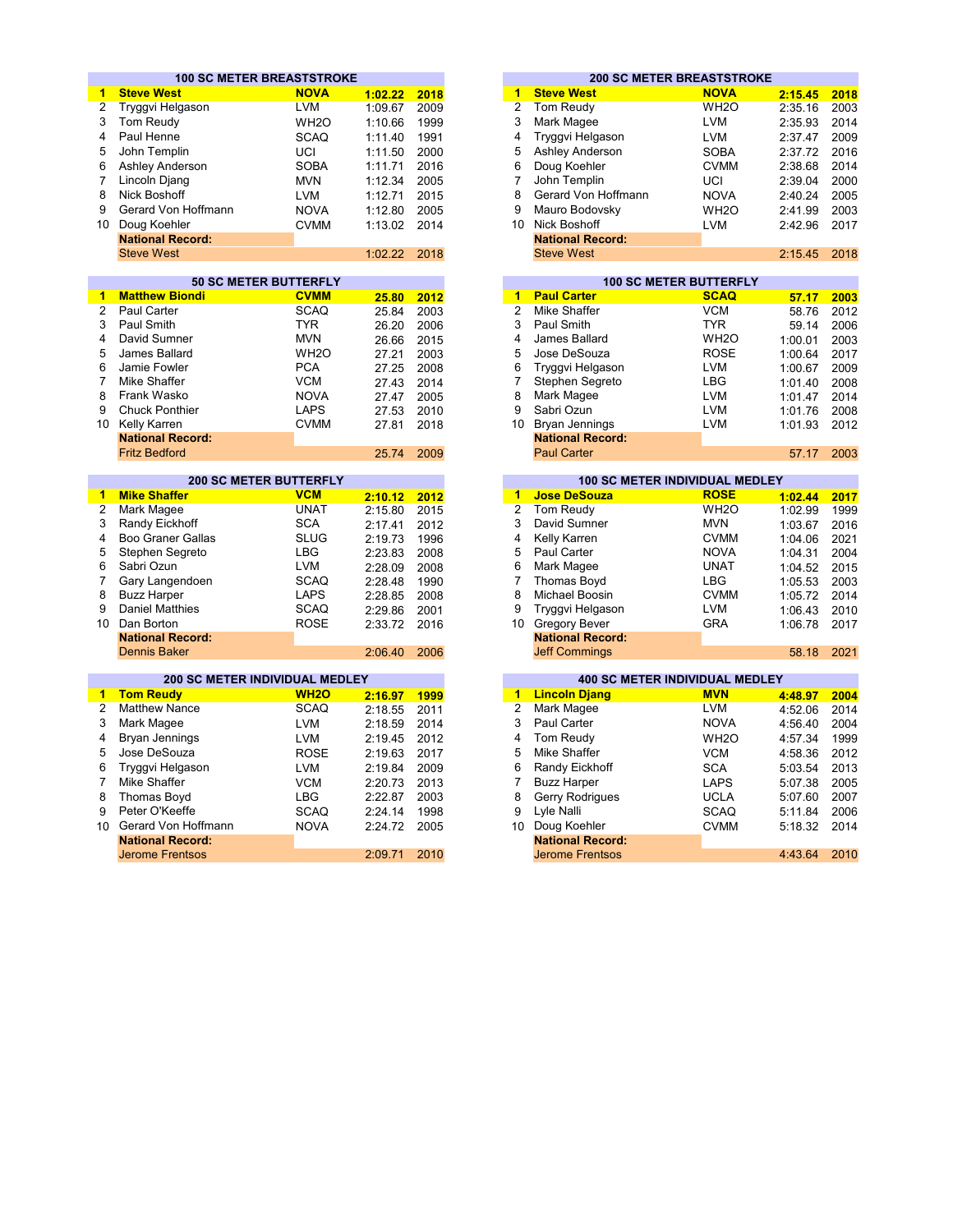#### **50-54 WOMEN SCM - SPMS TOP 10 ALL-TIME - as of 5/1/22**

| $\blacktriangleleft$    | <b>Becky Cleavenger</b>            | <b>CVMM</b>                                  | 28.95    | 2013 | 1                    | <b>Traci Granger</b>     | <b>LAPS</b>                                   | 1:03.26  | 2008 |
|-------------------------|------------------------------------|----------------------------------------------|----------|------|----------------------|--------------------------|-----------------------------------------------|----------|------|
| $\overline{2}$          | <b>Traci Granger</b>               | LAPS                                         | 28.98    | 2009 | 2                    | Arlette Godges           | <b>CVMM</b>                                   | 1:04.18  | 2016 |
| 3                       | Lisa Schoenneman                   | <b>CVMM</b>                                  | 29.31    | 2013 | 3                    | Jenny Cook               | <b>SCAQ</b>                                   | 1:04.25  | 2008 |
| 4                       | Jenny Cook                         | <b>SCAQ</b>                                  | 29.49    | 2008 | 4                    | Ahelee Sue Osborn        | <b>NOVA</b>                                   | 1:04.28  | 2008 |
| 5                       | <b>Arlette Godges</b>              | <b>CVMM</b>                                  | 29.57    | 2015 | 5                    | <b>Becky Cleavenger</b>  | <b>CVMM</b>                                   | 1:05.19  | 2016 |
| 6                       |                                    | <b>LAPS</b>                                  |          |      | 6                    |                          | <b>CVMM</b>                                   |          |      |
|                         | Ann Finley                         |                                              | 30.36    | 2015 |                      | Jill Gellatly            |                                               | 1:05.34  | 2019 |
| 7                       | Morri Kleine Spang                 | WH <sub>2</sub> O                            | 30.71    | 2009 | $\overline{7}$       | Kari Adams               | <b>LVM</b>                                    | 1:06.87  | 2017 |
| 8                       | Nancy Leichter                     | <b>ROSE</b>                                  | 30.95    | 2021 | 8                    | Lisa Schoenneman         | CVMM                                          | 1:08.28  | 2016 |
| 9                       | Diana Todd                         | <b>SCAQ</b>                                  | 31.02    | 1994 | 9                    | <b>Bonnie Spivey</b>     | <b>MVN</b>                                    | 1:08.45  | 2009 |
| 10                      | Dede Moore                         | LAPS                                         | 31.09    | 2014 | 10                   | Nancy Leichter           | <b>ROSE</b>                                   | 1:08.88  | 2021 |
|                         | <b>National Record:</b>            |                                              |          |      |                      | <b>National Record:</b>  |                                               |          |      |
|                         | <b>Sue Walsh</b>                   |                                              | 27.67    | 2014 |                      | <b>Ellen Reynolds</b>    |                                               | 1:01.41  | 2014 |
|                         |                                    |                                              |          |      |                      |                          |                                               |          |      |
|                         |                                    | <b>200 SC METER FREESTYLE</b>                |          |      |                      |                          | <b>400 SC METER FREESTYLE</b>                 |          |      |
| $\blacktriangleleft$    | <b>Jill Gellatly</b>               | <b>CVMM</b>                                  | 2:16.26  | 2018 | $\blacktriangleleft$ | <b>Jill Gellatly</b>     | <b>CVMM</b>                                   | 4:45.51  | 2018 |
| $\overline{\mathbf{c}}$ | Jenny Cook                         | <b>SCAQ</b>                                  | 2:17.99  | 2008 | $\overline{2}$       | Jenny Cook               | <b>SCAQ</b>                                   | 4:52.36  | 2008 |
| 3                       | Ahelee Sue Osborn                  | <b>MVN</b>                                   | 2:18.73  | 2009 | 3                    | Ahelee Sue Osborn        | <b>NOVA</b>                                   | 4:54.56  | 2008 |
| 4                       | <b>Becky Cleavenger</b>            | <b>CVMM</b>                                  | 2:20.49  | 2014 | 4                    | <b>Becky Cleavenger</b>  | <b>CVMM</b>                                   | 4:59.04  | 2014 |
| 5                       | Kari Adams                         | <b>LVM</b>                                   | 2:22.76  | 2017 | 5                    | Kari Adams               | LVM                                           | 5:04.70  | 2017 |
| 6                       | Stacey Warmuth                     | <b>VCM</b>                                   | 2:24.79  | 2006 | 6                    | <b>Stacey Warmuth</b>    | VCM                                           | 5:06.32  | 2009 |
| $\overline{7}$          | Arlette Godges                     | <b>CVMM</b>                                  |          | 2017 | 7                    | Christie Ciraulo         | <b>UCLA</b>                                   |          | 2007 |
| 8                       |                                    | <b>UNAT</b>                                  | 2:26.80  |      | 8                    | <b>Bonnie Spivey</b>     | MVN                                           | 5:07.43  |      |
|                         | <b>Bonnie Spivey</b>               |                                              | 2:27.87  | 2009 |                      |                          |                                               | 5:10.84  | 2009 |
| 9                       | Christie Ciraulo                   | <b>UCLA</b>                                  | 2:28.45  | 2006 | 9                    | Jennifer Weiderman       | <b>CVMM</b>                                   | 5:17.33  | 2016 |
| 10                      | Jennifer Widerman                  | <b>CVMM</b>                                  | 2:30.76  | 2016 | 10                   | Ann Finley               | LAPS                                          | 5:19.82  | 2015 |
|                         | <b>National Record:</b>            |                                              |          |      |                      | <b>National Record:</b>  |                                               |          |      |
|                         | Suzanne Heim-Bowen                 |                                              | 2:10.72  | 2009 |                      | Alison Zamanian          |                                               | 4:33.86  | 2021 |
|                         |                                    |                                              |          |      |                      |                          |                                               |          |      |
|                         |                                    | <b>800 SC METER FREESTYLE</b><br><b>CVMM</b> |          |      | 1                    | <b>Jenny Cook</b>        | <b>1500 SC METER FREESTYLE</b><br><b>SCAQ</b> |          |      |
| -1                      | <b>Jill Gellatly</b>               |                                              | 9:47.13  | 2018 |                      |                          |                                               | 19:45.26 | 2008 |
| $\overline{\mathbf{c}}$ | Jenny Cook                         | SCAQ                                         | 10:04.56 | 2008 | $\overline{2}$       | <b>Bonnie Spivey</b>     | <b>UNAT</b>                                   | 19:55.17 | 2009 |
| 3                       | Ahelee Sue Osborn                  | <b>NOVA</b>                                  | 10:23.43 | 2008 | 3                    | <b>Christie Ciraulo</b>  | <b>UCLA</b>                                   | 19:56.25 | 2004 |
| 4                       | <b>Christie Ciraulo</b>            | <b>UCLA</b>                                  | 10:28.63 | 2004 | 4                    | Kari Adams               | LVM                                           | 20:12.00 | 2017 |
| 5                       | Kari Adams                         | <b>LVM</b>                                   | 10:33.59 | 2017 | 5                    | Jennifer Weiderman       | <b>CVMM</b>                                   | 20:37.21 | 2017 |
| 6                       | <b>Bonnie Spivey</b>               | <b>MVN</b>                                   | 10:34.78 | 2009 | 6                    | <b>Becky Cleavenger</b>  | <b>CVMM</b>                                   | 20:55.88 | 2014 |
| $\overline{7}$          | Jennifer Widerman                  | <b>CVMM</b>                                  | 10:49.38 | 2016 | $\overline{7}$       | Joanne Saul              | LVM                                           | 21:02.03 | 2009 |
| 8                       | Cheri Ellington                    | <b>SCMC</b>                                  | 11:00.48 | 2011 | 8                    | Cheri Ellington          | <b>SCMC</b>                                   | 21:12.46 | 2011 |
| 9                       | Joanne Saul                        | <b>LVM</b>                                   | 11:01.58 | 2009 | 9                    | <b>Sherry Kitrell</b>    | <b>UNAT</b>                                   | 21:22.55 | 2003 |
| 10                      | Olivia Karlin                      |                                              |          |      | 10                   | Niki Stokols             |                                               |          |      |
|                         |                                    | WH <sub>2</sub> O                            | 11:13.37 | 2015 |                      |                          | <b>DSSM</b>                                   | 21:44.34 | 2007 |
|                         | <b>National Record:</b>            |                                              |          |      |                      | <b>National Record:</b>  |                                               |          |      |
|                         | Alison Zamanian                    |                                              | 9:23.30  | 2021 |                      | Alison Zamanian          |                                               | 17:47.04 | 2021 |
|                         |                                    | <b>50 SC METER BACKSTROKE</b>                |          |      |                      |                          | <b>100 SC METER BACKSTROKE</b>                |          |      |
| 1.                      | <b>Ahelee Sue Osborn</b>           | <b>MVN</b>                                   | 33.66    | 2009 | 1                    | <b>Ahelee Sue Osborn</b> | <b>NOVA</b>                                   | 1:12.35  | 2008 |
| 2                       | Lisa Hilger                        | <b>ROSE</b>                                  | 35.01    | 2012 | $\overline{2}$       | Paula James              | <b>LVM</b>                                    | 1:13.02  | 2009 |
| 3                       | Jelena Kunovac                     | LVM                                          |          | 2017 | 3                    | Jill Gellatly            | <b>CVMM</b>                                   |          | 2019 |
| 4                       | Mimi Frank                         | <b>SLUG</b>                                  | 35.08    |      | 4                    |                          | <b>VCM</b>                                    | 1:14.17  |      |
|                         |                                    |                                              | 36.49    | 1997 |                      | <b>Stacey Warmuth</b>    | SCAQ                                          | 1:15.75  | 2009 |
| 5                       | Beata Konopka<br>Jennifer Davidson | <b>CVMM</b>                                  | 36.86    | 2021 | 5<br>6               | Jenny Cook               |                                               | 1:17.62  | 2010 |
| 6                       |                                    |                                              |          |      |                      |                          |                                               |          | 2017 |
| 7                       |                                    | <b>SCTM</b>                                  | 36.92    | 2017 |                      | Jelena Kunovac           | LVM                                           | 1:20.34  |      |
|                         | Cynthia Zutter                     | <b>CVMM</b>                                  | 37.13    | 2018 | 7                    | Marci Baun               | SCAQ                                          | 1:20.58  | 2019 |
| 8                       | Marci Baun                         | <b>SCAQ</b>                                  | 37.33    | 2019 | 8                    | Christie Ciraulo         | <b>UCLA</b>                                   | 1:21.29  | 2006 |
| 9                       | Christie Ciraulo                   | <b>UCLA</b>                                  | 37.73    | 2006 | 9                    | Jody Bergstrom           | <b>MVN</b>                                    | 1:21.81  | 2017 |
|                         | 10 Leslie Hardt                    | <b>BGWM</b>                                  | 37.92    | 2001 | 10                   | Mimi Frank               | SLUG                                          | 1:21.95  | 1997 |
|                         | <b>National Record:</b>            |                                              |          |      |                      | <b>National Record:</b>  |                                               |          |      |
|                         | Leslie Livingston                  |                                              | 30.27    | 2015 |                      | <b>Ellen Reynolds</b>    |                                               | 1:05.89  | 2014 |
|                         |                                    |                                              |          |      |                      |                          |                                               |          |      |
|                         |                                    | <b>200 SC METER BACKSTROKE</b>               |          |      |                      |                          | <b>50 SC METER BREASTSTROKE</b>               |          |      |
| 1                       | <b>Ahelee Sue Osborn</b>           | <b>MVN</b>                                   | 2:34.24  | 2009 |                      | 1 Jenny Cook             | <b>SCAQ</b>                                   | 37.86    | 2008 |
| $\overline{2}$          | Paula James                        | <b>LVM</b>                                   | 2:43.06  | 2012 | $\overline{c}$       | Karen Melick             | <b>SCAQ</b>                                   | 38.21    | 2007 |
| 3                       | <b>Bonnie Spivey</b>               | <b>MVN</b>                                   | 2:43.16  | 2012 | 3                    | Ahelee Sue Osborn        | <b>NOVA</b>                                   | 38.86    | 2008 |
| 4                       | Kari Adams                         | LVM                                          | 2:46.83  | 2017 | 4                    | Jennifer Weiderman       | <b>CVMM</b>                                   | 38.97    | 2018 |
| 5                       | Jenny Cook                         | <b>UCLA</b>                                  | 2:48.02  | 2010 | 5                    | <b>Cheryl Simmons</b>    | <b>ROSE</b>                                   | 39.51    | 2019 |
| 6                       | <b>Cheryl Simmons</b>              | <b>ROSE</b>                                  | 2:50.40  | 2019 | $6*$                 | Deena Esparza            | <b>SCA</b>                                    | 39.53    | 2016 |
| 7                       | Christie Ciraulo                   | <b>UCLA</b>                                  |          | 2004 | 6*                   | Lisa Schoenneman         | CVMM                                          |          | 2014 |
| 8                       | Marci Baun                         |                                              | 2:53.59  |      |                      |                          |                                               | 39.53    |      |
|                         |                                    | <b>SCAQ</b>                                  | 2:53.66  | 2019 | 8                    | Arlette Godges           | <b>CVMM</b>                                   | 39.85    | 2018 |
| 9                       | <b>Becky Cleavenger</b>            | <b>CVMM</b>                                  | 2:54.01  | 2017 | 9                    | Nancy Leichter           | <b>ROSE</b>                                   | 40.65    | 2021 |
| 10                      | Jelena Kunovac                     | <b>LVM</b>                                   | 2:58.83  | 2017 | 10                   | Mary Jurey               | <b>UCLA</b>                                   | 40.98    | 2019 |
|                         | <b>National Record:</b>            |                                              |          |      |                      | <b>National Record:</b>  |                                               |          |      |
|                         | <b>Ellen Reynolds</b>              |                                              | 2:22.37  | 2014 |                      | <b>Mary Armstrong</b>    |                                               | 36.31    | 2019 |

| <b>50 SC METER FREESTYLE</b> |                   |       |      |    | <b>100 SC METER FREESTYLE</b> |             |         |      |
|------------------------------|-------------------|-------|------|----|-------------------------------|-------------|---------|------|
| nger                         | <b>CVMM</b>       | 28.95 | 2013 | 1  | <b>Traci Granger</b>          | <b>LAPS</b> | 1:03.26 | 2008 |
|                              | LAPS              | 28.98 | 2009 |    | <b>Arlette Godges</b>         | <b>CVMM</b> | 1:04.18 | 2016 |
| eman                         | <b>CVMM</b>       | 29.31 | 2013 | 3  | Jenny Cook                    | <b>SCAQ</b> | 1:04.25 | 2008 |
|                              | <b>SCAQ</b>       | 29.49 | 2008 | 4  | Ahelee Sue Osborn             | <b>NOVA</b> | 1:04.28 | 2008 |
|                              | <b>CVMM</b>       | 29.57 | 2015 | 5  | Becky Cleavenger              | <b>CVMM</b> | 1:05.19 | 2016 |
|                              | LAPS              | 30.36 | 2015 | 6  | <b>Jill Gellatly</b>          | <b>CVMM</b> | 1:05.34 | 2019 |
| pang                         | WH <sub>2</sub> O | 30.71 | 2009 |    | Kari Adams                    | <b>LVM</b>  | 1:06.87 | 2017 |
| r.                           | <b>ROSE</b>       | 30.95 | 2021 | 8  | Lisa Schoenneman              | <b>CVMM</b> | 1:08.28 | 2016 |
|                              | <b>SCAQ</b>       | 31.02 | 1994 | 9  | <b>Bonnie Spivey</b>          | <b>MVN</b>  | 1:08.45 | 2009 |
|                              | <b>LAPS</b>       | 31.09 | 2014 | 10 | Nancy Leichter                | <b>ROSE</b> | 1:08.88 | 2021 |
| :bic                         |                   |       |      |    | <b>National Record:</b>       |             |         |      |
|                              |                   | 27.67 | 2014 |    | <b>Ellen Reynolds</b>         |             | 1:01.41 | 2014 |
|                              |                   |       |      |    |                               |             |         |      |

|         |      |    |                         | <b>400 SC METER FREESTYLE</b> |         |      |
|---------|------|----|-------------------------|-------------------------------|---------|------|
| 2:16.26 | 2018 | 1  | <b>Jill Gellatly</b>    | <b>CVMM</b>                   | 4:45.51 | 2018 |
| 2:17.99 | 2008 | 2  | Jenny Cook              | <b>SCAQ</b>                   | 4:52.36 | 2008 |
| 2:18.73 | 2009 | 3  | Ahelee Sue Osborn       | <b>NOVA</b>                   | 4:54.56 | 2008 |
| 2:20.49 | 2014 | 4  | <b>Becky Cleavenger</b> | <b>CVMM</b>                   | 4:59.04 | 2014 |
| 2:22.76 | 2017 | 5. | Kari Adams              | <b>LVM</b>                    | 5:04.70 | 2017 |
| 2:24.79 | 2006 | 6  | Stacey Warmuth          | <b>VCM</b>                    | 5:06.32 | 2009 |
| 2:26.80 | 2017 |    | Christie Ciraulo        | <b>UCLA</b>                   | 5:07.43 | 2007 |
| 2:27.87 | 2009 | 8  | <b>Bonnie Spivey</b>    | <b>MVN</b>                    | 5:10.84 | 2009 |
| 2:28.45 | 2006 | 9  | Jennifer Weiderman      | <b>CVMM</b>                   | 5:17.33 | 2016 |
| 2:30.76 | 2016 | 10 | Ann Finley              | <b>LAPS</b>                   | 5:19.82 | 2015 |
|         |      |    | <b>National Record:</b> |                               |         |      |
| 2:10.72 | 2009 |    | Alison Zamanian         |                               | 4:33.86 | 2021 |

| 9:47.13 | 2018 |
|---------|------|
| 0:04.56 | 2008 |
| 0:23.43 | 2008 |
| 0:28.63 | 2004 |
| 0:33.59 | 2017 |
| 0:34.78 | 2009 |
| 0:49.38 | 2016 |
| 1:00.48 | 2011 |
| 1:01.58 | 2009 |
| 1:13.37 | 2015 |
|         |      |
| 9:23.30 | 2021 |
|         |      |

|       |      |    |                          | <b>100 SC METER BACKSTROKE</b> |         |
|-------|------|----|--------------------------|--------------------------------|---------|
| 33.66 | 2009 | 1  | <b>Ahelee Sue Osborn</b> | <b>NOVA</b>                    | 1:12.35 |
| 35.01 | 2012 | 2  | Paula James              | <b>LVM</b>                     | 1:13.02 |
| 35.08 | 2017 | 3  | Jill Gellatly            | <b>CVMM</b>                    | 1:14.17 |
| 36.49 | 1997 | 4  | <b>Stacey Warmuth</b>    | <b>VCM</b>                     | 1:15.75 |
| 36.86 | 2021 | 5  | Jenny Cook               | <b>SCAQ</b>                    | 1:17.62 |
| 36.92 | 2017 | 6  | Jelena Kunovac           | <b>LVM</b>                     | 1:20.34 |
| 37.13 | 2018 |    | Marci Baun               | <b>SCAQ</b>                    | 1:20.58 |
| 37.33 | 2019 | 8  | Christie Ciraulo         | <b>UCLA</b>                    | 1:21.29 |
| 37.73 | 2006 | 9  | Jody Bergstrom           | <b>MVN</b>                     | 1:21.81 |
| 37.92 | 2001 | 10 | Mimi Frank               | <b>SLUG</b>                    | 1:21.95 |
|       |      |    | <b>National Record:</b>  |                                |         |
| 30.27 | 2015 |    | Ellen Reynolds           |                                | 1:05.89 |
|       |      |    |                          |                                |         |

|         |      |    |                         | <b>50 SC METER BREASTSTROKE</b> |  |
|---------|------|----|-------------------------|---------------------------------|--|
| 2:34.24 | 2009 | 1  | <b>Jenny Cook</b>       | <b>SCAQ</b>                     |  |
| 2:43.06 | 2012 | 2  | Karen Melick            | <b>SCAQ</b>                     |  |
| 2:43.16 | 2012 | 3  | Ahelee Sue Osborn       | <b>NOVA</b>                     |  |
| 2:46.83 | 2017 | 4  | Jennifer Weiderman      | <b>CVMM</b>                     |  |
| 2:48.02 | 2010 | 5. | <b>Cheryl Simmons</b>   | <b>ROSE</b>                     |  |
| 2:50.40 | 2019 | 6* | Deena Esparza           | <b>SCA</b>                      |  |
| 2:53.59 | 2004 | 6* | Lisa Schoenneman        | <b>CVMM</b>                     |  |
| 2:53.66 | 2019 | 8  | <b>Arlette Godges</b>   | <b>CVMM</b>                     |  |
| 2:54.01 | 2017 | 9  | Nancy Leichter          | <b>ROSE</b>                     |  |
| 2:58.83 | 2017 | 10 | Mary Jurey              | <b>UCLA</b>                     |  |
|         |      |    | <b>National Record:</b> |                                 |  |
| 2:22.37 | 2014 |    | <b>Mary Armstrong</b>   |                                 |  |
|         |      |    |                         |                                 |  |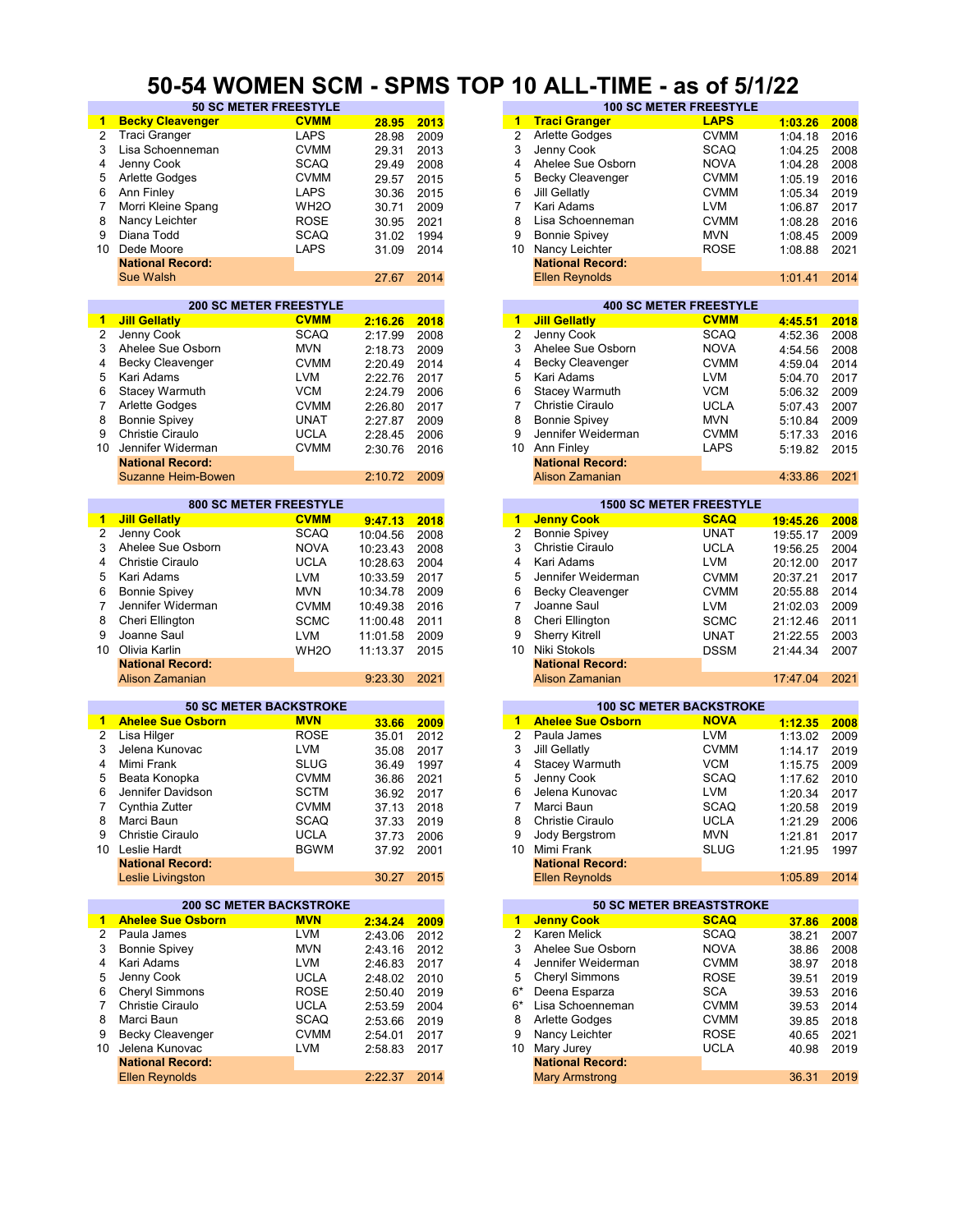|                 | <b>100 SC METER BREASTSTROKE</b>                 |                               |         |      |                         |                                                  | <b>200 SC METER BREASTSTROKE</b> |                    |              |
|-----------------|--------------------------------------------------|-------------------------------|---------|------|-------------------------|--------------------------------------------------|----------------------------------|--------------------|--------------|
| 1               | <b>Jenny Cook</b>                                | <b>SCAQ</b>                   | 1:20.72 | 2008 | 1                       | <b>Jenny Cook</b>                                | <b>SCAQ</b>                      | 2:57.11            | 2008         |
| 2               | Jennifer Davidson                                | <b>CVMM</b>                   | 1:23.95 | 2018 | $\overline{2}$          | Karen Melick                                     | <b>SCAQ</b>                      | 2:59.41            | 2007         |
| 3               | <b>Karen Melick</b>                              | <b>SCAQ</b>                   | 1:24.20 | 2007 | 3                       | Deena Esparza                                    | <b>SCA</b>                       | 3:03.47            | 2016         |
| 4               | <b>Cheryl Simmons</b>                            | <b>ROSE</b>                   | 1:24.85 | 2019 | 4                       | Jennifer Weiderman                               | <b>CVMM</b>                      | 3:03.91            | 2018         |
| 5               | Deena Esparza                                    | <b>SCA</b>                    | 1:24.91 | 2016 | 5                       | <b>Cheryl Simmons</b>                            | <b>ROSE</b>                      | 3:04.21            | 2019         |
| 6               |                                                  |                               |         |      | 6                       |                                                  |                                  |                    | 2011         |
|                 | Ahelee Sue Osborn                                | <b>NOVA</b>                   | 1:25.71 | 2008 |                         | Cheri Ellington                                  | <b>SCMC</b>                      | 3:15.29            |              |
| $\overline{7}$  | Jennifer Weiderman                               | <b>CVMM</b>                   | 1:26.24 | 2019 | $\overline{7}$          | Jody Bergstrom                                   | <b>MVN</b>                       | 3:20.47            | 2017         |
| 8               | Jody Bergstrom                                   | <b>MVN</b>                    | 1:28.91 | 2017 | 8                       | Jessica Seaton                                   | WH <sub>2</sub> O                | 3:30.00            | 2005         |
| 9               | Mary Jurey                                       | <b>UCLA</b>                   | 1:29.86 | 2019 | 9                       | Cecilie Boysen                                   | <b>ROSE</b>                      | 3:32.53            | 2016         |
| 10 <sup>°</sup> | Arlette Godges                                   | <b>CVMM</b>                   | 1:30.40 | 2017 |                         | 10 Susan Cushman                                 | <b>LVM</b>                       | 3:37.23            | 2015         |
|                 | <b>National Record:</b>                          |                               |         |      |                         | <b>National Record:</b>                          |                                  |                    |              |
|                 | <b>Corrin Popps</b>                              |                               | 1:19.23 | 2014 |                         | <b>Ellen Reynolds</b>                            |                                  | 2:50.36            | 2016         |
|                 |                                                  |                               |         |      |                         |                                                  |                                  |                    |              |
|                 |                                                  | <b>50 SC METER BUTTERFLY</b>  |         |      |                         |                                                  | <b>100 SC METER BUTTERFLY</b>    |                    |              |
| 1               | <b>Traci Granger</b>                             | <b>LAPS</b>                   | 30.60   | 2008 | 1                       | <b>Traci Granger</b>                             | <b>LAPS</b>                      | 1:09.94            | 2008         |
| 2               | Arlette Godges                                   | <b>CVMM</b>                   | 31.95   | 2016 | 2                       | Paula James                                      | <b>LVM</b>                       | 1:11.43            | 2009         |
| 3               | Christie Ciraulo                                 | <b>UCLA</b>                   | 32.63   | 2006 | 3                       | Jenny Cook                                       | <b>SCAQ</b>                      | 1:11.81            | 2008         |
| 4               | Lisa Schoenneman                                 | <b>CVMM</b>                   | 32.69   | 2013 | 4                       | Arlette Godges                                   | <b>CVMM</b>                      | 1:12.81            | 2015         |
| 5               | Jenny Cook                                       | <b>SCAQ</b>                   | 33.31   | 2010 | 5                       | <b>Jill Gellatly</b>                             | <b>CVMM</b>                      | 1:14.19            | 2019         |
| 6               | <b>Stacey Warmuth</b>                            | <b>VCM</b>                    | 33.32   | 2009 | 6                       | Christie Ciraulo                                 | <b>UCLA</b>                      | 1:15.25            | 2003<br>2006 |
| $\overline{7}$  | Ahelee Sue Osborn                                | <b>NOVA</b>                   | 33.50   | 2008 | 7                       | Stacey Warmuth                                   | <b>VCM</b>                       | 1:16.27            |              |
| 8               | Becky Cleavenger                                 | <b>CVMM</b>                   | 33.69   | 2013 | 8                       | Kari Adams                                       | <b>LVM</b>                       | 1:16.78            |              |
| 9               | Kari Adams                                       | <b>LVM</b>                    | 33.74   | 2016 | 9                       | Deena Esparza                                    | <b>SCA</b>                       | 1:17.02            |              |
| 10 <sup>1</sup> | Diana Todd                                       | <b>SCAQ</b>                   | 33.85   | 1994 |                         | 10 Diana Todd                                    | <b>SCAQ</b>                      | 1:19.98            |              |
|                 | <b>National Record:</b>                          |                               |         |      |                         | <b>National Record:</b>                          |                                  |                    |              |
|                 | Leslie Livingston                                |                               | 29.25   | 2013 |                         | <b>Karlyn Pipes</b>                              |                                  | 1:07.82            |              |
|                 |                                                  | <b>200 SC METER BUTTERFLY</b> |         |      |                         | <b>100 SC METER INDIVIDUAL MEDLEY</b>            |                                  |                    |              |
| $\mathbf{1}$    | <b>Jenny Cook</b>                                | <b>SCAQ</b>                   | 2:38.73 | 2008 | 1                       | <b>Ahelee Sue Osborn</b>                         | <b>MVN</b>                       | 1:11.67            | 2009         |
| $\overline{2}$  | <b>Traci Granger</b>                             | <b>LAPS</b>                   | 2:45.51 | 2008 | $\overline{2}$          | Jenny Cook                                       | <b>SCAQ</b>                      | 1:12.34            | 2008         |
| 3               | <b>Christie Ciraulo</b>                          | <b>UCLA</b>                   | 2:55.80 | 2004 | 3                       | <b>Traci Granger</b>                             | <b>LAPS</b>                      | 1:14.11            | 2008         |
| 4               | Jennifer Weiderman                               | <b>CVMM</b>                   | 3:03.20 | 2018 | $\overline{\mathbf{4}}$ | <b>Jill Gellatly</b>                             | <b>CVMM</b>                      | 1:14.44            | 2018         |
| 5               | Rebecca Nevitt                                   | $T-26$                        | 3:10.94 | 2016 | 5                       | Stacey Warmuth                                   | <b>VCM</b>                       | 1:16.21            |              |
| 6               | <b>Kayley Venallis</b>                           | <b>ROSE</b>                   | 3:18.41 | 2014 | 6                       | <b>Becky Cleavenger</b>                          | <b>CVMM</b>                      | 1:16.74            |              |
| $\overline{7}$  | Olivis Karlin                                    | WH <sub>2</sub> O             |         | 2015 | $\overline{7}$          | Jennifer Weiderman                               | <b>CVMM</b>                      |                    | 2014         |
| 8               | Deanna Koehler                                   | <b>CVMM</b>                   | 3:20.16 |      | 8                       | Deena Esparza                                    | <b>SCA</b>                       | 1:18.05            | 2018<br>2016 |
| 9               | Karen Feld                                       | <b>TCC</b>                    | 3:25.90 | 2019 | 9                       | Lisa Schoenneman                                 | <b>CVMM</b>                      | 1:18.23            |              |
|                 |                                                  |                               | 3:27.29 | 2018 |                         |                                                  |                                  | 1:18.29            | 2013<br>2021 |
| 10              | <b>Heather Lambert</b>                           | <b>LBG</b>                    | 3:29.66 | 2008 | 10                      | Nancy Leichter                                   | <b>ROSE</b>                      | 1:19.93            |              |
|                 | <b>National Record:</b>                          |                               |         |      |                         | <b>National Record:</b>                          |                                  |                    |              |
|                 | <b>Karlyn Pipes</b>                              |                               | 2:32.29 | 2012 |                         | <b>Ellen Reynolds</b>                            |                                  | 1:08.79            |              |
|                 | <b>200 SC METER INDIVIDUAL MEDLEY</b>            |                               |         |      |                         | <b>400 SC METER INDIVIDUAL MEDLEY</b>            |                                  |                    |              |
| 1               | <b>Jenny Cook</b>                                | <b>SCAQ</b>                   | 2:35.86 | 2008 | $\overline{1}$          | <b>Paula James</b>                               | <b>LVM</b>                       | 5:41.78            |              |
| $\overline{2}$  | Ahelee Sue Osborn                                | <b>MVN</b>                    | 2:36.88 | 2009 | 2                       | Jenny Cook                                       | <b>SCAQ</b>                      | 5:42.32            |              |
| 3               | Jill Gellatly                                    | <b>CVMM</b>                   | 2:37.95 | 2018 | 3                       | Ahelee Sue Osborn                                | <b>MVN</b>                       | 5:49.43            |              |
| 4               | Paula James                                      | <b>LVM</b>                    | 2:43.08 | 2009 | 4                       | <b>Bonnie Spivey</b>                             | <b>MVN</b>                       | 5:52.45            |              |
| 5               | Jennifer Widerman                                | <b>CVMM</b>                   | 2:48.56 | 2019 | 5                       | <b>Stacey Warmuth</b>                            | <b>VCM</b>                       | 5:58.60            |              |
| 6               | <b>Traci Granger</b>                             | <b>LAPS</b>                   | 2:49.09 | 2010 | 6                       | Jennifer Weiderman                               | <b>CVMM</b>                      | 6:02.01            |              |
| $\overline{7}$  | <b>Bonnie Spivey</b>                             | <b>MVN</b>                    | 2:49.30 | 2012 | $\overline{7}$          | Deena Esparza                                    | <b>SCA</b>                       | 6:06.42            |              |
|                 | Becky Cleavenger                                 | <b>CVMM</b>                   | 2:49.41 | 2016 | 8                       | <b>Cheryl Simmons</b>                            | <b>ROSE</b>                      |                    |              |
|                 |                                                  |                               |         |      |                         | Christie Ciraulo                                 | <b>UCLA</b>                      | 6:06.93<br>6:17.16 |              |
| 8               |                                                  |                               |         |      | 9                       |                                                  |                                  |                    |              |
| 9               | Cheryl Simmons                                   | <b>ROSE</b>                   | 2:53.56 | 2018 |                         |                                                  |                                  |                    |              |
|                 | Deena Esparza                                    | <b>SCA</b>                    | 2:54.28 | 2016 | 10 <sup>1</sup>         | <b>Kayley Vernallis</b>                          | <b>ROSE</b>                      | 6:41.75            |              |
| 10 <sup>1</sup> | <b>National Record:</b><br><b>Ellen Reynolds</b> |                               | 2:27.39 | 2018 |                         | <b>National Record:</b><br><b>Ellen Reynolds</b> |                                  | 5:10.96            |              |

|         |      |                |                         | <b>200 SC METER BREASTSTROKE</b> |         |      |
|---------|------|----------------|-------------------------|----------------------------------|---------|------|
| 1:20.72 | 2008 | 1              | <b>Jenny Cook</b>       | <b>SCAQ</b>                      | 2:57.11 | 2008 |
| 1:23.95 | 2018 | $\overline{2}$ | Karen Melick            | <b>SCAQ</b>                      | 2:59.41 | 2007 |
| 1:24.20 | 2007 | 3              | Deena Esparza           | <b>SCA</b>                       | 3:03.47 | 2016 |
| 1:24.85 | 2019 | 4              | Jennifer Weiderman      | <b>CVMM</b>                      | 3:03.91 | 2018 |
| 1:24.91 | 2016 | 5              | Cheryl Simmons          | <b>ROSE</b>                      | 3:04.21 | 2019 |
| 1:25.71 | 2008 | 6              | Cheri Ellington         | <b>SCMC</b>                      | 3:15.29 | 2011 |
| 1:26.24 | 2019 |                | Jody Bergstrom          | <b>MVN</b>                       | 3:20.47 | 2017 |
| 1:28.91 | 2017 | 8              | Jessica Seaton          | WH <sub>2</sub> O                | 3:30.00 | 2005 |
| 1:29.86 | 2019 | 9              | Cecilie Boysen          | <b>ROSE</b>                      | 3:32.53 | 2016 |
| 1:30.40 | 2017 | 10             | Susan Cushman           | LVM                              | 3:37.23 | 2015 |
|         |      |                | <b>National Record:</b> |                                  |         |      |
| 1:19.23 | 2014 |                | <b>Ellen Reynolds</b>   |                                  | 2:50.36 | 2016 |
|         |      |                |                         |                                  |         |      |

|       |      |    |                         | <b>100 SC METER BUTTERFLY</b> |         |      |
|-------|------|----|-------------------------|-------------------------------|---------|------|
| 30.60 | 2008 | 1. | <b>Traci Granger</b>    | <b>LAPS</b>                   | 1:09.94 | 2008 |
| 31.95 | 2016 | 2  | Paula James             | LVM                           | 1:11.43 | 2009 |
| 32.63 | 2006 | 3  | Jenny Cook              | <b>SCAQ</b>                   | 1:11.81 | 2008 |
| 32.69 | 2013 | 4  | Arlette Godges          | <b>CVMM</b>                   | 1:12.81 | 2015 |
| 33.31 | 2010 | 5  | Jill Gellatly           | <b>CVMM</b>                   | 1:14.19 | 2019 |
| 33.32 | 2009 | 6  | Christie Ciraulo        | <b>UCLA</b>                   | 1:15.25 | 2003 |
| 33.50 | 2008 | 7  | <b>Stacey Warmuth</b>   | <b>VCM</b>                    | 1:16.27 | 2006 |
| 33.69 | 2013 | 8  | Kari Adams              | <b>LVM</b>                    | 1:16.78 | 2016 |
| 33.74 | 2016 | 9  | Deena Esparza           | <b>SCA</b>                    | 1:17.02 | 2016 |
| 33.85 | 1994 | 10 | Diana Todd              | <b>SCAQ</b>                   | 1:19.98 | 1994 |
|       |      |    | <b>National Record:</b> |                               |         |      |
| 29.25 | 2013 |    | <b>Karlyn Pipes</b>     |                               | 1:07.82 | 2014 |

| <b>200 SC METER BUTTERFLY</b> |                   |         |      |    | <b>100 SC METER INDIVIDUAL MEDLEY</b> |             |         |      |
|-------------------------------|-------------------|---------|------|----|---------------------------------------|-------------|---------|------|
|                               | <b>SCAQ</b>       | 2:38.73 | 2008 |    | <b>Ahelee Sue Osborn</b>              | <b>MVN</b>  | 1:11.67 | 2009 |
|                               | <b>LAPS</b>       | 2:45.51 | 2008 | 2  | Jenny Cook                            | <b>SCAQ</b> | 1:12.34 | 2008 |
| lo                            | <b>UCLA</b>       | 2:55.80 | 2004 | 3  | Traci Granger                         | <b>LAPS</b> | 1:14.11 | 2008 |
| lerman                        | <b>CVMM</b>       | 3:03.20 | 2018 | 4  | Jill Gellatly                         | <b>CVMM</b> | 1:14.44 | 2018 |
| itt                           | $T-26$            | 3:10.94 | 2016 | 5  | Stacey Warmuth                        | <b>VCM</b>  | 1:16.21 | 2009 |
| is                            | <b>ROSE</b>       | 3:18.41 | 2014 | 6  | Becky Cleavenger                      | <b>CVMM</b> | 1:16.74 | 2014 |
|                               | WH <sub>2</sub> O | 3:20.16 | 2015 |    | Jennifer Weiderman                    | <b>CVMM</b> | 1:18.05 | 2018 |
| ıler                          | <b>CVMM</b>       | 3:25.90 | 2019 | 8  | Deena Esparza                         | <b>SCA</b>  | 1:18.23 | 2016 |
|                               | <b>TCC</b>        | 3:27.29 | 2018 | 9  | Lisa Schoenneman                      | <b>CVMM</b> | 1:18.29 | 2013 |
| pert                          | LBG               | 3:29.66 | 2008 | 10 | Nancy Leichter                        | <b>ROSE</b> | 1:19.93 | 2021 |
| ord:                          |                   |         |      |    | <b>National Record:</b>               |             |         |      |
|                               |                   | 2:32.29 | 2012 |    | <b>Ellen Reynolds</b>                 |             | 1:08.79 | 2018 |

|         |      |    |                         | <b>400 SC METER INDIVIDUAL MEDLEY</b> |         |
|---------|------|----|-------------------------|---------------------------------------|---------|
| 2:35.86 | 2008 | 1  | <b>Paula James</b>      | <b>LVM</b>                            | 5:41.78 |
| 2:36.88 | 2009 | 2  | Jenny Cook              | <b>SCAQ</b>                           | 5:42.32 |
| 2:37.95 | 2018 | 3  | Ahelee Sue Osborn       | <b>MVN</b>                            | 5:49.43 |
| 2:43.08 | 2009 | 4  | <b>Bonnie Spivey</b>    | MVN                                   | 5:52.45 |
| 2:48.56 | 2019 | 5  | Stacey Warmuth          | <b>VCM</b>                            | 5:58.60 |
| 2:49.09 | 2010 | 6  | Jennifer Weiderman      | <b>CVMM</b>                           | 6:02.01 |
| 2:49.30 | 2012 | 7  | Deena Esparza           | <b>SCA</b>                            | 6:06.42 |
| 2:49.41 | 2016 | 8  | <b>Cheryl Simmons</b>   | <b>ROSE</b>                           | 6:06.93 |
| 2:53.56 | 2018 | 9  | Christie Ciraulo        | <b>UCLA</b>                           | 6:17.16 |
| 2:54.28 | 2016 | 10 | <b>Kayley Vernallis</b> | <b>ROSE</b>                           | 6:41.75 |
|         |      |    | <b>National Record:</b> |                                       |         |
| 2:27.39 | 2018 |    | <b>Ellen Reynolds</b>   |                                       | 5:10.96 |
|         |      |    |                         |                                       |         |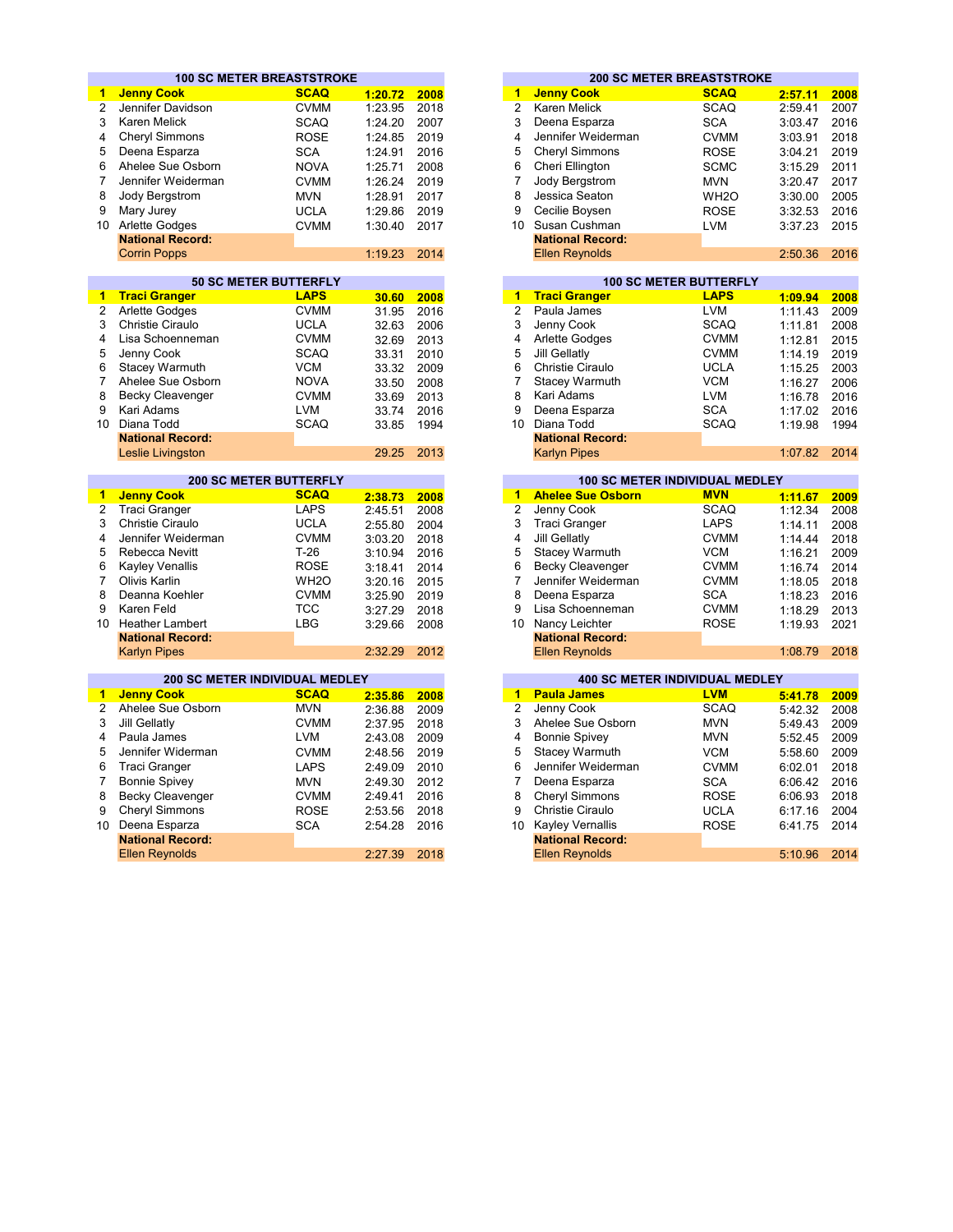#### **50-54 MEN SCM - SPMS TOP 10 ALL-TIME - as of 5/1/22**

| -1                      | <b>Michael Boosin</b>          | <b>CVMM</b>       | 25.04      | 2016 | -1             | <b>Jim McConica</b>     | <b>VCM</b>                      | 55.81    | 2001 |
|-------------------------|--------------------------------|-------------------|------------|------|----------------|-------------------------|---------------------------------|----------|------|
| $\overline{2}$          | Scott Adair                    | <b>SCAQ</b>       | 25.07      | 2013 | $\overline{2}$ | <b>Michael Blatt</b>    | <b>VCM</b>                      | 56.18    | 2009 |
|                         |                                |                   |            |      |                |                         |                                 |          |      |
| 3                       | <b>Brian Busacca</b>           | <b>MVN</b>        | 25.13      | 2009 | 3              | Scott Adair             | <b>SCAQ</b>                     | 56.39    | 2013 |
| 4                       | <b>Ronald Scott</b>            | <b>ROSE</b>       | 25.41      | 2021 | 4              | Michael Boosin          | <b>CVMM</b>                     | 56.85    | 2016 |
| 5                       | Paul Carter                    | <b>NOVA</b>       | 25.60      | 2007 | 5              | <b>Brian Busacca</b>    | <b>MVN</b>                      | 57.34    | 2009 |
| 6                       | <b>Chuck Ponthier</b>          | <b>LAPS</b>       | 25.74      | 2015 | 6              | John Quinn              | <b>SCAQ</b>                     | 57.54    | 2000 |
| $\overline{7}$          | <b>Michael Blatt</b>           | <b>VCM</b>        | 25.81      | 2008 | 7              | <b>Kurt Dickson</b>     | <b>GRA</b>                      | 57.56    | 2018 |
|                         |                                |                   |            |      |                |                         |                                 |          |      |
| 8                       | Ian Maxtone-Graham             | <b>UCLA</b>       | 26.09      | 2010 | 8              | Peter O'Keeffe          | <b>SCAQ</b>                     | 58.09    | 2001 |
| 9                       | Chris Wall                     | <b>SCAQ</b>       | 26.13      | 2013 | 9              | Ronald Scott            | <b>ROSE</b>                     | 58.12    | 2021 |
| 10                      | Douglas Barker                 | <b>MVN</b>        | 26.24      | 2014 | 10             | Robert Hagen            | <b>UNAT</b>                     | 58.13    | 2009 |
|                         | <b>National Record:</b>        |                   |            |      |                | <b>National Record:</b> |                                 |          |      |
|                         | <b>Rowdy Gaines</b>            |                   | 23.38      | 2009 |                | <b>Rowdy Gaines</b>     |                                 | 51.61    | 2009 |
|                         |                                |                   |            |      |                |                         |                                 |          |      |
|                         | <b>200 SC METER FREESTYLE</b>  |                   |            |      |                |                         | <b>400 SC METER FREESTYLE</b>   |          |      |
| $\blacktriangleleft$    | <b>Jim McConica</b>            | <b>VCM</b>        | 1:58.37    | 2000 | 1              | <b>Jim McConica</b>     | <b>VCM</b>                      |          | 2000 |
|                         |                                |                   |            |      |                |                         |                                 | 4:07.99  |      |
| 2                       | Mike Shaffer                   | <b>VCM</b>        | 2:02.21    | 2016 | $\overline{2}$ | Andrew Bray             | <b>UNAT</b>                     | 4:17.25  | 2011 |
| 3                       | <b>Kurt Dickson</b>            | <b>GRA</b>        | 2:04.03    | 2018 | 3              | <b>Kurt Dickson</b>     | <b>GRA</b>                      | 4:19.15  | 2017 |
| 4                       | <b>Paul Carter</b>             | <b>UNAT</b>       | 2:06.38    | 2007 | 4              | Mike Shaffer            | <b>VCM</b>                      | 4:19.68  | 2016 |
| 5                       | Scott Adair                    | <b>SCAQ</b>       | 2:07.24    | 2014 | 5              | <b>Brad Magit</b>       | <b>SCAQ</b>                     | 4:33.13  | 2008 |
| 6                       | <b>Michael Blatt</b>           | <b>VCM</b>        | 2:07.80    | 2009 | 6              | <b>Bruce Thomas</b>     | <b>SCAQ</b>                     | 4:33.96  | 2010 |
| $\overline{7}$          | <b>Thomas Boyd</b>             | <b>LBG</b>        |            |      | 7              | Michael Scannell        | <b>ROSE</b>                     |          |      |
|                         |                                |                   | 2:07.99    | 2006 |                |                         |                                 | 4:34.36  | 2013 |
| 8                       | <b>Brad Magit</b>              | <b>SCAQ</b>       | 2:08.31    | 2008 | 8              | Jonathan Edge           | <b>GRA</b>                      | 4:34.58  | 2016 |
| 9                       | <b>Michael Scannell</b>        | <b>ROSE</b>       | 2:09.07    | 2013 | 9              | <b>Buzz Harper</b>      | <b>LAPS</b>                     | 4:34.75  | 2011 |
| 10                      | <b>Steve Gunnell</b>           | <b>MVN</b>        | 2:09.25    | 2021 | 10             | <b>Matthew Nance</b>    | <b>SCAQ</b>                     | 4:35.50  | 2016 |
|                         | <b>National Record:</b>        |                   |            |      |                | <b>National Record:</b> |                                 |          |      |
|                         | <b>Rowdy Gaines</b>            |                   | 1:54.61    | 2011 |                | <b>Jim McConica</b>     |                                 | 4:07.99  | 2000 |
|                         |                                |                   |            |      |                |                         |                                 |          |      |
|                         | <b>800 SC METER FREESTYLE</b>  |                   |            |      |                |                         | <b>1500 SC METER FREESTYLE</b>  |          |      |
| 1                       | <b>Jim McConica</b>            | <b>VCM</b>        | 8:44.51    | 2000 | 1              | <b>Jim McConica</b>     | <b>VCM</b>                      | 16:33.02 | 2000 |
| $\overline{\mathbf{c}}$ | Andrew Bray                    | <b>UNAT</b>       |            |      | $\overline{2}$ | Andrew Bray             | <b>UNAT</b>                     |          |      |
|                         |                                |                   | 8:49.96    | 2011 |                |                         |                                 | 16:52.78 | 2011 |
| 3                       | <b>Kurt Dickson</b>            | <b>GRA</b>        | 8:55.43    | 2017 | 3              | Mike Shaffer            | <b>VCM</b>                      | 17:13.75 | 2016 |
| 4                       | Mike Shaffer                   | <b>VCM</b>        | 8:58.29    | 2015 | 4              | Kurt Dickson            | <b>GRA</b>                      | 17:13.95 | 2017 |
| 5                       | Mark Magee                     | <b>GRA</b>        | 9:21.93    | 2018 | 5              | <b>Buzz Harper</b>      | <b>LAPS</b>                     | 17:53.68 | 2011 |
| 6                       | <b>Buzz Harper</b>             | <b>LAPS</b>       | 9:22.01    | 2011 | 6              | <b>Bruce Thomas</b>     | <b>SCAQ</b>                     | 17:56.34 | 2010 |
| 7                       | <b>Bruce Thomas</b>            | <b>SCAQ</b>       | 9:26.58    | 2010 | $\overline{7}$ | Robbie Allen            | <b>VCM</b>                      | 18:08.91 | 2015 |
|                         |                                |                   |            |      |                |                         |                                 |          |      |
| 8                       | Robbie Allen                   | <b>VCM</b>        | 9:28.75    | 2015 | 8              | <b>Tim Buckley</b>      | <b>FMT</b>                      | 18:12.36 | 2009 |
| 9                       | Jonathan Edge                  | <b>GRA</b>        | 9:36.09    | 2016 | 9              | <b>Rick Phillips</b>    | <b>SCAQ</b>                     | 18:40.93 | 2004 |
| 10                      | Tim Buckley                    | <b>FMT</b>        | 9:37.83    | 2009 | 10             | <b>Brad Magit</b>       | <b>SCAQ</b>                     | 18:42.70 | 2008 |
|                         | <b>National Record:</b>        |                   |            |      |                | <b>National Record:</b> |                                 |          |      |
|                         | <b>Jim McConica</b>            |                   | 8:44.51    | 2000 |                | <b>Jim McConica</b>     |                                 | 16:33.02 | 2000 |
|                         |                                |                   |            |      |                |                         |                                 |          |      |
|                         | <b>50 SC METER BACKSTROKE</b>  |                   |            |      |                |                         | <b>100 SC METER BACKSTROKE</b>  |          |      |
| -1                      | <b>Jamie Fowler</b>            | <b>NOVA</b>       | 28.37      | 2009 | 1              | <b>Jamie Fowler</b>     | <b>NOVA</b>                     | 1:00.38  | 2009 |
| 2                       | Mike Shaffer                   | <b>VCM</b>        | 28.99      | 2015 | $\overline{c}$ | Mike Shaffer            | <b>VCM</b>                      | 1:02.00  | 2016 |
|                         |                                |                   |            |      | 3              |                         |                                 |          |      |
| 3                       | James Ballard                  | WH <sub>2</sub> O | 29.61      | 2009 |                | James Ballard           | WH <sub>2</sub> O               | 1:03.01  | 2009 |
| 4                       | <b>Matthew Nance</b>           | <b>SCAQ</b>       | 29.99      | 2016 | 4              | <b>Matthew Nance</b>    | <b>SCAQ</b>                     | 1:03.11  | 2016 |
| 5                       | Michael Boosin                 | <b>CVMM</b>       | 30.06      | 2016 | 5              | <b>Kurt Dickson</b>     | <b>GRA</b>                      | 1:04.35  | 2017 |
| 6                       | Peter O'Keeffe                 | <b>SCAQ</b>       | 30.53      | 2001 | 6              | Peter O'Keeffe          | SCAQ                            | 1:05.92  | 2001 |
| 7                       | Kurt Dickson                   | <b>GRA</b>        | 30.72 2017 |      | 7              | Doug Kajiwara           | <b>SCAQ</b>                     | 1:06.63  | 2008 |
| 8                       | Doug Kajiwara                  | <b>SCAQ</b>       | 31.00      | 2009 | 8              | Steve Gunnell           | <b>MVN</b>                      | 1:07.93  | 2021 |
| 9                       | <b>Tord Benner</b>             | <b>NOVA</b>       |            |      | 9              | <b>Buzz Harper</b>      | LAPS                            |          |      |
|                         |                                |                   | 31.15      | 2009 |                |                         |                                 | 1:09.21  | 2011 |
|                         | 10 Paul Carter                 | <b>NOVA</b>       | 31.56      | 2007 |                | 10 Michael Boosin       | <b>CVMM</b>                     | 1:09.39  | 2016 |
|                         | <b>National Record:</b>        |                   |            |      |                | <b>National Record:</b> |                                 |          |      |
|                         | <b>Fritz Bedford</b>           |                   | 26.69      | 2015 |                | <b>Fritz Bedford</b>    |                                 | 58.47    | 2015 |
|                         |                                |                   |            |      |                |                         |                                 |          |      |
|                         | <b>200 SC METER BACKSTROKE</b> |                   |            |      |                |                         | <b>50 SC METER BREASTSTROKE</b> |          |      |
| 1                       | <b>Jamie Fowler</b>            | <b>NOVA</b>       | 2:11.84    | 2009 | $\blacksquare$ | <b>Chris Duplanty</b>   | <b>NOVA</b>                     | 31.64    | 2019 |
| 2                       | Kurt Dickson                   | <b>GRA</b>        | 2:14.50    | 2018 | 2              | Gerard Von Hoffmann     | <b>NOVA</b>                     | 31.68    | 2009 |
| 3                       | <b>Matthew Nance</b>           | SCAQ              | 2:15.66    | 2016 | 3              | Paul Henne              | <b>SCAQ</b>                     | 32.23    | 1997 |
|                         |                                | <b>VCM</b>        | 2:18.53    | 2017 | 4              | Tryggvi Helgason        | <b>SCMC</b>                     | 32.42    | 2013 |
|                         |                                |                   |            | 2002 |                |                         |                                 |          |      |
| 4                       | Mike Shaffer                   |                   |            |      | 5              | Doug Koehler            | <b>CVMM</b>                     | 33.41    | 2018 |
| 5                       | Jim McConica                   | <b>VCM</b>        | 2:20.86    |      |                |                         |                                 |          |      |
| 6                       | Peter O'Keeffe                 | <b>SCAQ</b>       | 2:25.66    | 2001 | 6              | Sergei Cemenenkoff      | <b>UNAT</b>                     | 33.75    | 2016 |
| $\overline{7}$          | <b>Buzz Harper</b>             | LAPS              | 2:25.86    | 2011 | 7              | Douglas Barker          | <b>MVN</b>                      | 33.88    | 2014 |
| 8                       | Doug Kajiwara                  | <b>SCAQ</b>       | 2:26.89    | 2008 | 8              | Nick Boshoff            | GRA                             | 34.09    | 2018 |
|                         |                                |                   |            |      |                |                         |                                 |          |      |
| 9                       | Steve Gunnell                  | <b>MVN</b>        | 2:30.03    | 2021 | 9              | John Derr               | VCM                             | 34.16    | 1999 |
| 10                      | Don Cholodenko                 | <b>NOVA</b>       | 2:32.22    | 2008 | 10             | <b>Marlow Peterson</b>  | <b>MVN</b>                      | 34.27    | 2013 |
|                         | <b>National Record:</b>        |                   |            |      |                | <b>National Record:</b> |                                 |          |      |
|                         | <b>Jamie Fowler</b>            |                   | 2:11.84    | 2009 |                | <b>David Guthrie</b>    |                                 | 29.84    | 2013 |

| VT IIILIV                    | ---         | . .   |      | ₩. |    |                         | uv<br>$\sim$                  |       |      |
|------------------------------|-------------|-------|------|----|----|-------------------------|-------------------------------|-------|------|
| <b>50 SC METER FREESTYLE</b> |             |       |      |    |    |                         | <b>100 SC METER FREESTYLE</b> |       |      |
| $\mathsf{in}$                | <b>CVMM</b> | 25.04 | 2016 |    | 1  | <b>Jim McConica</b>     | <b>VCM</b>                    | 55.81 | 2001 |
|                              | SCAQ        | 25.07 | 2013 |    |    | <b>Michael Blatt</b>    | <b>VCM</b>                    | 56.18 | 2009 |
|                              | <b>MVN</b>  | 25.13 | 2009 |    | 3  | Scott Adair             | <b>SCAQ</b>                   | 56.39 | 2013 |
|                              | <b>ROSE</b> | 25.41 | 2021 |    | 4  | Michael Boosin          | <b>CVMM</b>                   | 56.85 | 2016 |
|                              | <b>NOVA</b> | 25.60 | 2007 |    | 5. | <b>Brian Busacca</b>    | <b>MVN</b>                    | 57.34 | 2009 |
|                              | <b>LAPS</b> | 25.74 | 2015 |    | 6  | John Quinn              | <b>SCAQ</b>                   | 57.54 | 2000 |
|                              | <b>VCM</b>  | 25.81 | 2008 |    |    | Kurt Dickson            | <b>GRA</b>                    | 57.56 | 2018 |
| <b>Graham</b>                | <b>UCLA</b> | 26.09 | 2010 |    | 8  | Peter O'Keeffe          | <b>SCAQ</b>                   | 58.09 | 2001 |
|                              | <b>SCAQ</b> | 26.13 | 2013 |    | 9  | Ronald Scott            | <b>ROSE</b>                   | 58.12 | 2021 |
|                              | <b>MVN</b>  | 26.24 | 2014 |    | 10 | Robert Hagen            | <b>UNAT</b>                   | 58.13 | 2009 |
| :bıc                         |             |       |      |    |    | <b>National Record:</b> |                               |       |      |
|                              |             | 23.38 | 2009 |    |    | <b>Rowdy Gaines</b>     |                               | 51.61 | 2009 |
|                              |             |       |      |    |    |                         |                               |       |      |

|         |      |    | <b>400 SC METER FREESTYLE</b> |             |         |      |
|---------|------|----|-------------------------------|-------------|---------|------|
| 1:58.37 | 2000 | 1  | <b>Jim McConica</b>           | <b>VCM</b>  | 4:07.99 | 2000 |
| 2:02.21 | 2016 | 2  | Andrew Bray                   | <b>UNAT</b> | 4:17.25 | 2011 |
| 2:04.03 | 2018 | 3  | Kurt Dickson                  | <b>GRA</b>  | 4:19.15 | 2017 |
| 2:06.38 | 2007 | 4  | Mike Shaffer                  | <b>VCM</b>  | 4:19.68 | 2016 |
| 2:07.24 | 2014 | 5  | <b>Brad Magit</b>             | <b>SCAQ</b> | 4:33.13 | 2008 |
| 2:07.80 | 2009 | 6  | <b>Bruce Thomas</b>           | <b>SCAQ</b> | 4:33.96 | 2010 |
| 2:07.99 | 2006 | 7  | Michael Scannell              | <b>ROSE</b> | 4:34.36 | 2013 |
| 2:08.31 | 2008 | 8  | Jonathan Edge                 | <b>GRA</b>  | 4:34.58 | 2016 |
| 2:09.07 | 2013 | 9  | <b>Buzz Harper</b>            | <b>LAPS</b> | 4:34.75 | 2011 |
| 2:09.25 | 2021 | 10 | <b>Matthew Nance</b>          | <b>SCAQ</b> | 4:35.50 | 2016 |
|         |      |    | <b>National Record:</b>       |             |         |      |
| 1:54.61 | 2011 |    | Jim McConica                  |             | 4:07.99 | 2000 |
|         |      |    |                               |             |         |      |

|         |      |    |                         | <b>1500 SC METER FREESTYLE</b> |          |      |
|---------|------|----|-------------------------|--------------------------------|----------|------|
| 8:44.51 | 2000 |    | <b>Jim McConica</b>     | <b>VCM</b>                     | 16:33.02 | 2000 |
| 8:49.96 | 2011 | 2  | Andrew Bray             | <b>UNAT</b>                    | 16:52.78 | 2011 |
| 8:55.43 | 2017 | 3  | Mike Shaffer            | <b>VCM</b>                     | 17:13.75 | 2016 |
| 8:58.29 | 2015 | 4  | Kurt Dickson            | <b>GRA</b>                     | 17:13.95 | 2017 |
| 9:21.93 | 2018 | 5  | <b>Buzz Harper</b>      | <b>LAPS</b>                    | 17:53.68 | 2011 |
| 9:22.01 | 2011 | 6  | <b>Bruce Thomas</b>     | <b>SCAQ</b>                    | 17:56.34 | 2010 |
| 9:26.58 | 2010 |    | Robbie Allen            | <b>VCM</b>                     | 18:08.91 | 2015 |
| 9:28.75 | 2015 | 8  | Tim Buckley             | <b>FMT</b>                     | 18:12.36 | 2009 |
| 9:36.09 | 2016 | 9  | <b>Rick Phillips</b>    | <b>SCAQ</b>                    | 18:40.93 | 2004 |
| 9:37.83 | 2009 | 10 | <b>Brad Magit</b>       | <b>SCAQ</b>                    | 18:42.70 | 2008 |
|         |      |    | <b>National Record:</b> |                                |          |      |
| 8:44.51 | 2000 |    | <b>Jim McConica</b>     |                                | 16:33.02 | 2000 |
|         |      |    |                         |                                |          |      |

|       |      |    |                         | <b>100 SC METER BACKSTROKE</b> |         |      |
|-------|------|----|-------------------------|--------------------------------|---------|------|
| 28.37 | 2009 | 1  | <b>Jamie Fowler</b>     | <b>NOVA</b>                    | 1:00.38 | 2009 |
| 28.99 | 2015 | 2  | Mike Shaffer            | <b>VCM</b>                     | 1:02.00 | 2016 |
| 29.61 | 2009 | 3  | James Ballard           | WH <sub>2</sub> O              | 1:03.01 | 2009 |
| 29.99 | 2016 | 4  | <b>Matthew Nance</b>    | <b>SCAQ</b>                    | 1:03.11 | 2016 |
| 30.06 | 2016 | 5  | Kurt Dickson            | <b>GRA</b>                     | 1:04.35 | 2017 |
| 30.53 | 2001 | 6  | Peter O'Keeffe          | <b>SCAQ</b>                    | 1:05.92 | 2001 |
| 30.72 | 2017 | 7  | Doug Kajiwara           | <b>SCAQ</b>                    | 1:06.63 | 2008 |
| 31.00 | 2009 | 8  | Steve Gunnell           | <b>MVN</b>                     | 1:07.93 | 2021 |
| 31.15 | 2009 | 9  | <b>Buzz Harper</b>      | <b>LAPS</b>                    | 1:09.21 | 2011 |
| 31.56 | 2007 | 10 | Michael Boosin          | <b>CVMM</b>                    | 1:09.39 | 2016 |
|       |      |    | <b>National Record:</b> |                                |         |      |
| 26.69 | 2015 |    | <b>Fritz Bedford</b>    |                                | 58.47   | 2015 |

|         |      |               |                         | <b>50 SC METER BREASTSTROKE</b> |       |
|---------|------|---------------|-------------------------|---------------------------------|-------|
| 2:11.84 | 2009 | 1             | <b>Chris Duplanty</b>   | <b>NOVA</b>                     | 31.64 |
| 2:14.50 | 2018 | $\mathcal{P}$ | Gerard Von Hoffmann     | <b>NOVA</b>                     | 31.68 |
| 2:15.66 | 2016 | 3             | Paul Henne              | <b>SCAQ</b>                     | 32.23 |
| 2:18.53 | 2017 | 4             | Tryggvi Helgason        | <b>SCMC</b>                     | 32.42 |
| 2:20.86 | 2002 | 5             | Doug Koehler            | <b>CVMM</b>                     | 33.41 |
| 2:25.66 | 2001 | 6             | Sergei Cemenenkoff      | <b>UNAT</b>                     | 33.75 |
| 2:25.86 | 2011 |               | Douglas Barker          | <b>MVN</b>                      | 33.88 |
| 2:26.89 | 2008 | 8             | Nick Boshoff            | <b>GRA</b>                      | 34.09 |
| 2:30.03 | 2021 | 9             | John Derr               | <b>VCM</b>                      | 34.16 |
| 2:32.22 | 2008 | 10            | <b>Marlow Peterson</b>  | <b>MVN</b>                      | 34.27 |
|         |      |               | <b>National Record:</b> |                                 |       |
| 2:11.84 | 2009 |               | <b>David Guthrie</b>    |                                 | 29.84 |
|         |      |               |                         |                                 |       |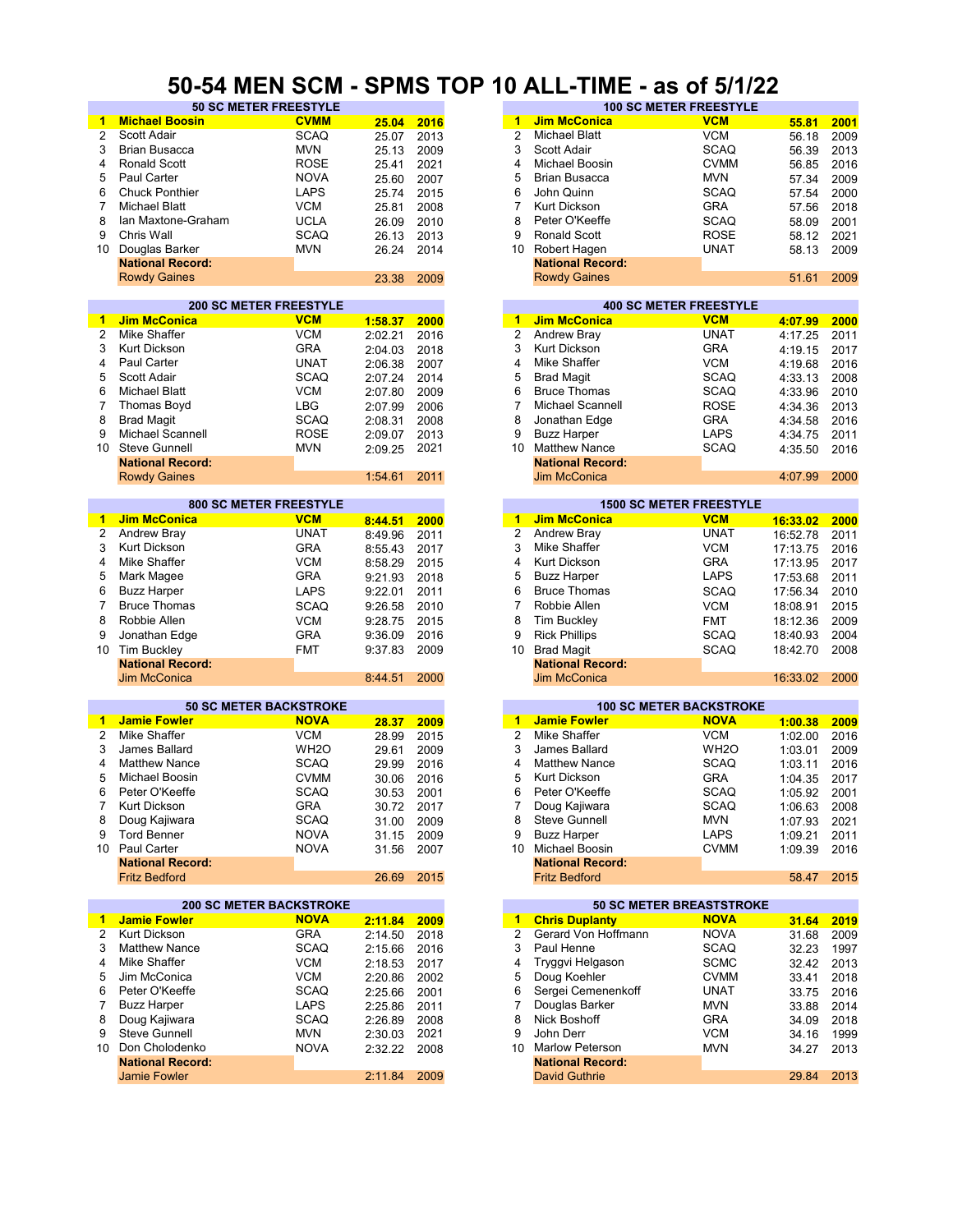|                 | <b>100 SC METER BREASTSTROKE</b>      |                               |         |      |                      |                          | <b>200 SC METER BREASTSTROKE</b>                     |         |      |
|-----------------|---------------------------------------|-------------------------------|---------|------|----------------------|--------------------------|------------------------------------------------------|---------|------|
| 1.              | <b>Chris Duplanty</b>                 | <b>NOVA</b>                   | 1:09.16 | 2019 | 1                    | <b>Chris Duplanty</b>    | <b>NOVA</b>                                          | 2:31.68 | 2019 |
| $\overline{2}$  | Gerard Von Hoffmann                   | <b>NOVA</b>                   | 1:09.40 | 2009 | $\overline{2}$       | Gerard Von Hoffmann      | <b>NOVA</b>                                          | 2:33.38 | 2009 |
| 3               | Tryggvi Helgason                      | <b>SCMC</b>                   | 1:11.27 | 2015 | 3                    | Tryggvi Helgason         | <b>SCMC</b>                                          | 2:35.74 | 2013 |
| 4               | Mauro Bordovsky                       | WH <sub>2</sub> O             | 1:13.57 | 2006 | 4                    | Tom Reudy                | WH <sub>2</sub> O                                    | 2:35.88 | 2006 |
| 5               | Doug Koehler                          | <b>CVMM</b>                   | 1:13.59 | 2019 | 5                    | Doug Koehler             | <b>CVMM</b>                                          | 2:41.16 | 2017 |
| 6               | Steve Gunnell                         | <b>MVN</b>                    | 1:13.72 | 2021 | 6                    | Mark Magee               | <b>GRA</b>                                           | 2:43.10 | 2018 |
| 7               | Tom Reudy                             | WH <sub>20</sub>              | 1:14.42 | 2004 | $\overline{7}$       | John Derr                | <b>VCM</b>                                           | 2:43.67 | 2001 |
| 8               | <b>Michael Blatt</b>                  | <b>VCM</b>                    | 1:14.67 | 2007 | 8                    | Dale Webster             | <b>LVM</b>                                           |         | 2019 |
| 9               | David Sumner                          |                               |         |      | 9                    | Nick Boshoff             |                                                      | 2:45.57 |      |
| 10 <sup>1</sup> |                                       | <b>MVN</b>                    | 1:14.98 | 2021 |                      |                          | <b>GRA</b>                                           | 2:46.35 | 2018 |
|                 | <b>Nick Boshoff</b>                   | <b>GRA</b>                    | 1:15.25 | 2018 |                      | 10 Mauro Bordovsky       | WH <sub>2</sub> O                                    | 2:46.65 | 2006 |
|                 | <b>National Record:</b>               |                               |         |      |                      | <b>National Record:</b>  |                                                      |         |      |
|                 | <b>David Guthrie</b>                  |                               | 1:04.54 | 2013 |                      | <b>David Guthrie</b>     |                                                      | 2:21.65 | 2013 |
|                 |                                       | <b>50 SC METER BUTTERFLY</b>  |         |      |                      |                          | <b>100 SC METER BUTTERFLY</b>                        |         |      |
| 1.              | <b>Paul Carter</b>                    | <b>NOVA</b>                   | 26.50   | 2007 | 1                    | <b>Paul Carter</b>       | <b>UNAT</b>                                          | 58.01   | 2007 |
| $\overline{2}$  | Mike Shaffer                          | <b>VCM</b>                    | 27.32   | 2016 | $\overline{2}$       | <b>Mike Shaffer</b>      | <b>VCM</b>                                           | 59.52   | 2016 |
| 3               | <b>Chuck Ponthier</b>                 | <b>LAPS</b>                   | 27.48   | 2015 | 3                    | <b>Boo Graner Gallas</b> | <b>SLUG</b>                                          | 1:02.54 | 1997 |
| 4               | <b>Ronald Scott</b>                   | <b>ROSE</b>                   | 27.45   | 2021 | 4                    | Tryggvi Helgason         | <b>SCMC</b>                                          | 1:02.65 | 2014 |
| 5               | James Ballard                         | WH <sub>2</sub> O             | 27.56   | 2009 | 5                    | <b>Ronald Scott</b>      | <b>ROSE</b>                                          | 1:03.12 | 2021 |
| 6               | Sam Franklin                          | <b>LVM</b>                    | 27.57   | 2009 | 6                    | James Ballard            | WH <sub>2</sub> O                                    | 1:03.36 | 2008 |
| $\overline{7}$  | Gerard Von Hoffmann                   | <b>NOVA</b>                   | 27.72   | 2009 | $\overline{7}$       | Mark Magee               | <b>GRA</b>                                           | 1:03.56 | 2018 |
| 8               | <b>Brian Busacca</b>                  | <b>MVN</b>                    | 27.75   | 2009 | 8                    | Jim McConica             | <b>VCM</b>                                           | 1:03.74 | 2001 |
| 9               | David Sumner                          | <b>MVN</b>                    | 27.79   | 2021 | 9                    | <b>Brad Magit</b>        | <b>SCAQ</b>                                          | 1:04.03 | 2008 |
| 10 <sup>1</sup> | <b>Charles Stevens</b>                | <b>UNAT</b>                   | 27.89   | 2019 |                      | 10 David Sumner          | <b>MVN</b>                                           | 1:04.11 | 2021 |
|                 | <b>National Record:</b>               |                               |         |      |                      | <b>National Record:</b>  |                                                      |         |      |
|                 | <b>Steve Hiltabiddle</b>              |                               | 25.74   | 2018 |                      | <b>Paul Carter</b>       |                                                      | 57.29   | 2007 |
|                 |                                       |                               |         |      |                      |                          |                                                      |         |      |
|                 |                                       | <b>200 SC METER BUTTERFLY</b> |         |      |                      |                          | <b>100 SC METER INDIVIDUAL MEDLEY</b>                |         |      |
| 1.              | <b>Mike Shaffer</b>                   | <b>VCM</b>                    | 2:10.52 | 2016 | $\blacktriangleleft$ | <b>Jamie Fowler</b>      | <b>NOVA</b>                                          | 1:01.29 | 2009 |
| $\overline{2}$  | Mark Magee                            | <b>GRA</b>                    | 2:21.39 | 2018 | $\overline{2}$       | Tom Reudy                | WH <sub>2</sub> O                                    | 1:03.65 | 2006 |
| 3               | <b>Boo Graner Gallas</b>              | <b>SLUG</b>                   | 2:21.58 | 1997 | 3                    | Paul Carter              | <b>UNAT</b>                                          | 1:04.35 | 2007 |
| 4               | Jim McConica                          | <b>VCM</b>                    | 2:21.86 | 2002 | 4                    | <b>Matthew Nance</b>     | <b>SCAQ</b>                                          | 1:05.21 | 2016 |
| 5               | <b>Kurt Dickson</b>                   | <b>GRA</b>                    | 2:25.35 | 2018 | 5                    | Mark Magee               | <b>GRA</b>                                           | 1:06.54 | 2019 |
| 6               | Laurence Jaffee                       | <b>UNAT</b>                   | 2:30.23 | 2010 | 6*                   | Jim McConica             | <b>VCM</b>                                           | 1:06.66 | 2001 |
| 7               | <b>Tito Morales</b>                   | <b>UCLA</b>                   | 2:31.56 | 2011 | $6*$                 | Tryggvi Helgason         | <b>SCMC</b>                                          | 1:06.66 | 2015 |
| 8               | James Tobin                           | <b>MVN</b>                    | 2:35.71 | 2019 | 8                    | David Sumner             | <b>MVN</b>                                           | 1:06.82 | 2021 |
| 9               | <b>Ronald Scott</b>                   | <b>ROSE</b>                   | 2:36.79 | 2021 | 9                    | Doug Kajiwara            | <b>SCAQ</b>                                          | 1:07.19 | 2009 |
| 10              | Dan Borton                            | <b>ROSE</b>                   | 2:36.98 | 2018 | 10                   | Douglas Barker           | <b>MVN</b>                                           | 1:07.20 | 2014 |
|                 | <b>National Record:</b>               |                               |         |      |                      | <b>National Record:</b>  |                                                      |         |      |
|                 | <b>Mike Shaffer</b>                   |                               | 2:10.52 | 2016 |                      | <b>Scott Heber</b>       |                                                      | 1:00.57 | 2016 |
|                 |                                       |                               |         |      |                      |                          |                                                      |         |      |
|                 | <b>200 SC METER INDIVIDUAL MEDLEY</b> | <b>NOVA</b>                   |         |      | 1                    | <b>Jamie Fowler</b>      | <b>400 SC METER INDIVIDUAL MEDLEY</b><br><b>NOVA</b> |         |      |
| $\mathbf{1}$    | <b>Jamie Fowler</b>                   |                               | 2:13.40 | 2009 |                      |                          |                                                      | 4:51.57 | 2009 |
| $\overline{2}$  | Tom Reudy                             | WH <sub>2</sub> O             | 2:19.63 | 2006 | $\overline{2}$       | Jim McConica             | <b>VCM</b>                                           | 4:58.93 | 2001 |
| 3               | Mark Magee                            | <b>GRA</b>                    | 2:21.23 | 2019 | 3                    | Mark Magee               | <b>GRA</b>                                           | 5:00.31 | 2018 |
| 4               | Jim McConica                          | <b>VCM</b>                    | 2:22.04 | 2002 | 4                    | Mike Shaffer             | <b>VCM</b>                                           | 5:00.34 | 2016 |
| 5               | Mike Shaffer                          | <b>VCM</b>                    | 2:24.40 | 2015 | 5                    | Tom Reudy                | WH <sub>2</sub> O                                    | 5:03.99 | 2006 |
| 6               | Tryggvi Helgason                      | <b>SCMC</b>                   | 2:26.31 | 2014 | 6                    | Kurt Dickson             | <b>GRA</b>                                           | 5:14.79 | 2018 |
| 7               | Doug Kajiwara                         | <b>SCAQ</b>                   | 2:27.74 | 2008 | $\overline{7}$       | Don Cholodenko           | <b>NOVA</b>                                          | 5:21.61 | 2008 |
| 8               | Doug Koehler                          | <b>CVMM</b>                   | 2:28.43 | 2017 | 8                    | Doug Koehler             | <b>CVMM</b>                                          | 5:23.07 | 2017 |
| 9               | <b>Steve Gunnell</b>                  | <b>MVN</b>                    | 2:28.55 | 2021 | 9                    | <b>Brad Magit</b>        | <b>SCAQ</b>                                          | 5:25.97 | 2009 |
| 10              | Peter O'Keeffe                        | <b>SCAQ</b>                   | 2:28.96 | 2001 | 10                   | Phillip John Templin     | UCI                                                  | 5:28.43 | 2005 |
|                 | <b>National Record:</b>               |                               |         |      |                      | <b>National Record:</b>  |                                                      |         |      |
|                 | <b>Jerome Frentsos</b>                |                               | 2:12.85 | 2015 |                      | Jerome Frentsos          |                                                      | 4:45.15 | 2015 |

|         |      |    |                         | <b>200 SC METER BREASTSTROKE</b> |         |
|---------|------|----|-------------------------|----------------------------------|---------|
| 1:09.16 | 2019 | 1. | <b>Chris Duplanty</b>   | <b>NOVA</b>                      | 2:31.68 |
| 1:09.40 | 2009 | 2  | Gerard Von Hoffmann     | <b>NOVA</b>                      | 2:33.38 |
| 1:11.27 | 2015 | 3  | Tryggvi Helgason        | <b>SCMC</b>                      | 2:35.74 |
| 1:13.57 | 2006 | 4  | Tom Reudy               | WH <sub>2</sub> O                | 2:35.88 |
| 1:13.59 | 2019 | 5  | Doug Koehler            | <b>CVMM</b>                      | 2:41.16 |
| 1:13.72 | 2021 | 6  | Mark Magee              | <b>GRA</b>                       | 2:43.10 |
| 1:14.42 | 2004 |    | John Derr               | <b>VCM</b>                       | 2:43.67 |
| 1:14.67 | 2007 | 8  | Dale Webster            | <b>LVM</b>                       | 2:45.57 |
| 1:14.98 | 2021 | 9  | Nick Boshoff            | <b>GRA</b>                       | 2:46.35 |
| 1:15.25 | 2018 | 10 | Mauro Bordovsky         | WH <sub>2</sub> O                | 2:46.65 |
|         |      |    | <b>National Record:</b> |                                  |         |
| 1:04.54 | 2013 |    | <b>David Guthrie</b>    |                                  | 2:21.65 |
|         |      |    |                         |                                  |         |

|       |      |    |                          | <b>100 SC METER BUTTERFLY</b> |         |  |
|-------|------|----|--------------------------|-------------------------------|---------|--|
| 26.50 | 2007 | 1  | <b>Paul Carter</b>       | <b>UNAT</b>                   | 58.01   |  |
| 27.32 | 2016 | 2  | Mike Shaffer             | <b>VCM</b>                    | 59.52   |  |
| 27.48 | 2015 | 3  | <b>Boo Graner Gallas</b> | <b>SLUG</b>                   | 1:02.54 |  |
| 27.45 | 2021 | 4  | Tryggvi Helgason         | <b>SCMC</b>                   | 1:02.65 |  |
| 27.56 | 2009 | 5  | Ronald Scott             | <b>ROSE</b>                   | 1:03.12 |  |
| 27.57 | 2009 | 6  | James Ballard            | WH <sub>2</sub> O             | 1:03.36 |  |
| 27.72 | 2009 |    | Mark Magee               | <b>GRA</b>                    | 1:03.56 |  |
| 27.75 | 2009 | 8  | Jim McConica             | <b>VCM</b>                    | 1:03.74 |  |
| 27.79 | 2021 | 9  | <b>Brad Magit</b>        | <b>SCAQ</b>                   | 1:04.03 |  |
| 27.89 | 2019 | 10 | David Sumner             | <b>MVN</b>                    | 1:04.11 |  |
|       |      |    | <b>National Record:</b>  |                               |         |  |
| 25.74 | 2018 |    | <b>Paul Carter</b>       |                               | 57.29   |  |

| <b>200 SC METER BUTTERFLY</b> |             |         |      |      |                         | <b>100 SC METER INDIVIDUAL MEDLEY</b> |         |      |
|-------------------------------|-------------|---------|------|------|-------------------------|---------------------------------------|---------|------|
|                               |             |         |      |      |                         |                                       |         |      |
|                               | <b>VCM</b>  | 2:10.52 | 2016 |      | <b>Jamie Fowler</b>     | <b>NOVA</b>                           | 1:01.29 | 2009 |
|                               | <b>GRA</b>  | 2:21.39 | 2018 | 2    | Tom Reudy               | WH <sub>2</sub> O                     | 1:03.65 | 2006 |
| allas:                        | <b>SLUG</b> | 2:21.58 | 1997 | 3    | Paul Carter             | <b>UNAT</b>                           | 1:04.35 | 2007 |
|                               | <b>VCM</b>  | 2:21.86 | 2002 | 4    | <b>Matthew Nance</b>    | <b>SCAQ</b>                           | 1:05.21 | 2016 |
|                               | <b>GRA</b>  | 2:25.35 | 2018 | 5    | Mark Magee              | <b>GRA</b>                            | 1:06.54 | 2019 |
| fee                           | <b>UNAT</b> | 2:30.23 | 2010 | $6*$ | Jim McConica            | <b>VCM</b>                            | 1:06.66 | 2001 |
|                               | <b>UCLA</b> | 2:31.56 | 2011 | $6*$ | Tryggvi Helgason        | <b>SCMC</b>                           | 1:06.66 | 2015 |
|                               | <b>MVN</b>  | 2:35.71 | 2019 | 8    | David Sumner            | <b>MVN</b>                            | 1:06.82 | 2021 |
|                               | <b>ROSE</b> | 2:36.79 | 2021 | 9    | Doug Kajiwara           | <b>SCAQ</b>                           | 1:07.19 | 2009 |
|                               | <b>ROSE</b> | 2:36.98 | 2018 | 10   | Douglas Barker          | <b>MVN</b>                            | 1:07.20 | 2014 |
| ord:                          |             |         |      |      | <b>National Record:</b> |                                       |         |      |
|                               |             | 2:10.52 | 2016 |      | <b>Scott Heber</b>      |                                       | 1:00.57 | 2016 |

|         |      |    |                         | <b>400 SC METER INDIVIDUAL MEDLEY</b> |         |
|---------|------|----|-------------------------|---------------------------------------|---------|
| 2:13.40 | 2009 | 1  | <b>Jamie Fowler</b>     | <b>NOVA</b>                           | 4:51.57 |
| 2:19.63 | 2006 | 2  | Jim McConica            | <b>VCM</b>                            | 4:58.93 |
| 2:21.23 | 2019 | 3  | Mark Magee              | <b>GRA</b>                            | 5:00.31 |
| 2:22.04 | 2002 | 4  | Mike Shaffer            | <b>VCM</b>                            | 5:00.34 |
| 2:24.40 | 2015 | 5  | Tom Reudy               | WH <sub>2</sub> O                     | 5:03.99 |
| 2:26.31 | 2014 | 6  | Kurt Dickson            | <b>GRA</b>                            | 5:14.79 |
| 2:27.74 | 2008 |    | Don Cholodenko          | <b>NOVA</b>                           | 5:21.61 |
| 2:28.43 | 2017 | 8  | Doug Koehler            | <b>CVMM</b>                           | 5:23.07 |
| 2:28.55 | 2021 | 9  | <b>Brad Magit</b>       | <b>SCAQ</b>                           | 5:25.97 |
| 2:28.96 | 2001 | 10 | Phillip John Templin    | UCI                                   | 5:28.43 |
|         |      |    | <b>National Record:</b> |                                       |         |
| 2:12.85 | 2015 |    | <b>Jerome Frentsos</b>  |                                       | 4:45.15 |
|         |      |    |                         |                                       |         |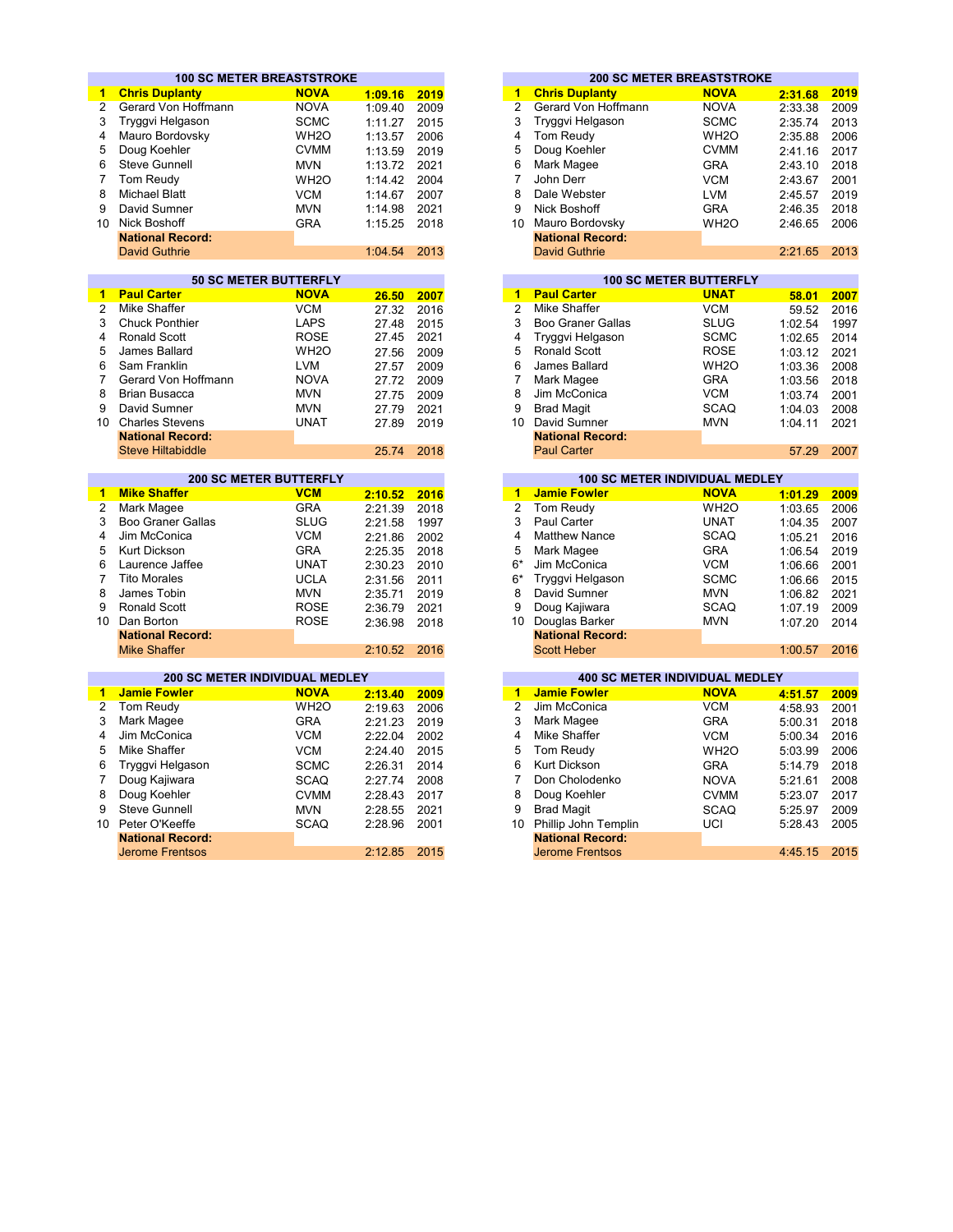#### **55-59 WOMEN SCM - SPMS TOP 10 ALL-TIME - as of 5/1/22**

| 1                    | <b>Becky Cleavenger</b>        | <b>CVMM</b>       | 29.12    | 2019 | $\blacktriangleleft$ | <b>Veronica Hibben</b>          | <b>UCLA</b>  | 1:04.60  | 2013 |
|----------------------|--------------------------------|-------------------|----------|------|----------------------|---------------------------------|--------------|----------|------|
| $\overline{2}$       | <b>Traci Granger</b>           | <b>LAPS</b>       | 29.52    | 2015 | 2                    | <b>Becky Cleavenger</b>         | <b>CVMM</b>  | 1:04.73  | 2018 |
| 3                    | Veronica Hibben                | <b>UCLA</b>       | 29.57    | 2015 | 3                    | Arlette Godges                  | <b>CVMM</b>  | 1:05.09  | 2019 |
|                      |                                |                   |          |      |                      |                                 |              |          |      |
| 4                    | Arlette Godges                 | <b>CVMM</b>       | 29.69    | 2019 | 4                    | <b>Traci Granger</b>            | <b>LAPS</b>  | 1:05.49  | 2014 |
| 5                    | Katie Osborne                  | <b>NOVA</b>       | 30.37    | 2019 | 5                    | <b>Stacey Warmuth</b>           | <b>VCM</b>   | 1:07.31  | 2012 |
| 6                    | Ann Finley                     | <b>LAPS</b>       | 31.04    | 2018 | 6                    | Jenny Cook                      | <b>UCLA</b>  | 1:08.07  | 2013 |
| 7                    | <b>Kayley Vernallis</b>        | ROSE              | 31.09    | 2015 | 7                    | Debbie Richardson               | <b>LAPS</b>  | 1:08.38  | 2018 |
| 8                    | Jelena Kunovac                 | <b>TRB</b>        | 31.12    | 2021 | 8                    | Kim O'Grady                     | <b>ROSE</b>  | 1:09.28  | 2017 |
|                      |                                |                   |          |      |                      |                                 |              |          |      |
| 9                    | Kim O'Grady                    | <b>ROSE</b>       | 31.16    | 2017 | 9                    | Ann Finley                      | LAPS         | 1:09.35  | 2018 |
| 10                   | <b>Stacey Warmuth</b>          | <b>VCM</b>        | 31.17    | 2012 | 10                   | Carolyn Battin                  | <b>LVM</b>   | 1:10.49  | 2012 |
|                      | <b>National Record:</b>        |                   |          |      |                      | <b>National Record:</b>         |              |          |      |
|                      | Leslie Livingston              |                   | 27.81    | 2016 |                      | <b>Karlyn Pipes</b>             |              | 1:00.61  | 2017 |
|                      |                                |                   |          |      |                      |                                 |              |          |      |
|                      | <b>200 SC METER FREESTYLE</b>  |                   |          |      |                      | <b>400 SC METER FREESTYLE</b>   |              |          |      |
| 1                    | <b>Becky Cleavenger</b>        | <b>CVMM</b>       | 2:22.16  | 2019 | $\mathbf{1}$         | <b>Stacey Warmuth</b>           | <b>VCM</b>   | 5:01.68  | 2011 |
| 2                    | Kim O'Gradv                    | <b>ROSE</b>       | 2:22.54  | 2018 | $\overline{2}$       | <b>Christie Ciraulo</b>         | <b>UCLA</b>  | 5:05.56  | 2008 |
|                      |                                |                   |          |      |                      |                                 |              |          |      |
| 3                    | Veronica Hibben                | <b>UCLA</b>       | 2:23.13  | 2014 | 3                    | Kim O'Grady                     | <b>ROSE</b>  | 5:06.28  | 2018 |
| 4                    | Stacey Warmuth                 | <b>VCM</b>        | 2:24.63  | 2011 | 4                    | Becky Cleavenger                | <b>CVMM</b>  | 5:08.79  | 2018 |
| 5                    | Jenny Cook                     | <b>UCLA</b>       | 2:27.13  | 2013 | 5                    | Veronica Hibben                 | <b>UCLA</b>  | 5:11.29  | 2015 |
| 6                    | Arlette Godges                 | <b>CVMM</b>       | 2:28.24  | 2019 | 6                    | Jenny Cook                      | UCLA         | 5:14.39  | 2015 |
| 7                    | <b>Christie Ciraulo</b>        | <b>UCLA</b>       |          |      | 7                    | Carolyn Battin                  | <b>LVM</b>   |          | 2011 |
|                      |                                |                   | 2:29.66  | 2009 |                      |                                 |              | 5:15.72  |      |
| 8                    | Debbie Richardson              | <b>LAPS</b>       | 2:31.71  | 2018 | 8                    | Cheri Ellington                 | <b>SCMC</b>  | 5:17.67  | 2013 |
| 9                    | Carolyn Battin                 | LVM               | 2:31.93  | 2009 | 9                    | Stephanie Saucy                 | LVM          | 5:18.27  | 2021 |
|                      | 10 Cheri Ellington             | <b>SCMC</b>       | 2:32.01  | 2013 | 10                   | Dawn Barrett                    | <b>SWM</b>   | 5:19.49  | 2017 |
|                      | <b>National Record:</b>        |                   |          |      |                      | <b>National Record:</b>         |              |          |      |
|                      | <b>Ellen Reynolds</b>          |                   | 2:12.03  | 2019 |                      | Laura Val                       |              | 4:42.97  | 2009 |
|                      |                                |                   |          |      |                      |                                 |              |          |      |
|                      | <b>800 SC METER FREESTYLE</b>  |                   |          |      |                      | <b>1500 SC METER FREESTYLE</b>  |              |          |      |
| 1                    | <b>Christie Ciraulo</b>        | <b>UCLA</b>       |          |      | 1                    | <b>Kim O'Grady</b>              | <b>ROSE</b>  |          |      |
|                      |                                |                   | 10:20.12 | 2008 |                      |                                 |              | 19:32.76 | 2018 |
| 2                    | Kim O'Grady                    | <b>ROSE</b>       | 10:21.92 | 2018 | $\overline{2}$       | Christie Ciraulo                | <b>UCLA</b>  | 19:45.99 | 2008 |
| 3                    | Stacey Warmuth                 | <b>VCM</b>        | 10:30.10 | 2011 | 3                    | Carolyn Battin                  | <b>LVM</b>   | 20:44.20 | 2012 |
| 4                    | Jenny Cook                     | <b>UCLA</b>       | 10:43.75 | 2014 | 4                    | Stephanie Saucy                 | <b>LVM</b>   | 21:06.08 | 2021 |
| 5                    | Carolyn Battin                 | <b>LVM</b>        | 10:44.11 | 2011 | 5                    | Cheri Ellington                 | <b>SCMC</b>  | 21:20.87 | 2013 |
| 6                    | Stephanie Saucy                | LVM               | 10:53.18 | 2021 | 6                    | Joanne Saul-Zachau              | LVM          | 22:05.56 | 2014 |
|                      |                                |                   |          |      |                      |                                 |              |          |      |
| 7                    | Cheri Ellington                | <b>SCMC</b>       | 10:58.39 | 2013 | 7                    | Michelle Ashworth               | <b>LVM</b>   | 22:06.79 | 2018 |
| 8                    | Veronica Hibben                | <b>UCLA</b>       | 10:59.30 | 2014 | 8                    | Susan Gold                      | <b>ROSE</b>  | 22:12.05 | 2016 |
| 9                    | Dawn Barrett                   | <b>SWM</b>        | 11:28.22 | 2016 | 9                    | Niki Stokols                    | <b>CVMM</b>  | 22:23.79 | 2012 |
| 10                   | Olivia Karlin                  | WH <sub>2</sub> O | 11:29.91 | 2019 | 10                   | Gwen Uthus                      | <b>MVN</b>   | 22:35.92 | 2009 |
|                      | <b>National Record:</b>        |                   |          |      |                      | <b>National Record:</b>         |              |          |      |
|                      | <b>Jill Hernandez</b>          |                   | 9:46.35  | 2018 |                      | Laura Val                       |              | 18:43.73 | 2010 |
|                      |                                |                   |          |      |                      |                                 |              |          |      |
|                      | <b>50 SC METER BACKSTROKE</b>  |                   |          |      |                      | <b>100 SC METER BACKSTROKE</b>  |              |          |      |
| $\blacktriangleleft$ | Jelena Kunovac                 | <b>TRB</b>        |          |      | 1                    | <b>Stacey Warmuth</b>           | <b>VCM</b>   |          |      |
|                      |                                |                   | 34.27    | 2021 |                      |                                 |              | 1:15.93  | 2011 |
| $\overline{2}$       | Mindy Dougherty                | <b>MVN</b>        | 35.38    | 2009 | $\overline{2}$       | Mindy Dougherty                 | <b>MVN</b>   | 1:16.97  | 2009 |
| 3                    | Stacey Warmuth                 | <b>VCM</b>        | 36.39    | 2011 | 3                    | Stephanie Saucy                 | LVM          | 1:18.40  | 2021 |
| 4                    | Nancy Kirkpatrick-Reno         | <b>CVMM</b>       | 36.88    | 2012 | 4                    | Debbie Richardson               | <b>LAPS</b>  | 1:23.11  | 2018 |
| 6                    | Vicki Serianni                 | <b>UCLA</b>       | 37.82    | 2006 | 5                    | Backy Cleavenger                | <b>CVMM</b>  | 1:23.25  | 2021 |
| 7                    | Ann Finley                     | <b>LAPS</b>       | 38.42    | 2018 | 6                    | <b>Christie Ciraulo</b>         | <b>UCLA</b>  | 1:23.49  | 2008 |
| 5                    |                                | GRA               |          | 2019 | 7                    | Vicki Serianni                  | <b>UCLA</b>  |          |      |
|                      | <b>Christine Hammond</b>       |                   | 38.69    |      |                      |                                 |              | 1:23.94  | 2006 |
| 8                    | Ming Robinson                  | <b>NOVA</b>       | 39.22    | 2018 | 8                    | Ann Finley                      | LAPS         | 1:25.09  | 2018 |
| 9                    | Dede Moore                     | LAPS              | 39.41    | 2016 | 9                    | Ming Robinson                   | <b>NOVA</b>  | 1:25.19  | 2018 |
| 10                   | Jeanne Torres                  | UNAT              | 40.77    | 2018 | 10                   | Cheri Ellington                 | <b>SCMC</b>  | 1:26.64  | 2015 |
|                      | <b>National Record:</b>        |                   |          |      |                      | <b>National Record:</b>         |              |          |      |
|                      | Leslie Livingston              |                   | 30.12    | 2016 |                      | <b>Ellen Reynolds</b>           |              | 1:07.17  | 2019 |
|                      |                                |                   |          |      |                      |                                 |              |          |      |
|                      | <b>200 SC METER BACKSTROKE</b> |                   |          |      |                      | <b>50 SC METER BREASTSTROKE</b> |              |          |      |
| 1                    | <b>Mindy Dougherty</b>         | <b>MVN</b>        | 2:43.47  | 2009 | $\blacktriangleleft$ | <b>Jenny Cook</b>               | <b>UCLA</b>  | 38.95    | 2015 |
| 2                    | <b>Stacey Warmuth</b>          | <b>VCM</b>        |          | 2012 | 2                    | Jennifer Weiderman              | <b>CVMM</b>  |          | 2021 |
|                      |                                |                   | 2:46.19  |      |                      |                                 |              | 39.63    |      |
| 3                    | Stephanie Saucy                | <b>LVM</b>        | 2:47.31  | 2021 | 3                    | Arlette Godges                  | <b>CVMM</b>  | 40.42    | 2021 |
| 4                    | Jelena Kunovac                 | <b>TRB</b>        | 2:56.11  | 2021 | 4                    | Karen Melick                    | SCAQ         | 40.47    | 2012 |
| 5                    | Vicki Serianni                 | <b>UCLA</b>       | 2:57.57  | 2006 | 5                    | Becky Cleavenger                | <b>CVMM</b>  | 40.99    | 2018 |
| 6                    | Ann Finley                     | <b>LAPS</b>       | 3:01.56  | 2018 | 6                    | Cheri Ellington                 | <b>SCMC</b>  | 42.29    | 2015 |
| 7                    | Christie Ciraulo               | <b>UCLA</b>       | 3:02.38  | 2009 | $\overline{7}$       | Kim Thornton                    | <b>NOVA</b>  | 43.63    | 2009 |
| 8                    |                                | <b>SCMC</b>       |          |      |                      |                                 |              |          |      |
|                      | Cheri Ellington                |                   | 3:05.12  | 2016 | 8                    | Nancy Kirkpatrick-Reno          | <b>CVMM</b>  | 43.67    | 2011 |
| 9                    | Ming Robinson                  | <b>NOVA</b>       | 3:07.50  | 2018 | 9                    | Helene Hirsch                   | TSTT         | 44.12    | 2015 |
| 10                   | Michelle Ashworth              | LVM               | 3:11.12  | 2018 | 10                   | <b>Patty Smith</b>              | $_{\rm OCC}$ | 44.12    | 2011 |
|                      | <b>National Record:</b>        |                   |          |      |                      | <b>National Record:</b>         |              |          |      |
|                      | <b>Ellen Reynolds</b>          |                   | 2:25.27  | 2019 |                      | <b>Caroline Krattli</b>         |              | 36.47    | 2017 |
|                      |                                |                   |          |      |                      |                                 |              |          |      |

|                              | ---         |       |      |    |                               |             |         |      |  |
|------------------------------|-------------|-------|------|----|-------------------------------|-------------|---------|------|--|
| <b>50 SC METER FREESTYLE</b> |             |       |      |    | <b>100 SC METER FREESTYLE</b> |             |         |      |  |
| nger                         | <b>CVMM</b> | 29.12 | 2019 |    | <b>Veronica Hibben</b>        | <b>UCLA</b> | 1:04.60 | 2013 |  |
|                              | <b>LAPS</b> | 29.52 | 2015 |    | Becky Cleavenger              | <b>CVMM</b> | 1:04.73 | 2018 |  |
| en                           | <b>UCLA</b> | 29.57 | 2015 | 3  | <b>Arlette Godges</b>         | <b>CVMM</b> | 1:05.09 | 2019 |  |
|                              | <b>CVMM</b> | 29.69 | 2019 | 4  | Traci Granger                 | <b>LAPS</b> | 1:05.49 | 2014 |  |
|                              | <b>NOVA</b> | 30.37 | 2019 | 5  | Stacey Warmuth                | <b>VCM</b>  | 1:07.31 | 2012 |  |
|                              | <b>LAPS</b> | 31.04 | 2018 | 6  | Jenny Cook                    | <b>UCLA</b> | 1:08.07 | 2013 |  |
| lis                          | <b>ROSE</b> | 31.09 | 2015 |    | Debbie Richardson             | <b>LAPS</b> | 1:08.38 | 2018 |  |
| aс                           | TRB         | 31.12 | 2021 | 8  | Kim O'Grady                   | <b>ROSE</b> | 1:09.28 | 2017 |  |
|                              | <b>ROSE</b> | 31.16 | 2017 | 9  | Ann Finley                    | LAPS        | 1:09.35 | 2018 |  |
| uth                          | <b>VCM</b>  | 31.17 | 2012 | 10 | Carolyn Battin                | LVM         | 1:10.49 | 2012 |  |
| :bıc                         |             |       |      |    | <b>National Record:</b>       |             |         |      |  |
| <b>on</b>                    |             | 27.81 | 2016 |    | <b>Karlyn Pipes</b>           |             | 1:00.61 | 2017 |  |
|                              |             |       |      |    |                               |             |         |      |  |

|         |      |    | <b>400 SC METER FREESTYLE</b> |             |         |  |  |  |  |
|---------|------|----|-------------------------------|-------------|---------|--|--|--|--|
| 2:22.16 | 2019 |    | <b>Stacey Warmuth</b>         | <b>VCM</b>  | 5:01.68 |  |  |  |  |
| 2:22.54 | 2018 | 2  | Christie Ciraulo              | <b>UCLA</b> | 5:05.56 |  |  |  |  |
| 2:23.13 | 2014 | 3  | Kim O'Grady                   | <b>ROSE</b> | 5:06.28 |  |  |  |  |
| 2:24.63 | 2011 | 4  | <b>Becky Cleavenger</b>       | <b>CVMM</b> | 5:08.79 |  |  |  |  |
| 2:27.13 | 2013 | 5. | Veronica Hibben               | <b>UCLA</b> | 5:11.29 |  |  |  |  |
| 2:28.24 | 2019 | 6  | Jenny Cook                    | <b>UCLA</b> | 5:14.39 |  |  |  |  |
| 2:29.66 | 2009 |    | Carolyn Battin                | <b>LVM</b>  | 5:15.72 |  |  |  |  |
| 2:31.71 | 2018 | 8  | Cheri Ellington               | <b>SCMC</b> | 5:17.67 |  |  |  |  |
| 2:31.93 | 2009 | 9  | Stephanie Saucy               | <b>LVM</b>  | 5:18.27 |  |  |  |  |
| 2:32.01 | 2013 | 10 | Dawn Barrett                  | SWM         | 5:19.49 |  |  |  |  |
|         |      |    | <b>National Record:</b>       |             |         |  |  |  |  |
| 2:12.03 | 2019 |    | Laura Val                     |             | 4:42.97 |  |  |  |  |
|         |      |    |                               |             |         |  |  |  |  |

|         |      |    | <b>1500 SC METER FREESTYLE</b> |             |
|---------|------|----|--------------------------------|-------------|
| 0:20.12 | 2008 | 1  | <b>Kim O'Grady</b>             | <b>ROSE</b> |
| 0:21.92 | 2018 | 2  | Christie Ciraulo               | <b>UCLA</b> |
| 0:30.10 | 2011 | 3  | Carolyn Battin                 | <b>LVM</b>  |
| 0:43.75 | 2014 | 4  | Stephanie Saucy                | <b>LVM</b>  |
| 0:44.11 | 2011 | 5. | Cheri Ellington                | <b>SCMC</b> |
| 0:53.18 | 2021 | 6  | Joanne Saul-Zachau             | <b>LVM</b>  |
| 0:58.39 | 2013 | 7  | Michelle Ashworth              | <b>LVM</b>  |
| 0:59.30 | 2014 | 8  | Susan Gold                     | <b>ROSE</b> |
| 1:28.22 | 2016 | 9  | Niki Stokols                   | <b>CVMM</b> |
| 1:29.91 | 2019 | 10 | Gwen Uthus                     | <b>MVN</b>  |
|         |      |    | <b>National Record:</b>        |             |
| 9:46.35 | 2018 |    | Laura Val                      |             |
|         |      |    |                                |             |

|       |      |    |                         | <b>100 SC METER BACKSTROKE</b> |         |  |
|-------|------|----|-------------------------|--------------------------------|---------|--|
| 34.27 | 2021 | 1  | <b>Stacey Warmuth</b>   | <b>VCM</b>                     | 1:15.93 |  |
| 35.38 | 2009 | 2  | Mindy Dougherty         | <b>MVN</b>                     | 1:16.97 |  |
| 36.39 | 2011 | 3  | Stephanie Saucy         | <b>LVM</b>                     | 1:18.40 |  |
| 36.88 | 2012 | 4  | Debbie Richardson       | <b>LAPS</b>                    | 1:23.11 |  |
| 37.82 | 2006 | 5  | <b>Backy Cleavenger</b> | <b>CVMM</b>                    | 1:23.25 |  |
| 38.42 | 2018 | 6  | Christie Ciraulo        | <b>UCLA</b>                    | 1:23.49 |  |
| 38.69 | 2019 |    | Vicki Serianni          | <b>UCLA</b>                    | 1:23.94 |  |
| 39.22 | 2018 | 8  | Ann Finley              | <b>LAPS</b>                    | 1:25.09 |  |
| 39.41 | 2016 | 9  | Ming Robinson           | <b>NOVA</b>                    | 1:25.19 |  |
| 40.77 | 2018 | 10 | Cheri Ellington         | <b>SCMC</b>                    | 1:26.64 |  |
|       |      |    | <b>National Record:</b> |                                |         |  |
| 30.12 | 2016 |    | <b>Ellen Reynolds</b>   |                                | 1:07.17 |  |
|       |      |    |                         |                                |         |  |

|         |      |    | <b>50 SC METER BREASTSTROKE</b> |             |  |
|---------|------|----|---------------------------------|-------------|--|
| 2:43.47 | 2009 | 1. | <b>Jenny Cook</b>               | <b>UCLA</b> |  |
| 2:46.19 | 2012 | 2  | Jennifer Weiderman              | <b>CVMM</b> |  |
| 2:47.31 | 2021 | 3  | <b>Arlette Godges</b>           | <b>CVMM</b> |  |
| 2:56.11 | 2021 | 4  | Karen Melick                    | <b>SCAQ</b> |  |
| 2:57.57 | 2006 | 5  | Becky Cleavenger                | <b>CVMM</b> |  |
| 3:01.56 | 2018 | 6  | Cheri Ellington                 | <b>SCMC</b> |  |
| 3:02.38 | 2009 |    | Kim Thornton                    | <b>NOVA</b> |  |
| 3:05.12 | 2016 | 8  | Nancy Kirkpatrick-Reno          | <b>CVMM</b> |  |
| 3:07.50 | 2018 | 9  | Helene Hirsch                   | <b>TSTT</b> |  |
| 3:11.12 | 2018 | 10 | Patty Smith                     | <b>OCC</b>  |  |
|         |      |    | <b>National Record:</b>         |             |  |
| 2:25.27 | 2019 |    | <b>Caroline Krattli</b>         |             |  |
|         |      |    |                                 |             |  |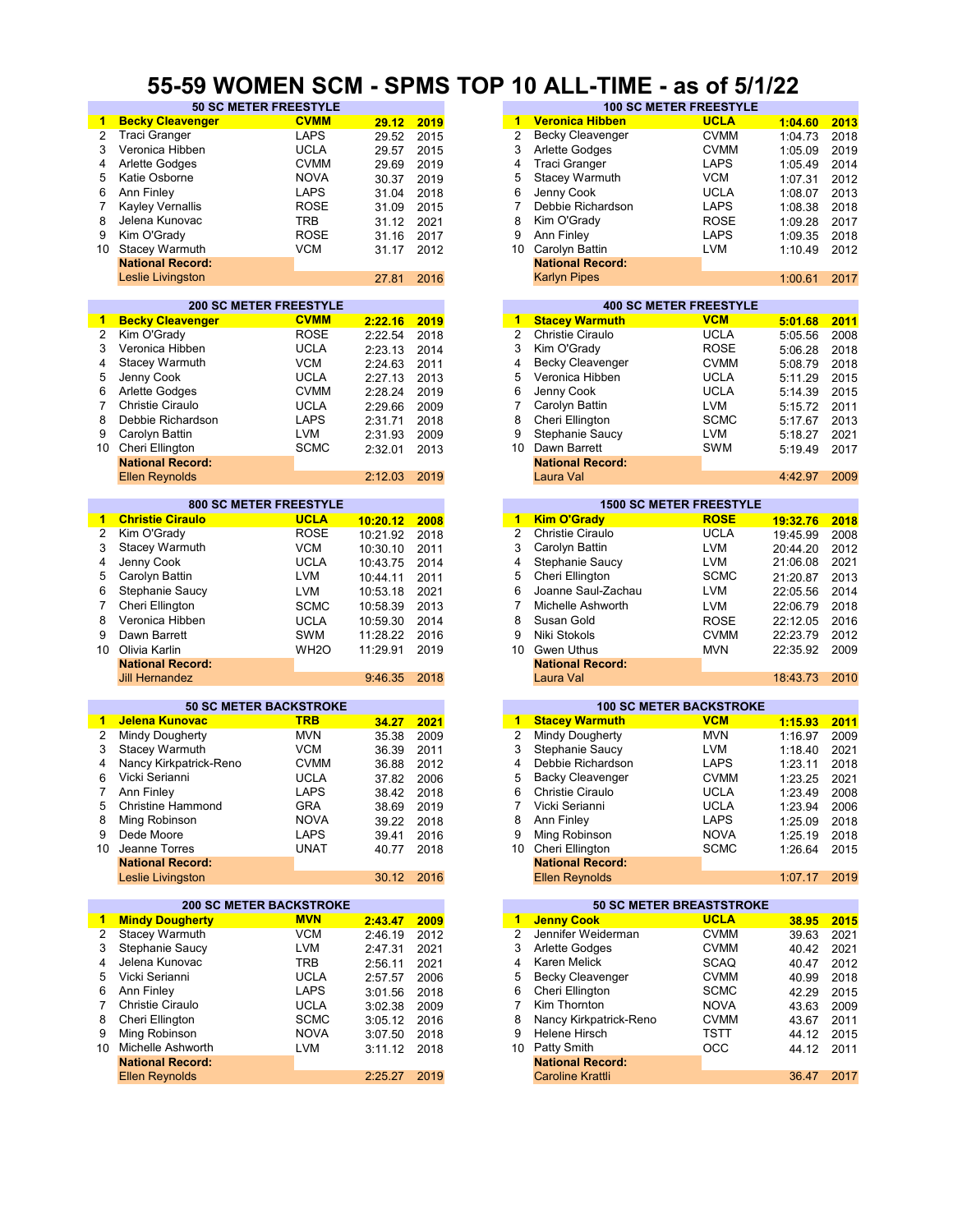|                | <b>100 SC METER BREASTSTROKE</b>       |                            |                    |              |                | <b>200 SC METER BREASTSTROKE</b>             |                            |                    |              |
|----------------|----------------------------------------|----------------------------|--------------------|--------------|----------------|----------------------------------------------|----------------------------|--------------------|--------------|
| $\mathbf{1}$   | <b>Jenny Cook</b>                      | <b>UCLA</b>                | 1:23.60            | 2015         | 1              | <b>Jenny Cook</b>                            | <b>UCLA</b>                | 3:04.56            | 2015         |
| $\overline{2}$ | Jennifer Weiderman                     | <b>CVMM</b>                | 1:25.49            | 2021         | $\overline{2}$ | Jennifer Weiderman                           | <b>CVMM</b>                | 3:05.51            | 2021         |
| 3              | <b>Karen Melick</b>                    | <b>SCAQ</b>                | 1:29.46            | 2012         | 3              | <b>Karen Melick</b>                          | <b>SCAQ</b>                | 3:09.40            | 2012         |
| 4              | <b>Arlette Godges</b>                  | <b>CVMM</b>                | 1:29.52            | 2019         | 4              | Cheri Ellington                              | <b>SCMC</b>                | 3:18.12            | 2012         |
| 5              | Jody Bergstrom                         | <b>MVN</b>                 | 1:30.89            | 2018         | 5              | Patty Smith                                  | OCC                        | 3:24.79            | 2011         |
| 6              | Christie Ciraulo                       | <b>SCMC</b>                | 1:31.48            | 2015         | 6              | Cheryl Plantz                                | <b>SWM</b>                 | 3:30.86            | 2011         |
| $\overline{7}$ | Jelena Kunovac                         | <b>TRB</b>                 | 1:32.56            | 2021         | 7              | Kim Thornton                                 | <b>NOVA</b>                | 3:30.99            | 2009         |
| 8              | Cheryl Plantz                          | <b>SCA</b>                 | 1:35.59            | 2010         | 8              | Jessica Seaton                               | WH <sub>2</sub> O          | 3:37.23            | 2008         |
| 9              | Patty Smith                            | OCC                        | 1:35.82            | 2011         | 9              | <b>Helene Hirsch</b>                         | <b>TSTT</b>                | 3:40.74            | 2013         |
|                | 10 Kim Thornton                        | <b>NOVA</b>                | 1:35.95            | 2009         |                | 10 Nina Jordan                               | <b>NOVA</b>                | 3:41.50            | 2012         |
|                | <b>National Record:</b>                |                            |                    |              |                | <b>National Record:</b>                      |                            |                    |              |
|                | <b>Caroline Krattli</b>                |                            | 1:21.18            | 2017         |                | <b>Corrin Buck</b>                           |                            | 3:00.66            | 2019         |
|                |                                        |                            |                    |              |                |                                              |                            |                    |              |
|                | <b>50 SC METER BUTTERFLY</b>           |                            |                    |              |                | <b>100 SC METER BUTTERFLY</b>                |                            |                    |              |
| $\mathbf{1}$   | <b>Traci Granger</b>                   | <b>LAPS</b>                | 31.13              | 2013         | $\overline{1}$ | <b>Traci Granger</b>                         | <b>LAPS</b>                | 1:11.65            | 2013         |
| $\overline{2}$ | Arlette Godges                         | <b>CVMM</b>                | 32.49              | 2019         | $\overline{2}$ | <b>Arlette Godges</b>                        | <b>CVMM</b>                | 1:14.62            | 2019         |
| 3              | Veronica Hibben                        | <b>UCLA</b>                | 32.53              | 2014         | 3              | <b>Stacey Warmuth</b>                        | <b>VCM</b>                 | 1:15.44            | 2011         |
| 4              | Katie Osborne                          | <b>NOVA</b>                | 32.58              | 2019         | 4              | Christie Ciraulo                             | <b>UCLA</b>                | 1:15.80            | 2008         |
| 5              | <b>Christie Ciraulo</b>                | <b>UCLA</b>                | 32.93              | 2008         | 5              | Veronica Hibben                              | <b>UCLA</b>                | 1:18.39            | 2015         |
| 5              | Stacey Warmuth                         | <b>VCM</b>                 | 33.28              | 2011         | 6              | Debbie Richardson                            | <b>LAPS</b>                | 1:20.95            | 2018         |
| $\overline{7}$ | <b>Becky Cleavenger</b>                | <b>CVMM</b>                | 33.97              | 2021         | 7              | Jennifer Weiderman                           | <b>CVMM</b>                | 1:24.98            | 2021         |
| 8              | Jelena Kunovac                         | <b>TRB</b>                 | 34.53              | 2021         | 8              | Cecilie Boysen                               | <b>ROSE</b>                | 1:26.88            | 2019         |
| 9              | Jenny Cook                             | <b>UCLA</b>                | 35.00              | 2013         | 9              | <b>Heather Lambert</b>                       | LBG                        | 1:31.12            | 2009         |
|                | 10 Debbie Richardson                   | <b>LAPS</b>                | 35.03              | 2018         |                | 10 Gail Roper                                | <b>SCAQ</b>                | 1:31.20            | 1987         |
|                | <b>National Record:</b>                |                            |                    |              |                | <b>National Record:</b>                      |                            |                    |              |
|                | Leslie Livingston                      |                            | 29.39              | 2016         |                | <b>Karlyn Pipes</b>                          |                            | 1:08.15            | 2017         |
|                | <b>200 SC METER BUTTERFLY</b>          |                            |                    |              |                | <b>100 SC METER INDIVIDUAL MEDLEY</b>        |                            |                    |              |
| $\mathbf{1}$   | <b>Traci Granger</b>                   | <b>LAPS</b>                | 2:45.95            | 2014         | $\mathbf{1}$   | <b>Jenny Cook</b>                            | <b>UCLA</b>                | 1:15.23            | 2015         |
| $\overline{2}$ | Christie Ciraulo                       | <b>UCLA</b>                | 3:00.78            | 2010         | $\overline{2}$ | Stacey Warmuth                               | <b>VCM</b>                 | 1:16.07            | 2011         |
|                | Jennifer Weiderman                     | <b>CVMM</b>                | 3:02.55            | 2021         | 3              | Becky Cleavenger                             | <b>CVMM</b>                | 1:17.38            | 2018         |
|                |                                        |                            |                    |              |                |                                              |                            |                    |              |
| 3<br>4         |                                        |                            |                    |              | 4              |                                              |                            |                    |              |
|                | Cecilie Boysen                         | <b>ROSE</b>                | 3:14.94            | 2019         |                | Traci Granger                                | <b>LAPS</b>                | 1:18.41            | 2013         |
| 5<br>6         | Susan Gold<br><b>Gail Roper</b>        | <b>ROSE</b><br><b>SCAQ</b> | 3:18.88            | 2015         | 5<br>6         | Veronica Hibben<br>Jennifer Weiderman        | <b>UCLA</b><br><b>CVMM</b> | 1:19.11            | 2014<br>2021 |
| $\overline{7}$ | <b>Heather Lambert</b>                 | <b>LBG</b>                 | 3:20.43            | 1986         | $\overline{7}$ | Cheri Ellington                              | <b>SCMC</b>                | 1:20.22            |              |
| 8              | Anne Adams                             | <b>SCAQ</b>                | 3:17.91            | 2009<br>1987 | $8*$           | Mindy Dougherty                              | <b>MVN</b>                 | 1:23.26            | 2015<br>2008 |
| 9              | Kim Thornton                           | <b>NOVA</b>                | 3:33.31<br>3:37.22 | 2011         | 8*             | Cecilie Boysen                               | <b>ROSE</b>                | 1:27.67<br>1:27.67 | 2019         |
| 10             | Alison Mitchell                        | <b>MVN</b>                 |                    | 2009         | $10*$          | Patty Smith                                  | OCC                        | 1:27.70            | 2011         |
|                | <b>National Record:</b>                |                            | 3:42.28            |              | $10*$          | <b>Robin Smith</b>                           | <b>NOVA</b>                | 1:27.70            | 2011         |
|                | Laura Val                              |                            | 2:31.13            | 2008         |                | <b>National Record:</b>                      |                            |                    |              |
|                |                                        |                            |                    |              |                | <b>Karlyn Pipes</b>                          |                            | 1:09.08            | 2017         |
|                |                                        |                            |                    |              |                |                                              |                            |                    |              |
|                | <b>200 SC METER INDIVIDUAL MEDLEY</b>  |                            |                    |              |                | <b>400 SC METER INDIVIDUAL MEDLEY</b>        |                            |                    |              |
| 1              | <b>Traci Granger</b>                   | <b>LAPS</b>                | 2:44.02            | 2014         | 1              | <b>Stacey Warmuth</b>                        | <b>VCM</b>                 | 5:55.84            | 2011         |
| $\overline{2}$ | Jenny Cook                             | <b>UCLA</b>                | 2:44.99            | 2014         | $\overline{2}$ | Jenny Cook                                   | <b>UCLA</b>                | 5:59.13            | 2013         |
| 3              | <b>Stacey Warmuth</b>                  | <b>VCM</b>                 | 2:46.20            | 2012         | 3              | Jennifer Weiderman                           | <b>CVMM</b>                | 6:22.80            | 2021         |
| 4              | Becky Cleavenger                       | <b>CVMM</b>                | 2:47.67            | 2018         | 4              | Stephanie Saucy                              | <b>ROSE</b>                | 6:23.98            | 2021         |
| 5              | Jennifer Weiderman                     | <b>CVMM</b>                | 2:54.73            | 2021         | 5              | Kayley Vernallis                             | <b>ROSE</b>                | 6:25.92            | 2015         |
| 6              | Cheri Ellington                        | <b>SCMC</b>                | 3:02.84            | 2013         | 6              | Susan Gold                                   | <b>ROSE</b>                | 6:28.79            | 2015         |
| $\overline{7}$ | Susan Gold                             | <b>ROSE</b>                | 3:07.16            | 2016         | 7              | Christie Ciraulo                             | <b>UCLA</b>                | 6:31.44            | 2008         |
| 8              | Kim Thornton                           | <b>NOVA</b>                | 3:09.19            | 2009         | 8              | Kim Thornton                                 | <b>NOVA</b>                | 6:43.03            | 2009         |
| 9              | Ming Robinson                          | <b>NOVA</b>                | 3:09.64            | 2018         | 9              | <b>Heather Lambert</b>                       | <b>LBG</b>                 | 7:05.34            | 2009         |
| 10             | Patty Smith<br><b>National Record:</b> | <b>OCC</b>                 | 3:10.93            | 2011         | 10             | Michelle Ashworth<br><b>National Record:</b> | <b>LVM</b>                 | 7:07.32            | 2019         |

|         |      |    |                         | <b>200 SC METER BREASTSTROKE</b> |  |
|---------|------|----|-------------------------|----------------------------------|--|
| 1:23.60 | 2015 | 1  | <b>Jenny Cook</b>       | <b>UCLA</b>                      |  |
| 1:25.49 | 2021 | 2  | Jennifer Weiderman      | <b>CVMM</b>                      |  |
| 1:29.46 | 2012 | 3  | Karen Melick            | <b>SCAQ</b>                      |  |
| 1:29.52 | 2019 | 4  | Cheri Ellington         | <b>SCMC</b>                      |  |
| 1:30.89 | 2018 | 5  | Patty Smith             | <b>OCC</b>                       |  |
| 1:31.48 | 2015 | 6  | Cheryl Plantz           | SWM                              |  |
| 1:32.56 | 2021 |    | Kim Thornton            | <b>NOVA</b>                      |  |
| 1:35.59 | 2010 | 8  | Jessica Seaton          | WH <sub>2</sub> O                |  |
| 1:35.82 | 2011 | 9  | Helene Hirsch           | <b>TSTT</b>                      |  |
| 1:35.95 | 2009 | 10 | Nina Jordan             | <b>NOVA</b>                      |  |
|         |      |    | <b>National Record:</b> |                                  |  |
| 1:21.18 | 2017 |    | <b>Corrin Buck</b>      |                                  |  |
|         |      |    |                         |                                  |  |

|       |      |                |                         | <b>100 SC METER BUTTERFLY</b> |         |
|-------|------|----------------|-------------------------|-------------------------------|---------|
| 31.13 | 2013 | 1              | <b>Traci Granger</b>    | <b>LAPS</b>                   | 1:11.65 |
| 32.49 | 2019 | $\overline{2}$ | Arlette Godges          | <b>CVMM</b>                   | 1:14.62 |
| 32.53 | 2014 | 3              | Stacey Warmuth          | <b>VCM</b>                    | 1:15.44 |
| 32.58 | 2019 | 4              | Christie Ciraulo        | <b>UCLA</b>                   | 1:15.80 |
| 32.93 | 2008 | 5              | Veronica Hibben         | <b>UCLA</b>                   | 1:18.39 |
| 33.28 | 2011 | 6              | Debbie Richardson       | <b>LAPS</b>                   | 1:20.95 |
| 33.97 | 2021 |                | Jennifer Weiderman      | <b>CVMM</b>                   | 1:24.98 |
| 34.53 | 2021 | 8              | Cecilie Boysen          | <b>ROSE</b>                   | 1:26.88 |
| 35.00 | 2013 | 9              | <b>Heather Lambert</b>  | LBG                           | 1:31.12 |
| 35.03 | 2018 | 10             | <b>Gail Roper</b>       | <b>SCAQ</b>                   | 1:31.20 |
|       |      |                | <b>National Record:</b> |                               |         |
| 29.39 | 2016 |                | <b>Karlyn Pipes</b>     |                               | 1:08.15 |

|   |                         | <b>200 SC METER BUTTERFLY</b> |         |      |
|---|-------------------------|-------------------------------|---------|------|
|   | 1 Traci Granger         | <b>LAPS</b>                   | 2:45.95 | 2014 |
| 2 | Christie Ciraulo        | <b>UCLA</b>                   | 3:00.78 | 2010 |
| 3 | Jennifer Weiderman      | <b>CVMM</b>                   | 3:02.55 | 2021 |
|   | 4 Cecilie Boysen        | <b>ROSE</b>                   | 3:14.94 | 2019 |
|   | 5 Susan Gold            | <b>ROSE</b>                   | 3:18.88 | 2015 |
|   | 6 Gail Roper            | <b>SCAQ</b>                   | 3:20.43 | 1986 |
|   | <b>Heather Lambert</b>  | LBG.                          | 3:17.91 | 2009 |
|   | 8 Anne Adams            | <b>SCAQ</b>                   | 3:33.31 | 1987 |
| 9 | Kim Thornton            | <b>NOVA</b>                   | 3:37.22 | 2011 |
| 0 | Alison Mitchell         | <b>MVN</b>                    | 3:42.28 | 2009 |
|   | <b>National Record:</b> |                               |         |      |
|   | Laura Val               |                               | 2:31.13 | 2008 |
|   |                         |                               |         |      |

| <b>200 SC METER INDIVIDUAL MEDLEY</b> |             |         |      |
|---------------------------------------|-------------|---------|------|
| <u>Traci Granger</u>                  | <b>LAPS</b> | 2:44.02 | 2014 |
| Jenny Cook                            | <b>UCLA</b> | 2:44.99 | 2014 |
| Stacey Warmuth                        | <b>VCM</b>  | 2:46.20 | 2012 |
| Becky Cleavenger                      | <b>CVMM</b> | 2:47.67 | 2018 |
| Jennifer Weiderman                    | <b>CVMM</b> | 2:54.73 | 2021 |
| Cheri Ellington                       | <b>SCMC</b> | 3:02.84 | 2013 |
| Susan Gold                            | <b>ROSE</b> | 3:07.16 | 2016 |
| Kim Thornton                          | <b>NOVA</b> | 3:09.19 | 2009 |
| Ming Robinson                         | <b>NOVA</b> | 3:09.64 | 2018 |
| Patty Smith                           | <b>OCC</b>  | 3:10.93 | 2011 |
| <b>National Record:</b>               |             |         |      |
| <b>Ellen Reynolds</b>                 |             | 2:27.78 | 2019 |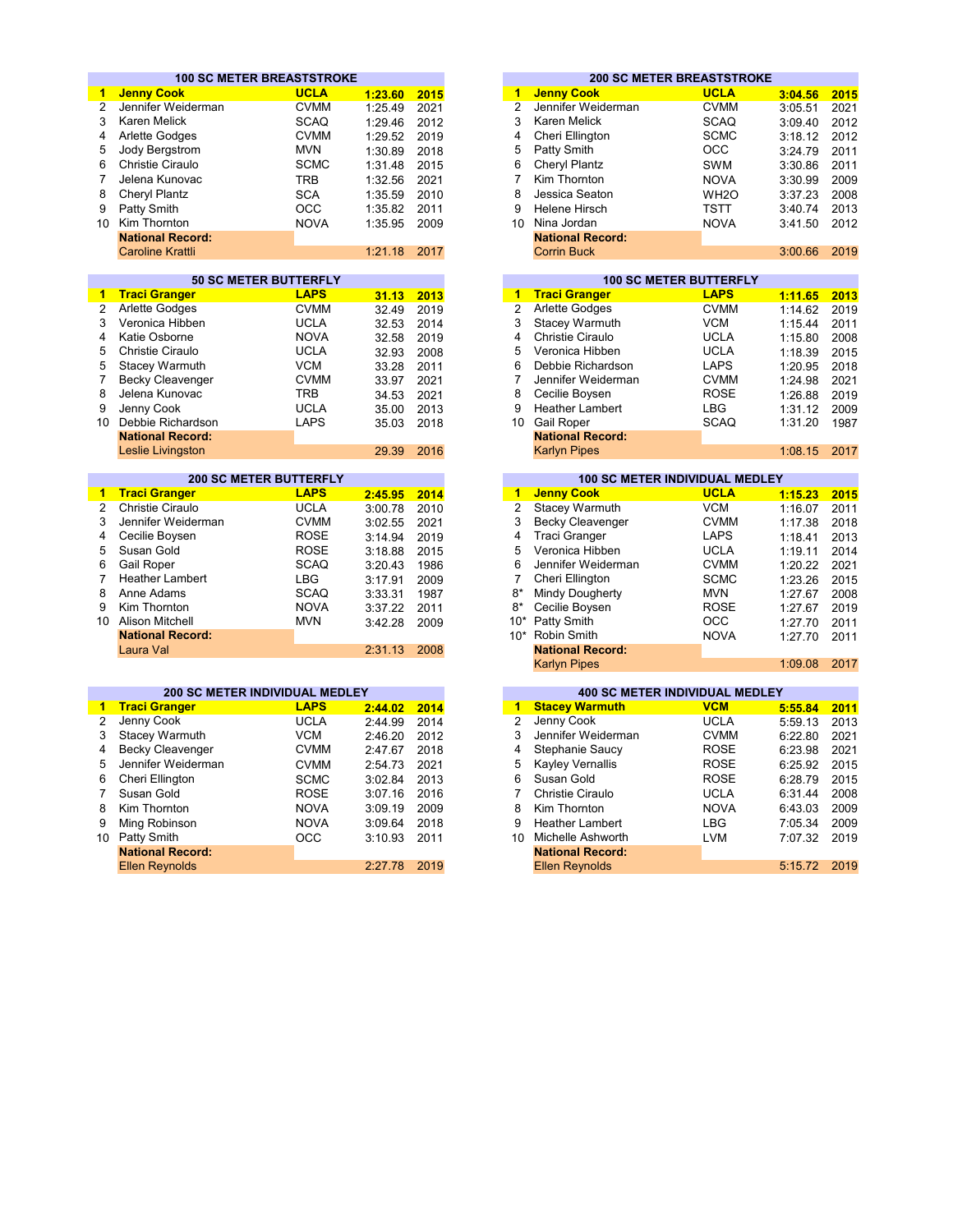#### **55-59 MEN SCM - SPMS TOP 10 ALL-TIME - as of 5/1/22**

| 1              | <b>Dan Stephenson</b>          | <b>ROSE</b>       | 26.18      | 2013 | <b>ROSE</b><br><b>Dan Stephenson</b><br>1                 | 57.55    | 2012 |
|----------------|--------------------------------|-------------------|------------|------|-----------------------------------------------------------|----------|------|
| 2              | <b>Michael Blatt</b>           | <b>VCM</b>        | 26.21      | 2011 | $\overline{2}$<br><b>VCM</b><br><b>Michael Blatt</b>      | 57.64    | 2011 |
| 3              | Patty Smith                    | <b>GRA</b>        | 26.78      | 2016 | 3<br>Gerard Von Hoffmann<br><b>NOVA</b>                   | 59.29    | 2011 |
|                |                                |                   |            |      |                                                           |          |      |
| 4              | Laurence Jaffee                | LVM               | 27.34      | 2015 | 4<br><b>SCMC</b><br>Pat Meaney                            | 59.50    | 2015 |
| 5              | Peter O'Keeffe                 | <b>UCLA</b>       | 27.50      | 2009 | <b>Tito Morales</b><br>5<br><b>UCLA</b>                   | 59.54    | 2018 |
| 6              | Donny Smith                    | <b>UNAT</b>       | 27.52      | 2015 | <b>MVN</b><br>6<br>Glenn Gruber                           | 1:01.16  | 2006 |
|                | Jon Van Scovk                  |                   |            |      | 7                                                         |          |      |
| 7              |                                | <b>DSSM</b>       | 27.55      | 2000 | John Quinn<br><b>SCAQ</b>                                 | 1:01.55  | 2009 |
| $8*$           | Duncan McBride                 | LAPS              | 27.60      | 2009 | <b>ROSE</b><br>8<br><b>Rick Phillips</b>                  | 1:01.63  | 2009 |
| $8*$           | Gerard Von Hoffmann            | <b>NOVA</b>       | 27.60      | 2011 | 9<br><b>SCAQ</b><br>Dan Leonard                           | 1:01.66  | 2009 |
| 10             | Jeff Davis                     | <b>LALM</b>       | 27.75      | 2013 | Peter O'Keeffe<br><b>UCLA</b><br>10                       | 1:02.16  | 2006 |
|                |                                |                   |            |      |                                                           |          |      |
|                | <b>National Record:</b>        |                   |            |      | <b>National Record:</b>                                   |          |      |
|                | <b>Steve Wood</b>              |                   | 24.66      | 2015 | <b>Jack Groselle</b>                                      | 54.50    | 2009 |
|                |                                |                   |            |      |                                                           |          |      |
|                | <b>200 SC METER FREESTYLE</b>  |                   |            |      | <b>400 SC METER FREESTYLE</b>                             |          |      |
|                |                                |                   |            |      |                                                           |          |      |
| $\mathbf{1}$   | <b>Jim McConica</b>            | <b>VCM</b>        | 2:03.64    | 2005 | <b>JIm McConica</b><br><b>VCM</b><br>$\mathbf{1}$         | 4:24.92  | 2006 |
| 2              | Dan Stephenson                 | <b>ROSE</b>       | 2:06.24    | 2012 | $\overline{2}$<br><b>ROSE</b><br>Dan Stephenson           | 4:33.06  | 2012 |
| 3              | <b>Michael Blatt</b>           | <b>VCM</b>        | 2:10.80    | 2010 | 3<br><b>Bruce Thomas</b><br><b>SCAQ</b>                   | 4:36.43  | 2016 |
| 4              | <b>Tito Morales</b>            | <b>UCLA</b>       |            |      | <b>Tito Morales</b><br><b>UCLA</b><br>4                   |          |      |
|                |                                |                   | 2:11.08    | 2016 |                                                           | 4:38.81  | 2016 |
| 5              | Scott Townsend                 | <b>LVM</b>        | 2:12.34    | 2009 | <b>Rick Phillips</b><br><b>ROSE</b><br>5                  | 4:41.84  | 2009 |
| 6              | James Tobin                    | <b>MVN</b>        | 2:14.35    | 2021 | UCI<br>6<br><b>Tim Buckley</b>                            | 4:48.33  | 2014 |
| $\overline{7}$ | <b>Thomas Taylor</b>           | <b>ROSE</b>       | 2:15.50    | 2018 | $\overline{7}$<br>Dan Leonard<br><b>SCAQ</b>              | 4:49.05  | 2009 |
|                |                                |                   |            |      |                                                           |          |      |
| 8              | <b>Brad Magit</b>              | <b>UCLA</b>       | 2:15.52    | 2016 | 8<br>James Tobin<br><b>MVN</b>                            | 4:49.09  | 2021 |
| 9              | Dan Leonart                    | <b>SCAQ</b>       | 2:15.58    | 2009 | <b>VCM</b><br>9<br>Michael Blatt                          | 4:51.13  | 2011 |
| 10             | Dan Jensen                     | <b>GRA</b>        | 2:16.36    | 2015 | <b>GRA</b><br>10<br>Dan Jensen                            | 4:51.65  | 2015 |
|                | <b>National Record:</b>        |                   |            |      | <b>National Record:</b>                                   |          |      |
|                |                                |                   |            |      |                                                           |          |      |
|                | <b>Michael Mann</b>            |                   | 1:59.08    | 2009 | <b>Michael Mann</b>                                       | 4:16.03  | 2009 |
|                |                                |                   |            |      |                                                           |          |      |
|                | <b>800 SC METER FREESTYLE</b>  |                   |            |      | <b>1500 SC METER FREESTYLE</b>                            |          |      |
| 1              | <b>Jim McConica</b>            | <b>VCM</b>        | 9:03.00    | 2006 | <b>Jim McConica</b><br>$\blacktriangleleft$<br><b>VCM</b> | 17:14.15 | 2005 |
|                |                                |                   |            |      |                                                           |          |      |
| $\overline{2}$ | Scott Townsend                 | <b>LVM</b>        | 9:26.04    | 2009 | $\overline{2}$<br><b>Mike Shaffer</b><br><b>VCM</b>       | 17:51.52 | 2021 |
| 3              | <b>Bruce Thomas</b>            | <b>SCAQ</b>       | 9:28.44    | 2016 | 3<br><b>SCAQ</b><br><b>Bruce Thomas</b>                   | 18:05.03 | 2016 |
| 4              | <b>Craig Nadel</b>             | <b>UCLA</b>       | 9:33.38    | 2019 | <b>NOVA</b><br>4<br>Jeffrey Crosson                       | 18:40.60 | 2017 |
| 5              | Mike Shaffer                   |                   |            |      | <b>ROSE</b><br>5                                          |          |      |
|                |                                | <b>VCM</b>        | 9:34.08    | 2021 | Dan Stephenson                                            | 18:43.40 | 2012 |
| 6              | <b>Tito Morales</b>            | <b>UCLA</b>       | 9:44.79    | 2017 | <b>ROSE</b><br>6<br><b>Rick Phillips</b>                  | 18:56.52 | 2009 |
| 7              | <b>Rick Phillips</b>           | <b>ROSE</b>       | 9:51.01    | 2009 | 7<br>Dan Jensen<br><b>GRA</b>                             | 19:14.06 | 2015 |
| 8              | Jeffrey Crosson                | <b>NOVA</b>       |            | 2016 | <b>VCM</b><br>8<br><b>Hubie Kerns</b>                     | 19:22.25 | 2008 |
|                |                                |                   | 10:00.67   |      |                                                           |          |      |
| 9              | Dan Jensen                     | <b>GRA</b>        | 10:08.51   | 2015 | 9<br>James Tobin<br><b>MVN</b>                            | 19:36.79 | 2021 |
| 10             | <b>Michael Collins</b>         | <b>NOVA</b>       | 10:13.20   | 2021 | 10<br>Stephen Sponagle<br><b>NOVA</b>                     | 19:40.29 | 2013 |
|                | <b>National Record:</b>        |                   |            |      | <b>National Record:</b>                                   |          |      |
|                |                                |                   |            |      |                                                           |          | 2005 |
|                | <b>Michael Mann</b>            |                   | 8:51.34    | 2009 | <b>Jim McConica</b>                                       | 17:14.15 |      |
|                |                                |                   |            |      |                                                           |          |      |
|                | <b>50 SC METER BACKSTROKE</b>  |                   |            |      | <b>100 SC METER BACKSTROKE</b>                            |          |      |
| 1              | <b>Jamie Fowler</b>            | <b>NOVA</b>       | 29.09      | 2014 | <b>Jamie Fowler</b><br><b>NOVA</b><br>$\mathbf{1}$        | 1:02.38  | 2014 |
| 2              | Mike Shaffer                   | <b>VCM</b>        | 30.78      | 2021 | $\overline{2}$<br>Doug Kajiwara<br><b>SCAQ</b>            | 1:07.01  | 2015 |
|                |                                |                   |            |      |                                                           |          |      |
| 3              | James Ballard                  | WH <sub>2</sub> O | 31.79      | 2016 | 3<br>Dan Stephenson<br><b>ROSE</b>                        | 1:07.66  | 2013 |
| 4              | Peter O'Keeffe                 | <b>UCLA</b>       | 31.84      | 2009 | James Ballard<br>WH <sub>2</sub> O<br>4                   | 1:07.76  | 2016 |
| 5              | Doug Kajiwara                  | <b>SCAQ</b>       | 32.26      | 2015 | 5<br><b>Tito Morales</b><br>UCI                           | 1:09.32  | 2016 |
| 6              | <b>Frank Warner</b>            | <b>TYR</b>        | 33.00      | 2006 | Peter O'Keeffe<br>UCI<br>6                                |          | 2009 |
|                |                                |                   |            |      |                                                           | 1:09.81  |      |
| $7^{\circ}$    | Hubie Kerns                    | <b>VCM</b>        | 33.05      | 2008 | <b>Toby Weissert</b><br><b>NOVA</b><br>7                  | 1:10.23  | 2014 |
| 8              | James Lucas                    | LAAC              | 33.59      | 2009 | Hubie Kerns<br><b>VCM</b><br>8                            | 1:11.43  | 2008 |
| 9              | John Kiddie                    | SBM               | 33.66      | 2006 | LAAC<br>9<br>James Lucas                                  | 1:12.45  | 2009 |
|                | 10 Winston Uchiyama            | <b>ROSE</b>       |            |      | 10 Phil Sidenberg<br><b>SCA</b>                           |          |      |
|                |                                |                   | 34.03      | 2013 |                                                           | 1:13.58  | 2012 |
|                | <b>National Record:</b>        |                   |            |      | <b>National Record:</b>                                   |          |      |
|                | <b>Steve Wood</b>              |                   | 27.62 2015 |      | <b>Fritz Bedford</b>                                      | 1:00.78  | 2018 |
|                |                                |                   |            |      |                                                           |          |      |
|                |                                |                   |            |      | <b>50 SC METER BREASTSTROKE</b>                           |          |      |
|                |                                |                   |            |      |                                                           |          |      |
| $\mathbf{1}$   | <b>200 SC METER BACKSTROKE</b> |                   |            |      |                                                           |          |      |
|                | <b>Jamie Fowler</b>            | <b>NOVA</b>       | 2:15.79    | 2014 | 1 Gerard Von Hoffmann<br><b>NOVA</b>                      | 32.06    | 2011 |
| 2              | Jim McConica                   | <b>VCM</b>        | 2:20.59    | 2005 | Donny Smith<br><b>UNAT</b><br>2                           | 33.91    | 2015 |
|                |                                |                   |            |      |                                                           |          |      |
| 3              | Mike Shaffer                   | <b>VCM</b>        | 2:24.91    | 2021 | Pat Meaney<br>3<br><b>SCMC</b>                            | 33.94    | 2015 |
| 4              | Dan Stephenson                 | <b>ROSE</b>       | 2:26.66    | 2012 | Dan Leonard<br>4<br><b>SCAQ</b>                           | 34.39    | 2009 |
| 5              | Doug Kajiwara                  | <b>SCAQ</b>       | 2:28.02    | 2015 | Hubie Kerns<br>VCM<br>5                                   | 34.71    | 2006 |
| 6              |                                |                   |            |      | 6                                                         |          |      |
|                | <b>Tito Morales</b>            | <b>UCLA</b>       | 2:30.35    | 2018 | <b>VCM</b><br>John Derr                                   | 34.72    | 2004 |
| 7              | James Ballard                  | WH <sub>2</sub> O | 2:36.19    | 2016 | Winston Uchiyama<br><b>ROSE</b><br>7                      | 34.98    | 2012 |
| 8              | Peter O'Keeffe                 | <b>UCLA</b>       | 2:37.79    | 2009 | Rod Cargill<br><b>UNAT</b><br>8                           | 35.06    | 2003 |
| 9              | <b>Michael Blatt</b>           | <b>VCM</b>        | 2:38.73    | 2012 | <b>Marlow Peterson</b><br><b>MVN</b><br>9                 | 35.36    | 2015 |
|                |                                |                   |            |      |                                                           |          |      |
|                | 10 Frank Warner                | <b>TYR</b>        | 2:40.14    | 2006 | <b>Michael Blatt</b><br>VCM<br>10                         | 35.37    | 2010 |
|                | <b>National Record:</b>        |                   |            |      | <b>National Record:</b>                                   |          |      |
|                | Len Gushe                      |                   | 2:15.37    | 2018 | David Guthrie                                             | 30.37    | 2016 |

| VV IIILIT | ---                          | . .<br>---- |      | ₩. |    |                         | --<br>. .                     |         |      |
|-----------|------------------------------|-------------|------|----|----|-------------------------|-------------------------------|---------|------|
|           | <b>50 SC METER FREESTYLE</b> |             |      |    |    |                         | <b>100 SC METER FREESTYLE</b> |         |      |
| son       | <b>ROSE</b>                  | 26.18       | 2013 |    | 1  | <b>Dan Stephenson</b>   | <b>ROSE</b>                   | 57.55   | 2012 |
|           | <b>VCM</b>                   | 26.21       | 2011 |    | 2  | <b>Michael Blatt</b>    | <b>VCM</b>                    | 57.64   | 2011 |
|           | <b>GRA</b>                   | 26.78       | 2016 |    | 3  | Gerard Von Hoffmann     | <b>NOVA</b>                   | 59.29   | 2011 |
| эe        | <b>LVM</b>                   | 27.34       | 2015 |    | 4  | Pat Meaney              | <b>SCMC</b>                   | 59.50   | 2015 |
|           | <b>UCLA</b>                  | 27.50       | 2009 |    | 5  | <b>Tito Morales</b>     | <b>UCLA</b>                   | 59.54   | 2018 |
|           | UNAT                         | 27.52       | 2015 |    | 6  | Glenn Gruber            | <b>MVN</b>                    | 1:01.16 | 2006 |
|           | <b>DSSM</b>                  | 27.55       | 2000 |    |    | John Quinn              | <b>SCAQ</b>                   | 1:01.55 | 2009 |
| de        | <b>LAPS</b>                  | 27.60       | 2009 |    | 8  | <b>Rick Phillips</b>    | <b>ROSE</b>                   | 1:01.63 | 2009 |
| offmann   | <b>NOVA</b>                  | 27.60       | 2011 |    | 9  | Dan Leonard             | <b>SCAQ</b>                   | 1:01.66 | 2009 |
|           | LALM                         | 27.75       | 2013 |    | 10 | Peter O'Keeffe          | <b>UCLA</b>                   | 1:02.16 | 2006 |
| :brc      |                              |             |      |    |    | <b>National Record:</b> |                               |         |      |
|           |                              | 24.66       | 2015 |    |    | <b>Jack Groselle</b>    |                               | 54.50   | 2009 |
|           |                              |             |      |    |    |                         |                               |         |      |

|         |      |    |                         | <b>400 SC METER FREESTYLE</b> |         |      |
|---------|------|----|-------------------------|-------------------------------|---------|------|
| 2:03.64 | 2005 | 1  | <b>JIm McConica</b>     | <b>VCM</b>                    | 4:24.92 | 2006 |
| 2:06.24 | 2012 | 2  | Dan Stephenson          | <b>ROSE</b>                   | 4:33.06 | 2012 |
| 2:10.80 | 2010 | 3  | <b>Bruce Thomas</b>     | <b>SCAQ</b>                   | 4:36.43 | 2016 |
| 2:11.08 | 2016 | 4  | <b>Tito Morales</b>     | <b>UCLA</b>                   | 4:38.81 | 2016 |
| 2:12.34 | 2009 | 5  | <b>Rick Phillips</b>    | <b>ROSE</b>                   | 4:41.84 | 2009 |
| 2:14.35 | 2021 | 6  | <b>Tim Buckley</b>      | UCI                           | 4:48.33 | 2014 |
| 2:15.50 | 2018 |    | Dan Leonard             | <b>SCAQ</b>                   | 4:49.05 | 2009 |
| 2:15.52 | 2016 | 8  | James Tobin             | <b>MVN</b>                    | 4:49.09 | 2021 |
| 2:15.58 | 2009 | 9  | <b>Michael Blatt</b>    | <b>VCM</b>                    | 4:51.13 | 2011 |
| 2:16.36 | 2015 | 10 | Dan Jensen              | <b>GRA</b>                    | 4:51.65 | 2015 |
|         |      |    | <b>National Record:</b> |                               |         |      |
| 1:59.08 | 2009 |    | <b>Michael Mann</b>     |                               | 4:16.03 | 2009 |
|         |      |    |                         |                               |         |      |

|         |      |    |                         | <b>1500 SC METER FREESTYLE</b> |  |
|---------|------|----|-------------------------|--------------------------------|--|
| 9:03.00 | 2006 |    | <b>Jim McConica</b>     | <b>VCM</b>                     |  |
| 9:26.04 | 2009 | 2  | Mike Shaffer            | <b>VCM</b>                     |  |
| 9:28.44 | 2016 | 3  | <b>Bruce Thomas</b>     | SCAQ                           |  |
| 9:33.38 | 2019 | 4  | Jeffrey Crosson         | <b>NOVA</b>                    |  |
| 9:34.08 | 2021 | 5. | Dan Stephenson          | <b>ROSE</b>                    |  |
| 9:44.79 | 2017 | 6  | <b>Rick Phillips</b>    | <b>ROSE</b>                    |  |
| 9:51.01 | 2009 |    | Dan Jensen              | <b>GRA</b>                     |  |
| 0:00.67 | 2016 | 8  | <b>Hubie Kerns</b>      | <b>VCM</b>                     |  |
| 0:08.51 | 2015 | 9  | James Tobin             | <b>MVN</b>                     |  |
| 0:13.20 | 2021 | 10 | Stephen Sponagle        | <b>NOVA</b>                    |  |
|         |      |    | <b>National Record:</b> |                                |  |
| 8:51.34 | 2009 |    | <b>Jim McConica</b>     |                                |  |
|         |      |    |                         |                                |  |

| 29.09 | 2014 |
|-------|------|
| 30.78 | 2021 |
| 31.79 | 2016 |
| 31.84 | 2009 |
| 32.26 | 2015 |
| 33.00 | 2006 |
| 33.05 | 2008 |
| 33.59 | 2009 |
| 33.66 | 2006 |
| 34.03 | 2013 |
|       |      |
| 27.62 | 2015 |

|         |      |    |                            | <b>50 SC METER BREASTSTROKE</b> |  |
|---------|------|----|----------------------------|---------------------------------|--|
| 2:15.79 | 2014 | 1. | <b>Gerard Von Hoffmann</b> | <b>NOVA</b>                     |  |
| 2:20.59 | 2005 | 2  | Donny Smith                | <b>UNAT</b>                     |  |
| 2:24.91 | 2021 | 3  | Pat Meaney                 | <b>SCMC</b>                     |  |
| 2:26.66 | 2012 | 4  | Dan Leonard                | <b>SCAQ</b>                     |  |
| 2:28.02 | 2015 | 5  | <b>Hubie Kerns</b>         | <b>VCM</b>                      |  |
| 2:30.35 | 2018 | 6  | John Derr                  | <b>VCM</b>                      |  |
| 2:36.19 | 2016 | 7  | Winston Uchiyama           | <b>ROSE</b>                     |  |
| 2:37.79 | 2009 | 8  | Rod Cargill                | <b>UNAT</b>                     |  |
| 2:38.73 | 2012 | 9  | Marlow Peterson            | <b>MVN</b>                      |  |
| 2:40.14 | 2006 | 10 | <b>Michael Blatt</b>       | <b>VCM</b>                      |  |
|         |      |    | <b>National Record:</b>    |                                 |  |
| 2:15.37 | 2018 |    | <b>David Guthrie</b>       |                                 |  |
|         |      |    |                            |                                 |  |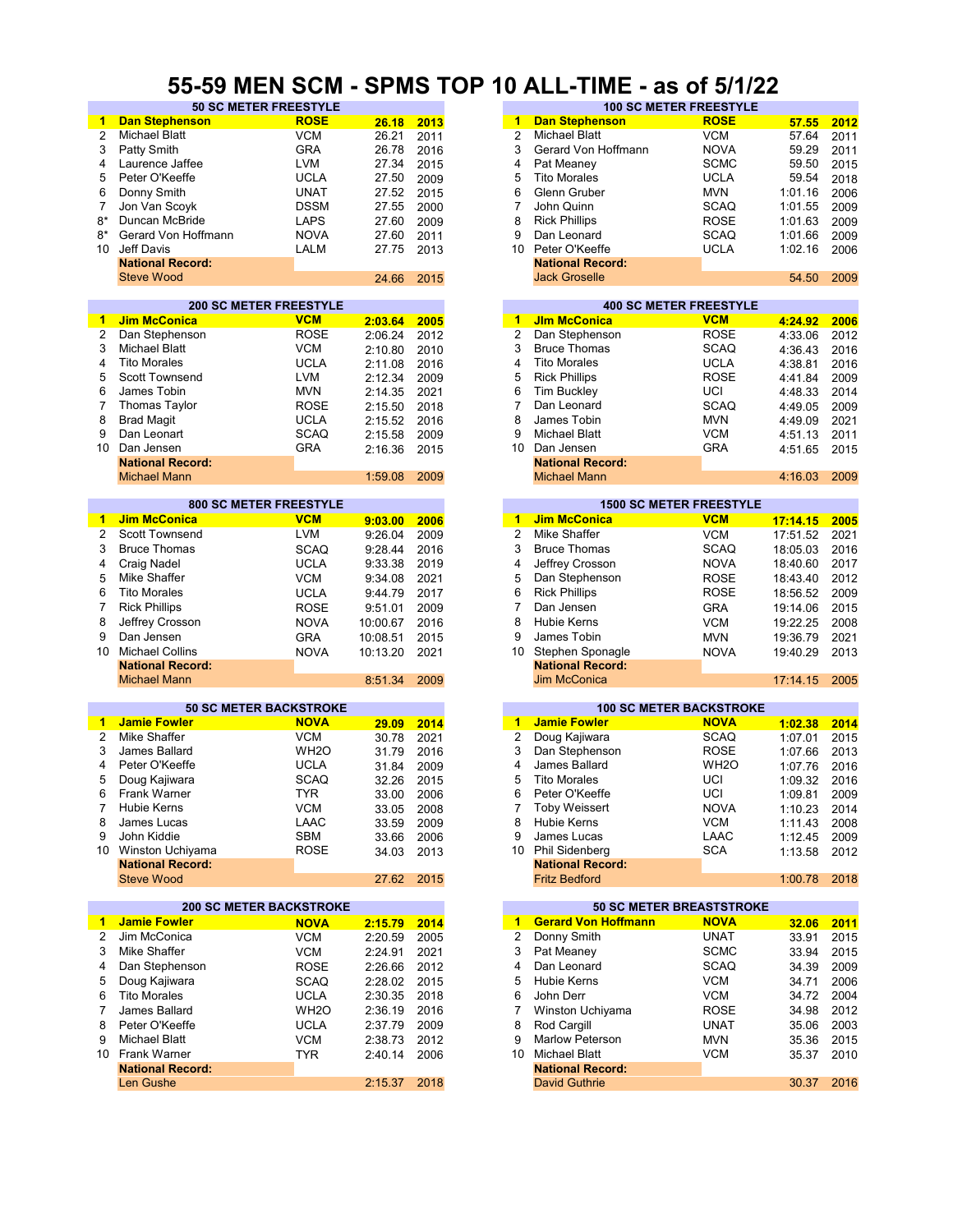|                         | <b>100 SC METER BREASTSTROKE</b>                      |                               |                    |              |                         | <b>200 SC METER BREASTSTROKE</b>                             |                   |         |                                                                              |
|-------------------------|-------------------------------------------------------|-------------------------------|--------------------|--------------|-------------------------|--------------------------------------------------------------|-------------------|---------|------------------------------------------------------------------------------|
| $\mathbf{1}$            | <b>Gerard Von Hoffmann</b>                            | <b>NOVA</b>                   | 1:10.56            | 2011         | 1                       | <b>Gerard Von Hoffmann</b>                                   | <b>NOVA</b>       | 2:35.73 | 2012                                                                         |
| $\overline{2}$          | Donny Smith                                           | <b>UNAT</b>                   | 1:13.87            | 2015         | $\overline{2}$          | Donny Smith                                                  | <b>UNAT</b>       | 2:46.56 | 2015                                                                         |
| 3                       | Dan Leonard                                           | <b>SCAQ</b>                   | 1:14.64            | 2009         | 3                       | John Derr                                                    | <b>VCM</b>        | 2:48.28 | 2004                                                                         |
| 4                       | <b>Hubie Kerns</b>                                    | <b>VCM</b>                    | 1:15.03            | 2008         | 4                       | Winston Uchiyama                                             | <b>ROSE</b>       | 2:48.76 | 2012                                                                         |
| 5                       | John Derr                                             | <b>VCM</b>                    | 1:15.80            | 2004         | 5                       | Tegze Haraszti                                               | <b>HBSC</b>       | 2:49.21 | 1998                                                                         |
| 6                       | Pat Meaney                                            | <b>SCMC</b>                   | 1:16.60            | 2015         | 6                       | <b>Tito Morales</b>                                          | <b>UCLA</b>       | 2:51.05 | 2016                                                                         |
| 7                       |                                                       |                               |                    | 2014         | $\overline{7}$          |                                                              |                   |         |                                                                              |
|                         | Winston Uchiyama                                      | <b>ROSE</b>                   | 1:16.77            |              | 8                       | Dan Leonard                                                  | <b>SCAQ</b>       | 2:51.30 | 2009                                                                         |
| 8                       | <b>Michael Blatt</b>                                  | <b>VCM</b>                    | 1:17.07            | 2012         |                         | <b>Michael Blatt</b>                                         | <b>VCM</b>        | 2:52.69 | 2010                                                                         |
| 9                       | <b>Marlow Peterson</b>                                | <b>MVN</b>                    | 1:17.43            | 2015         | 9                       | Stephen Sponagle                                             | <b>NOVA</b>       | 2:53.19 | 2013                                                                         |
| 10 <sup>1</sup>         | <b>Thomas Taylor</b>                                  | <b>ROSE</b>                   | 1:17.46            | 2018         |                         | 10 Hubie Kerns                                               | <b>VCM</b>        | 2:53.55 | 2007                                                                         |
|                         | <b>National Record:</b>                               |                               |                    |              |                         | <b>National Record:</b>                                      |                   |         |                                                                              |
|                         | <b>David Guthrie</b>                                  |                               | 1:06.80            | 2016         |                         | <b>David Guthrie</b>                                         |                   | 2:27.00 | 2015                                                                         |
|                         |                                                       |                               |                    |              |                         |                                                              |                   |         |                                                                              |
|                         |                                                       | <b>50 SC METER BUTTERFLY</b>  |                    |              |                         | <b>100 SC METER BUTTERFLY</b>                                |                   |         |                                                                              |
| $\blacksquare$          | <b>Chuck Ponthier</b>                                 | <b>LAPS</b>                   | 27.80              | 2018         | 1                       | <b>Mike Shaffer</b>                                          | <b>VCM</b>        | 1:03.34 | 2021                                                                         |
| $\overline{2}$          | <b>Brian Patno</b>                                    | <b>FMT</b>                    | 28.72              | 2015         | $\overline{2}$          | <b>Tito Morales</b>                                          | <b>UCLA</b>       | 1:05.52 | 2018                                                                         |
| 3                       | Gerard Von Hoffmann                                   | <b>NOVA</b>                   | 28.84              | 2012         | 3                       | <b>Brian Patno</b>                                           | <b>FMT</b>        | 1:05.74 | 2015                                                                         |
| $\overline{\mathbf{4}}$ | Dan Stephenson                                        | <b>ROSE</b>                   | 29.24              | 2014         | 4                       | Michael Heather                                              | <b>MVN</b>        | 1:06.41 | 2009                                                                         |
| 5                       | James Ballard                                         | WH <sub>2</sub> O             | 29.27              | 2016         | 5                       | Dan Leonard                                                  | <b>SCAQ</b>       | 1:07.47 | 2009                                                                         |
| 6                       | Jeff Taylor                                           | <b>MVN</b>                    | 29.38              | 2012         | 6                       | James Ballard                                                | WH <sub>2</sub> O | 1:08.18 | 2016                                                                         |
| 7                       | John Derr                                             | <b>VCM</b>                    | 29.68              | 2004         | $\overline{7}$          | Winston Uchiyama                                             | <b>ROSE</b>       | 1:08.37 | 2013                                                                         |
| 8                       | David Lindstedt                                       | <b>LAPS</b>                   | 29.72              | 2015         | 8                       | Laurence Jaffee                                              | <b>LVM</b>        | 1:08.44 | 2015                                                                         |
| 9                       | <b>Hubie Kerns</b>                                    | <b>VCM</b>                    | 29.80              | 2008         | 9                       | <b>Hubie Kerns</b>                                           | <b>VCM</b>        | 1:10.35 | 2007                                                                         |
| 10 <sup>1</sup>         | <b>Michael Heather</b>                                | <b>MVN</b>                    | 29.95              | 2009         |                         | 10 Bradford Stanley                                          | <b>CVMM</b>       | 1:10.72 | 2019                                                                         |
|                         | <b>National Record:</b>                               |                               |                    |              |                         | <b>National Record:</b>                                      |                   |         |                                                                              |
|                         | <b>Steve Hiltabiddle</b>                              |                               | 26.43              | 2021         |                         | <b>David Sims</b>                                            |                   | 1:00.10 | 2017                                                                         |
|                         |                                                       | <b>200 SC METER BUTTERFLY</b> |                    |              |                         | <b>100 SC METER INDIVIDUAL MEDLEY</b>                        |                   |         |                                                                              |
| $\mathbf{1}$            | <b>Mike Shaffer</b>                                   | <b>VCM</b>                    | 2:20.68            | 2021         | $\blacktriangleleft$    | <b>Jamie Fowler</b>                                          | <b>NOVA</b>       | 1:03.14 | 2014                                                                         |
| $\overline{2}$          | Jim McConica                                          | <b>VCM</b>                    |                    |              | $\overline{2}$          | Gerard Von Hoffmann                                          | <b>NOVA</b>       |         |                                                                              |
| 3                       | <b>Tito Morales</b>                                   | <b>UCLA</b>                   | 2:22.13<br>2:30.34 | 2005<br>2016 | 3                       | Dan Stephenson                                               | <b>ROSE</b>       | 1:06.92 | 2013<br>2014                                                                 |
| 4                       | James Tobin                                           | <b>MVN</b>                    |                    |              | 4                       | <b>Michael Blatt</b>                                         | <b>VCM</b>        | 1:07.68 |                                                                              |
| 5                       | Laurence Jaffee                                       | <b>LVM</b>                    | 2:33.74            | 2021         | 5                       | Jim McConica                                                 | <b>VCM</b>        | 1:07.86 | 2012                                                                         |
|                         |                                                       |                               | 2:39.28            | 2016         |                         |                                                              |                   | 1:07.90 | 2005                                                                         |
| 6                       | Michael Heather                                       | <b>MVN</b>                    | 2:42.62            | 2009         | 6                       | Hubie Kerns                                                  | <b>VCM</b>        | 1:08.30 | 2008                                                                         |
| 7                       | <b>Toby Weissert</b>                                  | <b>NOVA</b>                   | 2:44.23            | 2014         | $\overline{7}$          | Pat Meaney                                                   | <b>SCMC</b>       | 1:08.65 | 2015                                                                         |
| 8                       | Paul Hoffman                                          | <b>UNAT</b>                   | 2:52.82            | 2007         | 8                       | John Derr                                                    | <b>VCM</b>        | 1:09.18 | 2004                                                                         |
| 9                       | John Holbeck                                          | <b>MYST</b>                   | 2:54.27            | 2017         | 9                       | Winston Uchiyama                                             | <b>ROSE</b>       | 1:09.39 | 2012                                                                         |
| 10 <sup>1</sup>         | Paulo Figueiredo                                      | WH <sub>2</sub> O             | 2:59.41            | 2001         | 10                      | Laurence Jaffee                                              | <b>LVM</b>        | 1:10.28 | 2015                                                                         |
|                         | <b>National Record:</b>                               |                               |                    |              |                         | <b>National Record:</b>                                      |                   |         | 2021                                                                         |
|                         | <b>David Sims</b>                                     |                               | 2:16.86            | 2017         |                         | <b>Jerome Frentsos</b>                                       |                   | 1:01.28 |                                                                              |
|                         |                                                       |                               |                    |              |                         |                                                              |                   |         |                                                                              |
|                         |                                                       |                               |                    |              |                         |                                                              |                   |         |                                                                              |
| $\mathbf{1}$            | 200 SC METER INDIVIDUAL MEDLEY<br><b>Jamie Fowler</b> | <b>NOVA</b>                   |                    |              | $\overline{\mathbf{1}}$ | <b>400 SC METER INDIVIDUAL MEDLEY</b><br><b>Jim McConica</b> | <b>VCM</b>        |         |                                                                              |
| $\overline{2}$          | Gerard Von Hoffmann                                   | <b>NOVA</b>                   | 2:18.69            | 2014         | $\overline{2}$          | <b>Mike Shaffer</b>                                          | <b>VCM</b>        | 5:08.15 |                                                                              |
|                         |                                                       |                               | 2:24.85            | 2011         |                         |                                                              |                   | 5:09.11 |                                                                              |
| 3                       | Jim McConica                                          | <b>VCM</b>                    | 2:26.70            | 2005         | 3                       | <b>Tito Morales</b>                                          | <b>UCLA</b>       | 5:15.36 |                                                                              |
| 4                       | <b>Tito Morales</b>                                   | <b>UCLA</b>                   | 2:26.95            | 2018         | 4                       | Gerard Von Hoffmann                                          | <b>NOVA</b>       | 5:21.72 |                                                                              |
| 5                       | Doug Kajiwara                                         | <b>SCAQ</b>                   | 2:29.64            | 2015         | 5                       | <b>Hubie Kerns</b>                                           | <b>VCM</b>        | 5:30.41 |                                                                              |
| 6                       | <b>Michael Blatt</b>                                  | <b>VCM</b>                    | 2:31.40            | 2012         | 6                       | <b>Toby Weissert</b>                                         | <b>NOVA</b>       | 5:33.94 |                                                                              |
| $\overline{7}$          | Laurence Jaffee                                       | <b>LVM</b>                    | 2:33.87            | 2016         | $\overline{7}$          | Winston Uchiyama                                             | <b>ROSE</b>       | 5:36.97 |                                                                              |
| 8                       | Hubie Kerns                                           | <b>VCM</b>                    | 2:36.79            | 2006         | 8                       | John Holbeck                                                 | <b>MYST</b>       | 5:51.23 |                                                                              |
| 9                       | Tegze Haraszti                                        | <b>HBSC</b>                   | 2:37.53            | 1998         | 9                       | Michael Heather                                              | <b>MVN</b>        | 5:51.60 |                                                                              |
| 10 <sup>°</sup>         | <b>Toby Weissert</b>                                  | <b>NOVA</b>                   | 2:38.28            | 2017         |                         | 10 Tom Soderstrom                                            | <b>ROSE</b>       | 6:03.73 | 2005<br>2021<br>2016<br>2011<br>2008<br>2014<br>2012<br>2017<br>2009<br>2013 |
|                         | <b>National Record:</b><br><b>Jerome Frentsos</b>     |                               | 2:14.60            | 2020         |                         | <b>National Record:</b><br><b>Michael Mann</b>               |                   | 4:51.97 | 2009                                                                         |

|         |      |    | <b>200 SC METER BREASTSTROKE</b> |             |         |      |
|---------|------|----|----------------------------------|-------------|---------|------|
| 1:10.56 | 2011 | 1  | <b>Gerard Von Hoffmann</b>       | <b>NOVA</b> | 2:35.73 | 2012 |
| 1:13.87 | 2015 | 2  | Donny Smith                      | <b>UNAT</b> | 2:46.56 | 2015 |
| 1:14.64 | 2009 | 3  | John Derr                        | <b>VCM</b>  | 2:48.28 | 2004 |
| 1:15.03 | 2008 | 4  | Winston Uchiyama                 | <b>ROSE</b> | 2:48.76 | 2012 |
| 1:15.80 | 2004 | 5  | Tegze Haraszti                   | <b>HBSC</b> | 2:49.21 | 1998 |
| 1:16.60 | 2015 | 6  | <b>Tito Morales</b>              | <b>UCLA</b> | 2:51.05 | 2016 |
| 1:16.77 | 2014 |    | Dan Leonard                      | <b>SCAQ</b> | 2:51.30 | 2009 |
| 1:17.07 | 2012 | 8  | Michael Blatt                    | <b>VCM</b>  | 2:52.69 | 2010 |
| 1:17.43 | 2015 | 9  | Stephen Sponagle                 | <b>NOVA</b> | 2:53.19 | 2013 |
| 1:17.46 | 2018 | 10 | <b>Hubie Kerns</b>               | <b>VCM</b>  | 2:53.55 | 2007 |
|         |      |    | <b>National Record:</b>          |             |         |      |
| 1:06.80 | 2016 |    | <b>David Guthrie</b>             |             | 2:27.00 | 2015 |
|         |      |    |                                  |             |         |      |

|       |      |    | <b>100 SC METER BUTTERFLY</b> |                   |         |      |  |  |  |  |
|-------|------|----|-------------------------------|-------------------|---------|------|--|--|--|--|
| 27.80 | 2018 | 1  | <b>Mike Shaffer</b>           | <b>VCM</b>        | 1:03.34 | 2021 |  |  |  |  |
| 28.72 | 2015 | 2  | <b>Tito Morales</b>           | <b>UCLA</b>       | 1:05.52 | 2018 |  |  |  |  |
| 28.84 | 2012 | 3  | <b>Brian Patno</b>            | FMT               | 1:05.74 | 2015 |  |  |  |  |
| 29.24 | 2014 | 4  | Michael Heather               | <b>MVN</b>        | 1:06.41 | 2009 |  |  |  |  |
| 29.27 | 2016 | 5  | Dan Leonard                   | <b>SCAQ</b>       | 1:07.47 | 2009 |  |  |  |  |
| 29.38 | 2012 | 6  | James Ballard                 | WH <sub>2</sub> O | 1:08.18 | 2016 |  |  |  |  |
| 29.68 | 2004 |    | Winston Uchiyama              | <b>ROSE</b>       | 1:08.37 | 2013 |  |  |  |  |
| 29.72 | 2015 | 8  | Laurence Jaffee               | <b>LVM</b>        | 1:08.44 | 2015 |  |  |  |  |
| 29.80 | 2008 | 9  | <b>Hubie Kerns</b>            | <b>VCM</b>        | 1:10.35 | 2007 |  |  |  |  |
| 29.95 | 2009 | 10 | <b>Bradford Stanley</b>       | <b>CVMM</b>       | 1:10.72 | 2019 |  |  |  |  |
|       |      |    | <b>National Record:</b>       |                   |         |      |  |  |  |  |
| 26.43 | 2021 |    | <b>David Sims</b>             |                   | 1:00.10 | 2017 |  |  |  |  |

|      | <b>200 SC METER BUTTERFLY</b> |         |      |    | <b>100 SC METER INDIVIDUAL MEDLEY</b> |                         |             |         |      |  |  |
|------|-------------------------------|---------|------|----|---------------------------------------|-------------------------|-------------|---------|------|--|--|
|      | <b>VCM</b>                    | 2:20.68 | 2021 |    |                                       | <b>Jamie Fowler</b>     | <b>NOVA</b> | 1:03.14 | 2014 |  |  |
|      | <b>VCM</b>                    | 2:22.13 | 2005 |    |                                       | Gerard Von Hoffmann     | <b>NOVA</b> | 1:06.92 | 2013 |  |  |
|      | <b>UCLA</b>                   | 2:30.34 | 2016 | 3  |                                       | Dan Stephenson          | <b>ROSE</b> | 1:07.68 | 2014 |  |  |
|      | <b>MVN</b>                    | 2:33.74 | 2021 | 4  |                                       | <b>Michael Blatt</b>    | <b>VCM</b>  | 1:07.86 | 2012 |  |  |
| fee  | <b>LVM</b>                    | 2:39.28 | 2016 | 5  |                                       | Jim McConica            | <b>VCM</b>  | 1:07.90 | 2005 |  |  |
| her  | <b>MVN</b>                    | 2:42.62 | 2009 | 6  |                                       | Hubie Kerns             | <b>VCM</b>  | 1:08.30 | 2008 |  |  |
|      | <b>NOVA</b>                   | 2:44.23 | 2014 |    |                                       | Pat Meaney              | <b>SCMC</b> | 1:08.65 | 2015 |  |  |
|      | <b>UNAT</b>                   | 2:52.82 | 2007 | 8  |                                       | John Derr               | <b>VCM</b>  | 1:09.18 | 2004 |  |  |
|      | <b>MYST</b>                   | 2:54.27 | 2017 | 9  |                                       | Winston Uchiyama        | <b>ROSE</b> | 1:09.39 | 2012 |  |  |
| edo  | WH <sub>2</sub> O             | 2:59.41 | 2001 | 10 |                                       | Laurence Jaffee         | <b>LVM</b>  | 1:10.28 | 2015 |  |  |
| ord: |                               |         |      |    |                                       | <b>National Record:</b> |             |         |      |  |  |
|      |                               | 2:16.86 | 2017 |    |                                       | <b>Jerome Frentsos</b>  |             | 1:01.28 | 2021 |  |  |

|    | <b>400 SC METER INDIVIDUAL MEDLEY</b> |             |         |      |  |  |  |  |  |  |  |  |  |
|----|---------------------------------------|-------------|---------|------|--|--|--|--|--|--|--|--|--|
| 1  | <b>Jim McConica</b>                   | <b>VCM</b>  | 5:08.15 | 2005 |  |  |  |  |  |  |  |  |  |
| 2  | Mike Shaffer                          | <b>VCM</b>  | 5:09.11 | 2021 |  |  |  |  |  |  |  |  |  |
| 3  | <b>Tito Morales</b>                   | <b>UCLA</b> | 5:15.36 | 2016 |  |  |  |  |  |  |  |  |  |
| 4  | Gerard Von Hoffmann                   | <b>NOVA</b> | 5:21.72 | 2011 |  |  |  |  |  |  |  |  |  |
| 5  | Hubie Kerns                           | <b>VCM</b>  | 5:30.41 | 2008 |  |  |  |  |  |  |  |  |  |
| 6  | <b>Toby Weissert</b>                  | <b>NOVA</b> | 5:33.94 | 2014 |  |  |  |  |  |  |  |  |  |
| 7  | Winston Uchiyama                      | <b>ROSE</b> | 5:36.97 | 2012 |  |  |  |  |  |  |  |  |  |
| 8  | John Holbeck                          | <b>MYST</b> | 5:51.23 | 2017 |  |  |  |  |  |  |  |  |  |
| 9  | Michael Heather                       | <b>MVN</b>  | 5:51.60 | 2009 |  |  |  |  |  |  |  |  |  |
| 10 | Tom Soderstrom                        | <b>ROSE</b> | 6:03.73 | 2013 |  |  |  |  |  |  |  |  |  |
|    | <b>National Record:</b>               |             |         |      |  |  |  |  |  |  |  |  |  |
|    | <b>Michael Mann</b>                   |             | 4:51.97 | 2009 |  |  |  |  |  |  |  |  |  |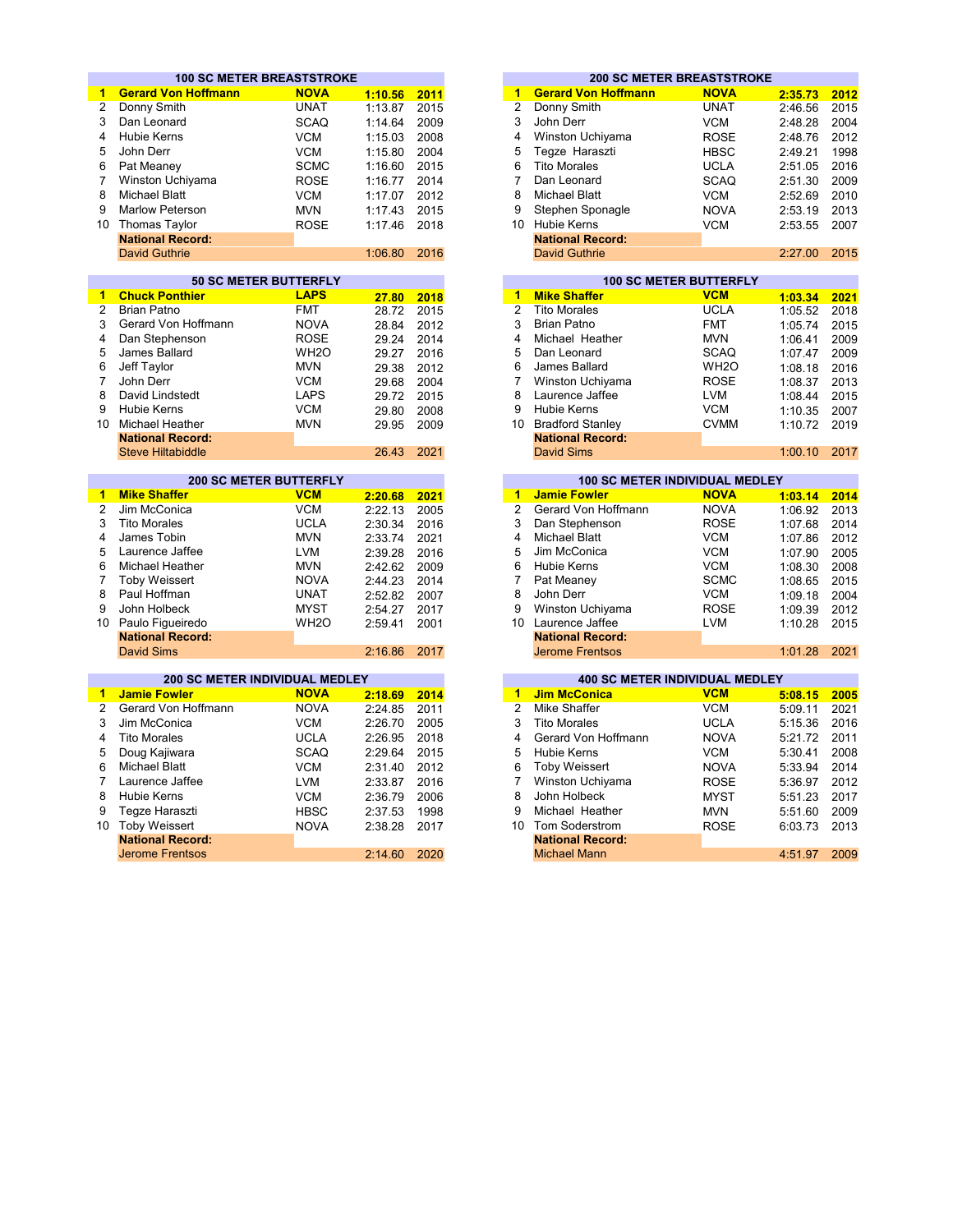#### **60-64 WOMEN SCM - SPMS TOP 10 ALL-TIME - as of 5/1/22**

| $\blacktriangleleft$ | <b>Traci Granger</b>     | <b>LAPS</b>                    |          |      | 1                    | <b>Veronica Hibben</b>          | <b>NOVA</b>       |          |      |
|----------------------|--------------------------|--------------------------------|----------|------|----------------------|---------------------------------|-------------------|----------|------|
|                      |                          |                                | 29.23    | 2019 |                      |                                 |                   | 1:04.44  | 2019 |
| 2                    | Veronica Hibben          | <b>UCLA</b>                    | 29.65    | 2016 | $\overline{2}$       | Jacki Hirsty                    | <b>UNAT</b>       | 1:09.02  | 2016 |
| 3                    | Jacki Hirsty             | <b>UCLA</b>                    | 31.02    | 2016 | 3                    | <b>Christie Ciraulo</b>         | <b>UCLA</b>       | 1:11.43  | 2013 |
| 4                    | <b>Beverly Meteyer</b>   | <b>LVM</b>                     | 32.45    | 2013 | 4                    | Carolyn Battin                  | <b>LVM</b>        | 1:14.04  | 2016 |
| 5                    | Heather Lambert          |                                |          |      | 5                    |                                 |                   |          |      |
|                      |                          | LBG                            | 32.78    | 2016 |                      | Joanne Saul-Zachau              | LVM               | 1:15.30  | 2019 |
| 6                    | Carolyn Battin           | <b>LVM</b>                     | 32.99    | 2016 | 6                    | <b>Heather Lambert</b>          | LBG               | 1:16.18  | 2016 |
| $\overline{7}$       | Joanne Saul-Zachau       | <b>LVM</b>                     | 33.48    | 2019 | 7                    | Diana Dolan LaMar               | <b>LVM</b>        | 1:16.41  | 2018 |
| 8                    | Nancy Kirkpatrick-Reno   | <b>CVMM</b>                    | 33.95    | 2018 | 8                    | <b>Beverly Metever</b>          | LVM               | 1:16.69  | 2013 |
| 9                    | Carole Andre             | <b>UCLA</b>                    | 33.97    | 2015 | 9                    | Carole Andre                    | <b>UCLA</b>       |          | 2015 |
|                      |                          |                                |          |      |                      |                                 |                   | 1:18.31  |      |
|                      | 10 Robin Smith           | <b>NOVA</b>                    | 35.14    | 2015 | 10                   | Robin Smith                     | <b>NOVA</b>       | 1:19.46  | 2015 |
|                      | <b>National Record:</b>  |                                |          |      |                      | <b>National Record:</b>         |                   |          |      |
|                      | <b>Traci Granger</b>     |                                | 29.23    | 2019 |                      | Laura Val                       |                   | 1:03.48  | 2014 |
|                      |                          |                                |          |      |                      |                                 |                   |          |      |
|                      |                          | <b>200 SC METER FREESTYLE</b>  |          |      |                      | <b>400 SC METER FREESTYLE</b>   |                   |          |      |
|                      | <b>Veronica Hibben</b>   |                                |          |      |                      |                                 | <b>LAPS</b>       |          |      |
| 1                    |                          | <b>NOVA</b>                    | 2:24.73  | 2019 | $1 -$                | <b>Bonnie Spivey</b>            |                   | 5:09.53  | 2019 |
| $\overline{2}$       | <b>Christie Ciraulo</b>  | <b>UCLA</b>                    | 2:34.77  | 2015 | $\overline{2}$       | Veronica Hibben                 | <b>UCLA</b>       | 5:10.08  | 2016 |
| 3*                   | Carolyn Battin           | <b>LVM</b>                     | 2:37.57  | 2016 | 3                    | <b>Christie Ciraulo</b>         | <b>UCLA</b>       | 5:13.96  | 2015 |
| $3^*$                | Jacki Hirsty             | <b>UCLA</b>                    | 2:37.57  | 2016 | 4                    | Carolyn Battin                  | <b>LVM</b>        | 5:32.99  | 2016 |
|                      |                          |                                |          |      |                      |                                 |                   |          |      |
| 5                    | Cheri Ellington          | <b>GRA</b>                     | 2:38.29  | 2017 | 5                    | Cheri Ellington                 | GRA               | 5:36.85  | 2017 |
| 6                    | Joanne Saul-Zachau       | LVM                            | 2:43.39  | 2019 | 6                    | Joanne Saul-Zachau              | LVM               | 5:39.90  | 2019 |
| 7                    | Diana Dolan LaMar        | <b>LVM</b>                     | 2:44.27  | 2017 | 7                    | Diana Dolan LaMar               | LVM               | 5:43.76  | 2017 |
| 8                    | Jessica Seaton           | WH <sub>2</sub> O              | 2:54.91  | 2015 | 8                    | Niki Stokols                    | <b>CVMM</b>       | 5:50.11  | 2018 |
|                      |                          |                                |          |      |                      |                                 |                   |          |      |
| 9                    | Anne Adams               | <b>SCAQ</b>                    | 2:56.21  | 1989 | 9                    | Cheryl Plantz                   | SWM               | 6:06.76  | 2017 |
|                      | 10 Heather Lambert       | LBG                            | 2:57.03  | 2014 | 10                   | Jessica Seaton                  | WH <sub>2</sub> O | 6:10.74  | 2015 |
|                      | <b>National Record:</b>  |                                |          |      |                      | <b>National Record:</b>         |                   |          |      |
|                      | Laura Val                |                                | 2:20.16  | 2011 |                      | Laura Val                       |                   | 4:53.24  | 2013 |
|                      |                          |                                |          |      |                      |                                 |                   |          |      |
|                      |                          | <b>800 SC METER FREESTYLE</b>  |          |      |                      | <b>1500 SC METER FREESTYLE</b>  |                   |          |      |
|                      |                          | <b>LAPS</b>                    | 10:24.43 |      | $\blacksquare$       |                                 | <b>LAPS</b>       |          |      |
| $\blacktriangleleft$ | <b>Bonnie Spivey</b>     |                                |          | 2019 |                      | <b>Bonnie Spivey</b>            |                   | 20:03.58 | 2019 |
| $\overline{2}$       | <b>Christie Ciraulo</b>  | <b>UCLA</b>                    | 10:44.11 | 2015 | $\overline{2}$       | <b>Christie Ciraulo</b>         | <b>UCLA</b>       | 20:15.16 | 2015 |
| 3                    | Veronica Hibben          | <b>UCLA</b>                    | 11:06.62 | 2016 | 3                    | Veronica Hibben                 | <b>UCLA</b>       | 21:17.04 | 2016 |
| 4                    | Cheri Ellington          | <b>GRA</b>                     | 11:25.28 | 2017 | 4                    | Carolyn Battin                  | LVM               | 21:25.34 | 2016 |
| 5                    | Niki Stokols             | <b>CVMM</b>                    | 11:30.78 | 2017 | 5                    | Niki Stokols                    | <b>CVMM</b>       | 21:37.81 | 2017 |
| 6                    | Diana Dolan LaMar        |                                |          |      | 6                    |                                 |                   |          |      |
|                      |                          | <b>LVM</b>                     | 11:46.05 | 2017 |                      | Diana Dolan LaMar               | <b>LVM</b>        | 22:13.76 | 2017 |
| 7                    | Joanne Saul-Zachau       | <b>LVM</b>                     | 11:46.15 | 2018 | $\overline{7}$       | Joanne Saul-Zachau              | LVM               | 22:23.25 | 2018 |
| 8                    | Cathy Cornell            | <b>BGWM</b>                    | 12:48.38 | 2017 | 8                    | Cheryl Plantz                   | <b>SWM</b>        | 23:36.87 | 2014 |
| 9                    | <b>Beverly Montrella</b> | <b>MVN</b>                     | 12:53.89 | 2009 | 9                    | <b>Beverly Montrella</b>        | <b>MVN</b>        | 24:05.62 | 2009 |
| 9                    | <b>Heather Lambert</b>   | <b>LBG</b>                     | 12:57.32 | 2014 | 10                   | Jessica Seaton                  | WH <sub>2</sub> O | 24:37.62 | 2015 |
|                      |                          |                                |          |      |                      |                                 |                   |          |      |
|                      | <b>National Record:</b>  |                                |          |      |                      | <b>National Record:</b>         |                   |          |      |
|                      | Laura Val                |                                | 10:21.68 | 2011 |                      | Suzanne Heim-Bowen              |                   | 19:35.32 | 2020 |
|                      |                          |                                |          |      |                      |                                 |                   |          |      |
|                      |                          | <b>50 SC METER BACKSTROKE</b>  |          |      |                      | <b>100 SC METER BACKSTROKE</b>  |                   |          |      |
| $\mathbf{1}$         | <b>Veronica Hibben</b>   | <b>UCLA</b>                    | 37.12    | 2016 |                      | 1 Veronica Hibben               | <b>UCLA</b>       | 1:20.45  | 2016 |
| 2                    | Nancy Kirkpatrick-Reno   | <b>CVMM</b>                    | 37.27    | 2018 | $\overline{2}$       | Andra Jaunzeme                  | WH <sub>2</sub> O | 1:22.64  | 2014 |
| 3                    | Andra Jaunzeme           | WH <sub>20</sub>               | 39.73    | 2014 | 3                    | Nancy Kirkpatrick-Reno          | <b>CVMM</b>       | 1:24.17  | 2018 |
|                      |                          |                                |          |      |                      |                                 |                   |          |      |
| 4                    | Jeanne McCleave          | <b>MVN</b>                     | 41.88    | 2017 | 4                    | Kerri Lumbert Gentry            | <b>UNAT</b>       | 1:27.34  | 2018 |
| 5                    | Diana Dolan LaMar        | <b>LVM</b>                     | 42.31    | 2018 | 5                    | Cheri Ellington                 | <b>GRA</b>        | 1:29.27  | 2017 |
| 6                    | Joanne Saul-Zachau       | <b>LVM</b>                     | 42.40    | 2018 | 6                    | Joanne Saul-Zachau              | LVM               | 1:29.73  | 2018 |
| 7                    | Jan Levinrad             | WH <sub>2</sub> O              | 42.56    | 2010 |                      | Jeanne McCleave                 | <b>MVN</b>        | 1:30.66  | 2017 |
| 8                    | Robin Smith              | <b>NOVA</b>                    | 43.44    | 2015 | 8                    | Helen Cox                       | <b>CVMM</b>       | 1:35.72  | 2021 |
|                      |                          |                                |          |      |                      |                                 |                   |          |      |
| 9                    | Kathleen Komar           | <b>UCLA</b>                    | 44.98    | 2009 | 9                    | Diana Dolan LaMar               | <b>LVM</b>        | 1:36.74  | 2018 |
|                      | 10 Beverly Montrella     | <b>MVN</b>                     | 45.19    | 2009 |                      | 10 Beverly Montrella            | <b>MVN</b>        | 1:37.81  | 2009 |
|                      | <b>National Record:</b>  |                                |          |      |                      | <b>National Record:</b>         |                   |          |      |
|                      | Laura Val                |                                | 33.01    | 2013 |                      | <b>Bonnie Bilich</b>            |                   | 1:12.39  | 2018 |
|                      |                          |                                |          |      |                      |                                 |                   |          |      |
|                      |                          | <b>200 SC METER BACKSTROKE</b> |          |      |                      | <b>50 SC METER BREASTSTROKE</b> |                   |          |      |
| 1                    | <b>Bonnie Spivey</b>     | <b>LAPS</b>                    | 2:45.00  | 2019 | $\blacktriangleleft$ | <b>Karen Melick</b>             | <b>SCAQ</b>       | 40.81    | 2018 |
| 2                    | Andra Jaunzeme           | WH <sub>2</sub> O              | 2:58.76  | 2014 | $\overline{2}$       | Andra Jaunzeme                  | WH <sub>2</sub> O | 41.64    | 2014 |
|                      |                          |                                |          |      |                      |                                 |                   |          |      |
| 3                    | Kerri Lumbert Gentry     | <b>UNAT</b>                    | 3:05.70  | 2017 | 3                    | Carole Andre                    | <b>UCLA</b>       | 43.73    | 2015 |
| 4                    | Joanne Saul-Zachau       | LVM                            | 3:11.12  | 2019 | 4                    | Patty Smith                     | SCAC              | 43.90    | 2013 |
| 5                    | <b>Beverly Montrella</b> | <b>MVN</b>                     | 3:28.55  | 2009 | 5                    | Helene Hirsch                   | TSTT              | 44.87    | 2017 |
|                      |                          |                                | 3:29.27  | 2021 | 6                    | Cheryl Plantz                   | SWM               | 44.89    | 2017 |
| 6                    | Diana Dolan LaMar        |                                |          |      | 7                    | Veronica Hibben                 | <b>UCLA</b>       | 45.26    | 2016 |
|                      |                          | <b>MVN</b>                     |          |      |                      |                                 |                   |          |      |
| 7                    | Marta Devries            | <b>CLVM</b>                    | 3:45.90  | 2006 |                      |                                 |                   |          |      |
| 8                    | Ruth Farnham             | <b>OJAI</b>                    | 3:47.83  | 1990 | 8                    | Robin Smith                     | <b>NOVA</b>       | 45.49    | 2015 |
| 9                    | <b>Heather Lambert</b>   | LBG                            | 3:52.40  | 2014 | 9                    | <b>Beverly Meteyer</b>          | LVM               | 46.59    | 2013 |
| 10                   | Jacqueline Dunlop        | <b>SCAQ</b>                    | 3:55.02  | 1991 | 10                   | Jeanne McCleave                 | <b>MVN</b>        | 47.72    | 2017 |
|                      | <b>National Record:</b>  |                                |          |      |                      | <b>National Record:</b>         |                   |          |      |
|                      |                          |                                |          |      |                      |                                 |                   |          |      |
|                      | <b>Bonnie Bilich</b>     |                                | 2:35.84  | 2018 |                      | <b>Colette Crabbe</b>           |                   | 38.87    | 2016 |

| <b>50 SC METER FREESTYLE</b> |             |       |      |    | <b>100 SC METER FREESTYLE</b> |             |         |      |
|------------------------------|-------------|-------|------|----|-------------------------------|-------------|---------|------|
|                              | <b>LAPS</b> | 29.23 | 2019 |    | <b>Veronica Hibben</b>        | <b>NOVA</b> | 1:04.44 | 2019 |
| en                           | <b>UCLA</b> | 29.65 | 2016 | 2  | Jacki Hirsty                  | <b>UNAT</b> | 1:09.02 | 2016 |
|                              | <b>UCLA</b> | 31.02 | 2016 | 3  | Christie Ciraulo              | <b>UCLA</b> | 1:11.43 | 2013 |
| er                           | <b>LVM</b>  | 32.45 | 2013 | 4  | Carolyn Battin                | <b>LVM</b>  | 1:14.04 | 2016 |
| ert                          | LBG         | 32.78 | 2016 | 5  | Joanne Saul-Zachau            | <b>LVM</b>  | 1:15.30 | 2019 |
|                              | <b>LVM</b>  | 32.99 | 2016 | 6  | <b>Heather Lambert</b>        | LBG         | 1:16.18 | 2016 |
| Zachau                       | <b>LVM</b>  | 33.48 | 2019 |    | Diana Dolan LaMar             | <b>LVM</b>  | 1:16.41 | 2018 |
| rick-Reno                    | <b>CVMM</b> | 33.95 | 2018 | 8  | <b>Beverly Meteyer</b>        | <b>LVM</b>  | 1:16.69 | 2013 |
|                              | <b>UCLA</b> | 33.97 | 2015 | 9  | Carole Andre                  | <b>UCLA</b> | 1:18.31 | 2015 |
|                              | <b>NOVA</b> | 35.14 | 2015 | 10 | Robin Smith                   | <b>NOVA</b> | 1:19.46 | 2015 |
| :bıc                         |             |       |      |    | <b>National Record:</b>       |             |         |      |
|                              |             | 29.23 | 2019 |    | Laura Val                     |             | 1:03.48 | 2014 |
|                              |             |       |      |    |                               |             |         |      |

|         |      |               |                         | <b>400 SC METER FREESTYLE</b> |         |
|---------|------|---------------|-------------------------|-------------------------------|---------|
| 2:24.73 | 2019 | 1             | <b>Bonnie Spivey</b>    | <b>LAPS</b>                   | 5:09.53 |
| 2:34.77 | 2015 | $\mathcal{P}$ | Veronica Hibben         | <b>UCLA</b>                   | 5:10.08 |
| 2:37.57 | 2016 | 3             | Christie Ciraulo        | <b>UCLA</b>                   | 5:13.96 |
| 2:37.57 | 2016 | 4             | Carolyn Battin          | <b>LVM</b>                    | 5:32.99 |
| 2:38.29 | 2017 | 5.            | Cheri Ellington         | <b>GRA</b>                    | 5:36.85 |
| 2:43.39 | 2019 | 6             | Joanne Saul-Zachau      | <b>LVM</b>                    | 5:39.90 |
| 2:44.27 | 2017 |               | Diana Dolan LaMar       | <b>LVM</b>                    | 5:43.76 |
| 2:54.91 | 2015 | 8             | Niki Stokols            | <b>CVMM</b>                   | 5:50.11 |
| 2:56.21 | 1989 | 9             | Cheryl Plantz           | SWM                           | 6:06.76 |
| 2:57.03 | 2014 | 10            | Jessica Seaton          | WH <sub>2</sub> O             | 6:10.74 |
|         |      |               | <b>National Record:</b> |                               |         |
| 2:20.16 | 2011 |               | Laura Val               |                               | 4:53.24 |
|         |      |               |                         |                               |         |

|          |      |    |                          | <b>1500 SC METER FREESTYLE</b> |          |      |
|----------|------|----|--------------------------|--------------------------------|----------|------|
| 10:24.43 | 2019 | 1  | <b>Bonnie Spivey</b>     | <b>LAPS</b>                    | 20:03.58 | 2019 |
| 10:44.11 | 2015 | 2  | Christie Ciraulo         | <b>UCLA</b>                    | 20:15.16 | 2015 |
| 11:06.62 | 2016 | 3  | Veronica Hibben          | <b>UCLA</b>                    | 21:17.04 | 2016 |
| 11:25.28 | 2017 | 4  | Carolyn Battin           | <b>LVM</b>                     | 21:25.34 | 2016 |
| 11:30.78 | 2017 | 5  | Niki Stokols             | <b>CVMM</b>                    | 21:37.81 | 2017 |
| 11:46.05 | 2017 | 6  | Diana Dolan LaMar        | <b>LVM</b>                     | 22:13.76 | 2017 |
| 11:46.15 | 2018 |    | Joanne Saul-Zachau       | <b>LVM</b>                     | 22:23.25 | 2018 |
| 12:48.38 | 2017 | 8  | Cheryl Plantz            | <b>SWM</b>                     | 23:36.87 | 2014 |
| 12:53.89 | 2009 | 9  | <b>Beverly Montrella</b> | <b>MVN</b>                     | 24:05.62 | 2009 |
| 12:57.32 | 2014 | 10 | Jessica Seaton           | WH <sub>2</sub> O              | 24:37.62 | 2015 |
|          |      |    | <b>National Record:</b>  |                                |          |      |
| 10:21.68 | 2011 |    | Suzanne Heim-Bowen       |                                | 19:35.32 | 2020 |
|          |      |    |                          |                                |          |      |

|       |      |    | <b>100 SC METER BACKSTROKE</b> |                   |         |  |  |  |  |
|-------|------|----|--------------------------------|-------------------|---------|--|--|--|--|
| 37.12 | 2016 | 1  | Veronica Hibben                | <b>UCLA</b>       | 1:20.45 |  |  |  |  |
| 37.27 | 2018 | 2  | Andra Jaunzeme                 | WH <sub>2</sub> O | 1:22.64 |  |  |  |  |
| 39.73 | 2014 | 3  | Nancy Kirkpatrick-Reno         | <b>CVMM</b>       | 1:24.17 |  |  |  |  |
| 41.88 | 2017 | 4  | Kerri Lumbert Gentry           | <b>UNAT</b>       | 1:27.34 |  |  |  |  |
| 42.31 | 2018 | 5  | Cheri Ellington                | <b>GRA</b>        | 1:29.27 |  |  |  |  |
| 42.40 | 2018 | 6  | Joanne Saul-Zachau             | <b>LVM</b>        | 1:29.73 |  |  |  |  |
| 42.56 | 2010 |    | Jeanne McCleave                | <b>MVN</b>        | 1:30.66 |  |  |  |  |
| 43.44 | 2015 | 8  | Helen Cox                      | <b>CVMM</b>       | 1:35.72 |  |  |  |  |
| 44.98 | 2009 | 9  | Diana Dolan LaMar              | <b>LVM</b>        | 1:36.74 |  |  |  |  |
| 45.19 | 2009 | 10 | <b>Beverly Montrella</b>       | <b>MVN</b>        | 1:37.81 |  |  |  |  |
|       |      |    | <b>National Record:</b>        |                   |         |  |  |  |  |
| 33.01 | 2013 |    | <b>Bonnie Bilich</b>           |                   | 1:12.39 |  |  |  |  |

|         |      |               |                         | <b>50 SC METER BREASTSTROKE</b> |       |
|---------|------|---------------|-------------------------|---------------------------------|-------|
| 2:45.00 | 2019 | 1             | <b>Karen Melick</b>     | <b>SCAQ</b>                     | 40.81 |
| 2:58.76 | 2014 | $\mathcal{P}$ | Andra Jaunzeme          | WH <sub>2</sub> O               | 41.64 |
| 3:05.70 | 2017 | 3             | Carole Andre            | <b>UCLA</b>                     | 43.73 |
| 3:11.12 | 2019 | 4             | Patty Smith             | <b>SCAC</b>                     | 43.90 |
| 3:28.55 | 2009 | 5             | Helene Hirsch           | <b>TSTT</b>                     | 44.87 |
| 3:29.27 | 2021 | 6             | Cheryl Plantz           | SWM                             | 44.89 |
| 3:45.90 | 2006 |               | Veronica Hibben         | <b>UCLA</b>                     | 45.26 |
| 3:47.83 | 1990 | 8             | Robin Smith             | <b>NOVA</b>                     | 45.49 |
| 3:52.40 | 2014 | 9             | <b>Beverly Meteyer</b>  | <b>LVM</b>                      | 46.59 |
| 3:55.02 | 1991 | 10            | Jeanne McCleave         | <b>MVN</b>                      | 47.72 |
|         |      |               | <b>National Record:</b> |                                 |       |
| 2:35.84 | 2018 |               | <b>Colette Crabbe</b>   |                                 | 38.87 |
|         |      |               |                         |                                 |       |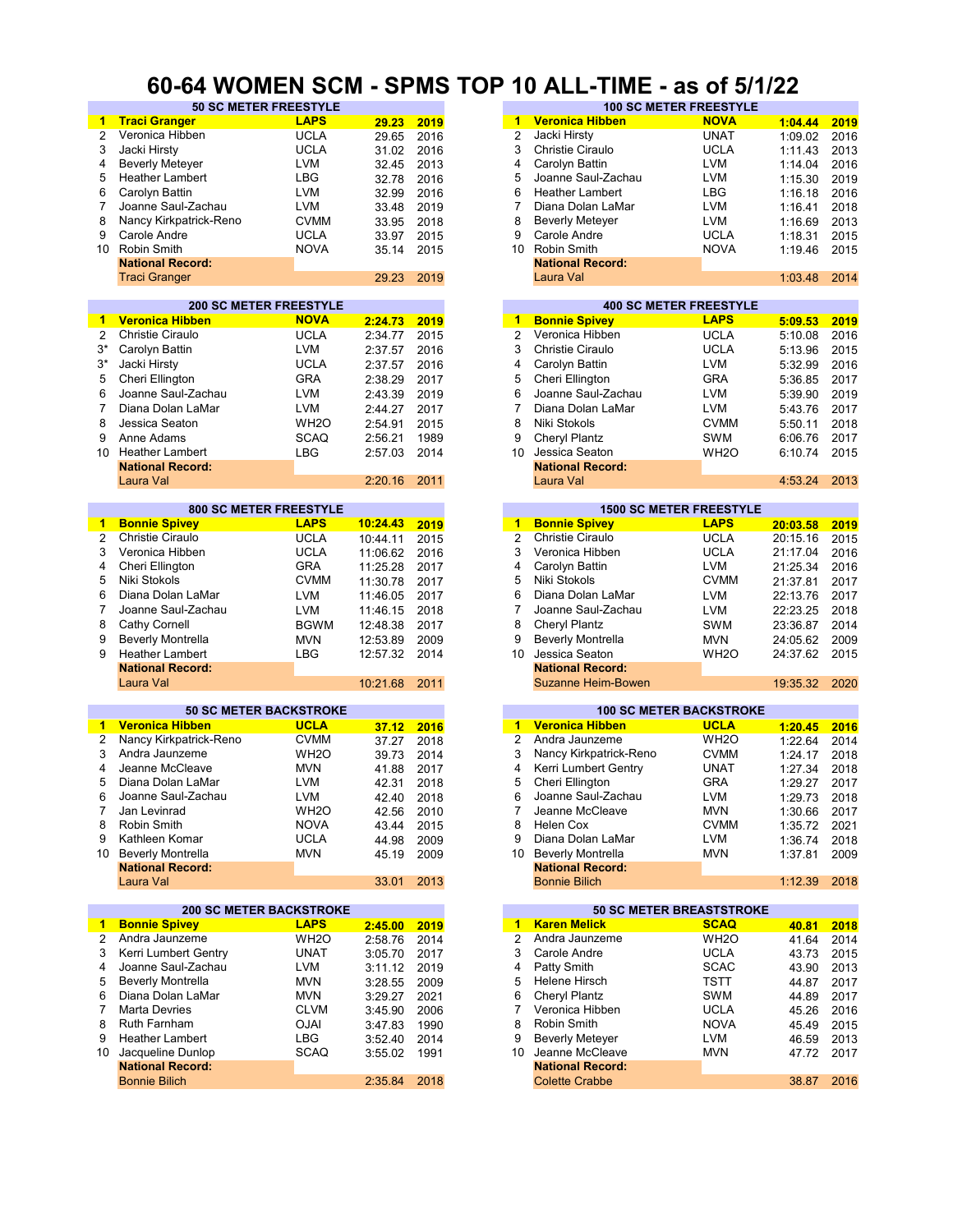|                                | <b>100 SC METER BREASTSTROKE</b>        |                                             |         |      |                                         | <b>200 SC METER BREASTSTROKE</b>      |
|--------------------------------|-----------------------------------------|---------------------------------------------|---------|------|-----------------------------------------|---------------------------------------|
| $\mathbf{1}$                   | <b>Andra Jaunzeme</b>                   | <b>WH2O</b>                                 | 1:31.04 | 2014 | <b>Karen Melick</b>                     | <b>SCAQ</b><br>3:18.69                |
| $\overline{2}$                 | <b>Karen Melick</b>                     | <b>SCAQ</b>                                 | 1:31.73 | 2018 | Andra Jaunzeme                          | WH <sub>2</sub> O<br>3:21.48          |
| 3                              | Cheri Ellington                         | <b>GRA</b>                                  | 1:34.58 | 2017 | Cheri Ellington                         | <b>GRA</b><br>3:22.68                 |
| 4                              | Cheryl Plantz                           | <b>SWM</b>                                  | 1:38.58 | 2014 | Patty Smith                             | <b>SCAC</b><br>3:36.24                |
| 5                              | Patty Smith                             | <b>SCAC</b>                                 | 1:38.61 | 2013 | Cheryl Plantz                           | SWM<br>3:38.84                        |
|                                |                                         |                                             |         |      |                                         |                                       |
| 6                              | Niki Stokols                            | <b>CVMM</b>                                 | 1:39.01 | 2019 | Jessica Seaton                          | WH <sub>2</sub> O<br>3:41.74          |
| 7                              | <b>Helene Hirsch</b>                    | <b>TSTT</b>                                 | 1:39.24 | 2017 | <b>Helene Hirsch</b>                    | <b>TSTT</b><br>3:44.07                |
| 8                              | Carole Andre                            | <b>UCLA</b>                                 | 1:41.24 | 2015 | Kristin Bennett                         | <b>ROSE</b><br>3:51.83                |
| 9                              | Robin Smith                             | <b>NOVA</b>                                 | 1:42.57 | 2015 | <b>Beverly Montrella</b>                | <b>MVN</b><br>3:53.39                 |
| 10                             | Jessica Seaton                          | WH <sub>2</sub> O                           | 1:42.64 | 2013 | 10 Mickey Shockley                      | <b>ELSM</b><br>3:58.54                |
|                                | <b>National Record:</b>                 |                                             |         |      | <b>National Record:</b>                 |                                       |
|                                | <b>Colette Crabbe</b>                   |                                             | 1:24.39 | 2016 | Lo Knapp                                | 3:04.70                               |
|                                |                                         |                                             |         |      |                                         |                                       |
|                                |                                         | <b>50 SC METER BUTTERFLY</b><br><b>LAPS</b> |         |      |                                         | <b>100 SC METER BUTTERFLY</b>         |
| $\mathbf{1}$<br>$\overline{2}$ | <b>Traci Granger</b><br>Veronica Hibben |                                             | 31.24   | 2019 | <b>Traci Granger</b><br>Veronica Hibben | <b>LAPS</b><br>1:13.08                |
|                                |                                         | <b>UCLA</b>                                 | 32.54   | 2016 |                                         | <b>UCLA</b><br>1:19.02                |
| 3                              | Christie Ciraulo                        | <b>UCLA</b>                                 | 33.73   | 2015 | Christie Ciraulo                        | <b>UCLA</b><br>1:20.32                |
| 4                              | Nancy Kirkpatrick-Reno                  | <b>CVMM</b>                                 | 37.49   | 2018 | Helen Cox                               | <b>CVMM</b><br>1:33.30                |
| 5                              | Carolyn Battin                          | <b>LVM</b>                                  | 38.29   | 2016 | Anne Adams                              | <b>SCAQ</b><br>1:38.24                |
| 6                              | Patty Smith                             | <b>SCAC</b>                                 | 38.55   | 2013 | Diana Dolan LaMar                       | <b>LVM</b><br>1:41.78                 |
| $\overline{7}$                 | <b>Heather Lambert</b>                  | <b>LBG</b>                                  | 39.07   | 2016 | <b>Heather Lambert</b>                  | <b>LBG</b><br>1:44.70                 |
| 8                              | <b>Helen Cox</b>                        | <b>CVMM</b>                                 | 39.12   | 2021 | <b>Beverly Montrella</b>                | <b>MVN</b><br>1:49.70                 |
| 9                              | Anne Adams                              | <b>SCAQ</b>                                 | 39.64   | 1989 | Sandy Stinson                           | <b>CENT</b><br>1:51.58                |
| 10                             | Carol Jewell                            | <b>NOVA</b>                                 | 41.01   | 2006 | 10 Helene Hirsch                        | TSTT<br>1:52.39                       |
|                                | <b>National Record:</b>                 |                                             |         |      | <b>National Record:</b>                 |                                       |
|                                | <b>Traci Granger</b>                    |                                             | 31.24   | 2019 | Laura Val                               | 1:11.47                               |
|                                |                                         | <b>200 SC METER BUTTERFLY</b>               |         |      |                                         | <b>100 SC METER INDIVIDUAL MEDLEY</b> |
| 1                              | <b>Traci Granger</b>                    | <b>LAPS</b>                                 | 2:49.24 | 2019 | <b>Traci Granger</b>                    | <b>LAPS</b><br>1:18.98                |
| $\overline{2}$                 | Christie Ciraulo                        | <b>UCLA</b>                                 | 3:02.09 | 2016 | Veronica Hibben                         | <b>UCLA</b><br>1:19.63                |
| 3                              | Helen Cox                               | <b>CVMM</b>                                 | 3:30.84 | 2021 | Andra Jaunzeme                          | WH <sub>2</sub> O<br>1:20.11          |
| 4                              | Anne Adams                              | <b>SCAQ</b>                                 | 3:39.15 | 1989 | Patty Smith                             | <b>SCAC</b><br>1:30.15                |
| 5                              | <b>Heather Lambert</b>                  | <b>LBG</b>                                  | 3:44.44 | 2016 | <b>Heather Lambert</b>                  | <b>LBG</b><br>1:31.06                 |
| 6                              | <b>Beverly Montrella</b>                | <b>MVN</b>                                  | 4:00.50 | 2009 | Anne Adams                              | <b>SCAQ</b><br>1:31.45                |
| $\overline{7}$                 | Diana Dolan LaMar                       | <b>LVM</b>                                  | 4:01.94 | 2018 | Joanne Saul-Zachau                      | <b>LVM</b><br>1:32.87                 |
| 8                              | Malchia Olshan                          | <b>OSB</b>                                  | 4:17.33 | 1993 | Diana Dolan LaMar                       | <b>LVM</b><br>1:34.10                 |
| 9                              | Brenda Jarmakani                        | <b>UCLA</b>                                 | 4:23.36 | 2009 | <b>Beverly Montrella</b>                | <b>MVN</b><br>1:34.36                 |
| 10                             | Katherine Watson                        | <b>OJAI</b>                                 |         | 2007 | 10 Mary Newcombe                        | <b>ROSE</b>                           |
|                                | <b>National Record:</b>                 |                                             | 4:27.43 |      | <b>National Record:</b>                 | 1:34.44                               |
|                                | Laura Val                               |                                             | 2:41.25 | 2011 | <b>Amy Rieger</b>                       | 1:14.74                               |
|                                |                                         |                                             |         |      |                                         |                                       |
|                                | <b>200 SC METER INDIVIDUAL MEDLEY</b>   |                                             |         |      |                                         | <b>400 SC METER INDIVIDUAL MEDLEY</b> |
| $\mathbf{1}$                   | <b>Traci Granger</b>                    | <b>LAPS</b>                                 | 2:49.31 | 2019 | <b>Bonnie Spivey</b>                    | <b>LAPS</b><br>5:51.11                |
| $\overline{2}$                 | <b>Bonnie Spivey</b>                    | <b>LAPS</b>                                 | 2:51.87 | 2018 | Joanne Saul-Zachau                      | <b>LVM</b><br>7:01.94                 |
| 3                              | Andra Jaunzeme                          | WH <sub>2</sub> O                           | 2:57.59 | 2014 | Diana Dolan LaMar                       | <b>LVM</b><br>7:02.06                 |
| 4                              | <b>Christie Ciraulo</b>                 | <b>UCLA</b>                                 | 3:07.12 | 2014 | Niki Stokols                            | <b>CVMM</b><br>7:12.07                |
| 5                              | Helen Cox                               | <b>CVMM</b>                                 | 3:20.00 | 2021 | <b>Beverly Montrella</b>                | <b>MVN</b><br>7:17.36                 |
| 6                              | Joanne Saul-Zachau                      | <b>LVM</b>                                  | 3:20.42 | 2021 | Anne Adams                              | <b>SCAQ</b><br>7:28.03                |
| 7                              | Diana Dolan LaMar                       | <b>LVM</b>                                  | 3:21.32 | 2017 | Jessica Seaton                          | WH <sub>2</sub> O<br>7:29.85          |
| 8                              | Patty Smith                             | <b>SCAC</b>                                 | 3:23.22 | 2013 | <b>Heather Lambert</b>                  | <b>LBG</b><br>7:40.68                 |
| 9                              | <b>Beverly Montrella</b>                | <b>MVN</b>                                  | 3:25.41 | 2009 | Jacqueline Dunlop                       | <b>SCAQ</b><br>8:09.63                |
| 10                             | <b>Heather Lambert</b>                  | <b>LBG</b>                                  | 3:25.90 | 2016 | 10 <sup>1</sup><br>Malchia Olshan       | <b>OSB</b><br>8:12.92                 |
|                                | <b>National Record:</b>                 |                                             |         |      | <b>National Record:</b>                 |                                       |
|                                | Laura Val                               |                                             | 2:41.53 | 2013 | <b>Colette Crabbe</b>                   | 5:50.34                               |
|                                |                                         |                                             |         |      |                                         |                                       |

|         |      |    |                          | <b>200 SC METER BREASTSTROKE</b> |         |      |
|---------|------|----|--------------------------|----------------------------------|---------|------|
| 1:31.04 | 2014 | 1  | <b>Karen Melick</b>      | <b>SCAQ</b>                      | 3:18.69 | 2018 |
| 1:31.73 | 2018 | 2  | Andra Jaunzeme           | WH <sub>2</sub> O                | 3:21.48 | 2013 |
| 1:34.58 | 2017 | 3  | Cheri Ellington          | <b>GRA</b>                       | 3:22.68 | 2017 |
| 1:38.58 | 2014 | 4  | Patty Smith              | <b>SCAC</b>                      | 3:36.24 | 2013 |
| 1:38.61 | 2013 | 5  | <b>Cheryl Plantz</b>     | <b>SWM</b>                       | 3:38.84 | 2014 |
| 1:39.01 | 2019 | 6  | Jessica Seaton           | WH <sub>2</sub> O                | 3:41.74 | 2015 |
| 1:39.24 | 2017 |    | Helene Hirsch            | TSTT                             | 3:44.07 | 2017 |
| 1:41.24 | 2015 | 8  | Kristin Bennett          | <b>ROSE</b>                      | 3:51.83 | 2019 |
| 1:42.57 | 2015 | 9  | <b>Beverly Montrella</b> | <b>MVN</b>                       | 3:53.39 | 2008 |
| 1:42.64 | 2013 | 10 | Mickey Shockley          | <b>ELSM</b>                      | 3:58.54 | 1989 |
|         |      |    | <b>National Record:</b>  |                                  |         |      |
| 1:24.39 | 2016 |    | Lo Knapp                 |                                  | 3:04.70 | 2016 |
|         |      |    |                          |                                  |         |      |
|         |      |    |                          | $100.00$ METER BUTTERELY         |         |      |

| 31.24 | 2019 | 1. | <b>Traci Granger</b>     | <b>LAPS</b> |  | 1:13.08 | 2019 |  |
|-------|------|----|--------------------------|-------------|--|---------|------|--|
| 32.54 | 2016 | 2  | Veronica Hibben          | <b>UCLA</b> |  | 1:19.02 | 2016 |  |
| 33.73 | 2015 | 3  | Christie Ciraulo         | <b>UCLA</b> |  | 1:20.32 | 2015 |  |
| 37.49 | 2018 | 4  | Helen Cox                | <b>CVMM</b> |  | 1:33.30 | 2021 |  |
| 38.29 | 2016 | 5  | Anne Adams               | <b>SCAQ</b> |  | 1:38.24 | 1989 |  |
| 38.55 | 2013 | 6  | Diana Dolan LaMar        | <b>LVM</b>  |  | 1:41.78 | 2018 |  |
| 39.07 | 2016 |    | <b>Heather Lambert</b>   | LBG         |  | 1:44.70 | 2016 |  |
| 39.12 | 2021 | 8  | <b>Beverly Montrella</b> | <b>MVN</b>  |  | 1:49.70 | 2009 |  |
| 39.64 | 1989 | 9  | Sandy Stinson            | <b>CENT</b> |  | 1:51.58 | 1987 |  |
| 41.01 | 2006 | 10 | Helene Hirsch            | <b>TSTT</b> |  | 1:52.39 | 2017 |  |
|       |      |    | <b>National Record:</b>  |             |  |         |      |  |
| 31.24 | 2019 |    | Laura Val                |             |  | 1:11.47 | 2013 |  |
|       |      |    |                          |             |  |         |      |  |

|       | <b>200 SC METER BUTTERFLY</b> |         |      | <b>100 SC METER INDIVIDUAL MEDLEY</b> |                          |                   |         |      |  |
|-------|-------------------------------|---------|------|---------------------------------------|--------------------------|-------------------|---------|------|--|
| r     | <b>LAPS</b>                   | 2:49.24 | 2019 | 1                                     | <b>Traci Granger</b>     | <b>LAPS</b>       | 1:18.98 | 2019 |  |
| lo    | <b>UCLA</b>                   | 3:02.09 | 2016 | 2                                     | Veronica Hibben          | <b>UCLA</b>       | 1:19.63 | 2016 |  |
|       | <b>CVMM</b>                   | 3:30.84 | 2021 | 3                                     | Andra Jaunzeme           | WH <sub>2</sub> O | 1:20.11 | 2014 |  |
|       | <b>SCAQ</b>                   | 3:39.15 | 1989 | 4                                     | Patty Smith              | <b>SCAC</b>       | 1:30.15 | 2013 |  |
| oert  | LBG                           | 3:44.44 | 2016 | 5                                     | <b>Heather Lambert</b>   | <b>LBG</b>        | 1:31.06 | 2016 |  |
| rella | <b>MVN</b>                    | 4:00.50 | 2009 | 6                                     | Anne Adams               | <b>SCAQ</b>       | 1:31.45 | 1989 |  |
| _aMar | <b>LVM</b>                    | 4:01.94 | 2018 |                                       | Joanne Saul-Zachau       | <b>LVM</b>        | 1:32.87 | 2018 |  |
| эn    | <b>OSB</b>                    | 4:17.33 | 1993 | 8                                     | Diana Dolan LaMar        | <b>LVM</b>        | 1:34.10 | 2018 |  |
| akani | <b>UCLA</b>                   | 4:23.36 | 2009 | 9                                     | <b>Beverly Montrella</b> | <b>MVN</b>        | 1:34.36 | 2009 |  |
| ıtson | <b>OJAI</b>                   | 4:27.43 | 2007 | 10                                    | Mary Newcombe            | <b>ROSE</b>       | 1:34.44 | 2019 |  |
| ord:  |                               |         |      |                                       | <b>National Record:</b>  |                   |         |      |  |
|       |                               | 2:41.25 | 2011 |                                       | <b>Amy Rieger</b>        |                   | 1:14.74 | 2021 |  |

|         |      |    | <b>400 SC METER INDIVIDUAL MEDLEY</b> |                   |         |      |
|---------|------|----|---------------------------------------|-------------------|---------|------|
| 2:49.31 | 2019 | 1  | <b>Bonnie Spivey</b>                  | <b>LAPS</b>       | 5:51.11 | 2018 |
| 2:51.87 | 2018 | 2  | Joanne Saul-Zachau                    | <b>LVM</b>        | 7:01.94 | 2021 |
| 2:57.59 | 2014 | 3  | Diana Dolan LaMar                     | <b>LVM</b>        | 7:02.06 | 2017 |
| 3:07.12 | 2014 | 4  | Niki Stokols                          | <b>CVMM</b>       | 7:12.07 | 2019 |
| 3:20.00 | 2021 | 5  | <b>Beverly Montrella</b>              | <b>MVN</b>        | 7:17.36 | 2009 |
| 3:20.42 | 2021 | 6  | Anne Adams                            | <b>SCAQ</b>       | 7:28.03 | 1989 |
| 3:21.32 | 2017 |    | Jessica Seaton                        | WH <sub>2</sub> O | 7:29.85 | 2013 |
| 3:23.22 | 2013 | 8  | <b>Heather Lambert</b>                | <b>LBG</b>        | 7:40.68 | 2014 |
| 3:25.41 | 2009 | 9  | Jacqueline Dunlop                     | <b>SCAQ</b>       | 8:09.63 | 1991 |
| 3:25.90 | 2016 | 10 | Malchia Olshan                        | <b>OSB</b>        | 8:12.92 | 1993 |
|         |      |    | <b>National Record:</b>               |                   |         |      |
| 2:41.53 | 2013 |    | <b>Colette Crabbe</b>                 |                   | 5:50.34 | 2017 |
|         |      |    |                                       |                   |         |      |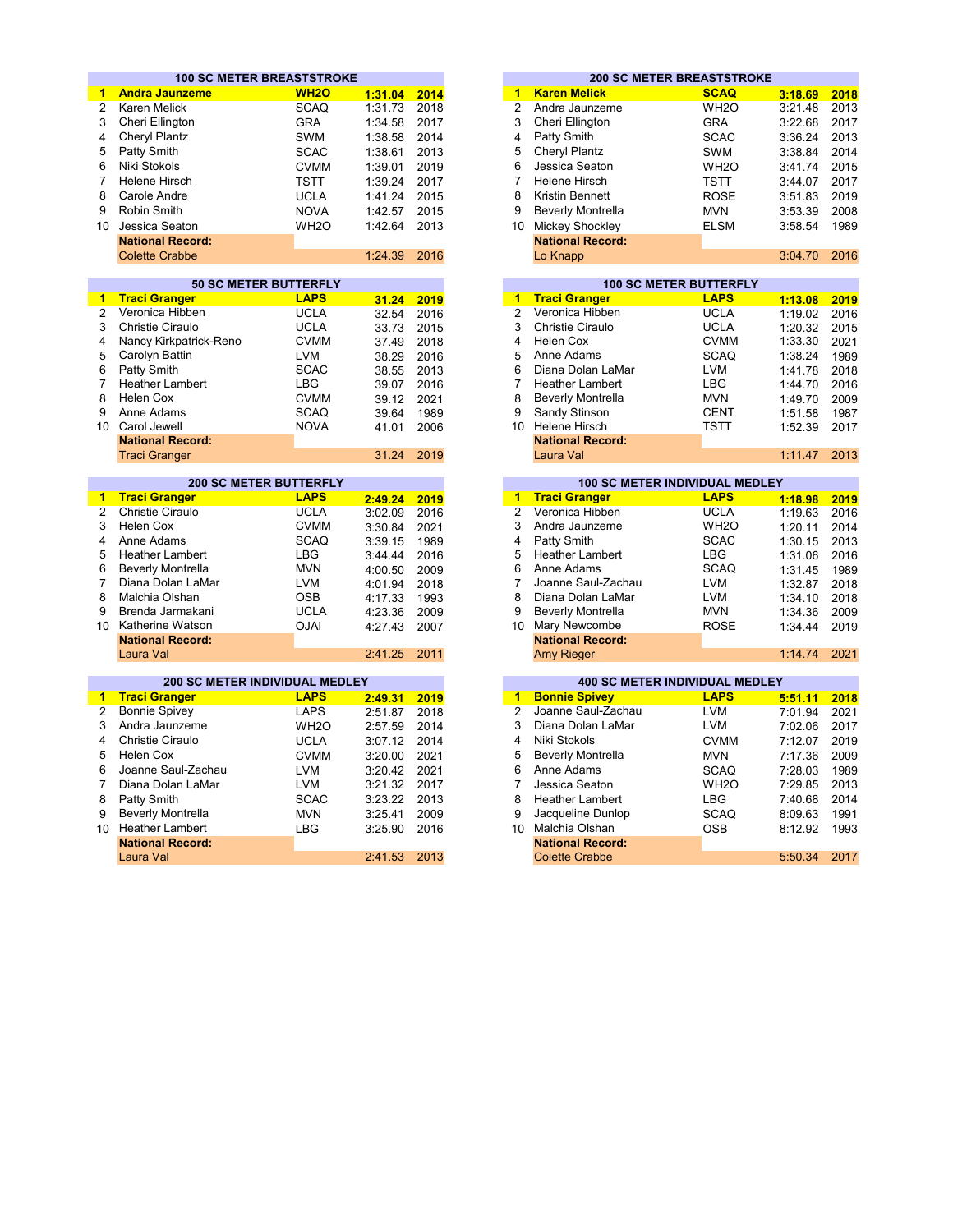#### **60-64 MEN SCM - SPMS TOP 10 ALL-TIME - as of 5/1/22**

| 1                       | <b>Jeff Farrell</b>     | <b>SBM</b>                     | 26.31      | 2000 | 1              | <b>Dan Stephenson</b>   | <b>ROSE</b>                     | 57.90    | 2018 |
|-------------------------|-------------------------|--------------------------------|------------|------|----------------|-------------------------|---------------------------------|----------|------|
| 2                       | <b>Michael Blatt</b>    | <b>VCM</b>                     | 26.33      | 2015 | $\overline{2}$ | <b>Michael Blatt</b>    | <b>VCM</b>                      | 58.43    | 2015 |
|                         |                         |                                |            |      | 3              |                         |                                 |          |      |
| 3                       | Dan Stephenson          | <b>ROSE</b>                    | 26.43      | 2018 |                | Glenn Gruber            | <b>VCM</b>                      | 59.76    | 2009 |
| 4                       | Peter O'Keeffe          | <b>SCAQ</b>                    | 26.97      | 2010 | 4              | Jeff Farrell            | <b>SBM</b>                      | 1:00.24  | 2000 |
| 5                       | Glenn Gruber            | <b>VCM</b>                     | 27.10      | 2009 | 5              | Pat Meaney              | <b>GRA</b>                      | 1:00.86  | 2019 |
| 6                       | Pat Meaney              | <b>GRA</b>                     | 27.30      | 2019 | 6              | Peter O'Keeffe          | <b>SCAQ</b>                     | 1:01.07  | 2010 |
| 7                       | David Lindstedt         | <b>LAPS</b>                    |            |      | 7              | Dan Jensen              | <b>GRA</b>                      |          |      |
|                         |                         |                                | 27.66      | 2016 |                |                         |                                 | 1:03.83  | 2019 |
| 8                       | Pat Meaney              | <b>GRA</b>                     | 27.84      | 2019 | 8              | <b>Bruce Menefee</b>    | <b>GRA</b>                      | 1:04.10  | 2019 |
| 9                       | Duncan McBride          | <b>LAPS</b>                    | 28.48      | 2015 | 9              | <b>Hubie Kerns</b>      | <b>VCM</b>                      | 1:04.35  | 2011 |
| 10                      | Jonathan Van Scoyk      | <b>DSSM</b>                    | 28.71      | 2005 | 10             | Mark Buckley            | <b>CVMM</b>                     | 1:04.74  | 2016 |
|                         |                         |                                |            |      |                |                         |                                 |          |      |
|                         | <b>National Record:</b> |                                |            |      |                | <b>National Record:</b> |                                 |          |      |
|                         | <b>Richard Abrahams</b> |                                | 24.90      | 2006 |                | <b>Jack Groselle</b>    |                                 | 55.87    | 2014 |
|                         |                         |                                |            |      |                |                         |                                 |          |      |
|                         |                         | <b>200 SC METER FREESTYLE</b>  |            |      |                |                         | <b>400 SC METER FREESTYLE</b>   |          |      |
| 1                       | <b>Dan Stephenson</b>   | <b>ROSE</b>                    | 2:06.50    | 2017 | $\overline{1}$ | <b>Dan Stephenson</b>   | <b>ROSE</b>                     | 4:29.92  | 2017 |
|                         |                         |                                |            |      |                | Jim McConica            |                                 |          |      |
| $\overline{\mathbf{c}}$ | Jim McConica            | <b>VCM</b>                     | 2:09.50    | 2010 | $\overline{2}$ |                         | <b>VCM</b>                      | 4:37.74  | 2010 |
| 3                       | <b>Tito Morales</b>     | <b>UCLA</b>                    | 2:11.04    | 2019 | 3              | <b>Bruce Thomas</b>     | <b>SCAQ</b>                     | 4:39.99  | 2017 |
| 4                       | Michael Blatt           | <b>VCM</b>                     | 2:13.43    | 2015 | 4              | Doug Kajiwara           | <b>SCAQ</b>                     | 4:42.73  | 2019 |
| 5                       | Glenn Gruber            | <b>VCM</b>                     | 2:14.66    | 2009 | 5              | Glenn Gruber            | <b>VCM</b>                      | 4:49.57  | 2009 |
|                         |                         |                                |            |      |                |                         |                                 |          |      |
| 6                       | <b>Thomas Taylor</b>    | <b>ROSE</b>                    | 2:15.98    | 2019 | 6              | <b>Tim Buckley</b>      | UCI                             | 4:50.14  | 2015 |
| $\overline{7}$          | <b>Michael Blatt</b>    | <b>GRA</b>                     | 2:17.51    | 2019 | $\overline{7}$ | <b>Michael Blatt</b>    | <b>VCM</b>                      | 4:56.76  | 2015 |
| 8                       | <b>Tim Buckley</b>      | UCI                            | 2:18.16    | 2015 | 8              | Stephen Sponagle        | <b>NOVA</b>                     | 4:59.96  | 2015 |
| 9                       | Jeff Farrell            | <b>SBM</b>                     | 2:18.58    | 2001 | 9              | Steven Czekala          | WH <sub>2</sub> O               | 5:00.62  | 2019 |
|                         |                         |                                |            |      |                |                         |                                 |          |      |
| 10                      | Dan Jensen              | <b>GRA</b>                     | 2:19.71    | 2018 | 10             | Dan Jensen              | <b>GRA</b>                      | 5:02.47  | 2018 |
|                         | <b>National Record:</b> |                                |            |      |                | <b>National Record:</b> |                                 |          |      |
|                         | <b>Rick Colella</b>     |                                | 2:01.65    | 2015 |                | Dan Stephenson          |                                 | 4:29.92  | 2017 |
|                         |                         |                                |            |      |                |                         |                                 |          |      |
|                         |                         | <b>800 SC METER FREESTYLE</b>  |            |      |                |                         | <b>1500 SC METER FREESTYLE</b>  |          |      |
| 1                       | <b>Andrew Bray</b>      | <b>UNAT</b>                    | 9:14.50    | 2018 |                | 1 Andrew Bray           | <b>UNAT</b>                     | 17:53.29 | 2018 |
|                         |                         |                                |            |      | $\overline{2}$ |                         | <b>SCAQ</b>                     |          |      |
| 2                       | Dan Stephenson          | <b>ROSE</b>                    | 9:28.01    | 2017 |                | <b>Bruce Thomas</b>     |                                 | 18:07.65 | 2017 |
| 3                       | Jim McConica            | <b>VCM</b>                     | 9:28.32    | 2012 | 3              | Jim McConica            | <b>VCM</b>                      | 18:24.21 | 2010 |
| 4                       | <b>Bruce Thomas</b>     | <b>SCAQ</b>                    | 9:36.98    | 2017 | 4              | Doug Kajiwara           | <b>CVMM</b>                     | 19:00.20 | 2021 |
| 5                       | Doug Kajiwara           | SCAQ                           | 9:43.56    | 2018 | 5              | Jeffrey Crosson         | <b>NOVA</b>                     | 19:20.39 | 2021 |
|                         |                         |                                |            |      |                |                         |                                 |          |      |
| 6                       | Steven Czekala          | WH <sub>2</sub> O              | 10:18.64   | 2019 | 6              | Stephen Sponagle        | <b>NOVA</b>                     | 19:35.55 | 2015 |
| 7                       | Stephen Sponagle        | <b>NOVA</b>                    | 10:13.41   | 2015 | 7              | Hubie Kerns             | <b>SCAQ</b>                     | 19:39.87 | 2009 |
| 8                       | Glenn Gruber            | <b>VCM</b>                     | 10:21.57   | 2009 | 8              | <b>Bill Darby</b>       | <b>UNAT</b>                     | 19:56.15 | 2009 |
|                         |                         |                                |            |      |                |                         |                                 |          |      |
| 9                       | <b>Bill Darby</b>       | <b>UNAT</b>                    | 10:23.83   | 2009 | 9              | Dan Jensen              | <b>GRA</b>                      | 20:00.99 | 2018 |
| 10                      | Dan Jensen              | <b>GRA</b>                     | 10:28.96   | 2018 | 10             | Larry Raffaelli         | <b>VCM</b>                      | 20:11.11 | 2004 |
|                         | <b>National Record:</b> |                                |            |      |                | <b>National Record:</b> |                                 |          |      |
|                         | <b>Andrew Bray</b>      |                                | 9:14.50    | 2018 |                | <b>Andrew Bray</b>      |                                 | 17:53.29 | 2018 |
|                         |                         |                                |            |      |                |                         |                                 |          |      |
|                         |                         | <b>50 SC METER BACKSTROKE</b>  |            |      |                |                         | <b>100 SC METER BACKSTROKE</b>  |          |      |
|                         |                         | <b>NOVA</b>                    |            |      |                |                         |                                 |          |      |
| 1                       | <b>Jamie Fowler</b>     |                                | 29.44      | 2019 | $\mathbf{1}$   | <b>Jamie Fowler</b>     | <b>NOVA</b>                     | 1:03.15  | 2019 |
| 2                       | James Ballard           | WH <sub>2</sub> O              | 32.13      | 2019 | $\overline{2}$ | Dan Stephenson          | <b>ROSE</b>                     | 1:08.88  | 2018 |
| 3                       | Doug Kajiwara           | <b>SCAQ</b>                    | 32.49      | 2018 | 3              | Doug Kajiwara           | <b>SCAQ</b>                     | 1:08.92  | 2019 |
| 4                       | Peter O'Keeffe          | <b>UCLA</b>                    | 33.00      | 2014 | 4              | James Ballard           | WH <sub>2</sub> O               | 1:09.39  | 2019 |
| 5                       |                         |                                |            |      |                | Peter O'Keeffe          | <b>SCAQ</b>                     |          |      |
|                         | James Lucas             | <b>SCAQ</b>                    | 33.56      | 2010 | 5              |                         |                                 | 1:09.72  | 2010 |
| 6                       | Hubie Kerns             | <b>SCAQ</b>                    | 33.63      | 2010 | 6              | James Lucas             | SCAQ                            | 1:13.09  | 2010 |
| 7                       | Michael Mealiffe        | WH <sub>2</sub> O              | 34.29 2001 |      | 7              | Hubie Kerns             | SCAQ                            | 1:13.61  | 2010 |
| 8                       | Glenn Gruber            | <b>VCM</b>                     | 34.46      | 2010 | 8              | Mike Selna              | <b>NOVA</b>                     | 1:13.93  | 2012 |
| 9                       | Jeff Farrell            | <b>SBM</b>                     |            |      | 9              | Glenn Gruber            | <b>VCM</b>                      |          |      |
|                         |                         |                                | 34.80      | 2000 |                |                         |                                 | 1:14.91  | 2009 |
|                         | 10 Mike Selna           | <b>NOVA</b>                    | 34.81      | 2012 |                | 10 Mauro Bordovsky      | WH <sub>2</sub> O               | 1:15.51  | 2018 |
|                         | <b>National Record:</b> |                                |            |      |                | <b>National Record:</b> |                                 |          |      |
|                         | <b>Jamie Fowler</b>     |                                | 29.44      | 2019 |                | Jamie Fowler            |                                 | 1:03.15  | 2019 |
|                         |                         |                                |            |      |                |                         |                                 |          |      |
|                         |                         | <b>200 SC METER BACKSTROKE</b> |            |      |                |                         | <b>50 SC METER BREASTSTROKE</b> |          |      |
| 1                       | <b>Jamie Fowler</b>     | <b>NOVA</b>                    | 2:17.15    | 2019 |                | 1 Pat Meaney            | <b>GRA</b>                      | 33.97    | 2019 |
| 2                       | Dan Stephenson          | <b>ROSE</b>                    | 2:23.90    |      | 2              | <b>Robert Strand</b>    | <b>ROSE</b>                     | 34.31    | 2010 |
|                         |                         |                                |            | 2017 |                |                         |                                 |          |      |
| 3                       | Doug Kajiwara           | <b>SCAQ</b>                    | 2:29.00    | 2018 | 3              | Pat Meaney              | GRA                             | 34.40    | 2018 |
| 4                       | Jim McConica            | <b>VCM</b>                     | 2:29.60    | 2010 | 4              | David Lindstedt         | <b>LAPS</b>                     | 34.58    | 2016 |
| 5                       | Peter O'Keeffe          | <b>SCAQ</b>                    | 2:36.72    | 2010 | 5              | <b>Michael Blatt</b>    | <b>VCM</b>                      | 35.28    | 2015 |
| 6                       | Winston Uchiyama        | <b>ROSE</b>                    | 2:39.01    | 2017 | 6              | Thomas Taylor           | <b>ROSE</b>                     | 35.45    | 2019 |
|                         |                         |                                |            |      |                |                         |                                 |          |      |
| 7                       | Hubie Kerns             | <b>SCAQ</b>                    | 2:43.30    | 2009 | 7              | Winston Uchiyama        | <b>ROSE</b>                     | 35.70    | 2018 |
| 8                       |                         | <b>NOVA</b>                    | 2:44.75    | 2012 | 8              | <b>Clive Edwards</b>    | SWM                             | 35.83    | 2015 |
|                         | Mike Selna              |                                |            |      | 9              | Hubie Kerns             |                                 |          | 2012 |
| 9                       | James Lucas             | <b>SCAQ</b>                    | 2:44.83    | 2011 |                |                         | <b>VCM</b>                      | 35.87    |      |
|                         |                         |                                |            |      |                |                         |                                 |          |      |
|                         | 10 Glenn Gruber         | <b>VCM</b>                     | 2:47.63    | 2009 | 10             | Jeff Farrell            | SBM                             | 36.34    | 2000 |
|                         | <b>National Record:</b> |                                |            |      |                | <b>National Record:</b> |                                 |          |      |
|                         | <b>Jamie Fowler</b>     |                                | 2:17.15    | 2019 |                | <b>Rick Colella</b>     |                                 | 31.51    | 2015 |

|                              | $-111111122111$ | <b>. .</b><br>---- |      | ~ |    | ---                     | uv<br>. .                     |         |      |
|------------------------------|-----------------|--------------------|------|---|----|-------------------------|-------------------------------|---------|------|
| <b>50 SC METER FREESTYLE</b> |                 |                    |      |   |    |                         | <b>100 SC METER FREESTYLE</b> |         |      |
|                              | <b>SBM</b>      | 26.31              | 2000 |   | 1  | <b>Dan Stephenson</b>   | <b>ROSE</b>                   | 57.90   | 2018 |
|                              | <b>VCM</b>      | 26.33              | 2015 |   |    | <b>Michael Blatt</b>    | <b>VCM</b>                    | 58.43   | 2015 |
| ٥n                           | <b>ROSE</b>     | 26.43              | 2018 |   | 3  | Glenn Gruber            | <b>VCM</b>                    | 59.76   | 2009 |
|                              | <b>SCAQ</b>     | 26.97              | 2010 |   | 4  | Jeff Farrell            | <b>SBM</b>                    | 1:00.24 | 2000 |
|                              | <b>VCM</b>      | 27.10              | 2009 |   | 5. | Pat Meaney              | <b>GRA</b>                    | 1:00.86 | 2019 |
|                              | <b>GRA</b>      | 27.30              | 2019 |   | 6  | Peter O'Keeffe          | <b>SCAQ</b>                   | 1:01.07 | 2010 |
| ٦t                           | <b>LAPS</b>     | 27.66              | 2016 |   |    | Dan Jensen              | <b>GRA</b>                    | 1:03.83 | 2019 |
|                              | <b>GRA</b>      | 27.84              | 2019 |   | 8  | <b>Bruce Menefee</b>    | <b>GRA</b>                    | 1:04.10 | 2019 |
| de                           | <b>LAPS</b>     | 28.48              | 2015 |   | 9  | Hubie Kerns             | <b>VCM</b>                    | 1:04.35 | 2011 |
| Scoyk                        | <b>DSSM</b>     | 28.71              | 2005 |   | 10 | Mark Buckley            | <b>CVMM</b>                   | 1:04.74 | 2016 |
| :bıc                         |                 |                    |      |   |    | <b>National Record:</b> |                               |         |      |
| lams                         |                 | 24.90              | 2006 |   |    | <b>Jack Groselle</b>    |                               | 55.87   | 2014 |
|                              |                 |                    |      |   |    |                         |                               |         |      |

|         |      |    |                         | <b>400 SC METER FREESTYLE</b> |         |      |
|---------|------|----|-------------------------|-------------------------------|---------|------|
| 2:06.50 | 2017 | 1  | <b>Dan Stephenson</b>   | <b>ROSE</b>                   | 4:29.92 | 2017 |
| 2:09.50 | 2010 | 2  | Jim McConica            | <b>VCM</b>                    | 4:37.74 | 2010 |
| 2:11.04 | 2019 | 3  | <b>Bruce Thomas</b>     | <b>SCAQ</b>                   | 4:39.99 | 2017 |
| 2:13.43 | 2015 | 4  | Doug Kajiwara           | <b>SCAQ</b>                   | 4:42.73 | 2019 |
| 2:14.66 | 2009 | 5. | Glenn Gruber            | <b>VCM</b>                    | 4:49.57 | 2009 |
| 2:15.98 | 2019 | 6  | Tim Buckley             | UCI                           | 4:50.14 | 2015 |
| 2:17.51 | 2019 | 7  | <b>Michael Blatt</b>    | <b>VCM</b>                    | 4:56.76 | 2015 |
| 2:18.16 | 2015 | 8  | Stephen Sponagle        | <b>NOVA</b>                   | 4:59.96 | 2015 |
| 2:18.58 | 2001 | 9  | Steven Czekala          | WH <sub>2</sub> O             | 5:00.62 | 2019 |
| 2:19.71 | 2018 | 10 | Dan Jensen              | <b>GRA</b>                    | 5:02.47 | 2018 |
|         |      |    | <b>National Record:</b> |                               |         |      |
| 2:01.65 | 2015 |    | Dan Stephenson          |                               | 4:29.92 | 2017 |
|         |      |    |                         |                               |         |      |

|         |      |    |                         | <b>1500 SC METER FREESTYLE</b> |  |
|---------|------|----|-------------------------|--------------------------------|--|
| 9:14.50 | 2018 | 1. | <b>Andrew Bray</b>      | <b>UNAT</b>                    |  |
| 9:28.01 | 2017 | 2  | <b>Bruce Thomas</b>     | <b>SCAQ</b>                    |  |
| 9:28.32 | 2012 | 3  | Jim McConica            | <b>VCM</b>                     |  |
| 9:36.98 | 2017 | 4  | Doug Kajiwara           | <b>CVMM</b>                    |  |
| 9:43.56 | 2018 | 5  | Jeffrey Crosson         | <b>NOVA</b>                    |  |
| 0:18.64 | 2019 | 6  | Stephen Sponagle        | <b>NOVA</b>                    |  |
| 0:13.41 | 2015 |    | <b>Hubie Kerns</b>      | <b>SCAQ</b>                    |  |
| 0:21.57 | 2009 | 8  | <b>Bill Darby</b>       | <b>UNAT</b>                    |  |
| 0:23.83 | 2009 | 9  | Dan Jensen              | <b>GRA</b>                     |  |
| 0:28.96 | 2018 | 10 | Larry Raffaelli         | <b>VCM</b>                     |  |
|         |      |    | <b>National Record:</b> |                                |  |
| 9:14.50 | 2018 |    | <b>Andrew Bray</b>      |                                |  |
|         |      |    |                         |                                |  |

| 29.44 | 2019 |
|-------|------|
| 32.13 | 2019 |
| 32.49 | 2018 |
| 33.00 | 2014 |
| 33.56 | 2010 |
| 33.63 | 2010 |
| 34.29 | 2001 |
| 34.46 | 2010 |
| 34.80 | 2000 |
| 34.81 | 2012 |
|       |      |
| 29.44 | 2019 |
|       |      |

|         |      |    |                         | <b>50 SC METER BREASTSTROKE</b> |       |
|---------|------|----|-------------------------|---------------------------------|-------|
| 2:17.15 | 2019 | 1  | <b>Pat Meaney</b>       | <b>GRA</b>                      | 33.97 |
| 2:23.90 | 2017 | 2  | <b>Robert Strand</b>    | <b>ROSE</b>                     | 34.31 |
| 2:29.00 | 2018 | 3  | Pat Meaney              | <b>GRA</b>                      | 34.40 |
| 2:29.60 | 2010 | 4  | David Lindstedt         | <b>LAPS</b>                     | 34.58 |
| 2:36.72 | 2010 | 5  | <b>Michael Blatt</b>    | <b>VCM</b>                      | 35.28 |
| 2:39.01 | 2017 | 6  | <b>Thomas Taylor</b>    | <b>ROSE</b>                     | 35.45 |
| 2:43.30 | 2009 | 7  | Winston Uchiyama        | <b>ROSE</b>                     | 35.70 |
| 2:44.75 | 2012 | 8  | <b>Clive Edwards</b>    | SWM                             | 35.83 |
| 2:44.83 | 2011 | 9  | <b>Hubie Kerns</b>      | <b>VCM</b>                      | 35.87 |
| 2:47.63 | 2009 | 10 | Jeff Farrell            | <b>SBM</b>                      | 36.34 |
|         |      |    | <b>National Record:</b> |                                 |       |
| 2:17.15 | 2019 |    | <b>Rick Colella</b>     |                                 | 31.51 |
|         |      |    |                         |                                 |       |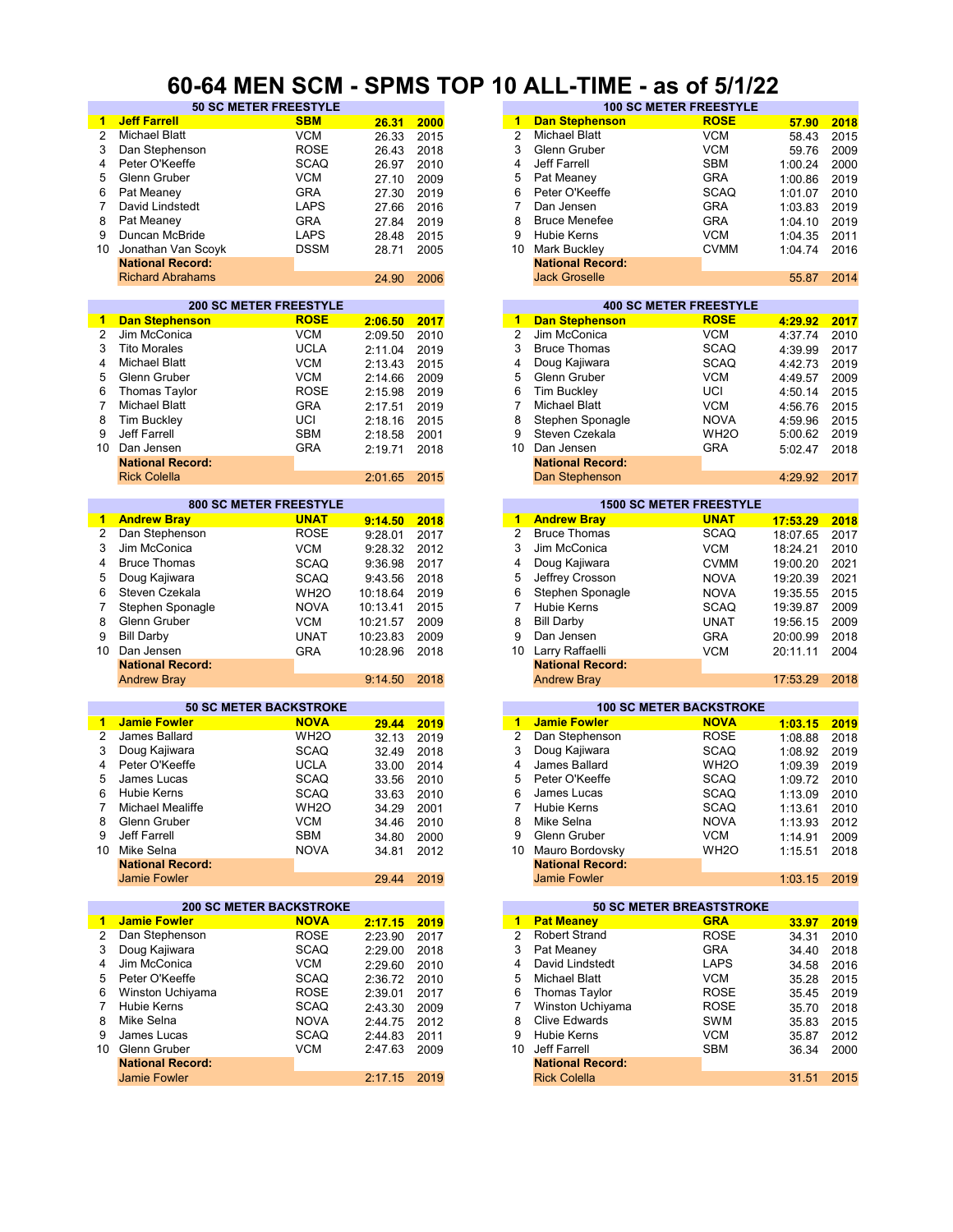|                 | <b>100 SC METER BREASTSTROKE</b> |                   |         |      |                         | <b>200 SC METER BREASTSTROKE</b>      |                               |         |      |
|-----------------|----------------------------------|-------------------|---------|------|-------------------------|---------------------------------------|-------------------------------|---------|------|
| $\mathbf{1}$    | <b>Robert Strand</b>             | <b>ROSE</b>       | 1:15.60 | 2010 | 1                       | <b>Robert Strand</b>                  | <b>ROSE</b>                   | 2:48.27 | 2010 |
| $\overline{2}$  | <b>Thomas Taylor</b>             | <b>ROSE</b>       | 1:17.15 | 2019 | $\overline{2}$          | Winston Uchiyama                      | <b>ROSE</b>                   | 2:48.72 | 2018 |
| 3               | <b>Michael Blatt</b>             | <b>VCM</b>        | 1:17.42 | 2015 | 3                       | <b>Hubie Kerns</b>                    | <b>VCM</b>                    | 2:53.42 | 2012 |
| 4               | Winston Uchiyama                 | <b>ROSE</b>       | 1:17.71 | 2018 | $\overline{\mathbf{4}}$ | <b>Michael Blatt</b>                  | <b>VCM</b>                    | 2:56.41 | 2015 |
| 5               | Pat Meaney                       | <b>GRA</b>        | 1:17.87 | 2019 | 5                       | Tegza Haraszti                        | <b>HBSC</b>                   | 2:56.97 | 2001 |
| 6               | David Lindstedt                  | <b>LAPS</b>       | 1:18.65 | 2016 | 6                       | Dan Stephenson                        | <b>ROSE</b>                   | 3:00.30 | 2019 |
| 7               | <b>Hubie Kerns</b>               | <b>VCM</b>        | 1:19.47 | 2011 | $\overline{7}$          | Woody Gair                            | <b>SCAQ</b>                   | 3:01.24 | 1991 |
| 8               | Doug Kajiwara                    | <b>SCAQ</b>       | 1:20.53 | 2019 | 8                       | Mauro Bordovsky                       | WH <sub>2</sub> O             | 3:04.48 | 2018 |
| 9               | <b>Clive Edwards</b>             | <b>SWM</b>        | 1:21.63 | 2015 | 9                       | Allen Murray                          | UCI                           |         | 2004 |
| 10 <sup>1</sup> | Tegze Haraszti                   |                   |         |      |                         | 10 Mike Selna                         |                               | 3:07.52 |      |
|                 | <b>National Record:</b>          | <b>HBSC</b>       | 1:21.99 | 2001 |                         | <b>National Record:</b>               | <b>NOVA</b>                   | 3:07.57 | 2010 |
|                 | <b>David Guthrie</b>             |                   | 1:09.53 | 2021 |                         | <b>David Guthrie</b>                  |                               | 2:32.34 | 2021 |
|                 |                                  |                   |         |      |                         |                                       |                               |         |      |
|                 | <b>50 SC METER BUTTERFLY</b>     |                   |         |      |                         |                                       | <b>100 SC METER BUTTERFLY</b> |         |      |
| $\mathbf{1}$    | <b>Brian Patno</b>               | <b>FMT</b>        | 28.87   | 2016 | $\overline{1}$          | <b>Brian Patno</b>                    | <b>FMT</b>                    | 1:04.99 | 2016 |
| $\overline{2}$  | Dan Stephenson                   | <b>ROSE</b>       | 29.65   | 2017 | $\overline{2}$          | Dan Stephenson                        | <b>ROSE</b>                   | 1:06.26 | 2018 |
| 3               | David Lindstedt                  | <b>LAPS</b>       | 29.88   | 2017 | 3                       | James Ballard                         | WH <sub>2</sub> O             | 1:07.85 | 2019 |
| 4               | James Ballard                    | WH <sub>2</sub> O | 30.22   | 2019 | $\overline{\mathbf{4}}$ | <b>Hubie Kerns</b>                    | <b>SCAQ</b>                   | 1:09.29 | 2009 |
| 5               | Peter O'Keeffe                   | <b>SCAQ</b>       | 30.28   | 2010 | 5                       | David Lindstedt                       | <b>LAPS</b>                   | 1:09.46 | 2018 |
| 6               | <b>Thomas Taylor</b>             | <b>ROSE</b>       | 30.34   | 2019 | 6                       | Glenn Gruber                          | <b>VCM</b>                    | 1:12.17 | 2009 |
| $\overline{7}$  | Glenn Gruber                     | <b>VCM</b>        | 30.62   | 2012 | 7                       | Michael Heather                       | <b>MVN</b>                    | 1:13.20 | 2014 |
| 8               | Duncan McBride                   | <b>LAPS</b>       | 30.95   | 2015 | 8                       | Jorge Martinez                        | <b>UNAT</b>                   | 1:13.48 | 2007 |
| 9               | <b>Bruce Menefee</b>             | <b>GRA</b>        | 30.97   | 2019 | 9                       | Tom Burke                             | <b>GRA</b>                    | 1:13.81 | 2019 |
| 10              | Jeff Farrell                     | <b>SBM</b>        |         | 2000 |                         | 10 Erik Sterne                        | <b>ROSE</b>                   |         | 2012 |
|                 | <b>National Record:</b>          |                   | 30.99   |      |                         | <b>National Record:</b>               |                               | 1:15.03 |      |
|                 | <b>Bruce Kone</b>                |                   | 27.40   | 2019 |                         | <b>Richard Abrahams</b>               |                               | 1:03.76 | 2006 |
|                 |                                  |                   |         |      |                         |                                       |                               |         |      |
|                 | <b>200 SC METER BUTTERFLY</b>    |                   |         |      |                         | 100 SC METER INDIVIDUAL MEDLEY        |                               |         |      |
| 1               | <b>Tito Morales</b>              | <b>UCLA</b>       | 2:30.59 | 2019 | 1                       | <b>Tito Morales</b>                   | <b>UCLA</b>                   | 1:08.15 | 2019 |
| $\overline{2}$  | Dan Stephenson                   | <b>ROSE</b>       | 2:33.67 | 2018 | $\overline{2}$          | Dan Stephenson                        | <b>ROSE</b>                   | 1:08.39 | 2018 |
| 3               | John Holbeck                     | <b>YST</b>        | 2:55.01 | 2019 | 3                       | Doug Kajiwara                         | <b>SCAQ</b>                   | 1:08.53 | 2018 |
| 4               | Hubie Kerns                      | <b>VCM</b>        | 2:55.63 | 2011 | 4                       | David Lindstedt                       | <b>LAPS</b>                   | 1:09.84 | 2016 |
| 5               | Jorge Martinez                   | <b>UNAT</b>       | 3:09.51 | 2007 | 5                       | Winston Uchiyama                      | <b>ROSE</b>                   | 1:10.38 | 2017 |
| 6               | Paulo Figueiredo                 | WH <sub>2</sub> O | 3:09.74 | 2006 | 6                       | Glenn Gruber                          | <b>VCM</b>                    | 1:10.41 | 2009 |
| $\overline{7}$  | Charles Larson                   | WH <sub>2</sub> O | 3:11.45 | 2013 | $\overline{7}$          | Pat Meaney                            | <b>GRA</b>                    | 1:10.86 | 2018 |
| 8               | Larry Raffaelli                  | <b>VCM</b>        | 3:16.25 | 2003 | 8                       | <b>Hubie Kerns</b>                    | <b>VCM</b>                    | 1:11.04 | 2012 |
| 9               | Mark Buckley                     | <b>CVMM</b>       | 3:16.59 | 2015 | $\mathbf{Q}$            | <b>Robert Strand</b>                  | <b>ROSE</b>                   | 1:11.43 | 2010 |
| 10              | Tom Burke                        | <b>GRA</b>        | 3:17.48 | 2021 | 10                      | Jeff Farrell                          | <b>SBMS</b>                   | 1:11.71 | 2000 |
|                 | <b>National Record:</b>          |                   |         |      |                         | <b>National Record:</b>               |                               |         |      |
|                 | <b>Rick Colella</b>              |                   | 2:23.29 | 2015 |                         | <b>Rick Colella</b>                   |                               | 1:04.23 | 2015 |
|                 |                                  |                   |         |      |                         |                                       |                               |         |      |
|                 | 200 SC METER INDIVIDUAL MEDLEY   |                   |         |      |                         | <b>400 SC METER INDIVIDUAL MEDLEY</b> |                               |         |      |
| 1.              | <b>Jamie Fowler</b>              | <b>NOVA</b>       | 2:23.30 | 2019 | $\blacktriangleleft$    | <b>Tito Morales</b>                   | <b>UCLA</b>                   | 5:20.37 | 2019 |
| $\overline{2}$  | <b>Tito Morales</b>              | <b>UCLA</b>       | 2:27.66 | 2019 | $\overline{2}$          | Dan Stephenson                        | <b>ROSE</b>                   | 5:22.27 | 2018 |
| 3               | Dan Stephenson                   | <b>ROSE</b>       | 2:29.30 | 2018 | 3                       | Jim McConica                          | <b>VCM</b>                    | 5:26.90 | 2010 |
| 4               | Doug Kajiwara                    | <b>SCAQ</b>       | 2:30.52 | 2017 | 4                       | <b>Toby Weissert</b>                  | <b>NOVA</b>                   | 5:46.07 | 2019 |
| 5               | Winston Uchiyama                 | <b>ROSE</b>       | 2:34.84 | 2017 | 5                       | <b>Hubie Kerns</b>                    | <b>SCAQ</b>                   | 5:46.82 | 2010 |
| 6               | <b>Hubie Kerns</b>               | <b>SCAQ</b>       | 2:37.30 | 2010 | 6                       | <b>Michael Blatt</b>                  | <b>VCM</b>                    | 5:52.80 | 2015 |
| 7               | <b>Michael Blatt</b>             | <b>VCM</b>        | 2:38.28 | 2015 | $\overline{7}$          | John Holbeck                          | <b>MYST</b>                   | 5:53.09 | 2018 |
| 8               | Glenn Gruber                     | <b>VCM</b>        | 2:40.90 | 2011 | 8                       | Robert Rosen                          | <b>CVMM</b>                   | 6:14.72 | 2014 |
| 9               | Steven Czekala                   | WH <sub>20</sub>  | 2:41.44 | 2019 | 9                       | Paulo Figueiredo                      | WH <sub>2</sub> O             | 6:15.83 | 2007 |
| 10              | <b>Jeff Farrell</b>              | <b>SBM</b>        | 2:44.81 | 2001 | 10 <sup>°</sup>         | Dan Jensen                            | <b>GRA</b>                    | 6:21.28 | 2018 |
|                 | <b>National Record:</b>          |                   |         |      |                         | <b>National Record:</b>               |                               |         |      |
|                 | <b>Rick Colella</b>              |                   | 2:19.96 | 2015 |                         | <b>Rick Colella</b>                   |                               | 5:04.54 | 2011 |
|                 |                                  |                   |         |      |                         |                                       |                               |         |      |

|         |      |    |                         | <b>200 SC METER BREASTSTROKE</b> |         |  |
|---------|------|----|-------------------------|----------------------------------|---------|--|
| 1:15.60 | 2010 | 1  | <b>Robert Strand</b>    | <b>ROSE</b>                      | 2:48.27 |  |
| 1:17.15 | 2019 | 2  | Winston Uchiyama        | <b>ROSE</b>                      | 2:48.72 |  |
| 1:17.42 | 2015 | 3  | <b>Hubie Kerns</b>      | <b>VCM</b>                       | 2:53.42 |  |
| 1:17.71 | 2018 | 4  | <b>Michael Blatt</b>    | <b>VCM</b>                       | 2:56.41 |  |
| 1:17.87 | 2019 | 5  | Tegza Haraszti          | <b>HBSC</b>                      | 2:56.97 |  |
| 1:18.65 | 2016 | 6  | Dan Stephenson          | <b>ROSE</b>                      | 3:00.30 |  |
| 1:19.47 | 2011 |    | Woody Gair              | <b>SCAQ</b>                      | 3:01.24 |  |
| 1:20.53 | 2019 | 8  | Mauro Bordovsky         | WH <sub>2</sub> O                | 3:04.48 |  |
| 1:21.63 | 2015 | 9  | Allen Murray            | UCI                              | 3:07.52 |  |
| 1:21.99 | 2001 | 10 | Mike Selna              | <b>NOVA</b>                      | 3:07.57 |  |
|         |      |    | <b>National Record:</b> |                                  |         |  |
| 1:09.53 | 2021 |    | <b>David Guthrie</b>    |                                  | 2:32.34 |  |
|         |      |    |                         |                                  |         |  |

|       |      |    |                         | <b>100 SC METER BUTTERFLY</b> |         |      |
|-------|------|----|-------------------------|-------------------------------|---------|------|
| 28.87 | 2016 | 1  | <b>Brian Patno</b>      | <b>FMT</b>                    | 1:04.99 | 2016 |
| 29.65 | 2017 | 2  | Dan Stephenson          | <b>ROSE</b>                   | 1:06.26 | 2018 |
| 29.88 | 2017 | 3  | James Ballard           | WH <sub>2</sub> O             | 1:07.85 | 2019 |
| 30.22 | 2019 | 4  | <b>Hubie Kerns</b>      | <b>SCAQ</b>                   | 1:09.29 | 2009 |
| 30.28 | 2010 | 5  | David Lindstedt         | <b>LAPS</b>                   | 1:09.46 | 2018 |
| 30.34 | 2019 | 6  | Glenn Gruber            | <b>VCM</b>                    | 1:12.17 | 2009 |
| 30.62 | 2012 |    | Michael Heather         | <b>MVN</b>                    | 1:13.20 | 2014 |
| 30.95 | 2015 | 8  | Jorge Martinez          | <b>UNAT</b>                   | 1:13.48 | 2007 |
| 30.97 | 2019 | 9  | <b>Tom Burke</b>        | <b>GRA</b>                    | 1:13.81 | 2019 |
| 30.99 | 2000 | 10 | Erik Sterne             | <b>ROSE</b>                   | 1:15.03 | 2012 |
|       |      |    | <b>National Record:</b> |                               |         |      |
| 27.40 | 2019 |    | <b>Richard Abrahams</b> |                               | 1:03.76 | 2006 |

|      | <b>200 SC METER BUTTERFLY</b> |         |      | <b>100 SC METER INDIVIDUAL MEDLEY</b> |                         |             |         |      |  |  |
|------|-------------------------------|---------|------|---------------------------------------|-------------------------|-------------|---------|------|--|--|
|      | <b>UCLA</b>                   | 2:30.59 | 2019 | 1                                     | <b>Tito Morales</b>     | <b>UCLA</b> | 1:08.15 | 2019 |  |  |
| son  | <b>ROSE</b>                   | 2:33.67 | 2018 |                                       | Dan Stephenson          | <b>ROSE</b> | 1:08.39 | 2018 |  |  |
|      | YST                           | 2:55.01 | 2019 | 3                                     | Doug Kajiwara           | <b>SCAQ</b> | 1:08.53 | 2018 |  |  |
|      | <b>VCM</b>                    | 2:55.63 | 2011 | 4                                     | David Lindstedt         | <b>LAPS</b> | 1:09.84 | 2016 |  |  |
| .Z   | <b>UNAT</b>                   | 3:09.51 | 2007 | 5                                     | Winston Uchiyama        | <b>ROSE</b> | 1:10.38 | 2017 |  |  |
| edo  | WH <sub>2</sub> O             | 3:09.74 | 2006 | 6                                     | Glenn Gruber            | <b>VCM</b>  | 1:10.41 | 2009 |  |  |
| )n   | WH <sub>2</sub> O             | 3:11.45 | 2013 |                                       | Pat Meaney              | <b>GRA</b>  | 1:10.86 | 2018 |  |  |
|      | <b>VCM</b>                    | 3:16.25 | 2003 | 8                                     | <b>Hubie Kerns</b>      | <b>VCM</b>  | 1:11.04 | 2012 |  |  |
|      | <b>CVMM</b>                   | 3:16.59 | 2015 | 9                                     | <b>Robert Strand</b>    | <b>ROSE</b> | 1:11.43 | 2010 |  |  |
|      | <b>GRA</b>                    | 3:17.48 | 2021 | 10                                    | Jeff Farrell            | <b>SBMS</b> | 1:11.71 | 2000 |  |  |
| ord: |                               |         |      |                                       | <b>National Record:</b> |             |         |      |  |  |
|      |                               | 2:23.29 | 2015 |                                       | <b>Rick Colella</b>     |             | 1:04.23 | 2015 |  |  |

| 2:23.30 | 2019 |
|---------|------|
| 2:27.66 | 2019 |
| 2:29.30 | 2018 |
| 2:30.52 | 2017 |
| 2:34.84 | 2017 |
| 2:37.30 | 2010 |
| 2:38.28 | 2015 |
| 2:40.90 | 2011 |
| 2:41.44 | 2019 |
| 2:44.81 | 2001 |
|         |      |
| 2:19.96 | 2015 |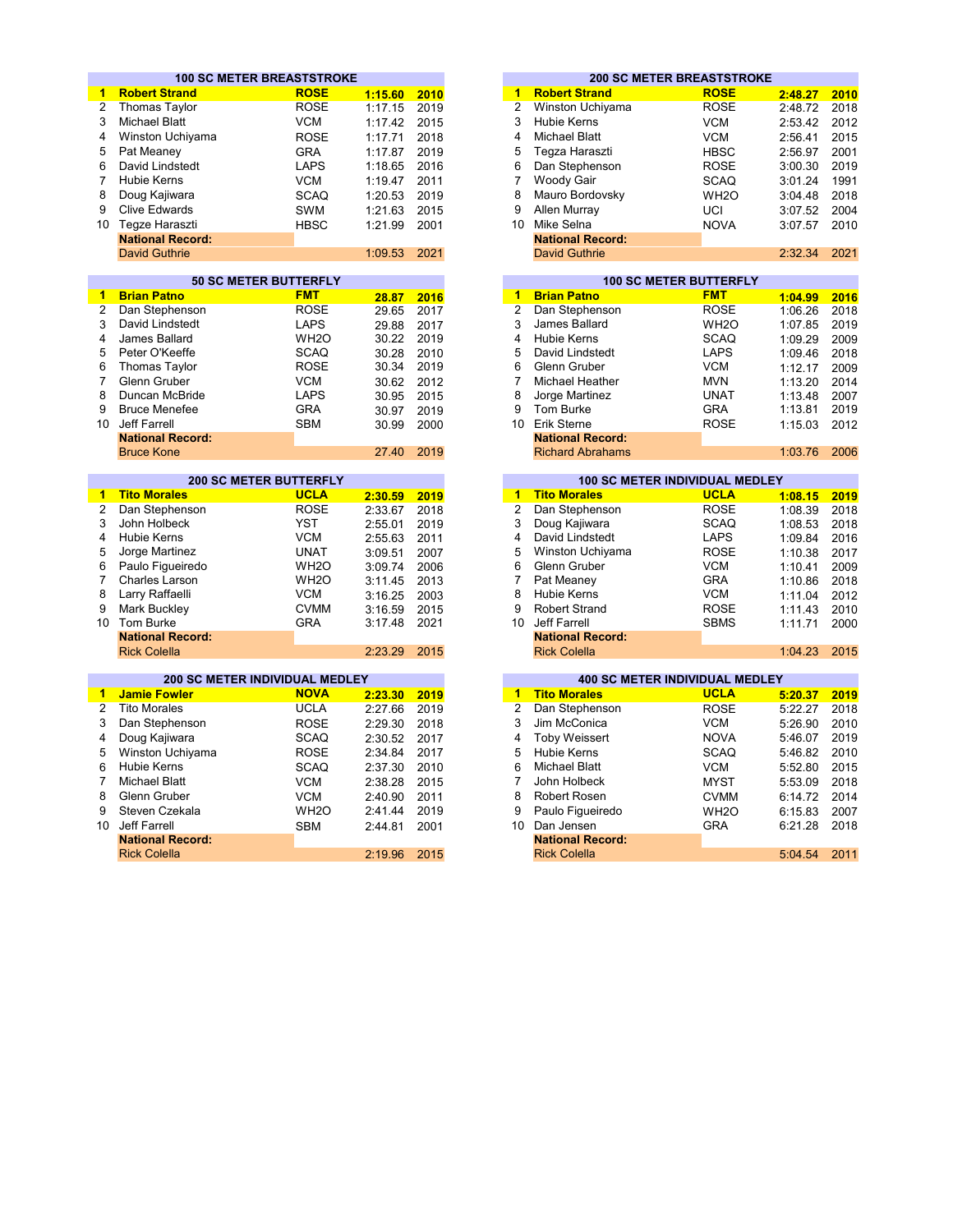#### **65-69 WOMEN SCM - SPMS TOP 10 ALL-TIME - as of 5/1/22**

| 1              | <b>Veronica Hibben</b>         | <b>NOVA</b>       | 30.18      | 2021 | 1              | <b>Veronica Hibben</b>          | <b>NOVA</b>       | 1:07.10  | 2021 |
|----------------|--------------------------------|-------------------|------------|------|----------------|---------------------------------|-------------------|----------|------|
| 2              | Christie Ciraulo               | <b>UCLA</b>       | 33.33      | 2018 | $\overline{2}$ | <b>Heather Lambert</b>          | <b>LBG</b>        | 1:15.50  | 2019 |
| 3              | <b>Beverly Meteyer</b>         | <b>LVM</b>        | 33.60      | 2018 | 3              | <b>Beverly Meteyer</b>          | <b>LVM</b>        | 1:18.22  | 2018 |
| 4              | Mindy Dougherty                | <b>MVN</b>        |            |      | 4              | <b>Christie Ciraulo</b>         | <b>UCLA</b>       |          |      |
|                |                                |                   | 34.81      | 2017 |                |                                 |                   | 1:18.87  | 2019 |
| 5              | Jan Levinrad                   | WH <sub>2</sub> O | 35.19      | 2013 | 5              | <b>Beverly Montrella</b>        | MVN               | 1:22.81  | 2012 |
| 6              | <b>Beverly Montrella</b>       | <b>MVN</b>        | 36.14      | 2012 | 6              | Jan Levinrad                    | WH <sub>2</sub> O | 1:24.70  | 2016 |
| $\overline{7}$ | Debbie Bradbury                | <b>NOVA</b>       | 37.46      | 2018 | 7              | Debbie Bradbury                 | <b>NOVA</b>       | 1:26.20  | 2018 |
|                |                                |                   |            |      |                |                                 |                   |          |      |
| 8              | Kathleen Komar                 | <b>UCLA</b>       | 38.65      | 2015 | 8              | Pat Fruin                       | <b>MMM</b>        | 1:29.45  | 2009 |
| 9              | Pat Fruin                      | <b>MMM</b>        | 38.91      | 2009 | 9              | Bonnie Kotzbach                 | <b>MVN</b>        | 1:30.77  | 2009 |
|                | 10 Diane Smith                 | <b>CVMM</b>       | 40.11      | 2013 | 10             | Diane Smith                     | <b>CVMM</b>       | 1:33.26  | 2013 |
|                | <b>National Record:</b>        |                   |            |      |                | <b>National Record:</b>         |                   |          |      |
|                |                                |                   |            |      |                |                                 |                   |          |      |
|                | Laura Val                      |                   | 29.30      | 2016 |                | Laura Val                       |                   | 1:04.40  | 2017 |
|                |                                |                   |            |      |                |                                 |                   |          |      |
|                | <b>200 SC METER FREESTYLE</b>  |                   |            |      |                | <b>400 SC METER FREESTYLE</b>   |                   |          |      |
| 1              | <b>Veronica Hibben</b>         | <b>NOVA</b>       | 2:30.40    | 2021 |                | 1 Veronica Hibben               | <b>NOVA</b>       | 5:21.46  | 2021 |
|                |                                |                   |            |      |                |                                 |                   |          |      |
| 2              | <b>Christie Ciraulo</b>        | <b>UCLA</b>       | 2:41.93    | 2018 | $\overline{2}$ | Christie Ciraulo                | <b>UCLA</b>       | 5:25.90  | 2019 |
| 3              | Jan Levinrad                   | WH <sub>20</sub>  | 2:58.85    | 2014 | 3              | Mindy Dougherty                 | MVN               | 5:57.63  | 2017 |
| 4              | <b>Beverly Meteyer</b>         | <b>LVM</b>        | 3:00.65    | 2018 | 4              | Jeannette Bauer                 | <b>SCA</b>        | 6:09.60  | 2014 |
|                |                                |                   |            |      |                |                                 |                   |          |      |
| 5              | Debbie Bradbury                | <b>NOVA</b>       | 3:03.37    | 2018 | 5              | <b>Beverly Montrella</b>        | <b>MVN</b>        | 6:24.33  | 2012 |
| 6              | Mindy Dougherty                | <b>MVN</b>        | 3:06.36    | 2017 | 6              | <b>Beverly Meteyer</b>          | LVM               | 6:26.61  | 2018 |
| $\overline{7}$ | <b>Beverly Montrella</b>       | <b>MVN</b>        | 3:11.69    | 2012 | 7              | Jessica Seaton                  | WH <sub>2</sub> O | 6:45.49  | 2018 |
| 8              | Malchia Olshan                 | <b>OSB</b>        |            | 1996 | 8              | Nancy Stanbury                  | LBG               | 6:57.34  | 2017 |
|                |                                |                   | 2:20.14    |      |                |                                 |                   |          |      |
| 9              | <b>Grace Altus</b>             | <b>SBSC</b>       | 3:20.40    | 1991 | 9              | Helen Geoffrion                 | <b>UCLA</b>       | 7:02.44  | 2007 |
| 10             | Shirley Erickson               | <b>SBSC</b>       | 3:22.60    | 1990 | 10             | Shirley Erickson                | <b>SBSC</b>       | 7:03.81  | 1990 |
|                | <b>National Record:</b>        |                   |            |      |                | <b>National Record:</b>         |                   |          |      |
|                | Laura Val                      |                   |            |      |                | Laura Val                       |                   |          |      |
|                |                                |                   | 2:23.26    | 2017 |                |                                 |                   | 5:02.08  | 2017 |
|                |                                |                   |            |      |                |                                 |                   |          |      |
|                | <b>800 SC METER FREESTYLE</b>  |                   |            |      |                | <b>1500 SC METER FREESTYLE</b>  |                   |          |      |
| 1              | <b>Christie Ciraulo</b>        | <b>UCLA</b>       | 11:09.56   | 2019 | 1.             | <b>Christie Ciraulo</b>         | <b>UCLA</b>       | 21:01.04 | 2014 |
| 2              | <b>Beverly Montrella</b>       | <b>MVN</b>        | 12:54.68   | 2012 | 2              | Jeannette Bauer                 | <b>SCA</b>        | 24:14.87 | 2014 |
| 3              |                                |                   |            |      | 3              |                                 |                   |          |      |
|                | Jeannette Bauer                | <b>SCA</b>        | 12:57.65   | 2014 |                | <b>Beverly Montrella</b>        | MVN               | 24:58.73 | 2011 |
| 4              | Pat Fruin                      | <b>MMM</b>        | 13:48.56   | 2009 | 4              | Pat Fruin                       | MMM               | 26:02.62 | 2009 |
| 5              | Malchia Olshan                 | <b>OSB</b>        | 14:22.83   | 1996 | 5              | Malchia Olshan                  | <b>OSB</b>        | 26:51.65 | 1996 |
| 6              | <b>Grace Altus</b>             | <b>SBSC</b>       | 14:27.73   | 1991 | 6              | <b>Grace Altus</b>              | <b>SBSC</b>       | 27:02.57 | 1991 |
|                |                                |                   |            |      |                |                                 |                   |          |      |
| $\overline{7}$ | <b>Helen Geoffrion</b>         | <b>UCLA</b>       | 14:44.99   | 2007 | 7              | Bonnie Kotzbach                 | <b>MVN</b>        | 27:58.72 | 2009 |
| 8              | Nancy Stanbury                 | <b>LBG</b>        | 15:07.50   | 2018 | 8              | Ellen Shockro                   | <b>NOVA</b>       | 28:08.82 | 2009 |
| 9              | Ruth Baar                      | <b>SBSC</b>       | 15:19.94   | 1989 | 9              | Shirley Erickson                | <b>SBSC</b>       | 28:18.59 | 1990 |
|                |                                |                   |            |      |                |                                 |                   |          |      |
| 10             | Katherine Watson               | <b>OJAI</b>       | 15:46.56   | 2012 | 10             | Nancy Stanbury                  | <b>LBG</b>        | 28:37.45 | 2018 |
|                | <b>National Record:</b>        |                   |            |      |                | <b>National Record:</b>         |                   |          |      |
|                | Laura Val                      |                   | 10:34.67   | 2016 |                | Laura Val                       |                   | 20:21.61 | 2016 |
|                |                                |                   |            |      |                |                                 |                   |          |      |
|                | <b>50 SC METER BACKSTROKE</b>  |                   |            |      |                | <b>100 SC METER BACKSTROKE</b>  |                   |          |      |
|                |                                |                   |            |      |                |                                 |                   |          |      |
| 1              | <b>Mindy Dougherty</b>         | <b>MVN</b>        | 38.76      | 2017 |                | 1 Mindy Dougherty               | <b>MVN</b>        | 1:23.60  | 2017 |
| 2              | Jan Levinrad                   | WH <sub>20</sub>  | 41.53      | 2013 | $\overline{2}$ | Christie Ciraulo                | <b>UCLA</b>       | 1:28.92  | 2018 |
| 3              | <b>Beverly Montrella</b>       | <b>MVN</b>        | 43.74      | 2011 | 3              | Jan Levinrad                    | WH <sub>2</sub> O | 1:34.37  | 2013 |
| 4              | Kathleen Komar                 | <b>UCLA</b>       | 47.61      | 2014 | 4              | <b>Beverly Montrella</b>        | <b>MVN</b>        | 1:38.27  | 2012 |
|                |                                |                   |            |      |                |                                 |                   |          |      |
| 5              | Diane Smith                    | <b>CVMM</b>       | 48.49      | 2013 | 5              | Wendy Scherwat Ducourneau       | <b>TSTT</b>       | 1:45.42  | 2017 |
| 6              | Wendy Scherwat Ducourneau      | <b>TSTT</b>       | 48.91      | 2017 | 6              | Shirley Erickson                | <b>SBSC</b>       | 1:48.76  | 1990 |
| 7              | Janet Edwards                  | <b>UNAT</b>       | 50.26 2000 |      | 7              | Jessica Seaton                  | WH <sub>2</sub> O | 1:52.76  | 2019 |
| 8              | Shirley Erickson               | <b>SBSC</b>       | 50.66      | 1990 | 8              | Diane Smith                     | <b>CVMM</b>       | 1:53.08  | 2014 |
|                |                                |                   |            |      |                |                                 |                   |          |      |
| 9              | <b>Ruth Davies</b>             | EQX               | 50.85      | 2016 | 9              | Gay Collins                     | <b>OSB</b>        | 1:53.24  | 1995 |
|                | 10 Gay Collins                 | OSB               | 51.79      | 1998 |                | 10 Peggy Sanborn                | OSB               | 1:54.15  | 1994 |
|                | <b>National Record:</b>        |                   |            |      |                | <b>National Record:</b>         |                   |          |      |
|                | Laura Val                      |                   | 33.41      | 2019 |                | Laura Val                       |                   | 1:13.08  | 2018 |
|                |                                |                   |            |      |                |                                 |                   |          |      |
|                |                                |                   |            |      |                |                                 |                   |          |      |
|                | <b>200 SC METER BACKSTROKE</b> |                   |            |      |                | <b>50 SC METER BREASTSTROKE</b> |                   |          |      |
| 1              | <b>Mindy Dougherty</b>         | <b>MVN</b>        | 2:59.08    | 2017 | $\blacksquare$ | <b>Danielle Ogier</b>           | <b>UNAT</b>       | 46.26    | 2019 |
| 2              | Christie Ciraulo               | <b>UCLA</b>       | 3:15.66    | 2021 | 2              | <b>Beverly Meteyer</b>          | LVM               | 47.62    | 2018 |
| 3              | <b>Beverly Montrella</b>       | <b>MVN</b>        | 3:34.64    | 2013 | 3              | Jessica Seaton                  | WH <sub>2</sub> O | 47.96    | 2018 |
|                |                                |                   |            |      |                |                                 |                   |          |      |
| 4              | Wendy Scherwat Ducourneau      | TSTT              | 3:46.80    | 2017 | 4              | <b>Beverly Montrella</b>        | <b>MVN</b>        | 49.65    | 2013 |
| 5              | Sandy Stinson                  | <b>CENT</b>       | 3:50.46    | 1988 | 5              | Kathleen Komar                  | <b>UCLA</b>       | 50.62    | 2015 |
| 6              | Carole Borland                 | <b>OJAI</b>       | 3:57.75    | 2008 | 6              | Nancy Stanbury                  | LBG               | 51.33    | 2018 |
| 7              | Peggy Sanborn                  | <b>OSB</b>        | 4:01.17    | 1995 | 7              | Wendy Scherwat Ducourneau       | TSTT              | 51.60    | 2016 |
|                |                                |                   |            |      |                |                                 |                   |          |      |
| 8              | Rita Simonton                  | GWSC              | 4:01.78    | 1987 | 8              | <b>Helen Geoffrion</b>          | <b>UCLA</b>       | 52.30    | 2004 |
| 9              | <b>Shirley Erickson</b>        | <b>SBSC</b>       | 4:03.94    | 1992 | 9              | Jacqueline Dunlop               | <b>SCAQ</b>       | 54.72    | 1996 |
|                | 10 Gay Collins                 | OSB               | 4:06.41    | 1997 |                | 10 Diane Smith                  | <b>CVMM</b>       | 54.93    | 2014 |
|                | <b>National Record:</b>        |                   |            |      |                | <b>National Record:</b>         |                   |          |      |
|                |                                |                   |            |      |                |                                 |                   |          |      |
|                | Laura Val                      |                   | 2:42.87    | 2017 |                | <b>Beth Estel</b>               |                   | 41.39    | 2021 |
|                |                                |                   |            |      |                |                                 |                   |          |      |

|       | - - - -                      |       |      |    |                          |                               |         |      |
|-------|------------------------------|-------|------|----|--------------------------|-------------------------------|---------|------|
|       | <b>50 SC METER FREESTYLE</b> |       |      |    |                          | <b>100 SC METER FREESTYLE</b> |         |      |
| benl  | <b>NOVA</b>                  | 30.18 | 2021 |    | <b>Veronica Hibben</b>   | <b>NOVA</b>                   | 1:07.10 | 2021 |
| о     | <b>UCLA</b>                  | 33.33 | 2018 | 2  | <b>Heather Lambert</b>   | LBG                           | 1:15.50 | 2019 |
| er    | <b>LVM</b>                   | 33.60 | 2018 | 3  | <b>Beverly Metever</b>   | <b>LVM</b>                    | 1:18.22 | 2018 |
| erty: | <b>MVN</b>                   | 34.81 | 2017 | 4  | Christie Ciraulo         | <b>UCLA</b>                   | 1:18.87 | 2019 |
|       | WH <sub>2</sub> O            | 35.19 | 2013 | 5  | <b>Beverly Montrella</b> | <b>MVN</b>                    | 1:22.81 | 2012 |
| ella  | <b>MVN</b>                   | 36.14 | 2012 | 6  | Jan Levinrad             | WH <sub>2</sub> O             | 1:24.70 | 2016 |
| ury   | <b>NOVA</b>                  | 37.46 | 2018 |    | Debbie Bradbury          | <b>NOVA</b>                   | 1:26.20 | 2018 |
| ar    | <b>UCLA</b>                  | 38.65 | 2015 | 8  | Pat Fruin                | MMM                           | 1:29.45 | 2009 |
|       | <b>MMM</b>                   | 38.91 | 2009 | 9  | Bonnie Kotzbach          | <b>MVN</b>                    | 1:30.77 | 2009 |
|       | <b>CVMM</b>                  | 40.11 | 2013 | 10 | Diane Smith              | <b>CVMM</b>                   | 1:33.26 | 2013 |
| :bıc  |                              |       |      |    | <b>National Record:</b>  |                               |         |      |
|       |                              | 29.30 | 2016 |    | Laura Val                |                               | 1:04.40 | 2017 |
|       |                              |       |      |    |                          |                               |         |      |

|         |      |    |                          | <b>400 SC METER FREESTYLE</b> |         |      |
|---------|------|----|--------------------------|-------------------------------|---------|------|
| 2:30.40 | 2021 | 1  | <b>Veronica Hibben</b>   | <b>NOVA</b>                   | 5:21.46 | 2021 |
| 2:41.93 | 2018 | 2  | Christie Ciraulo         | <b>UCLA</b>                   | 5:25.90 | 2019 |
| 2:58.85 | 2014 | 3  | Mindy Dougherty          | <b>MVN</b>                    | 5:57.63 | 2017 |
| 3:00.65 | 2018 | 4  | Jeannette Bauer          | <b>SCA</b>                    | 6:09.60 | 2014 |
| 3:03.37 | 2018 | 5  | <b>Beverly Montrella</b> | <b>MVN</b>                    | 6:24.33 | 2012 |
| 3:06.36 | 2017 | 6  | <b>Beverly Meteyer</b>   | <b>LVM</b>                    | 6:26.61 | 2018 |
| 3:11.69 | 2012 | 7  | Jessica Seaton           | WH <sub>2</sub> O             | 6:45.49 | 2018 |
| 2:20.14 | 1996 | 8  | Nancy Stanbury           | LBG                           | 6:57.34 | 2017 |
| 3:20.40 | 1991 | 9  | <b>Helen Geoffrion</b>   | <b>UCLA</b>                   | 7:02.44 | 2007 |
| 3:22.60 | 1990 | 10 | Shirley Erickson         | <b>SBSC</b>                   | 7:03.81 | 1990 |
|         |      |    | <b>National Record:</b>  |                               |         |      |
| 2:23.26 | 2017 |    | Laura Val                |                               | 5:02.08 | 2017 |

| 11:09.56 | 2019 |
|----------|------|
| 12:54.68 | 2012 |
| 12:57.65 | 2014 |
| 13:48.56 | 2009 |
| 14:22.83 | 1996 |
| 14:27.73 | 1991 |
| 14:44.99 | 2007 |
| 15:07.50 | 2018 |
| 15:19.94 | 1989 |
| 15:46.56 | 2012 |
|          |      |
| 10:34.67 | 2016 |
|          |      |

| 38.76 | 2017 |
|-------|------|
| 41.53 | 2013 |
| 43.74 | 2011 |
| 47.61 | 2014 |
| 48.49 | 2013 |
| 48.91 | 2017 |
| 50.26 | 2000 |
| 50.66 | 1990 |
| 50.85 | 2016 |
| 51.79 | 1998 |
|       |      |
| 33.41 | 2019 |
|       |      |

| 2017 | <b>Danielle Ogier</b>    | <b>UNAT</b>                                | 46.26                                                        | 2019 |
|------|--------------------------|--------------------------------------------|--------------------------------------------------------------|------|
| 2021 | <b>Beverly Meteyer</b>   | <b>LVM</b>                                 | 47.62                                                        | 2018 |
| 2013 | Jessica Seaton           | WH <sub>2</sub> O                          | 47.96                                                        | 2018 |
| 2017 | <b>Beverly Montrella</b> | <b>MVN</b>                                 | 49.65                                                        | 2013 |
| 1988 | Kathleen Komar           | <b>UCLA</b>                                | 50.62                                                        | 2015 |
| 2008 | Nancy Stanbury           | <b>LBG</b>                                 | 51.33                                                        | 2018 |
| 1995 |                          | <b>TSTT</b>                                | 51.60                                                        | 2016 |
| 1987 | <b>Helen Geoffrion</b>   | <b>UCLA</b>                                | 52.30                                                        | 2004 |
| 1992 | Jacqueline Dunlop        | <b>SCAQ</b>                                | 54.72                                                        | 1996 |
| 1997 | Diane Smith              | <b>CVMM</b>                                | 54.93                                                        | 2014 |
|      | <b>National Record:</b>  |                                            |                                                              |      |
| 2017 | <b>Beth Estel</b>        |                                            | 41.39                                                        | 2021 |
|      |                          | 1<br>2<br>3<br>4<br>5<br>6<br>8<br>9<br>10 | <b>50 SC METER BREASTSTROKE</b><br>Wendy Scherwat Ducourneau |      |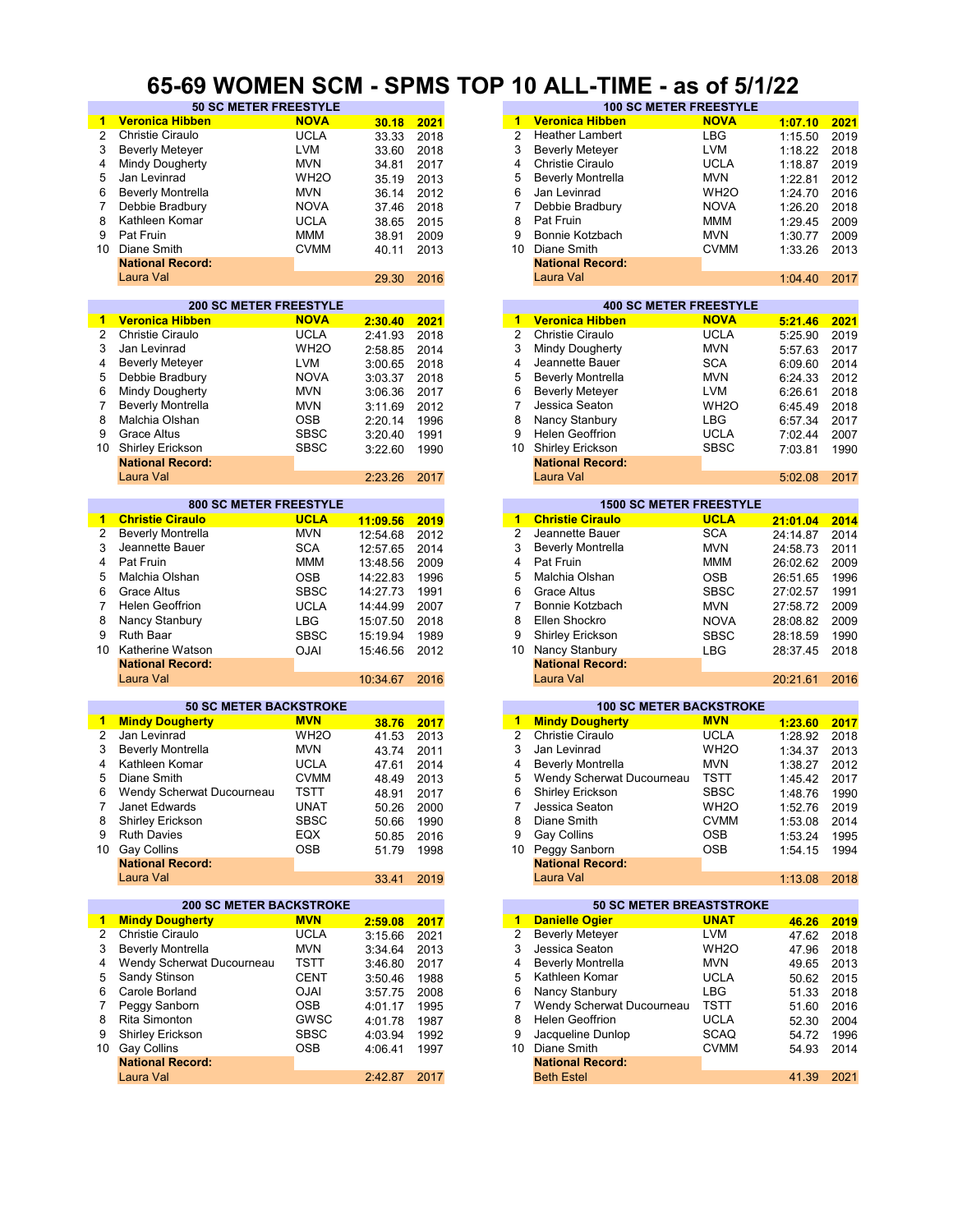|                 | <b>100 SC METER BREASTSTROKE</b>      |                   |         |      |                      | <b>200 SC METER BREASTSTROKE</b>      |                   |          |      |
|-----------------|---------------------------------------|-------------------|---------|------|----------------------|---------------------------------------|-------------------|----------|------|
| $\mathbf{1}$    | <b>Danielle Ogier</b>                 | <b>UNAT</b>       | 1:43.80 | 2019 | 1                    | <b>Jessica Seaton</b>                 | <b>WH2O</b>       | 3:55.03  | 2018 |
| $\overline{2}$  | Jeannette Bauer                       | <b>SCA</b>        | 1:49.08 | 2014 | $\overline{2}$       | <b>Beverly Montrella</b>              | <b>MVN</b>        | 4:04.54  |      |
| 3               | Jessica Seaton                        | WH <sub>2</sub> O | 1:49.31 | 2018 | 3                    | Wendy Scherwat Ducourneau             | <b>TSTT</b>       | 4:06.11  |      |
| 4               | <b>Beverly Montrella</b>              | <b>MVN</b>        | 1:50.58 | 2015 | 4                    | Nancy Stanbury                        | <b>LBG</b>        | 4:08.10  |      |
| 5               | Nancy Stanbury                        | <b>LBG</b>        | 1:51.64 | 2018 | 5                    | <b>Rita Simonton</b>                  | GWSC              | 4:25.64  |      |
| 6               | Wendy Scherwat Ducourneau             | <b>TSTT</b>       | 1:53.60 | 2018 | 6                    | <b>Helen Geoffrion</b>                | <b>UCLA</b>       | 4:26.21  |      |
| $\overline{7}$  | <b>Helen Geoffrion</b>                |                   |         |      | $\overline{7}$       | Malchia Olshan                        |                   |          |      |
|                 |                                       | <b>UCLA</b>       | 1:58.39 | 2004 |                      |                                       | <b>OSB</b>        | 4:34.90  |      |
| 8               | Jacqueline Dunlop                     | <b>SCAQ</b>       | 2:07.75 | 1998 | 8                    | Katherine Watson                      | <b>OJAI</b>       | 4:39.24  |      |
| 9               | Malchia Olshan                        | <b>OSB</b>        | 2:09.40 | 1998 | g*                   | Kotoko Kroesen                        | <b>SCAQ</b>       | 4:43.60  |      |
| 10              | Sylvia Glenn                          | <b>SBM</b>        | 2:10.32 | 2003 | $9*$                 | Sylvia Glenn                          | <b>SBM</b>        | 4:43.60  |      |
|                 | <b>National Record:</b>               |                   |         |      |                      | <b>National Record:</b>               |                   |          |      |
|                 | Lo Knapp                              |                   | 1:29.76 | 2019 |                      | Lo Knapp                              |                   | 3:10.94  |      |
|                 |                                       |                   |         |      |                      |                                       |                   |          |      |
|                 | <b>50 SC METER BUTTERFLY</b>          |                   |         |      |                      | <b>100 SC METER BUTTERFLY</b>         |                   |          |      |
| 1               | <b>Christie Ciraulo</b>               | <b>UCLA</b>       | 34.11   | 2019 | $\overline{1}$       | <b>Veronica Hibben</b>                | <b>NOVA</b>       | 1:22.66  |      |
| 2               | Veronica Hibben                       | <b>NOVA</b>       | 34.16   | 2021 | $\overline{2}$       | Christie Ciraulo                      | <b>UCLA</b>       | 1:25.47  |      |
| 3               | <b>Beverly Meteyer</b>                | <b>LVM</b>        | 41.69   | 2018 | 3                    | Jan Levinrad                          | WH <sub>2</sub> O | 1:36.82  |      |
| 4               | Jan Levinrad                          | WH <sub>2</sub> O | 42.45   | 2014 | 4                    | <b>Beverly Montrella</b>              | <b>MVN</b>        | 1:56.17  |      |
| 5               | Debbie Bradbury                       | <b>NOVA</b>       | 43.07   | 2018 | 5                    | Malchia Olshan                        | <b>OSB</b>        | 2:00.27  |      |
| 6               | Kathleen Komar                        | <b>UCLA</b>       | 45.02   | 2014 | 6                    | <b>Helen Geoffrion</b>                | <b>UCLA</b>       | 2:04.50  |      |
| 7               | Jessica Seaton                        | WH <sub>20</sub>  | 48.43   | 2018 | $\overline{7}$       | Katherine Watson                      | <b>OJAI</b>       | 2:06.26  |      |
| 8               | <b>Beverly Montrella</b>              | <b>MVN</b>        | 51.09   | 2011 | 8                    | <b>Rita Simonton</b>                  | GWSC              | 2:10.51  |      |
| 9               | <b>Gay Collins</b>                    | <b>OSB</b>        | 51.18   | 1995 | 9                    | <b>Grace Altus</b>                    | <b>SBSC</b>       | 2:16.79  |      |
| 10 <sup>1</sup> | Pat Fruin                             | <b>MMM</b>        | 52.44   | 2009 |                      | 10 Wendy Scherwat Ducourneau          | <b>GRA</b>        | 2:19.84  |      |
|                 | <b>National Record:</b>               |                   |         |      |                      | <b>National Record:</b>               |                   |          |      |
|                 | <b>Penny Noyes</b>                    |                   | 32.57   | 2019 |                      | Laura Val                             |                   | 1:13.47  |      |
|                 |                                       |                   |         |      |                      |                                       |                   |          |      |
|                 | <b>200 SC METER BUTTERFLY</b>         |                   |         |      |                      | <b>100 SC METER INDIVIDUAL MEDLEY</b> |                   |          |      |
| 1               | <b>Christie Ciraulo</b>               | <b>UCLA</b>       | 3:17.04 | 2019 | $\blacktriangleleft$ | <b>Mindy Dougherty</b>                | <b>MVN</b>        | 1:34.43  |      |
| $\overline{2}$  | Malchia Olshan                        | <b>OSB</b>        | 4:31.76 | 1999 | $\overline{2}$       | <b>Beverly Montrella</b>              | <b>MVN</b>        | 1:37.64  |      |
| 3               | Rita Simonton                         | GWSC              | 4:34.70 | 1987 | 3                    | Kathleen Komar                        | <b>UCLA</b>       | 1:40.17  |      |
| 4               | <b>Helen Geoffrion</b>                | <b>UCLA</b>       | 4:40.86 | 2005 | 4                    | Jessica Seaton                        | WH <sub>2</sub> O | 1:40.72  |      |
| 5               | Katherine Watson                      | <b>OJAI</b>       | 4:55.73 | 2015 | 5                    | Wendy Scherwat Ducourneau             | <b>TSTT</b>       | 1:44.16  |      |
| 6               | <b>Renate Winkler</b>                 | <b>UCLA</b>       | 5:53.96 | 2004 | 6                    | Shirley Erickson                      | <b>SBSC</b>       | 1:51.62  |      |
| 7               | Anita Cole                            | <b>LBG</b>        | 8:30.16 | 2013 | $\overline{7}$       | Gay Collins                           | <b>OSB</b>        | 1:54.14  |      |
| 8               |                                       |                   |         |      | 8                    | <b>Helen Geoffrion</b>                | <b>UCLA</b>       | 1:55.04  |      |
| 9               |                                       |                   |         |      | 9                    | Carole Borland                        | <b>OJAI</b>       |          |      |
|                 |                                       |                   |         |      |                      |                                       |                   | 1:55.15  |      |
| 10              |                                       |                   |         |      |                      | 10 Jacqueline Dunlop                  | <b>SCAQ</b>       | 1:55.22  |      |
|                 | <b>National Record:</b>               |                   |         |      |                      | <b>National Record:</b>               |                   |          |      |
|                 | Laura Val                             |                   | 2:45.20 | 2016 |                      | <b>Penny Noyes</b>                    |                   | 1:15.65  |      |
|                 | <b>200 SC METER INDIVIDUAL MEDLEY</b> |                   |         |      |                      | <b>400 SC METER INDIVIDUAL MEDLEY</b> |                   |          |      |
| $\mathbf{1}$    | <b>Christie Ciraulo</b>               | <b>UCLA</b>       | 3:18.94 | 2019 | $\mathbf{1}$         | <b>Beverly Montrella</b>              | <b>MVN</b>        | 7:51.88  |      |
| $\overline{2}$  | <b>Beverly Montrella</b>              | <b>MVN</b>        | 3:37.28 | 2011 | $\overline{2}$       | Malchia Olshan                        | <b>OSB</b>        | 8:25.71  |      |
| 3               | Jessica Seaton                        | WH <sub>2</sub> O | 2:45.82 | 2018 | 3                    | <b>Helen Geoffrion</b>                | <b>UCLA</b>       | 8:28.03  |      |
| 4               |                                       | <b>TSTT</b>       |         |      | 4                    |                                       | <b>CENT</b>       |          |      |
|                 | Wendy Scherwat Ducourneau             |                   | 3:57.27 | 2017 |                      | Sandy Stinson                         |                   | 8:42.15  |      |
| 5               | <b>Rita Simonton</b>                  | GWSC              | 4:03.12 | 1987 | 5                    | Wendy Scherwat Ducourneau             | <b>TSTT</b>       | 8:43.38  |      |
| 6               | <b>Helen Geoffrion</b>                | <b>UCLA</b>       | 4:03.26 | 2004 | 6                    | <b>Grace Altus</b>                    | <b>SBSC</b>       | 9:10.91  |      |
| $\overline{7}$  | Malchia Olshan                        | <b>OSB</b>        | 4:07.20 | 1996 | $\overline{7}$       | Katherine Watson                      | <b>OJAI</b>       | 9:23.91  |      |
| 8               | Nancy Stanbury                        | <b>LBG</b>        | 4:08.15 | 2018 | 8                    | <b>Renate Winkler</b>                 | <b>UCLA</b>       | 9:48.14  |      |
| 9               | Carole Borland                        | <b>OJAI</b>       | 4:08.61 | 2008 | 9                    | Gloria Marienthal                     | <b>NEWP</b>       | 9:57.54  |      |
| 10 <sup>1</sup> | <b>Gay Collins</b>                    | <b>OSB</b>        | 4:10.30 | 1995 |                      | 10 Anita Cole                         | <b>LBG</b>        | 15:57.56 |      |
|                 | <b>National Record:</b>               |                   |         |      |                      | <b>National Record:</b>               |                   |          |      |
|                 |                                       |                   |         |      |                      |                                       |                   |          |      |

|         |      |    | <b>200 SC METER BREASTSTROKE</b> |             |         |      |
|---------|------|----|----------------------------------|-------------|---------|------|
| 1:43.80 | 2019 | 1  | <b>Jessica Seaton</b>            | <b>WH2O</b> | 3:55.03 | 2018 |
| 1:49.08 | 2014 | 2  | <b>Beverly Montrella</b>         | <b>MVN</b>  | 4:04.54 | 2015 |
| 1:49.31 | 2018 | 3  | Wendy Scherwat Ducourneau        | <b>TSTT</b> | 4:06.11 | 2017 |
| 1:50.58 | 2015 | 4  | Nancy Stanbury                   | <b>LBG</b>  | 4:08.10 | 2018 |
| 1:51.64 | 2018 | 5  | <b>Rita Simonton</b>             | GWSC        | 4:25.64 | 1987 |
| 1:53.60 | 2018 | 6  | <b>Helen Geoffrion</b>           | <b>UCLA</b> | 4:26.21 | 2004 |
| 1:58.39 | 2004 |    | Malchia Olshan                   | <b>OSB</b>  | 4:34.90 | 1998 |
| 2:07.75 | 1998 | 8  | Katherine Watson                 | <b>OJAI</b> | 4:39.24 | 2013 |
| 2:09.40 | 1998 | 9* | Kotoko Kroesen                   | <b>SCAQ</b> | 4:43.60 | 1989 |
| 2:10.32 | 2003 | 9* | Sylvia Glenn                     | <b>SBM</b>  | 4:43.60 | 2003 |
|         |      |    | <b>National Record:</b>          |             |         |      |
| 1:29.76 | 2019 |    | Lo Knapp                         |             | 3:10.94 | 2019 |
|         |      |    |                                  |             |         |      |

|       |      |    | <b>100 SC METER BUTTERFLY</b> |                   |         |      |
|-------|------|----|-------------------------------|-------------------|---------|------|
| 34.11 | 2019 | 1  | <b>Veronica Hibben</b>        | <b>NOVA</b>       | 1:22.66 | 2021 |
| 34.16 | 2021 | 2  | Christie Ciraulo              | <b>UCLA</b>       | 1:25.47 | 2021 |
| 41.69 | 2018 | 3  | Jan Levinrad                  | WH <sub>2</sub> O | 1:36.82 | 2013 |
| 42.45 | 2014 | 4  | <b>Beverly Montrella</b>      | <b>MVN</b>        | 1:56.17 | 2015 |
| 43.07 | 2018 | 5  | Malchia Olshan                | OSB               | 2:00.27 | 1996 |
| 45.02 | 2014 | 6  | Helen Geoffrion               | <b>UCLA</b>       | 2:04.50 | 2005 |
| 48.43 | 2018 |    | Katherine Watson              | <b>OJAI</b>       | 2:06.26 | 2014 |
| 51.09 | 2011 | 8  | <b>Rita Simonton</b>          | <b>GWSC</b>       | 2:10.51 | 1987 |
| 51.18 | 1995 | 9  | Grace Altus                   | <b>SBSC</b>       | 2:16.79 | 1989 |
| 52.44 | 2009 | 10 | Wendy Scherwat Ducourneau     | <b>GRA</b>        | 2:19.84 | 2018 |
|       |      |    | <b>National Record:</b>       |                   |         |      |
| 32.57 | 2019 |    | Laura Val                     |                   | 1:13.47 | 2019 |

| <b>200 SC METER BUTTERFLY</b> |             |         |      |    | <b>100 SC METER INDIVIDUAL MEDLEY</b> |                   |         |      |
|-------------------------------|-------------|---------|------|----|---------------------------------------|-------------------|---------|------|
| ulo                           | <b>UCLA</b> | 3:17.04 | 2019 | 1  | <b>Mindy Dougherty</b>                | <b>MVN</b>        | 1:34.43 | 2017 |
| аn                            | <b>OSB</b>  | 4:31.76 | 1999 |    | <b>Beverly Montrella</b>              | <b>MVN</b>        | 1:37.64 | 2012 |
|                               | <b>GWSC</b> | 4:34.70 | 1987 | 3  | Kathleen Komar                        | <b>UCLA</b>       | 1:40.17 | 2014 |
| on                            | <b>UCLA</b> | 4:40.86 | 2005 | 4  | Jessica Seaton                        | WH <sub>2</sub> O | 1:40.72 | 2018 |
| ıtson                         | <b>OJAI</b> | 4:55.73 | 2015 | 5  | Wendy Scherwat Ducourneau             | <b>TSTT</b>       | 1:44.16 | 2017 |
| er                            | <b>UCLA</b> | 5:53.96 | 2004 | 6  | Shirley Erickson                      | <b>SBSC</b>       | 1:51.62 | 1990 |
|                               | LBG         | 8:30.16 | 2013 |    | Gay Collins                           | <b>OSB</b>        | 1:54.14 | 1997 |
|                               |             |         |      | 8  | <b>Helen Geoffrion</b>                | <b>UCLA</b>       | 1:55.04 | 2007 |
|                               |             |         |      | 9  | Carole Borland                        | <b>OJAI</b>       | 1:55.15 | 2008 |
|                               |             |         |      | 10 | Jacqueline Dunlop                     | <b>SCAQ</b>       | 1:55.22 | 1996 |
| ord:                          |             |         |      |    | <b>National Record:</b>               |                   |         |      |
|                               |             | 2:45.20 | 2016 |    | <b>Penny Noves</b>                    |                   | 1:15.65 | 2019 |

|                          |                                          | <b>400 SC METER INDIVIDUAL MEDLEY</b> |
|--------------------------|------------------------------------------|---------------------------------------|
| <b>Beverly Montrella</b> | <b>MVN</b>                               | 7:51.88                               |
| Malchia Olshan           | <b>OSB</b>                               | 8:25.71                               |
| <b>Helen Geoffrion</b>   | <b>UCLA</b>                              | 8:28.03                               |
| Sandy Stinson            | <b>CENT</b>                              | 8:42.15                               |
|                          | <b>TSTT</b><br>Wendy Scherwat Ducourneau | 8:43.38                               |
| Grace Altus              | <b>SBSC</b>                              | 9:10.91                               |
| Katherine Watson         | <b>OJAI</b>                              | 9:23.91                               |
| <b>Renate Winkler</b>    | <b>UCLA</b>                              | 9:48.14                               |
| Gloria Marienthal        | <b>NEWP</b>                              | 9:57.54                               |
| Anita Cole               | LBG                                      | 15:57.56                              |
| <b>National Record:</b>  |                                          |                                       |
| Laura Val                |                                          | 5:55.00                               |
|                          |                                          |                                       |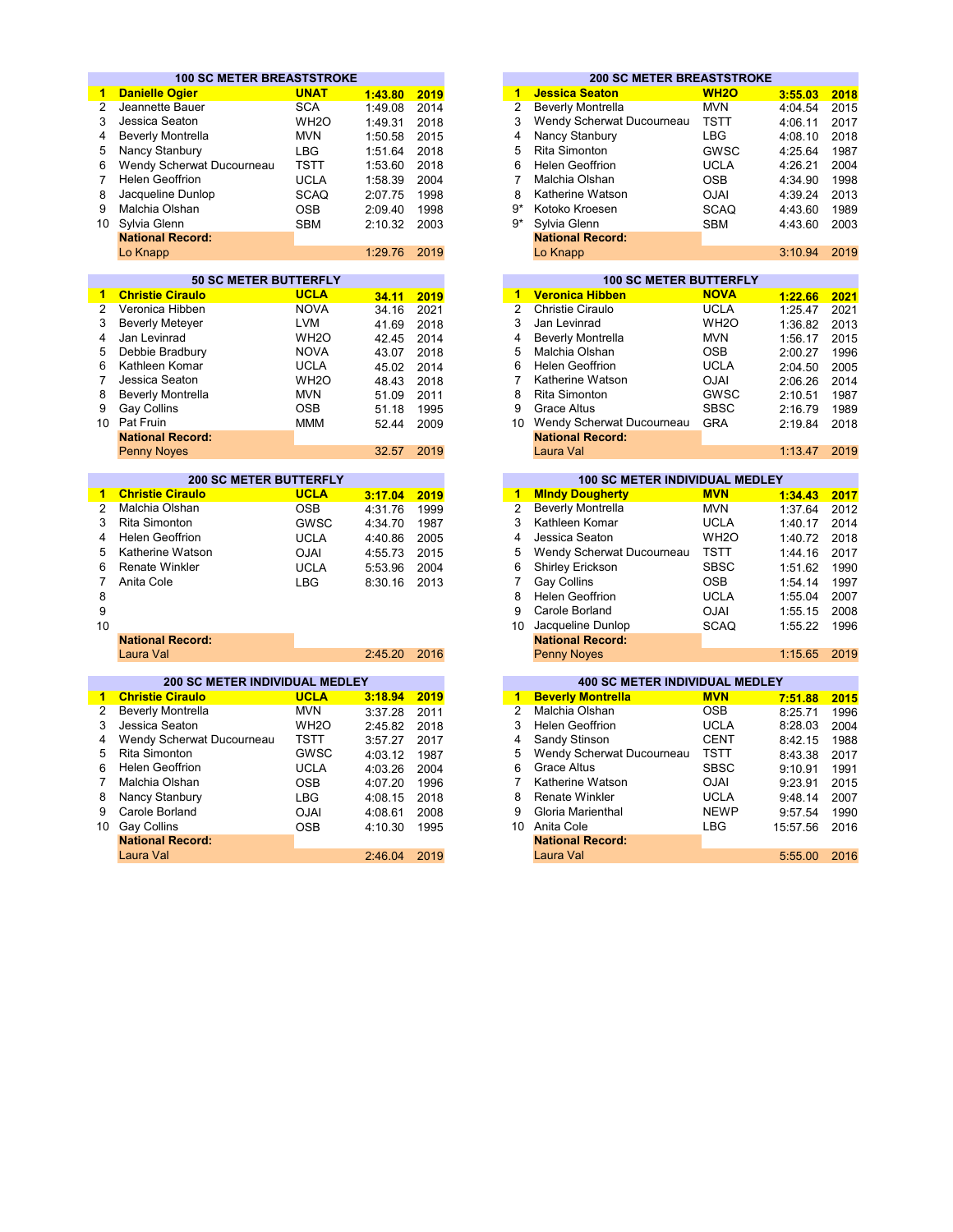#### **65-69 MEN SCM - SPMS TOP 10 ALL-TIME - as of 5/1/22**

| $\mathbf{1}$   | <b>Jeff Farrell</b>            | <b>SBM</b>        | 27.05    | 2002 | $\overline{1}$ | <b>Glenn Gruber</b>             | <b>VCM</b>        | 1:01.00  | 2014 |
|----------------|--------------------------------|-------------------|----------|------|----------------|---------------------------------|-------------------|----------|------|
| $\overline{2}$ | Glenn Gruber                   | <b>VCM</b>        | 27.26    | 2015 | $\overline{2}$ | Jeff Farrell                    | <b>SBM</b>        | 1:01.36  | 2002 |
| 3              | Robert Wilson                  | <b>GRA</b>        | 27.69    | 2018 | 3              | Robert Wilson                   | <b>GRA</b>        | 1:03.16  | 2018 |
| 4              | Tom Angell                     | <b>NOVA</b>       | 28.86    | 2005 | 4              | <b>Hubie Kerns</b>              | <b>VCM</b>        | 1:04.21  | 2014 |
|                | David Rasch                    | <b>OJAI</b>       |          |      | 5              | David Rasch                     | <b>OJAI</b>       |          | 2019 |
| 5              |                                |                   | 29.04    | 2019 |                |                                 |                   | 1:05.49  |      |
| 6              | <b>Hubie Kerns</b>             | <b>VCM</b>        | 29.18    | 2014 | 6              | Peter O'Keeffe                  | <b>UCLA</b>       | 1:05.56  | 2016 |
| $\overline{7}$ | <b>Franke Piemme</b>           | <b>SCAQ</b>       | 29.63    | 1990 | 7              | Mark Buckley                    | <b>CVMM</b>       | 1:05.57  | 2018 |
| 8              | Mark Buckley                   | <b>CVMM</b>       | 29.71    | 2018 | 8              | <b>Robert Strand</b>            | <b>ROSE</b>       | 1:06.78  | 2011 |
| 9              | <b>Robert Rosen</b>            | <b>CVMM</b>       | 29.83    | 2016 | 9              | Frank Piemme                    | <b>SCAQ</b>       | 1:07.13  | 1990 |
| 10             | Duncan McBride                 | <b>LAPS</b>       | 30.21    | 2019 | 10             | Tom Angell                      | <b>NOVA</b>       | 1:08.07  | 2007 |
|                | <b>National Record:</b>        |                   |          |      |                | <b>National Record:</b>         |                   |          |      |
|                | Doug Martin                    |                   | 25.42    | 2018 |                | <b>Jack Groselle</b>            |                   | 57.78    | 2019 |
|                |                                |                   |          |      |                |                                 |                   |          |      |
|                | <b>200 SC METER FREESTYLE</b>  |                   |          |      |                | <b>400 SC METER FREESTYLE</b>   |                   |          |      |
| $\mathbf{1}$   | <b>Glenn Gruber</b>            | <b>VCM</b>        | 2:16.03  | 2014 | 1              | <b>Jim McConica</b>             | <b>VCM</b>        | 4:45.88  | 2015 |
| 2              | Jim McConica                   | <b>VCM</b>        | 2:18.21  | 2015 | $\overline{2}$ | Glenn Gruber                    | <b>VCM</b>        | 4:54.45  | 2014 |
| 3              | Jeff Farrell                   | <b>SBM</b>        | 2:18.71  | 2002 | 3              | <b>Hubie Kerns</b>              | <b>VCM</b>        | 5:06.50  | 2016 |
| 4              | <b>Hubie Kerns</b>             |                   |          |      | 4              | Dick Stewart                    | <b>NOVA</b>       |          |      |
|                |                                | <b>VCM</b>        | 2:19.86  | 2014 |                |                                 |                   | 5:12.62  | 2006 |
| 5              | <b>Dick Stewart</b>            | <b>NOVA</b>       | 2:19.11  | 2007 | 5              | Larry Raffaelli                 | <b>VCM</b>        | 5:26.98  | 2008 |
| 6              | Larry Raffaelli                | <b>VCM</b>        | 2:32.92  | 2009 | 6              | Eric Anderson                   | <b>LAPS</b>       | 5:33.71  | 2009 |
| 7              | Eric Anderson                  | <b>LAPS</b>       | 2:35.16  | 2009 | 7              | Paulo Figueiredo                | WH <sub>2</sub> O | 5:37.88  | 2011 |
| 8              | <b>Franke Piemme</b>           | <b>SCAQ</b>       | 2:36.10  | 1990 | 8              | Frank Piemme                    | <b>SCAQ</b>       | 5:41.43  | 1990 |
| 9              | Paulo Figueiredo               | WH <sub>2</sub> O | 2:39.74  | 2011 | 9              | Will Rauch                      | <b>CLVM</b>       | 5:47.49  | 2002 |
| 10             | Tom Olson                      | <b>VCM</b>        | 2:39.81  | 2019 | 10             | <b>Buddy Belshe</b>             | <b>HBSC</b>       | 5:49.18  | 2001 |
|                | <b>National Record:</b>        |                   |          |      |                | <b>National Record:</b>         |                   |          |      |
|                | <b>Rick Colella</b>            |                   | 2:07.56  | 2016 |                | <b>Rick Colella</b>             |                   | 4:27.91  | 2017 |
|                |                                |                   |          |      |                |                                 |                   |          |      |
|                | <b>800 SC METER FREESTYLE</b>  |                   |          |      |                | <b>1500 SC METER FREESTYLE</b>  |                   |          |      |
| 1              | <b>Jim McConica</b>            | <b>VCM</b>        | 9:53.06  | 2015 | $\mathbf{1}$   | <b>Jim McConica</b>             | <b>VCM</b>        | 18:53.75 | 2015 |
| 2              | Hubie Kerns                    | <b>VCM</b>        | 10:21.01 | 2014 | $\overline{2}$ | <b>Hubie Kerns</b>              | <b>VCM</b>        | 20:07.89 | 2014 |
| 3              | Glenn Gruber                   | <b>VCM</b>        |          |      | 3              | <b>Dick Stewart</b>             |                   |          |      |
|                |                                |                   | 10:30.40 | 2014 |                |                                 | <b>NOVA</b>       | 20:36.17 | 2006 |
| 4              | <b>Dick Stewart</b>            | <b>NOVA</b>       | 10:45.50 | 2006 | $\overline{4}$ | Eric Anderson                   | <b>LAPS</b>       | 21:51.60 | 2009 |
| 5              | Larry Raffaelli                | <b>VCM</b>        | 11:06.60 | 2008 | 5              | Glenn Gruber                    | <b>VCM</b>        | 22:04.14 | 2014 |
| 6              | Robert Rosen                   | <b>CVMM</b>       | 11:48.78 | 2017 | 6              | Frank Piemme                    | <b>SCAQ</b>       | 22:19.37 | 1992 |
| 7              | <b>Franke Piemme</b>           | <b>SCAQ</b>       | 11:51.66 | 1992 | 7              | Larry Raffaelli                 | <b>VCM</b>        | 22:21.06 | 2009 |
| 8              | <b>Gregory Willis</b>          | <b>LAPS</b>       | 11:59.34 | 2013 | 8              | David Foote                     | <b>VCM</b>        | 22:43.36 | 2015 |
| 9              | <b>Charles Larson</b>          | WH <sub>2</sub> O | 12:05.30 | 2017 | 9              | Tom Ettinger                    | <b>ROSE</b>       | 22:55.00 | 2014 |
| 10             | Will Rauch                     | <b>CLVM</b>       |          | 2002 | 10             | <b>Buddy Belshe</b>             | <b>HBSC</b>       |          | 2001 |
|                |                                |                   | 12:06.06 |      |                |                                 |                   | 23:07.55 |      |
|                | <b>National Record:</b>        |                   |          |      |                | <b>National Record:</b>         |                   |          |      |
|                | <b>Rick Colella</b>            |                   | 9:26.94  | 2019 |                | <b>Jim McConica</b>             |                   | 18:53.75 | 2015 |
|                | <b>50 SC METER BACKSTROKE</b>  |                   |          |      |                | <b>100 SC METER BACKSTROKE</b>  |                   |          |      |
| $\blacksquare$ | <b>Peter O'Keeffe</b>          | <b>UCLA</b>       |          |      |                | 1 Peter O'Keeffe                | <b>UCLA</b>       |          |      |
|                | <b>Hubie Kerns</b>             | <b>VCM</b>        | 34.13    | 2017 | $\overline{2}$ | <b>Hubie Kerns</b>              |                   | 1:14.02  | 2016 |
| 2              |                                |                   | 34.33    | 2014 |                |                                 | <b>VCM</b>        | 1:14.39  | 2014 |
| 3              | Mike Selna                     | <b>NOVA</b>       | 35.00    | 2013 | 3              | Mike Selna                      | <b>NOVA</b>       | 1:15.00  | 2013 |
| 4              | Glenn Gruber                   | <b>VCM</b>        | 35.53    | 2014 | 4              | Tom Olson                       | <b>VCM</b>        | 1:21.35  | 2015 |
| 5              | James Lucas                    | <b>SCAQ</b>       | 36.01    | 2016 | 5              | Larry Raffaelli                 | <b>VCM</b>        | 1:21.91  | 2008 |
| 6              | Jeff Farrell                   | <b>SBM</b>        | 36.73    | 2004 | 6              | James Lucas                     | <b>SCAQ</b>       | 1:22.01  | 2016 |
|                | Larry Raffaelli                | <b>VCM</b>        | 36.86    | 2008 | 7              | David Johannsen                 | <b>SBM</b>        | 1:26.14  | 2019 |
| 8              | Tom Olson                      | <b>VCM</b>        | 37.90    | 2017 | 8              | Erik Sterne                     | <b>ROSE</b>       | 1:26.15  | 2017 |
| 9              | Mark Buckley                   | <b>CVMM</b>       | 38.48    | 2018 | 9              | Paulo Figueiredo                | WH <sub>2</sub> O | 1:26.54  | 2011 |
|                | 10 David Johannsen             | <b>SBM</b>        | 38.93    | 2019 | 10             | George Brinton                  | <b>SCAQ</b>       | 1:27.23  | 1993 |
|                | <b>National Record:</b>        |                   |          |      |                | <b>National Record:</b>         |                   |          |      |
|                | <b>Hugh Wilder</b>             |                   | 30.34    | 2012 |                | <b>Hugh Wilder</b>              |                   | 1:07.69  | 2012 |
|                |                                |                   |          |      |                |                                 |                   |          |      |
|                | <b>200 SC METER BACKSTROKE</b> |                   |          |      |                | <b>50 SC METER BREASTSTROKE</b> |                   |          |      |
| 1              | <b>Jim McConica</b>            | <b>VCM</b>        | 2:35.04  | 2015 | $\mathbf{1}$   | <b>Robert Strand</b>            | <b>ROSE</b>       | 34.19    | 2012 |
| 2              | <b>Hubie Kerns</b>             | <b>VCM</b>        | 2:42.04  | 2014 | $\overline{2}$ | <b>Hubie Kerns</b>              | <b>VCM</b>        | 35.84    | 2014 |
| 3              | Mike Selna                     | <b>NOVA</b>       | 2:45.88  | 2013 | 3              | Rod Cargill                     | LBMS              | 36.97    | 2013 |
|                |                                | <b>VCM</b>        |          |      | 4              | <b>Clive Edwards</b>            |                   |          |      |
| 4              | Larry Raffaelli                |                   | 3:03.13  | 2008 |                |                                 | <b>CVMM</b>       | 36.73    | 2018 |
| 5              | James Lucas                    | <b>SCAQ</b>       | 3:05.27  | 2016 | 5              | Jeff Farrell                    | <b>SBM</b>        | 38.57    | 2002 |
| 6              | Erik Sterne                    | <b>ROSE</b>       | 3:08.70  | 2017 | 6              | <b>Dick Stewart</b>             | <b>NOVA</b>       | 39.60    | 2007 |
| 7              | Paulo Figueiredo               | WH <sub>2</sub> O | 3:09.78  | 2011 | 7              | <b>Howard Burns</b>             | <b>MVN</b>        | 39.94    | 2016 |
| 8              | Eric Anderson                  | LAPS              | 3:10.95  | 2009 | 8              | David Rasch                     | <b>OJAI</b>       | 40.32    | 2019 |
| 9              | William Kennedy                | <b>MVN</b>        | 3:12.66  | 2021 | 9              | John Campbell                   | <b>MVN</b>        | 40.36    | 2012 |
|                | 10 David Johannsen             | SBM               | 3:16.17  | 2019 | 10             | John Millard                    | <b>MVN</b>        | 40.93    | 2012 |
|                | <b>National Record:</b>        |                   |          |      |                | <b>National Record:</b>         |                   |          |      |
|                | <b>Tom Wolf</b>                |                   | 2:30.92  | 2019 |                | <b>Rick Colella</b>             |                   | 32.50    | 2016 |
|                |                                |                   |          |      |                |                                 |                   |          |      |
|                |                                |                   |          |      |                |                                 |                   |          |      |

|      | <u>UU INEIT UUIN </u>        | UI IVIV I VI |      |                               | IV ALL-TIINE            | $-$ uJ VI VI IIEE |         |      |  |  |
|------|------------------------------|--------------|------|-------------------------------|-------------------------|-------------------|---------|------|--|--|
|      | <b>50 SC METER FREESTYLE</b> |              |      | <b>100 SC METER FREESTYLE</b> |                         |                   |         |      |  |  |
|      | <b>SBM</b>                   | 27.05        | 2002 | 1                             | <b>Glenn Gruber</b>     | <b>VCM</b>        | 1:01.00 | 2014 |  |  |
|      | <b>VCM</b>                   | 27.26        | 2015 |                               | Jeff Farrell            | <b>SBM</b>        | 1:01.36 | 2002 |  |  |
|      | <b>GRA</b>                   | 27.69        | 2018 | 3                             | Robert Wilson           | <b>GRA</b>        | 1:03.16 | 2018 |  |  |
|      | <b>NOVA</b>                  | 28.86        | 2005 | 4                             | Hubie Kerns             | <b>VCM</b>        | 1:04.21 | 2014 |  |  |
|      | <b>OJAI</b>                  | 29.04        | 2019 | 5.                            | David Rasch             | <b>OJAI</b>       | 1:05.49 | 2019 |  |  |
|      | <b>VCM</b>                   | 29.18        | 2014 | 6                             | Peter O'Keeffe          | <b>UCLA</b>       | 1:05.56 | 2016 |  |  |
| ۱e   | <b>SCAQ</b>                  | 29.63        | 1990 |                               | Mark Buckley            | <b>CVMM</b>       | 1:05.57 | 2018 |  |  |
|      | <b>CVMM</b>                  | 29.71        | 2018 | 8                             | Robert Strand           | <b>ROSE</b>       | 1:06.78 | 2011 |  |  |
|      | <b>CVMM</b>                  | 29.83        | 2016 | 9                             | <b>Frank Piemme</b>     | <b>SCAQ</b>       | 1:07.13 | 1990 |  |  |
| de   | <b>LAPS</b>                  | 30.21        | 2019 | 10                            | Tom Angell              | <b>NOVA</b>       | 1:08.07 | 2007 |  |  |
| :bıc |                              |              |      |                               | <b>National Record:</b> |                   |         |      |  |  |
|      |                              | 25.42        | 2018 |                               | <b>Jack Groselle</b>    |                   | 57.78   | 2019 |  |  |
|      |                              |              |      |                               |                         |                   |         |      |  |  |

|         |      |    |                         | <b>400 SC METER FREESTYLE</b> |         |
|---------|------|----|-------------------------|-------------------------------|---------|
| 2:16.03 | 2014 | 1  | <b>Jim McConica</b>     | <b>VCM</b>                    | 4:45.88 |
| 2:18.21 | 2015 | 2  | Glenn Gruber            | <b>VCM</b>                    | 4:54.45 |
| 2:18.71 | 2002 | 3  | <b>Hubie Kerns</b>      | <b>VCM</b>                    | 5:06.50 |
| 2:19.86 | 2014 | 4  | <b>Dick Stewart</b>     | <b>NOVA</b>                   | 5:12.62 |
| 2:19.11 | 2007 | 5. | Larry Raffaelli         | <b>VCM</b>                    | 5:26.98 |
| 2:32.92 | 2009 | 6  | Eric Anderson           | <b>LAPS</b>                   | 5:33.71 |
| 2:35.16 | 2009 |    | Paulo Figueiredo        | WH <sub>2</sub> O             | 5:37.88 |
| 2:36.10 | 1990 | 8  | <b>Frank Piemme</b>     | <b>SCAQ</b>                   | 5:41.43 |
| 2:39.74 | 2011 | 9  | Will Rauch              | <b>CLVM</b>                   | 5:47.49 |
| 2:39.81 | 2019 | 10 | <b>Buddy Belshe</b>     | <b>HBSC</b>                   | 5:49.18 |
|         |      |    | <b>National Record:</b> |                               |         |
| 2:07.56 | 2016 |    | <b>Rick Colella</b>     |                               | 4:27.91 |
|         |      |    |                         |                               |         |

| 9:53.06 | 2015 |
|---------|------|
| 0:21.01 | 2014 |
| 0:30.40 | 2014 |
| 0:45.50 | 2006 |
| 1:06.60 | 2008 |
| 1:48.78 | 2017 |
| 1:51.66 | 1992 |
| 1:59.34 | 2013 |
| 2:05.30 | 2017 |
| 2:06.06 | 2002 |
|         |      |
| 9:26.94 | 2019 |
|         |      |

| 34.13 | 2017 |
|-------|------|
| 34.33 | 2014 |
| 35.00 | 2013 |
| 35.53 | 2014 |
| 36.01 | 2016 |
| 36.73 | 2004 |
| 36.86 | 2008 |
| 37.90 | 2017 |
| 38.48 | 2018 |
| 38.93 | 2019 |
|       |      |
| 30.34 | 2012 |

|         |      |    |                         | <b>50 SC METER BREASTSTROKE</b> |       |
|---------|------|----|-------------------------|---------------------------------|-------|
| 2:35.04 | 2015 | 1  | <b>Robert Strand</b>    | <b>ROSE</b>                     | 34.19 |
| 2:42.04 | 2014 | 2  | Hubie Kerns             | <b>VCM</b>                      | 35.84 |
| 2:45.88 | 2013 | 3  | Rod Cargill             | <b>LBMS</b>                     | 36.97 |
| 3:03.13 | 2008 | 4  | <b>Clive Edwards</b>    | <b>CVMM</b>                     | 36.73 |
| 3:05.27 | 2016 | 5  | Jeff Farrell            | <b>SBM</b>                      | 38.57 |
| 3:08.70 | 2017 | 6  | <b>Dick Stewart</b>     | <b>NOVA</b>                     | 39.60 |
| 3:09.78 | 2011 |    | <b>Howard Burns</b>     | <b>MVN</b>                      | 39.94 |
| 3:10.95 | 2009 | 8  | David Rasch             | <b>OJAI</b>                     | 40.32 |
| 3:12.66 | 2021 | 9  | John Campbell           | <b>MVN</b>                      | 40.36 |
| 3:16.17 | 2019 | 10 | John Millard            | <b>MVN</b>                      | 40.93 |
|         |      |    | <b>National Record:</b> |                                 |       |
| 2:30.92 | 2019 |    | <b>Rick Colella</b>     |                                 | 32.50 |
|         |      |    |                         |                                 |       |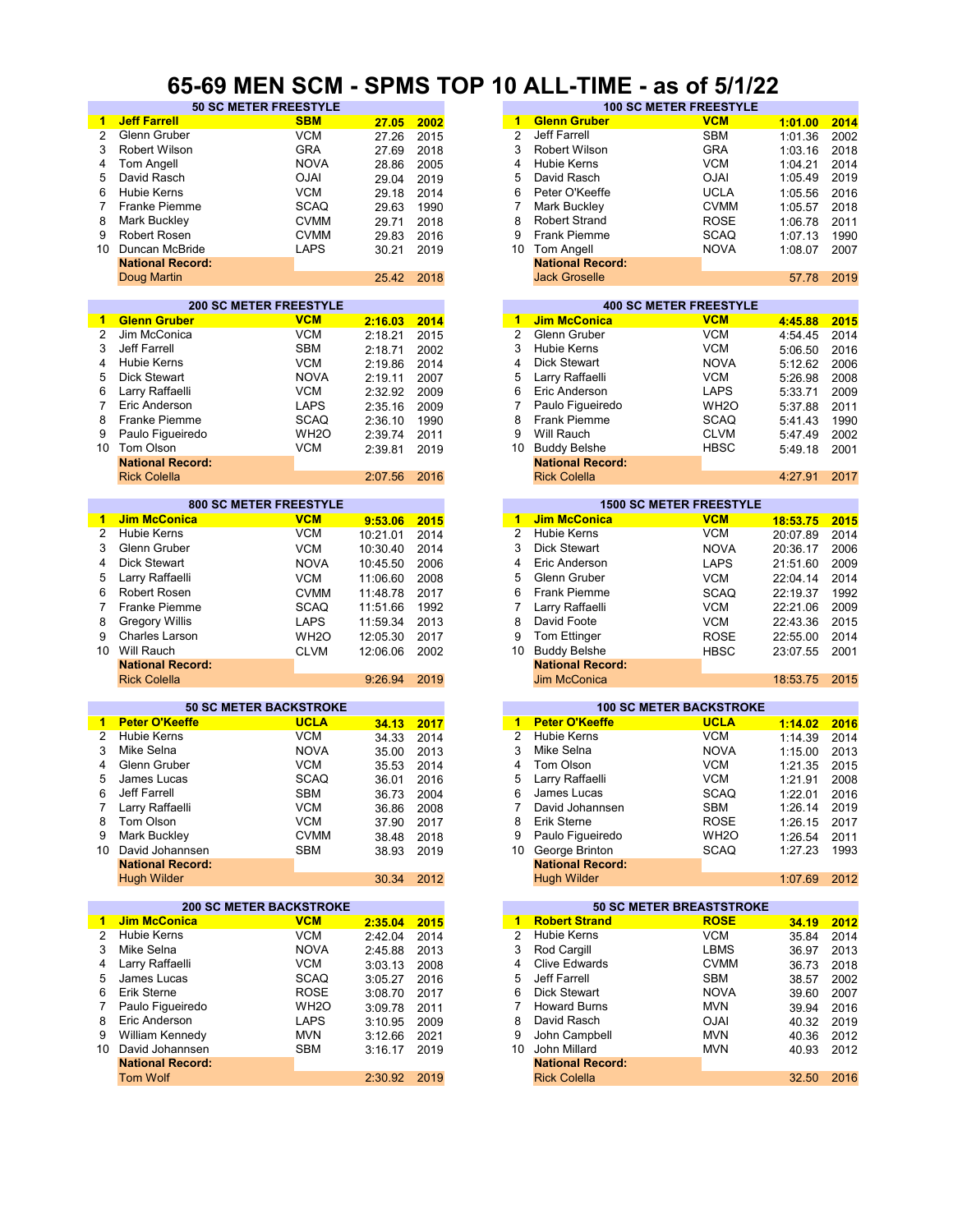|                 | <b>100 SC METER BREASTSTROKE</b> |                               |                |              |                         |                                        | <b>200 SC METER BREASTSTROKE</b>      |         |                                      |
|-----------------|----------------------------------|-------------------------------|----------------|--------------|-------------------------|----------------------------------------|---------------------------------------|---------|--------------------------------------|
| 1               | <b>Robert Strand</b>             | <b>ROSE</b>                   | 1:15.84        | 2012         | 1                       | <b>Robert Strand</b>                   | <b>ROSE</b>                           | 2:49.05 | 2012                                 |
| $\overline{2}$  | <b>Hubie Kerns</b>               | <b>VCM</b>                    | 1:18.35        | 2014         | $\overline{2}$          | Hubie Kerns                            | <b>VCM</b>                            | 2:55.41 | 2014                                 |
| 3               | Rod Cargill                      | <b>LBMS</b>                   | 1:23.21        | 2013         | 3                       | Mike Selna                             | <b>NOVA</b>                           | 3:05.18 | 2013                                 |
| 4               | Mike Selna                       | <b>NOVA</b>                   | 1:25.49        | 2013         | 4                       | <b>Clive Edwards</b>                   | <b>CVMM</b>                           | 3:19.94 | 2019                                 |
| 5               | <b>Clive Edwards</b>             | <b>CVMM</b>                   | 1:25.52        | 2018         | 5                       | <b>Howard Burns</b>                    | <b>MVN</b>                            | 3:21.33 | 2016                                 |
| 6               | <b>Dick Stewart</b>              | <b>NOVA</b>                   | 1:28.15        | 2007         | 6                       | David Johannsen                        | <b>SBM</b>                            | 3:24.18 | 2019                                 |
| 7               | David Rasch                      | <b>OJAI</b>                   | 1:28.80        | 2019         | $\overline{7}$          | Lee Arth                               | <b>SCAQ</b>                           | 3:26.90 | 1990                                 |
|                 |                                  |                               |                |              | 8                       |                                        |                                       |         |                                      |
| 8               | <b>Howard Burns</b>              | <b>MVN</b>                    | 1:31.04        | 2016         |                         | John Bleck                             | WH <sub>2</sub> O                     | 3:27.67 | 1999                                 |
| 9               | David Johannsen                  | <b>SBM</b>                    | 1:32.00        | 2019         | 9                       | Jon Bauer                              | WH <sub>2</sub> O                     | 3:28.56 | 2017                                 |
| 10 <sup>1</sup> | John Millard                     | <b>MVN</b>                    | 1:32.66        | 2011         |                         | 10 Patrick Schlup                      | <b>MVN</b>                            | 3:32.71 | 2009                                 |
|                 | <b>National Record:</b>          |                               |                |              |                         | <b>National Record:</b>                |                                       |         |                                      |
|                 | <b>Rick Colella</b>              |                               | 2:36.85        | 2017         |                         | Doug Martin                            |                                       | 28.65   | 2018                                 |
|                 |                                  | <b>50 SC METER BUTTERFLY</b>  |                |              |                         |                                        | <b>100 SC METER BUTTERFLY</b>         |         |                                      |
| 1               | <b>Glenn Gruber</b>              | <b>VCM</b>                    | 30.49          | 2015         | $\overline{1}$          | <b>Hubie Kerns</b>                     | <b>VCM</b>                            | 1:10.01 | 2014                                 |
| $\overline{2}$  | <b>Hubie Kerns</b>               | <b>VCM</b>                    | 31.44          | 2014         | $\overline{2}$          | <b>Robert Wilson</b>                   | <b>GRA</b>                            | 1:14.26 | 2018                                 |
| 3               | Duncan McBride                   | <b>LAPS</b>                   | 32.02          | 2019         | 3                       | Glenn Gruber                           | <b>VCM</b>                            | 1:15.65 | 2017                                 |
| 4               | Mark Buckley                     | <b>CVMM</b>                   | 32.42          | 2018         | 4                       | Dick Stewart                           | <b>NOVA</b>                           | 1:17.94 | 2007                                 |
| 5               | <b>Jeff Farrell</b>              | <b>SBM</b>                    |                |              | 5                       | Mark Buckley                           | <b>CVMM</b>                           |         | 2018                                 |
| 6               | Peter O'Keeffe                   | <b>UCLA</b>                   | 32.73<br>32.97 | 2002<br>2017 | 6                       | Erik Sterne                            | <b>ROSE</b>                           | 1:19.65 | 2017                                 |
| $\overline{7}$  | <b>Franke Piemme</b>             | <b>SCAQ</b>                   |                |              | 7                       | <b>Frank Piemme</b>                    | <b>SCAQ</b>                           | 1:22.54 |                                      |
|                 |                                  |                               | 33.63          | 1990         |                         |                                        |                                       | 1:25.60 | 1990                                 |
| 8               | David Rasch                      | <b>OJAI</b>                   | 33.66          | 2019         | 8                       | Gary Langendoen                        | <b>ROSE</b>                           | 1:28.37 | 2011                                 |
| 9               | Erik Sterne                      | <b>ROSE</b>                   | 34.08          | 2017         | 9                       | Hugh Batten                            | <b>MSCA</b>                           | 1:30.89 | 2013                                 |
| 10              | Gary Langendoen                  | <b>ROSE</b>                   | 35.25          | 2011         |                         | 10 Chuck Babcock                       | <b>SAMS</b>                           | 1:31.13 | 2006                                 |
|                 | <b>National Record:</b>          |                               |                |              |                         | <b>National Record:</b>                |                                       |         |                                      |
|                 | Doug Martin                      |                               | 28.65          | 2018         |                         | <b>Lawrence Day</b>                    |                                       | 1:05.37 | 2016                                 |
|                 |                                  | <b>200 SC METER BUTTERFLY</b> |                |              |                         |                                        | <b>100 SC METER INDIVIDUAL MEDLEY</b> |         |                                      |
| 1.              | <b>Hubie Kerns</b>               | <b>VCM</b>                    | 2:46.70        | 2014         | $\overline{\mathbf{1}}$ | <b>Hubie Kerns</b>                     | <b>VCM</b>                            | 1:09.90 | 2014                                 |
| $\overline{2}$  | Lee Arth                         | <b>SCAQ</b>                   | 3:29.17        | 1990         | $\overline{2}$          | <b>Robert Strand</b>                   | <b>ROSE</b>                           | 1:10.26 | 2012                                 |
| 3               | <b>Charles Larson</b>            | WH <sub>2</sub> O             | 3:29.57        | 2018         | 3                       | <b>Robert Wilson</b>                   | <b>GRA</b>                            | 1:12.01 | 2018                                 |
| 4               | Mark Buckley                     | <b>CVMM</b>                   | 3:31.39        | 2019         | $\overline{\mathbf{4}}$ | Jeff Farrell                           | <b>SBM</b>                            | 1:12.51 | 2002                                 |
| 5               | Erik Sterne                      | <b>ROSE</b>                   | 3:53.21        | 2019         | 5                       | Glenn Gruber                           | <b>VCM</b>                            | 1:13.43 | 2015                                 |
| 6               | Peter Ronay                      | <b>ROSE</b>                   | 3:53.95        | 2008         | 6                       | Peter O'Keeffe                         | <b>UCLA</b>                           | 1:15.99 | 2016                                 |
| 7               | Ed Nelson                        | <b>LAPS</b>                   | 4:05.26        | 2008         | $\overline{7}$          | Mike Selna                             | <b>NOVA</b>                           | 1:17.39 | 2013                                 |
| 8               | <b>Neal Wiener</b>               | WH <sub>2</sub> O             | 4:06.39        | 2013         | 8                       | <b>Frank Piemme</b>                    | <b>SCAQ</b>                           | 1:20.29 | 1990                                 |
| 9               | Steven Kovary                    | <b>LBG</b>                    | 4:45.16        | 2007         | 9                       | <b>Howard Burns</b>                    | <b>MVN</b>                            | 1:21.93 | 2016                                 |
| 10 <sup>1</sup> | <b>Bruce Britos</b>              | <b>UNAT</b>                   | 5:01.25        | 2006         |                         | 10 Clive Edwards                       | <b>CVMM</b>                           | 1:22.23 | 2018                                 |
|                 | <b>National Record:</b>          |                               |                |              |                         | <b>National Record:</b>                |                                       |         |                                      |
|                 | <b>Rick Colella</b>              |                               | 2:25.35        | 2017         |                         | <b>Rick Colella</b>                    |                                       | 1:05.43 | 2016                                 |
|                 |                                  |                               |                |              |                         |                                        |                                       |         |                                      |
|                 |                                  |                               |                |              |                         |                                        | <b>400 SC METER INDIVIDUAL MEDLEY</b> |         |                                      |
|                 | 200 SC METER INDIVIDUAL MEDLEY   |                               |                |              | $\blacktriangleleft$    |                                        |                                       |         |                                      |
| $\mathbf{1}$    | <b>Hubie Kerns</b>               | <b>VCM</b>                    | 2:34.15        | 2014         |                         | <b>Hubie Kerns</b>                     | <b>VCM</b>                            | 5:34.78 |                                      |
| $\overline{2}$  | <b>Robert Strand</b>             | <b>ROSE</b>                   | 2:38.96        | 2012         | $\overline{2}$          | Dick Stewart                           | <b>NOVA</b>                           | 6:14.67 |                                      |
| 3               | Robert Wilson                    | <b>GRA</b>                    | 2:39.47        | 2018         | 3                       | Robert Rosen                           | <b>CVMM</b>                           | 6:41.74 | 2014<br>2005<br>2018                 |
| 4               | <b>Jeff Farrell</b>              | <b>SBM</b>                    | 2:46.35        | 2002         | 4                       | <b>Frank Piemme</b>                    | <b>SCAQ</b>                           | 6:42.13 | 1990                                 |
| 5               | <b>Glenn Gruber</b>              | <b>VCM</b>                    | 2:46.56        | 2014         | 5                       | Eric Anderson                          | <b>LAPS</b>                           | 6:46.49 | 2009                                 |
| 6               | Peter O'Keeffe                   | <b>UCLA</b>                   | 2:52.71        | 2015         | 6                       | Lee Arth                               | <b>SCAQ</b>                           | 7:03.52 |                                      |
| 7               | <b>Franke Piemme</b>             | <b>SCAQ</b>                   | 3:03.80        | 1990         | 7                       | <b>Everett Smethurst</b>               | <b>NOVA</b>                           | 7:14.21 |                                      |
| 8               | David Johannsen                  | <b>SBM</b>                    | 3:07.07        | 2019         | 8                       | John Bleck                             | WH <sub>2</sub> O                     | 7:14.75 |                                      |
| 9               | Eric Anderson                    | <b>LAPS</b>                   |                | 2009         | 9                       | <b>Bob Merrick</b>                     |                                       |         |                                      |
| 10              | <b>Chuck Babcock</b>             | <b>SAM</b>                    | 3:09.44        | 2006         | 10                      |                                        | <b>SCAQ</b>                           | 7:16.80 | 1990<br>2000<br>1998<br>1986<br>2008 |
|                 | <b>National Record:</b>          |                               | 3:12.08        |              |                         | Peter Ronay<br><b>National Record:</b> | <b>ROSE</b>                           | 7:22.20 |                                      |

|         |      |    |                         | <b>200 SC METER BREASTSTROKE</b> |         |  |
|---------|------|----|-------------------------|----------------------------------|---------|--|
| 1:15.84 | 2012 | 1  | <b>Robert Strand</b>    | <b>ROSE</b>                      | 2:49.05 |  |
| 1:18.35 | 2014 | 2  | <b>Hubie Kerns</b>      | <b>VCM</b>                       | 2:55.41 |  |
| 1:23.21 | 2013 | 3  | Mike Selna              | <b>NOVA</b>                      | 3:05.18 |  |
| 1:25.49 | 2013 | 4  | <b>Clive Edwards</b>    | <b>CVMM</b>                      | 3:19.94 |  |
| 1:25.52 | 2018 | 5  | <b>Howard Burns</b>     | <b>MVN</b>                       | 3:21.33 |  |
| 1:28.15 | 2007 | 6  | David Johannsen         | <b>SBM</b>                       | 3:24.18 |  |
| 1:28.80 | 2019 |    | Lee Arth                | <b>SCAQ</b>                      | 3:26.90 |  |
| 1:31.04 | 2016 | 8  | John Bleck              | WH <sub>2</sub> O                | 3:27.67 |  |
| 1:32.00 | 2019 | 9  | Jon Bauer               | WH <sub>2</sub> O                | 3:28.56 |  |
| 1:32.66 | 2011 | 10 | Patrick Schlup          | <b>MVN</b>                       | 3:32.71 |  |
|         |      |    | <b>National Record:</b> |                                  |         |  |
| 2:36.85 | 2017 |    | Doug Martin             |                                  | 28.65   |  |
|         |      |    |                         |                                  |         |  |
|         |      |    |                         |                                  |         |  |

| 2015 | 1  | <b>Hubie Kerns</b>      | <b>VCM</b>  | 1:10.01                | 2014 |
|------|----|-------------------------|-------------|------------------------|------|
| 2014 | 2  | Robert Wilson           | <b>GRA</b>  | 1:14.26                | 2018 |
| 2019 | 3  | Glenn Gruber            | <b>VCM</b>  | 1:15.65                | 2017 |
| 2018 | 4  | Dick Stewart            | <b>NOVA</b> | 1:17.94                | 2007 |
| 2002 | 5  | Mark Buckley            | <b>CVMM</b> | 1:19.65                | 2018 |
| 2017 | 6  | Erik Sterne             | <b>ROSE</b> | 1:22.54                | 2017 |
| 1990 |    | <b>Frank Piemme</b>     | <b>SCAQ</b> | 1:25.60                | 1990 |
| 2019 | 8  | Gary Langendoen         | <b>ROSE</b> | 1:28.37                | 2011 |
| 2017 | 9  | Hugh Batten             | <b>MSCA</b> | 1:30.89                | 2013 |
| 2011 | 10 | <b>Chuck Babcock</b>    | <b>SAMS</b> | 1:31.13                | 2006 |
|      |    | <b>National Record:</b> |             |                        |      |
| 2018 |    | Lawrence Day            |             | 1:05.37                | 2016 |
|      |    |                         |             | TOO SC METER BUTTERFLI |      |

|      | <b>200 SC METER BUTTERFLY</b> |         |      |  |    | <b>100 SC METER INDIVIDUAL MEDLEY</b> |             |         |      |  |  |
|------|-------------------------------|---------|------|--|----|---------------------------------------|-------------|---------|------|--|--|
|      | <b>VCM</b>                    | 2:46.70 | 2014 |  |    | <b>Hubie Kerns</b>                    | <b>VCM</b>  | 1:09.90 | 2014 |  |  |
|      | <b>SCAQ</b>                   | 3:29.17 | 1990 |  | 2  | <b>Robert Strand</b>                  | <b>ROSE</b> | 1:10.26 | 2012 |  |  |
| ρn   | WH <sub>2</sub> O             | 3:29.57 | 2018 |  |    | Robert Wilson                         | <b>GRA</b>  | 1:12.01 | 2018 |  |  |
|      | <b>CVMM</b>                   | 3:31.39 | 2019 |  | 4  | Jeff Farrell                          | <b>SBM</b>  | 1:12.51 | 2002 |  |  |
|      | <b>ROSE</b>                   | 3:53.21 | 2019 |  | 5  | Glenn Gruber                          | <b>VCM</b>  | 1:13.43 | 2015 |  |  |
|      | <b>ROSE</b>                   | 3:53.95 | 2008 |  | 6  | Peter O'Keeffe                        | <b>UCLA</b> | 1:15.99 | 2016 |  |  |
|      | <b>LAPS</b>                   | 4:05.26 | 2008 |  |    | Mike Selna                            | <b>NOVA</b> | 1:17.39 | 2013 |  |  |
|      | WH <sub>2</sub> O             | 4:06.39 | 2013 |  | 8  | <b>Frank Piemme</b>                   | <b>SCAQ</b> | 1:20.29 | 1990 |  |  |
|      | <b>LBG</b>                    | 4:45.16 | 2007 |  | 9  | <b>Howard Burns</b>                   | <b>MVN</b>  | 1:21.93 | 2016 |  |  |
|      | <b>UNAT</b>                   | 5:01.25 | 2006 |  | 10 | Clive Edwards                         | <b>CVMM</b> | 1:22.23 | 2018 |  |  |
| ord: |                               |         |      |  |    | <b>National Record:</b>               |             |         |      |  |  |
|      |                               | 2:25.35 | 2017 |  |    | <b>Rick Colella</b>                   |             | 1:05.43 | 2016 |  |  |

|         |      |    |                          | <b>400 SC METER INDIVIDUAL MEDLEY</b> |         |  |
|---------|------|----|--------------------------|---------------------------------------|---------|--|
| 2:34.15 | 2014 | 1  | <b>Hubie Kerns</b>       | <b>VCM</b>                            | 5:34.78 |  |
| 2:38.96 | 2012 | 2  | Dick Stewart             | <b>NOVA</b>                           | 6:14.67 |  |
| 2:39.47 | 2018 | 3  | Robert Rosen             | <b>CVMM</b>                           | 6:41.74 |  |
| 2:46.35 | 2002 | 4  | <b>Frank Piemme</b>      | <b>SCAQ</b>                           | 6:42.13 |  |
| 2:46.56 | 2014 | 5. | Eric Anderson            | <b>LAPS</b>                           | 6:46.49 |  |
| 2:52.71 | 2015 | 6  | Lee Arth                 | <b>SCAQ</b>                           | 7:03.52 |  |
| 3:03.80 | 1990 |    | <b>Everett Smethurst</b> | <b>NOVA</b>                           | 7:14.21 |  |
| 3:07.07 | 2019 | 8  | John Bleck               | WH <sub>2</sub> O                     | 7:14.75 |  |
| 3:09.44 | 2009 | 9  | <b>Bob Merrick</b>       | <b>SCAQ</b>                           | 7:16.80 |  |
| 3:12.08 | 2006 | 10 | Peter Ronay              | <b>ROSE</b>                           | 7:22.20 |  |
|         |      |    | <b>National Record:</b>  |                                       |         |  |
| 2:20.35 | 2018 |    | <b>Rick Colella</b>      |                                       | 5:03.34 |  |
|         |      |    |                          |                                       |         |  |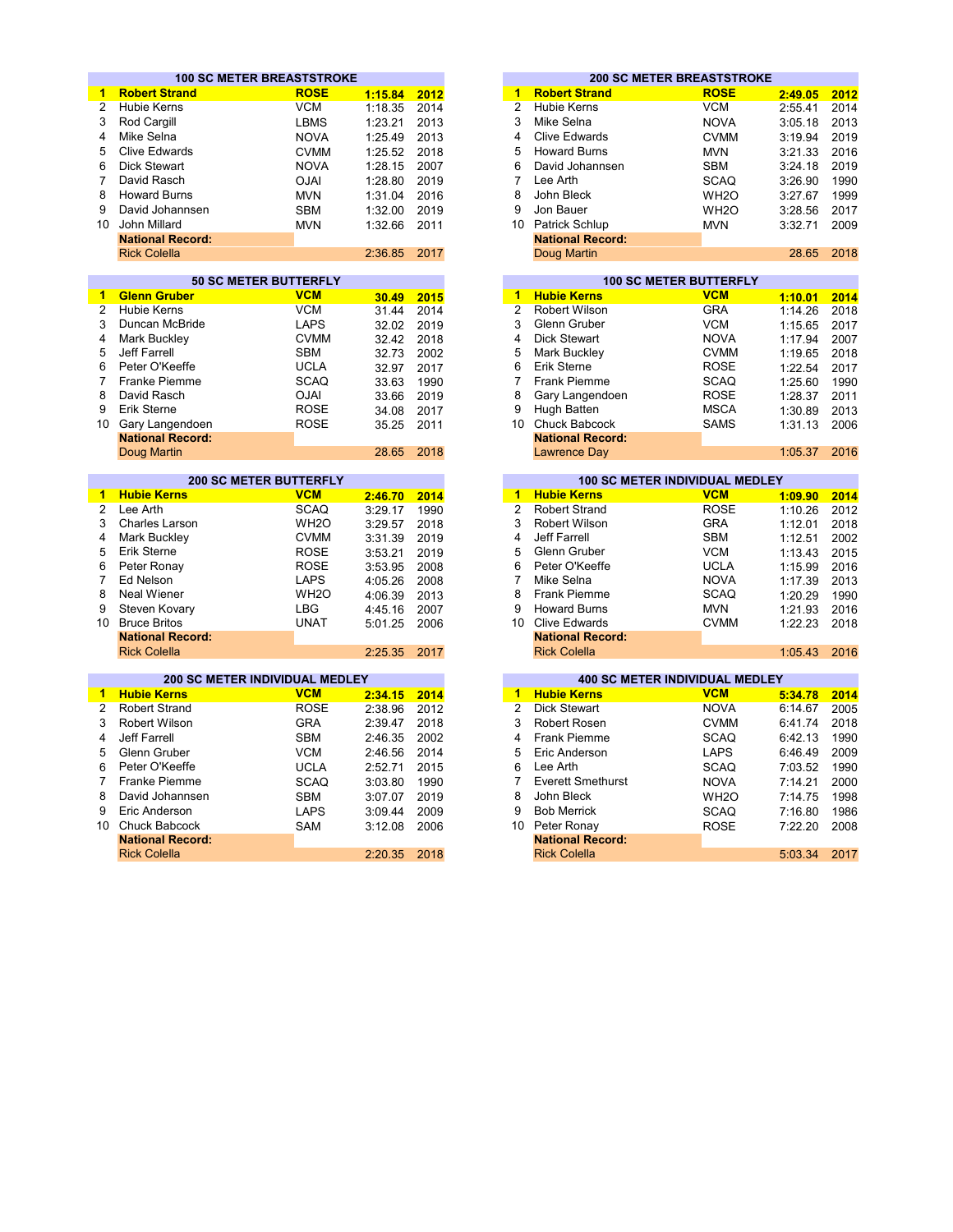#### **70-74 WOMEN SCM - SPMS TOP 10 ALL-TIME - as of 5/1/22**

| 1              | <b>Beverly Montrella</b>       | <b>MVN</b>  | 37.18    | 2018 | 1              | <b>Beverly Montrella</b>       | <b>MVN</b>  | 1:26.86  | 2017 |
|----------------|--------------------------------|-------------|----------|------|----------------|--------------------------------|-------------|----------|------|
| 2              | Debbie Bradbury                | <b>NOVA</b> | 37.98    | 2021 | $\overline{2}$ | Jeanne Little                  | MVN         | 1:26.99  | 2009 |
| 3              | Jeanne Little                  | <b>MVN</b>  | 38.09    | 2009 | 3              | Jan Levinrad                   | MVN         | 1:17.47  | 2021 |
| 4              | Diane Smith                    | <b>CVMM</b> |          |      | 4              | Diane Smith                    | <b>CVMM</b> |          |      |
|                |                                |             | 39.41    | 2018 |                |                                |             | 1:31.89  | 2018 |
| 5              | Jan Levinrad                   | <b>MVN</b>  | 40.17    | 2021 | 5              | <b>Ruth Baar</b>               | <b>OSB</b>  | 1:34.69  | 1994 |
| 6              | Kathleen Komar                 | <b>UCLA</b> | 41.39    | 2019 | 6              | Gay Collins                    | OSB         | 1:35.53  | 2000 |
| 7              | <b>Ruth Baar</b>               | OSB         | 41.63    | 1994 | 7              | <b>Grace Altus</b>             | <b>OSB</b>  | 1:38.90  | 1994 |
| 8              | Reiko Duba                     | <b>UNAT</b> | 42.67    | 2015 | 8              | Reiko Duba                     | <b>UNAT</b> | 1:40.82  | 2015 |
| 9              | <b>Gay Collins</b>             | OSB         | 44.01    | 2001 | 9              | <b>Helen Geoffrion</b>         | <b>UCLA</b> | 1:41.74  | 2009 |
|                | 10 Maxine Merlino              | <b>SCAQ</b> | 44.60    | 1986 | 10             | <b>Maurine Kornfeld</b>        | CМ          |          | 1995 |
|                |                                |             |          |      |                |                                |             | 1:46.50  |      |
|                | <b>National Record:</b>        |             |          |      |                | <b>National Record:</b>        |             |          |      |
|                | Diann Uustal                   |             | 32.38    | 2016 |                | <b>Charlotte Davis</b>         |             | 1:10.25  | 2020 |
|                |                                |             |          |      |                |                                |             |          |      |
|                | <b>200 SC METER FREESTYLE</b>  |             |          |      |                | <b>400 SC METER FREESTYLE</b>  |             |          |      |
| $\mathbf 1$    | <b>Beverly Montrella</b>       | <b>MVN</b>  | 3:03.98  | 2017 | $\mathbf{1}$   | <b>Beverly Montrella</b>       | <b>MVN</b>  | 6:38.18  | 2017 |
| 2              | Debbie Bradbury                | <b>NOVA</b> | 3:09.92  | 2021 | $\overline{2}$ | Rita Simonton                  | <b>GWSC</b> | 7:17.22  | 1988 |
| 3              | Diane Smith                    | <b>CVMM</b> | 3:25.69  | 2018 | 3              | Jeanne Little                  | <b>MVN</b>  | 7:17.96  | 2009 |
| 4              | <b>Grace Altus</b>             | <b>OSB</b>  | 3:31.38  | 1994 | 4              | <b>Grace Altus</b>             | <b>OSB</b>  | 7:22.21  | 1994 |
| 5              | <b>Ruth Baar</b>               | <b>OSB</b>  |          |      |                |                                | <b>LBG</b>  |          |      |
|                |                                |             | 3:31.53  | 1994 | 5              | Nancy Stanbury                 |             | 7:28.65  | 2019 |
| 6              | Rita Simonton                  | GWSC        | 3:33.64  | 1991 | 6              | <b>Helen Geoffrion</b>         | <b>UCLA</b> | 7:36.13  | 2009 |
| $\overline{7}$ | Nancy Stanbury                 | LBG         | 3:37.49  | 2019 | $\overline{7}$ | <b>Ruth Baar</b>               | <b>OSB</b>  | 7:37.38  | 1994 |
| 8              | Reiko Duba                     | <b>UNAT</b> | 3:41.89  | 2015 | 8              | Ellen Shockro                  | UNAT        | 7:43.11  | 2012 |
| 9              | <b>Helen Geoffrion</b>         | <b>UCLA</b> | 3:43.82  | 2009 | 9              | Katherine Watson               | <b>OJAI</b> | 7:53.66  | 2017 |
| 10             | Gay Collins                    | OSB         | 3:47.56  | 2000 | 10             | Edna Hesthal                   | <b>SBSC</b> | 7:54.95  | 1987 |
|                | <b>National Record:</b>        |             |          |      |                | <b>National Record:</b>        |             |          |      |
|                |                                |             |          |      |                |                                |             |          |      |
|                | <b>Charlotte Davis</b>         |             | 2:33.19  | 2020 |                | <b>Charlotte Davis</b>         |             | 5:28.76  | 2020 |
|                |                                |             |          |      |                |                                |             |          |      |
|                | 800 SC METER FREESTYLE         |             |          |      |                | <b>1500 SC METER FREESTYLE</b> |             |          |      |
| 1              | <b>Beverly Montrella</b>       | <b>MVN</b>  | 13:20.24 | 2017 | $\overline{1}$ | <b>Beverly Montrella</b>       | <b>MVN</b>  | 25:04.40 | 2017 |
| 2              | <b>Grace Altus</b>             | <b>OSB</b>  | 14:52.91 | 1994 | $\overline{2}$ | <b>Grace Altus</b>             | <b>OSB</b>  | 27:53.89 | 1994 |
| 3              | Rita Simonton                  | <b>GWSC</b> | 15:06.99 | 1989 | 3              | <b>Rita Simonton</b>           | <b>GWSC</b> | 28:29.85 | 1990 |
| 4              | Nancy Stanbury                 | LBG         | 15:11.38 | 2019 | 4              | Ellen Shockro                  | <b>UCLA</b> | 29:49.72 | 2013 |
| 5              | <b>Helen Geoffrion</b>         | UCLA        | 15:41.04 | 2009 | 5              | <b>Helen Geoffrion</b>         | <b>UCLA</b> | 30:12.67 | 2010 |
| 6              | Katherine Watson               | <b>OJAI</b> | 16:15.23 | 2017 | 6              | Edna Hesthal                   | <b>SBSC</b> | 31:12.04 | 1987 |
|                |                                |             |          |      |                |                                |             |          |      |
| $\overline{7}$ | Maurine Kornfeld               | СM          | 16:43.33 | 1995 | 7              | Peggy Sanborn                  | <b>OSB</b>  | 32:41.39 | 1999 |
| 8              | Maxine Merlino                 | <b>SCAQ</b> | 16:45.40 | 1986 | 8              | Sylvia Glenn                   | <b>OJAI</b> | 34:13.33 | 2007 |
| 9              | Ruth Farnham                   | <b>OSB</b>  | 17:14.31 | 2000 | 9              | Gail Fieno                     | <b>LVM</b>  | 36:08.29 | 2013 |
| 10             | Peggy Sanborn                  | OSB         | 17:29.16 | 1999 |                | 10 Anita Cole                  | <b>LBG</b>  | 46:11.00 | 2017 |
|                | <b>National Record:</b>        |             |          |      |                | <b>National Record:</b>        |             |          |      |
|                | Cecilia McCloskey              |             | 11:54.61 | 2020 |                | Cecilia McCloskey              |             | 22:06.78 | 2020 |
|                |                                |             |          |      |                |                                |             |          |      |
|                | <b>50 SC METER BACKSTROKE</b>  |             |          |      |                | <b>100 SC METER BACKSTROKE</b> |             |          |      |
| -1             | <b>Beverly Montrella</b>       | <b>MVN</b>  | 45.49    |      | $\mathbf{1}$   | <b>Beverly Montrella</b>       | <b>MVN</b>  |          |      |
|                |                                |             |          | 2018 |                |                                |             | 1:39.23  | 2017 |
| $\overline{2}$ | Jan Levinrad                   | <b>MVN</b>  | 48.36    | 2021 | $\overline{2}$ | Jan Levinrad                   | <b>MVN</b>  | 1:45.27  | 2021 |
| 3              | Diane Smith                    | <b>CVMM</b> | 50.35    | 2016 | 3              | Diane Smith                    | <b>CVMM</b> | 1:51.77  | 2016 |
| 4              | Kathleen Komar                 | <b>UCLA</b> | 51.49    | 2019 | 4              | Peggy Sanborn                  | <b>OSB</b>  | 1:59.50  | 1999 |
| 5              | Gay Collins                    | OSB         | 52.40    | 2000 | 5              | Gay Collins                    | <b>OSB</b>  | 2:00.60  | 2000 |
| 6              | Nancy Stanbury                 | <b>LBG</b>  | 54.32    | 2019 | 6              | <b>Helen Geoffrion</b>         | <b>UCLA</b> | 2:04.62  | 2009 |
| 7              | <b>Rita Simonton</b>           | GWSC        | 55.11    | 1988 | 7              | <b>Ruth Farnham</b>            | <b>OSB</b>  | 2:06.26  | 2000 |
| 8              | Ruth Baar                      | OSB         |          | 1993 | 8              | Katherine Watson               | <b>OJAI</b> |          | 2017 |
|                |                                |             | 57.27    |      |                |                                |             | 2:09.39  |      |
| 9              | Peggy Sanborn                  | <b>OJAI</b> | 57.44    | 1997 | 9              | Sylvia Glenn                   | <b>OJAI</b> | 2:10.08  | 2007 |
|                | 10 Helen Geoffrion             | <b>UCLA</b> | 59.06    | 2009 | 10             | <b>Maurine Kornfeld</b>        | СM          | 2:12.35  | 1994 |
|                | <b>National Record:</b>        |             |          |      |                | <b>National Record:</b>        |             |          |      |
|                | Laura Val                      |             | 35.18    | 2021 |                | Laura Val                      |             | 1:16.55  | 2021 |
|                |                                |             |          |      |                |                                |             |          |      |
|                | <b>200 SC METER BACKSTROKE</b> |             |          |      |                | 50 SC METER BREASTSTROKE       |             |          |      |
| $\mathbf{1}$   | <b>Beverly Montrella</b>       | <b>MVN</b>  | 3:30.26  | 2017 | $1 -$          | <b>Beverly Montrella</b>       | <b>MVN</b>  | 49.82    | 2016 |
| 2              | Peggy Sanborn                  | OSB         | 4:12.36  | 1998 | 2              | Nancy Stanbury                 | <b>LBG</b>  | 52.33    | 2019 |
| 3              | Diane Smith                    | <b>CVMM</b> | 4:12.98  | 2017 | 3              | Kathleen Komar                 | <b>UCLA</b> | 53.58    | 2019 |
| 4              | Gay Collins                    | <b>OSB</b>  | 4:16.29  | 2000 | 4              | Diane Smith                    | <b>CVMM</b> | 54.77    | 2015 |
| 5              | <b>Helen Geoffrion</b>         | UCLA        | 4:20.05  | 2009 | 5              | <b>Helen Geoffrion</b>         | <b>UCLA</b> | 55.73    | 2009 |
|                |                                |             |          |      |                | Maxine Merlino                 |             |          |      |
| 6              | Ruth Farnham                   | <b>OSB</b>  | 4:27.51  | 2000 | 6              |                                | <b>SCAQ</b> | 57.91    | 1986 |
| 7              | Sylvia Glenn                   | <b>OJAI</b> | 4:33.66  | 2007 | 7              | Maggie Mors                    | <b>OSB</b>  | 59.29    | 1998 |
| 8              | Katherine Watson               | <b>OJAI</b> | 4:35.35  | 2018 | 8              | Rita Simonton                  | <b>GWSC</b> | 1:00.51  | 1989 |
| 9              | Maurine Kornfeld               | <b>CM</b>   | 4:37.40  | 1994 | 9              | Gay Collins                    | <b>OSB</b>  | 1:00.93  | 2000 |
|                | 10 Patricia Neilson            | LBG         | 4:46.40  | 2004 | 10             | Katherine Watson               | <b>OJAI</b> | 1:04.88  | 2018 |
|                | <b>National Record:</b>        |             |          |      |                | <b>National Record:</b>        |             |          |      |
|                | Laura Val                      |             | 2:47.56  | 2021 |                | JoannLeilich                   |             | 44.22    | 2011 |
|                |                                |             |          |      |                |                                |             |          |      |
|                |                                |             |          |      |                |                                |             |          |      |

| T IIVILII UVIII              |             |       | - UI IVIV I VI |                               | 17 ALL-11111             | - UJ VI VI IIEE |         |      |  |  |  |
|------------------------------|-------------|-------|----------------|-------------------------------|--------------------------|-----------------|---------|------|--|--|--|
| <b>50 SC METER FREESTYLE</b> |             |       |                | <b>100 SC METER FREESTYLE</b> |                          |                 |         |      |  |  |  |
| rella                        | <b>MVN</b>  | 37.18 | 2018           |                               | <b>Beverly Montrella</b> | <b>MVN</b>      | 1:26.86 | 2017 |  |  |  |
| ury                          | <b>NOVA</b> | 37.98 | 2021           |                               | Jeanne Little            | <b>MVN</b>      | 1:26.99 | 2009 |  |  |  |
|                              | <b>MVN</b>  | 38.09 | 2009           | 3                             | Jan Levinrad             | <b>MVN</b>      | 1:17.47 | 2021 |  |  |  |
|                              | <b>CVMM</b> | 39.41 | 2018           | 4                             | Diane Smith              | <b>CVMM</b>     | 1:31.89 | 2018 |  |  |  |
|                              | <b>MVN</b>  | 40.17 | 2021           | 5                             | Ruth Baar                | <b>OSB</b>      | 1:34.69 | 1994 |  |  |  |
| ar                           | <b>UCLA</b> | 41.39 | 2019           | 6                             | <b>Gay Collins</b>       | <b>OSB</b>      | 1:35.53 | 2000 |  |  |  |
|                              | <b>OSB</b>  | 41.63 | 1994           |                               | Grace Altus              | <b>OSB</b>      | 1:38.90 | 1994 |  |  |  |
|                              | <b>UNAT</b> | 42.67 | 2015           | 8                             | Reiko Duba               | <b>UNAT</b>     | 1:40.82 | 2015 |  |  |  |
|                              | <b>OSB</b>  | 44.01 | 2001           | 9                             | <b>Helen Geoffrion</b>   | <b>UCLA</b>     | 1:41.74 | 2009 |  |  |  |
| o                            | <b>SCAQ</b> | 44.60 | 1986           | 10                            | <b>Maurine Kornfeld</b>  | CM              | 1:46.50 | 1995 |  |  |  |
| :bıc                         |             |       |                |                               | <b>National Record:</b>  |                 |         |      |  |  |  |
|                              |             | 32.38 | 2016           |                               | <b>Charlotte Davis</b>   |                 | 1:10.25 | 2020 |  |  |  |
|                              |             |       |                |                               |                          |                 |         |      |  |  |  |

|         |      |     | <b>400 SC METER FREESTYLE</b> |             |         |      |
|---------|------|-----|-------------------------------|-------------|---------|------|
| 3:03.98 | 2017 | 1   | <b>Beverly Montrella</b>      | <b>MVN</b>  | 6:38.18 | 2017 |
| 3:09.92 | 2021 | 2   | Rita Simonton                 | <b>GWSC</b> | 7:17.22 | 1988 |
| 3:25.69 | 2018 | 3   | Jeanne Little                 | <b>MVN</b>  | 7:17.96 | 2009 |
| 3:31.38 | 1994 | 4   | Grace Altus                   | <b>OSB</b>  | 7:22.21 | 1994 |
| 3:31.53 | 1994 | 5   | Nancy Stanbury                | LBG         | 7:28.65 | 2019 |
| 3:33.64 | 1991 | 6   | <b>Helen Geoffrion</b>        | <b>UCLA</b> | 7:36.13 | 2009 |
| 3:37.49 | 2019 |     | <b>Ruth Baar</b>              | <b>OSB</b>  | 7:37.38 | 1994 |
| 3:41.89 | 2015 | 8   | Ellen Shockro                 | <b>UNAT</b> | 7:43.11 | 2012 |
| 3:43.82 | 2009 | 9   | Katherine Watson              | <b>OJAI</b> | 7:53.66 | 2017 |
| 3:47.56 | 2000 | 10. | Edna Hesthal                  | <b>SBSC</b> | 7:54.95 | 1987 |
|         |      |     | <b>National Record:</b>       |             |         |      |
| 2:33.19 | 2020 |     | <b>Charlotte Davis</b>        |             | 5:28.76 | 2020 |
|         |      |     |                               |             |         |      |

| 13:20.24 | 2017 |
|----------|------|
| 14:52.91 | 1994 |
| 15:06.99 | 1989 |
| 15:11.38 | 2019 |
| 15:41.04 | 2009 |
| 16:15.23 | 2017 |
| 16:43.33 | 1995 |
| 16:45.40 | 1986 |
| 17:14.31 | 2000 |
| 17:29.16 | 1999 |
|          |      |
| 11:54.61 | 2020 |
|          |      |

| 45.49 | 2018 |
|-------|------|
| 48.36 | 2021 |
| 50.35 | 2016 |
| 51.49 | 2019 |
| 52.40 | 2000 |
| 54.32 | 2019 |
| 55.11 | 1988 |
| 57.27 | 1993 |
| 57.44 | 1997 |
| 59.06 | 2009 |
|       |      |
| 35.18 | 2021 |

| <b>50 SC METER BREASTSTROKE</b><br><b>Beverly Montrella</b><br><b>MVN</b><br>1.<br>2017<br>Nancy Stanbury<br>LBG<br>2<br>1998<br>Kathleen Komar<br><b>UCLA</b><br>3<br>2017<br><b>CVMM</b><br>Diane Smith<br>2000<br>4<br><b>UCLA</b><br><b>Helen Geoffrion</b><br>5<br>2009<br>Maxine Merlino<br><b>SCAQ</b><br>6<br>2000<br>Maggie Mors<br><b>OSB</b><br>2007<br>Rita Simonton<br><b>GWSC</b><br>8<br>2018<br><b>OSB</b><br>Gay Collins<br>9<br>1994<br>Katherine Watson<br><b>OJAI</b><br>2004<br>10<br><b>National Record:</b> |         |  |  |  |
|------------------------------------------------------------------------------------------------------------------------------------------------------------------------------------------------------------------------------------------------------------------------------------------------------------------------------------------------------------------------------------------------------------------------------------------------------------------------------------------------------------------------------------|---------|--|--|--|
|                                                                                                                                                                                                                                                                                                                                                                                                                                                                                                                                    |         |  |  |  |
|                                                                                                                                                                                                                                                                                                                                                                                                                                                                                                                                    | 3:30.26 |  |  |  |
|                                                                                                                                                                                                                                                                                                                                                                                                                                                                                                                                    | 4:12.36 |  |  |  |
|                                                                                                                                                                                                                                                                                                                                                                                                                                                                                                                                    | 4:12.98 |  |  |  |
|                                                                                                                                                                                                                                                                                                                                                                                                                                                                                                                                    | 4:16.29 |  |  |  |
|                                                                                                                                                                                                                                                                                                                                                                                                                                                                                                                                    | 4:20.05 |  |  |  |
|                                                                                                                                                                                                                                                                                                                                                                                                                                                                                                                                    | 4:27.51 |  |  |  |
|                                                                                                                                                                                                                                                                                                                                                                                                                                                                                                                                    | 4:33.66 |  |  |  |
|                                                                                                                                                                                                                                                                                                                                                                                                                                                                                                                                    | 4:35.35 |  |  |  |
|                                                                                                                                                                                                                                                                                                                                                                                                                                                                                                                                    | 4:37.40 |  |  |  |
|                                                                                                                                                                                                                                                                                                                                                                                                                                                                                                                                    | 4:46.40 |  |  |  |
|                                                                                                                                                                                                                                                                                                                                                                                                                                                                                                                                    |         |  |  |  |
| <b>JoannLeilich</b><br>2021                                                                                                                                                                                                                                                                                                                                                                                                                                                                                                        | 2:47.56 |  |  |  |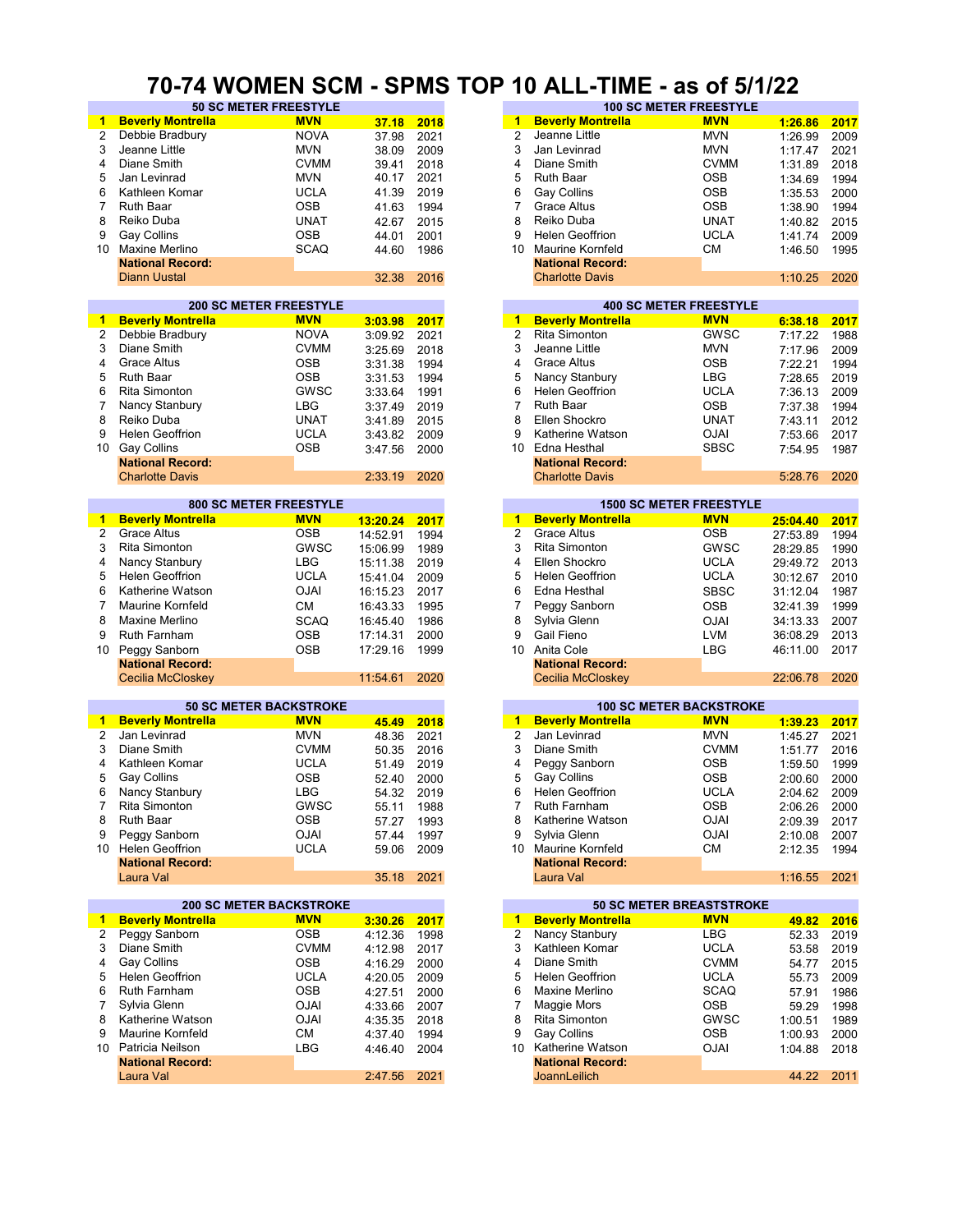|                 | <b>100 SC METER BREASTSTROKE</b>           |             |          |      |                |                                | <b>200 SC METER BREASTSTROKE</b>                                                                                                    |          |      |
|-----------------|--------------------------------------------|-------------|----------|------|----------------|--------------------------------|-------------------------------------------------------------------------------------------------------------------------------------|----------|------|
| 1.              | <b>Beverly Montrella</b>                   | <b>MVN</b>  | 2:00.10  | 2016 | 1              | <b>Beverly Montrella</b>       | <b>MVN</b>                                                                                                                          | 4:07.76  | 2016 |
| $\overline{2}$  | Nancy Stanbury                             | <b>LBG</b>  | 2:00.22  | 2019 | $\overline{2}$ | Nancy Stanbury                 | <b>LBG</b>                                                                                                                          | 4:22.73  | 2019 |
| 3               | Diane Smith                                | <b>OSB</b>  | 2:03.94  | 2016 | 3              | Maxine Merlino                 | <b>SCAQ</b>                                                                                                                         | 4:35.75  | 1986 |
| 4               | Maxine Merlino                             | <b>UCLA</b> | 2:04.62  | 1986 | $\overline{4}$ | Diane Smith                    | <b>CVMM</b>                                                                                                                         | 4:37.35  | 2015 |
| 5               | Maggie Mors                                | <b>GWSC</b> | 2:09.98  | 1998 | 5              | Rita Simonton                  | <b>GWSC</b>                                                                                                                         | 4:37.36  | 1990 |
| 6               | <b>Helen Geoffrion</b>                     | <b>UCLA</b> | 2:10.94  | 2009 | 6              | <b>Helen Geoffrion</b>         | <b>UCLA</b>                                                                                                                         | 4:37.49  | 2009 |
| $\overline{7}$  | <b>Rita Simonton</b>                       | <b>GWSC</b> | 2:14.06  | 1992 | $\overline{7}$ | Katherine Watson               | <b>OJAI</b>                                                                                                                         | 4:55.20  | 2018 |
| 8               | <b>Eleanor Brown</b>                       | <b>OSB</b>  | 2:16.76  | 1996 | 8              | Kotoko Kroesen                 | <b>SCAQ</b>                                                                                                                         | 4:58.73  | 1994 |
| 9               | Katherine Watson                           | <b>OJAI</b> | 2:22.93  | 2018 | 9              | <b>Eleanor Brown</b>           | <b>OSB</b>                                                                                                                          | 5:00.07  | 1996 |
| 10 <sup>1</sup> | Sylvia Glenn                               | <b>OJAI</b> | 2:28.71  | 2007 |                | 10 Margaret Samson             | <b>CPM</b>                                                                                                                          |          | 1989 |
|                 | <b>National Record:</b>                    |             |          |      |                | <b>National Record:</b>        |                                                                                                                                     | 5:15.78  |      |
|                 | <b>Margot Pettijohn</b>                    |             | 1:36.93  | 2016 |                | <b>Joann Leilich</b>           |                                                                                                                                     | 3:25.76  | 2009 |
|                 |                                            |             |          |      |                |                                |                                                                                                                                     |          |      |
|                 | <b>50 SC METER BUTTERFLY</b>               |             |          |      |                |                                | <b>100 SC METER BUTTERFLY</b>                                                                                                       |          |      |
| 1.              | <b>Kathleen Inglis</b>                     | <b>UC33</b> | 36.84    | 2021 | $\mathbf{1}$   | <b>Kathleen Inglis</b>         | <b>UC33</b>                                                                                                                         | 1:26.51  | 2021 |
| $\overline{c}$  | Jeanne Little                              | <b>MVN</b>  | 47.18    | 2009 | $\overline{2}$ | Maxine Merlino                 | <b>SCAQ</b>                                                                                                                         | 2:13.12  | 1986 |
| 3               | Debbie Bradbury                            | <b>NOVA</b> | 48.46    | 2021 | 3              | <b>Helen Geoffrion</b>         | <b>UCLA</b>                                                                                                                         | 2:15.60  | 2009 |
| 4               | Kathleen Komar                             | <b>UCLA</b> | 48.78    | 2019 | 4              | Lorraine Peterson              | <b>CPM</b>                                                                                                                          | 3:54.03  | 1989 |
| 5               | <b>Beverly Montrella</b>                   | <b>MVN</b>  | 49.03    | 2017 | 5              |                                |                                                                                                                                     |          |      |
| 6               | Jan Levinrad                               | <b>MVN</b>  | 49.77    | 2021 | 6              |                                |                                                                                                                                     |          |      |
| $\overline{7}$  | Nancy Stanbury                             | <b>LBG</b>  | 56.24    | 2019 | $\overline{7}$ |                                |                                                                                                                                     |          |      |
| 8               | <b>Rita Simonton</b>                       | <b>GWSC</b> | 57.82    | 1988 | 8              |                                |                                                                                                                                     |          |      |
| 9               | <b>Helen Geoffrion</b>                     | <b>UCLA</b> | 57.84    | 2009 | 9              |                                |                                                                                                                                     |          |      |
| 10              | <b>Gay Collins</b>                         | <b>OSB</b>  | 59.42    | 2000 | 10             |                                |                                                                                                                                     |          |      |
|                 | <b>National Record:</b>                    |             |          |      |                | <b>National Record:</b>        |                                                                                                                                     |          |      |
|                 | <b>Diann Uustal</b>                        |             | 35.12    | 2016 |                | Laura Val                      |                                                                                                                                     | 1:15.46  | 2021 |
|                 |                                            |             |          |      |                |                                |                                                                                                                                     |          |      |
|                 | <b>200 SC METER BUTTERFLY</b>              |             |          |      |                | 100 SC METER INDIVIDUAL MEDLEY |                                                                                                                                     |          |      |
| 1               | <b>Maxine Merlino</b>                      | <b>SCAQ</b> | 4:37.06  | 1986 | $\mathbf{1}$   | <b>Beverly Montrella</b>       | <b>MVN</b><br><b>Contract Contract Contract Contract Contract Contract Contract Contract Contract Contract Contract Contract Co</b> | 1:41.05  | 2018 |
| $\overline{2}$  | Katherine Watson                           | <b>OJAI</b> | 4:47.95  | 2017 | $\overline{2}$ | Kathleen Komar                 | <b>UCLA</b>                                                                                                                         | 1:48.31  | 2019 |
| 3               | <b>Helen Geoffrion</b>                     | <b>UCLA</b> | 4:46.13  | 2009 | 3              | <b>Rita Simonton</b>           | <b>GWSC</b>                                                                                                                         | 1:54.78  | 1988 |
| 4               | <b>Rita Simonton</b>                       | GWSC        | 4:59.33  | 1991 | 4              | Maxine Merlino                 | <b>SCAQ</b>                                                                                                                         | 1:57.56  | 1986 |
| 5               | Anita Cole                                 | <b>LBG</b>  | 11:28.08 | 2017 | 5              | <b>Gay Collins</b>             | <b>OSB</b>                                                                                                                          | 1:57.87  | 2000 |
| 6               |                                            |             |          |      | 6              | Nancy Stanbury                 | <b>LBG</b>                                                                                                                          | 1:59.65  | 2019 |
| $\overline{7}$  |                                            |             |          |      | $\overline{7}$ | <b>Grace Altus</b>             | <b>OSB</b>                                                                                                                          | 2:10.81  | 1995 |
| 8               |                                            |             |          |      | 8              | Maurine Kornfeld               | LBM                                                                                                                                 | 2:27.16  | 1992 |
| 9               |                                            |             |          |      | 9              | Pam Conboy                     | <b>LVM</b>                                                                                                                          | 2:55.34  | 2017 |
| 10              |                                            |             |          |      |                | 10 Anita Cole                  | LBG                                                                                                                                 | 3:33.44  | 2017 |
|                 | <b>National Record:</b>                    |             |          |      |                | <b>National Record:</b>        |                                                                                                                                     |          |      |
|                 | <b>Carolyn Boak</b>                        |             | 3:27.16  | 2016 |                | Laura Val                      |                                                                                                                                     | 1:20.61  | 2021 |
|                 | <b>200 SC METER INDIVIDUAL MEDLEY</b>      |             |          |      |                | 400 SC METER INDIVIDUAL MEDLEY |                                                                                                                                     |          |      |
| $\mathbf{1}$    | <b>Beverly Montrella</b>                   | <b>MVN</b>  | 3:32.35  | 2017 | 1              | <b>Rita Simonton</b>           | <b>GWSC</b>                                                                                                                         | 8:34.79  | 1988 |
| $\overline{2}$  | <b>Rita Simonton</b>                       | <b>GWSC</b> | 4:04.81  | 1988 | $\overline{2}$ | <b>Helen Geoffrion</b>         | <b>UCLA</b>                                                                                                                         | 8:54.53  | 2009 |
| 3               | <b>Helen Geoffrion</b>                     | <b>UCLA</b> | 4:12.07  | 2009 | 3              | Maxine Merlino                 | <b>SCAQ</b>                                                                                                                         | 8:55.77  | 1987 |
| 4               | Maxine Merlino                             | <b>SCAQ</b> | 4:17.56  | 1986 | 4              | Gail Fieno                     | <b>LVM</b>                                                                                                                          | 11:43.84 | 2013 |
| 5               | Nancy Stanbury                             | <b>LBG</b>  | 4:21.98  | 2019 | 5              | <b>Ruth Ridenour</b>           | <b>SBSC</b>                                                                                                                         | 13:00.91 | 1988 |
| 6               | Gay Collins                                | <b>OSB</b>  | 4:27.01  | 2001 | 6              | Lorraine Peterson              | <b>CPM</b>                                                                                                                          | 13:10.96 | 1989 |
| $\overline{7}$  | <b>Grace Altus</b>                         | <b>OSB</b>  | 4:40.59  | 1994 | $\overline{7}$ | Anita Cole                     | <b>LBG</b>                                                                                                                          | 17:57.73 | 2019 |
|                 |                                            |             |          |      |                |                                |                                                                                                                                     |          |      |
| 8               | Kotoko Kroesen                             | <b>SCAQ</b> | 5:00.00  | 1994 | 8              |                                |                                                                                                                                     |          |      |
| 9               | <b>Renate Winkler</b>                      | <b>UCLA</b> | 5:07.45  | 2009 | 9              |                                |                                                                                                                                     |          |      |
|                 |                                            |             |          |      |                |                                |                                                                                                                                     |          |      |
| 10              | Margaret Samson<br><b>National Record:</b> | <b>CPM</b>  | 5:20.89  | 1989 | 10             | <b>National Record:</b>        |                                                                                                                                     |          |      |

| 2016 | 1  | <b>Beverly Montrella</b> | <b>MVN</b>  | 4:07.76                          |
|------|----|--------------------------|-------------|----------------------------------|
| 2019 | 2  | Nancy Stanbury           | LBG         | 4:22.73                          |
| 2016 | 3  | Maxine Merlino           | <b>SCAQ</b> | 4:35.75                          |
| 1986 | 4  | Diane Smith              | <b>CVMM</b> | 4:37.35                          |
| 1998 | 5  | Rita Simonton            | <b>GWSC</b> | 4:37.36                          |
| 2009 | 6  | <b>Helen Geoffrion</b>   | <b>UCLA</b> | 4:37.49                          |
| 1992 |    | Katherine Watson         | <b>OJAI</b> | 4:55.20                          |
| 1996 | 8  | Kotoko Kroesen           | <b>SCAQ</b> | 4:58.73                          |
| 2018 | 9  | Eleanor Brown            | <b>OSB</b>  | 5:00.07                          |
| 2007 | 10 | Margaret Samson          | <b>CPM</b>  | 5:15.78                          |
|      |    | <b>National Record:</b>  |             |                                  |
| 2016 |    | Joann Leilich            |             | 3:25.76                          |
|      |    |                          |             | <b>200 SC METER BREASTSTROKE</b> |

|                                                                | <b>50 SC METER BUTTERFLY</b> |             |                      |      |  |  |  |
|----------------------------------------------------------------|------------------------------|-------------|----------------------|------|--|--|--|
| <mark>1 Kathleen Inglis</mark>                                 |                              | <b>UC33</b> | 36.84                | 2021 |  |  |  |
| 2 Jeanne Little                                                |                              | <b>MVN</b>  | 47.18                | 2009 |  |  |  |
| 3 Debbie Bradbury                                              |                              | <b>NOVA</b> | 48.46                | 2021 |  |  |  |
| 4 Kathleen Komar                                               |                              | <b>UCLA</b> | 48.78                | 2019 |  |  |  |
| 5 Beverly Montrella                                            |                              | <b>MVN</b>  | 49.03                | 2017 |  |  |  |
| 6 Jan Levinrad                                                 |                              | <b>MVN</b>  | 49.77                | 2021 |  |  |  |
| 7 Nancy Stanbury                                               |                              | LBG.        | 56.24                | 2019 |  |  |  |
| 8 Rita Simonton                                                |                              | <b>GWSC</b> | 57.82                | 1988 |  |  |  |
| 9 Helen Geoffrion                                              |                              | <b>UCLA</b> | 57.84                | 2009 |  |  |  |
| $\Omega$ $\Omega$ $\Omega$ $\Omega$ $\Omega$ $\Omega$ $\Omega$ |                              | <b>OCD</b>  | $F^{\wedge}$ 40 0000 |      |  |  |  |

|       | 35.12 2016 |    | Laura Val                |                                       | 1:15.46 | 2021 |
|-------|------------|----|--------------------------|---------------------------------------|---------|------|
|       |            |    |                          |                                       |         |      |
|       |            |    |                          | <b>100 SC METER INDIVIDUAL MEDLEY</b> |         |      |
| 37.06 | 1986       | 47 | <b>Beverly Montrella</b> | <b>MVN</b>                            | 1:41.05 | 2018 |
| 47.95 | 2017       |    | 2 Kathleen Komar         | <b>UCLA</b>                           | 1:48.31 |      |
| 46.13 | 2009       |    | 3 Rita Simonton          | <b>GWSC</b>                           | 1:54.78 |      |
| 59.33 | 1991       | 4  | Maxine Merlino           | <b>SCAQ</b>                           | 1:57.56 |      |
| 28.08 | 2017       | 5. | Gay Collins              | <b>OSB</b>                            | 1:57.87 |      |
|       |            | 6  | Nancy Stanbury           | LBG                                   | 1:59.65 |      |
|       |            |    | <b>Grace Altus</b>       | <b>OSB</b>                            | 2:10.81 |      |

|    |                          | <b>200 SC METER INDIVIDUAL MEDLEY</b> |         |      |
|----|--------------------------|---------------------------------------|---------|------|
|    | <b>Beverly Montrella</b> | <b>MVN</b>                            | 3:32.35 | 2017 |
| 2  | Rita Simonton            | <b>GWSC</b>                           | 4:04.81 | 1988 |
| 3. | <b>Helen Geoffrion</b>   | <b>UCLA</b>                           | 4:12.07 | 2009 |
| 4  | Maxine Merlino           | <b>SCAQ</b>                           | 4:17.56 | 1986 |
|    | 5 Nancy Stanbury         | LBG                                   | 4:21.98 | 2019 |
|    | 6 Gay Collins            | <b>OSB</b>                            | 4:27.01 | 2001 |
|    | Grace Altus              | <b>OSB</b>                            | 4:40.59 | 1994 |
|    | 8 Kotoko Kroesen         | <b>SCAO</b>                           | 5:00.00 | 1994 |
|    | 9 Renate Winkler         | <b>UCLA</b>                           | 5:07.45 | 2009 |
| 0  | Margaret Samson          | <b>CPM</b>                            | 5:20.89 | 1989 |
|    | <b>National Record:</b>  |                                       |         |      |
|    | Laura Val                |                                       | 2:52.19 | 2021 |
|    |                          |                                       |         |      |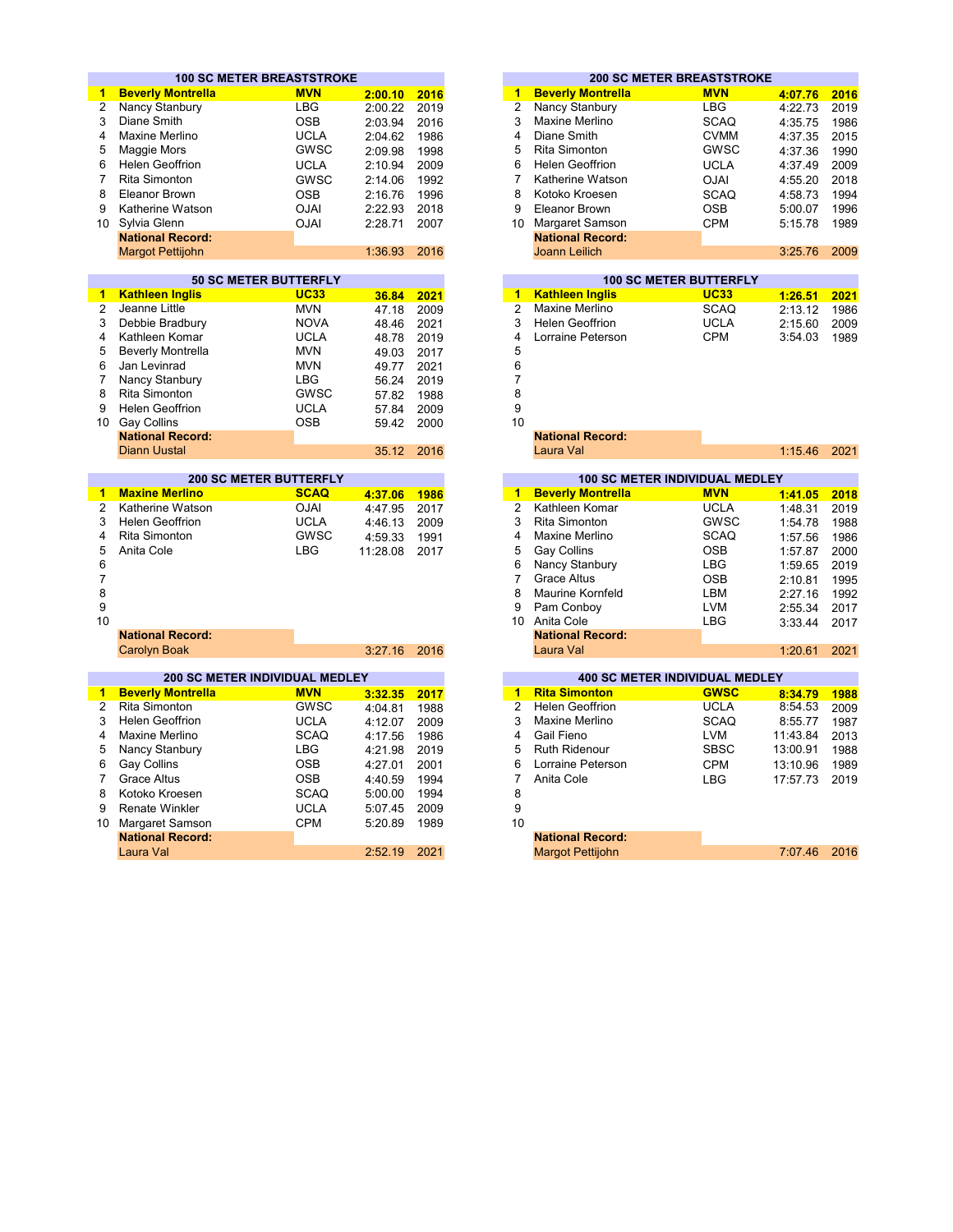#### **70-74 MEN SCM - SPMS TOP 10 ALL-TIME - as of 5/1/22**

| $\mathbf{1}$   | <b>Jeff Farrell</b>            | <b>SBM</b>        | 27.70      | 2008 | $\overline{1}$  | <b>Glenn Gruber</b>             | <b>VCM</b>        | 1:03.25  | 2019 |
|----------------|--------------------------------|-------------------|------------|------|-----------------|---------------------------------|-------------------|----------|------|
| $\overline{2}$ | Glenn Gruber                   | <b>VCM</b>        | 28.25      | 2019 | $\overline{2}$  | Jeff Farrell                    | <b>SBM</b>        | 1:03.33  | 2007 |
| 3              | Steven Heck                    | <b>VCM</b>        | 29.44      | 2019 | 3               | Frank Piemme                    | <b>OSB</b>        | 1:09.00  | 1995 |
| 4              | Frank Piemme                   | <b>OSB</b>        | 30.59      | 1995 | 4               | <b>Hubie Kerns</b>              | <b>VCM</b>        | 1:09.33  | 2019 |
| 5              | Yona Tadir                     | <b>MVN</b>        | 30.75      | 2014 | 5               | <b>Brian Murphy</b>             | WH <sub>2</sub> O | 1:11.44  | 2019 |
| 6              | Hubie Kerns                    | <b>VCM</b>        | 30.82      | 2019 | 6               | Mike Freshley                   | <b>ROSE</b>       |          | 2015 |
| 7              | Tom Angell                     | <b>NOVA</b>       |            |      | 7               | Jim Brown                       | UNAT              | 1:12.00  |      |
|                |                                |                   | 31.24      | 2011 |                 | Yona Tadir                      |                   | 1:13.15  | 2013 |
| 8              | Mike Freshley                  | <b>ROSE</b>       | 31.37      | 2015 | 8               |                                 | <b>MVN</b>        | 1:14.22  | 2013 |
| 9              | Gary Langendoen                | <b>ROSE</b>       | 32.01      | 2015 | 9               | Will Rauch                      | <b>CLVM</b>       | 1:14.35  | 2004 |
| 10             | <b>Bob Congelliere</b>         | <b>SCAQ</b>       | 32.03      | 1999 | 10              | Jurgen Schmidt                  | <b>OSB</b>        | 1:15.71  | 1994 |
|                | <b>National Record:</b>        |                   |            |      |                 | <b>National Record:</b>         |                   |          |      |
|                | <b>Richard Abrahams</b>        |                   | 26.88      | 2015 |                 | <b>Richard Abrahams</b>         |                   | 1:01.70  | 2015 |
|                |                                |                   |            |      |                 |                                 |                   |          |      |
|                | <b>200 SC METER FREESTYLE</b>  |                   |            |      |                 | <b>400 SC METER FREESTYLE</b>   |                   |          |      |
| $\mathbf{1}$   | <b>Glenn Gruber</b>            | <b>VCM</b>        | 2:24.08    | 2019 | 1               | <b>Hubie Kerns</b>              | <b>VCM</b>        | 5:10.68  | 2019 |
| 2              | <b>Hubie Kerns</b>             | <b>VCM</b>        | 2:29.52    | 2019 | $\overline{2}$  | Frank Piemme                    | <b>OSB</b>        | 5:35.49  | 1995 |
| 3              | Jeff Farrell                   | <b>SBM</b>        | 2:30.04    | 2008 | 3               | Mike Freshley                   | <b>ROSE</b>       | 5:50.39  | 2015 |
| 4              | Frank Piemme                   | <b>OSB</b>        | 2:37.87    | 1995 | 4               | Will Rauch                      | <b>CLVM</b>       | 6:00.69  | 2004 |
| 5              | Mike Freshley                  | <b>ROSE</b>       | 2:41.98    | 2015 | 5               | Craig Coffin                    | LBG               | 6:02.46  | 2018 |
| 6              | <b>Bruce Rollins</b>           | <b>VCM</b>        | 2:42.22    | 2019 | 6               | <b>Patrick Wickens</b>          | <b>LAPS</b>       | 6:04.49  | 2014 |
| 7              | Will Rauch                     | <b>CLVM</b>       | 2:46.53    | 2004 | 7               | Paulo Figueiredo                | WH <sub>2</sub> O | 6:08.41  | 2016 |
| 8              | Jurgen Schmidt                 | <b>SCAQ</b>       | 2:50.68    | 1993 | 8               | Frank Freeman                   | <b>CVMM</b>       | 6:08.77  | 2015 |
| 9              | Craig Coffin                   | <b>LBG</b>        | 2:51.60    | 2018 | 9               | Jurgen Schmidt                  | <b>SCAQ</b>       | 6:12.49  | 1993 |
| 10             | Van Cochran                    | <b>MVN</b>        | 2:51.64    | 2021 | 10 <sup>°</sup> | George Carey                    | <b>UNAT</b>       | 6:18.69  | 2013 |
|                | <b>National Record:</b>        |                   |            |      |                 | <b>National Record:</b>         |                   |          |      |
|                | <b>Rick Colella</b>            |                   | 2:10.97    | 2021 |                 | <b>Rick Colella</b>             |                   | 4:46.78  | 2022 |
|                |                                |                   |            |      |                 |                                 |                   |          |      |
|                | <b>800 SC METER FREESTYLE</b>  |                   |            |      |                 | <b>1500 SC METER FREESTYLE</b>  |                   |          |      |
| 1              | <b>Hubie Kerns</b>             | <b>VCM</b>        | 10:56.19   | 2019 | 1               | <b>Hubie Kerns</b>              | <b>VCM</b>        | 20:42.57 | 2019 |
| $\overline{2}$ | Frank Freeman                  | <b>OSB</b>        | 11:38.41   | 1995 | $\overline{2}$  | Frank Freeman                   | <b>OSB</b>        | 22:44.45 | 1995 |
| 3              | <b>Dick Stewart</b>            | <b>MVN</b>        | 11:50.05   | 2010 | 3               | Will Rauch                      | <b>CLVM</b>       | 23:38.65 | 2004 |
| 4              | Will Rauch                     | <b>CLVM</b>       | 12:23.68   | 2004 | 4               | Craig Coffin                    | <b>LBG</b>        | 24:01.52 | 2018 |
| 5              | Craig Coffin                   | <b>LBG</b>        | 12:37.18   | 2018 | 5               | Frank Freeman                   | <b>CVMM</b>       | 24:07.94 | 2015 |
| 6              | Frank Freeman                  | <b>CVMM</b>       | 12:39.92   | 2015 | 6               | Jurgen Schmidt                  | <b>OSB</b>        | 24:52.85 | 1994 |
| 7              | Jurgen Schmidt                 | <b>SCAQ</b>       | 12:50.35   | 1993 | $\overline{7}$  | Lee Arth                        | <b>UNAT</b>       | 25:19.43 | 1995 |
| 8              | Jay Olson                      | WH <sub>2</sub> O | 13:05.95   | 2019 | 8               | Jay Olson                       | WH <sub>2</sub> O | 25:31.85 | 2019 |
| 9              | Lee Arth                       | <b>UNAT</b>       | 13:08.89   | 1999 | 9               | George Carey                    | <b>UNAT</b>       | 25:39.23 | 2016 |
| 10             | George Carey                   | <b>UNAT</b>       | 13:29.22   | 2015 | 10              | Robert Bergstrom                | <b>FMT</b>        | 25:47.07 | 2011 |
|                | <b>National Record:</b>        |                   |            |      |                 | <b>National Record:</b>         |                   |          |      |
|                | <b>Rick Colella</b>            |                   | 9:36.64    | 2021 |                 | <b>Rick Colella</b>             |                   | 18:29.71 | 2022 |
|                |                                |                   |            |      |                 |                                 |                   |          |      |
|                | <b>50 SC METER BACKSTROKE</b>  |                   |            |      |                 | <b>100 SC METER BACKSTROKE</b>  |                   |          |      |
| 1              | <b>Steven Heck</b>             | <b>VCM</b>        | 34.57      | 2019 | $\overline{1}$  | <b>Steven Heck</b>              | <b>VCM</b>        | 1:15.68  | 2019 |
| 2              | Glenn Gruber                   | <b>VCM</b>        | 35.97      | 2019 | $\overline{2}$  | Mike Selna                      | <b>RIPT</b>       | 1:19.68  | 2018 |
| 3              | Mike Selna                     | <b>RIPT</b>       | 36.17      | 2018 | 3               | <b>Hubie Kerns</b>              | <b>VCM</b>        | 1:20.81  | 2019 |
| 4              | <b>Hubie Kerns</b>             | <b>VCM</b>        | 36.70      | 2019 | 4               | George Brinton                  | <b>SCAQ</b>       | 1:30.28  | 1994 |
| 5              | Jeff Farrell                   | <b>SBM</b>        | 38.58      | 2010 | 5               | Stan McConnell                  | <b>HBSC</b>       | 1:31.78  | 2002 |
| 6              | George Brinton                 | <b>SCAQ</b>       | 39.24      | 1994 | 6               | Paulo Figueiredo                | WH <sub>2</sub> O | 1:33.49  | 2016 |
| 7              | Stan McConnell                 | <b>HBSC</b>       | 41.57 2004 |      | 7               | <b>Bob Merrick</b>              | <b>SCAQ</b>       | 1:34.39  | 1991 |
| 8              | Gary Langendoen                | <b>ROSE</b>       | 42.18      | 2015 | 8               | George Carey                    | <b>VCM</b>        | 1:35.15  | 2014 |
| 9              | Yona Tadir                     | <b>MVN</b>        | 42.21      | 2013 | 9               | <b>Everett Smethurst</b>        | <b>NOVA</b>       | 1:36.10  | 2005 |
|                | 10 Bob Merrick                 | <b>SCAQ</b>       | 42.29      | 1990 |                 | 10 Gary Langendoen              | <b>ROSE</b>       | 1:36.58  | 2015 |
|                | <b>National Record:</b>        |                   |            |      |                 | <b>National Record:</b>         |                   |          |      |
|                | <b>Hugh Wilder</b>             |                   | 33.09      | 2017 |                 | <b>Lawrence Day</b>             |                   | 1:11.49  | 2021 |
|                |                                |                   |            |      |                 |                                 |                   |          |      |
|                | <b>200 SC METER BACKSTROKE</b> |                   |            |      |                 | <b>50 SC METER BREASTSTROKE</b> |                   |          |      |
| 1              | <b>Steven Heck</b>             | <b>VCM</b>        | 2:51.72    | 2019 |                 | 1 Jeff Farrell                  | <b>SBM</b>        | 37.26    | 2007 |
| 2              | Mike Selna                     | <b>RIPT</b>       | 2:53.56    | 2018 | 2               | <b>Hubie Kerns</b>              | VCM               | 37.35    | 2019 |
| 3              | <b>Hubie Kerns</b>             | <b>VCM</b>        | 2:54.34    | 2019 | 3               | Rodney Cargill                  | <b>SWLB</b>       | 39.55    | 2019 |
| 4              | Stan McConnell                 | <b>HBSC</b>       | 3:22.69    | 2004 | 4               | Frank Piemme                    | <b>OSB</b>        | 40.55    | 1995 |
| 5              | Paulo Figueiredo               | WH <sub>2</sub> O | 3:26.91    | 2016 | 5               | Mike Freshley                   | <b>ROSE</b>       | 41.02    | 2015 |
| 6              | Lee Arth                       | <b>UNAT</b>       | 3:28.36    | 1995 | 6               | John Millard                    | <b>MVN</b>        | 41.51    | 2013 |
| 7              | George Brinton                 | <b>VCM</b>        | 3:28.93    | 2014 | $\overline{7}$  | Yona Tadir                      | <b>MVN</b>        | 42.05    | 2014 |
| 8              | John Bleck                     | <b>SBM</b>        | 3:28.98    | 2003 | 8               | Tom Lind                        | UNAT              | 42.36    | 1989 |
| 9              | Eric Hubach                    | <b>CROC</b>       |            |      | 9               | Fred Leipziger                  | <b>CLVM</b>       |          |      |
|                | <b>Bob Merrick</b>             |                   | 3:31.11    | 2006 |                 | Mike Selna                      |                   | 42.68    | 2001 |
| 10             | <b>National Record:</b>        | <b>SCAQ</b>       | 3:36.64    | 1991 | 10              | <b>National Record:</b>         | RIPT              | 42.75    | 2018 |
|                |                                |                   | 2:34.96    | 2021 |                 | <b>Rick Colella</b>             |                   | 33.54    | 2021 |
|                | Lawrence Day                   |                   |            |      |                 |                                 |                   |          |      |
|                |                                |                   |            |      |                 |                                 |                   |          |      |

| <b>50 SC METER FREESTYLE</b> |             |       |      |    |                         | <b>100 SC METER FREESTYLE</b> |         |      |
|------------------------------|-------------|-------|------|----|-------------------------|-------------------------------|---------|------|
|                              | <b>SBM</b>  | 27.70 | 2008 | 1  | <b>Glenn Gruber</b>     | <b>VCM</b>                    | 1:03.25 | 2019 |
|                              | <b>VCM</b>  | 28.25 | 2019 | 2  | Jeff Farrell            | <b>SBM</b>                    | 1:03.33 | 2007 |
|                              | <b>VCM</b>  | 29.44 | 2019 | 3  | <b>Frank Piemme</b>     | <b>OSB</b>                    | 1:09.00 | 1995 |
|                              | <b>OSB</b>  | 30.59 | 1995 | 4  | Hubie Kerns             | <b>VCM</b>                    | 1:09.33 | 2019 |
|                              | <b>MVN</b>  | 30.75 | 2014 | 5  | Brian Murphy            | WH <sub>2</sub> O             | 1:11.44 | 2019 |
|                              | <b>VCM</b>  | 30.82 | 2019 | 6  | Mike Freshley           | <b>ROSE</b>                   | 1:12.00 | 2015 |
|                              | <b>NOVA</b> | 31.24 | 2011 |    | Jim Brown               | <b>UNAT</b>                   | 1:13.15 | 2013 |
|                              | <b>ROSE</b> | 31.37 | 2015 | 8  | Yona Tadir              | <b>MVN</b>                    | 1:14.22 | 2013 |
| oen                          | <b>ROSE</b> | 32.01 | 2015 | 9  | Will Rauch              | <b>CLVM</b>                   | 1:14.35 | 2004 |
| re                           | <b>SCAQ</b> | 32.03 | 1999 | 10 | Jurgen Schmidt          | <b>OSB</b>                    | 1:15.71 | 1994 |
| :bıc                         |             |       |      |    | <b>National Record:</b> |                               |         |      |
| lams                         |             | 26.88 | 2015 |    | <b>Richard Abrahams</b> |                               | 1:01.70 | 2015 |
|                              |             |       |      |    |                         |                               |         |      |

| 2019 | 1 | <b>Hubie Kerns</b>      | <b>VCM</b>        | 5:10.68                       | 2019 |
|------|---|-------------------------|-------------------|-------------------------------|------|
| 2019 |   | <b>Frank Piemme</b>     | <b>OSB</b>        | 5:35.49                       | 1995 |
| 2008 | 3 | Mike Freshley           | <b>ROSE</b>       | 5:50.39                       | 2015 |
| 1995 | 4 | Will Rauch              | <b>CLVM</b>       | 6:00.69                       | 2004 |
| 2015 |   | Craig Coffin            | LBG               | 6:02.46                       | 2018 |
| 2019 | 6 | <b>Patrick Wickens</b>  | <b>LAPS</b>       | 6:04.49                       | 2014 |
| 2004 |   | Paulo Figueiredo        | WH <sub>2</sub> O | 6:08.41                       | 2016 |
| 1993 | 8 | <b>Frank Freeman</b>    | <b>CVMM</b>       | 6:08.77                       | 2015 |
| 2018 | 9 | Jurgen Schmidt          | SCAQ              | 6:12.49                       | 1993 |
| 2021 |   | George Carey            | <b>UNAT</b>       | 6:18.69                       | 2013 |
|      |   | <b>National Record:</b> |                   |                               |      |
| 2021 |   | <b>Rick Colella</b>     |                   | 4:46.78                       | 2022 |
|      |   | 5<br>7                  | 2<br>10           | <b>400 SC METER FREESTYLE</b> |      |

|         |      |    |                         | <b>1500 SC METER FREESTYLE</b> |          |      |
|---------|------|----|-------------------------|--------------------------------|----------|------|
| 0:56.19 | 2019 | 1. | <b>Hubie Kerns</b>      | <b>VCM</b>                     | 20:42.57 | 2019 |
| 1:38.41 | 1995 | 2  | Frank Freeman           | <b>OSB</b>                     | 22:44.45 | 1995 |
| 1:50.05 | 2010 | 3  | Will Rauch              | <b>CLVM</b>                    | 23:38.65 | 2004 |
| 2:23.68 | 2004 | 4  | Craig Coffin            | LBG                            | 24:01.52 | 2018 |
| 2:37.18 | 2018 | 5  | Frank Freeman           | <b>CVMM</b>                    | 24:07.94 | 2015 |
| 2:39.92 | 2015 | 6  | Jurgen Schmidt          | <b>OSB</b>                     | 24:52.85 | 1994 |
| 2:50.35 | 1993 |    | Lee Arth                | <b>UNAT</b>                    | 25:19.43 | 1995 |
| 3:05.95 | 2019 | 8  | Jay Olson               | WH <sub>2</sub> O              | 25:31.85 | 2019 |
| 3:08.89 | 1999 | 9  | George Carey            | <b>UNAT</b>                    | 25:39.23 | 2016 |
| 3:29.22 | 2015 | 10 | <b>Robert Bergstrom</b> | <b>FMT</b>                     | 25:47.07 | 2011 |
|         |      |    | <b>National Record:</b> |                                |          |      |
| 9:36.64 | 2021 |    | <b>Rick Colella</b>     |                                | 18:29.71 | 2022 |
|         |      |    |                         |                                |          |      |

|       |      |    |                          | <b>100 SC METER BACKSTROKE</b> |         |
|-------|------|----|--------------------------|--------------------------------|---------|
| 34.57 | 2019 | 1  | <b>Steven Heck</b>       | <b>VCM</b>                     | 1:15.68 |
| 35.97 | 2019 | 2  | Mike Selna               | <b>RIPT</b>                    | 1:19.68 |
| 36.17 | 2018 | 3  | <b>Hubie Kerns</b>       | <b>VCM</b>                     | 1:20.81 |
| 36.70 | 2019 | 4  | George Brinton           | <b>SCAQ</b>                    | 1:30.28 |
| 38.58 | 2010 | 5  | Stan McConnell           | <b>HBSC</b>                    | 1:31.78 |
| 39.24 | 1994 | 6  | Paulo Figueiredo         | WH <sub>2</sub> O              | 1:33.49 |
| 41.57 | 2004 |    | <b>Bob Merrick</b>       | <b>SCAQ</b>                    | 1:34.39 |
| 42.18 | 2015 | 8  | George Carey             | <b>VCM</b>                     | 1:35.15 |
| 42.21 | 2013 | 9  | <b>Everett Smethurst</b> | <b>NOVA</b>                    | 1:36.10 |
| 42.29 | 1990 | 10 | Gary Langendoen          | <b>ROSE</b>                    | 1:36.58 |
|       |      |    | <b>National Record:</b>  |                                |         |
| 33.09 | 2017 |    | Lawrence Day             |                                | 1:11.49 |
|       |      |    |                          |                                |         |

|         |      |               |                         | <b>50 SC METER BREASTSTROKE</b> |       |
|---------|------|---------------|-------------------------|---------------------------------|-------|
| 2:51.72 | 2019 | 1             | <b>Jeff Farrell</b>     | <b>SBM</b>                      | 37.26 |
| 2:53.56 | 2018 | $\mathcal{P}$ | <b>Hubie Kerns</b>      | <b>VCM</b>                      | 37.35 |
| 2:54.34 | 2019 | 3             | Rodney Cargill          | <b>SWLB</b>                     | 39.55 |
| 3:22.69 | 2004 | 4             | <b>Frank Piemme</b>     | <b>OSB</b>                      | 40.55 |
| 3:26.91 | 2016 | 5             | Mike Freshley           | <b>ROSE</b>                     | 41.02 |
| 3:28.36 | 1995 | 6             | John Millard            | <b>MVN</b>                      | 41.51 |
| 3:28.93 | 2014 |               | Yona Tadir              | <b>MVN</b>                      | 42.05 |
| 3:28.98 | 2003 | 8             | Tom Lind                | <b>UNAT</b>                     | 42.36 |
| 3:31.11 | 2006 | 9             | Fred Leipziger          | <b>CLVM</b>                     | 42.68 |
| 3:36.64 | 1991 | 10            | Mike Selna              | <b>RIPT</b>                     | 42.75 |
|         |      |               | <b>National Record:</b> |                                 |       |
| 2:34.96 | 2021 |               | <b>Rick Colella</b>     |                                 | 33.54 |
|         |      |               |                         |                                 |       |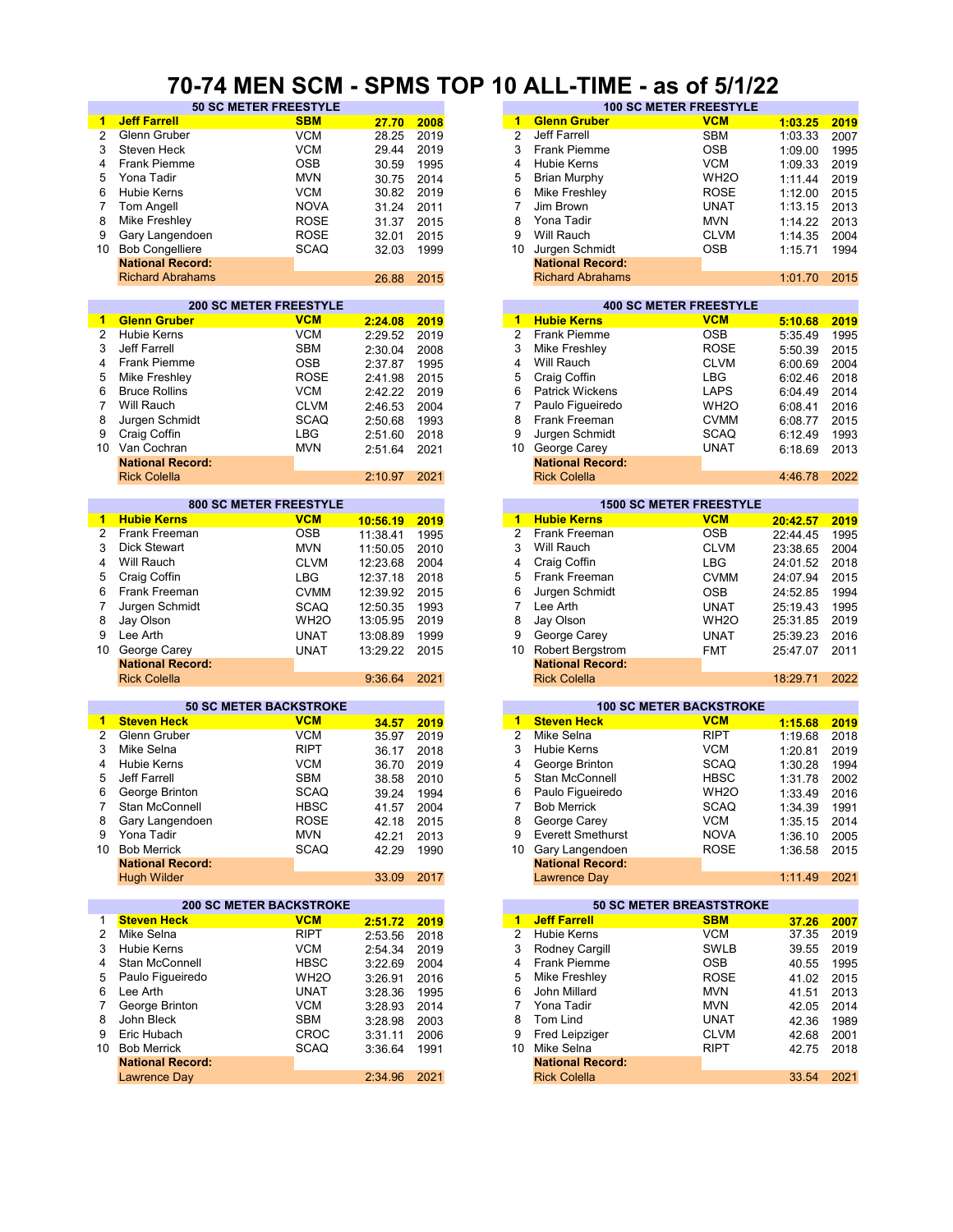|                 | <b>100 SC METER BREASTSTROKE</b>       |                   |         |      |                      |                              | <b>200 SC METER BREASTSTROKE</b>      |          |      |
|-----------------|----------------------------------------|-------------------|---------|------|----------------------|------------------------------|---------------------------------------|----------|------|
| $\mathbf{1}$    | <b>Hubie Kerns</b>                     | <b>VCM</b>        | 1:22.28 | 2019 | 1                    | <b>Hubie Kerns</b>           | <b>VCM</b>                            | 3:03.44  | 2019 |
| $\overline{2}$  | Lee Arth                               | <b>UNAT</b>       | 1:27.90 | 1997 | $\overline{2}$       | Mike Selna                   | <b>RIPT</b>                           | 3:14.80  | 2018 |
| 3               | Mike Freshley                          | <b>ROSE</b>       | 1:29.01 | 2015 | 3                    | Mike Freshley                | <b>ROSE</b>                           | 3:14.96  | 2015 |
| 4               | <b>Jeff Farrell</b>                    | <b>SBM</b>        | 1:29.36 | 2007 | $\overline{4}$       | <b>Frank Piemme</b>          | <b>OSB</b>                            | 3:23.16  | 1995 |
| 5               | Mike Selna                             | <b>RIPT</b>       | 1:30.56 | 2018 | 5                    | John Millard                 | <b>MVN</b>                            | 3:35.05  | 2013 |
| 6               | Frank Freeman                          | <b>OSB</b>        | 1:31.70 | 1995 | 6                    | Will Rauch                   | <b>CLVM</b>                           | 3:37.88  | 2004 |
| 7               | John Millard                           | <b>MVN</b>        | 1:33.76 | 2013 | $\overline{7}$       | <b>Bob Merrick</b>           | <b>SCAQ</b>                           | 3:38.57  | 1990 |
| 8               | Fred Leipziger                         | <b>CLVM</b>       | 1:36.27 | 2001 | 8                    | Lee Arth                     | <b>UNAT</b>                           | 3:39.05  | 1995 |
| 9               | <b>Bob Merrick</b>                     | <b>SCAQ</b>       | 1:37.55 | 1991 | 9                    | John Bleck                   | <b>SBM</b>                            | 3:39.20  | 2003 |
| 10 <sup>1</sup> | Will Rauch                             | <b>CLVM</b>       | 1:38.05 | 2004 |                      | 10 Fred Leipziger            | <b>CLVM</b>                           | 3:39.72  | 2001 |
|                 | <b>National Record:</b>                |                   |         |      |                      | <b>National Record:</b>      |                                       |          |      |
|                 | <b>Rick Colella</b>                    |                   | 1:13.04 | 2021 |                      | <b>Rick Colella</b>          |                                       | 2:34.96  | 2021 |
|                 |                                        |                   |         |      |                      |                              |                                       |          |      |
|                 | <b>50 SC METER BUTTERFLY</b>           |                   |         |      |                      |                              | <b>100 SC METER BUTTERFLY</b>         |          |      |
| 1.              | <b>Steven Heck</b>                     | <b>VCM</b>        | 31.66   | 2019 | 1                    | <b>Hubie Kerns</b>           | <b>VCM</b>                            | 1:15.62  | 2019 |
| $\overline{2}$  | Glenn Gruber                           | <b>VCM</b>        | 32.00   | 2019 | $\overline{2}$       | Glenn Gruber                 | <b>VCM</b>                            | 1:18.68  | 2019 |
| 3               | <b>Jeff Farrell</b>                    | <b>SBM</b>        | 32.93   | 2008 | 3                    | <b>Bruce Rollins</b>         | <b>VCM</b>                            | 1:27.43  | 2019 |
| 4               | <b>Hubie Kerns</b>                     | <b>VCM</b>        | 33.36   | 2019 | 4                    | <b>Rick Miller</b>           | <b>LBG</b>                            | 1:32.07  | 2021 |
| 5               | <b>Frank Piemme</b>                    | <b>OSB</b>        | 34.77   | 1995 | 5                    | Gary Langendoen              | <b>ROSE</b>                           | 1:35.61  | 2015 |
| 6               | Yona Tadir                             | <b>MVN</b>        | 35.02   | 2013 | 6                    | <b>Bob Merrick</b>           | <b>SCAQ</b>                           | 1:42.77  | 1992 |
| $\overline{7}$  | Mike Freshley                          | <b>ROSE</b>       |         | 2015 | $\overline{7}$       | Lee Arth                     | <b>UNAT</b>                           | 1:45.61  | 1995 |
| 8               | Gary Langendoen                        | <b>ROSE</b>       | 35.35   |      | 8                    | <b>Tom Mitchell</b>          | <b>UNAT</b>                           |          |      |
| 9               |                                        | <b>SCAQ</b>       | 36.66   | 2015 | 9                    |                              | <b>SWM</b>                            | 1:48.29  | 2005 |
| 10 <sup>1</sup> | Jurgen Schmidt<br><b>Chuck Babcock</b> | <b>UNAT</b>       | 37.14   | 1993 | 10                   | Parry O'Brien<br>Neal Wiener | WH <sub>2</sub> O                     | 1:48.55  | 2003 |
|                 | <b>National Record:</b>                |                   | 37.81   | 2012 |                      | <b>National Record:</b>      |                                       | 1:50.04  | 2016 |
|                 | <b>Richard Abrahams</b>                |                   | 29.52   | 2015 |                      | <b>Lawrence Day</b>          |                                       | 1:06.54  | 2021 |
|                 |                                        |                   |         |      |                      |                              |                                       |          |      |
|                 | <b>200 SC METER BUTTERFLY</b>          |                   |         |      |                      |                              | 100 SC METER INDIVIDUAL MEDLEY        |          |      |
| $\mathbf{1}$    | <b>Hubie Kerns</b>                     | <b>VCM</b>        | 2:54.08 | 2019 | 1                    | <b>Steven Heck</b>           | <b>VCM</b>                            | 1:12.74  | 2019 |
| $\overline{2}$  | <b>Bruce Rollins</b>                   | <b>VCM</b>        | 3:26.61 | 2019 | $\overline{2}$       | <b>Hubie Kerns</b>           | <b>VCM</b>                            | 1:12.94  | 2019 |
| 3               | Mike Freshley                          | <b>ROSE</b>       | 3:28.71 | 2015 | 3                    | Glenn Gruber                 | <b>VCM</b>                            | 1:15.56  | 2019 |
| 4               | <b>Rick Miller</b>                     | <b>LBG</b>        | 3:41.70 | 2021 | 4                    | Jeff Farrell                 | <b>SBM</b>                            | 1:16.05  | 2007 |
| 5               | Lee Arth                               | <b>UNAT</b>       | 3:47.80 | 1995 | 5                    | Mike Selna                   | <b>RIPT</b>                           | 1:19.08  | 2018 |
| 6               | <b>Tom Mitchell</b>                    | <b>UNAT</b>       | 4:05.61 | 2005 | 6                    | <b>Mike Freshley</b>         | <b>ROSE</b>                           | 1:20.62  | 2015 |
| 7               | Ed Nelson                              | <b>LAPS</b>       | 4:13.85 | 2010 | $\overline{7}$       | <b>Frank Freeman</b>         | <b>OSB</b>                            | 1:20.99  | 1995 |
| 8               | Peter Ronay                            | <b>ROSE</b>       | 4:16.61 | 2012 | 8                    | Fred Leipziger               | <b>CLVM</b>                           | 1:27.16  | 2001 |
| 9               | <b>Neal Wiener</b>                     | WH <sub>2</sub> O | 4:19.51 | 2017 | 9                    | Yona Tadir                   | <b>MVN</b>                            | 1:27.29  | 2013 |
| 10              | Parry O'Brien                          | <b>SWM</b>        | 4:20.83 | 2003 | 10                   | George Brinton               | <b>UNAT</b>                           | 1:29.62  | 2013 |
|                 | <b>National Record:</b>                |                   |         |      |                      | <b>National Record:</b>      |                                       |          |      |
|                 | <b>Lawrence Day</b>                    |                   | 2:45.30 | 2021 |                      | <b>Rick Colella</b>          |                                       | 1:06.98  | 2021 |
|                 |                                        |                   |         |      |                      |                              |                                       |          |      |
|                 | <b>200 SC METER INDIVIDUAL MEDLEY</b>  |                   |         |      |                      |                              | <b>400 SC METER INDIVIDUAL MEDLEY</b> |          |      |
| 1.              | <b>Hubie Kerns</b>                     | <b>VCM</b>        | 2:40.45 | 2019 | $\blacktriangleleft$ | <b>Hubie Kerns</b>           | <b>VCM</b>                            | 5:59.34  | 2019 |
| $\overline{2}$  | <b>Stevn Heck</b>                      | <b>VCM</b>        | 2:42.00 | 2019 | $\overline{2}$       | Steven Heck                  | <b>VCM</b>                            | 6:03.92  | 2019 |
| 3               | Glenn Gruber                           | <b>VCM</b>        | 2:52.22 | 2019 | 3                    | <b>Frank Piemme</b>          | <b>OSB</b>                            | 6:38.98  | 1995 |
| 4               | Jeff Farrell                           | <b>SBM</b>        | 2:57.74 | 2007 | 4                    | Eric Miller                  | <b>LBG</b>                            | 7:20.99  | 2021 |
| 5               | Mike Freshley                          | <b>ROSE</b>       | 3:01.67 | 2015 | 5                    | Lee Arth                     | <b>UNAT</b>                           | 7:33.76  | 1999 |
| 6               | <b>Frank Piemme</b>                    | <b>OSB</b>        | 3:05.96 | 1995 | 6                    | <b>Tom Mitchell</b>          | <b>UNAT</b>                           | 7:39.77  | 2004 |
| $\overline{7}$  | <b>Rick Miller</b>                     | <b>LBG</b>        | 3:21.41 | 2019 | 7                    | Peter Ronay                  | <b>ROSE</b>                           | 8:02.67  | 2014 |
| 8               | Lee Arth                               | <b>UNAT</b>       | 3:23.38 | 1995 | 8                    | Ed Nelson                    | <b>LAPS</b>                           | 8:22.11  | 2009 |
| 9               | George Carey                           | <b>VCM</b>        | 3:23.63 | 2014 | 9                    | <b>Bruce Britos</b>          | <b>UNAT</b>                           | 11:17.62 | 2011 |
| 10              | Jurgen Schmidt                         | <b>OSB</b>        | 3:25.87 | 1994 | 10 <sup>1</sup>      | T Johnson                    | <b>TTSC</b>                           | 13:17.77 | 1996 |
|                 | <b>National Record:</b>                |                   |         |      |                      | <b>National Record:</b>      |                                       |          |      |
|                 | <b>Rick Colella</b>                    |                   | 2:27.07 | 2021 |                      | <b>Alek Shestakov</b>        |                                       | 5:48.15  | 2019 |
|                 |                                        |                   |         |      |                      |                              |                                       |          |      |

|         |      |    |                         | <b>200 SC METER BREASTSTROKE</b> |         |      |
|---------|------|----|-------------------------|----------------------------------|---------|------|
| 1:22.28 | 2019 | 1  | <b>Hubie Kerns</b>      | <b>VCM</b>                       | 3:03.44 | 2019 |
| 1:27.90 | 1997 | 2  | Mike Selna              | <b>RIPT</b>                      | 3:14.80 | 2018 |
| 1:29.01 | 2015 | 3  | Mike Freshley           | <b>ROSE</b>                      | 3:14.96 | 2015 |
| 1:29.36 | 2007 | 4  | <b>Frank Piemme</b>     | <b>OSB</b>                       | 3:23.16 | 1995 |
| 1:30.56 | 2018 | 5  | John Millard            | <b>MVN</b>                       | 3:35.05 | 2013 |
| 1:31.70 | 1995 | 6  | Will Rauch              | <b>CLVM</b>                      | 3:37.88 | 2004 |
| 1:33.76 | 2013 |    | <b>Bob Merrick</b>      | <b>SCAQ</b>                      | 3:38.57 | 1990 |
| 1:36.27 | 2001 | 8  | Lee Arth                | <b>UNAT</b>                      | 3:39.05 | 1995 |
| 1:37.55 | 1991 | 9  | John Bleck              | <b>SBM</b>                       | 3:39.20 | 2003 |
| 1:38.05 | 2004 | 10 | Fred Leipziger          | <b>CLVM</b>                      | 3:39.72 | 2001 |
|         |      |    | <b>National Record:</b> |                                  |         |      |
| 1:13.04 | 2021 |    | <b>Rick Colella</b>     |                                  | 2:34.96 | 2021 |
|         |      |    |                         |                                  |         |      |

|       |      |    | <b>100 SC METER BUTTERFLY</b> |                   |         |      |  |  |  |  |  |  |
|-------|------|----|-------------------------------|-------------------|---------|------|--|--|--|--|--|--|
| 31.66 | 2019 | 1  | <b>Hubie Kerns</b>            | <b>VCM</b>        | 1:15.62 | 2019 |  |  |  |  |  |  |
| 32.00 | 2019 | 2  | Glenn Gruber                  | <b>VCM</b>        | 1:18.68 | 2019 |  |  |  |  |  |  |
| 32.93 | 2008 | 3  | <b>Bruce Rollins</b>          | <b>VCM</b>        | 1:27.43 | 2019 |  |  |  |  |  |  |
| 33.36 | 2019 | 4  | <b>Rick Miller</b>            | LBG               | 1:32.07 | 2021 |  |  |  |  |  |  |
| 34.77 | 1995 | 5  | Gary Langendoen               | <b>ROSE</b>       | 1:35.61 | 2015 |  |  |  |  |  |  |
| 35.02 | 2013 | 6  | <b>Bob Merrick</b>            | <b>SCAQ</b>       | 1:42.77 | 1992 |  |  |  |  |  |  |
| 35.35 | 2015 |    | Lee Arth                      | <b>UNAT</b>       | 1:45.61 | 1995 |  |  |  |  |  |  |
| 36.66 | 2015 | 8  | Tom Mitchell                  | <b>UNAT</b>       | 1:48.29 | 2005 |  |  |  |  |  |  |
| 37.14 | 1993 | 9  | Parry O'Brien                 | SWM               | 1:48.55 | 2003 |  |  |  |  |  |  |
| 37.81 | 2012 | 10 | Neal Wiener                   | WH <sub>2</sub> O | 1:50.04 | 2016 |  |  |  |  |  |  |
|       |      |    | <b>National Record:</b>       |                   |         |      |  |  |  |  |  |  |
| 29.52 | 2015 |    | Lawrence Day                  |                   | 1:06.54 | 2021 |  |  |  |  |  |  |

| <b>200 SC METER BUTTERFLY</b> |                   |         |      |    |                         | <b>100 SC METER INDIVIDUAL MEDLEY</b> |         |      |
|-------------------------------|-------------------|---------|------|----|-------------------------|---------------------------------------|---------|------|
|                               | <b>VCM</b>        | 2:54.08 | 2019 |    | <b>Steven Heck</b>      | <b>VCM</b>                            | 1:12.74 | 2019 |
|                               | <b>VCM</b>        | 3:26.61 | 2019 | 2  | <b>Hubie Kerns</b>      | <b>VCM</b>                            | 1:12.94 | 2019 |
|                               | <b>ROSE</b>       | 3:28.71 | 2015 | 3  | Glenn Gruber            | <b>VCM</b>                            | 1:15.56 | 2019 |
|                               | LBG               | 3:41.70 | 2021 | 4  | Jeff Farrell            | <b>SBM</b>                            | 1:16.05 | 2007 |
|                               | <b>UNAT</b>       | 3:47.80 | 1995 | 5  | Mike Selna              | <b>RIPT</b>                           | 1:19.08 | 2018 |
|                               | <b>UNAT</b>       | 4:05.61 | 2005 | 6  | Mike Freshley           | <b>ROSE</b>                           | 1:20.62 | 2015 |
|                               | <b>LAPS</b>       | 4:13.85 | 2010 |    | <b>Frank Freeman</b>    | <b>OSB</b>                            | 1:20.99 | 1995 |
|                               | <b>ROSE</b>       | 4:16.61 | 2012 | 8  | Fred Leipziger          | <b>CLVM</b>                           | 1:27.16 | 2001 |
|                               | WH <sub>2</sub> O | 4:19.51 | 2017 | 9  | Yona Tadir              | <b>MVN</b>                            | 1:27.29 | 2013 |
|                               | SWM               | 4:20.83 | 2003 | 10 | George Brinton          | <b>UNAT</b>                           | 1:29.62 | 2013 |
| ord:                          |                   |         |      |    | <b>National Record:</b> |                                       |         |      |
| ٧                             |                   | 2:45.30 | 2021 |    | <b>Rick Colella</b>     |                                       | 1:06.98 | 2021 |

|         |      |               | <b>400 SC METER INDIVIDUAL MEDLEY</b> |             |          |      |  |  |  |  |  |
|---------|------|---------------|---------------------------------------|-------------|----------|------|--|--|--|--|--|
| 2:40.45 | 2019 | 1             | <b>Hubie Kerns</b>                    | <b>VCM</b>  | 5:59.34  | 2019 |  |  |  |  |  |
| 2:42.00 | 2019 | $\mathcal{P}$ | Steven Heck                           | <b>VCM</b>  | 6:03.92  | 2019 |  |  |  |  |  |
| 2:52.22 | 2019 | 3             | <b>Frank Piemme</b>                   | <b>OSB</b>  | 6:38.98  | 1995 |  |  |  |  |  |
| 2:57.74 | 2007 | 4             | <b>Eric Miller</b>                    | <b>LBG</b>  | 7:20.99  | 2021 |  |  |  |  |  |
| 3:01.67 | 2015 | 5             | Lee Arth                              | <b>UNAT</b> | 7:33.76  | 1999 |  |  |  |  |  |
| 3:05.96 | 1995 | 6             | Tom Mitchell                          | <b>UNAT</b> | 7:39.77  | 2004 |  |  |  |  |  |
| 3:21.41 | 2019 |               | Peter Ronay                           | <b>ROSE</b> | 8:02.67  | 2014 |  |  |  |  |  |
| 3:23.38 | 1995 | 8             | Ed Nelson                             | LAPS        | 8:22.11  | 2009 |  |  |  |  |  |
| 3:23.63 | 2014 | 9             | <b>Bruce Britos</b>                   | <b>UNAT</b> | 11:17.62 | 2011 |  |  |  |  |  |
| 3:25.87 | 1994 | 10            | T Johnson                             | <b>TTSC</b> | 13:17.77 | 1996 |  |  |  |  |  |
|         |      |               | <b>National Record:</b>               |             |          |      |  |  |  |  |  |
| 2:27.07 | 2021 |               | <b>Alek Shestakov</b>                 |             | 5:48.15  | 2019 |  |  |  |  |  |
|         |      |               |                                       |             |          |      |  |  |  |  |  |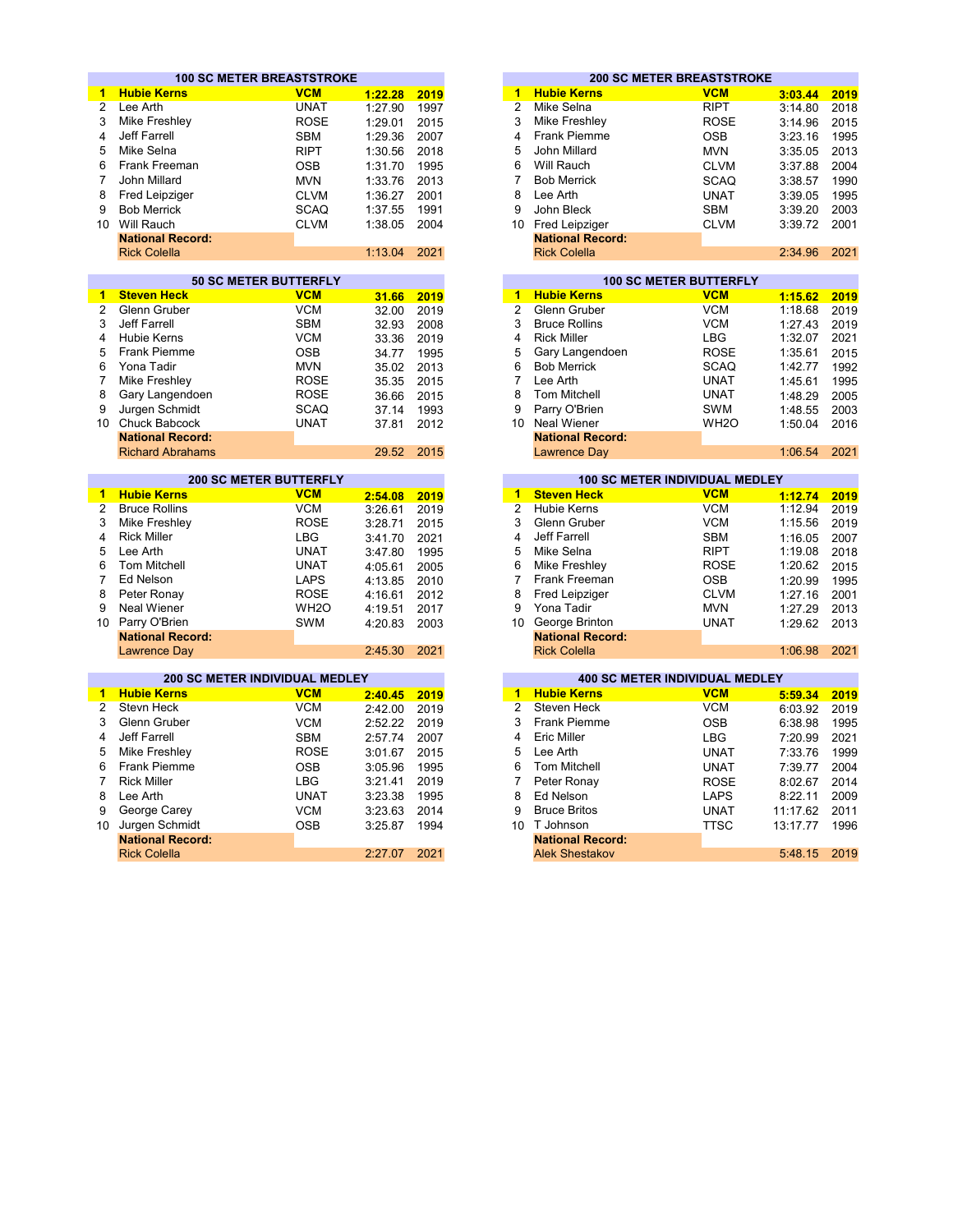#### **75-79 WOMEN SCM - SPMS TOP 10 ALL-TIME - as of 5/1/22**

| 1              | <b>Beverly Montrella</b>       | <b>MVN</b>                    | 38.14        | 2021 | $\blacktriangleleft$ | <b>Jeanne Little</b>     | <b>MVN</b>                      | 1:34.39      | 2013 |
|----------------|--------------------------------|-------------------------------|--------------|------|----------------------|--------------------------|---------------------------------|--------------|------|
| $\overline{2}$ | Jeanne Little                  | <b>MVN</b>                    | 40.30        | 2013 | $\overline{2}$       | <b>Beverly Montrella</b> | <b>MVN</b>                      | 1:37.42      | 2021 |
| 3              | Maxine Merlino                 | <b>UNAT</b>                   |              |      | 3                    | Rita Simonton            | GWSC                            |              | 1993 |
|                |                                |                               | 43.98        | 1988 |                      |                          |                                 | 1:38.34      |      |
| 4              | Dionne Caldwell                | <b>NOVA</b>                   | 45.46        | 2008 | 4                    | <b>Ruth Baar</b>         | <b>OSB</b>                      | 1:44.03      | 1999 |
| 5              | Ruth Baar                      | <b>OSB</b>                    | 45.73        | 1999 | 5                    | Dionne Caldwell          | NO.                             | 1:46.29      | 2008 |
| 6              | <b>Rita Simonton</b>           | GWSC                          |              |      | 6                    | Maxine Merlino           | LBM                             |              |      |
|                |                                |                               | 46.14        | 1997 |                      |                          |                                 | 1:48.29      | 1989 |
| $\overline{7}$ | <b>Maurine Kornfeld</b>        | СM                            | 47.38        | 1996 | 7                    | <b>Grace Altus</b>       | <b>OSB</b>                      | 1:48.45      | 1999 |
| 8              | Margrit Graef                  | <b>MVN</b>                    | 49.90        | 2006 | 8                    | Ellen Shockro            | <b>ROSE</b>                     | 1:48.70      | 2018 |
| 9              | <b>Grace Altus</b>             | <b>OSB</b>                    | 50.17        | 1999 | 9                    | <b>Maurine Kornfeld</b>  | CМ                              | 1:52.32      | 1996 |
|                |                                |                               |              |      |                      |                          |                                 |              |      |
|                | 10 LaVerne Dougherty           | <b>UNAT</b>                   | 56.53        | 2000 | 10                   | <b>Margrit Graef</b>     | <b>MVN</b>                      | 1:55.09      | 2006 |
|                | <b>National Record:</b>        |                               |              |      |                      | <b>National Record:</b>  |                                 |              |      |
|                | <b>Diann Uustal</b>            |                               | 34.88        | 2021 |                      | <b>Diann Uustal</b>      |                                 | 1:14.87      | 2021 |
|                |                                |                               |              |      |                      |                          |                                 |              |      |
|                |                                | <b>200 SC METER FREESTYLE</b> |              |      |                      |                          | <b>400 SC METER FREESTYLE</b>   |              |      |
|                |                                | <b>MVN</b>                    |              |      | 1                    |                          | <b>MVN</b>                      |              |      |
| 1              | <b>Beverly Montrella</b>       |                               | 3:14.26      | 2021 |                      | <b>Beverly Montrella</b> |                                 | 6:51.13      | 2021 |
| $\overline{2}$ | Rita Simonton                  | <b>GWSC</b>                   | 3:33.90      | 1993 | $\overline{2}$       | Rita Simonton            | GWSC                            | 7:23.29      | 1993 |
| 3              | Jeanne Little                  | <b>MVN</b>                    | 3:35.13      | 2013 | 3                    | <b>Grace Altus</b>       | <b>OSB</b>                      | 7:49.31      | 1999 |
| 4              | Dionne Caldwell                | <b>NOVA</b>                   | 3:40.87      | 2007 | 4                    | Dionne Caldwell          | <b>NOVA</b>                     | 7:52.85      | 2008 |
|                |                                |                               |              |      |                      |                          |                                 |              |      |
| 5              | <b>Ruth Baar</b>               | <b>OSB</b>                    | 3:49.56      | 1999 | 5                    | Ellen Shockro            | <b>ROSE</b>                     | 8:08.78      | 2017 |
| 6              | <b>Grace Altus</b>             | <b>OSB</b>                    | 3:52.85      | 1999 | 6                    | Maxine Merlino           | UNAT                            | 8:11.07      | 1988 |
| 7              | Ellen Shockro                  | <b>ROSE</b>                   | 3:54.96      | 2018 | $\overline{7}$       | Maurine Kornfeld         | СM                              | 8:24.71      | 1998 |
| 8              | Maurine Kornfeld               | <b>CM</b>                     |              |      | 8                    | Peggy Sanborn            | <b>OSB</b>                      |              |      |
|                |                                |                               | 3:55.28      | 1996 |                      |                          |                                 | 8:48.80      | 2002 |
| 9              | Maxine Merlino                 | LBM                           | 4:03.41      | 1989 | 9                    | Sylvia Glenn             | <b>OJAI</b>                     | 9:33.10      | 2013 |
| 10             | <b>Margrit Graef</b>           | <b>MVN</b>                    | 4:05.23      | 2008 | 10 <sup>1</sup>      | Ellen Shockro            | <b>NOVA</b>                     | 9:05.52      | 2021 |
|                | <b>National Record:</b>        |                               |              |      |                      | <b>National Record:</b>  |                                 |              |      |
|                | <b>Gail Roper</b>              |                               | 3:07.58      | 2005 |                      | Carolyn Boak             |                                 | 6:17.67      | 2021 |
|                |                                |                               |              |      |                      |                          |                                 |              |      |
|                |                                |                               |              |      |                      |                          |                                 |              |      |
|                |                                | <b>800 SC METER FREESTYLE</b> |              |      |                      |                          | <b>1500 SC METER FREESTYLE</b>  |              |      |
| $\mathbf{1}$   | <b>Beverly Montrella</b>       | <b>MVN</b>                    | 14:03.46     | 2021 | $1 -$                | <b>Rita Simonton</b>     | <b>GWSC</b>                     | 29:30.20     | 1993 |
| $\overline{2}$ | Rita Simonton                  | <b>GWSC</b>                   | 15:28.60     | 1993 | $\overline{2}$       | <b>Grace Altus</b>       | <b>OSB</b>                      | 30:04.28     | 1999 |
| 3              | <b>Grace Altus</b>             | <b>OSB</b>                    | 16:00.68     | 1999 | 3                    | Dionne Caldwell          | <b>NOVA</b>                     |              | 2007 |
|                |                                |                               |              |      |                      |                          |                                 | 30:18.20     |      |
| 4              | Dionne Caldwell                | <b>NOVA</b>                   | 16:04.12     | 2007 | 4                    | Peggy Sanborn            | <b>OSB</b>                      | 33:44.36     | 2002 |
| 5              | Ellen Shockro                  | <b>ROSE</b>                   | 16:55.28     | 2018 | 5                    | Maxine Merlino           | UNAT                            | 33:53.33     | 1988 |
| 6              | Maxine Merlino                 | <b>UNAT</b>                   | 17:16.06     | 1988 | 6                    | Ellen Shockro            | <b>NOVA</b>                     | 34:36.63     | 2021 |
|                |                                |                               |              |      |                      |                          |                                 |              |      |
| $\overline{7}$ | <b>Maurine Kornfeld</b>        | <b>CM</b>                     | 17:31.57     | 1999 | 7                    | Sylvia Glenn             | <b>OJAI</b>                     | 37:45.70     | 2013 |
| 8              | Peggy Sanborn                  | <b>OSB</b>                    | 17:58.49     | 2002 | 8                    |                          |                                 |              |      |
| 9              | Ellen Shockro                  | <b>NOVA</b>                   | 18:27.45     | 2021 | 9                    |                          |                                 |              |      |
| 10             |                                |                               |              | 2012 | 10                   |                          |                                 |              |      |
|                | Sylvia Glenn                   | <b>OJAI</b>                   | 19:29.95     |      |                      |                          |                                 |              |      |
|                | <b>National Record:</b>        |                               |              |      |                      | <b>National Record:</b>  |                                 |              |      |
|                | <b>Carolyn Boak</b>            |                               | 13:05.40     | 2021 |                      | <b>Gail Roper</b>        |                                 | 26:37.02     | 2005 |
|                |                                |                               |              |      |                      |                          |                                 |              |      |
|                |                                | <b>50 SC METER BACKSTROKE</b> |              |      |                      |                          | <b>100 SC METER BACKSTROKE</b>  |              |      |
| 1              | <b>Beverly Montrella</b>       | <b>MVN</b>                    |              | 2021 |                      | 1 Beverly Montrella      | <b>MVN</b>                      | 1:44.46      | 2021 |
|                |                                |                               | 46.17        |      |                      |                          |                                 |              |      |
| 2              | Maxine Merlino                 | <b>UNAT</b>                   | 55.95        | 1988 | 2                    | Maxine Merlino           | <b>UNAT</b>                     | 2:01.55      | 1988 |
| 3              | Diane Smith                    | <b>CVMM</b>                   | 59.23        | 2021 | 3                    | Peggy Sanborn            | SBM                             | 2:04.36      | 2003 |
| 4              | Peggy Sanborn                  | OSB                           | 59.82        | 2002 | 4                    | <b>Maurine Kornfeld</b>  | СM                              | 2:15.73      | 1996 |
| 5              | Patricia Nielson               | LBG                           | 1:03.60      | 2007 | 5                    | Patricia Nielson         | LBG                             | 2:18.77      | 2007 |
|                |                                |                               |              |      |                      |                          |                                 |              |      |
| 6              | Ruth Baar                      | <b>OSB</b>                    | 1:04.25      | 2001 | 6                    | Sylvia Glenn             | <b>OJAI</b>                     | 2:24.79      | 2013 |
| 7              | Maurine Kornfeld               | CM                            | 1:04.52 1997 |      | 7                    | Dee Schwartz             | DOT                             | 2:27.93      | 2016 |
| 8              | Sylvia Glenn                   | <b>OJAI</b>                   | 1:09.44      | 2012 | 8                    | Margaret Carr            | <b>CENT</b>                     | 3:24.82 1988 |      |
| 9              | Dee Schwartz                   | <b>DOT</b>                    | 1:09.69      | 2016 | 9                    | Doris Johnson            | UNAT                            | 3:42.46      | 1997 |
|                |                                |                               |              |      |                      |                          |                                 |              |      |
|                | 10 Grace Altus                 | <b>SBM</b>                    | 1:13.78      | 2003 | 10                   |                          |                                 |              |      |
|                | <b>National Record:</b>        |                               |              |      |                      | <b>National Record:</b>  |                                 |              |      |
|                | <b>Diann Uustal</b>            |                               | 40.27 2021   |      |                      | <b>Diann Uustal</b>      |                                 | 1:26.80      | 2021 |
|                |                                |                               |              |      |                      |                          |                                 |              |      |
|                | <b>200 SC METER BACKSTROKE</b> |                               |              |      |                      |                          | <b>50 SC METER BREASTSTROKE</b> |              |      |
|                | 1 Peggy Sanborn                | <b>OSB</b>                    | 4:20.33      | 2002 | $\mathbf 1$          | <b>Beverly Montrella</b> | <b>MVN</b>                      | 50.91        | 2021 |
|                |                                |                               |              |      |                      |                          |                                 |              |      |
| 2              | Maxine Merlino                 | <b>UNAT</b>                   | 4:23.42      | 1988 | 2                    | Margrit Graef            | <b>MVN</b>                      | 56.55        | 2008 |
| 3              | <b>Maurine Kornfeld</b>        | <b>CM</b>                     | 4:38.97      | 1996 | 3                    | Maxine Merlino           | UNAT                            | 58.91        | 1988 |
| 4              | Patricia Nielson               | LBG                           | 5:00.74      | 2011 | 4                    | Rita Simonton            | GWSC                            | 1:01.20      | 1996 |
| 5              | Grace Altus                    | <b>OSB</b>                    | 5:04.72      | 1999 | 5                    | Helen Kimizuka           | UNAT                            | 1:05.96      | 2003 |
|                |                                |                               |              |      |                      |                          |                                 |              |      |
| 6              | Sylvia Glenn                   | <b>OJAI</b>                   | 5:07.01 2014 |      | 6                    | Sylvia Glenn             | <b>OJAI</b>                     | 1:19.98      | 2012 |
| 7              |                                |                               |              |      | 7                    | Patricia Nielson         | LBG                             | 1:20.63      | 2007 |
| 8              |                                |                               |              |      | 8                    | LaVerne Dougherty        | UNAT                            | 1:23.45      | 1999 |
| 9              |                                |                               |              |      | 9                    | Lois Plank               | <b>UCLA</b>                     | 1:29.41      | 1998 |
|                |                                |                               |              |      |                      | 10 Dee Schwartz          |                                 |              |      |
| 10             |                                |                               |              |      |                      |                          | DOT                             | 1:33.04      | 2016 |
|                | <b>National Record:</b>        |                               |              |      |                      | <b>National Record:</b>  |                                 |              |      |
|                | <b>Diann Uustal</b>            |                               | 3:10.53 2021 |      |                      | Joann Leilich            |                                 | 46.20        | 2014 |
|                |                                |                               |              |      |                      |                          |                                 |              |      |
|                |                                |                               |              |      |                      |                          |                                 |              |      |

|                              | - - - -     |       | ---- |    |                               |             |         |      |
|------------------------------|-------------|-------|------|----|-------------------------------|-------------|---------|------|
| <b>50 SC METER FREESTYLE</b> |             |       |      |    | <b>100 SC METER FREESTYLE</b> |             |         |      |
| rella                        | <b>MVN</b>  | 38.14 | 2021 | 1  | <b>Jeanne Little</b>          | <b>MVN</b>  | 1:34.39 | 2013 |
|                              | <b>MVN</b>  | 40.30 | 2013 |    | <b>Beverly Montrella</b>      | <b>MVN</b>  | 1:37.42 | 2021 |
|                              | <b>UNAT</b> | 43.98 | 1988 | 3  | Rita Simonton                 | <b>GWSC</b> | 1:38.34 | 1993 |
| ell                          | <b>NOVA</b> | 45.46 | 2008 | 4  | <b>Ruth Baar</b>              | <b>OSB</b>  | 1:44.03 | 1999 |
|                              | <b>OSB</b>  | 45.73 | 1999 | 5  | Dionne Caldwell               | NO.         | 1:46.29 | 2008 |
|                              | GWSC        | 46.14 | 1997 | 6  | Maxine Merlino                | LBM         | 1:48.29 | 1989 |
| eld                          | CМ          | 47.38 | 1996 |    | Grace Altus                   | <b>OSB</b>  | 1:48.45 | 1999 |
|                              | <b>MVN</b>  | 49.90 | 2006 | 8  | Ellen Shockro                 | <b>ROSE</b> | 1:48.70 | 2018 |
|                              | <b>OSB</b>  | 50.17 | 1999 | 9  | Maurine Kornfeld              | <b>CM</b>   | 1:52.32 | 1996 |
| <b>therty</b>                | <b>UNAT</b> | 56.53 | 2000 | 10 | Margrit Graef                 | <b>MVN</b>  | 1:55.09 | 2006 |
| :bıc                         |             |       |      |    | <b>National Record:</b>       |             |         |      |
|                              |             | 34.88 | 2021 |    | <b>Diann Uustal</b>           |             | 1:14.87 | 2021 |
|                              |             |       |      |    |                               |             |         |      |

|         |      |    | <b>400 SC METER FREESTYLE</b> |             |         |      |  |  |  |  |  |
|---------|------|----|-------------------------------|-------------|---------|------|--|--|--|--|--|
| 3:14.26 | 2021 | 1  | <b>Beverly Montrella</b>      | <b>MVN</b>  | 6:51.13 |      |  |  |  |  |  |
| 3:33.90 | 1993 | 2  | Rita Simonton                 | <b>GWSC</b> | 7:23.29 | 1993 |  |  |  |  |  |
| 3:35.13 | 2013 | 3  | Grace Altus                   | <b>OSB</b>  | 7:49.31 | 1999 |  |  |  |  |  |
| 3:40.87 | 2007 | 4  | Dionne Caldwell               | <b>NOVA</b> | 7:52.85 | 2008 |  |  |  |  |  |
| 3:49.56 | 1999 | 5. | Ellen Shockro                 | <b>ROSE</b> | 8:08.78 | 2017 |  |  |  |  |  |
| 3:52.85 | 1999 | 6  | Maxine Merlino                | <b>UNAT</b> | 8:11.07 | 1988 |  |  |  |  |  |
| 3:54.96 | 2018 |    | <b>Maurine Kornfeld</b>       | <b>CM</b>   | 8:24.71 | 1998 |  |  |  |  |  |
| 3:55.28 | 1996 | 8  | Peggy Sanborn                 | <b>OSB</b>  | 8:48.80 | 2002 |  |  |  |  |  |
| 4:03.41 | 1989 | 9  | Sylvia Glenn                  | <b>OJAI</b> | 9:33.10 | 2013 |  |  |  |  |  |
| 4:05.23 | 2008 | 10 | Ellen Shockro                 | <b>NOVA</b> | 9:05.52 | 2021 |  |  |  |  |  |
|         |      |    | <b>National Record:</b>       |             |         |      |  |  |  |  |  |
| 3:07.58 | 2005 |    | Carolyn Boak                  |             | 6:17.67 | 2021 |  |  |  |  |  |
|         |      |    |                               |             |         |      |  |  |  |  |  |

|    | <b>1500 SC METER FREESTYLE</b> |             |          |      |  |  |  |  |  |  |  |  |  |
|----|--------------------------------|-------------|----------|------|--|--|--|--|--|--|--|--|--|
| 1  | <b>Rita Simonton</b>           | <b>GWSC</b> | 29:30.20 | 1993 |  |  |  |  |  |  |  |  |  |
| 2  | Grace Altus                    | <b>OSB</b>  | 30:04.28 | 1999 |  |  |  |  |  |  |  |  |  |
| 3  | Dionne Caldwell                | <b>NOVA</b> | 30:18.20 | 2007 |  |  |  |  |  |  |  |  |  |
| 4  | Peggy Sanborn                  | <b>OSB</b>  | 33:44.36 | 2002 |  |  |  |  |  |  |  |  |  |
| 5  | Maxine Merlino                 | <b>UNAT</b> | 33:53.33 | 1988 |  |  |  |  |  |  |  |  |  |
| 6  | Ellen Shockro                  | <b>NOVA</b> | 34:36.63 | 2021 |  |  |  |  |  |  |  |  |  |
|    | Sylvia Glenn                   | <b>OJAI</b> | 37:45.70 | 2013 |  |  |  |  |  |  |  |  |  |
| 8  |                                |             |          |      |  |  |  |  |  |  |  |  |  |
| 9  |                                |             |          |      |  |  |  |  |  |  |  |  |  |
| 10 |                                |             |          |      |  |  |  |  |  |  |  |  |  |

|       |      |    |                          | <b>100 SC METER BACKSTROKE</b> |         |
|-------|------|----|--------------------------|--------------------------------|---------|
| 46.17 | 2021 | 1  | <b>Beverly Montrella</b> | <b>MVN</b>                     | 1:44.46 |
| 55.95 | 1988 | 2  | Maxine Merlino           | <b>UNAT</b>                    | 2:01.55 |
| 59.23 | 2021 | 3  | Peggy Sanborn            | <b>SBM</b>                     | 2:04.36 |
| 59.82 | 2002 | 4  | Maurine Kornfeld         | <b>CM</b>                      | 2:15.73 |
| 03.60 | 2007 | 5  | Patricia Nielson         | LBG                            | 2:18.77 |
| 04.25 | 2001 | 6  | Sylvia Glenn             | <b>OJAI</b>                    | 2:24.79 |
| 04.52 | 1997 | 7  | Dee Schwartz             | <b>DOT</b>                     | 2:27.93 |
| 09.44 | 2012 | 8  | Margaret Carr            | <b>CENT</b>                    | 3:24.82 |
| 09.69 | 2016 | 9  | Doris Johnson            | <b>UNAT</b>                    | 3:42.46 |
| 13.78 | 2003 | 10 |                          |                                |         |
|       |      |    | <b>National Record:</b>  |                                |         |
| 40.27 | 2021 |    | <b>Diann Uustal</b>      |                                | 1:26.80 |

|         |      |   |    |                          | <b>50 SC METER BREASTSTROKE</b> |  |
|---------|------|---|----|--------------------------|---------------------------------|--|
| 4:20.33 | 2002 |   | 1  | <b>Beverly Montrella</b> | <b>MVN</b>                      |  |
| 4:23.42 | 1988 |   | 2  | Margrit Graef            | <b>MVN</b>                      |  |
| 4:38.97 | 1996 |   | 3  | Maxine Merlino           | <b>UNAT</b>                     |  |
| 5:00.74 | 2011 | 4 |    | <b>Rita Simonton</b>     | <b>GWSC</b>                     |  |
| 5:04.72 | 1999 |   | 5  | Helen Kimizuka           | <b>UNAT</b>                     |  |
| 5:07.01 | 2014 |   | 6  | Sylvia Glenn             | <b>OJAI</b>                     |  |
|         |      |   |    | Patricia Nielson         | <b>LBG</b>                      |  |
|         |      |   | 8  | LaVerne Dougherty        | <b>UNAT</b>                     |  |
|         |      | 9 |    | Lois Plank               | <b>UCLA</b>                     |  |
|         |      |   | 10 | Dee Schwartz             | <b>DOT</b>                      |  |
|         |      |   |    | <b>National Record:</b>  |                                 |  |
| 3:10.53 | 2021 |   |    | Joann Leilich            |                                 |  |
|         |      |   |    |                          |                                 |  |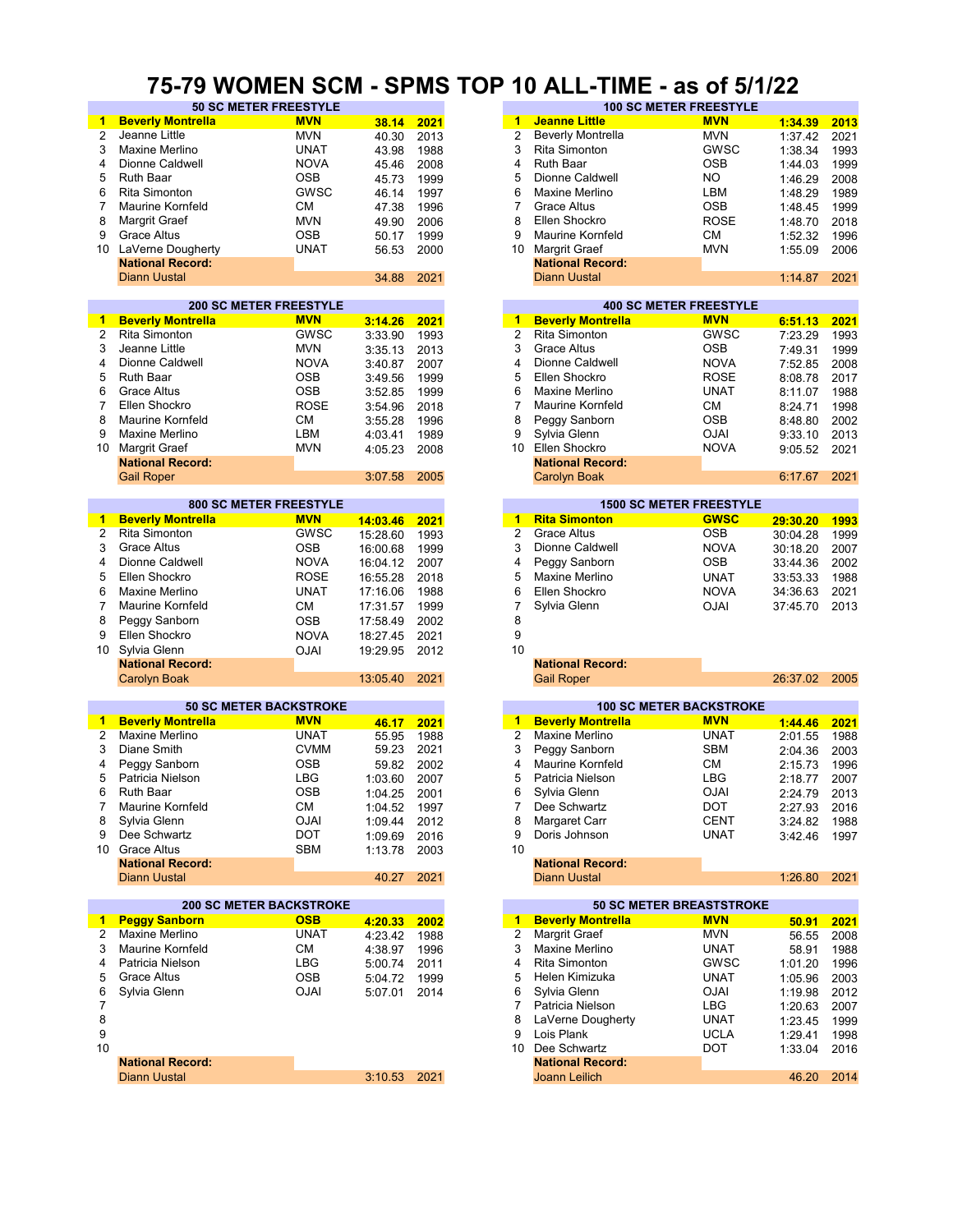|                | <b>100 SC METER BREASTSTROKE</b> |             |         |      |                      | <b>200 SC METER BREASTSTROKE</b>      |             |                    |                                                      |
|----------------|----------------------------------|-------------|---------|------|----------------------|---------------------------------------|-------------|--------------------|------------------------------------------------------|
| 1              | <b>Beverly Montrella</b>         | <b>MVN</b>  | 2:02.18 | 2021 | 1                    | <b>Beverly Montrella</b>              | <b>MVN</b>  | 4:17.31            | 2021                                                 |
| $\overline{c}$ | Maxine Merlino                   | <b>UNAT</b> | 2:10.17 | 1988 | $\overline{2}$       | <b>Maxine Merlino</b>                 | <b>UNAT</b> | 4:35.24            | 1988                                                 |
| 3              | Margrit Graef                    | <b>MVN</b>  | 2:12.05 | 2007 | 3                    | <b>Rita Simonton</b>                  | <b>GWSC</b> | 4:39.95            | 1993                                                 |
| 4              | Rita Simonton                    | <b>GWSC</b> | 2:15.48 | 1996 | 4                    | Margrit Graef                         | <b>MVN</b>  | 4:51.66            | 2006                                                 |
| 5              | Helen Kimizuka                   | <b>UNAT</b> | 2:33.15 | 2003 | 5                    | Sylvia Glenn                          | <b>OJAI</b> | 6:27.17            | 2013                                                 |
| 6              | Lois Plank                       | <b>UCLA</b> | 3:23.89 | 1996 | 6                    |                                       |             |                    |                                                      |
| 7              | <b>Ruth Ridenour</b>             | <b>SBSC</b> | 3:26.31 | 1991 | $\overline{7}$       |                                       |             |                    |                                                      |
| 8              |                                  |             |         |      | 8                    |                                       |             |                    |                                                      |
| 9              |                                  |             |         |      | 9                    |                                       |             |                    |                                                      |
| 10             |                                  |             |         |      | 10                   |                                       |             |                    |                                                      |
|                | <b>National Record:</b>          |             |         |      |                      | <b>National Record:</b>               |             |                    |                                                      |
|                | <b>Joann Leilich</b>             |             | 1:40.82 | 2014 |                      | <b>Joann Leilich</b>                  |             | 3:36.56            | 2014                                                 |
|                |                                  |             |         |      |                      |                                       |             |                    |                                                      |
|                | <b>50 SC METER BUTTERFLY</b>     |             |         |      |                      | <b>100 SC METER BUTTERFLY</b>         |             |                    |                                                      |
| 1              | <b>Jeanne Little</b>             | <b>MVN</b>  | 48.70   | 2013 | 1                    | <b>Maxine Merlino</b>                 | <b>UNAT</b> | 2:12.17            | 1988                                                 |
| 2              | Dionne Caldwell                  | <b>NOVA</b> | 56.70   | 2007 | $\overline{c}$       |                                       |             |                    |                                                      |
| 3              | Maxine Merlino                   | <b>UNAT</b> | 59.27   | 1988 | 3                    |                                       |             |                    |                                                      |
| 4              | Ellen Shockro                    | <b>ROSE</b> | 1:00.11 | 2017 | 4                    |                                       |             |                    |                                                      |
| 5              | <b>Grace Altus</b>               | <b>OSB</b>  | 1:02.04 | 1999 | 5                    |                                       |             |                    |                                                      |
| 6              | <b>Maurine Kornfeld</b>          | CМ          | 1:25.37 | 1998 | 6                    |                                       |             |                    |                                                      |
| 7              | Marcia Cohen                     | <b>SCAQ</b> | 1:47.13 | 2009 | $\overline{7}$       |                                       |             |                    |                                                      |
| 8              |                                  |             |         |      | 8                    |                                       |             |                    |                                                      |
| 9              |                                  |             |         |      | 9                    |                                       |             |                    |                                                      |
| 10             |                                  |             |         |      | 10                   |                                       |             |                    |                                                      |
|                | <b>National Record:</b>          |             |         |      |                      | <b>National Record:</b>               |             |                    |                                                      |
|                | <b>Gail Roper</b>                |             | 44.18   | 2004 |                      | Daniela Barnea                        |             | 1:46.04            | 2019                                                 |
|                | <b>200 SC METER BUTTERFLY</b>    |             |         |      |                      | <b>100 SC METER INDIVIDUAL MEDLEY</b> |             |                    |                                                      |
| 1              | <b>Maxine Merlino</b>            | <b>UNAT</b> | 4:48.50 | 1988 | $\blacktriangleleft$ | <b>Beverly Montrella</b>              | <b>MVN</b>  | 1:42.28            | 2021                                                 |
|                |                                  |             |         |      |                      |                                       |             |                    |                                                      |
| $\overline{c}$ |                                  |             |         |      | $\overline{2}$       | <b>Maxine Merlino</b>                 | <b>UNAT</b> |                    |                                                      |
| 3              |                                  |             |         |      | 3                    | Jeanne Little                         | <b>MVN</b>  | 2:00.07<br>2:01.66 |                                                      |
| 4              |                                  |             |         |      | 4                    | Dionne Caldwell                       | <b>NOVA</b> | 2:12.62            |                                                      |
| 5              |                                  |             |         |      | 5                    |                                       | <b>MVN</b>  | 2:16.12            |                                                      |
| 6              |                                  |             |         |      | 6                    | Margrit Graef<br><b>Grace Altus</b>   | <b>OSB</b>  |                    |                                                      |
| 7              |                                  |             |         |      | $\overline{7}$       | <b>Maurine Kornfeld</b>               | <b>CM</b>   | 2:21.15            |                                                      |
| 8              |                                  |             |         |      | 8                    | <b>Ruth Ridenour</b>                  | <b>SBSC</b> | 2:30.86            |                                                      |
| 9              |                                  |             |         |      | 9                    |                                       |             | 2:58.25            |                                                      |
| 10             |                                  |             |         |      | 10                   |                                       |             |                    |                                                      |
|                | <b>National Record:</b>          |             |         |      |                      | <b>National Record:</b>               |             |                    | 1988<br>2012<br>2007<br>2008<br>1999<br>1998<br>1989 |
|                | Daniela Barnea                   |             | 3:57.22 | 2019 |                      | <b>Gail Roper</b>                     |             | 1:38.11            | 2004                                                 |
|                |                                  |             |         |      |                      |                                       |             |                    |                                                      |
|                | 200 SC METER INDIVIDUAL MEDLEY   |             |         |      |                      | <b>400 SC METER INDIVIDUAL MEDLEY</b> |             |                    |                                                      |
| 1.             | <b>Maxine Merlino</b>            | <b>UNAT</b> | 4:17.89 | 1988 | -1                   | <b>Maxine Merlino</b>                 | <b>UNAT</b> | 9:07.66            | 1988                                                 |
| 2              | <b>Grace Altus</b>               | <b>OSB</b>  | 5:04.56 | 1999 | $\overline{c}$       |                                       |             |                    |                                                      |
| 3              | <b>Ruth Ridenour</b>             | <b>SBSC</b> | 6:28.67 | 1990 | 3                    |                                       |             |                    |                                                      |
| 4              |                                  |             |         |      | 4                    |                                       |             |                    |                                                      |
| 5              |                                  |             |         |      | 5                    |                                       |             |                    |                                                      |
| 6              |                                  |             |         |      | 6                    |                                       |             |                    |                                                      |
| $\overline{7}$ |                                  |             |         |      | $\overline{7}$       |                                       |             |                    |                                                      |
| 8              |                                  |             |         |      | 8                    |                                       |             |                    |                                                      |
| 9              |                                  |             |         |      | 9                    |                                       |             |                    |                                                      |
| 10             | <b>National Record:</b>          |             |         |      | 10                   | <b>National Record:</b>               |             |                    |                                                      |

|        | <b>0 SC METER BREASTSTROKE</b> |              |      |                         |                          | <b>200 SC METER BREASTSTROKE</b>      |         |      |
|--------|--------------------------------|--------------|------|-------------------------|--------------------------|---------------------------------------|---------|------|
| trella | <b>MVN</b>                     | 2:02.18 2021 |      | 1                       | <b>Beverly Montrella</b> | <b>MVN</b>                            | 4:17.31 | 2021 |
| 10     | <b>UNAT</b>                    | 2:10.17      | 1988 | $\overline{2}$          | <b>Maxine Merlino</b>    | <b>UNAT</b>                           | 4:35.24 | 1988 |
|        | <b>MVN</b>                     | 2:12.05      | 2007 | 3                       | Rita Simonton            | <b>GWSC</b>                           | 4:39.95 | 1993 |
|        | <b>GWSC</b>                    | 2:15.48      | 1996 | 4                       | Margrit Graef            | <b>MVN</b>                            | 4:51.66 | 2006 |
| ka     | <b>UNAT</b>                    | 2:33.15      | 2003 | 5                       | Sylvia Glenn             | <b>OJAI</b>                           | 6:27.17 | 2013 |
|        | <b>UCLA</b>                    | 3:23.89      | 1996 | 6                       |                          |                                       |         |      |
|        | <b>SBSC</b>                    | 3:26.31      | 1991 | $\overline{7}$          |                          |                                       |         |      |
|        |                                |              |      | 8                       |                          |                                       |         |      |
|        |                                |              |      | 9                       |                          |                                       |         |      |
|        |                                |              |      | 10                      |                          |                                       |         |      |
| ord:   |                                |              |      |                         | <b>National Record:</b>  |                                       |         |      |
|        |                                | 1:40.82      | 2014 |                         | Joann Leilich            |                                       | 3:36.56 | 2014 |
|        |                                |              |      |                         |                          |                                       |         |      |
|        | <b>50 SC METER BUTTERFLY</b>   |              |      |                         |                          | <b>100 SC METER BUTTERFLY</b>         |         |      |
|        | <b>MVN</b>                     | 48.70        | 2013 | 1                       | <b>Maxine Merlino</b>    | <b>UNAT</b>                           | 2:12.17 | 1988 |
| ιe∥    | <b>NOVA</b>                    | 56.70        | 2007 | $\overline{2}$          |                          |                                       |         |      |
| 10     | <b>UNAT</b>                    | 59.27        | 1988 | 3                       |                          |                                       |         |      |
|        | <b>ROSE</b>                    | 1:00.11      | 2017 | 4                       |                          |                                       |         |      |
|        | OSB                            | 1:02.04      | 1999 | 5                       |                          |                                       |         |      |
| feld   | СM                             | 1:25.37      | 1998 | 6                       |                          |                                       |         |      |
|        | <b>SCAQ</b>                    | 1:47.13      | 2009 | $\overline{7}$          |                          |                                       |         |      |
|        |                                |              |      | 8                       |                          |                                       |         |      |
|        |                                |              |      | 9                       |                          |                                       |         |      |
|        |                                |              |      | 10                      |                          |                                       |         |      |
| ord:   |                                |              |      |                         | <b>National Record:</b>  |                                       |         |      |
|        |                                | 44.18        | 2004 |                         | Daniela Barnea           |                                       | 1:46.04 | 2019 |
|        | <b>200 SC METER BUTTERFLY</b>  |              |      |                         |                          | 100 SC METER INDIVIDUAL MEDLEY        |         |      |
| no     | <b>UNAT</b>                    | 4:48.50      | 1988 | $\overline{1}$          | <b>Beverly Montrella</b> | <b>MVN</b>                            | 1:42.28 | 2021 |
|        |                                |              |      | $\overline{2}$          | <b>Maxine Merlino</b>    | <b>UNAT</b>                           | 2:00.07 | 1988 |
|        |                                |              |      | 3                       | Jeanne Little            | <b>MVN</b>                            | 2:01.66 | 2012 |
|        |                                |              |      | 4                       | Dionne Caldwell          | <b>NOVA</b>                           | 2:12.62 | 2007 |
|        |                                |              |      | 5                       | Margrit Graef            | <b>MVN</b>                            | 2:16.12 | 2008 |
|        |                                |              |      | 6                       | <b>Grace Altus</b>       | <b>OSB</b>                            | 2:21.15 | 1999 |
|        |                                |              |      | 7                       | Maurine Kornfeld         | СM                                    | 2:30.86 | 1998 |
|        |                                |              |      | 8                       | Ruth Ridenour            | <b>SBSC</b>                           | 2:58.25 | 1989 |
|        |                                |              |      | 9                       |                          |                                       |         |      |
|        |                                |              |      | 10                      |                          |                                       |         |      |
| ord:   |                                |              |      |                         | <b>National Record:</b>  |                                       |         |      |
| эа     |                                | 3:57.22      | 2019 |                         | <b>Gail Roper</b>        |                                       | 1:38.11 | 2004 |
|        |                                |              |      |                         |                          |                                       |         |      |
|        | SC METER INDIVIDUAL MEDLEY     |              |      |                         |                          | <b>400 SC METER INDIVIDUAL MEDLEY</b> |         |      |
| no     | <b>UNAT</b>                    | 4:17.89      | 1988 | $\blacktriangleleft$    | <b>Maxine Merlino</b>    | <b>UNAT</b>                           | 9:07.66 | 1988 |
|        | <b>OSB</b>                     | 5:04.56      | 1999 | $\overline{\mathbf{c}}$ |                          |                                       |         |      |
|        | <b>SBSC</b>                    | 6:28.67      | 1990 | 3                       |                          |                                       |         |      |
|        |                                |              |      | 4                       |                          |                                       |         |      |
|        |                                |              |      | 5                       |                          |                                       |         |      |
|        |                                |              |      | 6                       |                          |                                       |         |      |
|        |                                |              |      | 7                       |                          |                                       |         |      |
|        |                                |              |      | 8                       |                          |                                       |         |      |
|        |                                |              |      | 9                       |                          |                                       |         |      |
|        |                                |              |      | 10                      |                          |                                       |         |      |
|        |                                |              |      |                         |                          |                                       |         |      |

3:32.91 2021 7:27.94 2021 **National Record:** Carolyn Boak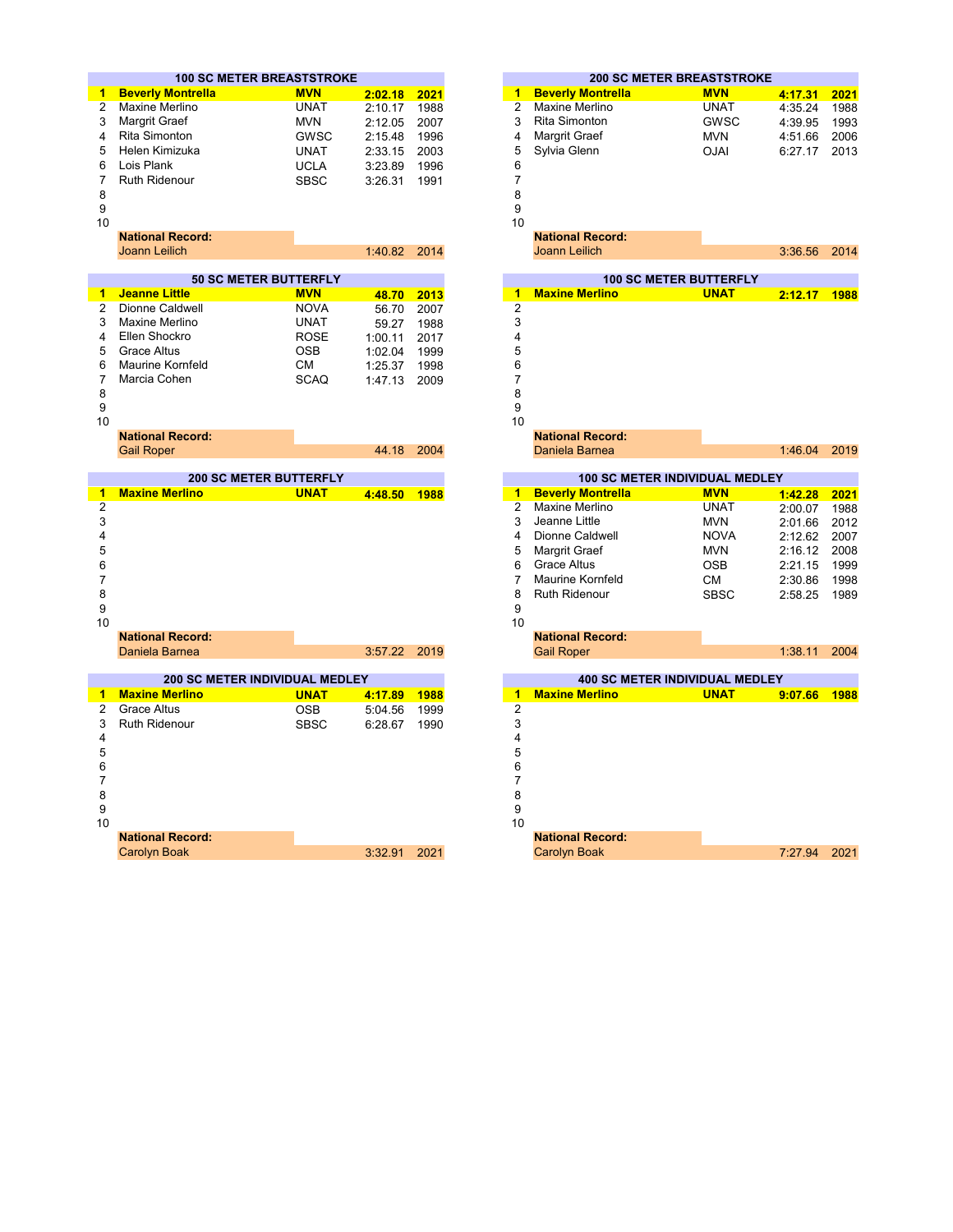#### **75-79 MEN SCM - SPMS TOP 10 ALL-TIME - as of 5/1/22**

| $\blacktriangleleft$ | <b>Mike Freshley</b>           | <b>ROSE</b>       | 29.90    | 2016 | 1              | <b>Mike Freshley</b>            | <b>ROSE</b>       | 1:07.34  | 2016 |
|----------------------|--------------------------------|-------------------|----------|------|----------------|---------------------------------|-------------------|----------|------|
| 2                    | Frank Piemme                   | <b>OSB</b>        | 31.06    | 2001 | 2              | Frank Piemme                    | <b>OSB</b>        | 1:11.55  | 2000 |
| 3                    | Yona Tadir                     | <b>MVN</b>        |          | 2019 | 3              | Will Rauch                      | <b>LVM</b>        |          | 2009 |
|                      |                                |                   | 33.14    |      | 4              |                                 |                   | 1:16.27  |      |
| 4                    | Woody Bowersock                | LBM               | 33.33    | 1989 |                | <b>Frank Tanner</b>             | <b>UNAT</b>       | 1:18.37  | 2006 |
| 5                    | <b>Patrick Wickens</b>         | <b>LAPS</b>       | 33.95    | 2016 | 5              | Jurgen Schmidt                  | <b>OSB</b>        | 1:20.92  | 1999 |
| 6                    | Jurgen Schmidt                 | <b>OSB</b>        | 34.64    | 1999 | 6              | George Carey                    | <b>UNAT</b>       | 1:22.09  | 2017 |
| $\overline{7}$       | Will Rauch                     | <b>LVM</b>        | 34.79    | 2009 | 7              | <b>Bob Merrick</b>              | CМ                | 1:23.21  | 1996 |
| 8                    | Louis Giberson                 | <b>CM</b>         | 35.47    | 1995 | 8              | <b>Woody Bowersock</b>          | LBM               | 1:23.73  | 1989 |
| 9                    | Jim Brown                      | <b>MVN</b>        | 35.90    | 2018 | 9              | Louis Giberson                  | CМ                | 1:24.28  | 1995 |
| 10                   | Reg Richarson                  | <b>SBSC</b>       | 36.12    | 1987 | 10             | John Bell                       | UNAT              | 1:26.95  | 2017 |
|                      | <b>National Record:</b>        |                   |          |      |                | <b>National Record:</b>         |                   |          |      |
|                      | <b>Richard Abrahams</b>        |                   | 28.70    | 2021 |                | David Quiggin                   |                   | 1:04.80  | 2019 |
|                      |                                |                   |          |      |                |                                 |                   |          |      |
|                      | <b>200 SC METER FREESTYLE</b>  |                   |          |      |                | <b>400 SC METER FREESTYLE</b>   |                   |          |      |
| $\mathbf{1}$         | <b>Mike Freshley</b>           | <b>ROSE</b>       | 2:35.60  | 2016 |                | 1 Mike Freshley                 | <b>ROSE</b>       | 5:40.66  | 2016 |
| 2                    | Frank Piemme                   | <b>OSB</b>        |          |      | $\overline{2}$ | <b>Patrick Wickens</b>          | <b>LAPS</b>       |          |      |
|                      |                                |                   | 2:47.43  | 2000 |                |                                 |                   | 5:58.54  | 2016 |
| 3                    | Eric Anderson                  | <b>LAPS</b>       | 2:52.47  | 2019 | 3              | Frank Piemme                    | OSB               | 6:01.32  | 2000 |
| 4                    | <b>Frank Tanner</b>            | <b>UNAT</b>       | 2:53.62  | 2006 | 4              | Will Rauch                      | <b>LVM</b>        | 6:15.70  | 2009 |
| 5                    | Will Rauch                     | <b>LVM</b>        | 2:59.78  | 2009 | 5              | Eric Anderson                   | WH <sub>2</sub> O | 6:18.77  | 2019 |
| 6                    | Jurgen Schmidt                 | <b>OSB</b>        | 3:00.57  | 1999 | 6              | Jurgen Schmidt                  | <b>OSB</b>        | 6:29.63  | 1999 |
| $\overline{7}$       | <b>Neal Wiener</b>             | WH <sub>2</sub> O | 3:10.07  | 2019 | 7              | George Carey                    | UNAT              | 6:29.97  | 2017 |
| 8                    | Reg Richardson                 | <b>SBSC</b>       | 3:11.42  | 1987 | 8              | <b>Bob Merrick</b>              | CМ                | 6:54.12  | 1995 |
| 9                    | Peter Ronay                    | <b>ROSE</b>       | 3:13.10  | 2017 | 9              | John House                      | <b>ROSE</b>       | 7:03.37  | 2016 |
| 10                   | <b>Bob Merrick</b>             | <b>CM</b>         | 3:14.34  | 1997 | 10             | <b>Robert Bergstrom</b>         | <b>FMT</b>        | 7:08.52  | 2016 |
|                      | <b>National Record:</b>        |                   |          |      |                | <b>National Record:</b>         |                   |          |      |
|                      |                                |                   |          |      |                |                                 |                   |          |      |
|                      | David Quiggin                  |                   | 2:26.94  | 2019 |                | <b>David Radcliff</b>           |                   | 5:15.10  | 2009 |
|                      | <b>800 SC METER FREESTYLE</b>  |                   |          |      |                | <b>1500 SC METER FREESTYLE</b>  |                   |          |      |
| 1                    | <b>Frank Piemme</b>            | <b>OSB</b>        |          |      |                | 1 Mike Freshley                 | <b>ROSE</b>       |          |      |
|                      |                                |                   | 12:13.28 | 2000 | $\overline{2}$ |                                 |                   | 23:32.45 | 2016 |
| $\overline{c}$       | Mike Freshley                  | <b>ROSE</b>       | 12:17.38 | 2016 |                | <b>Patrick Wickens</b>          | <b>LAPS</b>       | 24:02.03 | 2016 |
| 3                    | WIII Rauch                     | <b>LVM</b>        | 13:11.66 | 2009 | 3              | <b>Frank Piemme</b>             | <b>OSB</b>        | 24:22.70 | 2000 |
| 4                    | Jurgen Schmidt                 | <b>OSB</b>        | 13:28.21 | 1998 | 4              | Jurgen Schmidt                  | OSB               | 25:25.53 | 1998 |
| 5                    | George Carey                   | <b>UNAT</b>       | 14:16.47 | 2017 | 5              | Will Rauch                      | LVM               | 26:05.15 | 2010 |
| 6                    | John Stinson                   | <b>CENT</b>       | 14:25.50 | 1987 | 6              | Lee Arth                        | <b>UNAT</b>       | 26:27.09 | 2000 |
| $\overline{7}$       | <b>Robert Bergstrom</b>        | <b>FMT</b>        | 14:37.10 | 2016 | $\overline{7}$ | George Carey                    | <b>UNAT</b>       | 27:06.67 | 2017 |
| 8                    | <b>Bob Merrick</b>             | <b>CM</b>         | 14:58.95 | 1996 | 8              | <b>Robert Bergstrom</b>         | <b>FMT</b>        | 27:42.63 | 2016 |
| 9                    | Reg Richardson                 | <b>SBSC</b>       | 15:05.04 | 1987 | 9              | <b>Bob Merrick</b>              | СM                | 27:49.11 | 1996 |
|                      |                                |                   |          |      |                |                                 |                   |          |      |
| 10                   | Woody Bowersock                | LBM               | 15:24.52 | 1989 | 10             | Woody Bowersock                 | LBM               | 29:38.23 | 1989 |
|                      | <b>National Record:</b>        |                   |          |      |                | <b>National Record:</b>         |                   |          |      |
|                      | <b>David Radcliff</b>          |                   | 10:59.10 | 2009 |                | <b>David Radcliff</b>           |                   | 20:39.50 | 2009 |
|                      |                                |                   |          |      |                |                                 |                   |          |      |
|                      | <b>50 SC METER BACKSTROKE</b>  | <b>ROSE</b>       |          |      |                | <b>100 SC METER BACKSTROKE</b>  | <b>ROSE</b>       |          |      |
| $\mathbf{1}$         | <b>Mike Freshley</b>           |                   | 37.26    | 2016 | $\blacksquare$ | <b>Mike Freshley</b>            |                   | 1:23.51  | 2016 |
| 2                    | Frank Piemme                   | <b>SBM</b>        | 42.18    | 2004 | 2              | Stan McConnell                  | <b>HBSC</b>       | 1:35.06  | 2006 |
| 3                    | Stan McConnell                 | <b>HBSC</b>       | 43.14    | 2006 | 3              | George Brinton                  | <b>SCAQ</b>       | 1:35.48  | 2000 |
| 4                    | Jim Brown                      | <b>MVN</b>        | 44.16    | 2018 | 4              | <b>Bob Merrick</b>              | CМ                | 1:38.49  | 1995 |
| 5                    | <b>Bob Merrick</b>             | <b>CM</b>         | 45.04    | 1995 | 5              | Eric Hubach                     | CROC              | 1:41.94  | 2009 |
| 6                    | George Carey                   | <b>UNAT</b>       | 45.19    | 2017 | 6              | George Carey                    | <b>UNAT</b>       | 1:42.95  | 2017 |
|                      | Eric Hubach                    | CROC              | 45.40    | 2009 |                | Reg Richardson                  | SBSC              | 1:44.07  | 1987 |
| 8                    | <b>Everett Smethurst</b>       | <b>NOVA</b>       | 45.52    | 2010 | 8              | <b>Brion Winship</b>            | <b>CM</b>         | 1:44.38  | 1993 |
| 9                    | <b>Brion Winship</b>           | <b>CMC</b>        | 45.69    | 1994 | 9              | Frank Piemme                    | <b>OSB</b>        | 1:44.63  | 2001 |
|                      | 10 George Brinton              | SCAQ              | 45.71    | 1999 |                | 10 Rudolf Graef                 | <b>MVN</b>        | 1:45.93  | 2006 |
|                      | <b>National Record:</b>        |                   |          |      |                | <b>National Record:</b>         |                   |          |      |
|                      |                                |                   |          |      |                |                                 |                   |          |      |
|                      | <b>Richard Burns</b>           |                   | 33.87    | 2018 |                | <b>Richard Burns</b>            |                   | 1:14.03  | 2019 |
|                      | <b>200 SC METER BACKSTROKE</b> |                   |          |      |                | <b>50 SC METER BREASTSTROKE</b> |                   |          |      |
| 1                    | <b>Mike Freshley</b>           | <b>ROSE</b>       | 3:11.89  | 2016 | 1              | <b>Mike Freshley</b>            | <b>ROSE</b>       | 38.35    | 2016 |
| 2                    | Stan McConnell                 | <b>HBSC</b>       | 3:26.77  | 2006 | $\overline{2}$ | Rodney Cargill                  | <b>SWLB</b>       | 40.46    | 2021 |
| 3                    | George Carey                   | <b>UNAT</b>       |          |      | 3              | Frank Piemme                    | <b>OSB</b>        |          |      |
|                      |                                |                   | 3:40.82  | 2017 |                |                                 |                   | 43.79    | 2001 |
| 4                    | Will Rauch                     | LVM               | 3:40.86  | 2011 | 4              | Fred Leipziger                  | <b>CLVM</b>       | 44.21    | 2003 |
| 5                    | Eric Hubach                    | <b>CROC</b>       | 3:41.79  | 2009 | 5              | Will Rauch                      | LVM               | 45.53    | 2009 |
| 6                    | <b>Bob Merrick</b>             | <b>CM</b>         | 3:44.51  | 1996 | 6              | Chuck Babcock                   | LBSU              | 46.57    | 2015 |
| 7                    | <b>Brion Winship</b>           | <b>CM</b>         | 3:45.96  | 1993 | 7              | <b>Biff Lowry</b>               | <b>CLVM</b>       | 46.61    | 2002 |
| 8                    | <b>Everett Smethurst</b>       | <b>NOVA</b>       | 3:50.00  | 2010 | 8              | <b>William Shott</b>            | LBM               | 46.66    | 1986 |
| 9                    | Lee Arth                       | <b>UNAT</b>       | 3:50.13  | 2000 | 9*             | <b>Bob Merrick</b>              | СM                | 47.19    | 1996 |
|                      | 10 Zhong Quan Wang             | <b>ROSE</b>       | 3:54.12  | 2019 | 9*             | Lloyd Johnson                   | <b>CVMM</b>       | 47.19    | 2015 |
|                      | <b>National Record:</b>        |                   |          |      |                | <b>National Record:</b>         |                   |          |      |
|                      | <b>Richard Burns</b>           |                   | 2:44.04  | 2018 |                | <b>Mike Freshley</b>            |                   | 38.35    | 2016 |
|                      |                                |                   |          |      |                |                                 |                   |          |      |

|                              | ----        |       | .    |    |                         | ------                        |         |      |
|------------------------------|-------------|-------|------|----|-------------------------|-------------------------------|---------|------|
| <b>50 SC METER FREESTYLE</b> |             |       |      |    |                         | <b>100 SC METER FREESTYLE</b> |         |      |
|                              | <b>ROSE</b> | 29.90 | 2016 | 1  | <b>Mike Freshley</b>    | <b>ROSE</b>                   | 1:07.34 | 2016 |
|                              | <b>OSB</b>  | 31.06 | 2001 |    | <b>Frank Piemme</b>     | <b>OSB</b>                    | 1:11.55 | 2000 |
|                              | <b>MVN</b>  | 33.14 | 2019 | 3  | Will Rauch              | LVM                           | 1:16.27 | 2009 |
| sock                         | LBM         | 33.33 | 1989 | 4  | Frank Tanner            | <b>UNAT</b>                   | 1:18.37 | 2006 |
| าร                           | <b>LAPS</b> | 33.95 | 2016 | 5. | Jurgen Schmidt          | <b>OSB</b>                    | 1:20.92 | 1999 |
| tt                           | <b>OSB</b>  | 34.64 | 1999 | 6  | George Carey            | <b>UNAT</b>                   | 1:22.09 | 2017 |
|                              | <b>LVM</b>  | 34.79 | 2009 |    | <b>Bob Merrick</b>      | СM                            | 1:23.21 | 1996 |
|                              | <b>CM</b>   | 35.47 | 1995 | 8  | Woody Bowersock         | LBM                           | 1:23.73 | 1989 |
|                              | <b>MVN</b>  | 35.90 | 2018 | 9  | ouis Giberson           | <b>CM</b>                     | 1:24.28 | 1995 |
|                              | <b>SBSC</b> | 36.12 | 1987 | 10 | John Bell               | <b>UNAT</b>                   | 1:26.95 | 2017 |
| :bıc                         |             |       |      |    | <b>National Record:</b> |                               |         |      |
| lams                         |             | 28.70 | 2021 |    | David Quiggin           |                               | 1:04.80 | 2019 |
|                              |             |       |      |    |                         |                               |         |      |

|         |      |    | <b>400 SC METER FREESTYLE</b> |                   |         |      |  |  |  |  |  |
|---------|------|----|-------------------------------|-------------------|---------|------|--|--|--|--|--|
| 2:35.60 | 2016 | 1  | <b>Mike Freshley</b>          | <b>ROSE</b>       | 5:40.66 | 2016 |  |  |  |  |  |
| 2:47.43 | 2000 | 2  | <b>Patrick Wickens</b>        | <b>LAPS</b>       | 5:58.54 | 2016 |  |  |  |  |  |
| 2:52.47 | 2019 | 3  | <b>Frank Piemme</b>           | <b>OSB</b>        | 6:01.32 | 2000 |  |  |  |  |  |
| 2:53.62 | 2006 | 4  | Will Rauch                    | <b>LVM</b>        | 6:15.70 | 2009 |  |  |  |  |  |
| 2:59.78 | 2009 | 5  | Eric Anderson                 | WH <sub>2</sub> O | 6:18.77 | 2019 |  |  |  |  |  |
| 3:00.57 | 1999 | 6  | Jurgen Schmidt                | <b>OSB</b>        | 6:29.63 | 1999 |  |  |  |  |  |
| 3:10.07 | 2019 |    | George Carey                  | <b>UNAT</b>       | 6:29.97 | 2017 |  |  |  |  |  |
| 3:11.42 | 1987 | 8  | <b>Bob Merrick</b>            | <b>CM</b>         | 6:54.12 | 1995 |  |  |  |  |  |
| 3:13.10 | 2017 | 9  | John House                    | <b>ROSE</b>       | 7:03.37 | 2016 |  |  |  |  |  |
| 3:14.34 | 1997 | 10 | <b>Robert Bergstrom</b>       | <b>FMT</b>        | 7:08.52 | 2016 |  |  |  |  |  |
|         |      |    | <b>National Record:</b>       |                   |         |      |  |  |  |  |  |
| 2:26.94 | 2019 |    | David Radcliff                |                   | 5:15.10 | 2009 |  |  |  |  |  |
|         |      |    |                               |                   |         |      |  |  |  |  |  |

|          |      |                | <b>1500 SC METER FREESTYLE</b> |             |          |  |  |  |  |
|----------|------|----------------|--------------------------------|-------------|----------|--|--|--|--|
| 12:13.28 | 2000 | 17             | <b>Mike Freshley</b>           | <b>ROSE</b> | 23:32.45 |  |  |  |  |
| 12:17.38 | 2016 | $\overline{2}$ | <b>Patrick Wickens</b>         | <b>LAPS</b> | 24:02.03 |  |  |  |  |
| 13:11.66 | 2009 | 3              | <b>Frank Piemme</b>            | <b>OSB</b>  | 24:22.70 |  |  |  |  |
| 13:28.21 | 1998 | 4              | Jurgen Schmidt                 | <b>OSB</b>  | 25:25.53 |  |  |  |  |
| 14:16.47 | 2017 | 5              | Will Rauch                     | <b>LVM</b>  | 26:05.15 |  |  |  |  |
| 14:25.50 | 1987 | 6              | Lee Arth                       | <b>UNAT</b> | 26:27.09 |  |  |  |  |
| 14:37.10 | 2016 | 7              | George Carey                   | <b>UNAT</b> | 27:06.67 |  |  |  |  |
| 14:58.95 | 1996 | 8              | <b>Robert Bergstrom</b>        | <b>FMT</b>  | 27:42.63 |  |  |  |  |
| 15:05.04 | 1987 | 9              | <b>Bob Merrick</b>             | CМ          | 27:49.11 |  |  |  |  |
| 15:24.52 | 1989 | 10             | <b>Woody Bowersock</b>         | <b>LBM</b>  | 29:38.23 |  |  |  |  |
|          |      |                | <b>National Record:</b>        |             |          |  |  |  |  |
| 10:59.10 | 2009 |                | David Radcliff                 |             | 20:39.50 |  |  |  |  |
|          |      |                |                                |             |          |  |  |  |  |

| 37.26 | 2016 |
|-------|------|
| 42.18 | 2004 |
| 43.14 | 2006 |
| 44.16 | 2018 |
| 45.04 | 1995 |
| 45.19 | 2017 |
| 45.40 | 2009 |
| 45.52 | 2010 |
| 45.69 | 1994 |
| 45.71 | 1999 |
|       |      |
| 33.87 | 2018 |

|         |      |    |                         | <b>50 SC METER BREASTSTROKE</b> |  |
|---------|------|----|-------------------------|---------------------------------|--|
| 3:11.89 | 2016 | 1. | <b>Mike Freshley</b>    | <b>ROSE</b>                     |  |
| 3:26.77 | 2006 | 2  | Rodney Cargill          | <b>SWLB</b>                     |  |
| 3:40.82 | 2017 | 3  | <b>Frank Piemme</b>     | <b>OSB</b>                      |  |
| 3:40.86 | 2011 | 4  | Fred Leipziger          | <b>CLVM</b>                     |  |
| 3:41.79 | 2009 | 5  | Will Rauch              | <b>LVM</b>                      |  |
| 3:44.51 | 1996 | 6  | <b>Chuck Babcock</b>    | LBSU                            |  |
| 3:45.96 | 1993 | 7  | <b>Biff Lowry</b>       | <b>CLVM</b>                     |  |
| 3:50.00 | 2010 | 8  | <b>William Shott</b>    | <b>LBM</b>                      |  |
| 3:50.13 | 2000 | 9* | <b>Bob Merrick</b>      | <b>CM</b>                       |  |
| 3:54.12 | 2019 | 9* | Lloyd Johnson           | <b>CVMM</b>                     |  |
|         |      |    | <b>National Record:</b> |                                 |  |
| 2:44.04 | 2018 |    | <b>Mike Freshley</b>    |                                 |  |
|         |      |    |                         |                                 |  |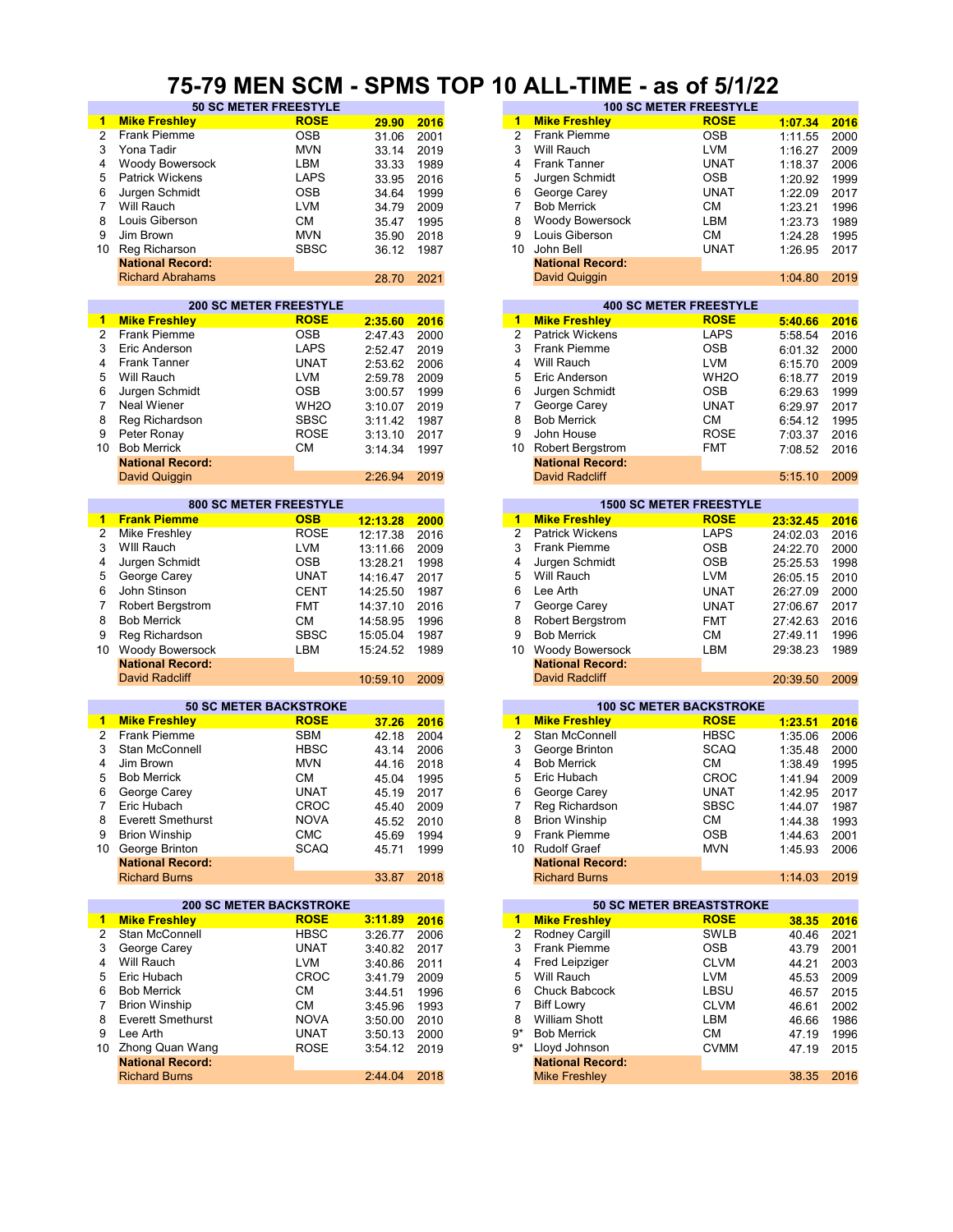|                 | <b>100 SC METER BREASTSTROKE</b>      |                                             |         |      |                         |                         | <b>200 SC METER BREASTSTROKE</b>             |          |      |
|-----------------|---------------------------------------|---------------------------------------------|---------|------|-------------------------|-------------------------|----------------------------------------------|----------|------|
| $\blacksquare$  | <b>Mike Freshley</b>                  | <b>ROSE</b>                                 | 1:25.38 | 2016 | 1                       | <b>Mike Freshley</b>    | <b>ROSE</b>                                  | 3:06.82  | 2016 |
| $\overline{2}$  | Rodney Cargill                        | <b>SWLB</b>                                 | 1:34.16 | 2021 | $\overline{2}$          | <b>Frank Piemme</b>     | <b>OSB</b>                                   | 3:30.52  | 2000 |
| 3               | <b>Frank Piemme</b>                   | <b>OSB</b>                                  | 1:36.66 | 2000 | 3                       | Fred Leipziger          | <b>CLVM</b>                                  | 3:50.57  | 2003 |
| 4               | Fred Leipziger                        | <b>CLVM</b>                                 | 1:40.84 | 2003 | 4                       | <b>Bob Merrick</b>      | <b>CM</b>                                    | 3:51.51  | 1997 |
| 5               | <b>Bob Merrick</b>                    | <b>CM</b>                                   | 1:45.65 | 1998 | 5                       | Paul Lowry              | <b>CLVM</b>                                  | 3:56.56  | 2002 |
| 6               | Will Rauch                            | <b>LVM</b>                                  | 1:47.99 | 2010 | 6                       | Lee Arth                | <b>UNAT</b>                                  | 4:01.16  | 2000 |
| 7               |                                       | <b>CLVM</b>                                 |         | 2002 | $\overline{7}$          | Eric Hubach             |                                              |          | 2009 |
|                 | Paul Lowry                            |                                             | 1:49.05 |      | 8                       |                         | <b>CROC</b>                                  | 4:03.91  |      |
| 8               | George Carey                          | <b>UNAT</b>                                 | 1:49.45 | 2017 |                         | John Stinson            | <b>CENT</b>                                  | 4:05.77  | 1987 |
| 9               | <b>Ed Farrell</b>                     | <b>SBM</b>                                  | 1:50.75 | 2007 | 9                       | Reg Richardson          | <b>SBSC</b>                                  | 4:18.09  | 1988 |
| 10 <sup>1</sup> | Reg Richardson                        | <b>SBSC</b>                                 | 1:51.30 | 1988 |                         | 10 William Shott        | LBM                                          | 4:20.91  | 1986 |
|                 | <b>National Record:</b>               |                                             |         |      |                         | <b>National Record:</b> |                                              |          |      |
|                 | Douglas Springer                      |                                             | 1:25.11 | 2021 |                         | <b>Mike Freshley</b>    |                                              | 3:06.82  | 2016 |
|                 |                                       |                                             |         |      |                         |                         |                                              |          |      |
| $\mathbf{1}$    | <b>Mike Freshley</b>                  | <b>50 SC METER BUTTERFLY</b><br><b>ROSE</b> |         |      | 1                       | <b>Mike Freshley</b>    | <b>100 SC METER BUTTERFLY</b><br><b>ROSE</b> |          |      |
| 2               | <b>Frank Piemme</b>                   | <b>OSB</b>                                  | 32.41   | 2016 | $\overline{2}$          | <b>Frank Piemme</b>     | <b>OSB</b>                                   | 1:26.05  | 2016 |
|                 |                                       |                                             | 34.83   | 2000 | 3                       |                         |                                              | 1:35.41  | 2000 |
| 3               | Jurgen Schmidt                        | <b>OSB</b>                                  | 40.36   | 1999 |                         | John Stinson            | <b>CENT</b>                                  | 1:48.55  | 1987 |
| 4               | Chuck Babcock                         | LBSU                                        | 41.44   | 2015 | $\overline{\mathbf{4}}$ | Jurgen Schmidt          | <b>OSB</b>                                   | 1:50.43  | 1998 |
| 5               | Fred Leipziger                        | <b>CLVM</b>                                 | 43.33   | 2003 | 5                       | <b>Bob Merrick</b>      | <b>CM</b>                                    | 1:53.09  | 1996 |
| 6               | George Carey                          | <b>UNAT</b>                                 | 43.86   | 2017 | 6                       | <b>Neal Wiener</b>      | WH <sub>2</sub> O                            | 1:54.97  | 2019 |
| $\overline{7}$  | Louis Giberson                        | <b>CM</b>                                   | 44.67   | 1995 | $\overline{7}$          | John Bell               | <b>UNAT</b>                                  | 2:00.65  | 2017 |
| 8               | William Seligmann                     | <b>UNAT</b>                                 | 45.88   | 2000 | 8                       | Peter Ronay             | <b>ROSE</b>                                  | 2:08.88  | 2017 |
| 9               | John Bell                             | <b>UNAT</b>                                 | 46.40   | 2017 | 9                       | John Burnside           | <b>LBM</b>                                   | 2:17.20  | 1989 |
| 10 <sup>1</sup> | <b>Bob Merrick</b>                    | <b>CM</b>                                   | 46.71   | 1996 |                         | 10 Alfred Guth          | <b>LBM</b>                                   | 2:24.94  | 1987 |
|                 | <b>National Record:</b>               |                                             |         |      |                         | <b>National Record:</b> |                                              |          |      |
|                 | <b>Richard Abrahams</b>               |                                             | 32.09   | 2021 |                         | <b>Richard Burns</b>    |                                              | 1:17.59  | 2019 |
|                 |                                       | <b>200 SC METER BUTTERFLY</b>               |         |      |                         |                         | <b>100 SC METER INDIVIDUAL MEDLEY</b>        |          |      |
| $\mathbf{1}$    | <b>Mike Freshley</b>                  | <b>ROSE</b>                                 | 3:31.15 | 2016 | $\blacktriangleleft$    | <b>Mike Freshley</b>    | <b>ROSE</b>                                  | 1:17.55# | 2016 |
| $\overline{2}$  | Lee Arth                              | <b>UNAT</b>                                 | 4:02.27 | 2000 | $\overline{2}$          | <b>Frank Piemme</b>     | <b>OSB</b>                                   | 1:24.42  | 2000 |
| 3               | John Stinson                          | <b>CENT</b>                                 | 4:09.06 | 1987 | 3                       | Fred Leipziger          | <b>CLVM</b>                                  | 1:32.03  | 2003 |
| 4               | <b>Neal Wiener</b>                    | WH <sub>2</sub> O                           | 4:29.05 | 2019 | $\overline{\mathbf{4}}$ | Yona Tadir              | <b>MVN</b>                                   | 1:32.78  | 2019 |
| 5               | Frank Piemme                          | <b>SBM</b>                                  | 4:30.90 | 2003 | 5                       | Jurgen Schmidt          | <b>OSB</b>                                   | 1:34.01  | 1999 |
| 6               | Jack Burgan                           | <b>CM</b>                                   | 5:21.45 | 1997 | 6                       | George Carey            | <b>UNAT</b>                                  | 1:35.22  | 2017 |
| $\overline{7}$  | Alfred Guth                           | LBM                                         | 5:26.20 | 1987 | $\overline{7}$          | Chuck Babcock           | LBSU                                         | 1:35.33  | 2015 |
| 8               | T R Johnson                           | <b>TTSC</b>                                 | 7:39.76 | 1998 | 8                       | <b>Frank Tanner</b>     | <b>UNAT</b>                                  | 1:35.90  | 2006 |
| 9               | <b>Bruce Britos</b>                   | <b>UNAT</b>                                 | 8:08.89 | 2016 | 9                       | Stan McConnell          | <b>HBSC</b>                                  |          | 2006 |
| 10 <sup>1</sup> | Max Luna                              | <b>IHAC</b>                                 |         | 1990 |                         | 10 Bob Merrick          | <b>CM</b>                                    | 1:37.76  | 1997 |
|                 | <b>National Record:</b>               |                                             | 8:38.34 |      |                         | <b>National Record:</b> |                                              | 1:38.52  |      |
|                 | <b>Douglas Springer</b>               |                                             | 3:13.73 | 2021 |                         | Mike Freshlev           |                                              | 1:17.58  | 2016 |
|                 |                                       |                                             |         |      |                         |                         |                                              |          |      |
|                 | <b>200 SC METER INDIVIDUAL MEDLEY</b> |                                             |         |      |                         |                         | <b>400 SC METER INDIVIDUAL MEDLEY</b>        |          |      |
| 1.              | <b>Mike Freshlev</b>                  | <b>ROSE</b>                                 | 2:55.45 | 2016 | 1                       | <b>Mike Freshlev</b>    | <b>ROSE</b>                                  | 6:29.29  | 2016 |
| $\overline{2}$  | <b>Frank Piemme</b>                   | <b>OSB</b>                                  | 3:16.44 | 2000 | $\overline{2}$          | <b>Frank Piemme</b>     | <b>OSB</b>                                   | 6:59.68  | 2000 |
| 3               | <b>Frank Tanner</b>                   | <b>UNAT</b>                                 | 3:26.45 | 2006 | 3                       | <b>Frank Tanner</b>     | <b>UNAT</b>                                  | 7:27.62  | 2006 |
| 4               | Jurgen Schmidt                        | <b>OSB</b>                                  | 3:30.35 | 1999 | 4                       | Jurgen Schmidt          | <b>OSB</b>                                   | 7:44.68  | 1999 |
| 5               | <b>Bob Merrick</b>                    | <b>CM</b>                                   | 3:41.49 | 1996 | 5                       | John Stinson            | <b>CENT</b>                                  | 8:08.29  | 1987 |
| 6               | John Stinson                          | <b>CENT</b>                                 | 3:47.79 | 1987 | 6                       | John Bell               | <b>UNAT</b>                                  | 9:41.01  | 2017 |
| $\overline{7}$  | <b>Everett Smethurst</b>              | <b>NOVA</b>                                 | 3:54.48 | 2010 | $\overline{7}$          | Alfred Guth             | LBM                                          | 9:44.72  | 1987 |
| 8               | George Carey                          | <b>UNAT</b>                                 |         | 2017 | 8                       | Peter Ronay             |                                              |          | 2019 |
|                 |                                       |                                             | 3:57.37 |      | 9                       |                         | <b>ROSE</b>                                  | 9:46.89  |      |
| 9               | Eric Hubach                           | <b>UNAT</b>                                 | 3:58.89 | 2010 |                         | <b>Bruce Britos</b>     | <b>UNAT</b>                                  | 14:04.38 | 2016 |
| 10              | John Bell                             | <b>UNAT</b>                                 | 4:02.33 | 2017 |                         | 10 T R Johnson          | <b>TTSC</b>                                  | 15:58.30 | 1998 |
|                 | <b>National Record:</b>               |                                             |         |      |                         | <b>National Record:</b> |                                              |          |      |
|                 | <b>Richard Burns</b>                  |                                             | 2:50.79 | 2018 |                         | <b>Richard Burns</b>    |                                              | 6:26.09  | 2019 |

|      |    |                         | <b>200 SC METER BREASTSTROKE</b> |         |
|------|----|-------------------------|----------------------------------|---------|
| 2016 | 1  | <b>Mike Freshley</b>    | <b>ROSE</b>                      | 3:06.82 |
| 2021 | 2  | <b>Frank Piemme</b>     | <b>OSB</b>                       | 3:30.52 |
| 2000 | 3  | Fred Leipziger          | <b>CLVM</b>                      | 3:50.57 |
| 2003 | 4  | <b>Bob Merrick</b>      | CМ                               | 3:51.51 |
| 1998 | 5  | Paul Lowry              | <b>CLVM</b>                      | 3:56.56 |
| 2010 | 6  | Lee Arth                | <b>UNAT</b>                      | 4:01.16 |
| 2002 |    | Eric Hubach             | CROC                             | 4:03.91 |
| 2017 | 8  | John Stinson            | <b>CENT</b>                      | 4:05.77 |
| 2007 | 9  | Reg Richardson          | <b>SBSC</b>                      | 4:18.09 |
| 1988 | 10 | <b>William Shott</b>    | LBM                              | 4:20.91 |
|      |    | <b>National Record:</b> |                                  |         |
| 2021 |    | <b>Mike Freshley</b>    |                                  | 3:06.82 |
|      |    |                         |                                  |         |

|       |      |    |                         | <b>100 SC METER BUTTERFLY</b> |         |
|-------|------|----|-------------------------|-------------------------------|---------|
| 32.41 | 2016 | 1  | <b>Mike Freshley</b>    | <b>ROSE</b>                   | 1:26.05 |
| 34.83 | 2000 | 2  | <b>Frank Piemme</b>     | <b>OSB</b>                    | 1:35.41 |
| 40.36 | 1999 | 3  | John Stinson            | <b>CENT</b>                   | 1:48.55 |
| 41.44 | 2015 | 4  | Jurgen Schmidt          | <b>OSB</b>                    | 1:50.43 |
| 43.33 | 2003 | 5  | <b>Bob Merrick</b>      | CM                            | 1:53.09 |
| 43.86 | 2017 | 6  | Neal Wiener             | WH <sub>2</sub> O             | 1:54.97 |
| 44.67 | 1995 |    | John Bell               | <b>UNAT</b>                   | 2:00.65 |
| 45.88 | 2000 | 8  | Peter Ronay             | <b>ROSE</b>                   | 2:08.88 |
| 46.40 | 2017 | 9  | John Burnside           | <b>LBM</b>                    | 2:17.20 |
| 46.71 | 1996 | 10 | <b>Alfred Guth</b>      | <b>LBM</b>                    | 2:24.94 |
|       |      |    | <b>National Record:</b> |                               |         |
| 32.09 | 2021 |    | <b>Richard Burns</b>    |                               | 1:17.59 |

|      | <b>200 SC METER BUTTERFLY</b> |         |      |    | <b>100 SC METER INDIVIDUAL MEDLEY</b> |             |          |      |
|------|-------------------------------|---------|------|----|---------------------------------------|-------------|----------|------|
| y    | <b>ROSE</b>                   | 3:31.15 | 2016 | 1  | <b>Mike Freshley</b>                  | <b>ROSE</b> | 1:17.55# | 2016 |
|      | <b>UNAT</b>                   | 4:02.27 | 2000 | 2  | <b>Frank Piemme</b>                   | <b>OSB</b>  | 1:24.42  | 2000 |
|      | <b>CENT</b>                   | 4:09.06 | 1987 | 3  | Fred Leipziger                        | <b>CLVM</b> | 1:32.03  | 2003 |
|      | WH <sub>2</sub> O             | 4:29.05 | 2019 | 4  | Yona Tadir                            | <b>MVN</b>  | 1:32.78  | 2019 |
| е    | <b>SBM</b>                    | 4:30.90 | 2003 | 5  | Jurgen Schmidt                        | <b>OSB</b>  | 1:34.01  | 1999 |
|      | CМ                            | 5:21.45 | 1997 | 6  | George Carey                          | <b>UNAT</b> | 1:35.22  | 2017 |
|      | LBM                           | 5:26.20 | 1987 |    | Chuck Babcock                         | LBSU        | 1:35.33  | 2015 |
|      | TTSC                          | 7:39.76 | 1998 | 8  | <b>Frank Tanner</b>                   | <b>UNAT</b> | 1:35.90  | 2006 |
|      | <b>UNAT</b>                   | 8:08.89 | 2016 | 9  | Stan McConnell                        | <b>HBSC</b> | 1:37.76  | 2006 |
|      | <b>IHAC</b>                   | 8:38.34 | 1990 | 10 | <b>Bob Merrick</b>                    | CM          | 1:38.52  | 1997 |
| ord: |                               |         |      |    | <b>National Record:</b>               |             |          |      |
| nger |                               | 3:13.73 | 2021 |    | Mike Freshley                         |             | 1:17.58  | 2016 |

|         |      |    |                         | <b>400 SC METER INDIVIDUAL MEDLEY</b> |          |      |
|---------|------|----|-------------------------|---------------------------------------|----------|------|
| 2:55.45 | 2016 | 1  | <b>Mike Freshley</b>    | <b>ROSE</b>                           | 6:29.29  | 2016 |
| 3:16.44 | 2000 | 2  | <b>Frank Piemme</b>     | <b>OSB</b>                            | 6:59.68  | 2000 |
| 3:26.45 | 2006 | 3  | <b>Frank Tanner</b>     | <b>UNAT</b>                           | 7:27.62  | 2006 |
| 3:30.35 | 1999 | 4  | Jurgen Schmidt          | <b>OSB</b>                            | 7:44.68  | 1999 |
| 3:41.49 | 1996 | 5  | John Stinson            | <b>CENT</b>                           | 8:08.29  | 1987 |
| 3:47.79 | 1987 | 6  | John Bell               | <b>UNAT</b>                           | 9:41.01  | 2017 |
| 3:54.48 | 2010 |    | <b>Alfred Guth</b>      | LBM                                   | 9:44.72  | 1987 |
| 3:57.37 | 2017 | 8  | Peter Ronay             | <b>ROSE</b>                           | 9:46.89  | 2019 |
| 3:58.89 | 2010 | 9  | <b>Bruce Britos</b>     | <b>UNAT</b>                           | 14:04.38 | 2016 |
| 4:02.33 | 2017 | 10 | T R Johnson             | TTSC                                  | 15:58.30 | 1998 |
|         |      |    | <b>National Record:</b> |                                       |          |      |
| 2:50.79 | 2018 |    | <b>Richard Burns</b>    |                                       | 6:26.09  | 2019 |
|         |      |    |                         |                                       |          |      |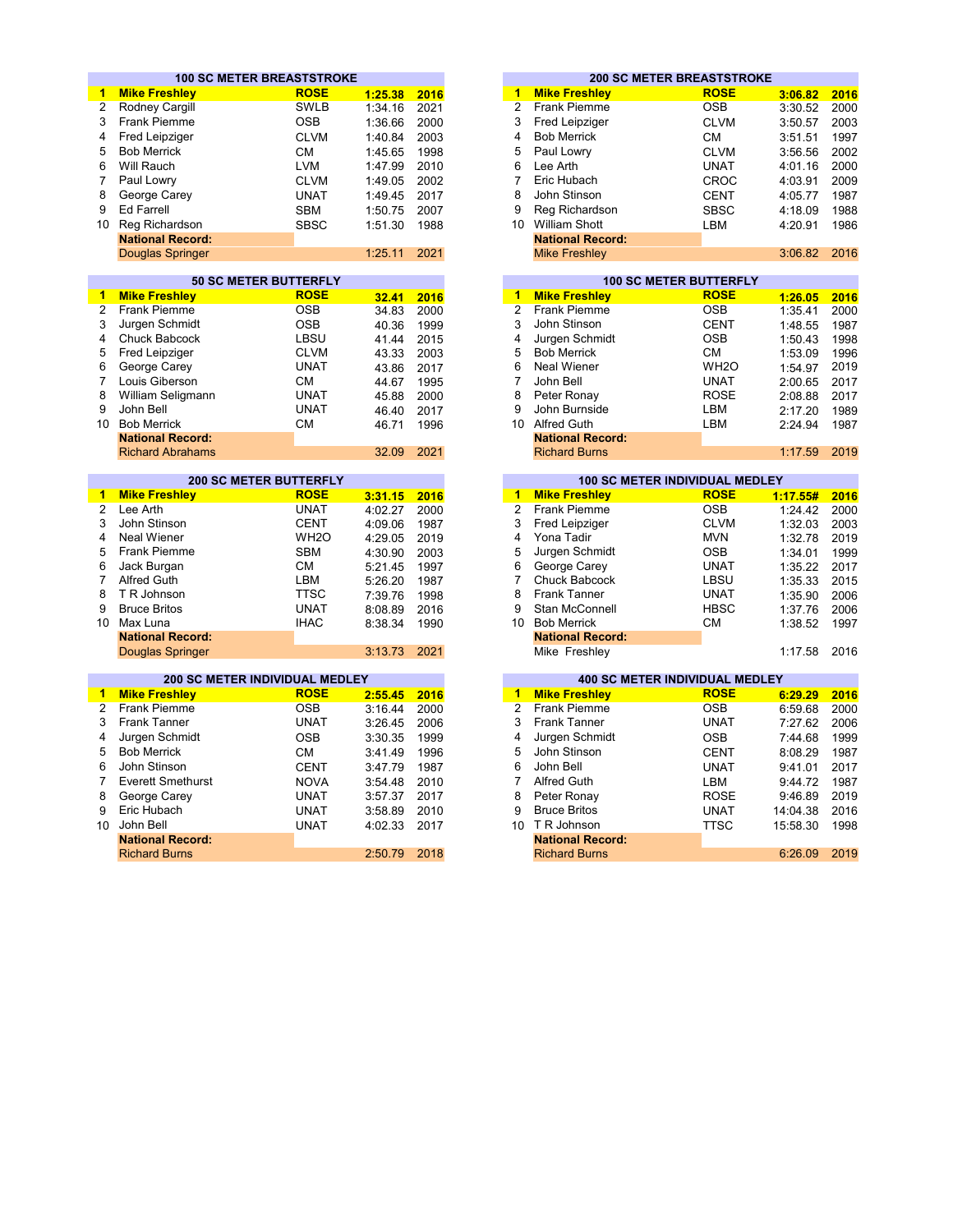#### **80-84 WOMEN SCM - SPMS TOP 10 ALL-TIME - as of 5/1/22**

| -1                   | <b>Rita Simonton</b>           | <b>GWSC</b> | 47.31        | 1998 | 1              | <b>Rita Simonton</b>           | <b>GWSC</b> | 1:42.38  | 1998 |
|----------------------|--------------------------------|-------------|--------------|------|----------------|--------------------------------|-------------|----------|------|
| 2                    | Maxine Merlino                 | LBM         | 48.80        | 1992 | $\overline{2}$ | <b>Ruth Baar</b>               | <b>SVM</b>  | 1:53.01  | 2004 |
|                      |                                |             |              |      |                |                                |             |          |      |
| 3                    | Dionne Caldwell                | <b>NOVA</b> | 50.95        | 2012 | 3              | <b>Maurine Kornfeld</b>        | СM          | 1:56.60  | 2001 |
| 4                    | Margrit Graef                  | <b>MVN</b>  | 51.76        | 2012 | 4              | Maxine Merlino                 | LBM         | 1:56.70  | 1992 |
|                      | Ruth Baar                      |             |              |      |                |                                |             |          |      |
| 5                    |                                | <b>SBM</b>  | 52.13        | 2004 | 5              | Margrit Graef                  | MV          | 1:57.31  | 2012 |
| 6                    | <b>Maurine Kornfeld</b>        | <b>CM</b>   | 53.07        | 2001 | 6              | <b>Grace Altus</b>             | <b>SBM</b>  | 1:58.26  | 2004 |
| 7                    | <b>Grace Altus</b>             | <b>SBM</b>  | 54.50        | 2004 | 7              | Louise Bowersock               | СM          | 2:02.73  | 2002 |
|                      |                                |             |              |      |                |                                |             |          |      |
| 8                    | Louise Bowersock               | <b>CM</b>   | 57.59        | 2002 | 8              | Sallie Soiberg                 | <b>LVM</b>  | 2:13.74  | 2012 |
| 9                    | Jeanne Little                  | <b>MVN</b>  | 57.97        | 2021 | 9              | Julie Lopp                     | <b>SBM</b>  | 2:22.51  | 2017 |
|                      |                                |             |              |      |                |                                |             |          |      |
| 10                   | Dee Schwartz                   | <b>DOT</b>  | 1:00.03      | 2019 |                | 10 Peggy Sanborn               | <b>SBM</b>  | 2:22.79  | 2009 |
|                      | <b>National Record:</b>        |             |              |      |                | <b>National Record:</b>        |             |          |      |
|                      |                                |             |              |      |                | <b>Gail Roper</b>              |             | 1:26.23  |      |
|                      | <b>Gail Roper</b>              |             | 38.03        | 2009 |                |                                |             |          | 2009 |
|                      |                                |             |              |      |                |                                |             |          |      |
|                      | <b>200 SC METER FREESTYLE</b>  |             |              |      |                | <b>400 SC METER FREESTYLE</b>  |             |          |      |
|                      |                                |             |              |      |                |                                |             |          |      |
| $\blacktriangleleft$ | <b>Rita Simonton</b>           | <b>GWSC</b> | 3:37.21      | 1998 | 1              | <b>Rita Simonton</b>           | <b>GWSC</b> | 7:33.69  | 1998 |
| $\overline{2}$       | Dionne Caldwell                | <b>NOVA</b> | 3:55.13      | 2012 | $\overline{2}$ | Dionne Caldwell                | <b>NOVA</b> | 8:15.39  | 2012 |
| 3                    | <b>Maurine Kornfeld</b>        | <b>CM</b>   |              |      | 3              | <b>Maurine Kornfeld</b>        | СM          |          |      |
|                      |                                |             | 4:06.28      | 2001 |                |                                |             | 8:40.32  | 2003 |
| 4                    | Margrit Graef                  | <b>MVN</b>  | 4:22.72      | 2012 | 4              | Maxine Merlino                 | LBM         | 8:48.24  | 1992 |
| 5                    | Louise Bowersock               | СM          | 4:27.32      | 2002 | 5              | Louise Bowersock               | <b>CM</b>   | 9:12.35  | 2002 |
|                      |                                |             |              |      |                |                                |             |          |      |
| 6                    | Maxine Merlino                 | СM          | 4:32.37      | 1993 | 6              | Peggy Sanborn                  | <b>SBMS</b> | 9:35.59  | 2007 |
| 7                    | Grace Altus                    | <b>SBM</b>  | 4:32.65      | 2004 | $\overline{7}$ | Sylvia Glenn                   | <b>OJAI</b> | 11:13.84 | 2017 |
|                      |                                |             |              |      |                |                                |             |          |      |
| 8                    | Peggy Sanborn                  | <b>SBM</b>  | 4:42.66      | 2007 | 8              | Katherine Pelton               | <b>IHAC</b> | 11:21.15 | 1987 |
| 9                    | Julie Lopp                     | <b>SBM</b>  | 5:04.16      | 2017 | 9              | <b>Geraldine Turner</b>        | LVM         | 15:44.43 | 1993 |
| 10                   | Katherine Pelton               | <b>SCAQ</b> |              |      | 10             |                                |             |          |      |
|                      |                                |             | 5:18.06      | 1986 |                |                                |             |          |      |
|                      | <b>National Record:</b>        |             |              |      |                | <b>National Record:</b>        |             |          |      |
|                      | <b>Gail Roper</b>              |             | 3:18.57      | 2009 |                | Jean Troy                      |             | 7:20.96  | 2007 |
|                      |                                |             |              |      |                |                                |             |          |      |
|                      |                                |             |              |      |                |                                |             |          |      |
|                      | <b>800 SC METER FREESTYLE</b>  |             |              |      |                | <b>1500 SC METER FREESTYLE</b> |             |          |      |
| 1                    | <b>Rita Simonton</b>           | <b>GWSC</b> | 15:49.21     |      |                | 1 Rita Simonton                | <b>GWSC</b> |          |      |
|                      |                                |             |              | 1998 |                |                                |             | 29:48.75 | 1998 |
| $\overline{2}$       | Dionne Caldwell                | <b>NOVA</b> | 16:39.28     | 2012 | $\overline{2}$ | Dionne Caldwell                | <b>NOVA</b> | 32:57.16 | 2013 |
| 3                    | <b>Maxine Merlino</b>          | LBM         | 18:14.52     | 1992 | 3              | Maxine Merlino                 | LBM         | 35:07.91 | 1992 |
|                      |                                |             |              |      |                |                                |             |          |      |
| 4                    | <b>Maurine Kornfeld</b>        | <b>CM</b>   | 18:14.55     | 2004 | 4              | Louise Bowersock               | СM          | 36:03.77 | 2003 |
| 5                    | Peggy Sanborn                  | <b>SBM</b>  | 19:12.06     | 2007 | 5              | Peggy Sanborn                  | <b>SBM</b>  | 36:58.52 | 2007 |
|                      |                                |             |              |      |                |                                |             |          |      |
| 6                    | Louise Bowersock               | <b>CM</b>   | 19:57.81     | 2003 | 6              | Sylvia Glenn                   | <b>OJAI</b> | 43:11.74 | 2018 |
| 7                    | Sylvia Glenn                   | <b>OJAI</b> | 22:31.92     | 2018 | 7              |                                |             |          |      |
| 8                    |                                |             |              |      | 8              |                                |             |          |      |
|                      |                                |             |              |      |                |                                |             |          |      |
|                      |                                |             |              |      |                |                                |             |          |      |
| 9                    |                                |             |              |      | 9              |                                |             |          |      |
|                      |                                |             |              |      |                |                                |             |          |      |
| 10                   |                                |             |              |      | 10             |                                |             |          |      |
|                      | <b>National Record:</b>        |             |              |      |                | <b>National Record:</b>        |             |          |      |
|                      | <b>Anne Williams</b>           |             |              |      |                | <b>Anne Williams</b>           |             |          | 2019 |
|                      |                                |             | 14:56.40     | 2019 |                |                                |             | 28:07.36 |      |
|                      |                                |             |              |      |                |                                |             |          |      |
|                      | <b>50 SC METER BACKSTROKE</b>  |             |              |      |                | <b>100 SC METER BACKSTROKE</b> |             |          |      |
|                      |                                |             |              |      |                |                                |             |          |      |
| 1                    | <b>Maxine Merlino</b>          | <b>LBM</b>  | 59.47        | 1992 |                | 1 Maxine Merlino               | <b>LVM</b>  | 2:15.14  | 1992 |
| 2                    | Peggy Sanborn                  | <b>SBM</b>  | 1:04.42      | 2007 | 2              | Peggy Sanborn                  | <b>SBM</b>  | 2:16.69  | 2007 |
| 3                    | Dionne Caldwell                | <b>NOVA</b> |              |      | 3              | <b>Maurine Kornfeld</b>        | СM          |          |      |
|                      |                                |             | 1:06.57      | 2015 |                |                                |             | 2:20.63  | 2004 |
| 4                    | Julie Lopp                     | <b>SBM</b>  | 1:06.96      | 2017 | 4              | Madeleine Miller               | CМ          | 2:31.21  | 1994 |
| 5                    | <b>Maurine Kornfeld</b>        | <b>CM</b>   | 1:07.12      | 2004 | 5              | Dee Schwartz                   | DOT         | 2:36.82  | 2019 |
| 6                    | Madeleine Miller               | <b>UNAT</b> |              | 1990 | 6              | Sylvia Glenn                   | <b>OJAI</b> |          |      |
|                      |                                |             | 1:08.74      |      |                |                                |             | 2:41.99  | 2018 |
| 7                    | Dee Schwartz                   | DOT         | 1:12.32 2019 |      | 7.             | Geraldine Turner               | <b>LVM</b>  | 2:54.80  | 1991 |
| 8                    | Geraldine Turner               | <b>LVM</b>  | 1:23.24      | 1991 | 8              | Sallie Soiberg                 | <b>LVM</b>  | 3:03.51  | 2011 |
|                      |                                |             |              |      |                |                                |             |          |      |
| 9                    | Sallie Soiberg                 | <b>LVM</b>  | 1:25.05      | 2012 | 9              | Katherine Pelton               | <b>IHAC</b> | 3:16.14  | 1987 |
| 10                   | Jennie Taylor                  | <b>OSB</b>  | 1:28.93      | 1998 | 10             | Jennie Taylor                  | OSB         | 3:19.64  | 1998 |
|                      |                                |             |              |      |                |                                |             |          |      |
|                      | <b>National Record:</b>        |             |              |      |                | <b>National Record:</b>        |             |          |      |
|                      | <b>Margery Meyer</b>           |             | 50.03        | 2002 |                | <b>Betty Lorenzi</b>           |             | 1:50.61  | 2007 |
|                      |                                |             |              |      |                |                                |             |          |      |
|                      |                                |             |              |      |                |                                |             |          |      |
|                      | <b>200 SC METER BACKSTROKE</b> |             |              |      |                | 50 SC METER BREASTSTROKE       |             |          |      |
| 1                    | <b>Maxine Merlino</b>          | <b>LBM</b>  | 4:38.53      | 1992 | $\blacksquare$ | <b>Margrit Graef</b>           | <b>MVN</b>  | 1:02.18  | 2012 |
| 2                    | Peggy Sanborn                  | <b>SBM</b>  |              |      | 2              | Rita Simonton                  | GWSC        |          |      |
|                      |                                |             | 4:43.05      | 2007 |                |                                |             | 1:03.71  | 1998 |
| 3                    | Maurine Kornfeld               | СM          | 4:52.37      | 2003 | 3              | Maxine Merlino                 | LBM         | 1:05.64  | 1992 |
| 4                    | <b>Grace Altus</b>             | <b>SBM</b>  | 5:27.99      | 2004 | 4              | Madeleine Miller               | <b>UNAT</b> | 1:13.55  | 1990 |
|                      |                                |             |              |      |                |                                |             |          |      |
| 5                    | <b>Madeleine Miller</b>        | <b>UNAT</b> | 5:28.37      | 1992 | 5              | Sallie Soiberg                 | LVM         | 1:17.87  | 2012 |
| 6                    | Sylvia Glenn                   | <b>OJAI</b> | 5:30.36      | 2017 | 6*             | Julie Lopp                     | <b>SBM</b>  | 1:20.10  | 2017 |
|                      |                                |             |              |      |                |                                |             |          |      |
| 7                    | Geraldine Turner               | <b>LVM</b>  | 6:28.74      | 1991 | 6*             | Katherine Pelton               | SCAQ        | 1:20.10  | 1986 |
| 8                    | Jennie Taylor                  | <b>OSB</b>  | 7:00.97      | 1998 | 8              | <b>Maurine Kornfeld</b>        | CM          | 1:45.44  | 2004 |
|                      |                                |             |              |      |                |                                |             |          |      |
| 9                    |                                |             |              |      | 9              | <b>Elizabeth Mauric</b>        | <b>IHAC</b> | 1:46.30  | 1987 |
| 10                   |                                |             |              |      | 10             |                                |             |          |      |
|                      | <b>National Record:</b>        |             |              |      |                | <b>National Record:</b>        |             |          |      |
|                      |                                |             |              |      |                |                                |             |          |      |
|                      | <b>Nancy Kinney</b>            |             | 3:59.15      | 2009 |                | Joann Leilich                  |             | 50.49    | 2019 |

| <b>50 SC METER FREESTYLE</b>  |             |                |              |                | <b>100 SC METER FREESTYLE</b>  |             |                    |              |
|-------------------------------|-------------|----------------|--------------|----------------|--------------------------------|-------------|--------------------|--------------|
| 'n                            | <b>GWSC</b> |                |              | 1              | <b>Rita Simonton</b>           | <b>GWSC</b> |                    |              |
| О                             | LBM         | 47.31<br>48.80 | 1998<br>1992 | $\overline{2}$ | <b>Ruth Baar</b>               | <b>SVM</b>  | 1:42.38<br>1:53.01 | 1998<br>2004 |
|                               | <b>NOVA</b> |                |              | 3              | <b>Maurine Kornfeld</b>        | CМ          |                    |              |
| ell                           |             | 50.95          | 2012         |                |                                |             | 1:56.60            | 2001         |
|                               | <b>MVN</b>  | 51.76          | 2012         | 4              | Maxine Merlino                 | LBM         | 1:56.70            | 1992         |
|                               | <b>SBM</b>  | 52.13          | 2004         | 5              | Margrit Graef                  | MV          | 1:57.31            | 2012         |
| eld                           | СM          | 53.07          | 2001         | 6              | <b>Grace Altus</b>             | <b>SBM</b>  | 1:58.26            | 2004         |
|                               | <b>SBM</b>  | 54.50          | 2004         | 7              | Louise Bowersock               | CМ          | 2:02.73            | 2002         |
| sock                          | <b>CM</b>   | 57.59          | 2002         | 8              | Sallie Soiberg                 | <b>LVM</b>  | 2:13.74            | 2012         |
|                               | <b>MVN</b>  | 57.97          | 2021         | 9              | Julie Lopp                     | <b>SBM</b>  | 2:22.51            | 2017         |
|                               | DOT         | 1:00.03        | 2019         |                | 10 Peggy Sanborn               | <b>SBM</b>  | 2:22.79            | 2009         |
| ord:                          |             |                |              |                | <b>National Record:</b>        |             |                    |              |
|                               |             | 38.03          | 2009         |                | <b>Gail Roper</b>              |             | 1:26.23            | 2009         |
|                               |             |                |              |                |                                |             |                    |              |
| <b>200 SC METER FREESTYLE</b> |             |                |              |                | <b>400 SC METER FREESTYLE</b>  |             |                    |              |
| 'n.                           | <b>GWSC</b> | 3:37.21        | 1998         | 1              | <b>Rita Simonton</b>           | <b>GWSC</b> | 7:33.69            | 1998         |
| ell                           | <b>NOVA</b> | 3:55.13        | 2012         | $\overline{2}$ | Dionne Caldwell                | <b>NOVA</b> | 8:15.39            | 2012         |
| eld                           | <b>CM</b>   | 4:06.28        | 2001         | 3              | <b>Maurine Kornfeld</b>        | СM          | 8:40.32            | 2003         |
|                               | <b>MVN</b>  | 4:22.72        | 2012         | 4              | Maxine Merlino                 | LBM         | 8:48.24            | 1992         |
| sock                          | <b>CM</b>   | 4:27.32        | 2002         | 5              | Louise Bowersock               | СM          | 9:12.35            | 2002         |
| о                             | CМ          | 4:32.37        | 1993         | 6              | Peggy Sanborn                  | <b>SBMS</b> | 9:35.59            | 2007         |
|                               | <b>SBM</b>  |                |              | 7              |                                | <b>OJAI</b> |                    |              |
|                               |             | 4:32.65        | 2004         |                | Sylvia Glenn                   |             | 11:13.84           | 2017         |
| 'n                            | <b>SBM</b>  | 4:42.66        | 2007         | 8              | Katherine Pelton               | <b>IHAC</b> | 11:21.15           | 1987         |
|                               | <b>SBM</b>  | 5:04.16        | 2017         | 9              | <b>Geraldine Turner</b>        | <b>LVM</b>  | 15:44.43           | 1993         |
| on                            | <b>SCAQ</b> | 5:18.06        | 1986         | 10             |                                |             |                    |              |
| ord:                          |             |                |              |                | <b>National Record:</b>        |             |                    |              |
|                               |             | 3:18.57        | 2009         |                | Jean Troy                      |             | 7:20.96            | 2007         |
|                               |             |                |              |                |                                |             |                    |              |
| <b>800 SC METER FREESTYLE</b> |             |                |              |                | <b>1500 SC METER FREESTYLE</b> |             |                    |              |
| n.                            | <b>GWSC</b> | 15:49.21       | 1998         | 1              | <b>Rita Simonton</b>           | <b>GWSC</b> | 29:48.75           | 1998         |
| ell                           | <b>NOVA</b> | 16:39.28       | 2012         | $\overline{2}$ | Dionne Caldwell                | <b>NOVA</b> | 32:57.16           | 2013         |
| О                             | LBM         | 18:14.52       | 1992         | 3              | Maxine Merlino                 | LBM         | 35:07.91           | 1992         |
| eld                           | СM          | 18:14.55       | 2004         | 4              | Louise Bowersock               | СM          | 36:03.77           | 2003         |
| 'n                            | <b>SBM</b>  | 19:12.06       | 2007         | 5              | Peggy Sanborn                  | <b>SBM</b>  | 36:58.52           | 2007         |
| sock                          | <b>CM</b>   | 19:57.81       | 2003         | 6              | Sylvia Glenn                   | <b>OJAI</b> | 43:11.74           | 2018         |
|                               | <b>OJAI</b> | 22:31.92       | 2018         | 7              |                                |             |                    |              |
|                               |             |                |              | 8              |                                |             |                    |              |
|                               |             |                |              | 9              |                                |             |                    |              |
|                               |             |                |              | 10             |                                |             |                    |              |
| :bic                          |             |                |              |                | <b>National Record:</b>        |             |                    |              |
|                               |             |                |              |                | <b>Anne Williams</b>           |             |                    |              |
|                               |             | 14:56.40       | 2019         |                |                                |             | 28:07.36           | 2019         |
| 0 SC METER BACKSTROKE         |             |                |              |                | <b>100 SC METER BACKSTROKE</b> |             |                    |              |
| ٦O                            | <b>LBM</b>  | 59.47          | 1992         | 1              | <b>Maxine Merlino</b>          | <b>LVM</b>  | 2:15.14            | 1992         |
|                               | <b>SBM</b>  | 1:04.42        | 2007         | $\overline{2}$ | Peggy Sanborn                  | <b>SBM</b>  |                    |              |
| 'n                            |             |                |              |                |                                |             | 2:16.69            | 2007         |
| ell                           | <b>NOVA</b> | 1:06.57        | 2015         | 3              | <b>Maurine Kornfeld</b>        | CМ          | 2:20.63            | 2004         |
|                               | <b>SBM</b>  | 1:06.96        | 2017         | 4              | <b>Madeleine Miller</b>        | СM          | 2:31.21            | 1994         |
| eld                           | СM          | 1:07.12        | 2004         | 5              | Dee Schwartz                   | DOT         | 2:36.82            | 2019         |
| ler                           | <b>UNAT</b> | 1:08.74        | 1990         | 6              | Sylvia Glenn                   | <b>OJAI</b> | 2:41.99            | 2018         |
|                               | DOT         | 1:12.32        | 2019         | 7              | Geraldine Turner               | LVM         | 2:54.80            | 1991         |
| ner                           | LVM         | 1:23.24        | 1991         | 8              | Sallie Soiberg                 | LVM         | 3:03.51            | 2011         |
|                               | LVM         | 1:25.05        | 2012         | 9              | Katherine Pelton               | <b>IHAC</b> | 3:16.14            | 1987         |
|                               | OSB         | 1:28.93        | 1998         |                | 10 Jennie Taylor               | OSB         | 3:19.64            | 1998         |
| :bıc                          |             |                |              |                | <b>National Record:</b>        |             |                    |              |
| r                             |             | 50.03          | 2002         |                | <b>Betty Lorenzi</b>           |             | 1:50.61            | 2007         |
|                               |             |                |              |                |                                |             |                    |              |
| <b>00 SC METER BACKSTROKE</b> |             |                |              |                | 50 SC METER BREASTSTROKE       |             |                    |              |
| 10                            | <b>LBM</b>  | 4:38.53        | 1992         | $\mathbf{1}$   | <b>Margrit Graef</b>           | <b>MVN</b>  | 1:02.18            | 2012         |
| 'n                            | <b>SBM</b>  | 4:43.05        | 2007         | 2              | <b>Rita Simonton</b>           | GWSC        | 1:03.71            | 1998         |
| eld                           | <b>CM</b>   | 4:52.37        | 2003         | 3              | Maxine Merlino                 | LBM         | 1:05.64            | 1992         |
|                               | SBM         | 5:27.99        | 2004         | 4              | Madeleine Miller               | UNAT        | 1:13.55            | 1990         |
| ler                           | <b>UNAT</b> | 5:28.37        | 1992         | 5              | Sallie Soiberg                 | LVM         | 1:17.87            | 2012         |
|                               |             |                |              |                |                                |             |                    |              |
|                               | <b>OJAI</b> | 5:30.36        | 2017         | 6*             | Julie Lopp                     | <b>SBM</b>  | 1:20.10            | 2017         |
| ner                           | LVM         | 6:28.74        | 1991         | $6*$           | Katherine Pelton               | <b>SCAQ</b> | 1:20.10            | 1986         |
|                               | OSB         | 7:00.97        | 1998         | 8              | Maurine Kornfeld               | СM          | 1:45.44            | 2004         |
|                               |             |                |              | 9              | <b>Elizabeth Mauric</b>        | <b>IHAC</b> | 1:46.30            | 1987         |
|                               |             |                |              | 10             |                                |             |                    |              |
| ord:                          |             |                |              |                | <b>National Record:</b>        |             |                    |              |
|                               |             | 3:59.15        | 2009         |                | Joann Leilich                  |             | 50.49              | 2019         |
|                               |             |                |              |                |                                |             |                    |              |
|                               |             |                |              |                |                                |             |                    |              |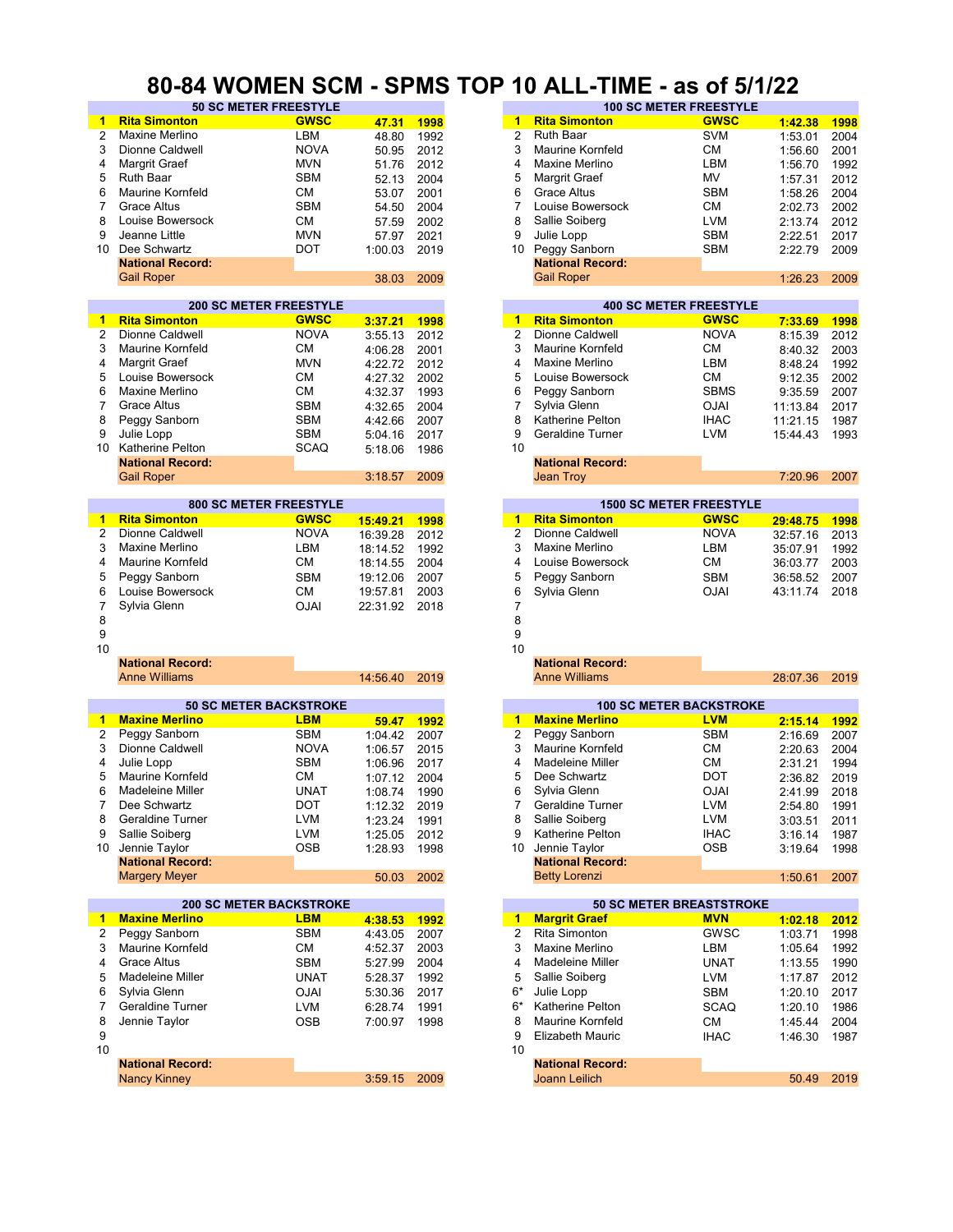|                | <b>100 SC METER BREASTSTROKE</b>                                                                                                                                                 |             |         |      |                         | <b>200 SC METER BREASTSTROKE</b>                                                                                                        |             |          |      |
|----------------|----------------------------------------------------------------------------------------------------------------------------------------------------------------------------------|-------------|---------|------|-------------------------|-----------------------------------------------------------------------------------------------------------------------------------------|-------------|----------|------|
| 1              | <b>Rita Simonton</b>                                                                                                                                                             | <b>GWSC</b> | 2:19.11 | 1998 | $\blacktriangleleft$    | <b>Rita Simonton</b>                                                                                                                    | <b>GWSC</b> | 4:49.62  | 1998 |
| 2              | Maxine Merlino                                                                                                                                                                   | LBM         | 2:21.80 | 1992 | 2                       | Maxine Merlino                                                                                                                          | <b>LBM</b>  | 5:00.63  | 1992 |
| 3              | <b>Margrit Graef</b>                                                                                                                                                             | <b>MVN</b>  | 2:35.02 | 2012 | 3                       | <b>Madeleine Miller</b>                                                                                                                 | <b>UNAT</b> |          | 1990 |
| 4              | Madeleine Miller                                                                                                                                                                 |             |         |      | $\overline{\mathbf{4}}$ | <b>Katherine Pelton</b>                                                                                                                 |             | 5:49.93  | 1987 |
|                |                                                                                                                                                                                  | <b>UNAT</b> | 2:40.99 | 1990 |                         |                                                                                                                                         | <b>IHAC</b> | 6:21.12  |      |
| 5              | Sallie Soiberg                                                                                                                                                                   | <b>LVM</b>  | 2:51.38 | 2014 | 5                       | Sylvia Glenn                                                                                                                            | <b>OJAI</b> | 7:21.09  | 2018 |
| 6              | Katherine Pelton                                                                                                                                                                 | <b>IHAC</b> | 2:53.04 | 1987 | 6                       | Jamie Taylor                                                                                                                            | <b>OSB</b>  | 7:54.10  | 1999 |
| 7              |                                                                                                                                                                                  |             |         |      | $\overline{7}$          | <b>Elizabeth Mauric</b>                                                                                                                 | <b>IHAC</b> | 8:09.78  | 1987 |
| 8<br>9         |                                                                                                                                                                                  |             |         |      | 8<br>9                  |                                                                                                                                         |             |          |      |
| 10             |                                                                                                                                                                                  |             |         |      | 10                      |                                                                                                                                         |             |          |      |
|                | <b>National Record:</b>                                                                                                                                                          |             |         |      |                         | <b>National Record:</b>                                                                                                                 |             |          |      |
|                |                                                                                                                                                                                  |             |         |      |                         |                                                                                                                                         |             |          |      |
|                | <b>Joann Leilich</b>                                                                                                                                                             |             | 1:50.15 | 2019 |                         | Joann Leilich                                                                                                                           |             | 4:01.34  | 2019 |
|                | <b>50 SC METER BUTTERFLY</b>                                                                                                                                                     |             |         |      |                         | <b>100 SC METER BUTTERFLY</b>                                                                                                           |             |          |      |
| 1              | <b>Dionne Caldwell</b><br>$\mathcal{L}(\mathcal{L})$ and $\mathcal{L}(\mathcal{L})$ and $\mathcal{L}(\mathcal{L})$ and $\mathcal{L}(\mathcal{L})$ and $\mathcal{L}(\mathcal{L})$ | <b>NOVA</b> | 1:01.79 | 2012 | 1                       | <b>Maxine Merlino</b><br>and the state of the state of the state of the state of the state of the state of the state of the state of th | <b>LBM</b>  | 2:30.84  | 1992 |
| $\overline{2}$ | Maxine Merlino                                                                                                                                                                   | LBM         | 1:05.04 | 1992 | $\overline{2}$          | Katherine Pelton                                                                                                                        | <b>SCAQ</b> | 3:09.18  | 1986 |
| 3              | <b>Grace Altus</b>                                                                                                                                                               | <b>SBM</b>  | 1:17.56 | 2004 | 3                       |                                                                                                                                         |             |          |      |
| 4              | Katherine Pelton                                                                                                                                                                 | <b>IHAC</b> | 1:19.40 | 1987 | 4                       |                                                                                                                                         |             |          |      |
| 5              | <b>Maurine Kornfeld</b>                                                                                                                                                          | CМ          | 1:26.59 | 2003 | 5                       |                                                                                                                                         |             |          |      |
| 6              | Madeleine Miller                                                                                                                                                                 | <b>UNAT</b> | 1:34.81 | 1991 | 6                       |                                                                                                                                         |             |          |      |
| 7              |                                                                                                                                                                                  |             |         |      | 7                       |                                                                                                                                         |             |          |      |
| 8              |                                                                                                                                                                                  |             |         |      | 8                       |                                                                                                                                         |             |          |      |
| 9              |                                                                                                                                                                                  |             |         |      | 9                       |                                                                                                                                         |             |          |      |
| 10             |                                                                                                                                                                                  |             |         |      | 10                      |                                                                                                                                         |             |          |      |
|                | <b>National Record:</b>                                                                                                                                                          |             |         |      |                         | <b>National Record:</b>                                                                                                                 |             |          |      |
|                | <b>Gail Roper</b>                                                                                                                                                                |             | 48.85   | 2009 |                         | <b>Gail Roper</b>                                                                                                                       |             | 1:58.02  | 2009 |
|                |                                                                                                                                                                                  |             |         |      |                         |                                                                                                                                         |             |          |      |
|                | <b>200 SC METER BUTTERFLY</b>                                                                                                                                                    |             |         |      |                         | <b>100 SC METER INDIVIDUAL MEDLEY</b>                                                                                                   |             |          |      |
| 1              | <b>Maxine Merlino</b>                                                                                                                                                            | <b>LBM</b>  | 5:22.65 | 1992 | $\mathbf{1}$            | <b>Maxine Merlino</b>                                                                                                                   | <b>LBM</b>  | 2:07.52  | 1992 |
| $\overline{2}$ | Katherine Pelton                                                                                                                                                                 | <b>IHAC</b> | 7:03.62 | 1987 | $\overline{2}$          | Dionne Caldwell                                                                                                                         | <b>NOVA</b> | 2:15.90  | 2012 |
| 4              |                                                                                                                                                                                  |             |         |      | 3                       | Madeleine Miller                                                                                                                        | <b>UNAT</b> | 2:44.17  | 1992 |
| 5              |                                                                                                                                                                                  |             |         |      | 4                       | <b>Grace Altus</b>                                                                                                                      | <b>SBM</b>  | 2:44.23  | 2004 |
| 6              |                                                                                                                                                                                  |             |         |      | 5                       | <b>Maurine Kornfeld</b>                                                                                                                 | CМ          | 2:46.00  | 2004 |
| $\overline{7}$ |                                                                                                                                                                                  |             |         |      | 6                       | <b>Katherine Pelton</b>                                                                                                                 | <b>IHAC</b> | 2:50.64  | 1988 |
| 8              |                                                                                                                                                                                  |             |         |      | $\overline{7}$          | <b>Ruth Ridenour</b>                                                                                                                    | <b>OSB</b>  | 3:29.87  | 1994 |
| 9              |                                                                                                                                                                                  |             |         |      | 8                       | <b>Geraldine Turner</b>                                                                                                                 | <b>LVM</b>  | 4:00.15  | 1992 |
| 10             |                                                                                                                                                                                  |             |         |      | 9                       |                                                                                                                                         |             |          |      |
|                |                                                                                                                                                                                  |             |         |      | 10                      |                                                                                                                                         |             |          |      |
|                | <b>National Record:</b>                                                                                                                                                          |             |         |      |                         | <b>National Record:</b>                                                                                                                 |             |          |      |
|                | Lois Kivi Nochman                                                                                                                                                                |             | 4:35.51 | 2007 |                         | <b>Gail Roper</b>                                                                                                                       |             | 1:44.95  | 2009 |
|                | 200 SC METER INDIVIDUAL MEDLEY                                                                                                                                                   |             |         |      |                         | <b>400 SC METER INDIVIDUAL MEDLEY</b>                                                                                                   |             |          |      |
| 1              | <b>Maxine Merlino</b>                                                                                                                                                            | <b>LBM</b>  | 4:45.93 | 1992 | 1                       | <b>Maxine Merlino</b>                                                                                                                   | <b>LBM</b>  | 9:50.43  | 1992 |
| $\overline{2}$ | Katherine Pelton                                                                                                                                                                 | <b>IHAC</b> | 6:10.22 | 1987 | $\overline{2}$          | Katherine Pelton                                                                                                                        | <b>IHAC</b> | 13:40.15 | 1987 |
| 3              |                                                                                                                                                                                  |             |         |      | 3                       |                                                                                                                                         |             |          |      |
| 4              |                                                                                                                                                                                  |             |         |      | 4                       |                                                                                                                                         |             |          |      |
| 5              |                                                                                                                                                                                  |             |         |      | 5                       |                                                                                                                                         |             |          |      |
| 6              |                                                                                                                                                                                  |             |         |      | 6                       |                                                                                                                                         |             |          |      |
| $\overline{7}$ |                                                                                                                                                                                  |             |         |      | $\overline{7}$          |                                                                                                                                         |             |          |      |
| 8              |                                                                                                                                                                                  |             |         |      | 8                       |                                                                                                                                         |             |          |      |
| 9              |                                                                                                                                                                                  |             |         |      | 9                       |                                                                                                                                         |             |          |      |
| 10             |                                                                                                                                                                                  |             |         |      | 10                      |                                                                                                                                         |             |          |      |
|                | <b>National Record:</b>                                                                                                                                                          |             |         |      |                         | <b>National Record:</b>                                                                                                                 |             |          |      |
|                | <b>Gail Roper</b>                                                                                                                                                                |             | 3:55.51 | 2009 |                         | <b>Gail Roper</b>                                                                                                                       |             | 8:39.68  | 2009 |

| 0 SC METER BREASTSTROKE              |             |                    |              |                         |                                               | <b>200 SC METER BREASTSTROKE</b>            |                    |              |
|--------------------------------------|-------------|--------------------|--------------|-------------------------|-----------------------------------------------|---------------------------------------------|--------------------|--------------|
| 'n                                   | <b>GWSC</b> | 2:19.11            | 1998         | 1                       | <b>Rita Simonton</b>                          | <b>GWSC</b>                                 | 4:49.62            | 1998         |
| ١O                                   | LBM         | 2:21.80            | 1992         | $\overline{2}$          | Maxine Merlino                                | LBM                                         | 5:00.63            | 1992         |
|                                      | <b>MVN</b>  | 2:35.02            | 2012         | 3                       | Madeleine Miller                              | <b>UNAT</b>                                 | 5:49.93            | 1990         |
| ller                                 | UNAT        | 2:40.99            | 1990         | 4                       | <b>Katherine Pelton</b>                       | <b>IHAC</b>                                 | 6:21.12            | 1987         |
|                                      | LVM         | 2:51.38            | 2014         | 5                       | Sylvia Glenn                                  | <b>OJAI</b>                                 | 7:21.09            | 2018         |
| ton                                  | <b>IHAC</b> | 2:53.04            | 1987         | 6                       | Jamie Taylor                                  | <b>OSB</b>                                  | 7:54.10            | 1999         |
|                                      |             |                    |              | $\overline{7}$          | <b>Elizabeth Mauric</b>                       | <b>IHAC</b>                                 | 8:09.78            | 1987         |
|                                      |             |                    |              | 8                       |                                               |                                             |                    |              |
|                                      |             |                    |              | 9                       |                                               |                                             |                    |              |
|                                      |             |                    |              | 10                      |                                               |                                             |                    |              |
| ord:                                 |             |                    |              |                         | <b>National Record:</b>                       |                                             |                    |              |
|                                      |             | 1:50.15            | 2019         |                         | <b>Joann Leilich</b>                          |                                             | 4:01.34            | 2019         |
|                                      |             |                    |              |                         |                                               |                                             |                    |              |
| <b>50 SC METER BUTTERFLY</b><br>well | <b>NOVA</b> |                    |              | 1                       | <b>Maxine Merlino</b>                         | <b>100 SC METER BUTTERFLY</b><br><b>LBM</b> |                    |              |
| ١O                                   | LBM         | 1:01.79            | 2012         | $\overline{2}$          | Katherine Pelton                              | <b>SCAQ</b>                                 | 2:30.84            | 1992         |
|                                      | SBM         | 1:05.04<br>1:17.56 | 1992<br>2004 | 3                       |                                               |                                             | 3:09.18            | 1986         |
| ton                                  | <b>IHAC</b> |                    | 1987         | 4                       |                                               |                                             |                    |              |
| feld                                 | CМ          | 1:19.40<br>1:26.59 | 2003         | 5                       |                                               |                                             |                    |              |
| ller                                 | <b>UNAT</b> | 1:34.81            | 1991         | 6                       |                                               |                                             |                    |              |
|                                      |             |                    |              | 7                       |                                               |                                             |                    |              |
|                                      |             |                    |              | 8                       |                                               |                                             |                    |              |
|                                      |             |                    |              | 9                       |                                               |                                             |                    |              |
|                                      |             |                    |              | 10                      |                                               |                                             |                    |              |
| ord:                                 |             |                    |              |                         | <b>National Record:</b>                       |                                             |                    |              |
|                                      |             | 48.85              | 2009         |                         | <b>Gail Roper</b>                             |                                             | 1:58.02            | 2009         |
|                                      |             |                    |              |                         |                                               |                                             |                    |              |
| <b>200 SC METER BUTTERFLY</b>        |             |                    |              |                         |                                               | <b>100 SC METER INDIVIDUAL MEDLEY</b>       |                    |              |
| no                                   | <b>LBM</b>  | 5:22.65            | 1992         | 1                       | <b>Maxine Merlino</b>                         | <b>LBM</b>                                  | 2:07.52            | 1992         |
| ton                                  | <b>IHAC</b> | 7:03.62            | 1987         | $\overline{2}$          | Dionne Caldwell                               | <b>NOVA</b>                                 | 2:15.90            | 2012         |
|                                      |             |                    |              | 3<br>4                  | Madeleine Miller                              | <b>UNAT</b>                                 | 2:44.17            | 1992         |
|                                      |             |                    |              | 5                       | <b>Grace Altus</b><br><b>Maurine Kornfeld</b> | <b>SBM</b><br>CМ                            | 2:44.23            | 2004         |
|                                      |             |                    |              | 6                       | Katherine Pelton                              | <b>IHAC</b>                                 | 2:46.00            | 2004         |
|                                      |             |                    |              | $\overline{7}$          | <b>Ruth Ridenour</b>                          | OSB                                         | 2:50.64            | 1988         |
|                                      |             |                    |              | 8                       | Geraldine Turner                              | <b>LVM</b>                                  | 3:29.87<br>4:00.15 | 1994<br>1992 |
|                                      |             |                    |              | 9                       |                                               |                                             |                    |              |
|                                      |             |                    |              | 10                      |                                               |                                             |                    |              |
| ord:                                 |             |                    |              |                         | <b>National Record:</b>                       |                                             |                    |              |
| าman                                 |             | 4:35.51            | 2007         |                         | <b>Gail Roper</b>                             |                                             | 1:44.95            | 2009         |
|                                      |             |                    |              |                         |                                               |                                             |                    |              |
| SC METER INDIVIDUAL MEDLEY           |             |                    |              |                         |                                               | <b>400 SC METER INDIVIDUAL MEDLEY</b>       |                    |              |
| no                                   | <b>LBM</b>  | 4:45.93            | 1992         | $\overline{\mathbf{1}}$ | <b>Maxine Merlino</b>                         | <b>LBM</b>                                  | 9:50.43            | 1992         |
| ton                                  | <b>IHAC</b> | 6:10.22            | 1987         | $\overline{2}$          | Katherine Pelton                              | <b>IHAC</b>                                 | 13:40.15           | 1987         |
|                                      |             |                    |              | 3                       |                                               |                                             |                    |              |
|                                      |             |                    |              | 4                       |                                               |                                             |                    |              |
|                                      |             |                    |              | 5                       |                                               |                                             |                    |              |
|                                      |             |                    |              | 6                       |                                               |                                             |                    |              |
|                                      |             |                    |              | 7<br>8                  |                                               |                                             |                    |              |
|                                      |             |                    |              | 9                       |                                               |                                             |                    |              |
|                                      |             |                    |              | 10                      |                                               |                                             |                    |              |
| ord:                                 |             |                    |              |                         | <b>National Record:</b>                       |                                             |                    |              |
|                                      |             | 3:55.51            | 2009         |                         | <b>Gail Roper</b>                             |                                             | 8:39.68            | 2009         |
|                                      |             |                    |              |                         |                                               |                                             |                    |              |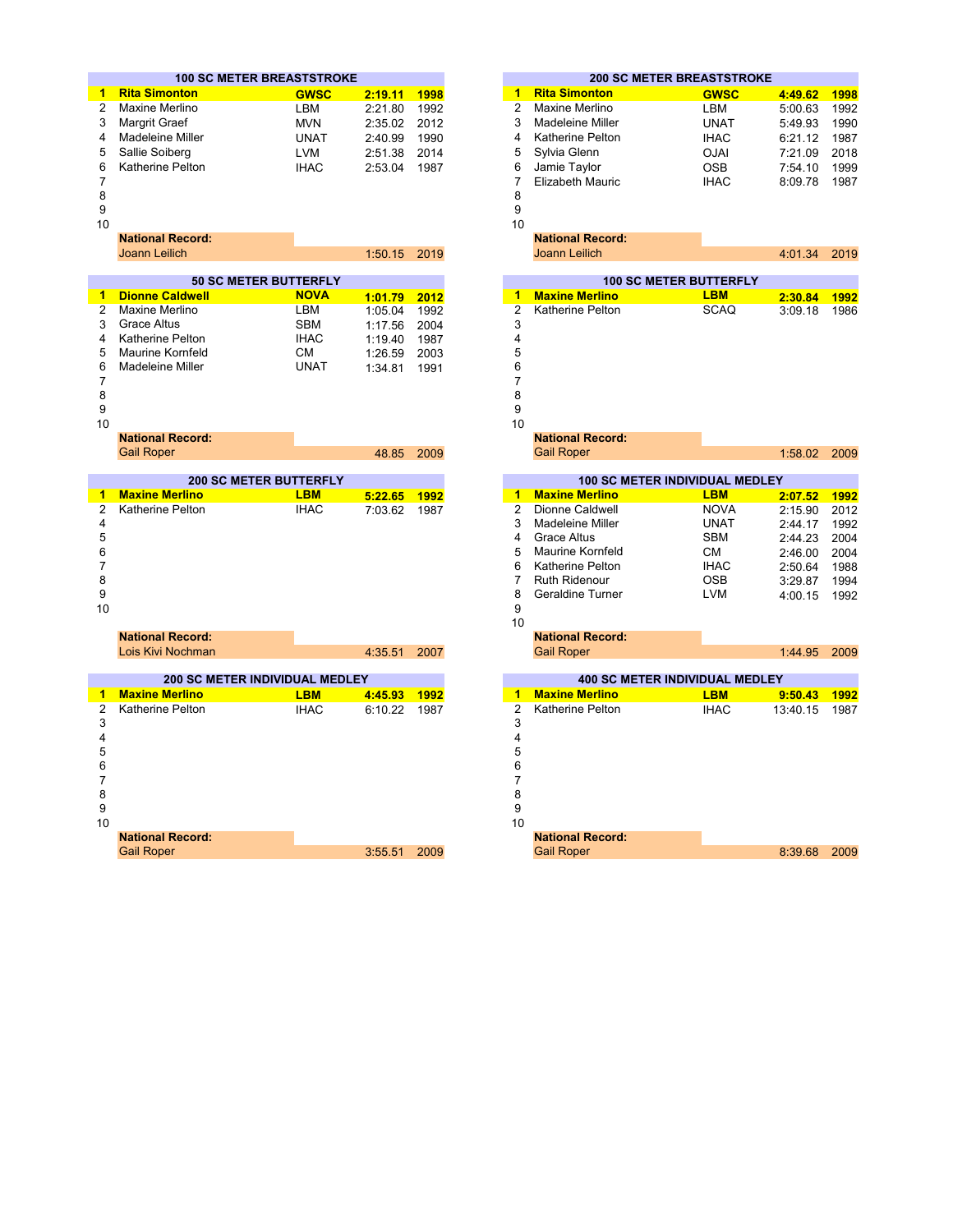#### **80-84 MEN SCM - SPMS TOP 10 ALL-TIME - as of 5/1/22**

| 1              | <b>Jeff Farrell</b>            | <b>SBM</b>        | 31.25    | 2017 | <b>Jeff Farrell</b><br><b>SBM</b><br>$\overline{1}$     |          | 2017 |
|----------------|--------------------------------|-------------------|----------|------|---------------------------------------------------------|----------|------|
| $\overline{2}$ | Frank Piemme                   | <b>SBM</b>        |          |      | 2<br><b>Frank Piemme</b><br>LOST                        | 1:12.38  |      |
|                |                                |                   | 33.43    | 2005 |                                                         | 1:20.64  | 2008 |
| 3              | Woody Bowersock                | <b>CM</b>         | 35.16    | 1993 | 3<br>СM<br><b>Woody Bowersock</b>                       | 1:20.65  | 1993 |
| 4              | Jurgen Schmidt                 | <b>SBM</b>        | 37.72    | 2003 | <b>SBM</b><br>4<br>Jurgen Schmidt                       | 1:25.05  | 2004 |
| 5              | <b>Robert Christians</b>       | <b>CM</b>         | 38.21    | 1996 | 5<br><b>Robert Christians</b><br>СM                     | 1:25.76  | 1995 |
| 6              | Louis Giberson                 | <b>CM</b>         | 38.97    | 2000 | 6<br>Will Rauch<br>LVM                                  | 1:26.28  | 2014 |
| 7              | Fred Leipziger                 | <b>LVM</b>        | 39.46    | 2009 | 7<br><b>Bob Merrick</b><br>СM                           | 1:31.55  | 2000 |
|                |                                |                   |          |      |                                                         |          |      |
| 8              | Lionel Pereira                 | LBM               | 40.74    | 1991 | <b>ROSE</b><br>8<br><b>William Fleming</b>              | 1:38.70  | 2018 |
| 9              | <b>Everett Smethurst</b>       | <b>NOVA</b>       | 42.42    | 2015 | 9<br>Louis Gibertson<br>CМ                              | 1:39.69  | 2000 |
| 10             | John Glenn                     | LBM               | 43.08    | 1992 | 10 <sup>1</sup><br>Lionel Pereira<br>LBM                | 1:42.30  | 1991 |
|                | <b>National Record:</b>        |                   |          |      | <b>National Record:</b>                                 |          |      |
|                | <b>Jeff Farrell</b>            |                   | 31.25    | 2017 | <b>David Radcliff</b>                                   | 1:11.26  | 2014 |
|                |                                |                   |          |      |                                                         |          |      |
|                | <b>200 SC METER FREESTYLE</b>  |                   |          |      | <b>400 SC METER FREESTYLE</b>                           |          |      |
| 1              | <b>Frank Piemme</b>            | <b>LOST</b>       | 3:10.71  | 2008 | <b>Will Rauch</b><br><b>LVM</b><br>$\mathbf{1}$         | 6:45.52  | 2014 |
| 2              |                                | <b>SBM</b>        |          |      | $\overline{\mathbf{c}}$<br>Jurgen Schmidt<br><b>SBM</b> |          |      |
|                | Julie Lopp                     |                   | 3:12.82  | 2003 |                                                         | 6:47.71  | 2005 |
| 3              | Will Rauch                     | <b>LVM</b>        | 3:14.66  | 2014 | 3<br>Frank Piemme<br>LOST                               | 6:50.42  | 2008 |
| 4              | <b>Bob Merrick</b>             | <b>CM</b>         | 3:26.62  | 2000 | Lee Arth<br><b>UNAT</b><br>4                            | 7:21.46  | 2005 |
| 5              | Lee Arth                       | <b>UNAT</b>       | 3:33.10  | 2005 | 5<br>Woody Bowersock<br>CМ                              | 7:33.48  | 1995 |
| 6              | <b>Robert Christians</b>       | <b>CM</b>         | 3:34.13  | 1995 | <b>ROSE</b><br>6<br><b>William Fleming</b>              | 7:39.81  | 2018 |
| $\overline{7}$ | Woody Bowersock                | <b>CM</b>         | 3:36.12  | 1995 | $\overline{7}$<br><b>Robert Christians</b><br><b>CM</b> | 7:39.82  | 1995 |
| 8              |                                | <b>CM</b>         |          |      | 8                                                       |          |      |
|                | Louis Giberson                 |                   | 3:53.30  | 2000 | <b>Bob Merrick</b><br>CМ                                | 7:57.47  | 2000 |
| 9              | John Burnside                  | LBM               | 3:57.25  | 1990 | WH <sub>2</sub> O<br>9<br>Laurence Hougate              | 8:18.51  | 2018 |
| 10             | Laurence Houlgate              | WH <sub>20</sub>  | 4:02.59  | 2018 | 10 <sup>°</sup><br>Don Neefe<br><b>UNAT</b>             | 8:32.69  | 1988 |
|                | <b>National Record:</b>        |                   |          |      | <b>National Record:</b>                                 |          |      |
|                | <b>David Radcliff</b>          |                   | 2:38.25  | 2014 | David Radcliff                                          | 5:39.27  | 2014 |
|                |                                |                   |          |      |                                                         |          |      |
|                | <b>800 SC METER FREESTYLE</b>  |                   |          |      | <b>1500 SC METER FREESTYLE</b>                          |          |      |
| 1              | <b>Will Rauch</b>              | <b>LVM</b>        | 14:02.11 | 2014 | 1 Will Rauch<br><b>LVM</b>                              | 26:24.53 | 2014 |
| 2              | Jurgen Schmidt                 | <b>SBM</b>        | 14:05.05 | 2003 | $\boldsymbol{2}$<br>Jurgen Schmidt<br><b>SBM</b>        | 27:03.64 | 2005 |
|                |                                |                   |          |      |                                                         |          |      |
| 3              | Frank Piemme                   | LOST              | 14:47.91 | 2008 | 3<br><b>UNAT</b><br>Lee Arth                            | 27:56.60 | 2005 |
| 4              | Lee Arth                       | <b>UNAT</b>       | 14:55.36 | 2005 | <b>CM</b><br>4<br><b>Bob Merrick</b>                    | 31:35.26 | 2000 |
| 5              | Woody Bowersock                | <b>CM</b>         | 16:58.06 | 1993 | 5<br><b>Woody Bowersock</b><br>СM                       | 33:19.49 | 1996 |
| 6              | Laurence Houlgate              | WH <sub>2</sub> O | 17:54.10 | 2018 | 6<br>John Burnside<br>LBM                               | 34:39.17 | 1990 |
| 7              | Peter Lee                      | <b>CTM</b>        | 19:16.21 | 2003 | $\overline{7}$<br>Peter Lee<br><b>CTM</b>               | 35:27.59 | 2003 |
|                |                                |                   |          |      |                                                         |          |      |
| 8              | <b>Alfred Guth</b>             | LBM               | 20:42.33 | 1988 | 8<br>Eugene Paul<br><b>NOVA</b>                         | 41:03.13 | 2010 |
| 9              |                                |                   |          |      | 9<br><b>Alfred Guth</b><br>LBM                          | 42:49.55 | 1988 |
| 10             |                                |                   |          |      | 10                                                      |          |      |
|                | <b>National Record:</b>        |                   |          |      | <b>National Record:</b>                                 |          |      |
|                | <b>David Radcliff</b>          |                   | 11:35.71 | 2014 | <b>David Radcliff</b>                                   | 21:59.53 | 2014 |
|                |                                |                   |          |      |                                                         |          |      |
|                | <b>50 SC METER BACKSTROKE</b>  |                   |          |      | <b>100 SC METER BACKSTROKE</b>                          |          |      |
| 1              | <b>Frank Piemme</b>            | <b>SBM</b>        | 45.34    | 2005 | <b>Robert Christians</b><br>CM<br>1                     | 1:45.28  | 1996 |
| $\overline{2}$ | <b>Bob Christians</b>          | <b>CM</b>         | 47.10    | 1997 | $\overline{2}$<br>Jurgen Schmidt<br><b>SBM</b>          | 1:46.11  | 2003 |
| 3              | Jurgen Schmidt                 | <b>SBM</b>        | 48.75    | 2003 | 3<br>СM<br><b>Bob Merrick</b>                           | 1:49.20  | 2000 |
| 4              | <b>Everett Smethurst</b>       | <b>NOVA</b>       | 50.37    | 2016 | 4<br><b>William Fleming</b><br>ROSE                     | 1:50.32  | 2019 |
| 5              |                                |                   |          |      | 5<br><b>Frank Piemme</b>                                |          |      |
|                | <b>William Fleming</b>         | <b>ROSE</b>       | 50.47    | 2018 | LOST                                                    | 1:51.67  | 2009 |
| 6              | <b>Woody Bowersock</b>         | VM                | 50.77    | 1995 | 6<br>UNAT<br>Stan McConnell                             | 1:52.90  | 2011 |
| $7^{\circ}$    | Stan McConnell                 | <b>UNAT</b>       | 51.35    | 2011 | Everett Smethurst<br><b>NOVA</b><br>7.                  | 1:53.45  | 2017 |
| 8              | <b>Bob Merrick</b>             | СM                | 51.74    | 2000 | Lee Arth<br>UNAT<br>8                                   | 1:54.66  | 2005 |
| 9              | Lionel Pereira                 | LBM               | 54.75    | 1991 | 9<br>Woody Bowersock<br>CM                              | 2:00.96  | 1994 |
|                | 10 John Glenn                  | LBM               | 56.39    | 1992 | 10                                                      |          |      |
|                | <b>National Record:</b>        |                   |          |      | <b>National Record:</b>                                 |          |      |
|                |                                |                   | 37.82    | 2014 | <b>David Costill</b>                                    | 1:23.24  |      |
|                |                                |                   |          |      |                                                         |          | 2017 |
|                | Yoshi Oyakawa                  |                   |          |      |                                                         |          |      |
|                | <b>200 SC METER BACKSTROKE</b> |                   |          |      | <b>50 SC METER BREASTSTROKE</b>                         |          |      |
| $\mathbf{1}$   | <b>Will Rauch</b>              | <b>LVM</b>        |          |      | 1 Jeff Farrell<br><b>SBM</b>                            |          |      |
|                |                                |                   | 3:54.18  | 2014 |                                                         | 43.82    | 2017 |
| 2              | Jurgen Schmidt                 | <b>SBM</b>        | 4:00.55  | 2003 | <b>Frank Piemme</b><br>$\overline{2}$<br><b>SBM</b>     | 45.78    | 2005 |
| 3              | Lee Arth                       | <b>UNAT</b>       | 4:01.42  | 2005 | 3<br><b>Bob Merrick</b><br>СM                           | 50.16    | 2000 |
| 4              | <b>William Fleming</b>         | <b>ROSE</b>       | 4:07.47  | 2018 | Frederick Hoppe<br>4<br><b>CTMA</b>                     | 52.98    | 2010 |
| 5              | Stan McConnell                 | <b>UNAT</b>       | 4:18.57  | 2011 | Xing Kang Cao<br><b>UNAT</b><br>5                       | 53.96    | 2004 |
| 6              | Woody Bowersock                | СM                | 4:35.74  | 1996 | <b>Robert Christians</b><br>СM<br>6                     | 54.61    | 1996 |
| 7              | Don Neefe                      | <b>UNAT</b>       | 5:14.44  | 1989 | <b>Ed Farrell</b><br>7<br><b>MVN</b>                    | 55.81    | 2012 |
| 8              | John Glenn                     | <b>CM</b>         |          |      | 8<br><b>Everett Smethurst</b><br><b>NOVA</b>            |          |      |
|                |                                |                   | 5:14.57  | 1993 |                                                         | 57.24    | 2015 |
| 9              | <b>Alfred Guth</b>             | LBM               | 5:43.12  | 1988 | Woody Bowersock<br>СM<br>9                              | 59.55    | 1993 |
| 10             | Eugene Paul                    | <b>NOVA</b>       | 6:46.27  | 2010 | John Burnside<br>LBM<br>10                              | 1:03.74  | 1990 |
|                | <b>National Record:</b>        |                   |          |      | <b>National Record:</b>                                 |          |      |
|                | <b>David Costill</b>           |                   | 13:07.44 | 2017 | <b>David Costill</b>                                    | 42.41    | 2017 |

| v 1111 | ----                         | .     |      |    |                          | -------                       |         |      |
|--------|------------------------------|-------|------|----|--------------------------|-------------------------------|---------|------|
|        | <b>50 SC METER FREESTYLE</b> |       |      |    |                          | <b>100 SC METER FREESTYLE</b> |         |      |
|        | <b>SBM</b>                   | 31.25 | 2017 | 1  | <b>Jeff Farrell</b>      | <b>SBM</b>                    | 1:12.38 | 2017 |
|        | <b>SBM</b>                   | 33.43 | 2005 |    | <b>Frank Piemme</b>      | LOST                          | 1:20.64 | 2008 |
| sock   | CМ                           | 35.16 | 1993 | 3  | <b>Woody Bowersock</b>   | <b>CM</b>                     | 1:20.65 | 1993 |
| tt     | <b>SBM</b>                   | 37.72 | 2003 | 4  | Jurgen Schmidt           | <b>SBM</b>                    | 1:25.05 | 2004 |
| ans    | СM                           | 38.21 | 1996 | 5  | <b>Robert Christians</b> | СM                            | 1:25.76 | 1995 |
|        | CМ                           | 38.97 | 2000 | 6  | Will Rauch               | <b>LVM</b>                    | 1:26.28 | 2014 |
|        | <b>LVM</b>                   | 39.46 | 2009 |    | <b>Bob Merrick</b>       | <b>CM</b>                     | 1:31.55 | 2000 |
|        | LBM                          | 40.74 | 1991 | 8  | William Fleming          | <b>ROSE</b>                   | 1:38.70 | 2018 |
| urst   | <b>NOVA</b>                  | 42.42 | 2015 | 9  | Louis Gibertson          | <b>CM</b>                     | 1:39.69 | 2000 |
|        | LBM                          | 43.08 | 1992 | 10 | Lionel Pereira           | LBM                           | 1:42.30 | 1991 |
| :brc   |                              |       |      |    | <b>National Record:</b>  |                               |         |      |
|        |                              | 31.25 | 2017 |    | <b>David Radcliff</b>    |                               | 1:11.26 | 2014 |
|        |                              |       |      |    |                          |                               |         |      |

|         |      |    |                          | <b>400 SC METER FREESTYLE</b> |         |
|---------|------|----|--------------------------|-------------------------------|---------|
| 3:10.71 | 2008 | 1  | <b>Will Rauch</b>        | <b>LVM</b>                    | 6:45.52 |
| 3:12.82 | 2003 | 2  | Jurgen Schmidt           | <b>SBM</b>                    | 6:47.71 |
| 3:14.66 | 2014 | 3  | <b>Frank Piemme</b>      | LOST                          | 6:50.42 |
| 3:26.62 | 2000 | 4  | Lee Arth                 | <b>UNAT</b>                   | 7:21.46 |
| 3:33.10 | 2005 | 5  | <b>Woody Bowersock</b>   | <b>CM</b>                     | 7:33.48 |
| 3:34.13 | 1995 | 6  | <b>William Fleming</b>   | <b>ROSE</b>                   | 7:39.81 |
| 3:36.12 | 1995 |    | <b>Robert Christians</b> | <b>CM</b>                     | 7:39.82 |
| 3:53.30 | 2000 | 8  | <b>Bob Merrick</b>       | <b>CM</b>                     | 7:57.47 |
| 3:57.25 | 1990 | 9  | Laurence Hougate         | WH <sub>2</sub> O             | 8:18.51 |
| 4:02.59 | 2018 | 10 | Don Neefe                | <b>UNAT</b>                   | 8:32.69 |
|         |      |    | <b>National Record:</b>  |                               |         |
| 2:38.25 | 2014 |    | David Radcliff           |                               | 5:39.27 |
|         |      |    |                          |                               |         |

| 1 Will Rauch            | <b>LVM</b>        | 14:02.11 | 2014                          |
|-------------------------|-------------------|----------|-------------------------------|
| 2 Jurgen Schmidt        | <b>SBM</b>        | 14:05.05 | 2003                          |
| 3 Frank Piemme          | LOST              | 14:47.91 | 2008                          |
| 4 Lee Arth              | <b>UNAT</b>       | 14:55.36 | 2005                          |
| 5 Woody Bowersock       | CМ                | 16:58.06 | 1993                          |
| 6 Laurence Houlgate     | WH <sub>2</sub> O | 17:54.10 | 2018                          |
| 7<br>Peter Lee          | <b>CTM</b>        | 19:16.21 | 2003                          |
| 8 Alfred Guth           | LBM               | 20:42.33 | 1988                          |
|                         |                   |          |                               |
|                         |                   |          |                               |
| <b>National Record:</b> |                   |          |                               |
| David Radcliff          |                   | 11:35.71 | 2014                          |
|                         |                   |          | <b>800 SC METER FREESTYLE</b> |

|       |      |    |                          | <b>100 SC METER BACKSTROKE</b> |         |
|-------|------|----|--------------------------|--------------------------------|---------|
| 45.34 | 2005 | 1  | <b>Robert Christians</b> | CM                             | 1:45.28 |
| 47.10 | 1997 | 2  | Jurgen Schmidt           | <b>SBM</b>                     | 1:46.11 |
| 48.75 | 2003 | 3  | <b>Bob Merrick</b>       | <b>CM</b>                      | 1:49.20 |
| 50.37 | 2016 | 4  | William Fleming          | <b>ROSE</b>                    | 1:50.32 |
| 50.47 | 2018 | 5  | <b>Frank Piemme</b>      | LOST                           | 1:51.67 |
| 50.77 | 1995 | 6  | Stan McConnell           | <b>UNAT</b>                    | 1:52.90 |
| 51.35 | 2011 |    | <b>Everett Smethurst</b> | <b>NOVA</b>                    | 1:53.45 |
| 51.74 | 2000 | 8  | Lee Arth                 | <b>UNAT</b>                    | 1:54.66 |
| 54.75 | 1991 | 9  | <b>Woody Bowersock</b>   | <b>CM</b>                      | 2:00.96 |
| 56.39 | 1992 | 10 |                          |                                |         |
|       |      |    | <b>National Record:</b>  |                                |         |
| 37.82 | 2014 |    | <b>David Costill</b>     |                                | 1:23.24 |

| 3:54.18  | 2014 |
|----------|------|
| 4:00.55  | 2003 |
| 4:01.42  | 2005 |
| 4:07.47  | 2018 |
| 4:18.57  | 2011 |
| 4:35.74  | 1996 |
| 5:14.44  | 1989 |
| 5:14.57  | 1993 |
| 5:43.12  | 1988 |
| 6:46.27  | 2010 |
|          |      |
| 13:07.44 | 2017 |
|          |      |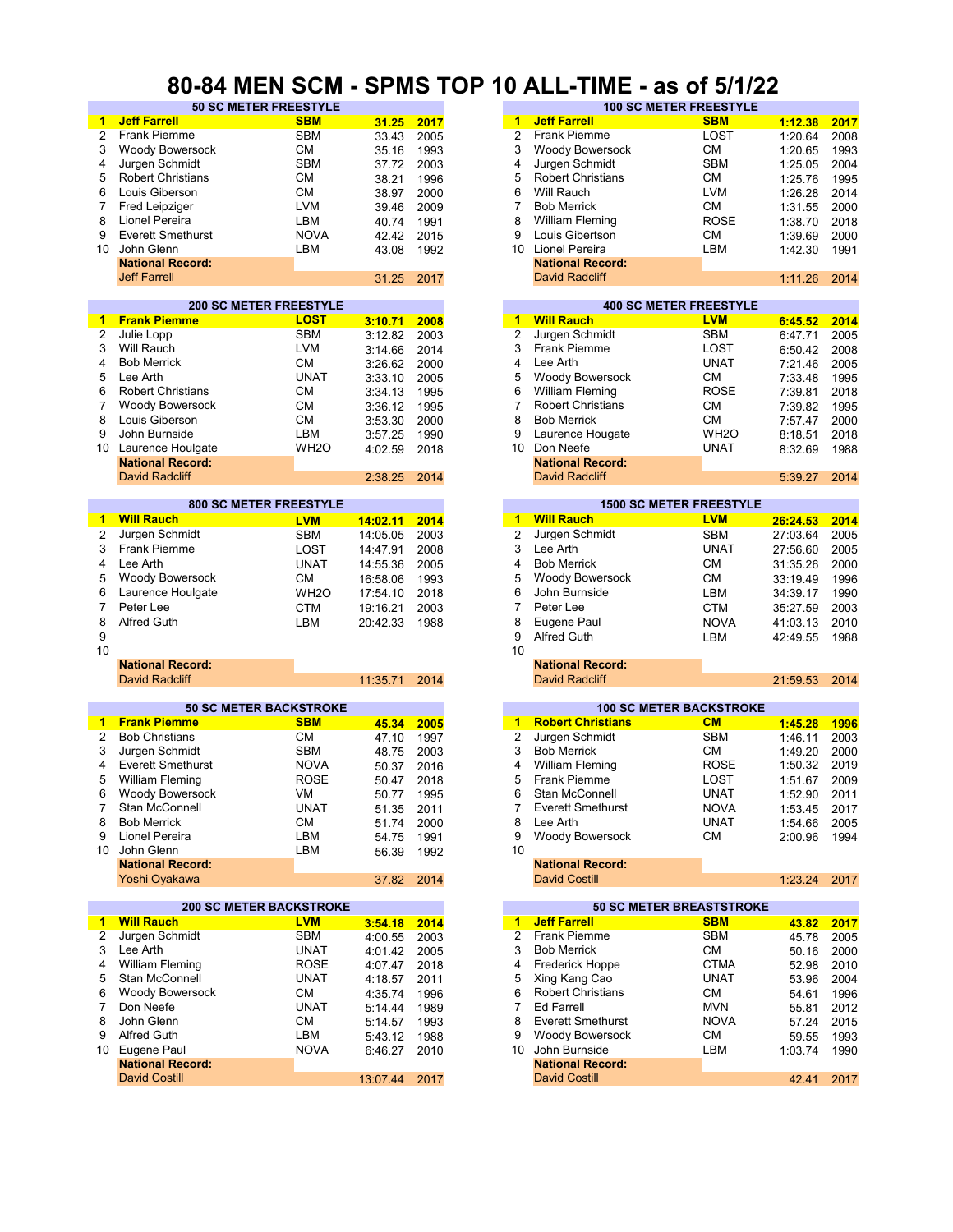|                | <b>100 SC METER BREASTSTROKE</b> |             |         |      |                |                          | <b>200 SC METER BREASTSTROKE</b>      |          |      |
|----------------|----------------------------------|-------------|---------|------|----------------|--------------------------|---------------------------------------|----------|------|
| 1              | <b>Bob Merrick</b>               | CM          | 1:49.15 | 2000 | 1              | <b>Bob Merrick</b>       | <b>CM</b>                             | 4:12.38  | 2000 |
| $\overline{2}$ | <b>Frank Piemme</b>              | LOST        | 1:50.98 | 2009 | $\overline{2}$ | <b>Walter Pfeiffer</b>   | <b>CM</b>                             | 4:17.11  | 1994 |
| 3              | <b>Walter Pfeiffer</b>           | <b>CM</b>   | 1:56.36 | 1994 | 3              | Lee Arth                 | <b>UNAT</b>                           | 4:27.97  | 2005 |
| 4              | Fred Leipziger                   | <b>LVM</b>  | 1:57.29 | 2009 | 4              | <b>Frederick Hoppe</b>   | <b>CTMA</b>                           | 4:31.71  | 2010 |
| 5              | <b>Frederick Hoppe</b>           | <b>CTMA</b> | 2:00.66 | 2010 | 5              | <b>Rufus Clark</b>       | <b>IHAC</b>                           | 5:13.26  | 1991 |
| 6              | Xing Kang Cao                    | <b>UNAT</b> | 2:05.10 | 2004 | 6              | <b>Ed Farrell</b>        | <b>MVN</b>                            | 5:18.66  | 2012 |
| $\overline{7}$ | Lee Arth                         | <b>UNAT</b> | 2:07.00 | 2005 | $\overline{7}$ | <b>Alfred Guth</b>       | LBM                                   | 5:19.08  | 1988 |
| 8              | <b>Ed Farrell</b>                | <b>MVN</b>  | 2:19.80 | 2012 | 8              | John Glenn               | СM                                    | 6:23.17  | 1993 |
| 9              | <b>Alfred Guth</b>               | <b>LBM</b>  | 2:28.26 | 1988 | 9              | Peter Lee                | <b>CTM</b>                            | 6:39.57  | 2003 |
|                | 10 William Seligmann             | LAAC        | 2:28.89 | 2007 |                | 10 Norman Rothbart       | <b>CLVM</b>                           | 7:58.94  | 2003 |
|                | <b>National Record:</b>          |             |         |      |                | <b>National Record:</b>  |                                       |          |      |
|                | <b>David Costill</b>             |             | 1:36.79 | 2016 |                | <b>David Costill</b>     |                                       | 3:36.54  | 2017 |
|                |                                  |             |         |      |                |                          |                                       |          |      |
|                | <b>50 SC METER BUTTERFLY</b>     |             |         |      |                |                          | <b>100 SC METER BUTTERFLY</b>         |          |      |
| 1.             | <b>Frank Piemme</b>              | <b>SBM</b>  | 40.24   | 2005 | 1              | <b>Frank Piemme</b>      | <b>SBM</b>                            | 1:47.17  | 2005 |
| 2              | <b>Jeff Farrell</b>              | <b>SBM</b>  | 42.55   | 2017 | $\overline{2}$ | <b>Walter Pfeiffer</b>   | <b>CM</b>                             | 1:52.51  | 1994 |
| 3              | Fred Leipziger                   | <b>LVM</b>  | 46.48   | 2009 | 3              | Lee Arth                 | <b>UNAT</b>                           | 2:07.61  | 2005 |
| 4              | William Seligmann                | <b>UNAT</b> | 47.80   | 2006 | 4              | Jurgen Schmidt           | <b>SBM</b>                            | 2:11.87  | 2003 |
| 5              | Jurgen Schmidt                   | <b>SBM</b>  | 48.23   | 2003 | 5              | <b>Alfred Guth</b>       | LBM                                   | 2:44.39  | 1988 |
| 6              | Louis Giberson                   | <b>CM</b>   | 49.00   | 2000 | 6              | T R Johnson              | <b>TTSC</b>                           | 4:04.44  | 2002 |
| 7              | <b>Robert Christians</b>         | <b>CM</b>   | 49.29   | 1995 | 7              |                          |                                       |          |      |
| 8              | <b>Everett Smethurst</b>         | <b>NOVA</b> | 51.21   | 2015 | 8              |                          |                                       |          |      |
| 9              | <b>Frederick Hoppe</b>           | <b>CTMA</b> | 52.83   | 2010 | 9              |                          |                                       |          |      |
| $10^{-7}$      | <b>Walter Pfeiffer</b>           | CМ          | 52.84   | 1998 | 10             |                          |                                       |          |      |
|                | <b>National Record:</b>          |             |         |      |                | <b>National Record:</b>  |                                       |          |      |
|                | <b>Clarke Mitchell</b>           |             | 38.92   | 2013 |                | <b>David Costill</b>     |                                       | 1:35.58  | 2016 |
|                |                                  |             |         |      |                |                          |                                       |          |      |
|                | <b>200 SC METER BUTTERFLY</b>    |             |         |      |                |                          | 100 SC METER INDIVIDUAL MEDLEY        |          |      |
| 1              | <b>Walter Pfeiffer</b>           | CM          | 4:25.99 | 1994 | $\mathbf{1}$   | <b>Jeff Farrell</b>      | <b>SBM</b>                            | 1:28.38  | 2017 |
| 2              | Lee Arth                         | <b>UNAT</b> | 4:44.45 | 2005 | $\overline{2}$ | <b>Frank Piemme</b>      | LOST                                  | 1:42.09  | 2009 |
| 3              | TR J ohnson                      | <b>TTSC</b> | 8:45.76 | 2002 | 3              | <b>Fred Leipziger</b>    | <b>LVM</b>                            | 1:42.84  | 2009 |
| 4              |                                  |             |         |      | 4              | <b>Walter Pfeiffer</b>   | <b>CM</b>                             | 1:44.08  | 1994 |
| 5              |                                  |             |         |      | 5              | Jurgen Schmidt           | <b>SBM</b>                            | 1:44.10  | 2003 |
| 6              |                                  |             |         |      | 6              | <b>Robert Christians</b> | <b>CM</b>                             | 1:44.30  | 1996 |
| $\overline{7}$ |                                  |             |         |      | $\overline{7}$ | <b>Bob Merrick</b>       | <b>CM</b>                             | 1:48.41  | 2000 |
| 8              |                                  |             |         |      | 8              | Louis Gibertson          | СM                                    | 1:59.49  | 2000 |
| 9              |                                  |             |         |      | 9              | <b>Everett Smethurst</b> | <b>NOVA</b>                           | 1:59.94  | 2018 |
| 10             |                                  |             |         |      |                | 10 Woody Bowersock       | CМ                                    | 2:03.81  | 1993 |
|                | <b>National Record:</b>          |             |         |      |                | <b>National Record:</b>  |                                       |          |      |
|                | <b>Thomas Maine</b>              |             | 3:52.41 | 2007 |                | <b>David Costill</b>     |                                       | 1:24.69  | 2017 |
|                |                                  |             |         |      |                |                          |                                       |          |      |
|                | 200 SC METER INDIVIDUAL MEDLEY   |             |         |      |                |                          | <b>400 SC METER INDIVIDUAL MEDLEY</b> |          |      |
| $\mathbf{1}$   | <b>Frank Piemme</b>              | <b>LOST</b> | 3:42.99 | 2008 | $\blacksquare$ | <b>Jurgen Schmidt</b>    | <b>SBM</b>                            | 8:33.86  | 2003 |
| 2              | Woody Bowersock                  | <b>CM</b>   | 3:50.55 | 1994 | $\overline{2}$ | <b>Walter Pfeiffer</b>   | СM                                    | 8:34.45  | 1994 |
| 3              | <b>Walter Pfeiffer</b>           | <b>CM</b>   | 3:59.52 | 1994 | 3              | Lee Arth                 | <b>UNAT</b>                           | 8:44.91  | 2005 |
| 4              | Jurgen Schmidt                   | <b>SBM</b>  | 4:01.06 | 2003 | 4              | <b>Alfred Guth</b>       | LBM                                   | 11:29.75 | 1988 |
| 5              | Lee Arth                         | <b>UNAT</b> | 4:08.83 | 2005 | 5              | T R Johnson              | <b>TTSC</b>                           | 17:22.50 | 2003 |
| 6              | <b>Bob Christians</b>            | <b>CM</b>   | 4:10.05 | 1997 | 6              |                          |                                       |          |      |
| $\overline{7}$ | <b>Alfred Guth</b>               | <b>LBM</b>  | 5:50.09 | 1988 | 7              |                          |                                       |          |      |
| 8              | Eugene Paul                      | <b>NOVA</b> | 6:26.06 | 2010 | 8              |                          |                                       |          |      |
| 9              | T R Johnson                      | <b>TTSC</b> | 8:13.82 | 2003 | 9              |                          |                                       |          |      |
| 10             |                                  |             |         |      | 10             |                          |                                       |          |      |
|                | <b>National Record:</b>          |             |         |      |                | <b>National Record:</b>  |                                       |          |      |
|                | David Costill                    |             | 3.17.20 | 2016 |                | David Costill            |                                       | 7.1471   | 2016 |

|    |                         | <b>100 SC METER BREASTSTROKE</b> |         |      |
|----|-------------------------|----------------------------------|---------|------|
|    | <b>Bob Merrick</b>      | <b>CM</b>                        | 1:49.15 | 2000 |
| 2  | <b>Frank Piemme</b>     | LOST                             | 1:50.98 | 2009 |
| 3  | Walter Pfeiffer         | CМ                               | 1:56.36 | 1994 |
|    | 4 Fred Leipziger        | <b>LVM</b>                       | 1:57.29 | 2009 |
|    | 5 Frederick Hoppe       | <b>CTMA</b>                      | 2:00.66 | 2010 |
|    | 6 Xing Kang Cao         | <b>UNAT</b>                      | 2:05.10 | 2004 |
|    | Lee Arth                | <b>UNAT</b>                      | 2:07.00 | 2005 |
|    | 8 Ed Farrell            | <b>MVN</b>                       | 2:19.80 | 2012 |
| 9  | Alfred Guth             | LBM                              | 2:28.26 | 1988 |
| ۱0 | William Seligmann       | LAAC                             | 2:28.89 | 2007 |
|    | <b>National Record:</b> |                                  |         |      |
|    | <b>David Costill</b>    |                                  | 1:36.79 | 2016 |

|                     | <b>50 SC METER BUTTERFLY</b> |       |      |  |  |  |
|---------------------|------------------------------|-------|------|--|--|--|
| 1 Frank Piemme      | <b>SBM</b>                   | 40.24 | 2005 |  |  |  |
| 2 Jeff Farrell      | <b>SBM</b>                   | 42.55 | 2017 |  |  |  |
| 3 Fred Leipziger    | LVM                          | 46.48 | 2009 |  |  |  |
| 4 William Seligmann | <b>UNAT</b>                  | 47.80 | 2006 |  |  |  |
| 5 Jurgen Schmidt    | <b>SBM</b>                   | 48.23 | 2003 |  |  |  |
| 6 Louis Giberson    | CМ                           | 49.00 | 2000 |  |  |  |
| 7 Robert Christians | rм                           | 40.20 | 1005 |  |  |  |

| 38.92 2013 | David Costill | 1:35.58 2016 |  |
|------------|---------------|--------------|--|
|            |               |              |  |

|    | <b>200 SC METER BUTTERFLY</b> |             |         |      |    | <b>100 SC METER INDIVIDUAL MEDLEY</b> |             |         |      |
|----|-------------------------------|-------------|---------|------|----|---------------------------------------|-------------|---------|------|
| 1  | <b>Walter Pfeiffer</b>        | <b>CM</b>   | 4:25.99 | 1994 |    | <b>Jeff Farrell</b>                   | <b>SBM</b>  | 1:28.38 | 2017 |
|    | 2 Lee Arth                    | <b>UNAT</b> | 4:44.45 | 2005 |    | Frank Piemme                          | LOST        | 1:42.09 | 2009 |
|    | 3 TRJohnson                   | TTSC        | 8:45.76 | 2002 | 3  | Fred Leipziger                        | <b>LVM</b>  | 1:42.84 | 2009 |
| 4  |                               |             |         |      |    | <b>Walter Pfeiffer</b>                | CМ          | 1:44.08 | 1994 |
| 5  |                               |             |         |      | 5  | Jurgen Schmidt                        | <b>SBM</b>  | 1:44.10 | 2003 |
| 6  |                               |             |         |      | 6. | <b>Robert Christians</b>              | CМ          | 1:44.30 | 1996 |
| 7  |                               |             |         |      |    | <b>Bob Merrick</b>                    | СM          | 1:48.41 | 2000 |
| 8  |                               |             |         |      | 8  | Louis Gibertson                       | CМ          | 1:59.49 | 2000 |
| 9  |                               |             |         |      | 9  | <b>Everett Smethurst</b>              | <b>NOVA</b> | 1:59.94 | 2018 |
| 10 |                               |             |         |      | 10 | <b>Woody Bowersock</b>                | CМ          | 2:03.81 | 1993 |
|    | <b>National Record:</b>       |             |         |      |    | <b>National Record:</b>               |             |         |      |
|    | <b>Thomas Maine</b>           |             | 3:52.41 | 2007 |    | <b>David Costill</b>                  |             | 1:24.69 | 2017 |

|                         | <b>200 SC METER INDIVIDUAL MEDLEY</b> |         |      |  |  |  |  |  |  |  |  |
|-------------------------|---------------------------------------|---------|------|--|--|--|--|--|--|--|--|
| 1 Frank Piemme          | <b>LOST</b>                           | 3:42.99 | 2008 |  |  |  |  |  |  |  |  |
| 2 Woody Bowersock       | CМ                                    | 3:50.55 | 1994 |  |  |  |  |  |  |  |  |
| 3 Walter Pfeiffer       | СM                                    | 3:59.52 | 1994 |  |  |  |  |  |  |  |  |
| 4 Jurgen Schmidt        | <b>SBM</b>                            | 4:01.06 | 2003 |  |  |  |  |  |  |  |  |
| 5 Lee Arth              | <b>UNAT</b>                           | 4:08.83 | 2005 |  |  |  |  |  |  |  |  |
| 6 Bob Christians        | СM                                    | 4:10.05 | 1997 |  |  |  |  |  |  |  |  |
| 7 Alfred Guth           | LBM                                   | 5:50.09 | 1988 |  |  |  |  |  |  |  |  |
| 8 Eugene Paul           | <b>NOVA</b>                           | 6:26.06 | 2010 |  |  |  |  |  |  |  |  |
| 9 TR Johnson            | <b>TTSC</b>                           | 8:13.82 | 2003 |  |  |  |  |  |  |  |  |
|                         |                                       |         |      |  |  |  |  |  |  |  |  |
| <b>National Record:</b> |                                       |         |      |  |  |  |  |  |  |  |  |
| <b>David Costill</b>    |                                       | 3:17.29 | 2016 |  |  |  |  |  |  |  |  |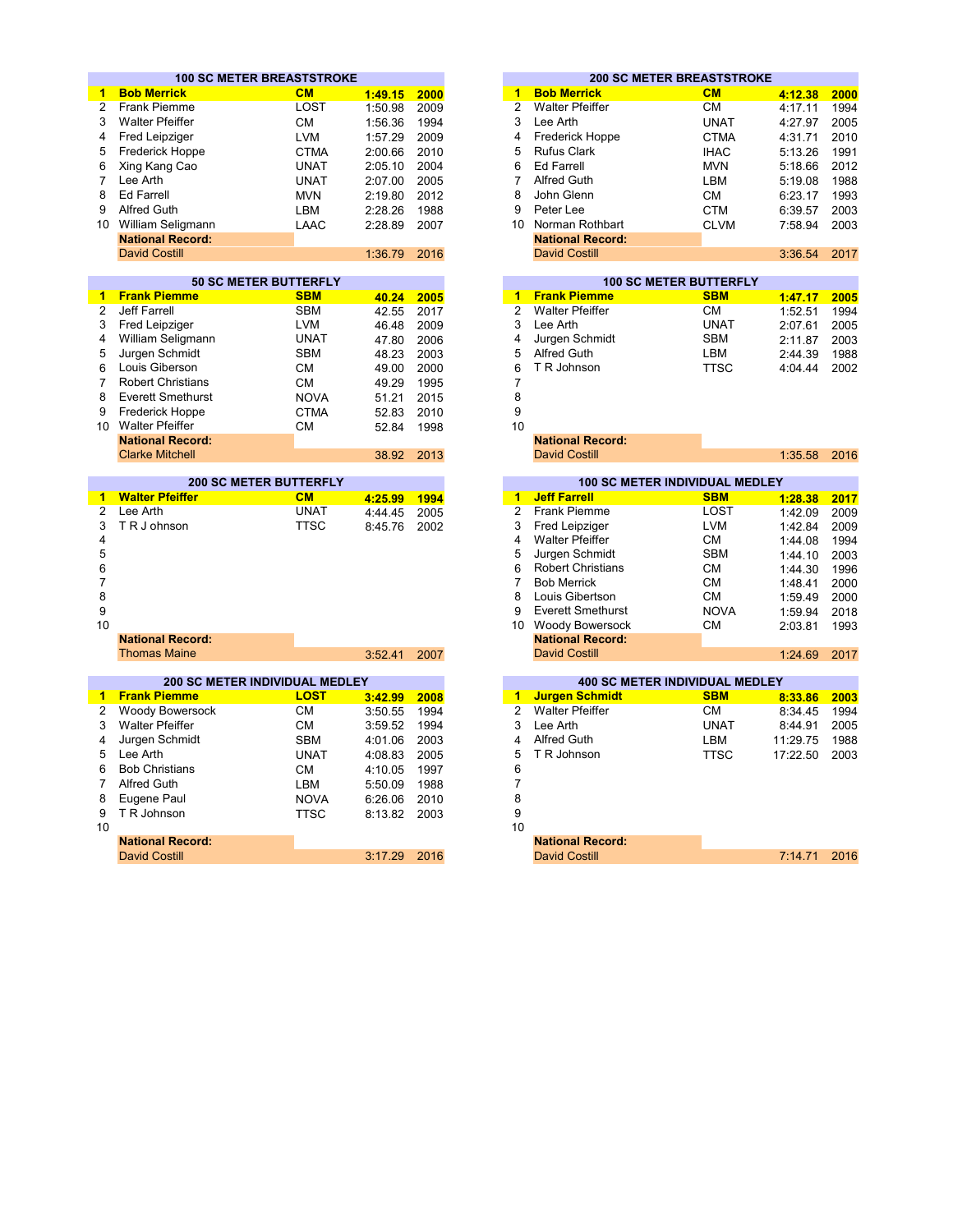#### **85-89 WOMEN SCM - SPMS TOP 10 ALL-TIME - as of 5/1/22**

|              | <b>OC METER LIVELAT</b>        |             |              |      |                      |                                 | 100 30 METER TREEST TEE |          |      |
|--------------|--------------------------------|-------------|--------------|------|----------------------|---------------------------------|-------------------------|----------|------|
| 1            | <b>Rita Simonton</b>           | <b>GWSC</b> | 49.92        | 2003 | 1                    | <b>Rita Simonton</b>            | <b>GWSC</b>             | 1:49.64  | 2003 |
| 2            | <b>Maurine Kornfeld</b>        | <b>MVN</b>  | 57.16        | 2007 | $\overline{2}$       | Maurine Kornfeld                | <b>MVN</b>              | 2:08.98  | 2008 |
|              |                                |             |              |      | 3                    | Maxine Merlino                  |                         |          |      |
| 3            | Maxine Merlino                 | <b>CM</b>   | 57.78        | 1998 |                      |                                 | СM                      | 2:11.81  | 1998 |
| 4            | Madeleine Miller               | <b>CM</b>   | 1:07.98      | 1995 | 4                    | Peggy Sanborn                   | SBM                     | 2:30.15  | 2012 |
| 5            | Margrit Graef                  | <b>MVN</b>  | 1:08.99      | 2019 | 5                    | Madeleine Miller                | СM                      | 2:42.30  | 1995 |
| 6            | Katherine Pelton               | <b>IHAC</b> | 1:11.53      | 1990 | 6                    |                                 |                         |          |      |
| 7            | Peggy Sanborn                  | <b>SBM</b>  |              | 2012 | 7                    |                                 |                         |          |      |
|              |                                |             | 1:12.61      |      |                      |                                 |                         |          |      |
| 8            | Evie Henry                     | СM          | 1:19.83      | 1998 | 8                    |                                 |                         |          |      |
| 9            | Gilda Di Pierre                | <b>OSB</b>  | 1:47.28      | 1997 | 9                    |                                 |                         |          |      |
| 10           |                                |             |              |      | 10                   |                                 |                         |          |      |
|              | <b>National Record:</b>        |             |              |      |                      | <b>National Record:</b>         |                         |          |      |
|              | Nan Bohl                       |             |              |      |                      |                                 |                         |          |      |
|              |                                |             | 46.01        | 2014 |                      | Jean Troy                       |                         | 1:43.97  | 2012 |
|              |                                |             |              |      |                      |                                 |                         |          |      |
|              | <b>200 SC METER FREESTYLE</b>  |             |              |      |                      | <b>400 SC METER FREESTYLE</b>   |                         |          |      |
| 1            | <b>Rita Simonton</b>           | <b>GWSC</b> | 3:57.48      | 2003 | $\blacktriangleleft$ | <b>Rita Simonton</b>            | <b>GWSC</b>             | 8:17.82  | 2003 |
| 2            | <b>Maurine Kornfeld</b>        | <b>MVN</b>  | 4:24.20      | 2006 | $\overline{2}$       | <b>Maurine Kornfeld</b>         | <b>MVN</b>              | 8:44.56  | 2008 |
| 3            | Maxine Merlino                 | CМ          | 4:37.83      | 1998 | 3                    | Maxine Merlino                  | СM                      | 9:34.27  | 1998 |
|              |                                |             |              |      |                      |                                 |                         |          |      |
| 4            | Madeleine Miller               | СM          | 4:58.12      | 1997 | 4                    | Peggy Sanborn                   | SBM                     | 10:23.66 | 2012 |
| 5            | Peggy Sanborn                  | <b>SBM</b>  | 5:07.69      | 2012 | 5                    |                                 |                         |          |      |
| 6            | Katherine Pelton               | <b>IHAC</b> | 5:46.15      | 1990 | 6                    |                                 |                         |          |      |
| 7            |                                |             |              |      | 7                    |                                 |                         |          |      |
| 8            |                                |             |              |      | 8                    |                                 |                         |          |      |
|              |                                |             |              |      |                      |                                 |                         |          |      |
| 9            |                                |             |              |      | 9                    |                                 |                         |          |      |
| 10           |                                |             |              |      | 10                   |                                 |                         |          |      |
|              | <b>National Record:</b>        |             |              |      |                      | <b>National Record:</b>         |                         |          |      |
|              | <b>Jean Troy</b>               |             | 3:49.35      | 2012 |                      | <b>Margery Meyer</b>            |                         | 7:58.41  | 2008 |
|              |                                |             |              |      |                      |                                 |                         |          |      |
|              | <b>800 SC METER FREESTYLE</b>  |             |              |      |                      | <b>1500 SC METER FREESTYLE</b>  |                         |          |      |
|              |                                |             |              |      |                      |                                 |                         |          |      |
| 1            | <b>Rita Simonton</b>           | <b>GWSC</b> | 16:49.43     | 2003 | 1                    | <b>Rita Simonton</b>            | <b>GWSC</b>             | 31:44.50 | 2003 |
| 2            | <b>Maurine Kornfeld</b>        | <b>MVN</b>  | 18:02.38     | 2007 | 2                    | Maxine Merlino                  | <b>CM</b>               | 37:28.53 | 1998 |
| 3            | Maxine Merlino                 | СM          | 19:41.58     | 1998 | 3                    | Peggy Sanborn                   | <b>SBM</b>              | 40:12.16 | 2012 |
| 4            | Peggy Sanborn                  | <b>SBM</b>  | 21:11.38     | 2012 | 4                    |                                 |                         |          |      |
|              |                                |             |              |      |                      |                                 |                         |          |      |
| 5            |                                |             |              |      | 5                    |                                 |                         |          |      |
| 6            |                                |             |              |      | 6                    |                                 |                         |          |      |
| 7            |                                |             |              |      | 7                    |                                 |                         |          |      |
| 8            |                                |             |              |      | 8                    |                                 |                         |          |      |
|              |                                |             |              |      |                      |                                 |                         |          |      |
| 9            |                                |             |              |      | 9                    |                                 |                         |          |      |
| 10           |                                |             |              |      | 10                   |                                 |                         |          |      |
|              | <b>National Record:</b>        |             |              |      |                      | <b>National Record:</b>         |                         |          |      |
|              | <b>Betty Lorenzi</b>           |             | 16:25.24     | 2012 |                      | <b>Betty Lorenzi</b>            |                         | 30:50.51 | 2012 |
|              |                                |             |              |      |                      |                                 |                         |          |      |
|              | <b>50 SC METER BACKSTROKE</b>  |             |              |      |                      | <b>100 SC METER BACKSTROKE</b>  |                         |          |      |
| 1            | <b>Maxine Merlino</b>          | CM          | 1:05.17      | 1998 | $\blacktriangleleft$ | <b>Maxine Merlino</b>           | CM                      | 2:24.11  | 1998 |
|              |                                |             |              |      |                      |                                 |                         |          |      |
| 2            | Peggy Sanborn                  | <b>SBM</b>  | 1:09.64      |      | 2                    |                                 |                         |          |      |
| 3            |                                |             |              | 2012 |                      | Peggy Sanborn                   | <b>SBM</b>              | 2:25.91  | 2012 |
| 4            | <b>Maurine Kornfeld</b>        | <b>MVN</b>  | 1:13.30      | 2007 | 3                    | Maurine Kornfeld                | <b>MVN</b>              | 2:27.02  | 2007 |
|              | Madeleine Miller               | СM          | 1:18.97      | 1995 | 4                    | Madeleine Miller                | СM                      | 2:55.14  | 1995 |
|              |                                |             |              |      |                      |                                 |                         |          |      |
| 5            | Katherine Pelton               | <b>IHAC</b> | 1:34.25      | 1990 | 5                    |                                 |                         |          |      |
| 6            | Gilda Di Pierre                | <b>OSB</b>  | 2:02.46      | 1997 | 6                    |                                 |                         |          |      |
| 7            |                                |             |              |      | 7                    |                                 |                         |          |      |
| 8            |                                |             |              |      | 8                    |                                 |                         |          |      |
| 9            |                                |             |              |      | 9                    |                                 |                         |          |      |
|              |                                |             |              |      |                      |                                 |                         |          |      |
| 10           |                                |             |              |      | 10                   |                                 |                         |          |      |
|              | <b>National Record:</b>        |             |              |      |                      | <b>National Record:</b>         |                         |          |      |
|              | <b>Betty Lorenzi</b>           |             | 51.75        | 2012 |                      | <b>Betty Lorenzi</b>            |                         | 1:52.21  | 2012 |
|              |                                |             |              |      |                      |                                 |                         |          |      |
|              | <b>200 SC METER BACKSTROKE</b> |             |              |      |                      | <b>50 SC METER BREASTSTROKE</b> |                         |          |      |
| $\mathbf{1}$ | <b>Peggy Sanborn</b>           | <b>SBM</b>  | 4:59.11      | 2012 |                      | 1 Marti Gogniat                 | CM                      | 1:09.77  | 1995 |
| 2            | Maurine Kornfeld               | MVN         | 5:07.85      | 2007 | $\mathbf{2}$         | Rita Simonton                   | <b>GWSC</b>             | 1:14.11  | 2003 |
| 3            | Maxine Merlino                 | СM          |              |      | 3                    | Maxine Merlino                  | CM                      |          | 1998 |
|              |                                |             | 5:13.33      | 1998 |                      |                                 |                         | 1:15.02  |      |
| 4            | Madeleine Miller               | СM          | 6:21.90      | 1997 | 4                    | Madeleine Miller                | CM                      | 1:19.68  | 1995 |
| 5            |                                |             |              |      | 5                    | <b>Katherine Pelton</b>         | <b>IHAC</b>             | 1:37.05  | 1990 |
| 6            |                                |             |              |      | 6                    | Margrit Graef                   | <b>MVN</b>              | 1:39.40  | 2019 |
| 7            |                                |             |              |      | 7                    | Maurine Kornfeld                | MVN                     | 1:42.64  | 2006 |
|              |                                |             |              |      |                      |                                 |                         |          |      |
| 8            |                                |             |              |      | 8                    |                                 |                         |          |      |
| 9            |                                |             |              |      | 9                    |                                 |                         |          |      |
| 10           |                                |             |              |      | 10                   |                                 |                         |          |      |
|              | <b>National Record:</b>        |             |              |      |                      | <b>National Record:</b>         |                         |          |      |
|              | <b>Betty Lorenzi</b>           |             | 4:05.00 2014 |      |                      | <b>Sylvia Eisele</b>            |                         | 1:00.96  | 2014 |

| פוויו <i>ס</i> אים אום אויס א |                           |                      |              | IVF |                      | IV ALL-<br><b>IIVIE</b> | <u>- as ul əl ilzz</u>          |                      |              |
|-------------------------------|---------------------------|----------------------|--------------|-----|----------------------|-------------------------|---------------------------------|----------------------|--------------|
| <b>50 SC METER FREESTYLE</b>  |                           |                      |              |     |                      |                         | <b>100 SC METER FREESTYLE</b>   |                      |              |
| 'n.                           | <b>GWSC</b>               | 49.92                | 2003         |     | $\blacktriangleleft$ | <b>Rita Simonton</b>    | <b>GWSC</b>                     | 1:49.64              | 2003         |
| eld                           | <b>MVN</b>                | 57.16                | 2007         |     | 2                    | <b>Maurine Kornfeld</b> | <b>MVN</b>                      | 2:08.98              | 2008         |
| О                             | CМ                        | 57.78                | 1998         |     | 3                    | Maxine Merlino          | СM                              | 2:11.81              | 1998         |
| ler                           | CМ                        | 1:07.98              | 1995         |     | 4                    | Peggy Sanborn           | <b>SBM</b>                      | 2:30.15              | 2012         |
|                               | <b>MVN</b>                | 1:08.99              | 2019         |     | 5                    | Madeleine Miller        | <b>CM</b>                       | 2:42.30              | 1995         |
| on                            | <b>IHAC</b>               | 1:11.53              | 1990         |     | 6                    |                         |                                 |                      |              |
| 'n                            | <b>SBM</b>                | 1:12.61              | 2012         |     | 7                    |                         |                                 |                      |              |
|                               | <b>CM</b>                 | 1:19.83              | 1998         |     | 8                    |                         |                                 |                      |              |
|                               | <b>OSB</b>                | 1:47.28              | 1997         |     | 9                    |                         |                                 |                      |              |
|                               |                           |                      |              |     | 10                   |                         |                                 |                      |              |
| ord:                          |                           |                      |              |     |                      | <b>National Record:</b> |                                 |                      |              |
|                               |                           | 46.01                | 2014         |     |                      | <b>Jean Troy</b>        |                                 | 1:43.97              | 2012         |
|                               |                           |                      |              |     |                      |                         |                                 |                      |              |
| <b>200 SC METER FREESTYLE</b> |                           |                      |              |     |                      |                         | <b>400 SC METER FREESTYLE</b>   |                      |              |
| n.                            | <b>GWSC</b>               | 3:57.48              | 2003         |     | $\blacktriangleleft$ | <b>Rita Simonton</b>    | <b>GWSC</b>                     | 8:17.82              | 2003         |
| eld                           | <b>MVN</b>                | 4:24.20              | 2006         |     | $\overline{2}$       | <b>Maurine Kornfeld</b> | <b>MVN</b>                      | 8:44.56              | 2008         |
| о                             | СM                        | 4:37.83              | 1998         |     | 3                    | Maxine Merlino          | СM                              | 9:34.27              | 1998         |
| ler                           | <b>CM</b>                 | 4:58.12              | 1997         |     | 4                    | Peggy Sanborn           | <b>SBM</b>                      | 10:23.66             | 2012         |
| 'n                            | <b>SBM</b>                | 5:07.69              | 2012         |     | 5                    |                         |                                 |                      |              |
| on                            | <b>IHAC</b>               | 5:46.15              | 1990         |     | 6                    |                         |                                 |                      |              |
|                               |                           |                      |              |     | 7                    |                         |                                 |                      |              |
|                               |                           |                      |              |     | 8                    |                         |                                 |                      |              |
|                               |                           |                      |              |     | 9                    |                         |                                 |                      |              |
|                               |                           |                      |              |     | 10                   |                         |                                 |                      |              |
| ord:                          |                           |                      |              |     |                      | <b>National Record:</b> |                                 |                      |              |
|                               |                           | 3:49.35              | 2012         |     |                      | <b>Margery Meyer</b>    |                                 | 7:58.41              | 2008         |
| <b>800 SC METER FREESTYLE</b> |                           |                      |              |     |                      |                         | <b>1500 SC METER FREESTYLE</b>  |                      |              |
| 'n.                           |                           |                      |              |     | 1                    | <b>Rita Simonton</b>    |                                 |                      |              |
| eld                           | <b>GWSC</b><br><b>MVN</b> | 16:49.43<br>18:02.38 | 2003<br>2007 |     | 2                    | Maxine Merlino          | <b>GWSC</b><br><b>CM</b>        | 31:44.50<br>37:28.53 | 2003<br>1998 |
|                               | <b>CM</b>                 |                      |              |     | 3                    |                         | <b>SBM</b>                      |                      |              |
| o                             |                           | 19:41.58             | 1998         |     |                      | Peggy Sanborn           |                                 | 40:12.16             | 2012         |
| 'n                            | <b>SBM</b>                | 21:11.38             | 2012         |     | 4                    |                         |                                 |                      |              |
|                               |                           |                      |              |     | 5                    |                         |                                 |                      |              |
|                               |                           |                      |              |     | 6                    |                         |                                 |                      |              |
|                               |                           |                      |              |     | 7<br>8               |                         |                                 |                      |              |
|                               |                           |                      |              |     |                      |                         |                                 |                      |              |
|                               |                           |                      |              |     | 9<br>10              |                         |                                 |                      |              |
|                               |                           |                      |              |     |                      | <b>National Record:</b> |                                 |                      |              |
| ord:                          |                           | 16:25.24             | 2012         |     |                      | <b>Betty Lorenzi</b>    |                                 | 30:50.51             | 2012         |
|                               |                           |                      |              |     |                      |                         |                                 |                      |              |
| <b>0 SC METER BACKSTROKE</b>  |                           |                      |              |     |                      |                         | <b>100 SC METER BACKSTROKE</b>  |                      |              |
| ٦O                            | CM                        | 1:05.17              | 1998         |     | 1                    | <b>Maxine Merlino</b>   | CM                              | 2:24.11              | 1998         |
| 'n                            | <b>SBM</b>                | 1:09.64              | 2012         |     | 2                    | Peggy Sanborn           | <b>SBM</b>                      | 2:25.91              | 2012         |
| eld                           | <b>MVN</b>                | 1:13.30              | 2007         |     | 3                    | <b>Maurine Kornfeld</b> | <b>MVN</b>                      | 2:27.02              | 2007         |
| ler                           | СM                        | 1:18.97              | 1995         |     | 4                    | <b>Madeleine Miller</b> | СM                              | 2:55.14              | 1995         |
| on                            | <b>IHAC</b>               | 1:34.25              | 1990         |     | 5                    |                         |                                 |                      |              |
|                               | <b>OSB</b>                | 2:02.46              | 1997         |     | 6                    |                         |                                 |                      |              |
|                               |                           |                      |              |     | 7                    |                         |                                 |                      |              |
|                               |                           |                      |              |     | 8                    |                         |                                 |                      |              |
|                               |                           |                      |              |     | 9                    |                         |                                 |                      |              |
|                               |                           |                      |              |     | 10                   |                         |                                 |                      |              |
| ord:                          |                           |                      |              |     |                      | <b>National Record:</b> |                                 |                      |              |
|                               |                           | 51.75                | 2012         |     |                      | <b>Betty Lorenzi</b>    |                                 | 1:52.21              | 2012         |
|                               |                           |                      |              |     |                      |                         |                                 |                      |              |
| <b>00 SC METER BACKSTROKE</b> |                           |                      |              |     |                      |                         | <b>50 SC METER BREASTSTROKE</b> |                      |              |
| rn                            | <b>SBM</b>                | 4:59.11              | 2012         |     | $\blacktriangleleft$ | <b>Marti Gogniat</b>    | <b>CM</b>                       | 1:09.77              | 1995         |
| eld                           | <b>MVN</b>                | 5:07.85              | 2007         |     | 2                    | Rita Simonton           | <b>GWSC</b>                     | 1:14.11              | 2003         |
| o                             | <b>CM</b>                 | 5:13.33              | 1998         |     | 3                    | Maxine Merlino          | СM                              | 1:15.02              | 1998         |
| ler                           | CМ                        | 6:21.90              | 1997         |     | 4                    | Madeleine Miller        | СM                              | 1:19.68              | 1995         |
|                               |                           |                      |              |     | 5                    | <b>Katherine Pelton</b> | <b>IHAC</b>                     | 1:37.05              | 1990         |
|                               |                           |                      |              |     | 6                    | Margrit Graef           | <b>MVN</b>                      | 1:39.40              | 2019         |
|                               |                           |                      |              |     | 7                    | <b>Maurine Kornfeld</b> | <b>MVN</b>                      | 1:42.64              | 2006         |
|                               |                           |                      |              |     | 8                    |                         |                                 |                      |              |
|                               |                           |                      |              |     | 9                    |                         |                                 |                      |              |
|                               |                           |                      |              |     | 10                   |                         |                                 |                      |              |
| :bıc                          |                           |                      |              |     |                      | <b>National Record:</b> |                                 |                      |              |
|                               |                           | 4:05.00              | 2014         |     |                      | <b>Sylvia Eisele</b>    |                                 | 1:00.96              | 2014         |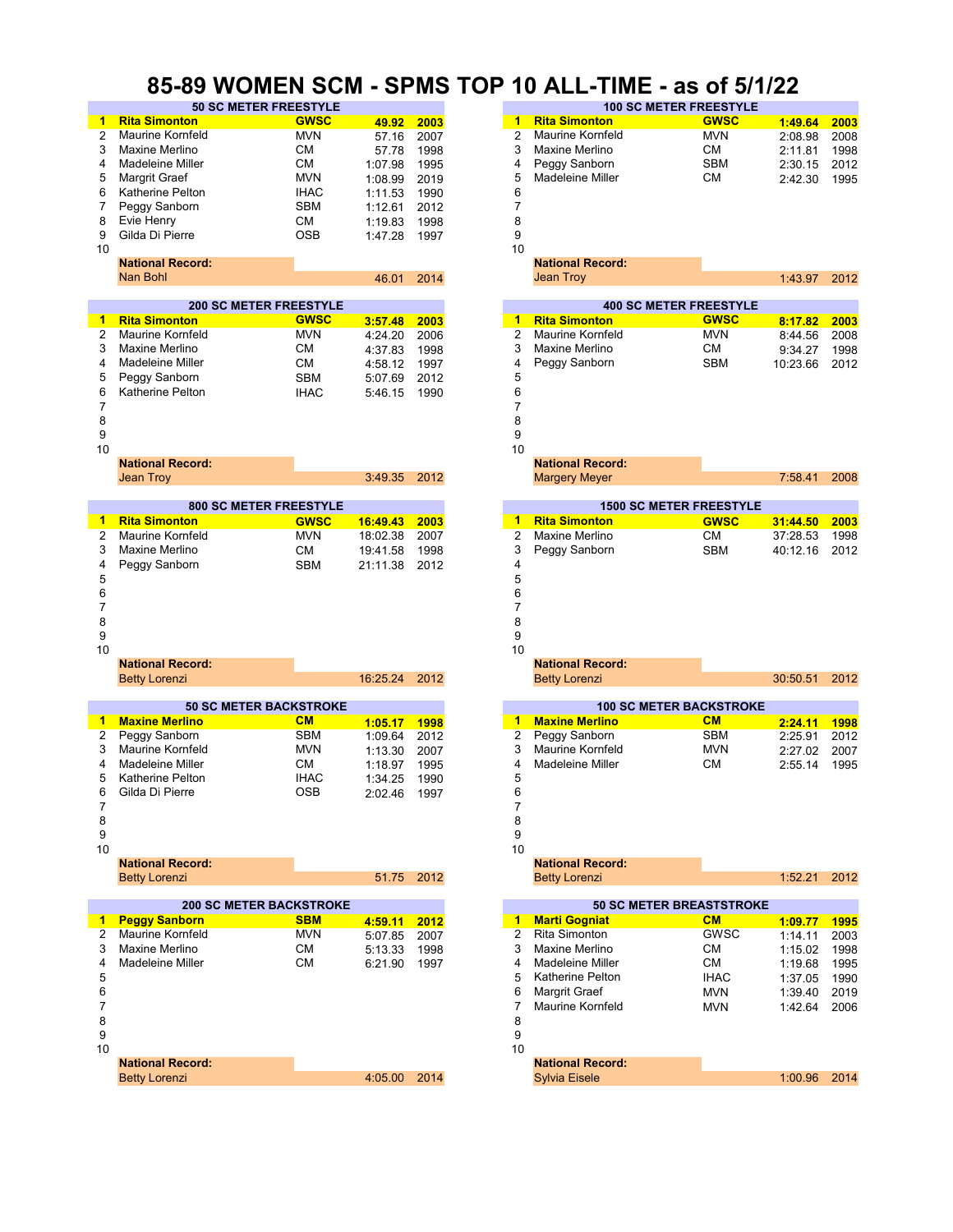|                | <b>100 SC METER BREASTSTROKE</b>      |             |         |      | <b>200 SC METER BREASTSTROKE</b>                                                                                                             |             |          |      |
|----------------|---------------------------------------|-------------|---------|------|----------------------------------------------------------------------------------------------------------------------------------------------|-------------|----------|------|
| 1              | <b>Marti Gogniat</b>                  | CM          | 2:38.48 | 1995 | <b>Marti Gogniat</b><br>$\mathbf{1}$                                                                                                         | CM          | 5:59.36  | 1997 |
| 2              | Maxine Merlino                        | СM          | 2:45.96 | 1998 | $\overline{c}$<br><b>Rita Simonton</b>                                                                                                       | GWSC        | 6:34.55  | 2004 |
| 3              | <b>Rita Simonton</b>                  | <b>GWSC</b> | 3:02.66 | 2005 | 3<br>Madeleine Miller                                                                                                                        | <b>CM</b>   | 7:11.32  | 1995 |
| 4              | <b>Katherine Pelton</b>               | <b>IHAC</b> | 3:09.62 | 1990 | 4                                                                                                                                            |             |          |      |
| 5              | <b>Madeleine Miller</b>               | <b>CM</b>   | 3:13.18 | 1995 | 5                                                                                                                                            |             |          |      |
| 6              |                                       |             |         |      | 6                                                                                                                                            |             |          |      |
| $\overline{7}$ |                                       |             |         |      | $\overline{7}$                                                                                                                               |             |          |      |
| 8              |                                       |             |         |      | 8                                                                                                                                            |             |          |      |
| 9              |                                       |             |         |      | 9                                                                                                                                            |             |          |      |
| 10             |                                       |             |         |      | 10                                                                                                                                           |             |          |      |
|                | <b>National Record:</b>               |             |         |      | <b>National Record:</b>                                                                                                                      |             |          |      |
|                | Nan Bohl                              |             | 2:18.81 | 2014 | Nan Bohl                                                                                                                                     |             | 5:08.52  | 2014 |
|                |                                       |             |         |      |                                                                                                                                              |             |          |      |
|                | <b>50 SC METER BUTTERFLY</b>          |             |         |      | <b>100 SC METER BUTTERFLY</b>                                                                                                                |             |          |      |
| 1              | <b>Maxine Merlino</b>                 | CM          | 1:16.71 | 1998 | <b>Maxine Merlino</b><br>1<br>and the state of the state of the state of the state of the state of the state of the state of the state of th | CM          | 2:51.00  | 1998 |
| 2              | <b>Katherine Pelton</b>               | <b>IHAC</b> | 1:24.53 | 1990 | Katherine Pelton<br>$\overline{2}$                                                                                                           | <b>IHAC</b> | 3:29.58  | 1990 |
| 3              | Rita Simonton                         | <b>GWSC</b> | 1:26.72 | 2006 | 3                                                                                                                                            |             |          |      |
| 4              | <b>Maurine Kornfeld</b>               | <b>MVN</b>  | 1:32.06 | 2006 | 4                                                                                                                                            |             |          |      |
| 5              | Madeleine Miller                      | <b>CM</b>   | 2:13.71 | 1999 | 5                                                                                                                                            |             |          |      |
| 6              |                                       |             |         |      | 6                                                                                                                                            |             |          |      |
| $\overline{7}$ |                                       |             |         |      | $\overline{7}$                                                                                                                               |             |          |      |
| 8              |                                       |             |         |      | 8                                                                                                                                            |             |          |      |
| 9              |                                       |             |         |      | 9                                                                                                                                            |             |          |      |
| 10             |                                       |             |         |      | 10                                                                                                                                           |             |          |      |
|                | <b>National Record:</b>               |             |         |      | <b>National Record:</b>                                                                                                                      |             |          |      |
|                | Lois Kivi Nochman                     |             | 1:02.04 | 2009 | Lois Kivi Nochman                                                                                                                            |             | 2:21.77  | 2009 |
|                | <b>200 SC METER BUTTERFLY</b>         |             |         |      | <b>100 SC METER INDIVIDUAL MEDLEY</b>                                                                                                        |             |          |      |
| 1              | <b>Maxine Merlino</b>                 | CM          | 6:01.46 | 1998 | 1 Rita Simonton                                                                                                                              | <b>GWSC</b> | 2:21.11  | 2003 |
| $\overline{2}$ | Katherine Pelton                      | <b>IHAC</b> | 7:15.07 | 1990 | $\overline{2}$<br>Maxine Merlino                                                                                                             | <b>CM</b>   | 2:27.70  | 1998 |
| 3              |                                       |             |         |      | 3<br>Katherine Pelton                                                                                                                        | <b>IHAC</b> | 3:00.23  | 1990 |
| 4              |                                       |             |         |      | 4<br><b>Maurine Kornfeld</b>                                                                                                                 | <b>MVN</b>  | 3:02.40  | 2008 |
| 5              |                                       |             |         |      | 5<br>Madeleine Miller                                                                                                                        | CМ          | 3:53.61  | 1999 |
| 6              |                                       |             |         |      | 6                                                                                                                                            |             |          |      |
| $\overline{7}$ |                                       |             |         |      | $\overline{7}$                                                                                                                               |             |          |      |
| 8              |                                       |             |         |      | 8                                                                                                                                            |             |          |      |
| 9              |                                       |             |         |      | 9                                                                                                                                            |             |          |      |
| 10             |                                       |             |         |      | 10                                                                                                                                           |             |          |      |
|                | <b>National Record:</b>               |             |         |      | <b>National Record:</b>                                                                                                                      |             |          |      |
|                | Lois Kivi Nochman                     |             | 4:59.50 | 2009 | <b>Jean Troy</b>                                                                                                                             |             | 2:08.06  | 2012 |
|                |                                       |             |         |      |                                                                                                                                              |             |          |      |
|                | <b>200 SC METER INDIVIDUAL MEDLEY</b> |             |         |      | <b>400 SC METER INDIVIDUAL MEDLEY</b>                                                                                                        |             |          |      |
| 1              | <b>Maxine Merlino</b>                 | CM          | 5:12.13 | 1998 | <b>Maxine Merlino</b><br>$\blacktriangleleft$                                                                                                | CM          | 11:02.02 | 1998 |
| 2              | Rita Simonton                         | <b>GWSC</b> | 5:26.90 | 2004 | Katherine Pelton<br>$\overline{2}$                                                                                                           | <b>IHAC</b> | 15:34.06 | 1991 |
| 3              | <b>Maurine Kornfeld</b>               | <b>MVN</b>  | 6:18.36 | 2007 | 3                                                                                                                                            |             |          |      |
| 4              |                                       |             |         |      | 4                                                                                                                                            |             |          |      |
| 5              |                                       |             |         |      | 5                                                                                                                                            |             |          |      |
| 6              |                                       |             |         |      | 6                                                                                                                                            |             |          |      |
| 7              |                                       |             |         |      | 7                                                                                                                                            |             |          |      |
| 8              |                                       |             |         |      | 8                                                                                                                                            |             |          |      |
| 9              |                                       |             |         |      | 9                                                                                                                                            |             |          |      |
| 10             |                                       |             |         |      | 10                                                                                                                                           |             |          |      |
|                | <b>National Record:</b>               |             |         |      | <b>National Record:</b>                                                                                                                      |             |          |      |
|                | <b>Jean Trov</b>                      |             | 4:48.96 | 2012 | <b>Jean Troy</b>                                                                                                                             |             | 10:13.73 | 2012 |

|      | <b>0 SC METER BREASTSTROKE</b> |         |             |                      |                         | <b>200 SC METER BREASTSTROKE</b>      |          |             |
|------|--------------------------------|---------|-------------|----------------------|-------------------------|---------------------------------------|----------|-------------|
| ıt.  | CM                             | 2:38.48 | <b>1995</b> | $\mathbf{1}$         | <b>Marti Gogniat</b>    | CM                                    | 5:59.36  | 1997        |
| ١O   | СM                             | 2:45.96 | 1998        | $\overline{2}$       | <b>Rita Simonton</b>    | <b>GWSC</b>                           | 6:34.55  | 2004        |
| J.   | <b>GWSC</b>                    | 3:02.66 | 2005        | 3                    | Madeleine Miller        | <b>CM</b>                             | 7:11.32  | 1995        |
| ton  | <b>IHAC</b>                    | 3:09.62 | 1990        | 4                    |                         |                                       |          |             |
| ller | СM                             | 3:13.18 | 1995        | 5                    |                         |                                       |          |             |
|      |                                |         |             | 6                    |                         |                                       |          |             |
|      |                                |         |             | 7                    |                         |                                       |          |             |
|      |                                |         |             | 8                    |                         |                                       |          |             |
|      |                                |         |             | 9                    |                         |                                       |          |             |
|      |                                |         |             | 10                   |                         |                                       |          |             |
| ord: |                                |         |             |                      | <b>National Record:</b> |                                       |          |             |
|      |                                | 2:18.81 | 2014        |                      | Nan Bohl                |                                       | 5:08.52  | 2014        |
|      |                                |         |             |                      |                         |                                       |          |             |
|      | <b>50 SC METER BUTTERFLY</b>   |         |             |                      |                         | <b>100 SC METER BUTTERFLY</b>         |          |             |
| no   | CM                             | 1:16.71 | 1998        | 1                    | <b>Maxine Merlino</b>   | CM                                    | 2:51.00  | <b>1998</b> |
| ton  | <b>IHAC</b>                    | 1:24.53 | 1990        | $\overline{2}$       | Katherine Pelton        | <b>IHAC</b>                           | 3:29.58  | 1990        |
| h    | <b>GWSC</b>                    | 1:26.72 | 2006        | 3                    |                         |                                       |          |             |
| feld | <b>MVN</b>                     | 1:32.06 | 2006        | 4                    |                         |                                       |          |             |
| ller | СM                             | 2:13.71 | 1999        | 5                    |                         |                                       |          |             |
|      |                                |         |             | 6                    |                         |                                       |          |             |
|      |                                |         |             | 7                    |                         |                                       |          |             |
|      |                                |         |             | 8                    |                         |                                       |          |             |
|      |                                |         |             | 9                    |                         |                                       |          |             |
|      |                                |         |             | 10                   |                         |                                       |          |             |
| ord: |                                |         |             |                      | <b>National Record:</b> |                                       |          |             |
| าman |                                | 1:02.04 | 2009        |                      | Lois Kivi Nochman       |                                       | 2:21.77  | 2009        |
|      | <b>200 SC METER BUTTERFLY</b>  |         |             |                      |                         | <b>100 SC METER INDIVIDUAL MEDLEY</b> |          |             |
| no   | CM                             | 6:01.46 | 1998        | $\blacktriangleleft$ | <b>Rita Simonton</b>    | <b>GWSC</b>                           | 2:21.11  | 2003        |
| ton  | <b>IHAC</b>                    | 7:15.07 | 1990        | $\overline{2}$       | Maxine Merlino          | <b>CM</b>                             | 2:27.70  | 1998        |
|      |                                |         |             | 3                    | Katherine Pelton        | <b>IHAC</b>                           | 3:00.23  | 1990        |
|      |                                |         |             | 4                    | <b>Maurine Kornfeld</b> | <b>MVN</b>                            | 3:02.40  | 2008        |
|      |                                |         |             | 5                    | Madeleine Miller        | <b>CM</b>                             | 3:53.61  | 1999        |
|      |                                |         |             | 6                    |                         |                                       |          |             |
|      |                                |         |             | $\overline{7}$       |                         |                                       |          |             |
|      |                                |         |             | 8                    |                         |                                       |          |             |
|      |                                |         |             | 9                    |                         |                                       |          |             |
|      |                                |         |             | 10                   |                         |                                       |          |             |
| ord: |                                |         |             |                      | <b>National Record:</b> |                                       |          |             |
| าman |                                | 4:59.50 | 2009        |                      | Jean Troy               |                                       | 2:08.06  | 2012        |
|      |                                |         |             |                      |                         |                                       |          |             |
|      | SC METER INDIVIDUAL MEDLEY     |         |             |                      |                         | <b>400 SC METER INDIVIDUAL MEDLEY</b> |          |             |
| no   | CM                             | 5:12.13 | <b>1998</b> | $\overline{1}$       | <b>Maxine Merlino</b>   | CM                                    | 11:02.02 | 1998        |
| ٦    | GWSC                           | 5:26.90 | 2004        | $\overline{2}$       | <b>Katherine Pelton</b> | <b>IHAC</b>                           | 15:34.06 | 1991        |
| feld | <b>MVN</b>                     | 6:18.36 | 2007        | 3                    |                         |                                       |          |             |
|      |                                |         |             | 4                    |                         |                                       |          |             |
|      |                                |         |             | 5                    |                         |                                       |          |             |
|      |                                |         |             | 6                    |                         |                                       |          |             |
|      |                                |         |             | 7                    |                         |                                       |          |             |
|      |                                |         |             | 8                    |                         |                                       |          |             |
|      |                                |         |             | 9                    |                         |                                       |          |             |
|      |                                |         |             | 10                   |                         |                                       |          |             |
| ord: |                                |         |             |                      | <b>National Record:</b> |                                       |          |             |
|      |                                | 4:48.96 | 2012        |                      | <b>Jean Troy</b>        |                                       | 10:13.73 | 2012        |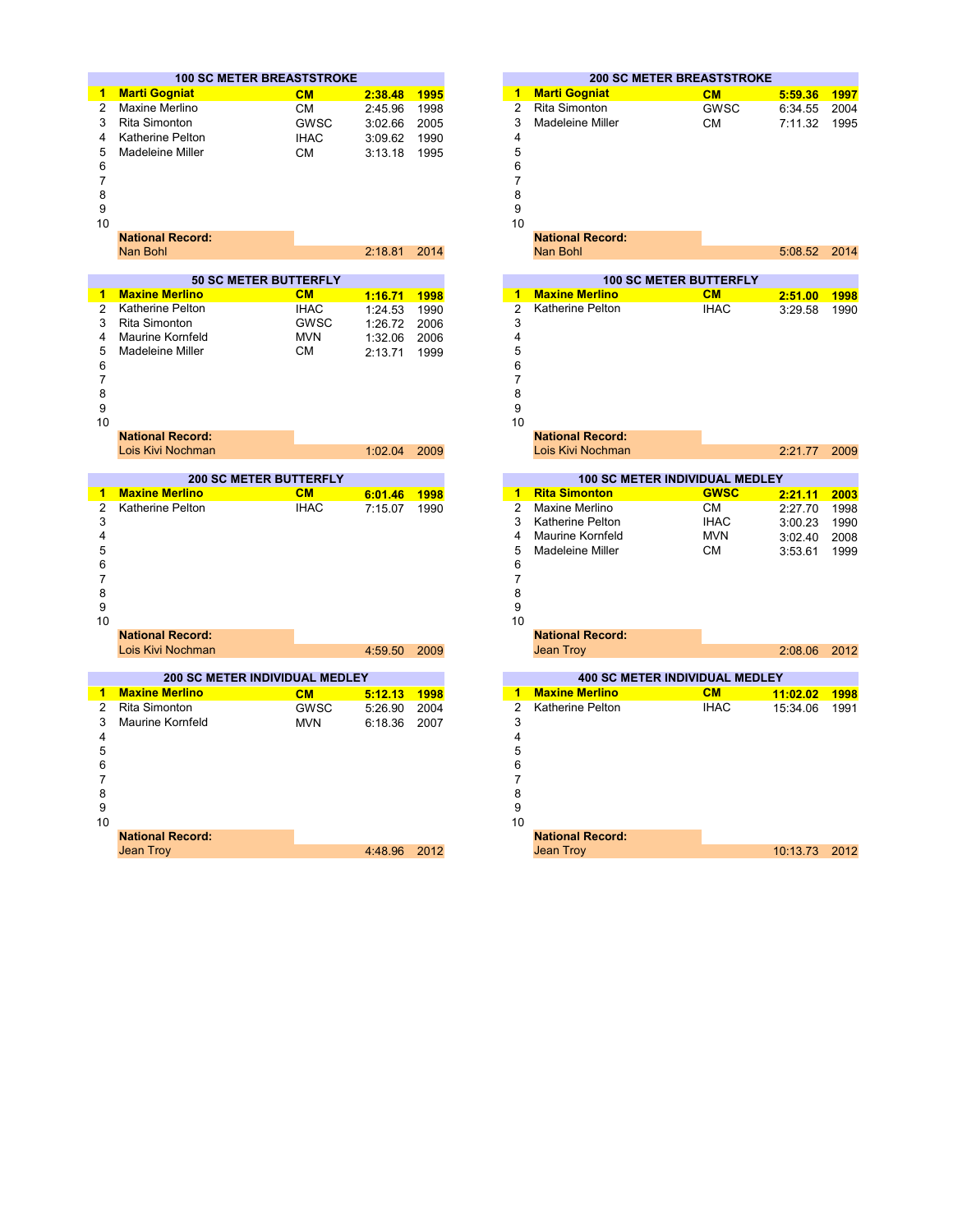# **85-89 MEN SCM - SPMS TOP 10 ALL-TIME - as of 5/1/22**

|                | <b>50 SC METER FREESTYLE</b>   |             |          |      |                         | <b>100 SC METER FREESTYLE</b>   |             |          |      |
|----------------|--------------------------------|-------------|----------|------|-------------------------|---------------------------------|-------------|----------|------|
| 1              | <b>Frank Piemme</b>            | <b>LOST</b> | 36.26    | 2010 | 1                       | <b>Frank Piemme</b>             | <b>LOST</b> | 1:25.28  | 2010 |
| 2              | Woody Bowersock                | СM          | 37.16    | 1998 | 2                       | <b>Clarke Mitchell</b>          | <b>LVM</b>  | 1:25.94  | 2019 |
| 3              | <b>Clarke Mitchell</b>         | LVM         | 37.29    | 2019 | 3                       | <b>Woody Bowersock</b>          | СM          | 1:29.62  | 1998 |
| 4              | Jurgen Schmidt                 | LOST        | 41.55    | 2008 | 4                       | Jurgen Schmidt                  | LOST        | 1:39.00  | 2009 |
|                | <b>Walter Bulter</b>           | LVM         |          |      | 5                       | <b>Walter Butler</b>            | <b>LVM</b>  |          |      |
| 5              |                                |             | 52.65    | 2017 |                         |                                 |             | 2:04.92  | 2018 |
| 6              | <b>William Fleming</b>         | <b>ROSE</b> | 52.80    | 2021 | 6                       | Joseph Earley                   | <b>CENT</b> | 2:10.67  | 1988 |
| 7              | John Glenn                     | CМ          | 52.91    | 1996 | 7                       | Don Neefe                       | СM          | 2:28.27  | 1993 |
| 8              | Don Neefe                      | <b>CM</b>   | 56.87    | 1993 | 8                       |                                 |             |          |      |
| 9              | Joseph Earley                  | <b>CENT</b> | 57.04    | 1988 | 9                       |                                 |             |          |      |
| 10             | <b>Edwin Allen</b>             | UNAT        | 1:01.80  | 2000 | 10                      |                                 |             |          |      |
|                | <b>National Record:</b>        |             |          |      |                         | <b>National Record:</b>         |             |          |      |
|                | Al Worth                       |             | 36.21    | 2021 |                         | <b>David Radcliff</b>           |             | 1:22.97  | 2019 |
|                |                                |             |          |      |                         |                                 |             |          |      |
|                |                                |             |          |      |                         |                                 |             |          |      |
|                | <b>200 SC METER FREESTYLE</b>  |             |          |      |                         | <b>400 SC METER FREESTYLE</b>   |             |          |      |
| 1              | <b>Jurgen Schmidt</b>          | LOST        | 3:26.81  | 2009 | $1 -$                   | <b>Frank Piemme</b>             | LOST        | 7:14.98  | 2010 |
| 2              | <b>Frank Piemme</b>            | LOST        | 3:30.18  | 2011 | $\overline{\mathbf{c}}$ | Jurgen Schmidt                  | LOST        | 7:24.82  | 2008 |
| 3              | <b>Woody Bowersock</b>         | <b>CM</b>   | 3:47.84  | 1998 | 3                       | <b>Woody Bowersock</b>          | СM          | 8:39.85  | 1999 |
| 4              | <b>William Fleming</b>         | <b>ROSE</b> | 4:22.85  | 2021 | 4                       | <b>Bradford Boyd</b>            | ROSE        | 17:18.28 | 2012 |
| 5              | <b>Walter Bulter</b>           | <b>LVM</b>  | 4:43.14  | 2018 | 5                       |                                 |             |          |      |
| 6              | Don Neefe                      | <b>CM</b>   |          |      |                         |                                 |             |          |      |
|                |                                |             | 5:39.39  | 1994 | 6                       |                                 |             |          |      |
| 7              | <b>Bradford Boyd</b>           | <b>ROSE</b> | 8:17.85  | 2012 | 7                       |                                 |             |          |      |
| 8              |                                |             |          |      | 8                       |                                 |             |          |      |
| 9              |                                |             |          |      | 9                       |                                 |             |          |      |
| 10             |                                |             |          |      | 10                      |                                 |             |          |      |
|                | <b>National Record:</b>        |             |          |      |                         | <b>National Record:</b>         |             |          |      |
|                | <b>David Radcliff</b>          |             | 3:03.23  | 2019 |                         | <b>David Radcliff</b>           |             | 6:27.44  | 2019 |
|                |                                |             |          |      |                         |                                 |             |          |      |
|                | <b>800 SC METER FREESTYLE</b>  |             |          |      |                         | <b>1500 SC METER FREESTYLE</b>  |             |          |      |
|                |                                |             |          |      |                         | <b>Jurgen Schmidt</b>           |             |          |      |
| 1              | <b>Jurgen Schmidt</b>          | <b>LOST</b> | 15:03.26 | 2008 | 1                       |                                 | <b>LOST</b> | 29:16.62 | 2008 |
| 2              | <b>Frank Piemme</b>            | LOST        | 15:15.07 | 2010 | $\overline{2}$          | <b>Woody Bowersock</b>          | <b>CM</b>   | 36:00.16 | 1998 |
| 3              | <b>Woody Bowersock</b>         | <b>CM</b>   | 18:15.17 | 1998 | 3                       |                                 |             |          |      |
| 4              |                                |             |          |      | 4                       |                                 |             |          |      |
| 5              |                                |             |          |      | 5                       |                                 |             |          |      |
| 6              |                                |             |          |      | 6                       |                                 |             |          |      |
|                |                                |             |          |      | 7                       |                                 |             |          |      |
| 7              |                                |             |          |      |                         |                                 |             |          |      |
| 8              |                                |             |          |      | 8                       |                                 |             |          |      |
| 9              |                                |             |          |      | 9                       |                                 |             |          |      |
| 10             |                                |             |          |      | 10                      |                                 |             |          |      |
|                | <b>National Record:</b>        |             |          |      |                         | <b>National Record:</b>         |             |          |      |
|                | <b>David Radcliff</b>          |             | 13:20.46 | 2019 |                         | <b>David Radcliff</b>           |             | 25:18.19 | 2019 |
|                |                                |             |          |      |                         |                                 |             |          |      |
|                | <b>50 SC METER BACKSTROKE</b>  |             |          |      |                         | <b>100 SC METER BACKSTROKE</b>  |             |          |      |
| 1              | <b>Clarke Mitchell</b>         | <b>LVM</b>  | 43.75    | 2019 | 1                       | <b>Clarke Mitchell</b>          | <b>LVM</b>  | 1:37.80  | 2019 |
| 2              | <b>Frank Piemme</b>            | LOST        |          | 2012 | $\overline{2}$          | <b>Frank Piemme</b>             | <b>MVN</b>  |          |      |
|                |                                |             | 48.31    |      |                         |                                 |             | 1:52.55  | 2013 |
| 3              | Jurgen Schmidt                 | LOST        | 52.81    | 2009 | 3                       | Jurgen Schmidt                  | LOST        | 1:57.57  | 2009 |
| 4              | <b>Woody Bowersock</b>         | СM          | 55.75    | 2002 | 4                       | <b>William Fleming</b>          | <b>ROSE</b> | 2:03.11  | 2021 |
| 5              | <b>William Fleming</b>         | <b>ROSE</b> | 58.80    | 2021 | 5                       | <b>Woody Bowersock</b>          | СM          | 2:08.54  | 2000 |
| 6              | Joseph Earley                  | CENT        | 1:04.06  | 1988 | 6                       | <b>Walter Butler</b>            | <b>LVM</b>  | 2:27.70  | 2018 |
| $\overline{7}$ | <b>Walter Bulter</b>           | <b>LVM</b>  | 1:04.14  | 2017 | 7                       | Joseph Earley                   | <b>CENT</b> | 2:29.75  | 1988 |
| 8              | John Glenn                     | СM          | 1:06.70  | 1996 | 8                       | <b>Edwin Allen</b>              | UNAT        | 2:33.23  | 2000 |
| 9              | Edwin Allen                    | <b>UNAT</b> |          | 2000 | 9                       | Don Neefe                       | СM          | 2:35.83  | 1993 |
|                |                                |             | 1:10.01  |      |                         |                                 |             |          |      |
| 10             | Don Neefe                      | СM          | 1:12.05  | 1994 |                         | 10 Bradford Boyd                | ROSE        | 4:43.88  | 2012 |
|                | <b>National Record:</b>        |             |          |      |                         | <b>National Record:</b>         |             |          |      |
|                | <b>Clarke Mitchell</b>         |             | 41.75    | 2017 |                         | <b>Clarke Mitchell</b>          |             | 1:32.98  | 2017 |
|                |                                |             |          |      |                         |                                 |             |          |      |
|                | <b>200 SC METER BACKSTROKE</b> |             |          |      |                         | <b>50 SC METER BREASTSTROKE</b> |             |          |      |
| 1              | <b>Jurgen Schmidt</b>          | <b>LOST</b> | 4:16.55  | 2008 |                         | 1 Frank Piemme                  | <b>LOST</b> | 47.24    | 2010 |
| $\overline{2}$ | <b>Frank Piemme</b>            | <b>MVN</b>  | 4:25.15  | 2013 | $\overline{2}$          | Jurgen Schmidt                  | LOST        | 1:02.41  | 2008 |
| 3              | Woody Bowersock                | <b>CM</b>   | 4:41.09  | 2000 | 3                       | Ed Farrell                      | <b>SBM</b>  | 1:18.27  | 2017 |
|                |                                |             |          |      | 4                       |                                 |             |          |      |
| 4              | <b>William Fleming</b>         | ROSE        | 4:41.80  | 2021 |                         | John Glenn                      | СM          | 1:21.83  | 1996 |
| 5              | Don Neefe                      | <b>CM</b>   | 6:06.66  | 1993 | 5                       | Edwin Allen                     | UNAT        | 1:22.46  | 2000 |
| 6              |                                |             |          |      | 6                       | <b>Walter Butler</b>            | <b>LVM</b>  | 1:23.15  | 2018 |
| $\overline{7}$ |                                |             |          |      | 7                       | <b>Richard Reuben</b>           | ROSE        | 1:43.56  | 2017 |
| 8              |                                |             |          |      | 8                       | Don Neefe                       | СM          | 1:49.45  | 1993 |
| 9              |                                |             |          |      | 9                       | Lou Silberman                   | <b>DOT</b>  | 1:55.68  | 2014 |
| 10             |                                |             |          |      |                         | 10 Robert McMeekin              | <b>GRA</b>  |          |      |
|                |                                |             |          |      |                         |                                 |             | 2:13.91  | 2019 |
|                | <b>National Record:</b>        |             |          |      |                         | <b>National Record:</b>         |             |          |      |
|                | <b>David Costill</b>           |             | 3:40.17  | 2021 |                         | <b>Frank Piemme</b>             |             | 47.24    | 2010 |

|       |             |    | PMS TUP TU ALL-TIME - AS 01 3/1/22 |                               |         |             |  |  |  |  |  |
|-------|-------------|----|------------------------------------|-------------------------------|---------|-------------|--|--|--|--|--|
|       |             |    | <b>100 SC METER FREESTYLE</b>      |                               |         |             |  |  |  |  |  |
| 36.26 | 2010        | 1  | <b>Frank Piemme</b>                | <b>LOST</b>                   | 1:25.28 | 2010        |  |  |  |  |  |
| 37.16 | 1998        | 2  | <b>Clarke Mitchell</b>             | <b>LVM</b>                    | 1:25.94 | 2019        |  |  |  |  |  |
| 37.29 | 2019        | 3  | <b>Woody Bowersock</b>             | CМ                            | 1:29.62 | 1998        |  |  |  |  |  |
| 41.55 | 2008        | 4  | Jurgen Schmidt                     | LOST                          | 1:39.00 | 2009        |  |  |  |  |  |
| 52.65 | 2017        | 5  | <b>Walter Butler</b>               | <b>LVM</b>                    | 2:04.92 | 2018        |  |  |  |  |  |
| 52.80 | 2021        | 6  | Joseph Earley                      | <b>CENT</b>                   | 2:10.67 | 1988        |  |  |  |  |  |
| 52.91 | 1996        | 7  | Don Neefe                          | <b>CM</b>                     | 2:28.27 | 1993        |  |  |  |  |  |
| 56.87 | 1993        | 8  |                                    |                               |         |             |  |  |  |  |  |
| 57.04 | 1988        | 9  |                                    |                               |         |             |  |  |  |  |  |
| 01.80 | 2000        | 10 |                                    |                               |         |             |  |  |  |  |  |
|       |             |    | <b>National Record:</b>            |                               |         |             |  |  |  |  |  |
| 36.21 | 2021        |    | <b>David Radcliff</b>              |                               | 1:22.97 | 2019        |  |  |  |  |  |
|       |             |    |                                    |                               |         |             |  |  |  |  |  |
|       |             |    |                                    | <b>400 SC METER FREESTYLE</b> |         |             |  |  |  |  |  |
| 88.BJ | <b>BABB</b> | 4. | <b>Erank Diamma</b>                | דסח ו                         | <b></b> | <b>0010</b> |  |  |  |  |  |

| 3.Z0.OT  | zuus | ш              | <u>LIGHR FIGHHIIG</u>          | <u>Lvu i </u> | 7.14.96  | zunu |
|----------|------|----------------|--------------------------------|---------------|----------|------|
| 3:30.18  | 2011 | $\overline{2}$ | Jurgen Schmidt                 | LOST          | 7:24.82  | 2008 |
| 3:47.84  | 1998 | 3              | <b>Woody Bowersock</b>         | <b>CM</b>     | 8:39.85  | 1999 |
| 4:22.85  | 2021 | 4              | <b>Bradford Boyd</b>           | <b>ROSE</b>   | 17:18.28 | 2012 |
| 4:43.14  | 2018 | 5              |                                |               |          |      |
| 5:39.39  | 1994 | 6              |                                |               |          |      |
| 8:17.85  | 2012 | 7              |                                |               |          |      |
|          |      | 8              |                                |               |          |      |
|          |      | 9              |                                |               |          |      |
|          |      | 10             |                                |               |          |      |
|          |      |                | <b>National Record:</b>        |               |          |      |
| 3:03.23  | 2019 |                | <b>David Radcliff</b>          |               | 6:27.44  | 2019 |
|          |      |                | <b>1500 SC METER FREESTYLE</b> |               |          |      |
|          |      |                |                                |               |          |      |
| 15:03.26 | 2008 | 1              | <b>Jurgen Schmidt</b>          | <b>LOST</b>   | 29:16.62 | 2008 |
| 15:15.07 | 2010 | $\overline{2}$ | Woody Bowersock                | <b>CM</b>     | 36:00.16 | 1998 |
| 18:15.17 | 1998 | 3              |                                |               |          |      |
|          |      | 4              |                                |               |          |      |
|          |      | 5              |                                |               |          |      |
|          |      | 6<br>7         |                                |               |          |      |
|          |      | 8              |                                |               |          |      |
|          |      | 9              |                                |               |          |      |
|          |      | 10             |                                |               |          |      |
|          |      |                | <b>National Record:</b>        |               |          |      |
| 13:20.46 | 2019 |                | <b>David Radcliff</b>          |               | 25:18.19 | 2019 |
|          |      |                |                                |               |          |      |

| 43.75 | 2019 |
|-------|------|
| 48.31 | 2012 |
| 52.81 | 2009 |
| 55.75 | 2002 |
| 58.80 | 2021 |
| 04.06 | 1988 |
| 04.14 | 2017 |
| 06.70 | 1996 |
| 10.01 | 2000 |
| 12.05 | 1994 |
|       |      |
| 41.75 | 2017 |
|       |      |

|         |      |    | <b>50 SC METER BREASTSTROKE</b> |             |  |
|---------|------|----|---------------------------------|-------------|--|
| 4:16.55 | 2008 | 1. | <b>Frank Piemme</b>             | <b>LOST</b> |  |
| 4:25.15 | 2013 | 2  | Jurgen Schmidt                  | LOST        |  |
| 4:41.09 | 2000 | 3  | Ed Farrell                      | <b>SBM</b>  |  |
| 4:41.80 | 2021 | 4  | John Glenn                      | <b>CM</b>   |  |
| 6:06.66 | 1993 | 5. | Edwin Allen                     | <b>UNAT</b> |  |
|         |      | 6  | <b>Walter Butler</b>            | <b>LVM</b>  |  |
|         |      |    | <b>Richard Reuben</b>           | <b>ROSE</b> |  |
|         |      | 8  | Don Neefe                       | <b>CM</b>   |  |
|         |      | 9  | Lou Silberman                   | <b>DOT</b>  |  |
|         |      | 10 | Robert McMeekin                 | <b>GRA</b>  |  |
|         |      |    | <b>National Record:</b>         |             |  |
| 3:40.17 | 2021 |    | <b>Frank Piemme</b>             |             |  |
|         |      |    |                                 |             |  |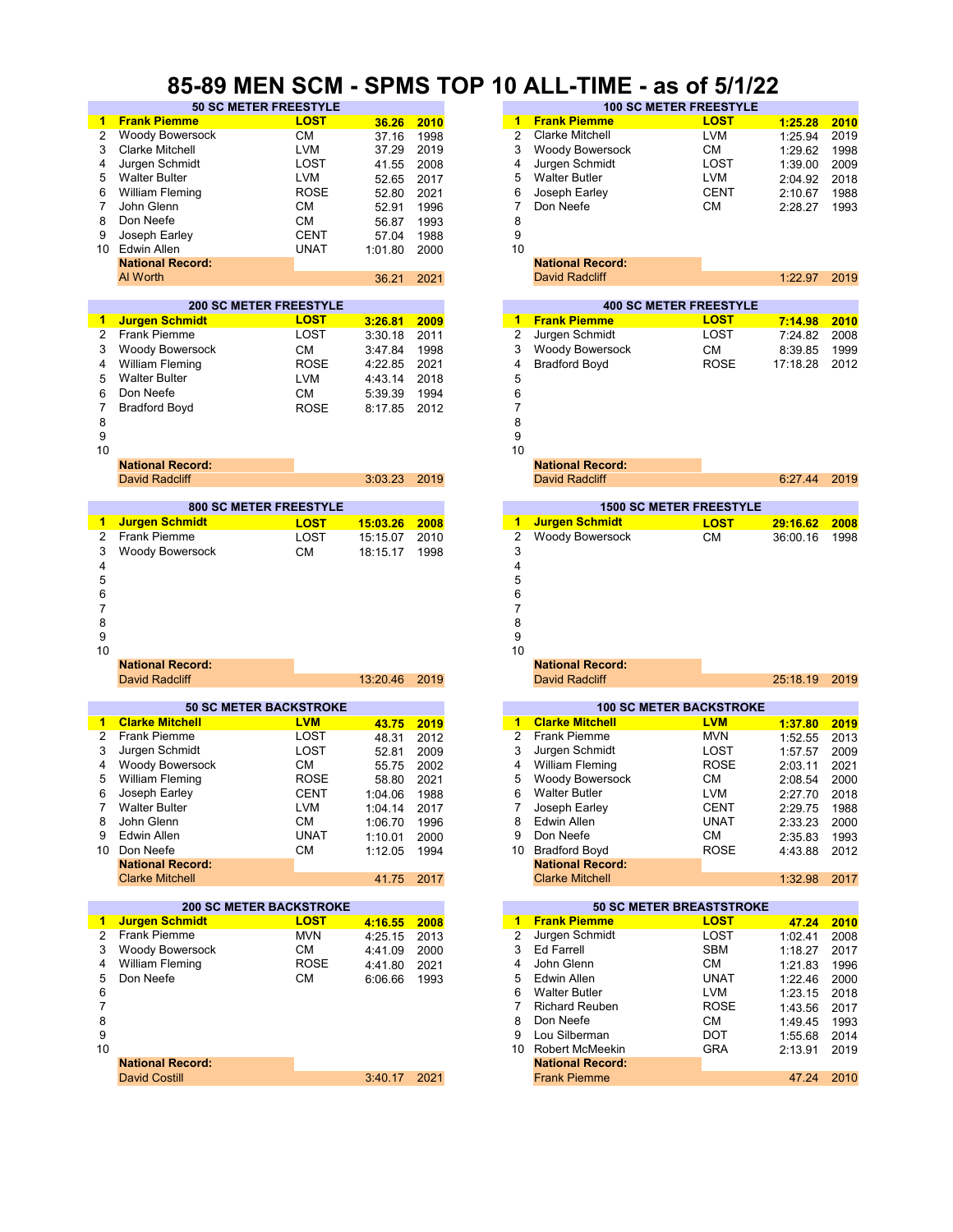|                                          | <b>100 SC METER BREASTSTROKE</b>      |              |      | <b>200 SC METER BREASTSTROKE</b>                       |         |
|------------------------------------------|---------------------------------------|--------------|------|--------------------------------------------------------|---------|
| <b>Frank Piemme</b><br>1.                | <b>LOST</b>                           | 1:53.02      | 2010 | <b>Frank Piemme</b><br><b>LOST</b><br>$1 -$            | 4:05.91 |
| <b>Walter Pfeiffer</b><br>$\overline{2}$ | <b>CM</b>                             | 2:08.69      | 1998 | $\overline{2}$<br><b>Walter Pfeiffer</b><br>СM         | 4:44.32 |
| Jurgen Schmidt<br>3                      | <b>LOST</b>                           | 2:20.19      | 2009 | 3<br><b>Ed Farrell</b><br><b>SBM</b>                   | 7:52.28 |
| <b>Ed Farrell</b><br>4                   | <b>SBM</b>                            | 3:30.51      | 2017 | 4<br><b>Richard Reuben</b><br><b>ROSE</b>              | 9:46.24 |
| 5<br>John Glenn                          | <b>CM</b>                             | 3:52.54      | 1996 | 5                                                      |         |
| 6<br><b>Richard Reuben</b>               | <b>ROSE</b>                           | 4:25.32      | 2017 | 6                                                      |         |
| 7                                        |                                       |              |      | $\overline{7}$                                         |         |
| 8                                        |                                       |              |      | 8                                                      |         |
| 9                                        |                                       |              |      | 9                                                      |         |
| 10                                       |                                       |              |      | 10                                                     |         |
| <b>National Record:</b>                  |                                       |              |      | <b>National Record:</b>                                |         |
| <b>Frank Piemme</b>                      |                                       | 1:53.02      | 2010 | <b>Frank Piemme</b>                                    | 4:05.91 |
|                                          | <b>50 SC METER BUTTERFLY</b>          |              |      | <b>100 SC METER BUTTERFLY</b>                          |         |
| <b>Frank Piemme</b><br>$\mathbf{1}$      | <b>LOST</b>                           | 45.50        | 2010 | <b>Frank Piemme</b><br>$\overline{1}$<br><b>LOST</b>   | 1:54.07 |
| <b>Walter Pfeiffer</b><br>$\overline{c}$ | <b>CM</b>                             | 52.74        | 1998 | $\overline{2}$<br><b>Walter Pfeiffer</b><br><b>CM</b>  | 2:04.50 |
| Jurgen Schmidt<br>3                      | LOST                                  | 58.77        | 2008 | 3<br>Jurgen Schmidt<br>LOST                            | 2:59.57 |
| Woody Bowersock<br>4                     | <b>CM</b>                             | 1:05.39      | 2000 | 4                                                      |         |
| 5<br>William Seligman                    | <b>UNAT</b>                           | 1:13.84      | 2010 | 5                                                      |         |
| 6                                        |                                       |              |      | 6                                                      |         |
| 7                                        |                                       |              |      | $\overline{7}$                                         |         |
| 8                                        |                                       |              |      | 8                                                      |         |
| 9                                        |                                       |              |      | 9                                                      |         |
| 10                                       |                                       |              |      | 10                                                     |         |
| <b>National Record:</b>                  |                                       |              |      | <b>National Record:</b>                                |         |
| <b>Max Von Isser</b>                     |                                       | 43.35        | 2004 | <b>Thomas Maine</b>                                    | 1:53.70 |
|                                          | <b>200 SC METER BUTTERFLY</b>         |              |      | <b>100 SC METER INDIVIDUAL MEDLEY</b>                  |         |
| <b>Walter Pfeiffer</b><br>$\mathbf{1}$   | CM                                    | 4:49.10 1998 |      | <b>Frank Piemme</b><br><b>LOST</b><br>1                | 1:42.41 |
| $\overline{2}$                           |                                       |              |      | $\overline{2}$<br><b>Clarke Mitchell</b><br><b>LVM</b> | 1:48.12 |
| 3                                        |                                       |              |      | Jurgen Schmidt<br>LOST<br>3                            | 1:56.30 |
| 4                                        |                                       |              |      | 4<br>Woody Bowersock<br><b>CM</b>                      | 2:11.22 |
| 5                                        |                                       |              |      | 5                                                      |         |
| 6                                        |                                       |              |      | 6                                                      |         |
| 7                                        |                                       |              |      | $\overline{7}$                                         |         |
| 8                                        |                                       |              |      | 8                                                      |         |
| 9                                        |                                       |              |      | 9                                                      |         |
| 10                                       |                                       |              |      | 10                                                     |         |
| <b>National Record:</b>                  |                                       |              |      | <b>National Record:</b>                                |         |
| <b>Thomas Maine</b>                      |                                       | 3:44.92      | 2010 | <b>Clarke Mitchell</b>                                 | 1:41.31 |
|                                          | <b>200 SC METER INDIVIDUAL MEDLEY</b> |              |      | <b>400 SC METER INDIVIDUAL MEDLEY</b>                  |         |
| <b>Frank Piemme</b><br>1.                | <b>LOST</b>                           | 3:50.46      | 2010 | <b>Frank Piemme</b><br>1<br><b>LOST</b>                | 8:32.50 |
| <b>Walter Pfeiffer</b><br>$\overline{2}$ | <b>CM</b>                             | 4:24.58      | 1998 | $\overline{2}$<br><b>Walter Pfeiffer</b><br><b>CM</b>  | 9:32.65 |
| 3<br>Jurgen Schmidt                      | <b>LOST</b>                           | 4:32.34      | 2008 | 3<br>LOST<br>Jurgen Schmidt                            | 9:48.58 |
| 4                                        |                                       |              |      | 4                                                      |         |
| 5                                        |                                       |              |      | 5                                                      |         |
| 6                                        |                                       |              |      | 6                                                      |         |
| 7                                        |                                       |              |      | $\overline{7}$                                         |         |
| 8                                        |                                       |              |      | 8                                                      |         |
| 9                                        |                                       |              |      | 9                                                      |         |
| 10                                       |                                       |              |      | 10                                                     |         |
|                                          |                                       |              |      |                                                        |         |

| . . |                    |                         | . .   |              |              |      |
|-----|--------------------|-------------------------|-------|--------------|--------------|------|
|     |                    |                         |       | No.<br>·ora. |              |      |
|     | cher<br><b>SOL</b> | $\mathbf{C}$<br>$\cdot$ | $-01$ | Maine        | $Q_{\Delta}$ | 0010 |
|     |                    |                         |       |              |              |      |

|       | <b>0 SC METER BREASTSTROKE</b>    |         |      |
|-------|-----------------------------------|---------|------|
| ٦ē    | <b>LOST</b>                       | 1:53.02 | 2010 |
|       | <b>CM</b>                         | 2:08.69 | 1998 |
| idt   | LOST                              | 2:20.19 | 2009 |
|       | <b>SBM</b>                        | 3:30.51 | 2017 |
|       | <b>CM</b>                         | 3:52.54 | 1996 |
| en    | <b>ROSE</b>                       | 4:25.32 | 2017 |
|       |                                   |         |      |
|       |                                   |         |      |
|       |                                   |         |      |
|       |                                   |         |      |
| ord:  |                                   |         |      |
|       |                                   | 1:53.02 | 2010 |
|       |                                   |         |      |
|       | <b>50 SC METER BUTTERFLY</b>      |         |      |
|       | <b>LOST</b>                       | 45.50   | 2010 |
|       | <b>CM</b>                         | 52.74   | 1998 |
| idt   | LOST                              | 58.77   | 2008 |
| rsock | <b>CM</b>                         | 1:05.39 | 2000 |
| nan   | <b>UNAT</b>                       | 1:13.84 | 2010 |
|       |                                   |         |      |
|       |                                   |         |      |
|       |                                   |         |      |
|       |                                   |         |      |
|       |                                   |         |      |
| ord:  |                                   |         |      |
|       |                                   | 43.35   | 2004 |
|       | <b>200 SC METER BUTTERFLY</b>     |         |      |
|       | CM                                | 4:49.10 | 1998 |
|       |                                   |         |      |
|       |                                   |         |      |
|       |                                   |         |      |
|       |                                   |         |      |
|       |                                   |         |      |
|       |                                   |         |      |
|       |                                   |         |      |
|       |                                   |         |      |
|       |                                   |         |      |
| ord:  |                                   |         |      |
|       |                                   | 3:44.92 | 2010 |
|       |                                   |         |      |
|       | <b>SC METER INDIVIDUAL MEDLEY</b> |         |      |
|       | <b>LOST</b>                       | 3:50.46 | 2010 |
|       | СM                                | 4:24.58 | 1998 |
|       | LOST                              | 4:32.34 | 2008 |
|       |                                   |         |      |
|       |                                   |         |      |
|       |                                   |         |      |
|       |                                   |         |      |
|       |                                   |         |      |
|       |                                   |         |      |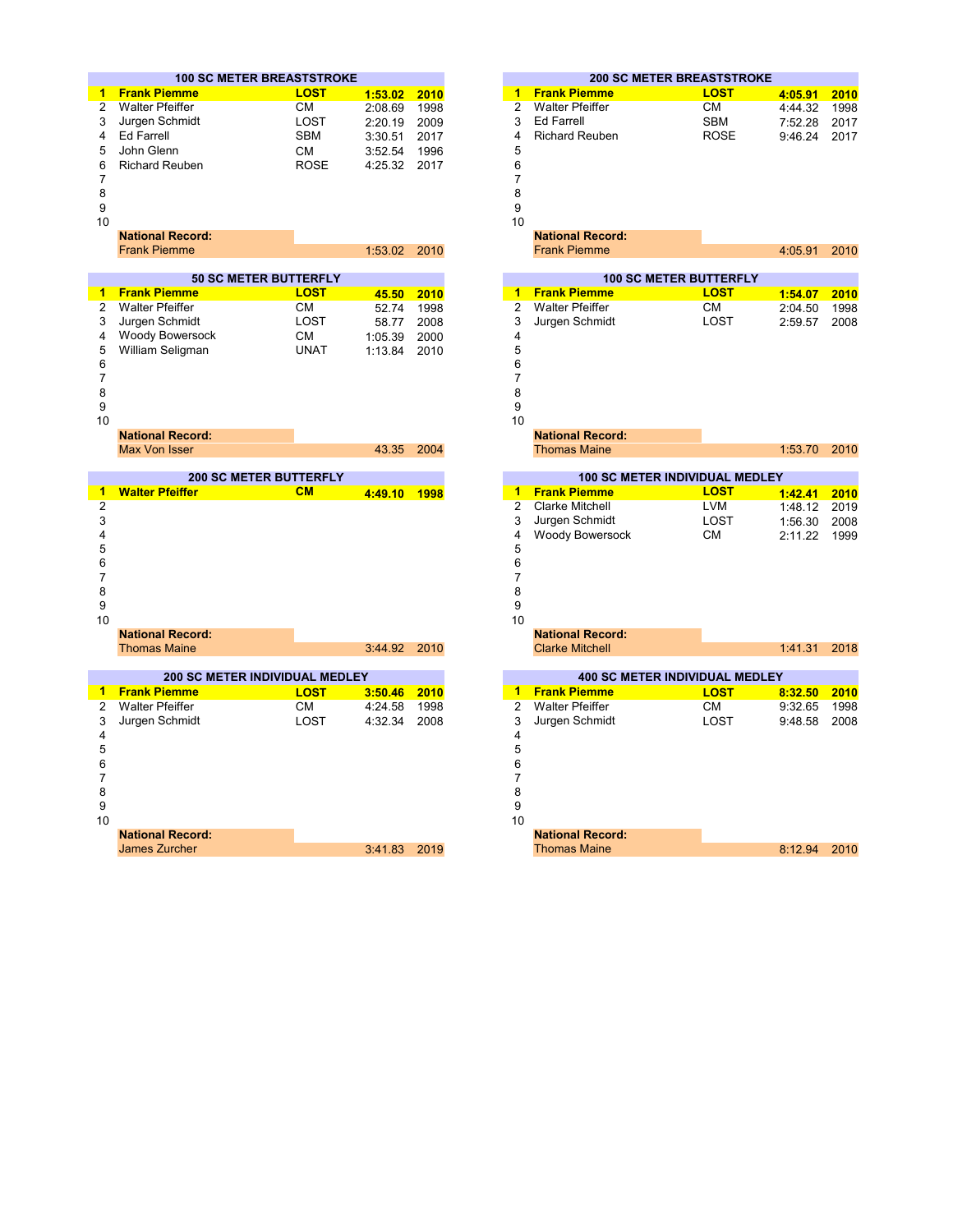# **90-94 WOMEN SCM - SPMS TOP 10 ALL-TIME - as of 5/1/22**

|                |                         | SU-94 VVUMEN ƏLMI - ƏLMIƏ      |              |            | <b>IUP</b>     | <u>10 ALL-TIME - as OT 5/1/22</u> |                                 |          |      |
|----------------|-------------------------|--------------------------------|--------------|------------|----------------|-----------------------------------|---------------------------------|----------|------|
|                |                         | <b>50 SC METER FREESTYLE</b>   |              |            |                |                                   | <b>100 SC METER FREESTYLE</b>   |          |      |
| 1              | <b>Rita Simonton</b>    | <b>LOST</b>                    | 56.55        | 2008       | $1 -$          | <b>Rita Simonton</b>              | <b>GWSC</b>                     | 2:07.65  | 2008 |
| 2              | Maurine Kornfeld        | <b>MVN</b>                     | 1:01.67 2011 |            | $\overline{2}$ | Maurine Kornfeld                  | <b>MVN</b>                      | 2:11.28  | 2014 |
| 3              |                         |                                |              |            | 3              | Madeleine Miller                  | <b>CM</b>                       | 3:14.12  | 2000 |
| 4              |                         |                                |              |            | 4              |                                   |                                 |          |      |
|                |                         |                                |              |            | 5              |                                   |                                 |          |      |
| 5              |                         |                                |              |            |                |                                   |                                 |          |      |
| 6              |                         |                                |              |            | 6              |                                   |                                 |          |      |
| 7              |                         |                                |              |            | 7              |                                   |                                 |          |      |
| 8              |                         |                                |              |            | 8              |                                   |                                 |          |      |
| 9              |                         |                                |              |            | 9              |                                   |                                 |          |      |
| 10             |                         |                                |              |            | 10             |                                   |                                 |          |      |
|                | <b>National Record:</b> |                                |              |            |                | <b>National Record:</b>           |                                 |          |      |
|                | <b>Jean Troy</b>        |                                |              | 53.46 2017 |                | <b>Jean Troy</b>                  |                                 | 2:02.14  | 2017 |
|                |                         |                                |              |            |                |                                   |                                 |          |      |
|                |                         | <b>200 SC METER FREESTYLE</b>  |              |            |                |                                   | <b>400 SC METER FREESTYLE</b>   |          |      |
|                | <b>Rita Simonton</b>    | <b>GWSC</b>                    |              |            | 1              | <b>Rita Simonton</b>              | <b>GWSC</b>                     |          |      |
| 1              |                         |                                | 4:24.90      | 2008       |                |                                   |                                 | 9:01.89  | 2008 |
| 2              | Maurine Kornfeld        | <b>MVN</b>                     | 4:30.42      | 2012       | 2              | Maurine Kornfeld                  | <b>MVN</b>                      | 9:21.61  | 2013 |
| 3              | Maxine Merlino          | СM                             | 5:34.59      | 2002       | 3              | Maxine Merlino                    | СM                              | 10:45.34 | 2002 |
| 4              | Madeleine Miller        | <b>CM</b>                      | 6:39.34      | 2000       | 4              |                                   |                                 |          |      |
| 5              |                         |                                |              |            | 5              |                                   |                                 |          |      |
| 6              |                         |                                |              |            | 6              |                                   |                                 |          |      |
| 7              |                         |                                |              |            | 7              |                                   |                                 |          |      |
| 8              |                         |                                |              |            | 8              |                                   |                                 |          |      |
| 9              |                         |                                |              |            | 9              |                                   |                                 |          |      |
|                |                         |                                |              |            |                |                                   |                                 |          |      |
| 10             |                         |                                |              |            | 10             |                                   |                                 |          |      |
|                | <b>National Record:</b> |                                |              |            |                | <b>National Record:</b>           |                                 |          |      |
|                | <b>Rita Simonton</b>    |                                | 4:24.90      | 2008       |                | <b>Rita Simonton</b>              |                                 | 9:01.89  | 2008 |
|                |                         |                                |              |            |                |                                   |                                 |          |      |
|                |                         | <b>800 SC METER FREESTYLE</b>  |              |            |                |                                   | <b>1500 SC METER FREESTYLE</b>  |          |      |
| 1              | <b>Maurine Kornfeld</b> | <b>MVN</b>                     | 18:38.69     | 2011       | 1              | <b>Rita Simonton</b>              | <b>GWSC</b>                     | 35:40.38 | 2008 |
| $\overline{2}$ | Rita Simonton           | <b>GWSC</b>                    | 18:38.98     | 2008       | $\overline{2}$ | Maxine Merlino                    | <b>CM</b>                       | 44:27.18 | 2002 |
| 3              | Maxine Merlino          | СM                             | 22:18.84     | 2002       | 3              |                                   |                                 |          |      |
| 4              |                         |                                |              |            | 4              |                                   |                                 |          |      |
| 5              |                         |                                |              |            | 5              |                                   |                                 |          |      |
| 6              |                         |                                |              |            | 6              |                                   |                                 |          |      |
|                |                         |                                |              |            |                |                                   |                                 |          |      |
| 7              |                         |                                |              |            | 7              |                                   |                                 |          |      |
| 8              |                         |                                |              |            | 8              |                                   |                                 |          |      |
| 9              |                         |                                |              |            | 9              |                                   |                                 |          |      |
| 10             |                         |                                |              |            | 10             |                                   |                                 |          |      |
|                | <b>National Record:</b> |                                |              |            |                | <b>National Record:</b>           |                                 |          |      |
|                | <b>Maurine Kornfeld</b> |                                | 18:38.69     | 2011       |                | <b>Rita Simonton</b>              |                                 | 35:40.38 | 2008 |
|                |                         |                                |              |            |                |                                   |                                 |          |      |
|                |                         | <b>50 SC METER BACKSTROKE</b>  |              |            |                |                                   | <b>100 SC METER BACKSTROKE</b>  |          |      |
| 1              | <b>Maurine Kornfeld</b> | <b>MVN</b>                     | 1:12.15      | 2011       | -1             | <b>Rita Simonton</b>              | <b>LOST</b>                     | 2:32.24  | 2010 |
| 2              | <b>Rita Simonton</b>    | LOST                           | 1:12.54      | 2010       | 2              | Maurine Kornfeld                  | <b>MVN</b>                      | 2:34.81  | 2011 |
| 3              | Madeleine Miller        | СM                             | 1:46.18      | 2003       | 3              | Madeleine Miller                  | <b>CM</b>                       | 4:35.02  | 2003 |
| 4              |                         |                                |              |            | 4              |                                   |                                 |          |      |
| 5              |                         |                                |              |            | 5              |                                   |                                 |          |      |
|                |                         |                                |              |            |                |                                   |                                 |          |      |
| 6              |                         |                                |              |            | 6              |                                   |                                 |          |      |
| 7              |                         |                                |              |            | 7              |                                   |                                 |          |      |
| 8              |                         |                                |              |            | 8              |                                   |                                 |          |      |
| 9              |                         |                                |              |            | 9              |                                   |                                 |          |      |
| 10             |                         |                                |              |            | 10             |                                   |                                 |          |      |
|                | <b>National Record:</b> |                                |              |            |                | <b>National Record:</b>           |                                 |          |      |
|                | <b>Betty Lorenzi</b>    |                                |              | 56.84 2017 |                | <b>Betty Lorenzi</b>              |                                 | 4:24.90  | 2017 |
|                |                         |                                |              |            |                |                                   |                                 |          |      |
|                |                         | <b>200 SC METER BACKSTROKE</b> |              |            |                |                                   | <b>50 SC METER BREASTSTROKE</b> |          |      |
| 1              | <b>Maurine Kornfeld</b> | <b>MVN</b>                     | 5:24.31      | 2014       | -1             | <b>Rita Simonton</b>              | <b>GWSC</b>                     | 1:36.78  | 2008 |
| 2              | Madeleine Miller        | СM                             | 7:16.44      | 2000       | $\overline{2}$ | Madeleine Miller                  | СM                              | 1:38.63  | 2000 |
|                |                         |                                |              |            |                |                                   |                                 |          |      |
| 3              |                         |                                |              |            | 3              |                                   |                                 |          |      |
| 4              |                         |                                |              |            | 4              |                                   |                                 |          |      |
| 5              |                         |                                |              |            | 5              |                                   |                                 |          |      |
| 6              |                         |                                |              |            | 6              |                                   |                                 |          |      |
| 7              |                         |                                |              |            | 7              |                                   |                                 |          |      |
| 8              |                         |                                |              |            | 8              |                                   |                                 |          |      |
| 9              |                         |                                |              |            | 9              |                                   |                                 |          |      |
|                |                         |                                |              |            |                |                                   |                                 |          |      |

| - 9 |                         |              |  |                         |
|-----|-------------------------|--------------|--|-------------------------|
| 10  |                         |              |  |                         |
|     | <b>National Record:</b> |              |  | <b>National Record:</b> |
|     | <b>Betty Lorenzi</b>    | 4:24.90 2017 |  | Jean Troy               |
|     |                         |              |  |                         |

|          |             |                         | <b>100 SC METER FREESTYLE</b>   |             |          |      |
|----------|-------------|-------------------------|---------------------------------|-------------|----------|------|
| 56.55    | 2008        | 1                       | <b>Rita Simonton</b>            | <b>GWSC</b> | 2:07.65  | 2008 |
| 1:01.67  | 2011        | 2                       | Maurine Kornfeld                | MVN         | 2:11.28  | 2014 |
|          |             | 3                       | Madeleine Miller                | CМ          | 3:14.12  | 2000 |
|          |             | 4                       |                                 |             |          |      |
|          |             | 5                       |                                 |             |          |      |
|          |             | 6                       |                                 |             |          |      |
|          |             | 7                       |                                 |             |          |      |
|          |             | 8                       |                                 |             |          |      |
|          |             | 9                       |                                 |             |          |      |
|          |             | 10                      |                                 |             |          |      |
|          |             |                         | <b>National Record:</b>         |             |          |      |
| 53.46    | 2017        |                         | <b>Jean Troy</b>                |             | 2:02.14  | 2017 |
|          |             |                         |                                 |             |          |      |
|          |             |                         | <b>400 SC METER FREESTYLE</b>   |             |          |      |
| 4:24.90  | 2008        | 1                       | <b>Rita Simonton</b>            | <b>GWSC</b> | 9:01.89  | 2008 |
| 4:30.42  | 2012        | $\overline{\mathbf{c}}$ | Maurine Kornfeld                | MVN         | 9:21.61  | 2013 |
| 5:34.59  | 2002        | 3                       | Maxine Merlino                  | CМ          | 10:45.34 | 2002 |
| 6:39.34  | 2000        | 4                       |                                 |             |          |      |
|          |             | 5                       |                                 |             |          |      |
|          |             | 6                       |                                 |             |          |      |
|          |             | $\overline{7}$          |                                 |             |          |      |
|          |             | 8                       |                                 |             |          |      |
|          |             | 9                       |                                 |             |          |      |
|          |             | 10                      |                                 |             |          |      |
|          |             |                         | <b>National Record:</b>         |             |          |      |
| 4:24.90  | 2008        |                         | <b>Rita Simonton</b>            |             | 9:01.89  | 2008 |
|          |             |                         | <b>1500 SC METER FREESTYLE</b>  |             |          |      |
| 18:38.69 | 2011        | 1                       | <b>Rita Simonton</b>            | <b>GWSC</b> | 35:40.38 | 2008 |
| 18:38.98 | 2008        | 2                       | <b>Maxine Merlino</b>           | СM          | 44:27.18 | 2002 |
| 22:18.84 | 2002        | 3                       |                                 |             |          |      |
|          |             | 4                       |                                 |             |          |      |
|          |             | 5                       |                                 |             |          |      |
|          |             | 6                       |                                 |             |          |      |
|          |             | 7                       |                                 |             |          |      |
|          |             | 8                       |                                 |             |          |      |
|          |             | 9                       |                                 |             |          |      |
|          |             | 10                      |                                 |             |          |      |
|          |             |                         | <b>National Record:</b>         |             |          |      |
| 18:38.69 | 2011        |                         | <b>Rita Simonton</b>            |             | 35:40.38 | 2008 |
|          |             |                         |                                 |             |          |      |
|          |             |                         | <b>100 SC METER BACKSTROKE</b>  |             |          |      |
| 1:12.15  | <u>2011</u> | 1                       | <b>Rita Simonton</b>            | <b>LOST</b> | 2:32.24  | 2010 |
| 1:12.54  | 2010        | $\overline{2}$          | Maurine Kornfeld                | <b>MVN</b>  | 2:34.81  | 2011 |
| 1:46.18  | 2003        | 3                       | Madeleine Miller                | CМ          | 4:35.02  | 2003 |
|          |             | 4                       |                                 |             |          |      |
|          |             | 5                       |                                 |             |          |      |
|          |             | 6                       |                                 |             |          |      |
|          |             | 7                       |                                 |             |          |      |
|          |             | 8                       |                                 |             |          |      |
|          |             | 9                       |                                 |             |          |      |
|          |             | 10                      |                                 |             |          |      |
|          |             |                         | <b>National Record:</b>         |             |          |      |
| 56.84    | 2017        |                         | <b>Betty Lorenzi</b>            |             | 4:24.90  | 2017 |
|          |             |                         | <b>50 SC METER BREASTSTROKE</b> |             |          |      |
| 5:24.31  | 2014        | 1                       | <b>Rita Simonton</b>            | <b>GWSC</b> | 1:36.78  | 2008 |
| 7:16.44  | 2000        | 2                       | <b>Madeleine Miller</b>         | СM          | 1:38.63  | 2000 |
|          |             | 3                       |                                 |             |          |      |
|          |             | 4                       |                                 |             |          |      |
|          |             | 5                       |                                 |             |          |      |
|          |             | 6                       |                                 |             |          |      |
|          |             | 7                       |                                 |             |          |      |
|          |             | 8                       |                                 |             |          |      |
|          |             | 9                       |                                 |             |          |      |
|          |             | 10                      |                                 |             |          |      |
|          |             |                         | <b>National Record:</b>         |             |          |      |
| 4:24.90  | 2017        |                         | <b>Jean Troy</b>                |             | 1:17.85  | 2017 |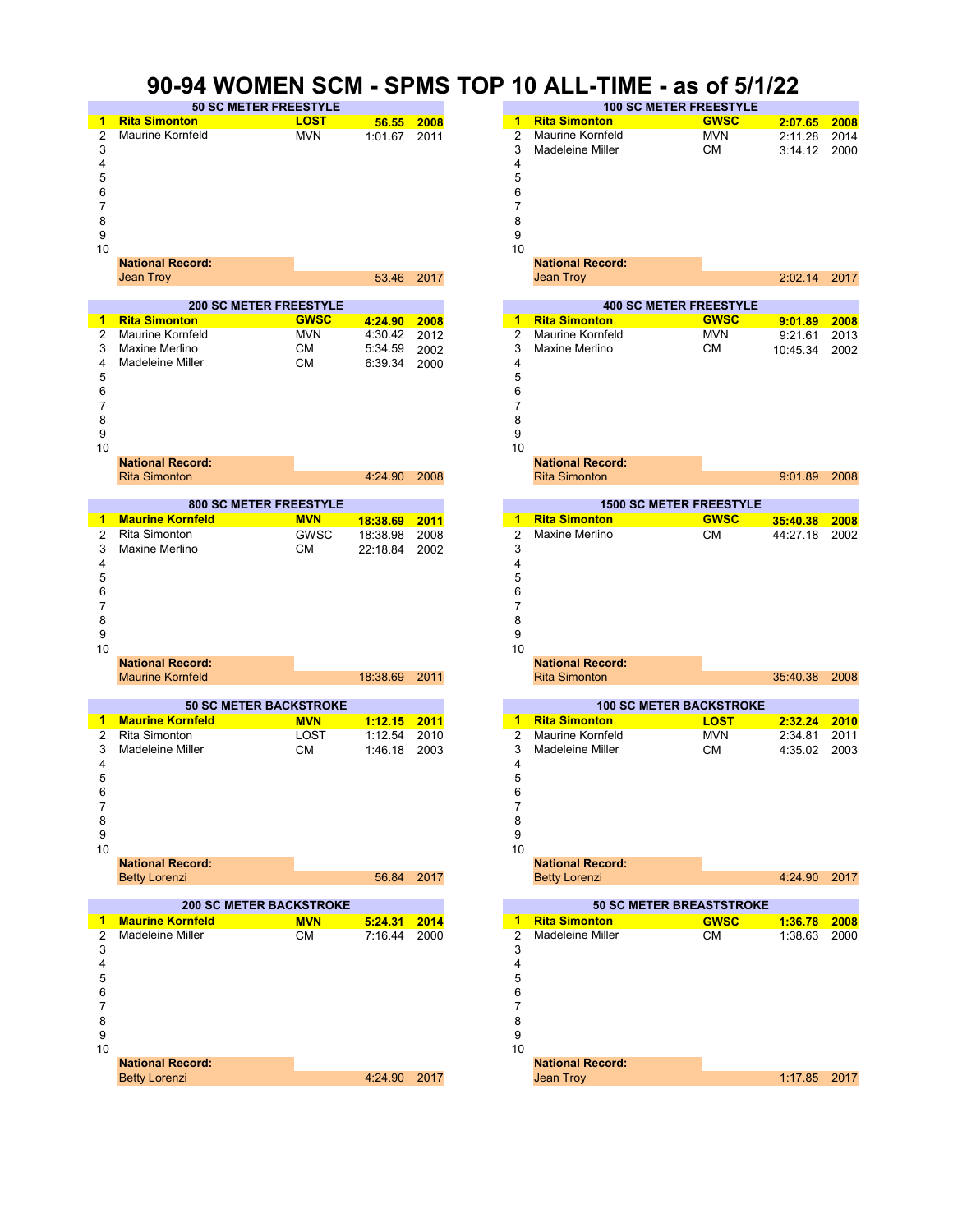





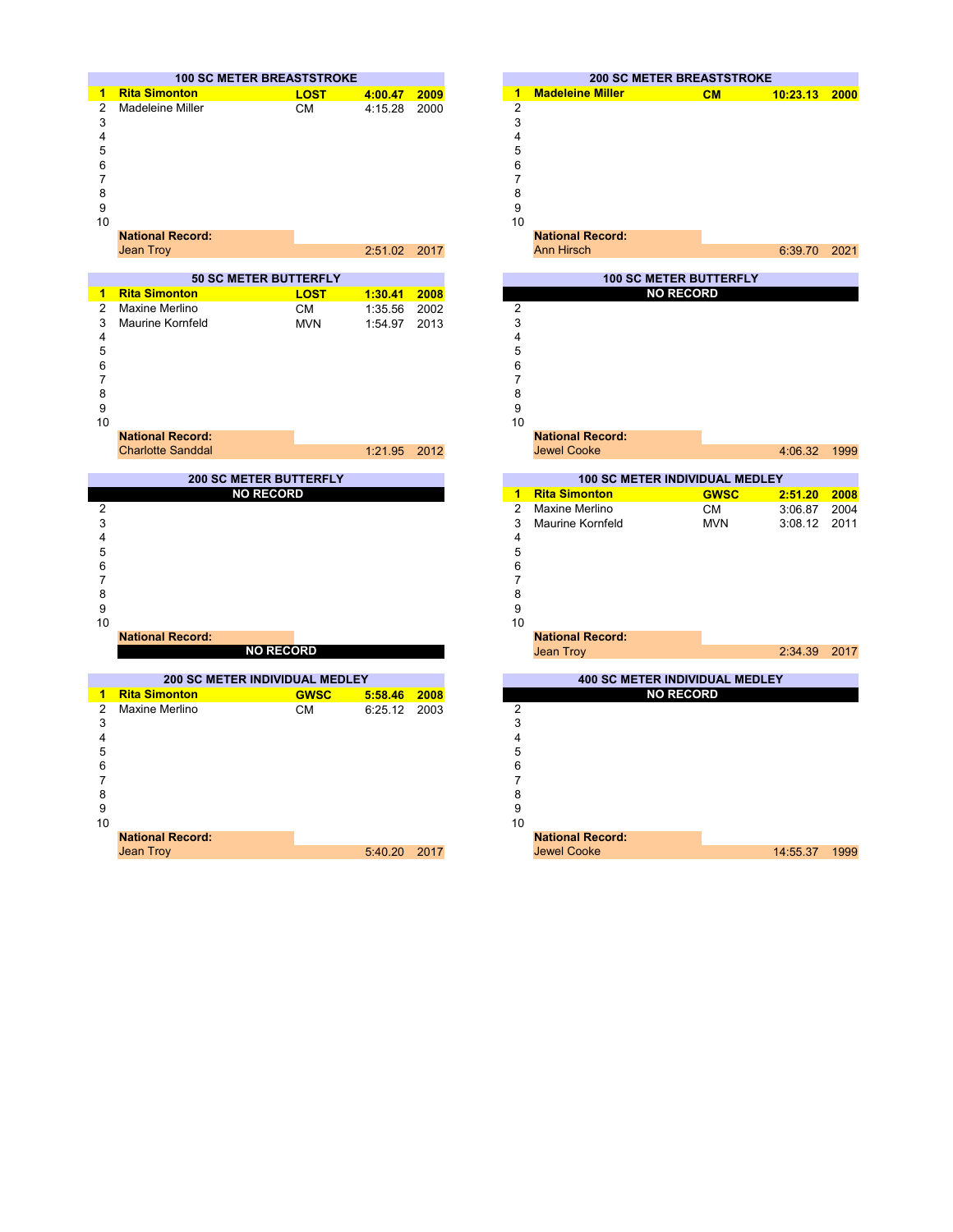### **90-94 MEN SCM - SPMS TOP 10 ALL-TIME - as of 5/1/22**

|    | <b>50 SC METER FREESTYLE</b>  |             |         |      | <b>100 SC METER FREESTYLE</b> |                               |             |
|----|-------------------------------|-------------|---------|------|-------------------------------|-------------------------------|-------------|
| 1  | <b>Woody Bowersock</b>        | <b>CM</b>   | 41.07   | 2003 | 1                             | <b>Woody Bowersock</b>        | <b>CM</b>   |
| 2  | Jurgen Schmidt                | <b>MVN</b>  | 46.89   | 2013 | 2                             | Jurgen Schmidt                | <b>MVN</b>  |
| 3  | Paul Spangler                 | <b>CENT</b> | 1:14.28 | 1989 | 3                             | Paul Spangler                 | <b>CENT</b> |
|    | Fred Leipziger                | LVM         | 1:23.91 | 2019 | 4                             | Don Neefe                     | СM          |
| 5  | Don Neefe                     | СM          | 1:24.76 | 1998 | 5                             |                               |             |
| 6  | Lou Silberman                 | <b>DOT</b>  | 1:44.44 | 2016 | 6                             |                               |             |
|    |                               |             |         |      |                               |                               |             |
| 8  |                               |             |         |      | 8                             |                               |             |
| 9  |                               |             |         |      | 9                             |                               |             |
| 10 |                               |             |         |      | 10                            |                               |             |
|    | <b>National Record:</b>       |             |         |      |                               | <b>National Record:</b>       |             |
|    | <b>Woody Bowersock</b>        |             | 41.07   | 2003 |                               | <b>Woody Bowersock</b>        |             |
|    |                               |             |         |      |                               |                               |             |
|    | <b>200 SC METER FREESTYLE</b> |             |         |      |                               | <b>400 SC METER FREESTYLE</b> |             |
| 1  | <b>Woody Bowersock</b>        | <b>CM</b>   | 3:59.28 | 2003 | 1                             | <b>Woody Bowersock</b>        | <b>CM</b>   |
| 2  | Jurgen Schmidt                | <b>MVN</b>  | 4:01.58 | 2013 |                               | Jurgen Schmidt                | <b>MVN</b>  |
| 3  | Paul Spangler                 | <b>CENT</b> | 5:51.45 | 1990 | 3                             | Paul Spangler                 | <b>CENT</b> |
| 4  |                               |             |         |      | 4                             |                               |             |
| 5  |                               |             |         |      | 5                             |                               |             |



| <b>National Record:</b> |                | <b>National Record:</b> |
|-------------------------|----------------|-------------------------|
| <b>Willard Lamb</b>     | $3:14.17$ 2014 | <b>Willard Lamb</b>     |
|                         |                |                         |

| <b>800 SC METER FREESTYLE</b> |                         |            |          |      |    |  |  |
|-------------------------------|-------------------------|------------|----------|------|----|--|--|
| 1                             | <b>Jurgen Schmidt</b>   | <b>MVN</b> | 18:07.04 | 2014 | 1  |  |  |
| 2                             | <b>Woody Bowersock</b>  | <b>MVN</b> | 19:31.83 | 2003 | 2  |  |  |
| 3                             |                         |            |          |      | 3  |  |  |
|                               |                         |            |          |      | 4  |  |  |
| 5                             |                         |            |          |      | 5  |  |  |
| 6                             |                         |            |          |      | 6  |  |  |
|                               |                         |            |          |      |    |  |  |
| 8                             |                         |            |          |      | 8  |  |  |
| 9                             |                         |            |          |      | 9  |  |  |
| 10                            |                         |            |          |      | 10 |  |  |
|                               | <b>National Record:</b> |            |          |      |    |  |  |
|                               | Willard Lamb            |            | 16:0418  | 2014 |    |  |  |

|    |                         | <b>50 SC METER BACKSTROKE</b>  |         |      |  |
|----|-------------------------|--------------------------------|---------|------|--|
|    | <b>Woody Bowersock</b>  | CM                             | 57.09   | 2003 |  |
| 2  | Jurgen Schmidt          | <b>MVN</b>                     | 58.70   | 2013 |  |
| 3  | Robert Wild             | <b>OSB</b>                     | 1:22.85 | 1997 |  |
|    | Fred Leipziger          | LVM                            | 1:29.91 | 2019 |  |
| 5. | Don Neefe               | <b>CM</b>                      | 1:36.09 | 1998 |  |
| 6  | Lou Silberman           | DOT                            | 1:37.75 | 2016 |  |
|    |                         |                                |         |      |  |
| 8  |                         |                                |         |      |  |
| 9  |                         |                                |         |      |  |
| 10 |                         |                                |         |      |  |
|    | <b>National Record:</b> |                                |         |      |  |
|    | <b>John Merrill</b>     |                                | 55.25   | 2007 |  |
|    |                         |                                |         |      |  |
|    |                         | <b>200 SC METER BACKSTROKE</b> |         |      |  |
|    | <b>Woody Bowersock</b>  | CM                             | 4:47.45 | 2003 |  |
| 2  | Jurgen Schmidt          | <b>MVN</b>                     | 5:42.13 | 2015 |  |
| 3  |                         |                                |         |      |  |
|    |                         |                                |         |      |  |
| 5  |                         |                                |         |      |  |
| 6  |                         |                                |         |      |  |
|    |                         |                                |         |      |  |

| 9<br>10 |                         |              |  |  |
|---------|-------------------------|--------------|--|--|
|         | <b>National Record:</b> |              |  |  |
|         | <b>Willard Lamb</b>     | 4:17.86 2014 |  |  |

| <b>50 SC METER FREESTYLE</b><br><b>100 SC METER FREESTYLE</b><br><b>Woody Bowersock</b><br>CM<br>CM<br>1.<br>2003<br>41.07<br>Jurgen Schmidt<br><b>MVN</b><br>Jurgen Schmidt<br><b>MVN</b><br>46.89<br>2013<br><b>CENT</b><br>Paul Spangler<br><b>CENT</b><br>3<br>1:14.28<br>1989<br><b>LVM</b><br>Don Neefe<br><b>CM</b><br>Fred Leipziger<br>1:23.91<br>2019<br>4<br>СM<br>1998<br>5<br>1:24.76<br><b>DOT</b><br>Lou Silberman<br>6<br>1:44.44<br>2016<br>8<br>9<br>10<br><b>National Record:</b><br><b>National Record:</b><br><b>Woody Bowersock</b><br><b>Woody Bowersock</b><br>2003<br>41.07<br><b>400 SC METER FREESTYLE</b> |    |                               |  |  |  |  |  |  |
|---------------------------------------------------------------------------------------------------------------------------------------------------------------------------------------------------------------------------------------------------------------------------------------------------------------------------------------------------------------------------------------------------------------------------------------------------------------------------------------------------------------------------------------------------------------------------------------------------------------------------------------|----|-------------------------------|--|--|--|--|--|--|
| 1 Woody Bowersock<br>1:39.26                                                                                                                                                                                                                                                                                                                                                                                                                                                                                                                                                                                                          |    |                               |  |  |  |  |  |  |
| 1:48.31                                                                                                                                                                                                                                                                                                                                                                                                                                                                                                                                                                                                                               |    |                               |  |  |  |  |  |  |
| 3 Paul Spangler<br>2:49.33<br>3:35.73<br>0<br>1:39.26                                                                                                                                                                                                                                                                                                                                                                                                                                                                                                                                                                                 | 2  |                               |  |  |  |  |  |  |
|                                                                                                                                                                                                                                                                                                                                                                                                                                                                                                                                                                                                                                       |    |                               |  |  |  |  |  |  |
| 5 Don Neefe                                                                                                                                                                                                                                                                                                                                                                                                                                                                                                                                                                                                                           | 4  |                               |  |  |  |  |  |  |
|                                                                                                                                                                                                                                                                                                                                                                                                                                                                                                                                                                                                                                       |    |                               |  |  |  |  |  |  |
|                                                                                                                                                                                                                                                                                                                                                                                                                                                                                                                                                                                                                                       | 6. |                               |  |  |  |  |  |  |
| 8                                                                                                                                                                                                                                                                                                                                                                                                                                                                                                                                                                                                                                     |    |                               |  |  |  |  |  |  |
|                                                                                                                                                                                                                                                                                                                                                                                                                                                                                                                                                                                                                                       |    |                               |  |  |  |  |  |  |
|                                                                                                                                                                                                                                                                                                                                                                                                                                                                                                                                                                                                                                       |    |                               |  |  |  |  |  |  |
|                                                                                                                                                                                                                                                                                                                                                                                                                                                                                                                                                                                                                                       |    |                               |  |  |  |  |  |  |
|                                                                                                                                                                                                                                                                                                                                                                                                                                                                                                                                                                                                                                       |    |                               |  |  |  |  |  |  |
|                                                                                                                                                                                                                                                                                                                                                                                                                                                                                                                                                                                                                                       |    |                               |  |  |  |  |  |  |
|                                                                                                                                                                                                                                                                                                                                                                                                                                                                                                                                                                                                                                       |    |                               |  |  |  |  |  |  |
|                                                                                                                                                                                                                                                                                                                                                                                                                                                                                                                                                                                                                                       |    | <b>200 SC METER FREESTYLE</b> |  |  |  |  |  |  |

|          | <b>Woody Bowersock</b>        | CM          | 3:59.28      | 2003 |
|----------|-------------------------------|-------------|--------------|------|
| 2        | Jurgen Schmidt                | <b>MVN</b>  | 4:01.58      | 2013 |
| 3        | Paul Spangler                 | <b>CENT</b> | 5:51.45      | 1990 |
| 4        |                               |             |              |      |
| 5        |                               |             |              |      |
| 6        |                               |             |              |      |
|          |                               |             |              |      |
| 8        |                               |             |              |      |
| 9        |                               |             |              |      |
| 10       |                               |             |              |      |
|          | <b>National Record:</b>       |             |              |      |
|          | <b>Willard Lamb</b>           |             | 3:14.17 2014 |      |
|          |                               |             |              |      |
|          | <b>800 SC METER FREESTYLE</b> |             |              |      |
|          | <b>Jurgen Schmidt</b>         | <b>MVN</b>  | 18:07.04     | 2014 |
|          | Woody Bowersock               | <b>MVN</b>  | 19:31.83     | 2003 |
| 3        |                               |             |              |      |
| 4        |                               |             |              |      |
| 5        |                               |             |              |      |
| 6        |                               |             |              |      |
|          |                               |             |              |      |
| 8        |                               |             |              |      |
| 9        |                               |             |              |      |
| $\Omega$ | <b>National Record:</b>       |             |              |      |
|          |                               |             |              |      |

30:41.82 2014 **50 SC METER BACKSTROKE 100 SC METER BACKSTROKE** 4 Don Neefe CM 3:39.75 1998<br>5 1:59.76 2013 **200 SC METER BACKSTROKE 50 SC METER BREASTSTROKE** 8 8 Willard Lamb 3 Robert Wild Don Neefe **National Record:** Willard Lamb **National Record:** 

John Corse

4:17.86 2014 1:01.60 2014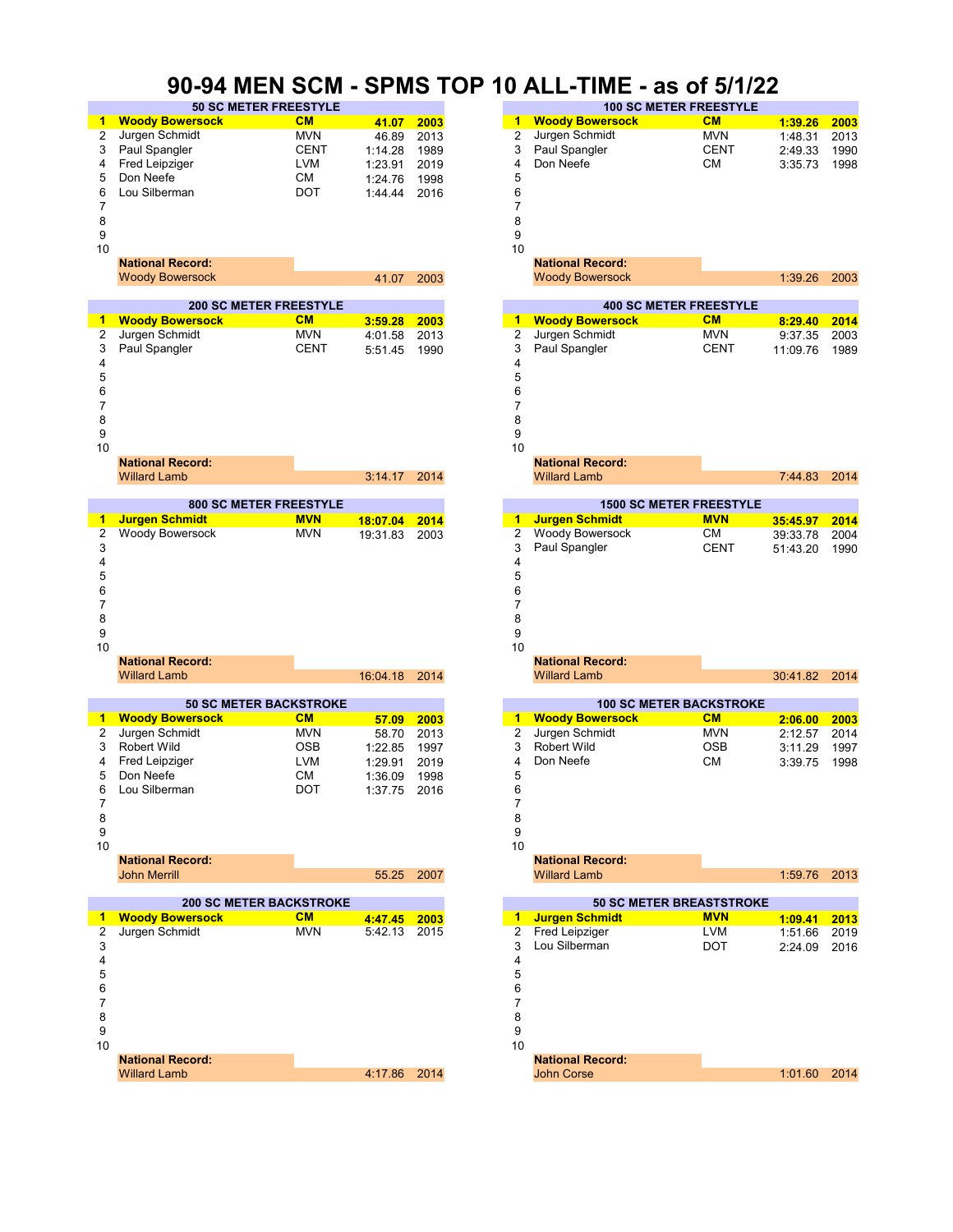

| 1  | <b>Walter Pfeiffer</b>  | CM         | 56.09   | 2003 | 1              |
|----|-------------------------|------------|---------|------|----------------|
| 2  | Jurgen Schmidt          | <b>MVN</b> | 1:19.93 | 2013 | $\overline{2}$ |
| 3  |                         |            |         |      | 3              |
|    |                         |            |         |      | 4              |
| 5  |                         |            |         |      | 5              |
| 6  |                         |            |         |      | 6              |
|    |                         |            |         |      | 7              |
| 8  |                         |            |         |      | 8              |
| 9  |                         |            |         |      | 9              |
| 10 |                         |            |         |      | 10             |
|    | <b>National Record:</b> |            |         |      |                |
|    | <b>Walter Pfeiffer</b>  |            | 56.09   | 2003 |                |



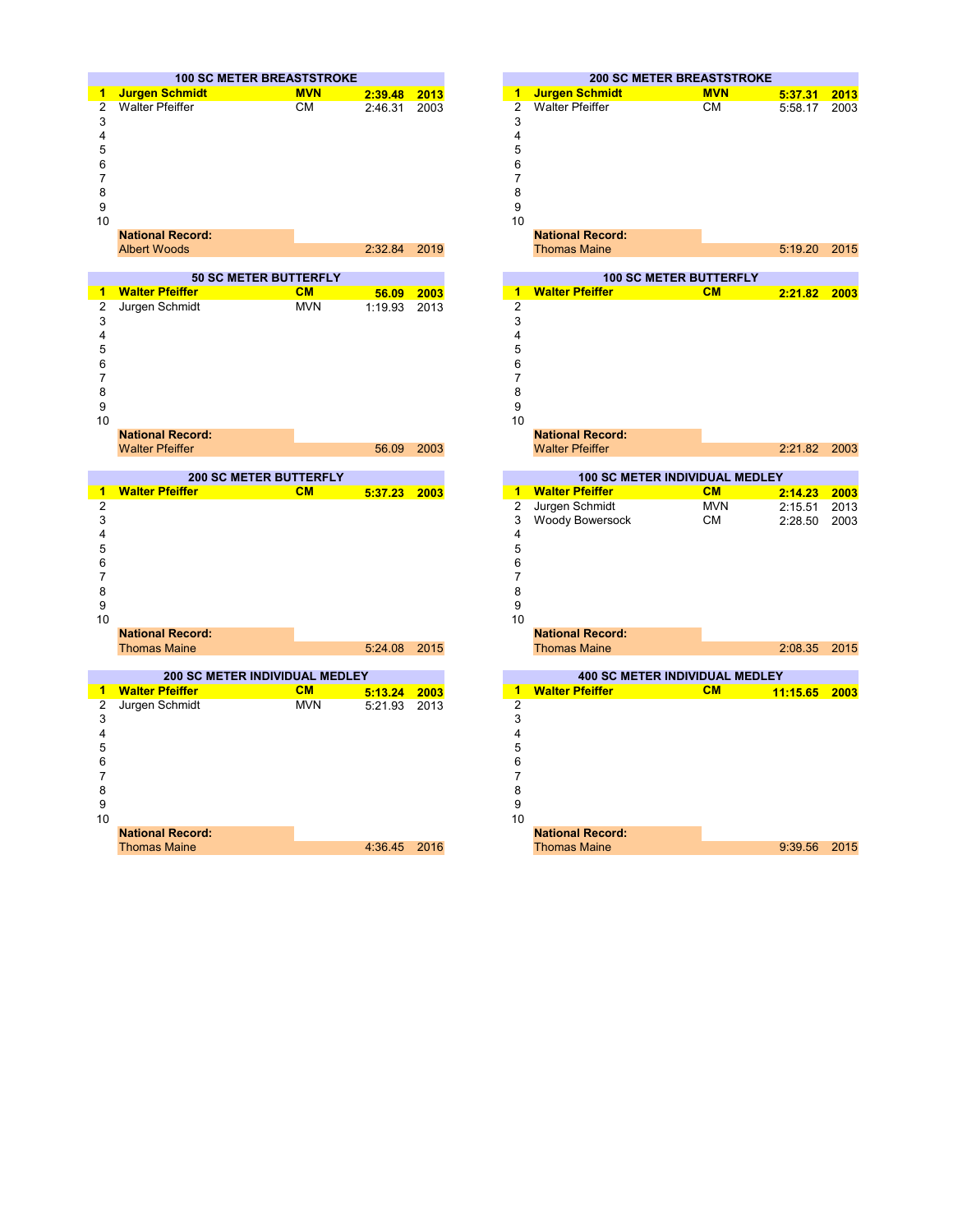#### **95-99 WOMEN SCM - SPMS TOP 10 ALL-TIME - as of 5/1/22**











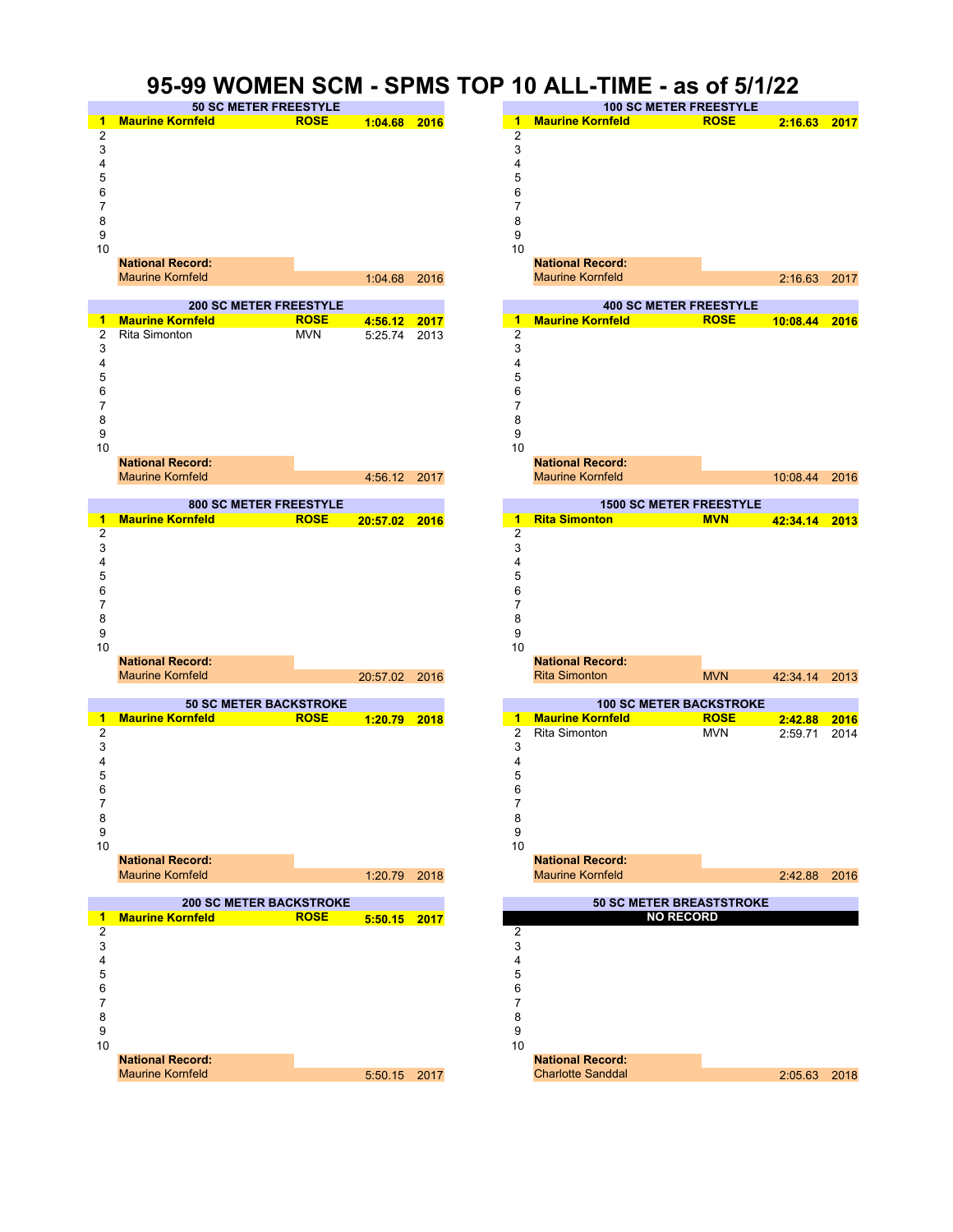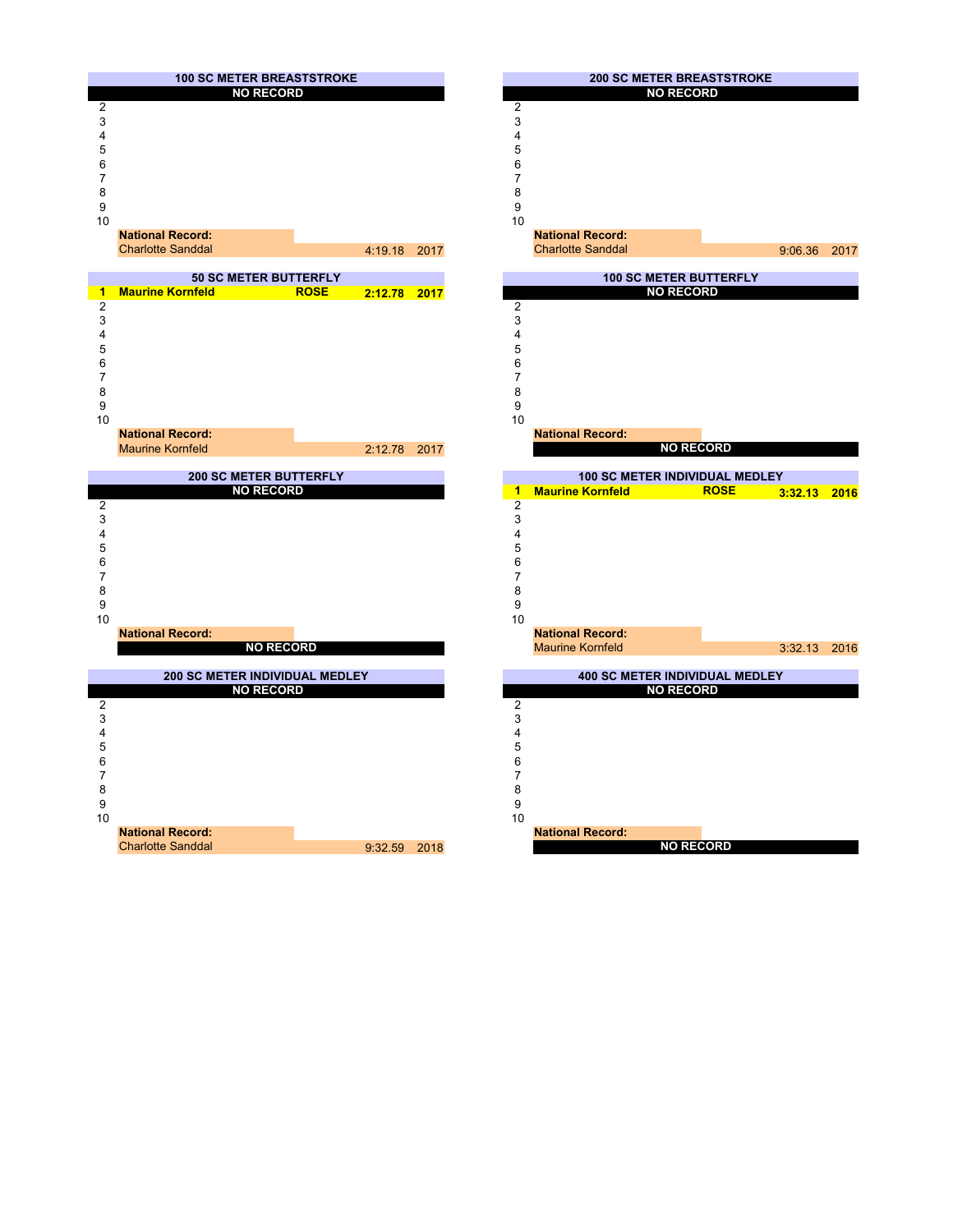

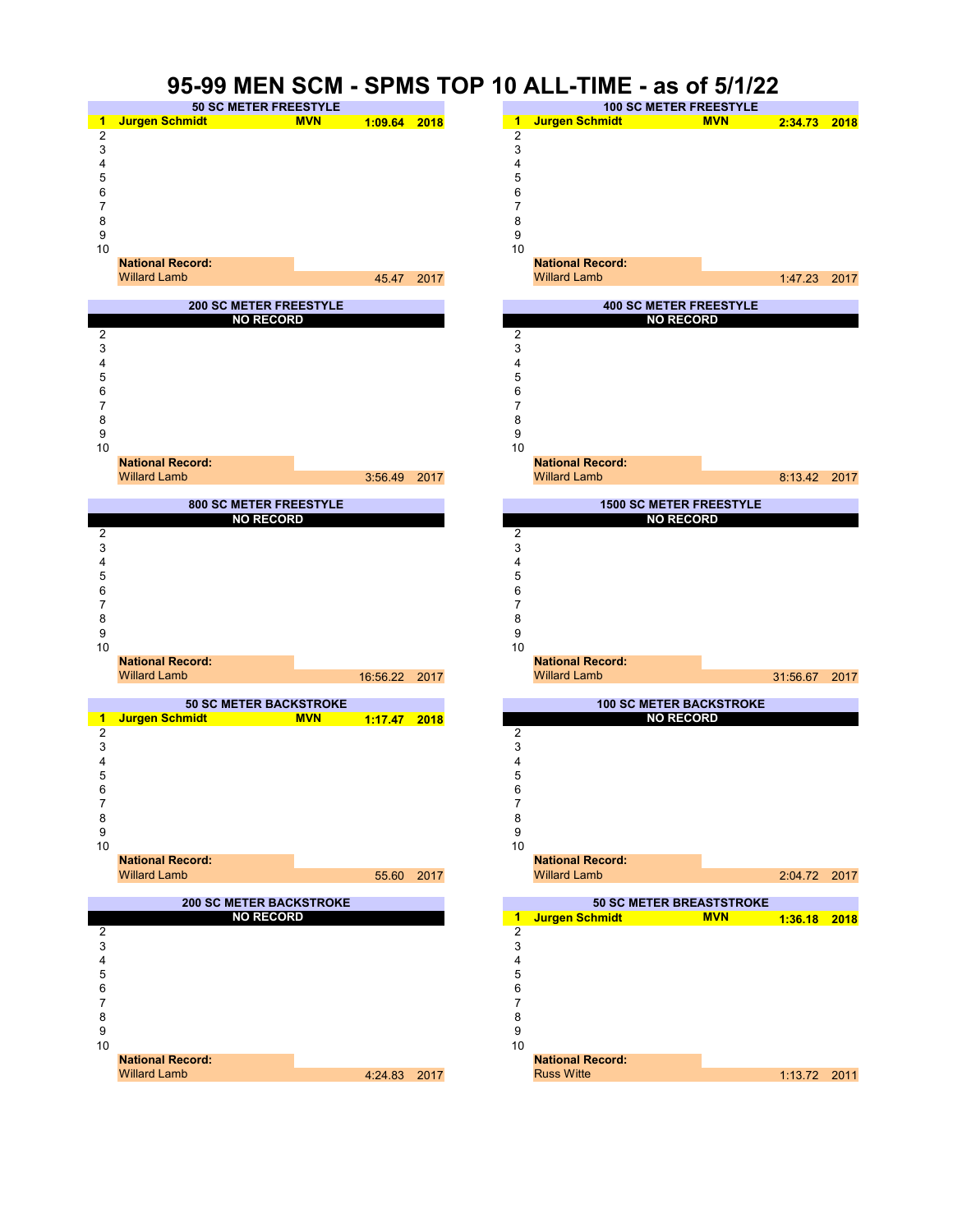





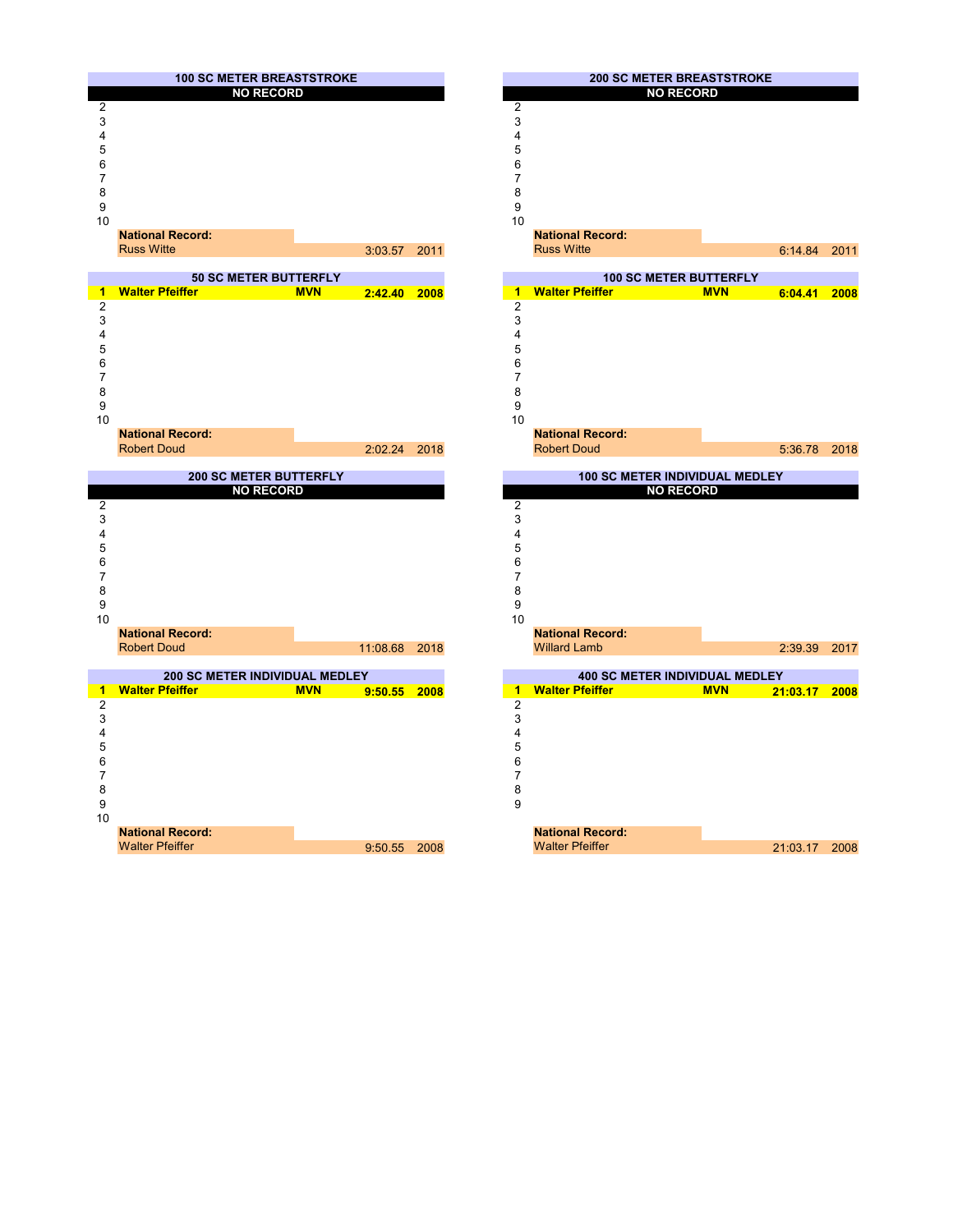